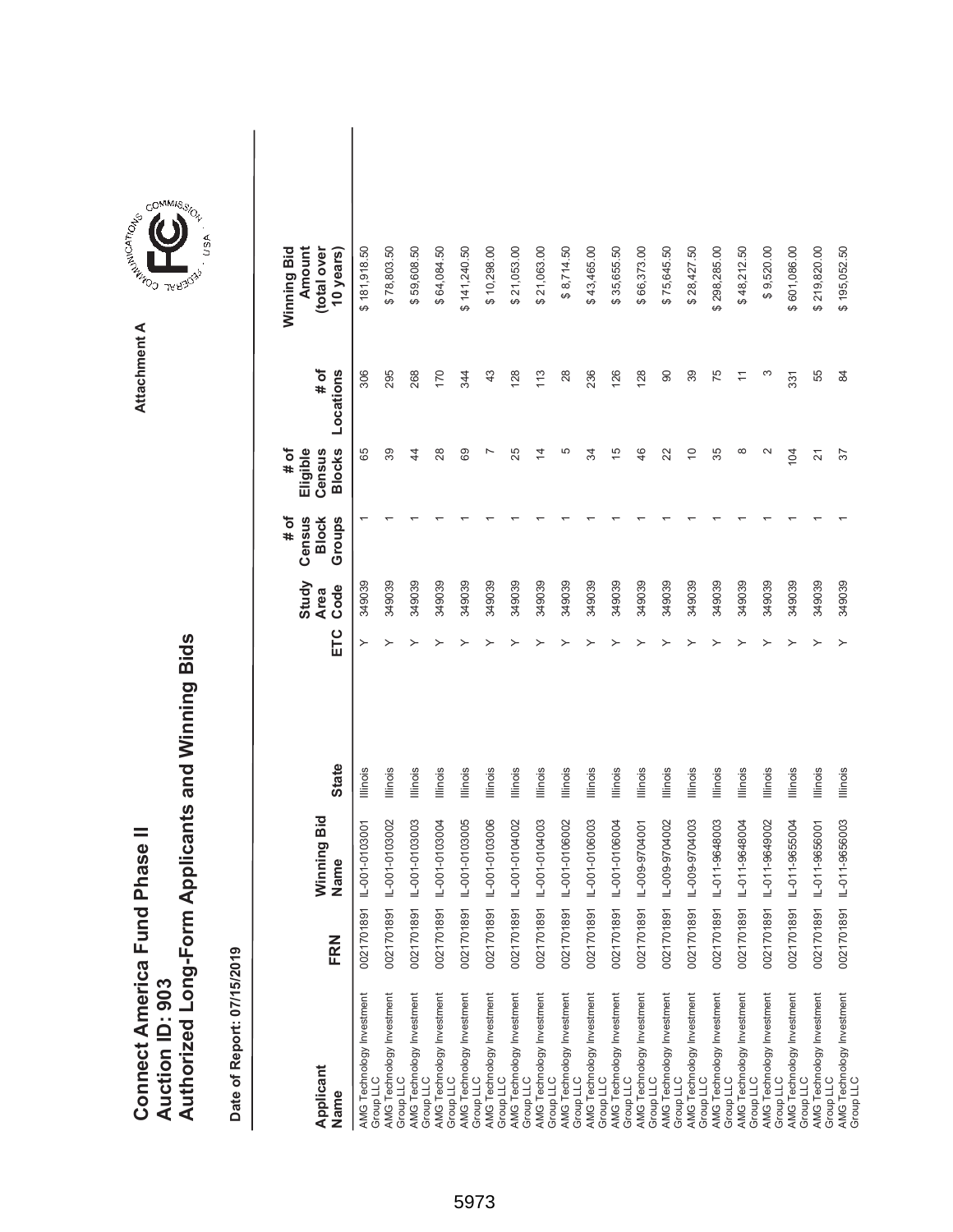|                                      |                        | Authorized Long-Form Applicants and Winning Bids |
|--------------------------------------|------------------------|--------------------------------------------------|
|                                      |                        |                                                  |
|                                      |                        |                                                  |
| <b>Connect America Fund Phase II</b> |                        |                                                  |
|                                      |                        |                                                  |
|                                      | <b>Auction ID: 903</b> |                                                  |
|                                      |                        |                                                  |

| Applicant<br>Name                      | FRN        | Winning Bid<br>Name | <b>State</b>    | ETC | Study<br>Code<br><b>Area</b> | # of<br>Census<br>Groups<br><b>Block</b> | # of<br><b>Blocks</b><br>Census<br>Eligible | # of<br>Locations | Winning Bid<br>(total over<br>Amount<br>10 years |  |
|----------------------------------------|------------|---------------------|-----------------|-----|------------------------------|------------------------------------------|---------------------------------------------|-------------------|--------------------------------------------------|--|
| AMG Technology Investment<br>Group LLC | 0021701891 | IL-011-9656004      | <b>Illinois</b> |     | 349039                       |                                          | 26                                          | 62                | \$134,050.50                                     |  |
| AMG Technology Investment<br>Group LLC | 0021701891 | IL-017-9603002      | Illinois        |     | 349039                       |                                          | 35                                          | 150               | \$277,566.00                                     |  |
| AMG Technology Investment<br>Group LLC | 0021701891 | IL-073-0301003      | Illinois        |     | 349039                       |                                          |                                             | ω                 | \$5,350.50                                       |  |
| AMG Technology Investment<br>Group LLC | 0021701891 | IL-073-0302011      | Illinois        |     | 349039                       |                                          |                                             | 35                | \$20,067.50                                      |  |
| AMG Technology Investment<br>Group LLC | 0021701891 | IL-073-0302014      | Illinois        |     | 349039                       |                                          |                                             | $\overline{a}$    | \$67,517.50                                      |  |
| AMG Technology Investment<br>Group LLC | 0021701891 | IL-073-0302021      | Illinois        |     | 349039                       |                                          |                                             | S                 | \$4,242.70                                       |  |
| AMG Technology Investment<br>Group LLC | 0021701891 | IL-073-0304001      | Illinois        |     | 349039                       |                                          | 29                                          | $\overline{8}$    | \$189,709.30                                     |  |
| AMG Technology Investment<br>Group LLC | 0021701891 | IL-073-0304002      | Illinois        |     | 349039                       |                                          | 21                                          | 54                | \$84,890.30                                      |  |
| AMG Technology Investment<br>Group LLC | 0021701891 | IL-073-0305002      | Illinois        |     | 349039                       |                                          | 5                                           |                   | \$28,977.50                                      |  |
| AMG Technology Investment<br>Group LLC | 0021701891 | IL-073-0305003      | Illinois        |     | 349039                       |                                          | 22                                          | 233               | \$616,282.50                                     |  |
| AMG Technology Investment<br>Group LLC | 0021701891 | IL-073-0308003      | Illinois        |     | 349039                       |                                          |                                             | 5                 | \$647.50                                         |  |
| AMG Technology Investment<br>Group LLC | 0021701891 | IL-073-0310002      | Illinois        |     | 349039                       |                                          |                                             | $\overline{7}$    | \$137,675.00                                     |  |
| AMG Technology Investment<br>Group LLC | 0021701891 | IL-073-0310003      | Illinois        |     | 349039                       |                                          |                                             | $\frac{3}{2}$     | \$46,565.00                                      |  |
| AMG Technology Investment<br>Group LLC | 0021701891 | IL-073-0311001      | lllinois        |     | 349039                       |                                          |                                             | တ                 | \$13,720.00                                      |  |
| AMG Technology Investment<br>Group LLC | 0021701891 | IL-073-0311002      | Illinois        |     | 349039                       |                                          |                                             | $\circ$           | \$12,512.50                                      |  |
| AMG Technology Investment<br>Group LLC | 0021701891 | IL-073-0311003      | Illinois        |     | 349039                       |                                          |                                             | 5                 | \$20,202.50                                      |  |
| AMG Technology Investment<br>Group LLC | 0021701891 | IL-073-0312001      | Illinois        |     | 349039                       |                                          |                                             | 21                | \$79,635.00                                      |  |
| AMG Technology Investment<br>Group LLC | 0021701891 | IL-073-0312002      | Illinois        |     | 349039                       |                                          |                                             |                   | \$7,230.00                                       |  |
| AMG Technology Investment<br>Group LLC | 0021701891 | IL-095-0001001      | Illinois        |     | 349039                       |                                          | $\frac{6}{2}$                               | 49                | \$213,393.50                                     |  |
| AMG Technology Investment<br>Group LLC | 0021701891 | IL-095-0001002      | <b>Illinois</b> |     | 349039                       |                                          |                                             | $\mathbf{\Omega}$ | \$12,267.50                                      |  |

Attachment A **Attachment A**

**COMMISSION**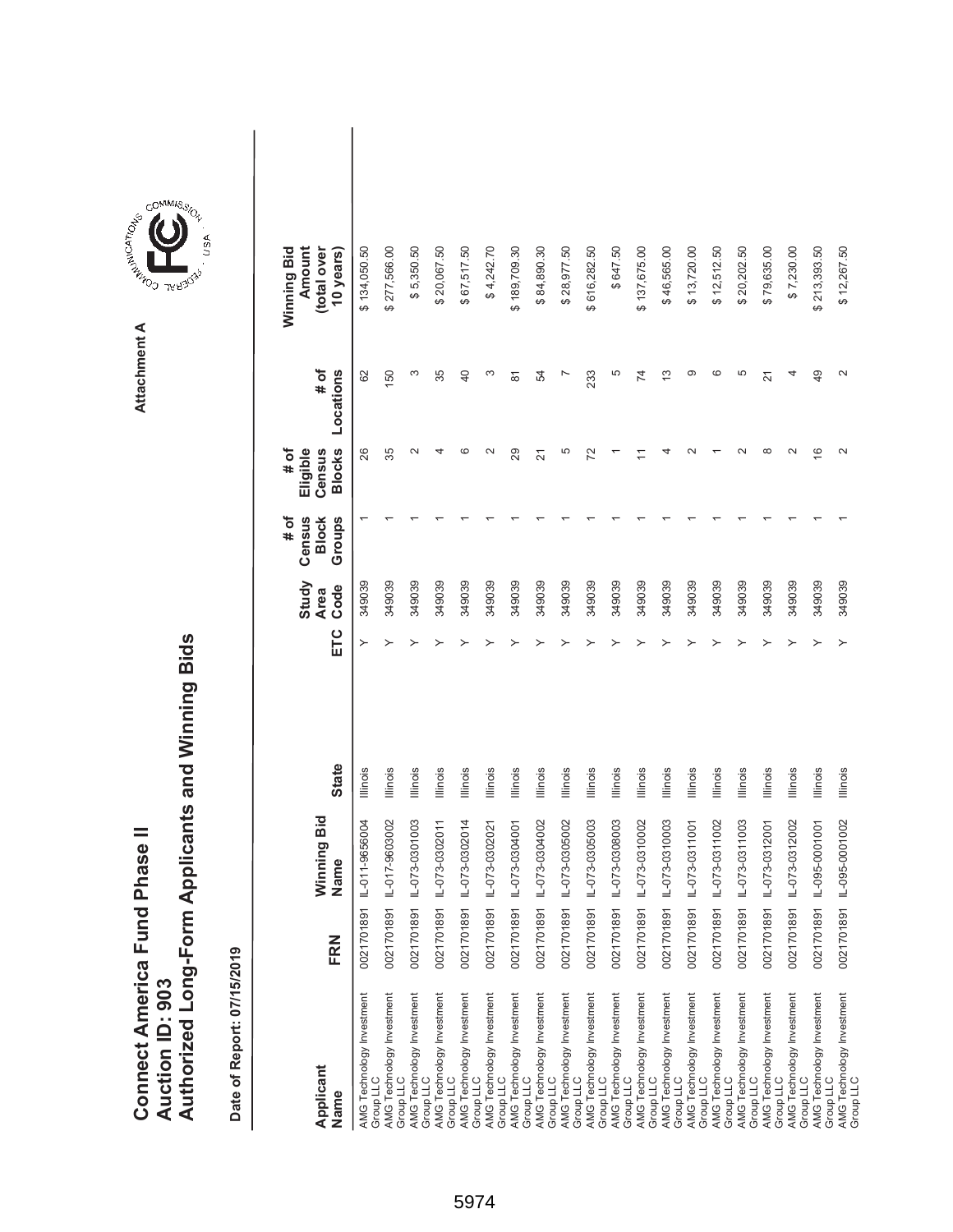|                               |                        | Authorized Long-Form Applicants and Winning Bids |
|-------------------------------|------------------------|--------------------------------------------------|
|                               |                        |                                                  |
| Connect America Fund Phase II | <b>Auction ID: 903</b> |                                                  |

Attachment A **Attachment A**

COMMIS<sub>SION</sub>

USA

| Applicant<br>Name                      | FRN           | Ninning Bid<br>Vame       | <b>State</b>    | ETC | Study<br>Code<br><b>Area</b> | # of<br>Census<br>Groups<br><b>Block</b> | <b>Blocks</b><br># of<br>Eligible<br>Census | # of<br>Locations | Winning Bid<br>Amount<br>(total over<br>10 years |  |
|----------------------------------------|---------------|---------------------------|-----------------|-----|------------------------------|------------------------------------------|---------------------------------------------|-------------------|--------------------------------------------------|--|
| AMG Technology Investment<br>Group LLC |               | 0021701891 IL-095-0015004 | Illinois        | ≻   | 349039                       |                                          |                                             | 4                 | \$11,092.50                                      |  |
| AMG Technology Investment<br>Group LLC |               | 0021701891 IL-123-9611002 | <b>Illinois</b> |     | 349039                       |                                          |                                             |                   | \$59,783.50                                      |  |
| AMG Technology Investment<br>Group LLC |               | 0021701891 L-123-9611003  | Illinois        |     | 349039                       |                                          |                                             | $\infty$          | \$43,480.60                                      |  |
| AMG Technology Investment<br>Group LLC |               | 0021701891 IL-123-9612001 | Illinois        |     | 349039                       |                                          |                                             | $\sim$            | \$158.10                                         |  |
| AMG Technology Investment<br>Group LLC |               | 0021701891 IL-123-9612002 | Illinois        |     | 349039                       |                                          |                                             | 20                | \$35,947.60                                      |  |
| AMG Technology Investment<br>Group LLC |               | 0021701891 IL-123-9613001 | Illinois        |     | 349039                       |                                          | 131                                         | 467               | \$874,650.00                                     |  |
| AMG Technology Investment<br>Group LLC |               | 0021701891 IL-123-9613002 | Illinois        |     | 349039                       |                                          | $\overline{2}$                              | 27                | \$96,589.80                                      |  |
| AMG Technology Investment<br>Group LLC |               | 0021701891 IL-123-9614001 | Illinois        |     | 349039                       |                                          | $\sim$                                      | S                 | \$7,405.90                                       |  |
| AMG Technology Investment<br>Group LLC |               | 0021701891 L-123-9614002  | Illinois        |     | 349039                       |                                          | 5                                           | $\frac{6}{5}$     | \$52,805.40                                      |  |
| AMG Technology Investment<br>Group LLC |               |                           | Illinois        |     | 349039                       |                                          |                                             | $\infty$          | \$47.50                                          |  |
| AMG Technology Investment<br>Group LLC | 0021701891    | IL-143-0037001            | Illinois        |     | 349039                       |                                          | 29                                          | 196               | \$265,892.50                                     |  |
| AMG Technology Investment<br>Group LLC | 0021701891    | IL-143-0037002            | Illinois        |     | 349039                       |                                          |                                             | 34                | \$72,134.40                                      |  |
| AMG Technology Investment<br>Group LLC |               | 0021701891 IL-143-0038001 | Illinois        |     | 349039                       |                                          | $\frac{3}{4}$                               | 148               | \$275,683.50                                     |  |
| AMG Technology Investment<br>Group LLC | 0021701891 IL | $-143 - 0038002$          | lllinois        |     | 349039                       |                                          | 65                                          | 282               | \$972,525.80                                     |  |
| AMG Technology Investment<br>Group LLC | 0021701891    | IL-143-0039001            | Illinois        |     | 349039                       |                                          | 4                                           | တ                 | \$27,162.50                                      |  |
| AMG Technology Investment<br>Group LLC | 0021701891    | IL-143-0039002            | Illinois        |     | 349039                       |                                          | 5                                           | $\overline{4}$    | \$28,859.20                                      |  |
| AMG Technology Investment<br>Group LLC |               | 0021701891 L-143-0039003  | lllinois        |     | 349039                       |                                          | 15                                          | 150               | \$283,536.20                                     |  |
| AMG Technology Investment<br>Group LLC |               | 0021701891 L-143-0039004  | Illinois        |     | 349039                       |                                          | ₩                                           | 125               | \$231,246.00                                     |  |
| AMG Technology Investment<br>Group LLC |               | 0021701891 L-143-0040001  | Illinois        |     | 349039                       |                                          | 24                                          | 135               | \$291,757.40                                     |  |
| AMG Technology Investment<br>Group LLC |               | 0021701891 IL-143-0040002 | Illinois        |     | 349039                       |                                          | $\sim$                                      | $\frac{3}{2}$     | \$26,159.60                                      |  |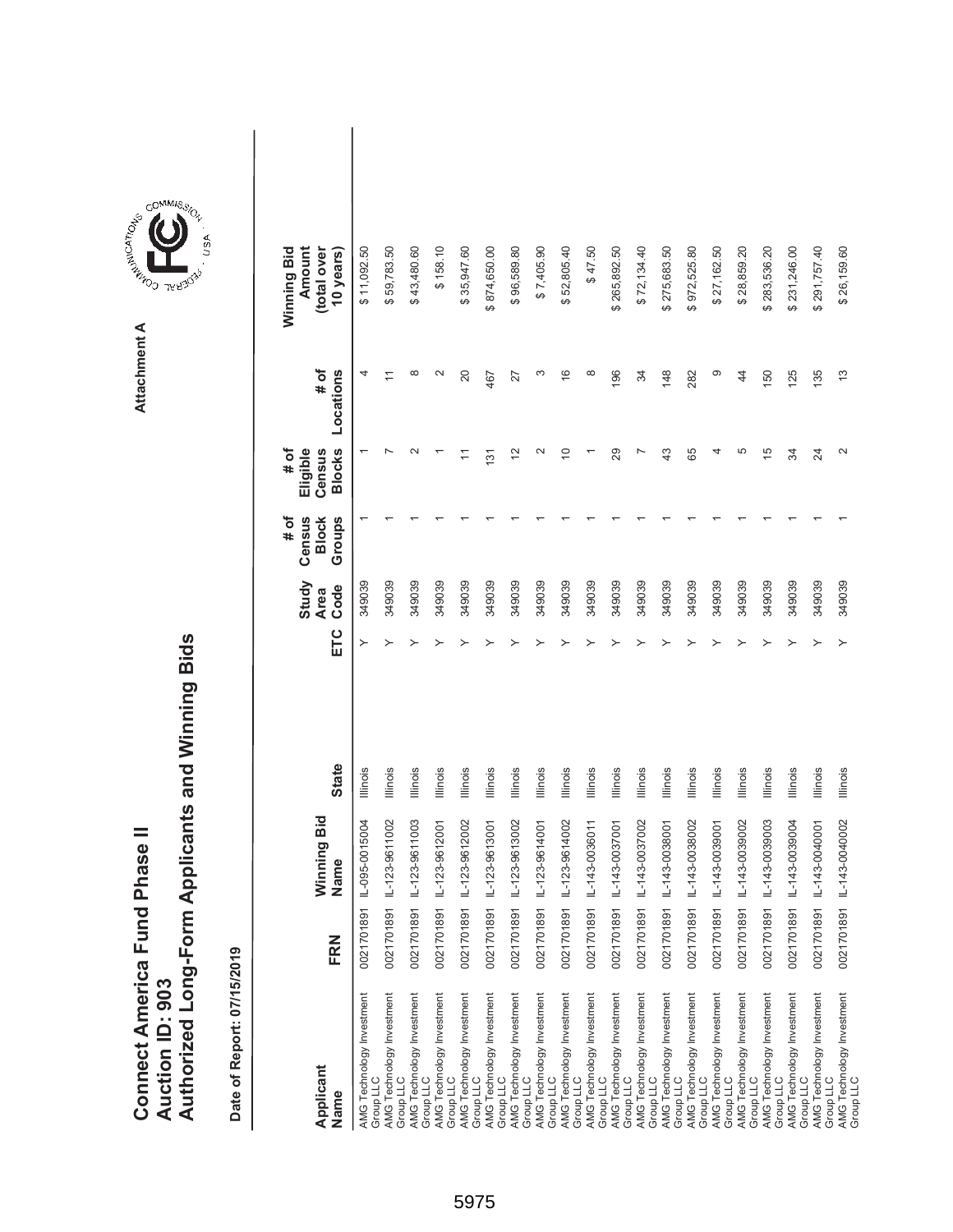|                               |                 | Authorized Long-Form Applicants and Winning Bids |
|-------------------------------|-----------------|--------------------------------------------------|
|                               |                 |                                                  |
|                               |                 |                                                  |
| Connect America Fund Phase II |                 |                                                  |
|                               | Auction ID: 903 |                                                  |
|                               |                 |                                                  |
|                               |                 |                                                  |

| Applicant<br>Name                                                                | FRN        | Winning Bid<br>Name | <b>State</b>    | ETC | Study<br>Code<br><b>Area</b> | Census<br><b>Block</b><br>Groups<br># of | <b>Blocks</b><br>Eligible<br>Census<br># of | Locations<br># of | Winning Bid<br>Amount<br>(total over<br>10 years) |  |
|----------------------------------------------------------------------------------|------------|---------------------|-----------------|-----|------------------------------|------------------------------------------|---------------------------------------------|-------------------|---------------------------------------------------|--|
| AMG Technology Investment<br>Group LLC                                           | 0021701891 | IL-143-0040003      | Illinois        | ≻   | 349039                       |                                          | $\overline{5}$                              | 52                | \$61,206.00                                       |  |
| AMG Technology Investment<br>Group LLC                                           | 0021701891 | IL-143-0049014      | Illinois        |     | 349039                       |                                          | $\sim$                                      | S                 | \$11,022.50                                       |  |
| AMG Technology Investment<br>Group LLC                                           | 0021701891 | IL-143-0049021      | Illinois        |     | 349039                       |                                          | $\scriptstyle\sim$                          | 20                | \$20,995.00                                       |  |
| AMG Technology Investment<br>Group LLC                                           | 0021701891 | IL-143-0049022      | Illinois        |     | 349039                       |                                          | $\infty$                                    | 5                 | \$166,579.60                                      |  |
| AMG Technology Investment<br>Group LLC<br>AMG Technology Investment              | 0021701891 | IL-143-0049023      | Illinois        |     | 349039                       |                                          | 5                                           | 36                | \$18,815.60                                       |  |
| Group LLC                                                                        | 0021701891 | IL-161-0201001      | Illinois        |     | 349039                       |                                          | $\sim$                                      | S                 | \$5,475.00                                        |  |
| AMG Technology Investment<br>Group LLC                                           | 0021701891 | IL-161-0201003      | Illinois        |     | 349039                       |                                          | တ                                           | 41                | \$64,237.50                                       |  |
| AMG Technology Investment<br>Group LLC                                           | 0021701891 | IL-161-0201005      | Illinois        |     | 349039                       |                                          | $\overline{2}$                              | 56                | \$76,782.50                                       |  |
| AMG Technology Investment<br>Group LLC                                           | 0021701891 | IL-161-0203001      | Illinois        |     | 349039                       |                                          | $\sim$                                      | ω                 | \$4,534.20                                        |  |
| AMG Technology Investment<br>Group LLC                                           | 0021701891 | IL-169-9701001      | Illinois        |     | 349039                       |                                          | 22                                          | 49                | \$41,657.00                                       |  |
| AMG Technology Investment<br>Group LLC                                           | 0021701891 | IL-169-9701002      | Illinois        |     | 349039                       |                                          | 15                                          | 40                | \$33,681.00                                       |  |
| AMG Technology Investment<br>Group LLC                                           | 0021701891 | IL-169-9701003      | Illinois        |     | 349039                       |                                          | $\Rightarrow$                               | 32                | \$5,842.50                                        |  |
| AMG Technology Investment<br>Group LLC<br>AMG Technology Investment<br>Group LLC | 0021701891 | IL-169-9703001      | Illinois        |     | 349039                       |                                          | S3                                          | 244               | \$124,018.00                                      |  |
|                                                                                  | 0021701891 | IL-169-9703002      | Illinois        |     | 349039                       |                                          | တ                                           | 25                | \$18,845.50                                       |  |
| AMG Technology Investment<br>Group LLC                                           | 0021701891 | IL-175-9514001      | <b>Illinois</b> |     | 349039                       |                                          | 29                                          | 88                | \$189,655.50                                      |  |
| AMG Technology Investment<br>Group LLC                                           | 0021701891 | IL-175-9514002      | Illinois        |     | 349039                       |                                          | 89                                          | 90                | \$176,986.50                                      |  |
| AMG Technology Investment<br>Group LLC                                           | 0021701891 | IL-175-9514003      | Illinois        |     | 349039                       |                                          | $\overline{49}$                             | 100               | \$225,511.50                                      |  |
| AMG Technology Investment<br>Group LLC                                           | 0021701891 | IL-175-9514004      | Illinois        |     | 349039                       |                                          |                                             | $\overline{4}$    | \$26,584.50                                       |  |
| AMG Technology Investment<br>Group LLC                                           | 0021701891 | IL-175-9514005      | <b>Illinois</b> |     | 349039                       |                                          | $\sim$                                      | 4                 | \$6,910.50                                        |  |
| AMG Technology Investment<br>Group LLC                                           | 002170189  | IL-175-9515001      | <b>Illinois</b> |     | 349039                       |                                          | 38                                          | 116               | \$268,996.50                                      |  |

**COMMISSION** Attachment A **Attachment A**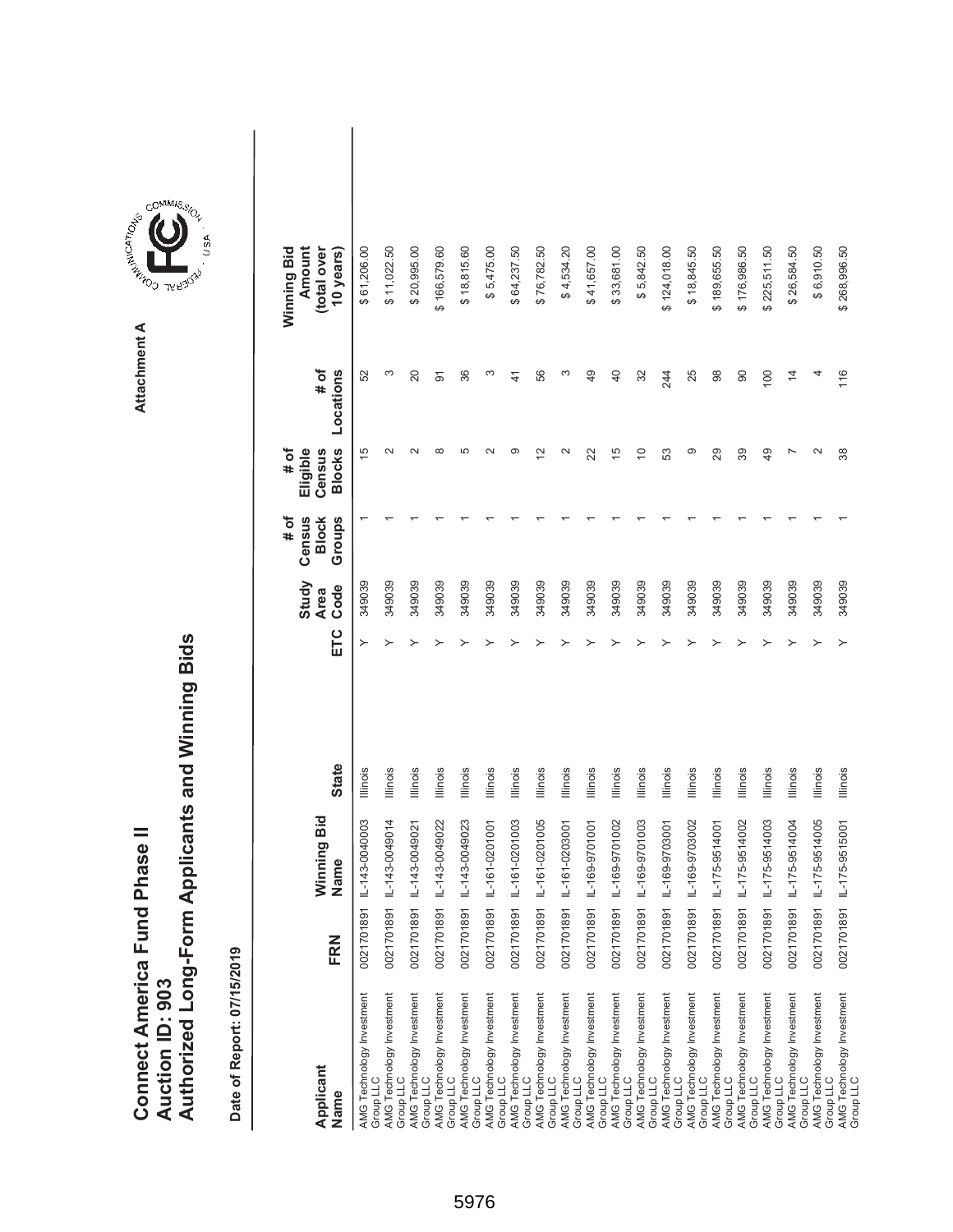|                               |                 | Authorized Long-Form Applicants and Winning Bids |
|-------------------------------|-----------------|--------------------------------------------------|
| Connect America Fund Phase II | Auction ID: 903 |                                                  |

 $\overline{\phantom{a}}$ 

| Applicant<br>Name                      | FRN        | Winning Bid<br>Name | <b>State</b>    | ETC | Study<br>Code<br><b>Area</b> | Census<br>Groups<br># of<br><b>Block</b> | <b>Blocks</b><br>Eligible<br>Census<br># of | # of<br>Locations | Amount<br>(total over<br>Winning Bid<br>10 years) |  |
|----------------------------------------|------------|---------------------|-----------------|-----|------------------------------|------------------------------------------|---------------------------------------------|-------------------|---------------------------------------------------|--|
| AMG Technology Investment<br>Group LLC | 0021701891 | IL-175-9515002      | lllinois        |     | 349039                       |                                          | 4                                           | $\overline{30}$   | \$25,701.00                                       |  |
| AMG Technology Investment<br>Group LLC | 0021701891 | IL-175-9515003      | Illinois        |     | 349039                       |                                          | 74                                          | 183               | \$395,149.50                                      |  |
| AMG Technology Investment<br>Group LLC | 0021701891 | IL-195-0003003      | Illinois        |     | 349039                       |                                          |                                             |                   | \$18,062.50                                       |  |
| AMG Technology Investment<br>Group LLC | 0021701891 | IL-195-0004001      | Illinois        |     | 349039                       |                                          | ∞                                           | 4                 | \$17,532.50                                       |  |
| AMG Technology Investment<br>Group LLC | 0021701891 | IL-195-0004002      | <b>Illinois</b> |     | 349039                       |                                          | $\infty$                                    | 27                | \$56,147.50                                       |  |
| AMG Technology Investment<br>Group LLC | 0021701891 | IL-195-0004003      | Illinois        |     | 349039                       |                                          | 15                                          | 78                | \$145,820.00                                      |  |
| AMG Technology Investment<br>Group LLC | 0021701891 | IL-195-0006001      | <b>Illinois</b> |     | 349039                       |                                          | 33                                          | 122               | \$373,652.50                                      |  |
| AMG Technology Investment<br>Group LLC | 0021701891 | IL-195-0006002      | <b>Illinois</b> |     | 349039                       |                                          | ဖ                                           | 27                | \$48,262.50                                       |  |
| AMG Technology Investment<br>Group LLC | 0021701891 | IL-195-0006003      | <b>Illinois</b> |     | 349039                       |                                          | $\frac{3}{2}$                               | 49                | \$123,905.00                                      |  |
| AMG Technology Investment<br>Group LLC | 0021701891 | IL-195-0006004      | <b>Illinois</b> |     | 349039                       |                                          | ∞                                           | $\frac{2}{3}$     | \$11,925.00                                       |  |
| AMG Technology Investment<br>Group LLC | 0021701891 | IL-195-0007003      | <b>Illinois</b> |     | 349039                       |                                          | ∞                                           | 53                | \$160,447.50                                      |  |
| AMG Technology Investment<br>Group LLC | 0021701891 | IL-195-0008001      | <b>Illinois</b> |     | 349039                       |                                          | $\sim$                                      | 5                 | \$18,840.00                                       |  |
| AMG Technology Investment<br>Group LLC | 0021701891 | IL1 Silvas          | <b>Illinois</b> |     | 349039                       | 63                                       | 445                                         | 2,569             | \$6,489,633.20                                    |  |
| AMG Technology Investment<br>Group LLC | 0021701891 | IL2 McComb          | lllinois        |     | 349039                       | 52                                       | 951                                         | 3,216             | \$9,452,115.00                                    |  |
| AMG Technology Investment<br>Group LLC | 0021701891 | IL3 Peoria          | Illinois        |     | 349039                       | 64                                       | 544                                         | 2,092             | \$8,606,688.00                                    |  |
| AMG Technology Investment<br>Group LLC | 0021701891 | IA-001-9601001      | lowa            |     | 359146                       |                                          | 47                                          | $\overline{a}$    | \$383,411.10                                      |  |
| AMG Technology Investment<br>Group LLC | 0021701891 | IA-001-9602001      | lowa            |     | 359146                       |                                          | 27                                          | 43                | \$189,865.70                                      |  |
| AMG Technology Investment<br>Group LLC | 0021701891 | IA-001-9602002      | lowa            |     | 359146                       |                                          | 42                                          | 88                | \$358,431.30                                      |  |
| AMG Technology Investment<br>Group LLC | 0021701891 | IA-001-9603004      | lowa            |     | 359146                       |                                          | S                                           | 5                 | \$27,174.60                                       |  |
| AMG Technology Investment<br>Group LLC | 0021701891 | IA-005-9601001      | lowa            |     | 359146                       |                                          |                                             |                   | \$6,136.00                                        |  |

**COMMISSION** Attachment A **Attachment A**

GOMMIS<sub>SION</sub>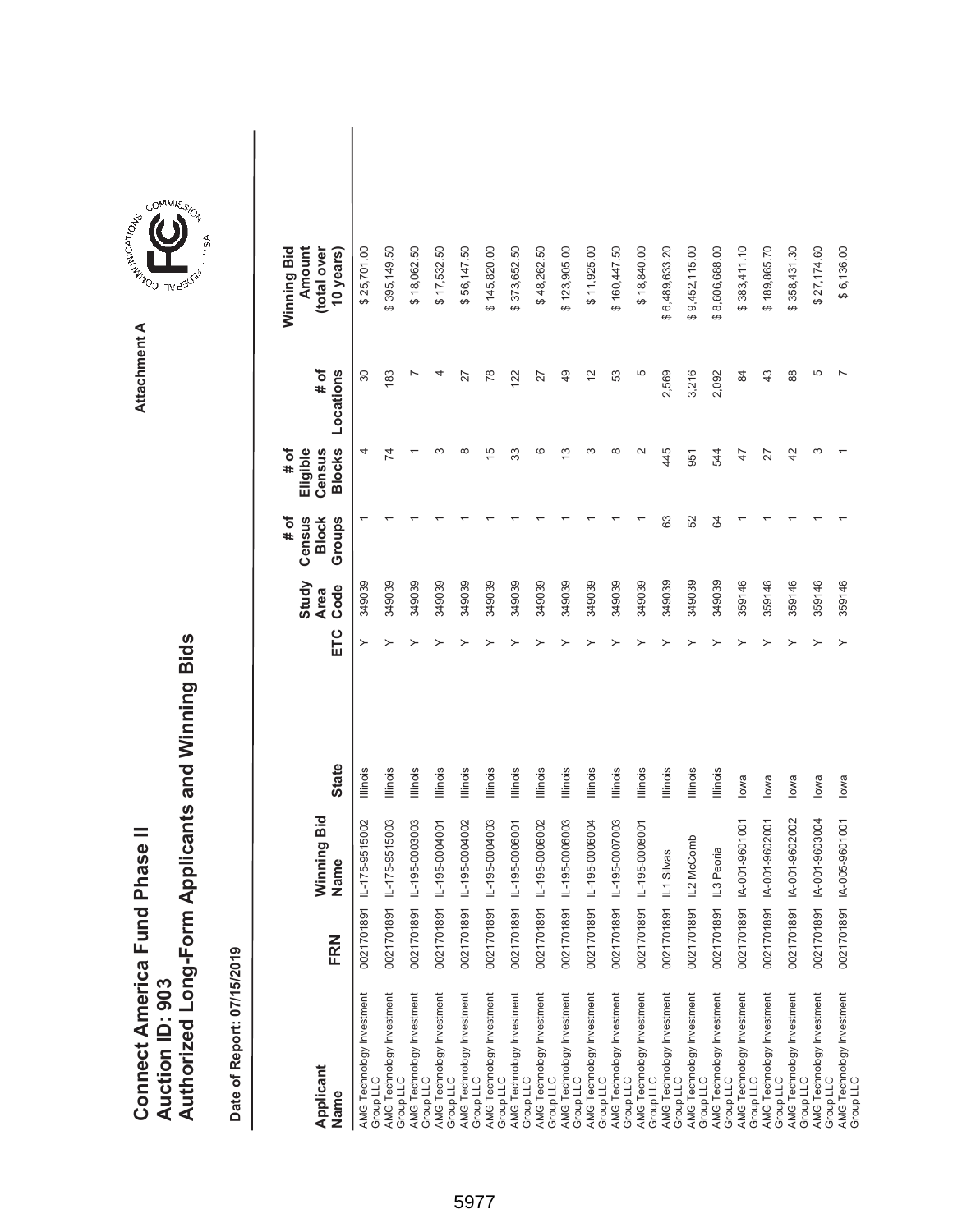| Connect America Fund Phase II |                 | Authorized Long-Form Applicants and Winning Bids |
|-------------------------------|-----------------|--------------------------------------------------|
|                               | Auction ID: 903 |                                                  |

| Applicant<br>Name                                   | FRN             | Winning Bid<br>Name       | <b>State</b> | ETC | Study<br>Code<br><b>Area</b> | Census<br># of<br><b>Block</b><br>Groups | <b>Blocks</b><br># of<br>Eligible<br>Census | # of<br>Locations | Amount<br>(total over<br>Winning Bid<br>10 years) |
|-----------------------------------------------------|-----------------|---------------------------|--------------|-----|------------------------------|------------------------------------------|---------------------------------------------|-------------------|---------------------------------------------------|
| AMG Technology Investment<br>Group LLC              | 891<br>0021701  | IA-005-9602001            | lowa         | ≻   | 359146                       |                                          | $\mathbf{\Omega}$                           | S                 | \$1,850.50                                        |
| AMG Technology Investment<br>Group LLC              | 891<br>0021701  | IA-005-9602002            | lowa         |     | 359146                       |                                          | ∞                                           | 30                | \$17,724.00                                       |
| AMG Technology Investment<br>Group LLC              | 1891<br>0021701 | IA-005-9602003            | lowa         |     | 359146                       |                                          | 5                                           | 27                | \$7,933.00                                        |
| AMG Technology Investment<br>Group LLC              | 1891<br>0021701 | IA-005-9604001            | lowa         |     | 359146                       |                                          | 8                                           | 25                | \$11,039.50                                       |
| AMG Technology Investment                           | 1891<br>0021701 | IA-005-9605001            | lowa         |     | 359146                       |                                          | 24                                          | 57                | \$27,522.00                                       |
| Group LLC<br>AMG Technology Investment<br>Group LLC | 1891<br>0021701 | IA-005-9605002            | lowa         |     | 359146                       |                                          | 17                                          | 68                | \$24,328.50                                       |
| AMG Technology Investment<br>Group LLC              | 1891<br>0021701 | IA-009-0701001            | lowa         |     | 359146                       |                                          | 32                                          | 66                | \$289,329.20                                      |
| AMG Technology Investment<br>Group LLC              | 1891<br>0021701 | IA-009-0701002            | lowa         |     | 359146                       |                                          | 29                                          | 78                | \$297,702.30                                      |
| AMG Technology Investment<br>Group LLC              | 1891<br>0021701 | IA-009-0701003            | lowa         |     | 359146                       |                                          | 21                                          | 46                | \$230,838.40                                      |
| AMG Technology Investment<br>Group LLC              | 891<br>0021701  | IA-009-0702001            | lowa         |     | 359146                       |                                          |                                             |                   | \$21,957.30                                       |
| AMG Technology Investment<br>Group LLC              | 1891<br>0021701 | IA-009-0703002            | lowa         |     | 359146                       |                                          | $\infty$                                    | 25                | \$94,432.20                                       |
| AMG Technology Investment<br>Group LLC              | 1891<br>0021701 | IA-009-0703003            | lowa         |     | 359146                       |                                          | 23                                          | 45                | \$210,601.60                                      |
| AMG Technology Investment<br>Group LLC              | 1891<br>0021701 | IA-015-0201002            | lowa         |     | 359146                       |                                          |                                             | مبر<br>ب          | \$65,171.30                                       |
| AMG Technology Investment<br>Group LLC              | 891<br>0021701  | IA-023-0701001            | lowa         |     | 359146                       |                                          |                                             |                   | \$175.30                                          |
| AMG Technology Investment                           | 1891<br>0021701 | IA-027-9601001            | lowa         |     | 359146                       |                                          | ග                                           | 21                | \$114,132.70                                      |
| Group LLC<br>AMG Technology Investment<br>Group LLC | 1891<br>0021701 | IA-027-9601003            | lowa         |     | 359146                       |                                          | ဖ                                           | 17                | \$59,752.50                                       |
| AMG Technology Investment<br>Group LLC              | 1891<br>0021701 | IA-027-9601004            | lowa         |     | 359146                       |                                          |                                             | ∞                 | \$43,480.60                                       |
| AMG Technology Investment<br>Group LLC              | 1891<br>0021701 | IA-027-9602003            | lowa         |     | 359146                       |                                          | ဖ                                           | $\frac{2}{3}$     | \$50,492.80                                       |
| AMG Technology Investment<br>Group LLC              | 891<br>0021701  | IA-027-9605001            | lowa         |     | 359146                       |                                          | 20                                          | 38                | \$206,528.20                                      |
| AMG Technology Investment<br>Group LLC              |                 | 0021701891 IA-027-9605002 | lowa         |     | 359146                       |                                          |                                             |                   | \$24,573.70                                       |



5978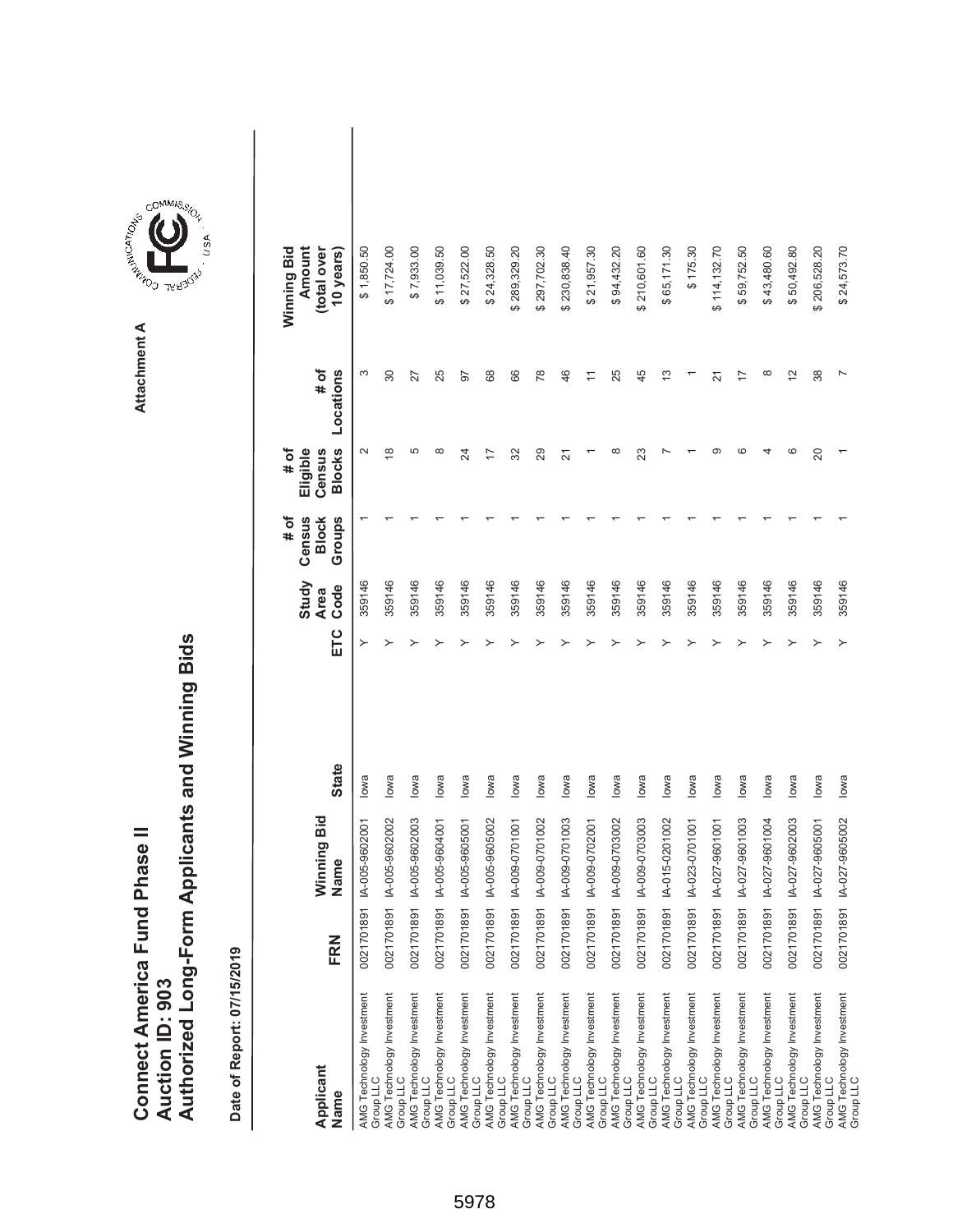|                               |                 | Authorized Long-Form Applicants and Winning Bids |
|-------------------------------|-----------------|--------------------------------------------------|
| Connect America Fund Phase II | Auction ID: 903 |                                                  |

| Applicant<br>Name                             | FRN        | Winning Bid<br>Name | <b>State</b> | ETC | Study<br>Code<br><b>Area</b> | Census<br>Groups<br># of<br><b>Block</b> | <b>Blocks</b><br># of<br>Eligible<br>Census | # of<br>Locations | Amount<br>(total over<br>Winning Bid<br>10 years) |
|-----------------------------------------------|------------|---------------------|--------------|-----|------------------------------|------------------------------------------|---------------------------------------------|-------------------|---------------------------------------------------|
| AMG Technology Investment<br>Group LLC        | 0021701891 | IA-027-9606002      | lowa         |     | 359146                       |                                          | $\sim$                                      | 5                 | \$27,174.60                                       |
| AMG Technology Investment<br>Group LLC        | 0021701891 | IA-029-1901001      | lowa         |     | 359146                       |                                          | 25                                          | 52                | \$181,570.10                                      |
| AMG Technology Investment<br>Group LLC        | 0021701891 | A-029-1901002       | lowa         |     | 359146                       |                                          |                                             | S                 | \$7,994.90                                        |
| AMG Technology Investment<br>Group LLC        | 0021701891 | A-029-1902001       | lowa         |     | 359146                       |                                          |                                             | $\sim$            | \$10,868.60                                       |
| AMG Technology Investment<br>Group LLC        | 0021701891 | IA-029-1903001      | lowa         |     | 359146                       |                                          |                                             |                   | \$3,909.10                                        |
| AMG Technology Investment<br>Group LLC        | 0021701891 | IA-029-1905002      | lowa         |     | 359146                       |                                          |                                             | ဖ                 | \$10,437.70                                       |
| AMG Technology Investment<br>Group LLC        | 0021701891 | IA-029-1905003      | lowa         |     | 359146                       |                                          |                                             |                   | \$130.20                                          |
| AMG Technology Investment<br>Group LLC        | 0021701891 | IA-031-4501001      | lowa         |     | 359146                       |                                          |                                             | $\overline{C}$    | \$44,528.40                                       |
| AMG Technology Investment<br>Group LLC        | 0021701891 | A-031-4502001       | lowa         |     | 359146                       |                                          | $\scriptstyle\sim$                          | $\mathbf{\Omega}$ | \$6,351.90                                        |
| <b>AMG Technology Investment</b><br>Group LLC | 0021701891 | IA-031-4502004      | lowa         |     | 359146                       |                                          | 21                                          | 57                | \$145,207.10                                      |
| AMG Technology Investment<br>Group LLC        | 0021701891 | IA-031-4503001      | lowa         |     | 359146                       |                                          | 5                                           | $\tilde{c}$       | \$43,592.20                                       |
| AMG Technology Investment<br>Group LLC        | 0021701891 | IA-031-4503002      | lowa         |     | 359146                       |                                          |                                             | $\overline{C}$    | \$40,451.90                                       |
| AMG Technology Investment<br>Group LLC        | 0021701891 | IA-031-4503003      | lowa         |     | 359146                       |                                          |                                             | S                 | \$11,088.70                                       |
| AMG Technology Investment<br>Group LLC        | 0021701891 | A-031-4503004       | lowa         |     | 359146                       |                                          |                                             | S                 | \$9,362.00                                        |
| AMG Technology Investment<br>Group LLC        | 0021701891 | IA-031-4504001      | lowa         |     | 359146                       |                                          |                                             | S                 | \$7,102.10                                        |
| AMG Technology Investment<br>Group LLC        | 0021701891 | A-031-4504002       | lowa         |     | 359146                       |                                          |                                             | $\sim$            | \$10,868.60                                       |
| AMG Technology Investment<br>Group LLC        | 0021701891 | IA-031-4505001      | lowa         |     | 359146                       |                                          | 57                                          | 128               | \$327,149.20                                      |
| AMG Technology Investment<br>Group LLC        | 0021701891 | A-031-4505002       | lowa         |     | 359146                       |                                          | ∞                                           | 5                 | \$14,415.00                                       |
| AMG Technology Investment<br>Group LLC        | 0021701891 | IA-031-4505006      | lowa         |     | 359146                       |                                          | œ                                           | $\frac{3}{2}$     | \$27,946.50                                       |
| AMG Technology Investment<br>Group LLC        | 0021701891 | IA-043-0702001      | lowa         |     | 359146                       |                                          |                                             | 5                 | \$1,468.50                                        |

**COMMISSION** Attachment A **Attachment A**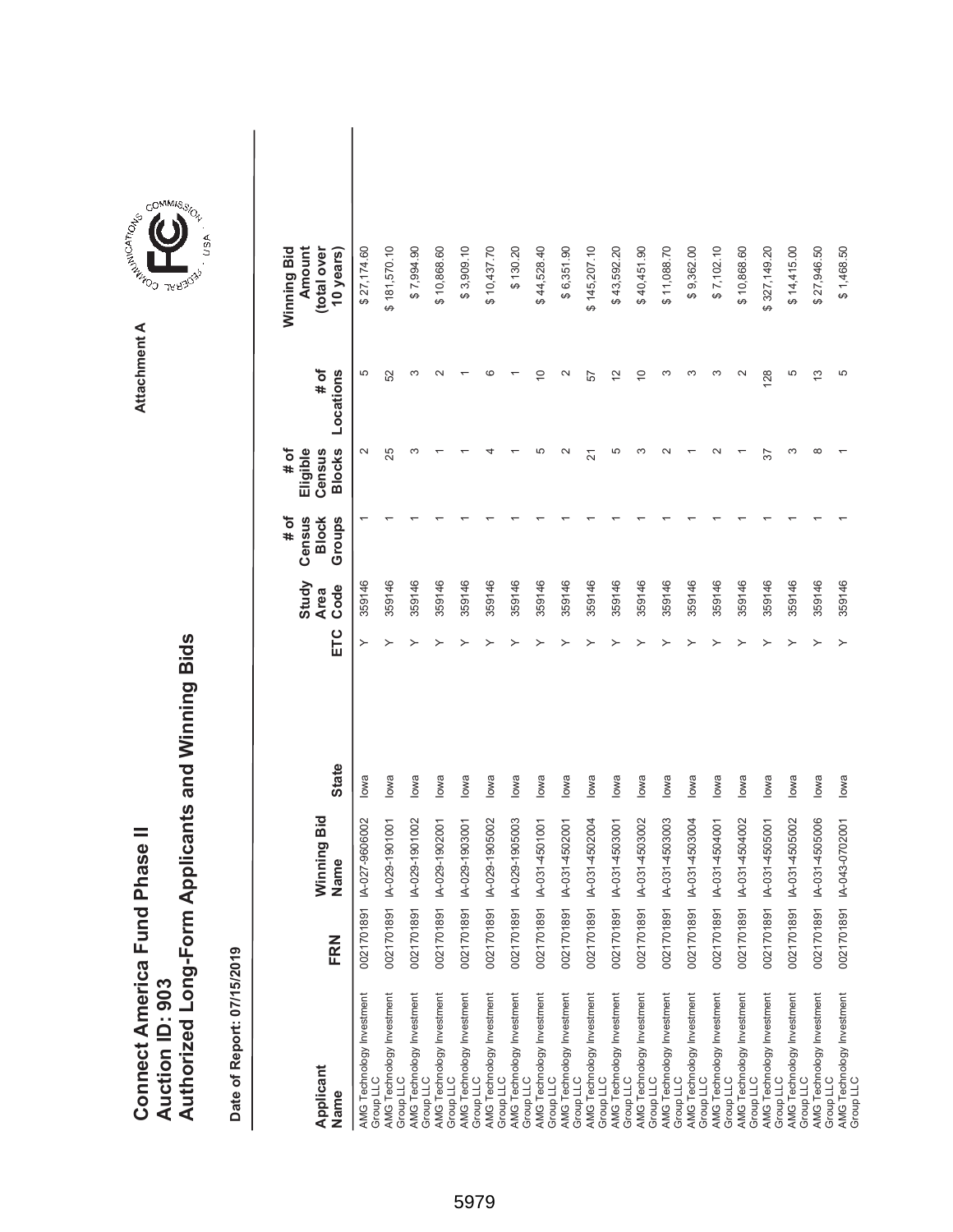|                                      |                        | Authorized Long-Form Applicants and Winning Bids |
|--------------------------------------|------------------------|--------------------------------------------------|
|                                      |                        |                                                  |
| <b>Connect America Fund Phase II</b> | <b>Auction ID: 903</b> |                                                  |

| Applicant<br>Name                      | FRN        | Winning Bid<br>Name | <b>State</b> | ETC | Study<br>Code<br><b>Area</b> | Census<br>Groups<br><b>Block</b><br># of | <b>Blocks</b><br>Eligible<br># of<br>Census | # of<br>Locations | Winning Bid<br>Amount<br>(total over<br>10 years) |
|----------------------------------------|------------|---------------------|--------------|-----|------------------------------|------------------------------------------|---------------------------------------------|-------------------|---------------------------------------------------|
| AMG Technology Investment<br>Group LLC | 0021701891 | IA-043-0702002      | lowa         | ≻   | 359146                       |                                          | Ξ                                           | 78                | \$13,492.00                                       |
| AMG Technology Investment<br>Group LLC | 0021701891 | A-043-0703002       | lowa         |     | 359146                       |                                          |                                             | 2                 | \$664.00                                          |
| AMG Technology Investment<br>Group LLC | 0021701891 | IA-043-0705001      | lowa         |     | 359146                       |                                          | ဖ                                           | 57                | \$12,680.00                                       |
| AMG Technology Investment<br>Group LLC | 0021701891 | IA-043-0706001      | lowa         |     | 359146                       |                                          | 28                                          | 98                | \$55,926.50                                       |
| AMG Technology Investment<br>Group LLC | 0021701891 | IA-043-0706002      | lowa         |     | 359146                       |                                          | 27                                          | 130               | \$54,099.50                                       |
| AMG Technology Investment<br>Group LLC | 0021701891 | IA-043-0706003      | lowa         |     | 359146                       |                                          | $\infty$                                    | $\overline{8}$    | \$17,922.50                                       |
| AMG Technology Investment<br>Group LLC | 0021701891 | IA-049-0505001      | lowa         |     | 359146                       |                                          | ග                                           | $\overline{1}$    | \$82,549.90                                       |
| AMG Technology Investment<br>Group LLC | 0021701891 | IA-049-0505002      | lowa         |     | 359146                       |                                          | Ю                                           | $\frac{8}{1}$     | \$58,143.60                                       |
| AMG Technology Investment<br>Group LLC | 0021701891 | IA-049-0506002      | lowa         |     | 359146                       |                                          | S                                           | $\overline{4}$    | \$17,846.70                                       |
| AMG Technology Investment<br>Group LLC | 0021701891 | IA-057-0010001      | lowa         |     | 359146                       |                                          | ∞                                           | 5                 | \$4,181.00                                        |
| AMG Technology Investment<br>Group LLC | 0021701891 | IA-061-0102011      | lowa         |     | 359146                       |                                          | 4                                           | 75                | \$11,903.50                                       |
| AMG Technology Investment<br>Group LLC | 0021701891 | IA-061-0104002      | lowa         |     | 359146                       |                                          | $\Omega$                                    | 153               | \$40,017.50                                       |
| AMG Technology Investment<br>Group LLC | 0021701891 | IA-061-0105001      | lowa         |     | 359146                       |                                          | $\mathbf{\sim}$                             | 4                 | \$952.00                                          |
| AMG Technology Investment<br>Group LLC | 0021701891 | IA-061-0106001      | lowa         |     | 359146                       |                                          | ᅿ                                           | 58                | \$5,473.00                                        |
| AMG Technology Investment<br>Group LLC | 0021701891 | A-061-0106002       | lowa         |     | 359146                       |                                          | $\Rightarrow$                               | 139               | \$14,607.50                                       |
| AMG Technology Investment<br>Group LLC | 0021701891 | IA-061-0106003      | lowa         |     | 359146                       |                                          | 21                                          | 165               | \$27,660.00                                       |
| AMG Technology Investment<br>Group LLC | 0021701891 | IA-073-0801001      | lowa         |     | 359146                       |                                          |                                             |                   | \$5,434.30                                        |
| AMG Technology Investment<br>Group LLC | 0021701891 | A-073-0801002       | lowa         |     | 359146                       |                                          | 5                                           |                   | \$38,043.20                                       |
| AMG Technology Investment<br>Group LLC | 0021701891 | IA-073-0805001      | lowa         |     | 359146                       |                                          |                                             | 15                | \$77,345.00                                       |
| AMG Technology Investment<br>Group LLC | 0021701891 | IA-077-9501001      | lowa         | ≻   | 359146                       |                                          | $\frac{3}{2}$                               | 15                | \$49,137.50                                       |

**COMMISSION** Attachment A **Attachment A**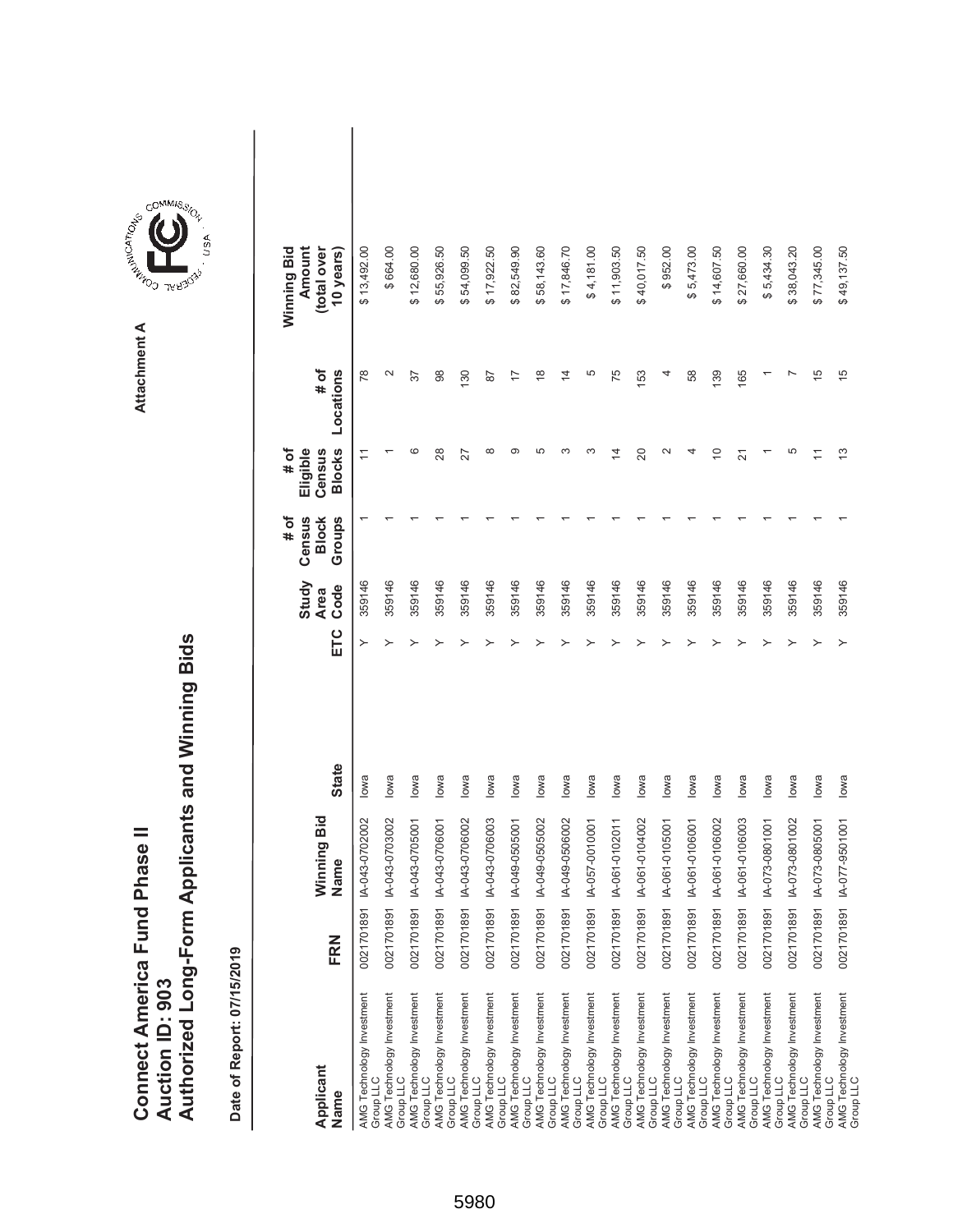|                               |                 | Authorized Long-Form Applicants and Winning Bids |
|-------------------------------|-----------------|--------------------------------------------------|
| Connect America Fund Phase II |                 |                                                  |
|                               | Auction ID: 903 |                                                  |



GOMMIS<sub>SION</sub>

USA

| Applicant<br>Name                      | FRN        | Winning Bid<br>Name | <b>State</b> | ETC | Study<br>Code<br><b>Area</b> | Census<br># of<br>Groups<br><b>Block</b> | <b>Blocks</b><br>Eligible<br>Census<br># of | # of<br>Locations  | Amount<br>(total over<br>Winning Bid<br>10 years) |  |
|----------------------------------------|------------|---------------------|--------------|-----|------------------------------|------------------------------------------|---------------------------------------------|--------------------|---------------------------------------------------|--|
| AMG Technology Investment              | 0021701891 | IA-077-9501002      | lowa         | ≻   | 359146                       |                                          | 4                                           | ဖ                  | \$23,702.60                                       |  |
| Group LLC                              |            |                     |              |     |                              |                                          |                                             |                    |                                                   |  |
| AMG Technology Investment<br>Group LLC | 0021701891 | IA-077-9502001      | lowa         |     | 359146                       |                                          | 52                                          | 116                | \$538,625.00                                      |  |
| AMG Technology Investment<br>Group LLC | 0021701891 | IA-077-9503001      | lowa         |     | 359146                       |                                          | $\overline{9}$                              | $\overline{\circ}$ | \$231,641.30                                      |  |
| AMG Technology Investment<br>Group LLC | 0021701891 | IA-077-9503002      | lowa         |     | 359146                       |                                          | 5                                           | $\overline{4}$     | \$28,605.00                                       |  |
| AMG Technology Investment<br>Group LLC | 0021701891 | IA-077-9503003      | lowa         |     | 359146                       |                                          | $\sim$                                      | $\sim$             | \$2,085.00                                        |  |
| AMG Technology Investment<br>Group LLC | 0021701891 | IA-077-9503004      | lowa         |     | 359146                       |                                          |                                             |                    | \$16,275.00                                       |  |
| AMG Technology Investment<br>Group LLC | 0021701891 | IA-097-9501004      | lowa         |     | 359146                       |                                          | ဖ                                           | တ                  | \$3,651.50                                        |  |
| AMG Technology Investment<br>Group LLC | 0021701891 | IA-097-9504001      | lowa         |     | 359146                       |                                          | 22                                          | 65                 | \$33,580.00                                       |  |
| AMG Technology Investment<br>Group LLC | 0021701891 | A-097-9504004       | lowa         |     | 359146                       |                                          |                                             | $\overline{2}$     | \$8,335.00                                        |  |
| AMG Technology Investment<br>Group LLC | 0021701891 | A-097-9505004       | lowa         |     | 359146                       |                                          | ∞                                           | 5                  | \$1,763.50                                        |  |
| AMG Technology Investment<br>Group LLC | 0021701891 | IA-097-9506003      | lowa         |     | 359146                       |                                          | ო                                           | ω                  | \$384.00                                          |  |
| AMG Technology Investment<br>Group LLC | 0021701891 | IA-105-0701001      | lowa         |     | 359146                       |                                          | 4                                           | 271                | \$69,780.00                                       |  |
| AMG Technology Investment<br>Group LLC | 0021701891 | IA-105-0701002      | lowa         |     | 359146                       |                                          | 36                                          | 284                | \$60,027.50                                       |  |
| AMG Technology Investment<br>Group LLC | 0021701891 | IA-105-0701003      | lowa         |     | 359146                       |                                          | တ                                           | 51                 | \$16,081.00                                       |  |
| AMG Technology Investment<br>Group LLC | 0021701891 | A-105-0704001       | lowa         |     | 359146                       |                                          |                                             | $\infty$           | \$2,120.00                                        |  |
| AMG Technology Investment<br>Group LLC | 0021701891 | IA-105-0704002      | lowa         |     | 359146                       |                                          |                                             |                    | \$1,604.00                                        |  |
| AMG Technology Investment<br>Group LLC | 0021701891 | IA-105-0704004      | lowa         |     | 359146                       |                                          | $\bar{4}$                                   | 150                | \$14,858.00                                       |  |
| AMG Technology Investment<br>Group LLC | 0021701891 | IA-105-0706003      | lowa         |     | 359146                       |                                          | 5                                           | $\frac{3}{2}$      | \$1,622.50                                        |  |
| AMG Technology Investment<br>Group LLC | 0021701891 | IA-113-0101001      | lowa         |     | 359146                       |                                          | S                                           | 47                 | \$16,553.00                                       |  |
| AMG Technology Investment<br>Group LLC | 0021701891 | IA-113-0101002      | lowa         |     | 359146                       |                                          | S                                           | ဖ                  | \$4,081.00                                        |  |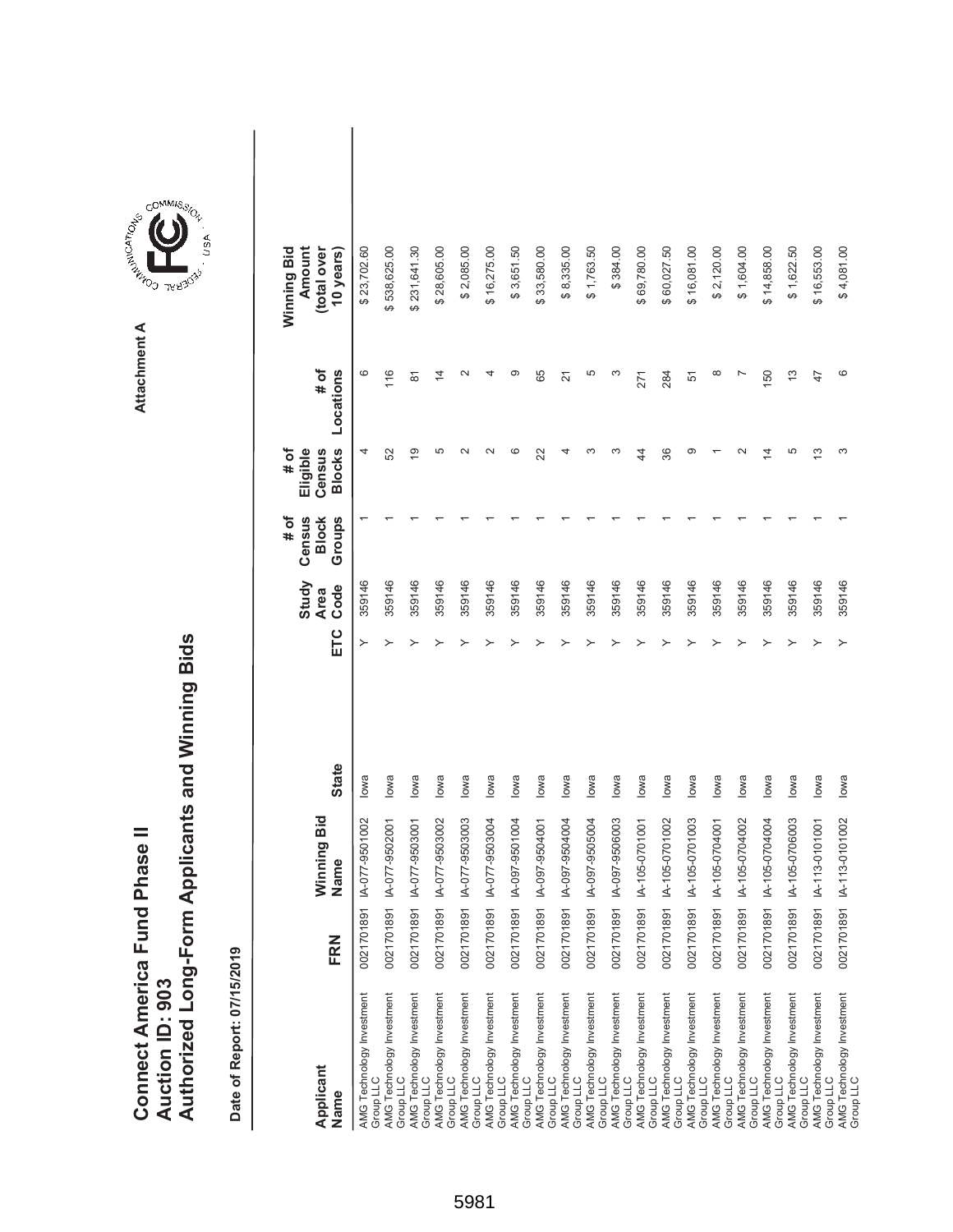|                                      |                        | Authorized Long-Form Applicants and Winning Bids |
|--------------------------------------|------------------------|--------------------------------------------------|
|                                      |                        |                                                  |
| <b>Connect America Fund Phase II</b> | <b>Auction ID: 903</b> |                                                  |

| Applicant<br>Name                      | FRN                         | Winning Bid<br>Name | <b>State</b> | ETC | Study<br>Code<br><b>Area</b> | Census<br>Groups<br># of<br><b>Block</b> | <b>Blocks</b><br># of<br>Eligible<br>Census | # of<br>Locations | Winning Bid<br>Amount<br>(total over<br>10 years) |
|----------------------------------------|-----------------------------|---------------------|--------------|-----|------------------------------|------------------------------------------|---------------------------------------------|-------------------|---------------------------------------------------|
| AMG Technology Investment<br>Group LLC | $\overline{9}$<br>00217018  | IA-113-0103002      | lowa         | ≻   | 359146                       |                                          | $\frac{8}{1}$                               | 79                | \$28,444.50                                       |
| AMG Technology Investment<br>Group LLC | 00217018                    | 91 IA-145-4906002   | lowa         |     | 359146                       |                                          | 20                                          | 51                | \$232,492.30                                      |
| AMG Technology Investment<br>Group LLC | $\frac{5}{2}$<br>00217018   | IA-191-9501001      | lowa         |     | 359146                       |                                          | Ξ                                           | 93                | \$19,745.50                                       |
| AMG Technology Investment<br>Group LLC | 5<br>00217018               | IA-191-9501002      | lowa         |     | 359146                       |                                          | 20                                          | 50                | \$22,132.50                                       |
| AMG Technology Investment<br>Group LLC | $\overline{9}$<br>00217018  | IA-191-9501003      | lowa         |     | 359146                       |                                          | $\overline{5}$                              | 46                | \$23,870.00                                       |
| AMG Technology Investment<br>Group LLC | $\overline{5}$<br>00217018  | IA-191-9501004      | lowa         |     | 359146                       |                                          | စ္                                          | 59                | \$25,448.50                                       |
| AMG Technology Investment<br>Group LLC | $\overline{5}$<br>00217018  | IA-191-9502001      | lowa         |     | 359146                       |                                          |                                             |                   | \$30.50                                           |
| AMG Technology Investment<br>Group LLC | 0021701891                  | IA-191-9502002      | lowa         |     | 359146                       |                                          |                                             | 20                | \$3,078.50                                        |
| AMG Technology Investment<br>Group LLC | $\overline{9}$<br>00217018  | IA-191-9502004      | lowa         |     | 359146                       |                                          | LO                                          | $\frac{4}{3}$     | \$3,157.50                                        |
| AMG Technology Investment<br>Group LLC | $\frac{5}{2}$<br>00217018   | IA-191-9503001      | lowa         |     | 359146                       |                                          | $\infty$                                    | $\overline{2}$    | \$6,717.50                                        |
| AMG Technology Investment<br>Group LLC | $\frac{5}{2}$<br>00217018   | IA-191-9503003      | lowa         |     | 359146                       |                                          | $\sim$                                      | 20                | \$2,133.00                                        |
| AMG Technology Investment<br>Group LLC | $\frac{5}{2}$<br>00217018   | IA-191-9504002      | lowa         |     | 359146                       |                                          | 85                                          | 337               | \$114,028.50                                      |
| AMG Technology Investment<br>Group LLC | $\overline{91}$<br>00217018 | IA-191-9504003      | lowa         |     | 359146                       |                                          | 4                                           | $\overline{4}$    | \$17,786.50                                       |
| AMG Technology Investment<br>Group LLC | $\overline{91}$<br>00217018 | IA-191-9504004      | lowa         |     | 359146                       |                                          | 3                                           | 68                | \$21,817.50                                       |
| AMG Technology Investment<br>Group LLC | $\frac{5}{2}$<br>00217018   | IA-191-9505002      | lowa         |     | 359146                       |                                          | $\Rightarrow$                               | 26                | \$9,847.50                                        |
| AMG Technology Investment<br>Group LLC | $\frac{5}{2}$<br>00217018   | IA-191-9505004      | lowa         |     | 359146                       |                                          | ဖ                                           | $\overline{9}$    | \$11,781.50                                       |
| AMG Technology Investment<br>Group LLC | $\overline{9}$<br>00217018  | IA1 Sioux City      | lowa         |     | 359146                       | 129                                      | 1,653                                       | 3,367             | \$11,842,597.00                                   |
| AMG Technology Investment<br>Group LLC | $\overline{5}$<br>00217018  | IA2 Atlantic        | lowa         |     | 359146                       | 120                                      | 1,265                                       | 2,386             | \$17,032,027.10                                   |
| AMG Technology Investment<br>Group LLC | $\frac{5}{2}$<br>00217018   | IA3 Waterloo        | lowa         |     | 359146                       | 84                                       | 741                                         | 2,401             | \$6,679,759.30                                    |
| AMG Technology Investment<br>Group LLC | 00217018                    | 91 IA4 Knoxville    | lowa         |     | 359146                       | 79                                       | 631                                         | 1,849             | \$6,580,341.50                                    |

**COMMISSION** Attachment A **Attachment A**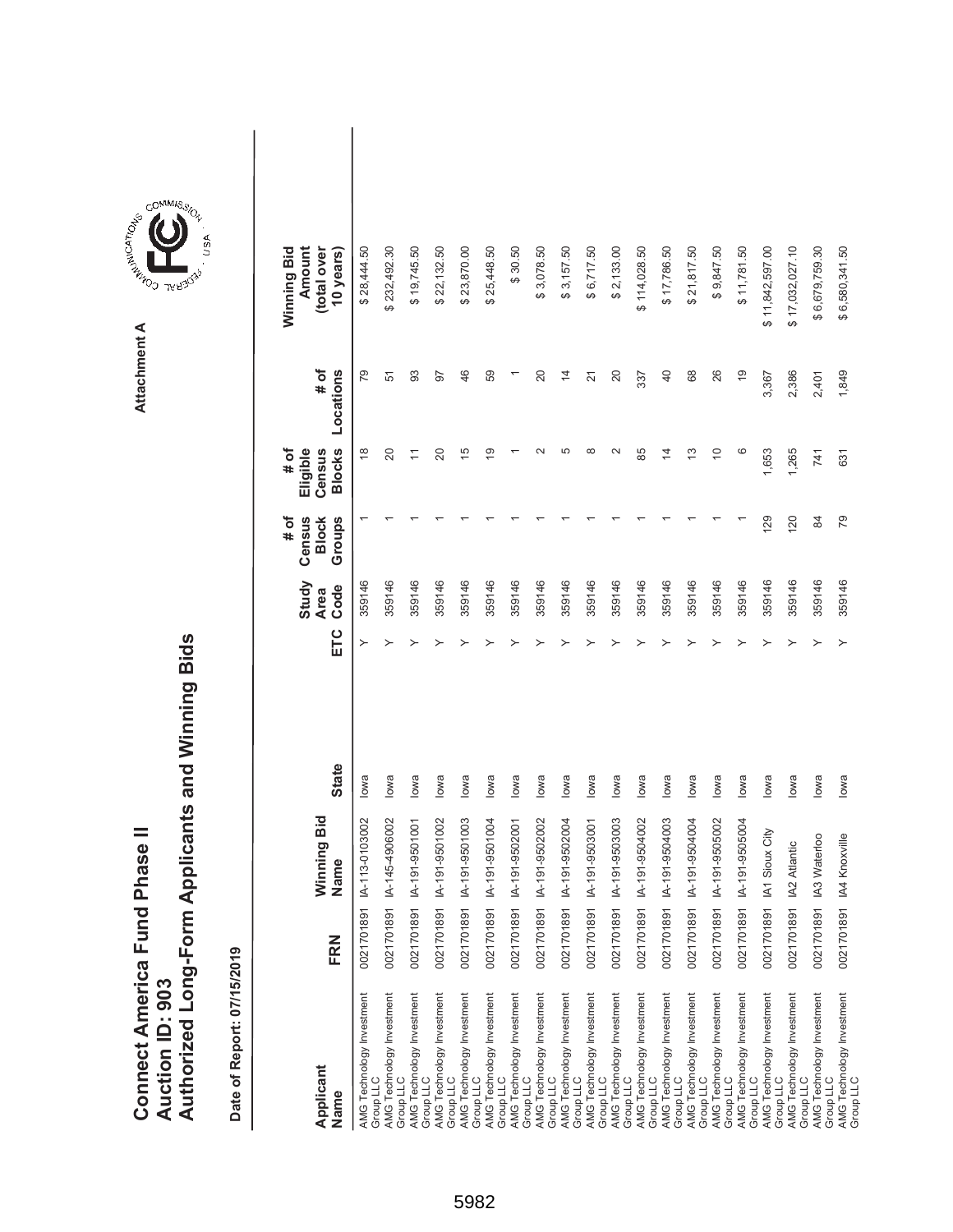|                               |                 | Authorized Long-Form Applicants and Winning Bids |
|-------------------------------|-----------------|--------------------------------------------------|
| Connect America Fund Phase II |                 |                                                  |
|                               |                 |                                                  |
|                               |                 |                                                  |
|                               | Auction ID: 903 |                                                  |
|                               |                 |                                                  |

**COMMISSIC**<br>SIRING THESE Attachment A **Attachment A**

GOMMIS<sub>SION</sub>

USA

| Applicant<br>Name                      | FRN          | Ninning Bid<br>Name       | <b>State</b> | ETC | Study<br>Code<br><b>Area</b> | # of<br>Census<br>Groups<br><b>Block</b> | Eligible<br><b>Blocks</b><br># of<br>Census | # of<br>Locations | Winning Bid<br>Amount<br>(total over<br>10 years) |  |
|----------------------------------------|--------------|---------------------------|--------------|-----|------------------------------|------------------------------------------|---------------------------------------------|-------------------|---------------------------------------------------|--|
| AMG Technology Investment<br>Group LLC |              | 0021701891 IA5 Davenport  | lowa         | ≻   | 359146                       | 46                                       | 203                                         | 634               | \$2,577,635.60                                    |  |
| AMG Technology Investment<br>Group LLC | 0021701891 K | S-009-9711001             | Kansas       |     | 419044                       |                                          | 2                                           | 33                | \$127,925.00                                      |  |
| AMG Technology Investment<br>Group LLC |              | 0021701891 KS-009-9711002 | Kansas       |     | 419044                       |                                          | 4                                           |                   | \$38,059.00                                       |  |
| AMG Technology Investment<br>Group LLC |              | 0021701891 KS-009-9712001 | Kansas       |     | 419044                       |                                          | $\frac{4}{3}$                               | 75                | \$280,693.00                                      |  |
| AMG Technology Investment<br>Group LLC |              | 0021701891 KS-009-9712002 | Kansas       |     | 419044                       |                                          | 4                                           | 158               | \$269,234.00                                      |  |
| AMG Technology Investment<br>Group LLC | 0021701891 K | S-009-9713001             | Kansas       |     | 419044                       |                                          |                                             | $\frac{8}{1}$     | \$23,695.00                                       |  |
| AMG Technology Investment<br>Group LLC |              | 0021701891 KS-009-9713002 | Kansas       |     | 419044                       |                                          | ಸ                                           | 42                | \$124,288.50                                      |  |
| AMG Technology Investment<br>Group LLC |              | 0021701891 KS-009-9713003 | Kansas       |     | 419044                       |                                          |                                             |                   | \$399.00                                          |  |
| AMG Technology Investment<br>Group LLC | 0021701891 K | S-009-9713004             | Kansas       |     | 419044                       |                                          |                                             | ∞                 | \$4,354.00                                        |  |
| AMG Technology Investment<br>Group LLC |              | 0021701891 KS-009-9714001 | Kansas       |     | 419044                       |                                          |                                             |                   | \$1,529.50                                        |  |
| AMG Technology Investment<br>Group LLC | 0021701891 K | S-009-9715001             | Kansas       |     | 419044                       |                                          |                                             |                   | \$31.50                                           |  |
| AMG Technology Investment<br>Group LLC |              | 0021701891 KS-009-9715003 | Kansas       |     | 419044                       |                                          |                                             |                   | \$3,097.50                                        |  |
| AMG Technology Investment<br>Group LLC |              | 0021701891 KS-009-9716005 | Kansas       |     | 419044                       |                                          |                                             | ო                 | \$3,419.50                                        |  |
| AMG Technology Investment<br>Group LLC | 0021701891 K | S-009-9718001             | Kansas       |     | 419044                       |                                          |                                             | 48                | \$103,061.00                                      |  |
| AMG Technology Investment<br>Group LLC | 0021701891 K | S-009-9718002             | Kansas       |     | 419044                       |                                          | $\overline{9}$                              | 49                | \$137,889.50                                      |  |
| AMG Technology Investment<br>Group LLC |              | 0021701891 KS-009-9718003 | Kansas       |     | 419044                       |                                          |                                             |                   | \$199.50                                          |  |
| AMG Technology Investment<br>Group LLC | 0021701891 K | S-009-9718004             | Kansas       |     | 419044                       |                                          | $\frac{6}{5}$                               | 33                | \$74,896.50                                       |  |
| AMG Technology Investment<br>Group LLC |              | 0021701891 KS-009-9718005 | Kansas       |     | 419044                       |                                          | 51                                          | 201               | \$298,133.50                                      |  |
| AMG Technology Investment<br>Group LLC | 0021701891 K | S-047-9696001             | Kansas       |     | 419044                       |                                          | 35                                          | 50                | \$434,126.00                                      |  |
| AMG Technology Investment<br>Group LLC | 0021701891 K | S-049-9651001             | Kansas       |     | 419044                       |                                          | တ                                           | $\overline{0}$    | \$43,830.00                                       |  |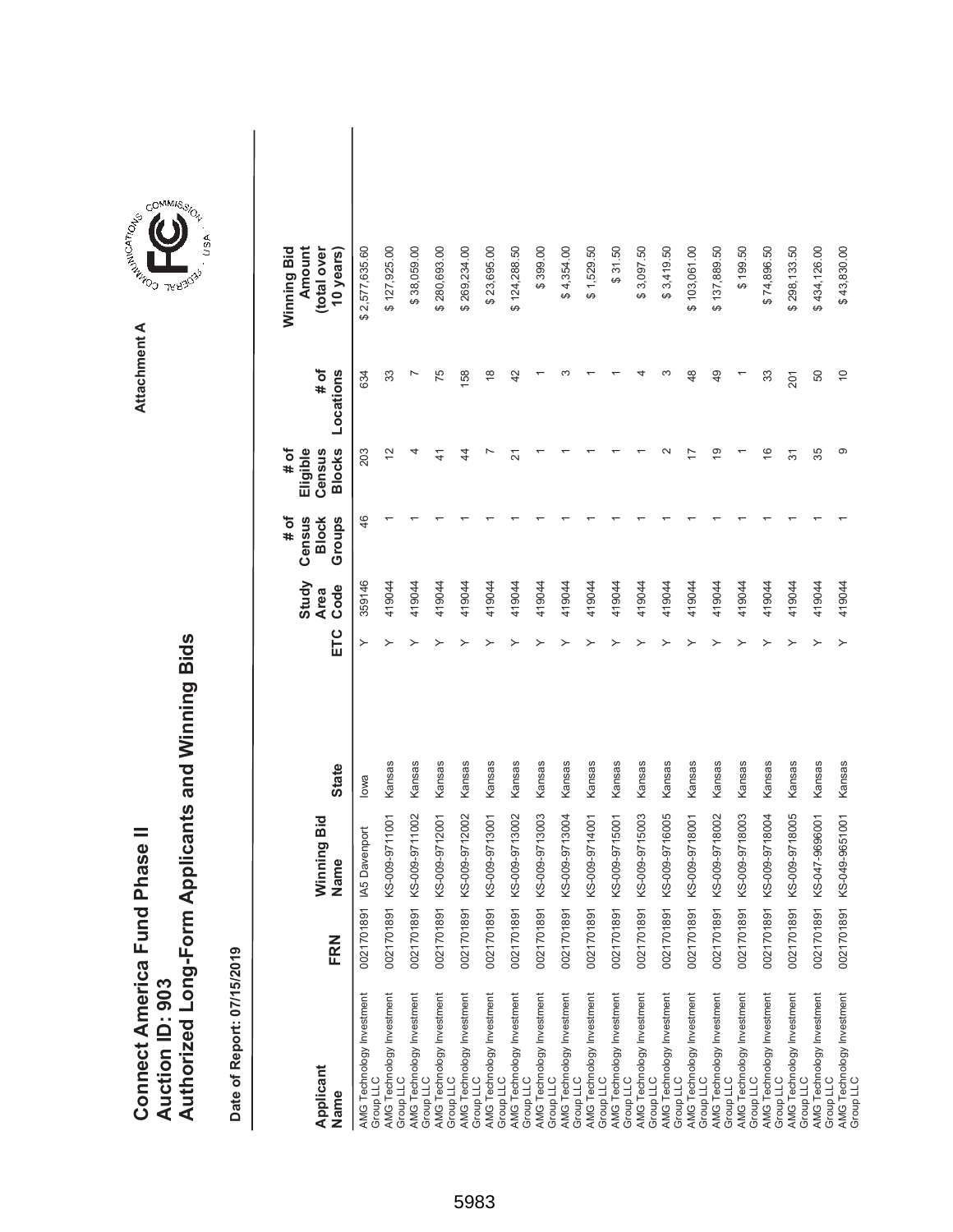| Connect America Fund Phase II |                 | Authorized Long-Form Applicants and Winning Bids |
|-------------------------------|-----------------|--------------------------------------------------|
|                               | Auction ID: 903 |                                                  |

| Applicant<br>Name                      | FRN        | Winning Bid<br>Name | <b>State</b> | ETC | Study<br>Code<br><b>Area</b> | Census<br>Groups<br># of<br><b>Block</b> | <b>Blocks</b><br># of<br>Eligible<br>Census | # of<br>Locations     | Amount<br>(total over<br>Winning Bid<br>10 years) |
|----------------------------------------|------------|---------------------|--------------|-----|------------------------------|------------------------------------------|---------------------------------------------|-----------------------|---------------------------------------------------|
| AMG Technology Investment<br>Group LLC | 0021701891 | KS-049-9651002      | Kansas       | ≻   | 419044                       |                                          | $\sim$                                      | S                     | \$13,150.00                                       |
| AMG Technology Investment<br>Group LLC | 0021701891 | KS-049-9651003      | Kansas       | ≻   | 419044                       |                                          | $\scriptstyle\sim$                          | $\mathbf{\mathsf{N}}$ | \$8,765.00                                        |
| AMG Technology Investment<br>Group LLC | 0021701891 | KS-049-9651004      | Kansas       | ≻   | 419044                       |                                          | ∞                                           | S                     | \$13,150.00                                       |
| AMG Technology Investment<br>Group LLC | 0021701891 | KS-051-0726001      | Kansas       |     | 419044                       |                                          |                                             |                       | \$9,641.50                                        |
| AMG Technology Investment<br>Group LLC | 0021701891 | KS-051-0726002      | Kansas       |     | 419044                       |                                          |                                             | $\infty$              | \$53,311.50                                       |
| AMG Technology Investment<br>Group LLC | 0021701891 | KS-051-0730001      | Kansas       |     | 419044                       |                                          | 5                                           | $\infty$              | \$63,117.00                                       |
| AMG Technology Investment<br>Group LLC | 0021701891 | KS-053-0866002      | Kansas       |     | 419044                       |                                          | $\overline{9}$                              | $\overline{2}$        | \$128,859.50                                      |
| AMG Technology Investment<br>Group LLC | 0021701891 | KS-053-0867001      | Kansas       |     | 419044                       |                                          | $\widetilde{C}$                             | $\overline{C}$        | \$61,362.00                                       |
| AMG Technology Investment<br>Group LLC | 0021701891 | KS-079-0303002      | Kansas       |     | 419044                       |                                          | 4                                           | $\frac{3}{2}$         | \$15,507.00                                       |
| AMG Technology Investment<br>Group LLC | 0021701891 | KS-079-0306001      | Kansas       |     | 419044                       |                                          | 5                                           | 107                   | \$177,846.00                                      |
| AMG Technology Investment<br>Group LLC | 0021701891 | KS-079-0306002      | Kansas       |     | 419044                       |                                          | $\overline{49}$                             | 224                   | \$303,669.00                                      |
| AMG Technology Investment<br>Group LLC | 0021701891 | KS-079-0306003      | Kansas       |     | 419044                       |                                          | ဖ                                           | $\frac{5}{5}$         | \$29,079.00                                       |
| AMG Technology Investment<br>Group LLC | 0021701891 | KS-113-7881001      | Kansas       |     | 419044                       |                                          |                                             |                       | \$6,135.50                                        |
| AMG Technology Investment<br>Group LLC | 0021701891 | KS-113-7883001      | Kansas       |     | 419044                       |                                          | 15                                          | $\frac{0}{1}$         | \$97,685.00                                       |
| AMG Technology Investment<br>Group LLC | 0021701891 | KS-113-7883002      | Kansas       |     | 419044                       |                                          | 21                                          | 33                    | \$201,544.00                                      |
| AMG Technology Investment<br>Group LLC | 0021701891 | KS-113-7883003      | Kansas       |     | 419044                       |                                          | ო                                           | 4                     | \$24,545.50                                       |
| AMG Technology Investment<br>Group LLC | 0021701891 | KS-113-7887002      | Kansas       |     | 419044                       |                                          |                                             | $\overline{C}$        | \$1,088.50                                        |
| AMG Technology Investment<br>Group LLC | 0021701891 | KS-113-7887005      | Kansas       |     | 419044                       |                                          |                                             | ဖ                     | \$19,537.00                                       |
| AMG Technology Investment<br>Group LLC | 0021701891 | KS-131-4801001      | Kansas       | ≻   | 419044                       |                                          | 5                                           |                       | \$44,242.00                                       |
| AMG Technology Investment<br>Group LLC | 0021701891 | KS-131-4801002      | Kansas       | ≻   | 419044                       |                                          |                                             | $\frac{6}{5}$         | \$30,651.50                                       |

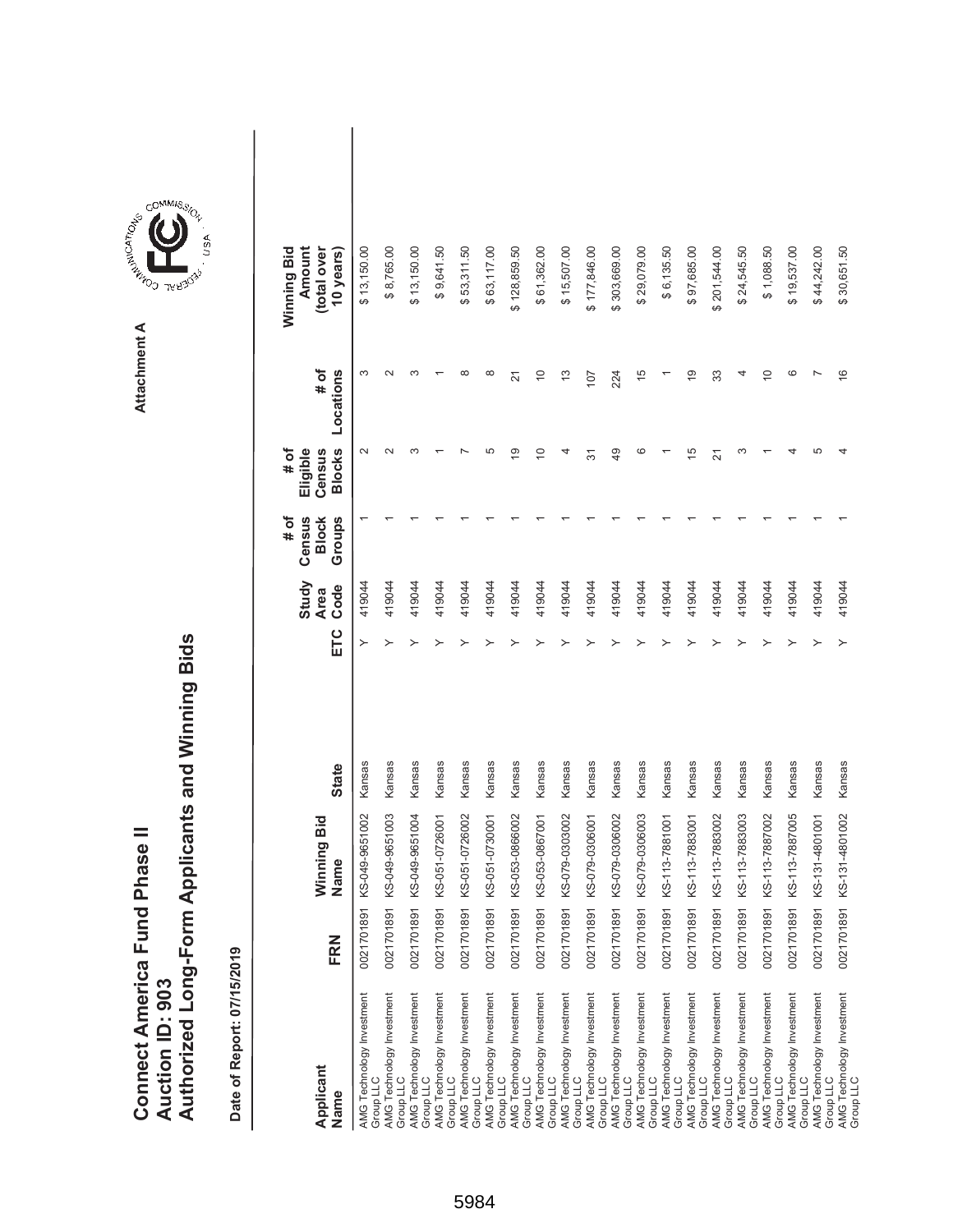|                                      |                        | Authorized Long-Form Applicants and Winning Bids |
|--------------------------------------|------------------------|--------------------------------------------------|
|                                      |                        |                                                  |
| <b>Connect America Fund Phase II</b> | <b>Auction ID: 903</b> |                                                  |

| Applicant<br>Name                      | FRN        | Winning Bid<br>Name | <b>State</b> | ETC | Study<br>Code<br><b>Area</b> | Census<br>Groups<br># of<br><b>Block</b> | <b>Blocks</b><br>Eligible<br># of<br>Census | # of<br>Locations | Winning Bid<br>Amount<br>(total over<br>10 years) |
|----------------------------------------|------------|---------------------|--------------|-----|------------------------------|------------------------------------------|---------------------------------------------|-------------------|---------------------------------------------------|
| AMG Technology Investment<br>Group LLC | 0021701891 | KS-131-4802001      | Kansas       |     | 419044                       |                                          | 15                                          | $\overline{9}$    | \$153,307.00                                      |
| AMG Technology Investment<br>Group LLC | 0021701891 | KS-131-4802004      | Kansas       |     | 419044                       |                                          | S4                                          | 47                | \$448,074.00                                      |
| AMG Technology Investment<br>Group LLC | 0021701891 | KS-131-4803001      | Kansas       |     | 419044                       |                                          | ဖ                                           | ග                 | \$86,784.50                                       |
| AMG Technology Investment<br>Group LLC | 0021701891 | KS-131-4803002      | Kansas       |     | 419044                       |                                          |                                             |                   | \$9,641.50                                        |
| AMG Technology Investment<br>Group LLC | 0021701891 | KS-145-9702001      | Kansas       |     | 419044                       |                                          | $\infty$                                    | مبر<br>ب          | \$56,270.50                                       |
| AMG Technology Investment<br>Group LLC | 0021701891 | KS-145-9702002      | Kansas       |     | 419044                       |                                          |                                             |                   | \$2,794.00                                        |
| AMG Technology Investment<br>Group LLC | 0021701891 | KS-145-9702004      | Kansas       |     | 419044                       |                                          | 4                                           | $\frac{2}{3}$     | \$39,528.50                                       |
| AMG Technology Investment<br>Group LLC | 0021701891 | KS-145-9703001      | Kansas       |     | 419044                       |                                          | 22                                          | 25                | \$241,065.00                                      |
| AMG Technology Investment<br>Group LLC | 0021701891 | KS-145-9703002      | Kansas       |     | 419044                       |                                          | S,                                          | 73                | 698,659.50                                        |
| AMG Technology Investment<br>Group LLC | 0021701891 | KS-147-4751001      | Kansas       |     | 419044                       |                                          | 28                                          | 63                | 342,567.00<br>ക                                   |
| AMG Technology Investment<br>Group LLC | 0021701891 | KS-147-4751002      | Kansas       |     | 419044                       |                                          | S,                                          | 110               | \$481,126.50                                      |
| AMG Technology Investment<br>Group LLC | 0021701891 | KS-147-4752001      | Kansas       |     | 419044                       |                                          | $\frac{4}{3}$                               | $\overline{1}$    | 395,662.50<br>ക                                   |
| AMG Technology Investment<br>Group LLC | 0021701891 | KS-147-4752002      | Kansas       |     | 419044                       |                                          | 7                                           | 53                | \$132,709.50                                      |
| AMG Technology Investment<br>Group LLC | 0021701891 | KS-147-4753001      | Kansas       |     | 419044                       |                                          |                                             | 13                | \$39,316.50                                       |
| AMG Technology Investment<br>Group LLC | 0021701891 | KS-147-4753002      | Kansas       |     | 419044                       |                                          | $\infty$                                    | $\frac{3}{2}$     | \$56,281.50                                       |
| AMG Technology Investment<br>Group LLC | 0021701891 | KS-147-4753003      | Kansas       |     | 419044                       |                                          | $\sim$                                      | ო                 | \$7,483.50                                        |
| AMG Technology Investment<br>Group LLC | 0021701891 | KS-153-9506001      | Kansas       |     | 419044                       |                                          | 74                                          | 121               | \$623,749.50                                      |
| AMG Technology Investment<br>Group LLC | 0021701891 | KS-159-9671002      | Kansas       |     | 419044                       |                                          | 33                                          | 61                | \$206,549.00                                      |
| AMG Technology Investment<br>Group LLC | 0021701891 | KS-159-9671003      | Kansas       |     | 419044                       |                                          | 21                                          | 32                | \$83,359.50                                       |
| AMG Technology Investment<br>Group LLC | 0021701891 | KS-159-9672002      | Kansas       |     | 419044                       |                                          | $\overline{4}$                              | 23                | \$47,211.50                                       |

Attachment A **Attachment A**

**COMMISSION**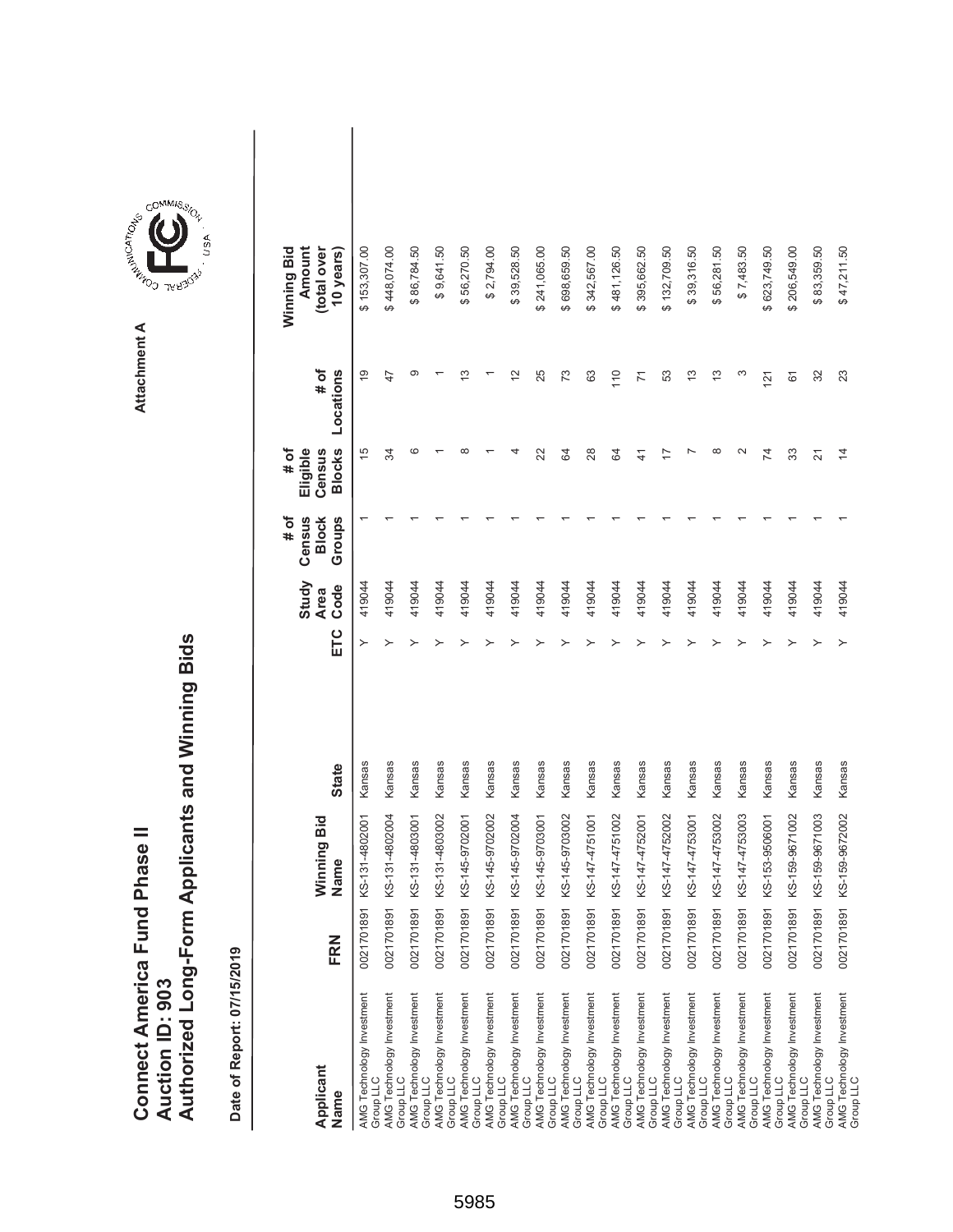|                               |                 | Authorized Long-Form Applicants and Winning Bids |
|-------------------------------|-----------------|--------------------------------------------------|
| Connect America Fund Phase II | Auction ID: 903 |                                                  |

| Applicant<br>Name                      | FRN        | Winning Bid<br>Name | <b>State</b> | ETC | Study<br>Code<br><b>Area</b> | Census<br>Groups<br><b>Block</b><br># of | <b>Blocks</b><br>Eligible<br># of<br>Census | # of<br>Locations | Winning Bid<br>Amount<br>(total over<br>10 years) |  |
|----------------------------------------|------------|---------------------|--------------|-----|------------------------------|------------------------------------------|---------------------------------------------|-------------------|---------------------------------------------------|--|
| AMG Technology Investment<br>Group LLC | 0021701891 | KS-159-9672003      | Kansas       | ≻   | 419044                       |                                          | $\widetilde{C}$                             | 25                | \$34,611.50                                       |  |
| AMG Technology Investment<br>Group LLC | 0021701891 | KS-159-9672004      | Kansas       |     | 419044                       |                                          |                                             | $\overline{ }$    | \$20,559.00                                       |  |
| AMG Technology Investment<br>Group LLC | 0021701891 | KS-159-9673001      | Kansas       |     | 419044                       |                                          | 57                                          | 53                | \$195,919.50                                      |  |
| AMG Technology Investment<br>Group LLC | 0021701891 | KS-159-9673002      | Kansas       |     | 419044                       |                                          | 5                                           | 51                | \$239,365.00                                      |  |
| AMG Technology Investment<br>Group LLC | 0021701891 | KS-163-9746001      | Kansas       |     | 419044                       |                                          | 63                                          | 101               | \$572,976.00                                      |  |
| AMG Technology Investment<br>Group LLC | 0021701891 | KS-169-0001001      | Kansas       |     | 419044                       |                                          | $\scriptstyle\sim$                          | $\mathbf{\Omega}$ | \$995.10                                          |  |
| AMG Technology Investment<br>Group LLC | 0021701891 | KS-169-0001005      | Kansas       |     | 419044                       |                                          |                                             | $\mathbf{\Omega}$ | \$1,329.90                                        |  |
| AMG Technology Investment<br>Group LLC | 0021701891 | KS-169-0002001      | Kansas       |     | 419044                       |                                          | ഥ                                           | $\frac{8}{1}$     | \$15,971.20                                       |  |
| AMG Technology Investment<br>Group LLC | 0021701891 | KS-169-0006001      | Kansas       |     | 419044                       |                                          |                                             | $\frac{5}{3}$     | \$33,935.70                                       |  |
| AMG Technology Investment<br>Group LLC | 0021701891 | KS-169-0007001      | Kansas       |     | 419044                       |                                          |                                             |                   | \$350.30                                          |  |
| AMG Technology Investment<br>Group LLC | 0021701891 | KS-169-0010002      | Kansas       |     | 419044                       |                                          |                                             | 4                 | \$7,012.20                                        |  |
| AMG Technology Investment<br>Group LLC | 0021701891 | KS-169-0010003      | Kansas       |     | 419044                       |                                          |                                             | $\sim$            | \$2,011.90                                        |  |
| AMG Technology Investment<br>Group LLC | 0021701891 | KS-169-0011001      | Kansas       |     | 419044                       |                                          | R                                           | 165               | \$315,226.60                                      |  |
| AMG Technology Investment<br>Group LLC | 0021701891 | KS-169-0011002      | Kansas       |     | 419044                       |                                          | $\overline{9}$                              | 85                | \$135,724.20                                      |  |
| AMG Technology Investment<br>Group LLC | 0021701891 | KS-169-0011003      | Kansas       |     | 419044                       |                                          | 15                                          | 104               | \$92,411.00                                       |  |
| AMG Technology Investment<br>Group LLC | 0021701891 | KS-169-0011004      | Kansas       |     | 419044                       |                                          | 58                                          | 294               | \$384,660.40                                      |  |
| AMG Technology Investment<br>Group LLC | 0021701891 | KS-169-0012001      | Kansas       |     | 419044                       |                                          | 38                                          | 223               | \$231,706.40                                      |  |
| AMG Technology Investment<br>Group LLC | 0021701891 | KS-169-0012002      | Kansas       |     | 419044                       |                                          |                                             |                   | \$5,434.30                                        |  |
| AMG Technology Investment<br>Group LLC | 0021701891 | KS-169-0012004      | Kansas       |     | 419044                       |                                          |                                             |                   | \$5,434.30                                        |  |
| AMG Technology Investment<br>Group LLC | 0021701891 | KS-173-0101161      | Kansas       | ≻   | 419044                       |                                          | $\overline{4}$                              | 80                | \$14,042.50                                       |  |

**COMMISSION** Attachment A **Attachment A**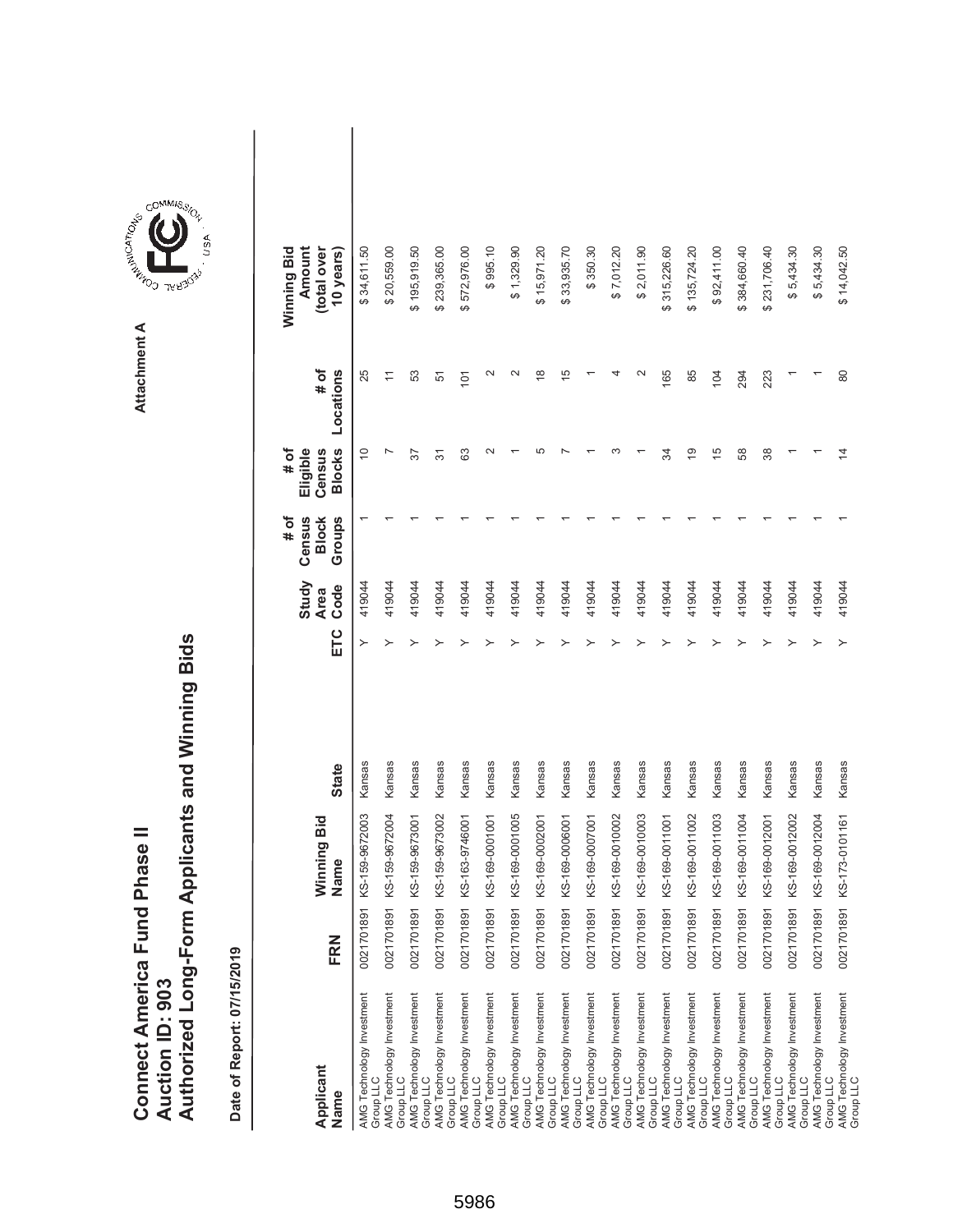|                               |                 | Authorized Long-Form Applicants and Winning Bids |
|-------------------------------|-----------------|--------------------------------------------------|
| Connect America Fund Phase II | Auction ID: 903 |                                                  |

| Applicant<br>Name                      | FRN            | Winning Bid<br>Name        | <b>State</b> | ETC | Study<br>Code<br><b>Area</b> | Census<br>Groups<br># of<br><b>Block</b> | <b>Blocks</b><br># of<br>Eligible<br>Census | # of<br>Locations | Winning Bid<br>Amount<br>(total over<br>10 years) |
|----------------------------------------|----------------|----------------------------|--------------|-----|------------------------------|------------------------------------------|---------------------------------------------|-------------------|---------------------------------------------------|
| AMG Technology Investment<br>Group LLC | 5<br>002170189 | KS-173-0102004             | Kansas       | ≻   | 419044                       |                                          | 32                                          | 217               | \$7,861.30                                        |
| AMG Technology Investment<br>Group LLC | 0021701891     | KS-173-0102005             | Kansas       |     | 419044                       |                                          | 29                                          | 223               | \$14,931.00                                       |
| AMG Technology Investment<br>Group LLC | 0021701891     | KS-173-0104001             | Kansas       |     | 419044                       |                                          | $\frac{3}{2}$                               | 102               | \$1,313.10                                        |
| AMG Technology Investment<br>Group LLC | 0021701891     | KS-179-9526001             | Kansas       |     | 419044                       |                                          | $\overline{a}$                              | 57                | \$377,626.50                                      |
| AMG Technology Investment<br>Group LLC | 0021701891     | KS-179-9526002             | Kansas       |     | 419044                       |                                          | 28                                          | 35                | \$263,673.00                                      |
| AMG Technology Investment<br>Group LLC | 0021701891     | KS-179-9527001             | Kansas       |     | 419044                       |                                          | ဖ                                           | $\infty$          | \$42,475.50                                       |
| AMG Technology Investment<br>Group LLC | 0021701891     | KS-179-9527002             | Kansas       |     | 419044                       |                                          |                                             | 5                 | \$3,061.20                                        |
| AMG Technology Investment<br>Group LLC | 0021701891     | KS-183-4758001             | Kansas       |     | 419044                       |                                          |                                             |                   | \$18,040.50                                       |
| AMG Technology Investment<br>Group LLC | 0021701891     | KS-183-4758002             | Kansas       |     | 419044                       |                                          | ო                                           |                   | \$27,459.00                                       |
| AMG Technology Investment<br>Group LLC | 0021701891     | KS-183-4758003             | Kansas       |     | 419044                       |                                          |                                             | ∞                 | \$10,134.00                                       |
| AMG Technology Investment<br>Group LLC | 0021701891     | KS-183-4759001             | Kansas       |     | 419044                       |                                          | 27                                          | 35                | \$256,995.00                                      |
| AMG Technology Investment<br>Group LLC | 0021701891     | KS-183-4759002             | Kansas       |     | 419044                       |                                          | $\tilde{c}$                                 | $\overline{4}$    | \$106,690.50                                      |
| AMG Technology Investment<br>Group LLC | 0021701891     | KS-207-0966001             | Kansas       |     | 419044                       |                                          | $\Rightarrow$                               | $\overline{4}$    | \$46,885.00                                       |
| AMG Technology Investment<br>Group LLC | 0021701891     | KS1                        | Kansas       |     | 419044                       | 36                                       | 395                                         | 639               | \$2,087,195.50                                    |
| AMG Technology Investment<br>Group LLC | 0021701891     | Independence<br>KS2 Salina | Kansas       |     | 419044                       | $\overline{4}$                           | 318                                         | 426               | \$2,797,821.00                                    |
| AMG Technology Investment<br>Group LLC | 0021701891     | KS3 Wichita                | Kansas       |     | 419044                       | 77                                       | 1,081                                       | 3,402             | \$11,566,148.10                                   |
| AMG Technology Investment<br>Group LLC | 0021701891     | KS4 Colby                  | Kansas       |     | 419044                       | $\frac{6}{1}$                            | 840                                         | 1,377             | \$7,840,728.00                                    |
| AMG Technology Investment<br>Group LLC | 0021701891     | KS5 Mankato                | Kansas       |     | 419044                       | $\overline{\phantom{0}}$                 | 190                                         | 273               | \$2,147,106.50                                    |
| AMG Technology Investment<br>Group LLC | 0021701891     | NE-001-9654001             | Nebraska     |     | 379035                       |                                          | 24                                          | 51                | \$168,587.30                                      |
| AMG Technology Investment<br>Group LLC | 0021701891     | NE-001-9654002             | Nebraska     |     | 379035                       |                                          | 22                                          | 61                | \$119,160.90                                      |

**COMMISSION** Attachment A **Attachment A**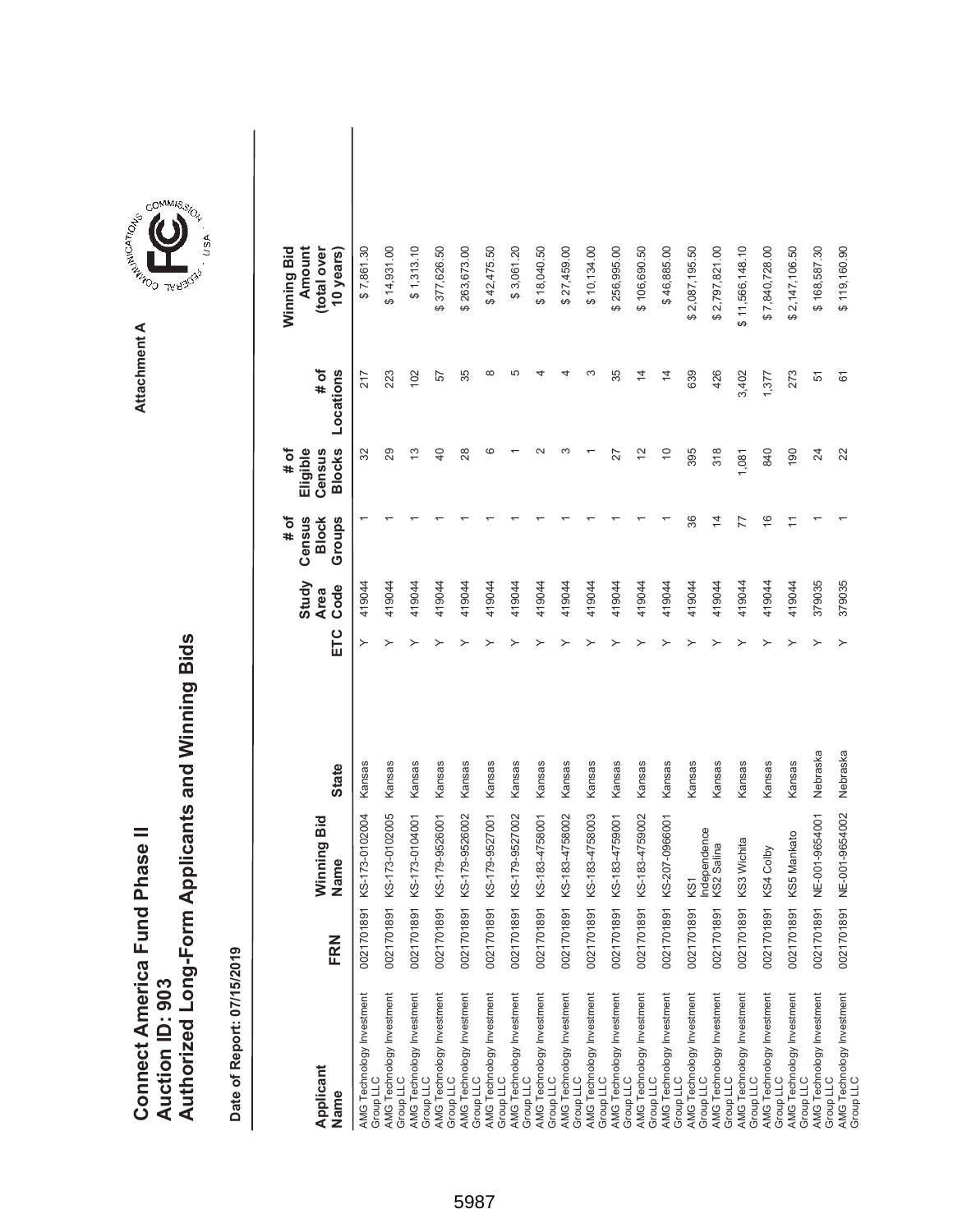|                               |                 | Authorized Long-Form Applicants and Winning Bids |
|-------------------------------|-----------------|--------------------------------------------------|
|                               |                 |                                                  |
| Connect America Fund Phase II |                 |                                                  |
|                               | Auction ID: 903 |                                                  |



**COMMISSION** Attachment A **Attachment A**

COMMIS<sub>SION</sub>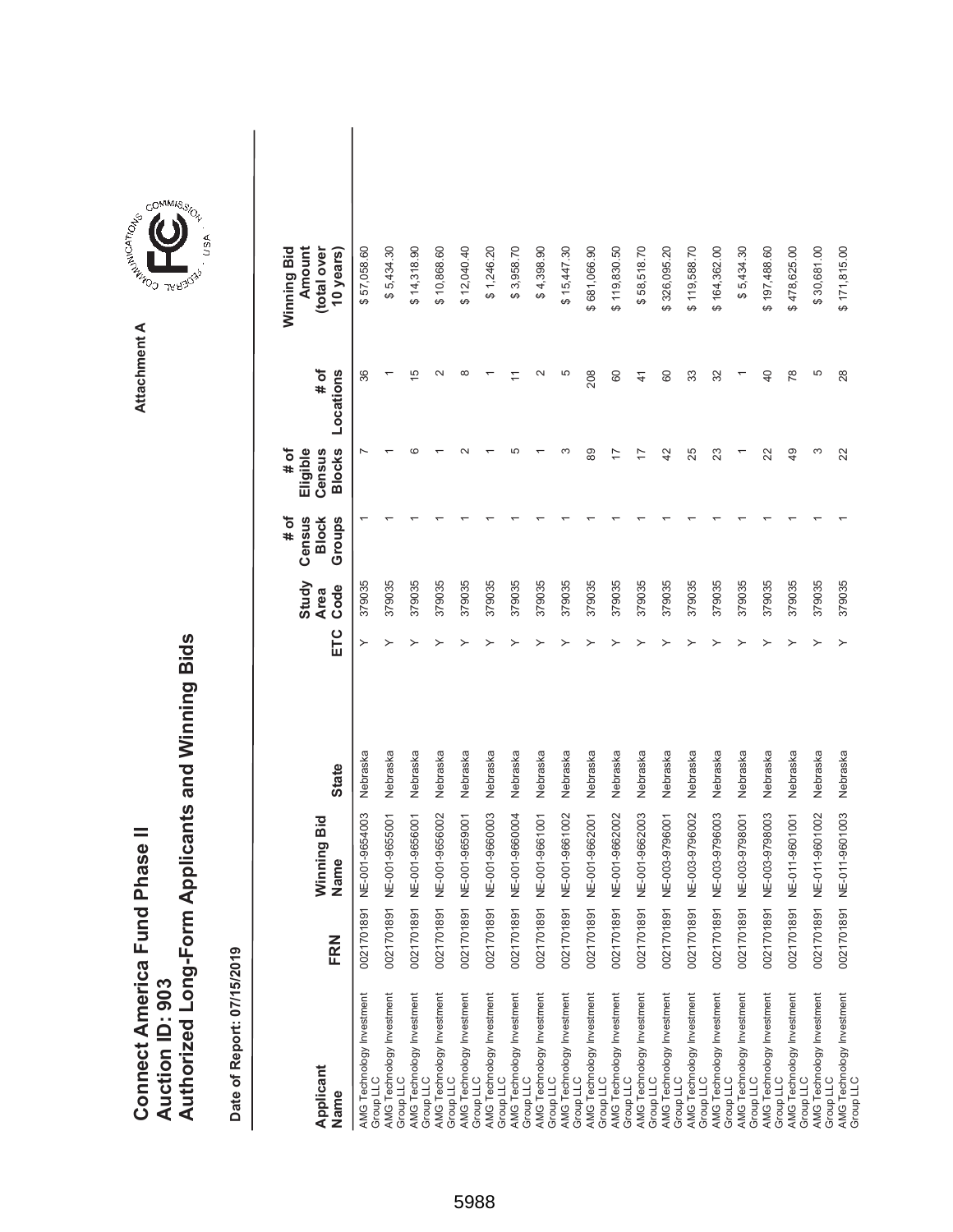|                                      |                        | Authorized Long-Form Applicants and Winning Bids |
|--------------------------------------|------------------------|--------------------------------------------------|
|                                      |                        |                                                  |
| <b>Connect America Fund Phase II</b> | <b>Auction ID: 903</b> |                                                  |

| Applicant<br>Name                      | FRN        | Winning Bid<br>Name | <b>State</b> | ETC | Study<br>Code<br><b>Area</b> | Census<br>Groups<br># of<br><b>Block</b> | <b>Blocks</b><br># of<br>Eligible<br>Census | # of<br>Locations | Amount<br>Winning Bid<br>(total over<br>10 years) |  |
|----------------------------------------|------------|---------------------|--------------|-----|------------------------------|------------------------------------------|---------------------------------------------|-------------------|---------------------------------------------------|--|
| AMG Technology Investment<br>Group LLC | 0021701891 | NE-011-9602002      | Nebraska     | ≻   | 379035                       |                                          | 5                                           | 5                 | \$30,681.00                                       |  |
| AMG Technology Investment<br>Group LLC | 0021701891 | NE-019-9689001      | Nebraska     | ≻   | 379035                       |                                          | 36                                          | 75                | \$407,619.00                                      |  |
| AMG Technology Investment<br>Group LLC | 0021701891 | NE-019-9689003      | Nebraska     | ≻   | 379035                       |                                          |                                             |                   | \$5,434.30                                        |  |
| AMG Technology Investment<br>Group LLC | 0021701891 | NE-021-9632001      | Nebraska     |     | 379035                       |                                          | 89                                          | 203               | \$654,233.30                                      |  |
| AMG Technology Investment<br>Group LLC | 0021701891 | NE-021-9632002      | Nebraska     |     | 379035                       |                                          | ო                                           | 5                 | \$6,999.80                                        |  |
| AMG Technology Investment<br>Group LLC | 0021701891 | NE-021-9633001      | Nebraska     |     | 379035                       |                                          | S                                           | 26                | \$96,468.90                                       |  |
| AMG Technology Investment<br>Group LLC | 0021701891 | NE-021-9633002      | Nebraska     |     | 379035                       |                                          | $\infty$                                    | 84                | \$48,639.00                                       |  |
| AMG Technology Investment<br>Group LLC | 0021701891 | NE-021-9634001      | Nebraska     |     | 379035                       |                                          | 5                                           | 240               | \$935,483.90                                      |  |
| AMG Technology Investment<br>Group LLC | 0021701891 | NE-021-9634002      | Nebraska     |     | 379035                       |                                          |                                             |                   | \$1,463.20                                        |  |
| AMG Technology Investment<br>Group LLC | 0021701891 | NE-023-9676001      | Nebraska     |     | 379035                       |                                          | ഉ                                           | 33                | \$179,353.60                                      |  |
| AMG Technology Investment<br>Group LLC | 0021701891 | NE-023-9678001      | Nebraska     |     | 379035                       |                                          | ာ                                           | $\frac{6}{5}$     | \$86,958.10                                       |  |
| AMG Technology Investment<br>Group LLC | 0021701891 | NE-023-9678002      | Nebraska     |     | 379035                       |                                          |                                             | $\sim$            | \$10,372.60                                       |  |
| AMG Technology Investment<br>Group LLC | 0021701891 | NE-025-9656001      | Nebraska     |     | 379035                       |                                          |                                             | $\sim$            | \$5,334.60                                        |  |
| AMG Technology Investment<br>Group LLC | 0021701891 | NE-025-9656003      | Nebraska     |     | 379035                       |                                          |                                             | $\sim$            | \$11,920.40                                       |  |
| AMG Technology Investment<br>Group LLC | 0021701891 | NE-025-9657001      | Nebraska     |     | 379035                       |                                          |                                             | 42                | \$26,098.40                                       |  |
| AMG Technology Investment<br>Group LLC | 0021701891 | NE-025-9657002      | Nebraska     |     | 379035                       |                                          | 24                                          | 39                | \$193,388.60                                      |  |
| AMG Technology Investment<br>Group LLC | 0021701891 | NE-025-9658001      | Nebraska     |     | 379035                       |                                          | $\widetilde{\phantom{a}}$                   | $\overline{4}$    | \$72,848.40                                       |  |
| AMG Technology Investment<br>Group LLC | 0021701891 | NE-025-9658002      | Nebraska     |     | 379035                       |                                          | $\sim$                                      | ω                 | \$17,884.00                                       |  |
| AMG Technology Investment<br>Group LLC | 0021701891 | NE-025-9659001      | Nebraska     |     | 379035                       |                                          | S                                           | S                 | \$72,100.40                                       |  |
| AMG Technology Investment<br>Group LLC | 0021701891 | NE-025-9659002      | Nebraska     | ≻   | 379035                       |                                          |                                             | တ                 | \$53,648.60                                       |  |

**COMMISSION** Attachment A **Attachment A**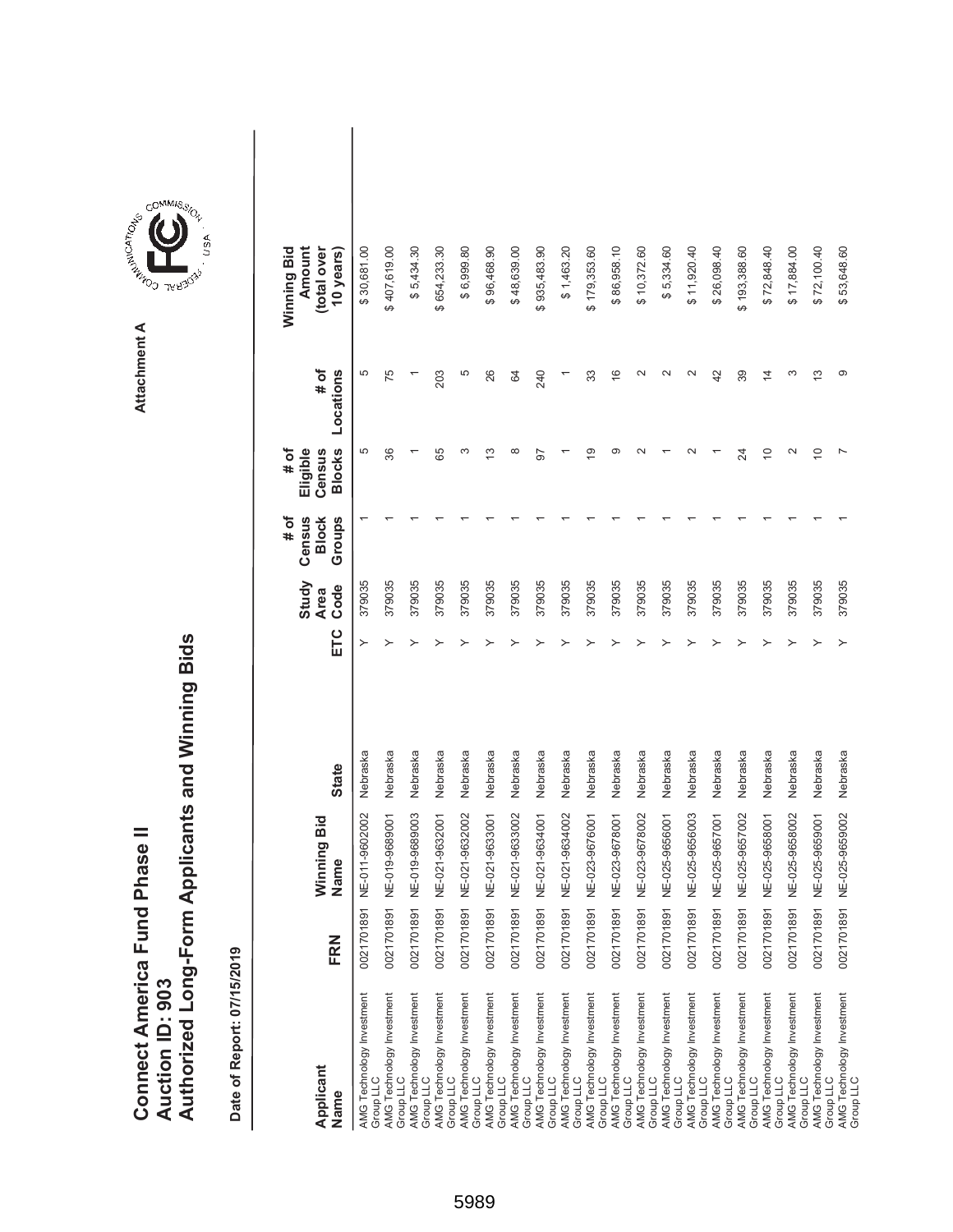|                               |                 | Authorized Long-Form Applicants and Winning Bids |
|-------------------------------|-----------------|--------------------------------------------------|
| Connect America Fund Phase II |                 |                                                  |
|                               | Auction ID: 903 |                                                  |
|                               |                 |                                                  |

| Applicant<br>Name                                                                                                             | FRN        | Winning Bid<br>Name | <b>State</b> | ETC | Study<br>Code<br><b>Area</b> | Census<br>Groups<br># of<br><b>Block</b> | <b>Blocks</b><br>Eligible<br>Census<br># of | # of<br>Locations | Amount<br>(total over<br>Winning Bid<br>10 years) |  |
|-------------------------------------------------------------------------------------------------------------------------------|------------|---------------------|--------------|-----|------------------------------|------------------------------------------|---------------------------------------------|-------------------|---------------------------------------------------|--|
| AMG Technology Investment<br>Group LLC                                                                                        | 002170189  | NE-025-9659003      | Nebraska     | ≻   | 379035                       |                                          | တ                                           | $\frac{3}{2}$     | \$77,492.80                                       |  |
| AMG Technology Investment<br>Group LLC                                                                                        | 002170189  | NE-025-9660001      | Nebraska     |     | 379035                       |                                          | 5                                           | တ                 | \$53,648.60                                       |  |
| AMG Technology Investment<br>Group LLC                                                                                        | 0021701891 | NE-025-9660002      | Nebraska     |     | 379035                       |                                          | 5                                           | တ                 | \$48,273.20                                       |  |
| AMG Technology Investment<br>Group LLC                                                                                        | 0021701891 | NE-025-9660003      | Nebraska     |     | 379035                       |                                          | 23                                          | $\overline{4}$    | \$279,843.80                                      |  |
| AMG Technology Investment<br>Group LLC                                                                                        | 0021701891 | NE-025-9661001      | Nebraska     |     | 379035                       |                                          |                                             | $\frac{0}{1}$     | \$23,517.80                                       |  |
| AMG Technology Investment<br>Group LLC                                                                                        | 0021701891 | NE-027-9772001      | Nebraska     |     | 379035                       |                                          | ೧                                           | 191               | \$628,432.00                                      |  |
| AMG Technology Investment<br>Group LLC<br>AMG Technology Investment                                                           | 0021701891 | NE-027-9772002      | Nebraska     |     | 379035                       |                                          |                                             | 34                | \$69,207.50                                       |  |
| Group LLC                                                                                                                     | 0021701891 | NE-027-9772003      | Nebraska     |     | 379035                       |                                          | $\overline{C}$                              | $\overline{4}$    | \$76,089.50                                       |  |
| AMG Technology Investment<br>Group LLC                                                                                        | 002170189  | NE-027-9772004      | Nebraska     |     | 379035                       |                                          | 36                                          | 50                | \$259,054.60                                      |  |
| AMG Technology Investment<br>Group LLC                                                                                        | 002170189  | NE-035-9621001      | Nebraska     |     | 379035                       |                                          | $\infty$                                    | $\frac{6}{5}$     | \$76,517.30                                       |  |
| AMG Technology Investment<br>Group LLC                                                                                        | 002170189  | NE-035-9621004      | Nebraska     |     | 379035                       |                                          |                                             |                   | \$5,434.30                                        |  |
|                                                                                                                               | 0021701891 | NE-035-9622002      | Nebraska     |     | 379035                       |                                          | R                                           | 51                | \$270,834.60                                      |  |
|                                                                                                                               | 002170189  | NE-035-9622003      | Nebraska     |     | 379035                       |                                          | S <sub>2</sub>                              | 62                | \$336,926.60                                      |  |
| AMG Technology Investment<br>Group LLC<br>AMG Technology Investment<br>AMG Technology Investment<br>AMG Technology Investment | 0021701891 | NE-037-9646001      | Nebraska     |     | 379035                       |                                          | $\frac{6}{5}$                               | 38                | \$145,557.40                                      |  |
| AMG Technology Investment<br>Group LLC                                                                                        | 002170189  | NE-037-9646002      | Nebraska     |     | 379035                       |                                          |                                             |                   | \$5,434.30                                        |  |
| AMG Technology Investment<br>Group LLC                                                                                        | 0021701891 | NE-037-9646003      | Nebraska     |     | 379035                       |                                          | $\mathbf{\Omega}$                           | $\sim$            | \$10,868.60                                       |  |
| AMG Technology Investment<br>Group LLC                                                                                        | 002170189  | NE-037-9647001      | Nebraska     |     | 379035                       |                                          | 52                                          | 86                | \$403,620.00                                      |  |
| AMG Technology Investment<br>Group LLC                                                                                        | 002170189  | NE-039-9727002      | Nebraska     |     | 379035                       |                                          | 75                                          | 208               | \$531,657.50                                      |  |
| AMG Technology Investment<br>Group LLC                                                                                        | 0021701891 | NE-039-9728001      | Nebraska     |     | 379035                       |                                          | 57                                          | 146               | \$387,415.00                                      |  |
| AMG Technology Investment<br>Group LLC                                                                                        | 0021701891 | NE-039-9728002      | Nebraska     |     | 379035                       |                                          | ω                                           | S                 | \$10,420.00                                       |  |

**COMMISSION** Attachment A **Attachment A**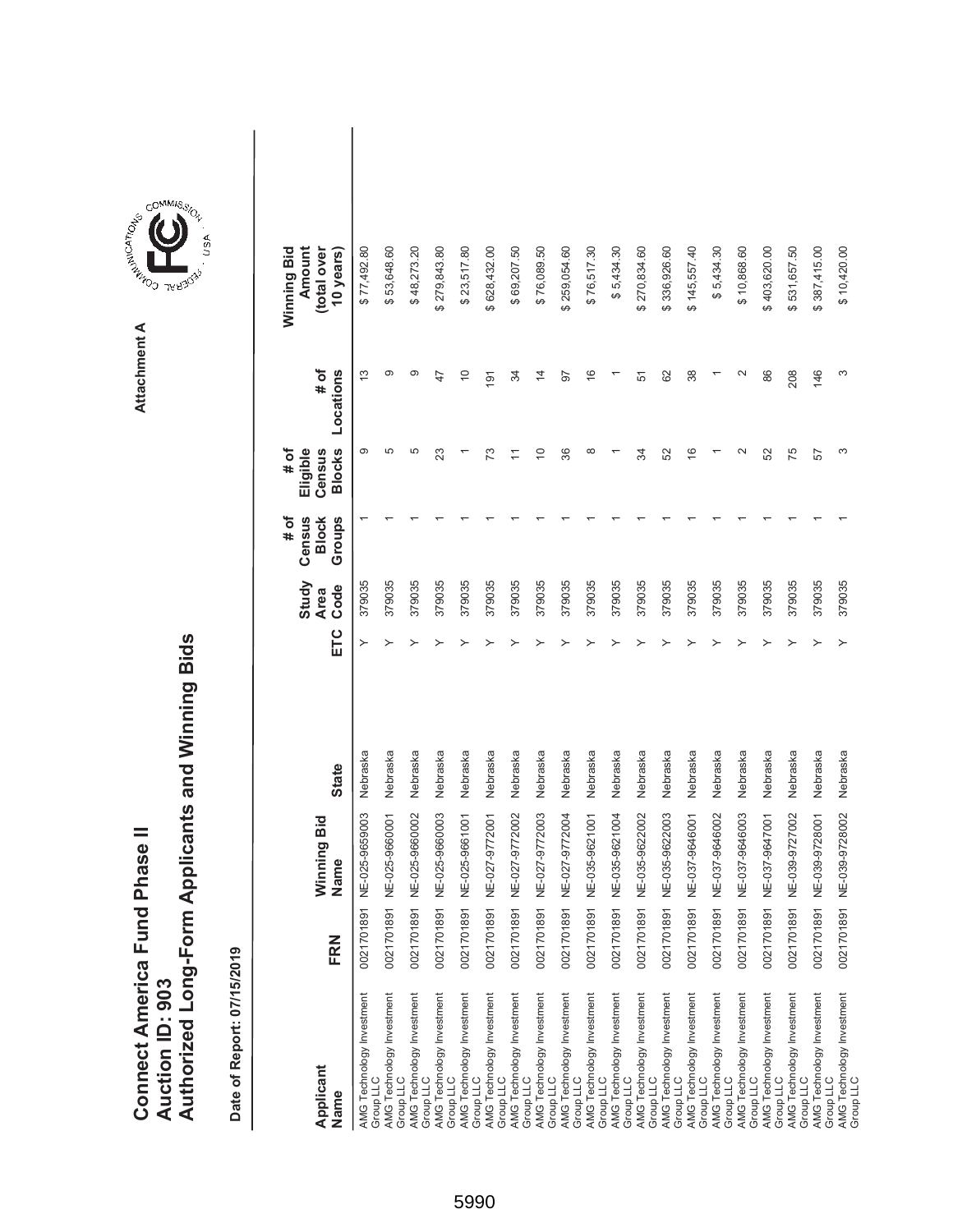|                                      |                        | Authorized Long-Form Applicants and Winning Bids |
|--------------------------------------|------------------------|--------------------------------------------------|
|                                      |                        |                                                  |
|                                      |                        |                                                  |
| <b>Connect America Fund Phase II</b> |                        |                                                  |
|                                      |                        |                                                  |
|                                      | <b>Auction ID: 903</b> |                                                  |
|                                      |                        |                                                  |

| Applicant<br>Name                             | FRN        | Winning Bid<br>Name | <b>State</b> | ETC | Study<br>Code<br><b>Area</b> | Census<br>Groups<br># of<br><b>Block</b> | <b>Blocks</b><br>Eligible<br># of<br>Census | # of<br>Locations | Amount<br>(total over<br>Winning Bid<br>10 years) |  |
|-----------------------------------------------|------------|---------------------|--------------|-----|------------------------------|------------------------------------------|---------------------------------------------|-------------------|---------------------------------------------------|--|
| AMG Technology Investment<br>Group LLC        | 0021701891 | NE-039-9729001      | Nebraska     | ≻   | 379035                       |                                          | 39                                          | 96                | 372,204.60                                        |  |
| AMG Technology Investment<br>Group LLC        | 0021701891 | NE-039-9729002      | Nebraska     |     | 379035                       |                                          | R                                           | 50                | \$277,805.00                                      |  |
| <b>AMG Technology Investment</b><br>Group LLC | 0021701891 | NE-041-9717001      | Nebraska     |     | 379035                       |                                          |                                             |                   | \$6,135.50                                        |  |
| AMG Technology Investment<br>Group LLC        | 0021701891 | NE-041-9717003      | Nebraska     |     | 379035                       |                                          | 22                                          | 30                | \$184,086.00                                      |  |
| AMG Technology Investment<br>Group LLC        | 0021701891 | NE-041-9717004      | Nebraska     |     | 379035                       |                                          | 5                                           | ဖ                 | \$36,816.50                                       |  |
| AMG Technology Investment<br>Group LLC        | 0021701891 | NE-041-9718002      | Nebraska     |     | 379035                       |                                          | $\frac{6}{5}$                               | 27                | \$161,997.50                                      |  |
| AMG Technology Investment<br>Group LLC        | 0021701891 | NE-041-9718003      | Nebraska     |     | 379035                       |                                          | $\frac{6}{5}$                               | 25                | \$151,774.00                                      |  |
| AMG Technology Investment<br>Group LLC        | 0021701891 | NE-041-9719003      | Nebraska     |     | 379035                       |                                          |                                             |                   | \$6,135.50                                        |  |
| AMG Technology Investment<br>Group LLC        | 0021701891 | NE-041-9719004      | Nebraska     |     | 379035                       |                                          |                                             |                   | \$7,350.00                                        |  |
| AMG Technology Investment<br>Group LLC        | 0021701891 | NE-041-9720001      | Nebraska     |     | 379035                       |                                          | $\frac{8}{1}$                               | 25                | \$153,405.00                                      |  |
| AMG Technology Investment<br>Group LLC        | 0021701891 | NE-043-0104001      | Nebraska     |     | 379035                       |                                          | 15                                          | 34                | \$173,141.50                                      |  |
| AMG Technology Investment<br>Group LLC        | 0021701891 | NE-043-0104002      | Nebraska     |     | 379035                       |                                          | 59                                          | 184               | \$616,994.00                                      |  |
| AMG Technology Investment<br>Group LLC        | 0021701891 | NE-047-9680001      | Nebraska     |     | 379035                       |                                          | 4                                           | 21                | \$128,859.50                                      |  |
| AMG Technology Investment<br>Group LLC        | 0021701891 | NE-047-9681001      | Nebraska     |     | 379035                       |                                          | $\mathbf{\Omega}$                           | $\mathbf{\Omega}$ | \$10,342.50                                       |  |
| AMG Technology Investment<br>Group LLC        | 0021701891 | NE-051-9778001      | Nebraska     |     | 379035                       |                                          | 42                                          | 77                | \$292,054.10                                      |  |
| AMG Technology Investment<br>Group LLC        | 0021701891 | NE-051-9778002      | Nebraska     |     | 379035                       |                                          | 25                                          | 84                | \$219,095.60                                      |  |
| AMG Technology Investment<br>Group LLC        | 0021701891 | NE-051-9778003      | Nebraska     |     | 379035                       |                                          | S                                           | တ                 | \$20,751.40                                       |  |
| AMG Technology Investment<br>Group LLC        | 0021701891 | NE-051-9778004      | Nebraska     |     | 379035                       |                                          | 15                                          | 30                | \$91,087.30                                       |  |
| AMG Technology Investment<br>Group LLC        | 0021701891 | NE-053-9636001      | Nebraska     |     | 379035                       |                                          | $\sim$                                      | $\mathbf{\Omega}$ | \$9,607.50                                        |  |
| AMG Technology Investment<br>Group LLC        | 0021701891 | NE-053-9636002      | Nebraska     | ≻   | 379035                       |                                          | ဖ                                           |                   | \$59,430.00                                       |  |

**COMMISSION** Attachment A **Attachment A**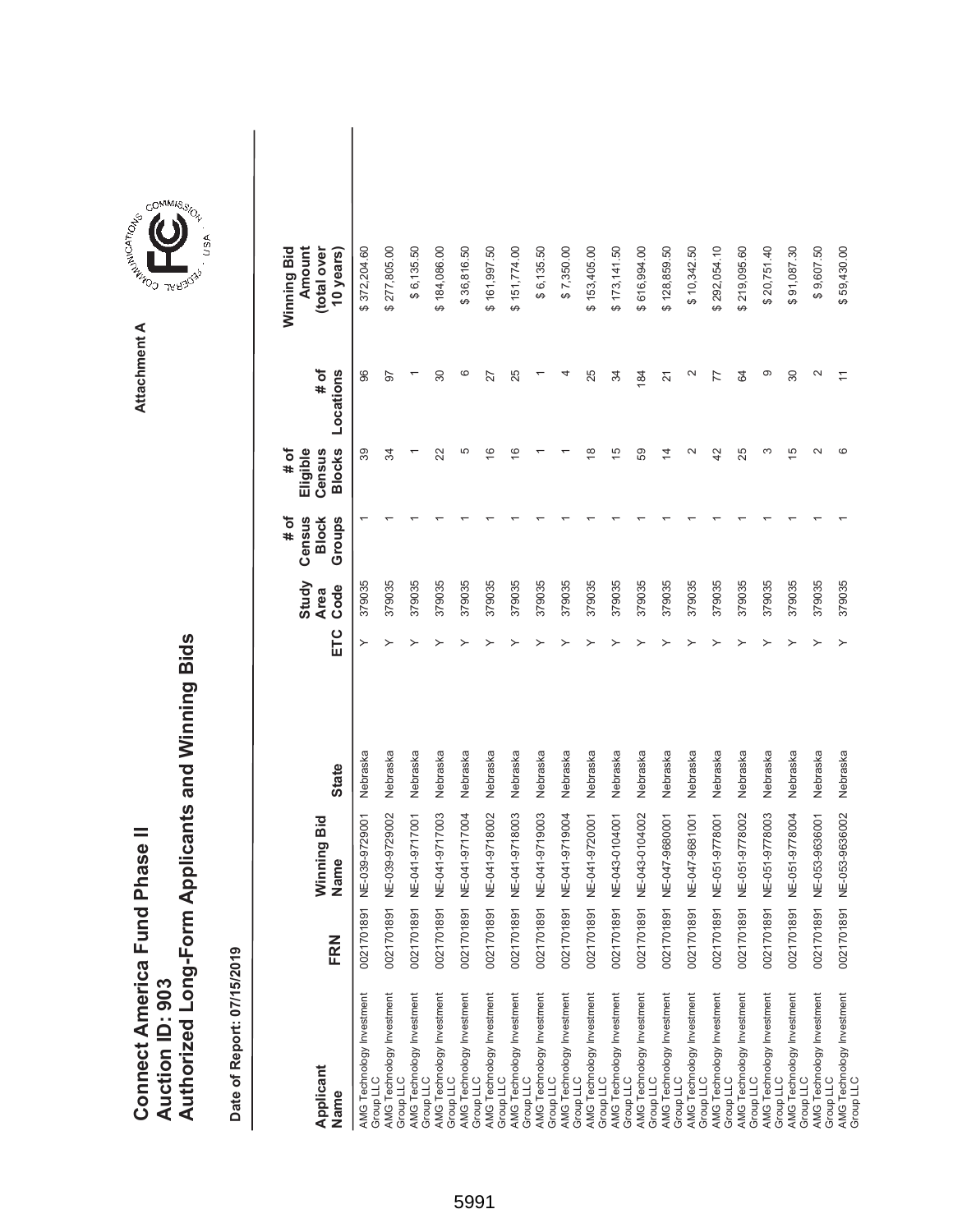|                               |                 | Authorized Long-Form Applicants and Winning Bids |
|-------------------------------|-----------------|--------------------------------------------------|
| Connect America Fund Phase II | Auction ID: 903 |                                                  |

| Applicant<br>Name                      | FRN        | Winning Bid<br>Name | <b>State</b> | ETC | Study<br>Code<br><b>Area</b> | Census<br>Groups<br># of<br><b>Block</b> | <b>Blocks</b><br># of<br>Eligible<br>Census | # of<br>Locations | Winning Bid<br>Amount<br>(total over<br>10 years) |  |
|----------------------------------------|------------|---------------------|--------------|-----|------------------------------|------------------------------------------|---------------------------------------------|-------------------|---------------------------------------------------|--|
| AMG Technology Investment<br>Group LLC | 0021701891 | NE-053-9637001      | Nebraska     | ≻   | 379035                       |                                          | 13                                          | $\overline{a}$    | \$108,528.00                                      |  |
| AMG Technology Investment<br>Group LLC | 0021701891 | NE-059-0916001      | Nebraska     |     | 379035                       |                                          | ω                                           | 4                 | \$21,740.30                                       |  |
| AMG Technology Investment<br>Group LLC | 0021701891 | NE-059-0916002      | Nebraska     |     | 379035                       |                                          | 86                                          | 120               | \$487,192.90                                      |  |
| AMG Technology Investment<br>Group LLC | 0021701891 | NE-059-0917001      | Nebraska     |     | 379035                       |                                          | 89                                          | 129               | \$669,767.40                                      |  |
| AMG Technology Investment<br>Group LLC | 0021701891 | NE-059-0917002      | Nebraska     |     | 379035                       |                                          |                                             |                   | \$5,434.30                                        |  |
| AMG Technology Investment<br>Group LLC | 0021701891 | NE-061-9646001      | Nebraska     |     | 379035                       |                                          | 5                                           | $\infty$          | \$27,723.50                                       |  |
| AMG Technology Investment<br>Group LLC | 0021701891 | NE-061-9646002      | Nebraska     |     | 379035                       |                                          | $\frac{8}{1}$                               | 57                | \$208,432.00                                      |  |
| AMG Technology Investment<br>Group LLC | 0021701891 | NE-061-9647001      | Nebraska     |     | 379035                       |                                          | 32                                          | 54                | \$309,256.50                                      |  |
| AMG Technology Investment<br>Group LLC | 0021701891 | NE-061-9647002      | Nebraska     |     | 379035                       |                                          | R                                           | 50                | \$238,126.00                                      |  |
| AMG Technology Investment<br>Group LLC | 0021701891 | NE-067-9652001      | Nebraska     |     | 379035                       |                                          | ო                                           | Ю                 | \$29,804.40                                       |  |
| AMG Technology Investment<br>Group LLC | 0021701891 | NE-067-9652002      | Nebraska     |     | 379035                       |                                          | စ္                                          | $\overline{20}$   | \$119,217.60                                      |  |
| AMG Technology Investment<br>Group LLC | 0021701891 | NE-077-9709001      | Nebraska     |     | 379035                       |                                          |                                             | $\overline{4}$    | \$85,907.50                                       |  |
| AMG Technology Investment<br>Group LLC | 0021701891 | NE-077-9709002      | Nebraska     |     | 379035                       |                                          |                                             | 22                | \$133,364.00                                      |  |
| AMG Technology Investment<br>Group LLC | 0021701891 | NE-083-9642001      | Nebraska     |     | 379035                       |                                          | 4                                           | $\frac{6}{1}$     | \$98,178.50                                       |  |
| AMG Technology Investment<br>Group LLC | 0021701891 | NE-083-9642003      | Nebraska     |     | 379035                       |                                          | $\sim$                                      | $\sim$            | \$12,271.00                                       |  |
| AMG Technology Investment<br>Group LLC | 0021701891 | NE-089-9740001      | Nebraska     |     | 379035                       |                                          | 89                                          | 124               | \$536,245.50                                      |  |
| AMG Technology Investment<br>Group LLC | 0021701891 | NE-089-9740002      | Nebraska     |     | 379035                       |                                          | 20                                          | 29                | \$167,121.50                                      |  |
| AMG Technology Investment<br>Group LLC | 0021701891 | NE-089-9741001      | Nebraska     |     | 379035                       |                                          | ဖ                                           | ဖ                 | \$36,816.50                                       |  |
| AMG Technology Investment<br>Group LLC | 0021701891 | NE-089-9741002      | Nebraska     |     | 379035                       |                                          | 4                                           | 27                | \$165,676.00                                      |  |
| AMG Technology Investment<br>Group LLC | 0021701891 | NE-089-9742001      | Nebraska     |     | 379035                       |                                          |                                             |                   | \$6,135.50                                        |  |

**COMMISSION** Attachment A **Attachment A**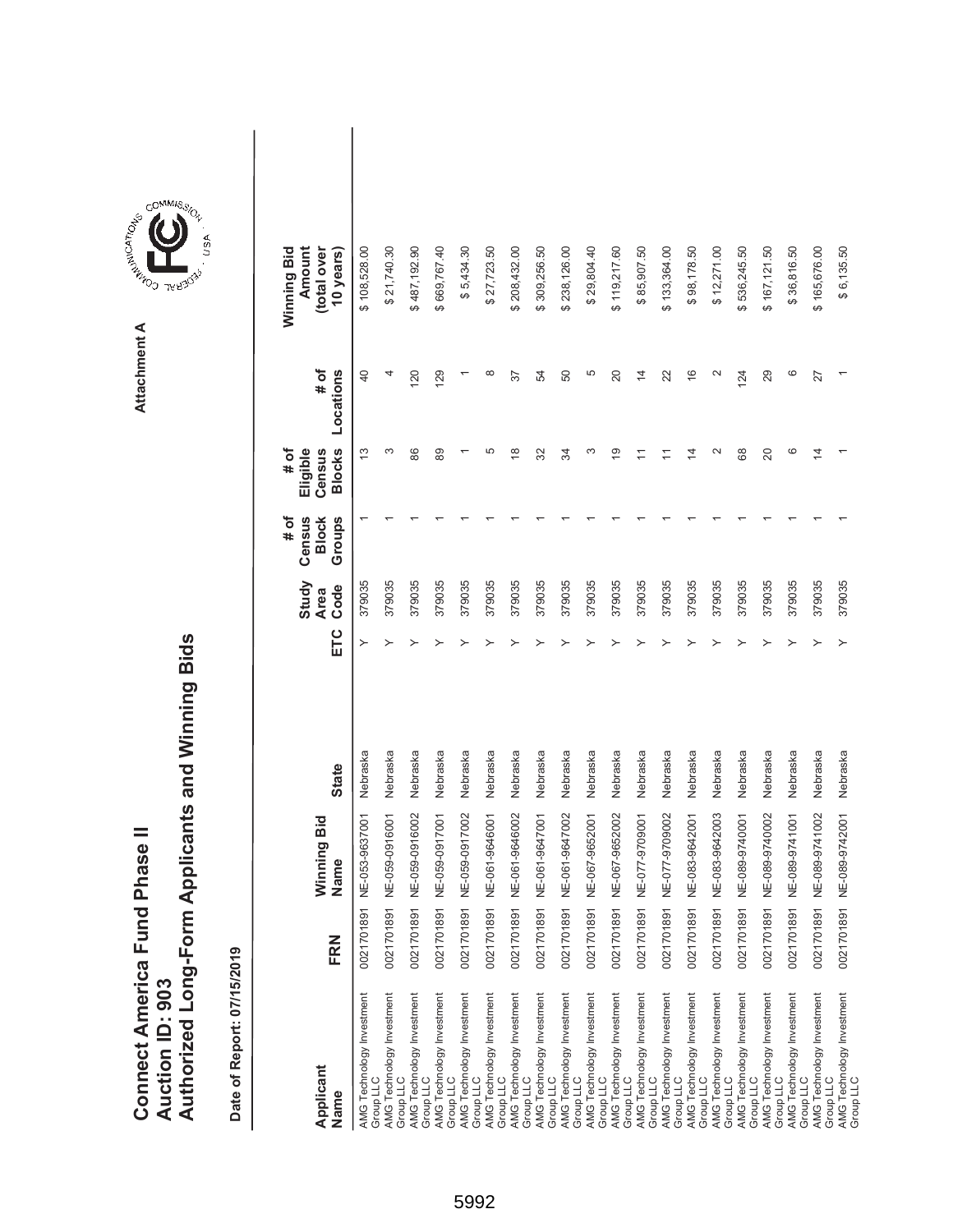|                               |                 | Authorized Long-Form Applicants and Winning Bids |
|-------------------------------|-----------------|--------------------------------------------------|
| Connect America Fund Phase II | Auction ID: 903 |                                                  |

| Applicant<br>Name                      | FRN        | Winning Bid<br>Name | <b>State</b> | ETC | Study<br>Code<br><b>Area</b> | Census<br>Groups<br># of<br><b>Block</b> | <b>Blocks</b><br>Eligible<br># of<br>Census | # of<br>Locations                                                   | Amount<br>(total over<br>Winning Bid<br>10 years) |  |
|----------------------------------------|------------|---------------------|--------------|-----|------------------------------|------------------------------------------|---------------------------------------------|---------------------------------------------------------------------|---------------------------------------------------|--|
| AMG Technology Investment<br>Group LLC | 0021701891 | NE-089-9742002      | Nebraska     | ≻   | 379035                       |                                          |                                             | S                                                                   | \$18,410.00                                       |  |
| AMG Technology Investment<br>Group LLC | 0021701891 | NE-093-9706001      | Nebraska     |     | 379035                       |                                          | 5                                           |                                                                     | \$42,952.00                                       |  |
| AMG Technology Investment<br>Group LLC | 0021701891 | NE-093-9706004      | Nebraska     |     | 379035                       |                                          | $\scriptstyle\sim$                          | S                                                                   | \$18,410.00                                       |  |
| AMG Technology Investment<br>Group LLC | 0021701891 | NE-095-9636002      | Nebraska     |     | 379035                       |                                          | 36                                          | 57                                                                  | \$331,698.50                                      |  |
| AMG Technology Investment<br>Group LLC | 0021701891 | NE-095-9636003      | Nebraska     |     | 379035                       |                                          | ဖ                                           | Ξ                                                                   | \$67,497.50                                       |  |
| AMG Technology Investment<br>Group LLC | 0021701891 | NE-097-9675001      | Nebraska     |     | 379035                       |                                          | 57                                          | 141                                                                 | \$817,479.00                                      |  |
| AMG Technology Investment<br>Group LLC | 0021701891 | NE-097-9675002      | Nebraska     |     | 379035                       |                                          | 57                                          | 58                                                                  | \$232,617.80                                      |  |
| AMG Technology Investment<br>Group LLC | 0021701891 | NE-097-9676001      | Nebraska     |     | 379035                       |                                          | 39                                          | 45                                                                  | \$268,239.60                                      |  |
| AMG Technology Investment<br>Group LLC | 0021701891 | NE-099-9666001      | Nebraska     |     | 379035                       |                                          | $\mathbf{\Omega}$                           | 4                                                                   | \$17,300.50                                       |  |
| AMG Technology Investment<br>Group LLC | 0021701891 | NE-099-9666003      | Nebraska     |     | 379035                       |                                          | 4                                           |                                                                     | \$102,221.00                                      |  |
| AMG Technology Investment<br>Group LLC | 0021701891 | NE-119-9612001      | Nebraska     |     | 379035                       |                                          |                                             |                                                                     | \$6,135.50                                        |  |
| AMG Technology Investment<br>Group LLC | 0021701891 | NE-119-9612002      | Nebraska     |     | 379035                       |                                          | ဖ                                           |                                                                     | \$83,426.00                                       |  |
| AMG Technology Investment<br>Group LLC | 0021701891 | NE-119-9613002      | Nebraska     |     | 379035                       |                                          | $\infty$                                    | $\stackrel{\textstyle\scriptstyle\smile}{\scriptstyle\cdot\!\!\!=}$ | \$67,497.50                                       |  |
| AMG Technology Investment<br>Group LLC | 0021701891 | NE-119-9613003      | Nebraska     |     | 379035                       |                                          | 27                                          | 35                                                                  | \$214,767.00                                      |  |
| AMG Technology Investment<br>Group LLC | 0021701891 | NE-127-9681001      | Nebraska     |     | 379035                       |                                          | $\tilde{0}$                                 | 13                                                                  | \$77,492.80                                       |  |
| AMG Technology Investment<br>Group LLC | 0021701891 | NE-127-9681002      | Nebraska     |     | 379035                       |                                          | 89                                          | 96                                                                  | \$559,762.40                                      |  |
| AMG Technology Investment<br>Group LLC | 0021701891 | NE-127-9681003      | Nebraska     |     | 379035                       |                                          | 72                                          | 103                                                                 | 595,683.40<br>↮                                   |  |
| AMG Technology Investment<br>Group LLC | 0021701891 | NE-127-9681004      | Nebraska     |     | 379035                       |                                          | 27                                          | $\overline{4}$                                                      | \$262,279.40                                      |  |
| AMG Technology Investment<br>Group LLC | 0021701891 | NE-127-9682002      | Nebraska     |     | 379035                       |                                          |                                             |                                                                     | \$5,960.20                                        |  |
| AMG Technology Investment<br>Group LLC | 0021701891 | NE-127-9682004      | Nebraska     |     | 379035                       |                                          | 5                                           | ဖ                                                                   | \$35,764.60                                       |  |

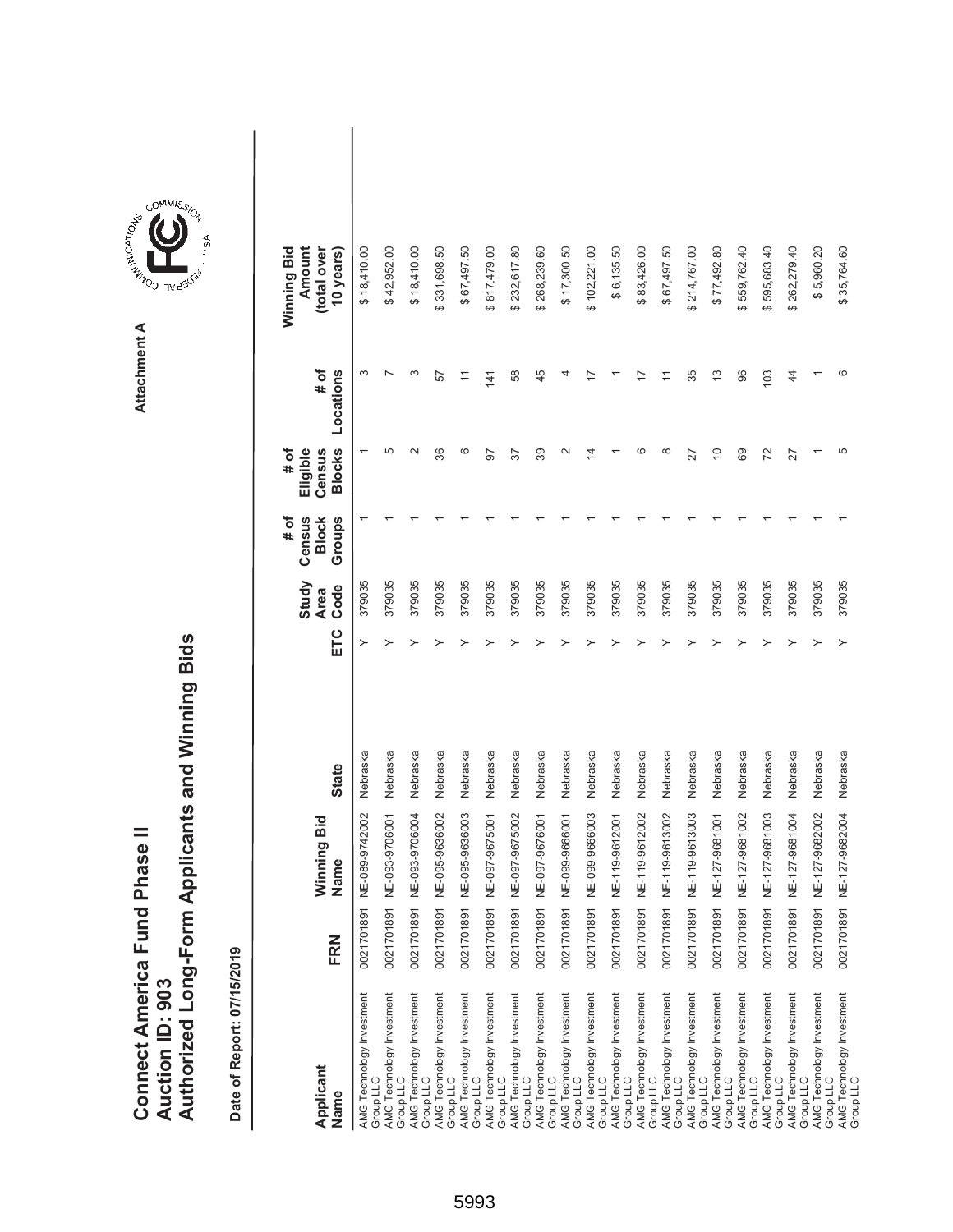|                                      |                 | Authorized Long-Form Applicants and Winning Bids |
|--------------------------------------|-----------------|--------------------------------------------------|
|                                      |                 |                                                  |
| <b>Connect America Fund Phase II</b> | Auction ID: 903 |                                                  |

| Applicant<br>Name                      | FRN        | Winning Bid<br>Name | <b>State</b> | ETC | Study<br>Code<br><b>Area</b> | Census<br>Groups<br># of<br><b>Block</b> | <b>Blocks</b><br>Eligible<br># of<br>Census | # of<br>Locations | Amount<br>(total over<br>Winning Bid<br>10 years) |  |
|----------------------------------------|------------|---------------------|--------------|-----|------------------------------|------------------------------------------|---------------------------------------------|-------------------|---------------------------------------------------|--|
| AMG Technology Investment<br>Group LLC | 0021701891 | NE-129-9600001      | Nebraska     | ≻   | 379035                       |                                          | 80                                          | 105               | \$559,283.40                                      |  |
| AMG Technology Investment<br>Group LLC | 0021701891 | NE-129-9600002      | Nebraska     |     | 379035                       |                                          | 82                                          | 113               | \$605,988.00                                      |  |
| AMG Technology Investment<br>Group LLC | 0021701891 | NE-129-9600003      | Nebraska     |     | 379035                       |                                          | $\frac{8}{3}$                               | 63                | \$338,538.60                                      |  |
| AMG Technology Investment<br>Group LLC | 0021701891 | NE-129-9601001      | Nebraska     |     | 379035                       |                                          | ω                                           | 5                 | \$27,174.60                                       |  |
| AMG Technology Investment<br>Group LLC | 0021701891 | NE-129-9601002      | Nebraska     |     | 379035                       |                                          |                                             |                   | \$5,434.30                                        |  |
| AMG Technology Investment<br>Group LLC | 0021701891 | NE-131-9666001      | Nebraska     |     | 379035                       |                                          | 57                                          | 55                | \$319,137.60                                      |  |
| AMG Technology Investment<br>Group LLC | 0021701891 | NE-131-9666002      | Nebraska     |     | 379035                       |                                          | 50                                          | 78                | \$457,011.00                                      |  |
| AMG Technology Investment<br>Group LLC | 0021701891 | NE-131-9667001      | Nebraska     |     | 379035                       |                                          | 33                                          | 58                | \$314,364.00                                      |  |
| AMG Technology Investment<br>Group LLC | 0021701891 | NE-131-9668001      | Nebraska     |     | 379035                       |                                          | 57                                          | 77                | \$450,999.80                                      |  |
| AMG Technology Investment<br>Group LLC | 0021701891 | NE-131-9668002      | Nebraska     |     | 379035                       |                                          | $\tilde{c}$                                 | 20                | \$119,217.60                                      |  |
| AMG Technology Investment<br>Group LLC | 0021701891 | NE-131-9669003      | Nebraska     |     | 379035                       |                                          |                                             |                   | \$227.80                                          |  |
| AMG Technology Investment<br>Group LLC | 0021701891 | NE-133-9678001      | Nebraska     |     | 379035                       |                                          | 102                                         | $\overline{31}$   | \$780,874.60                                      |  |
| AMG Technology Investment<br>Group LLC | 0021701891 | NE-133-9678002      | Nebraska     |     | 379035                       |                                          | 74                                          | 106               | \$631,852.60                                      |  |
| AMG Technology Investment<br>Group LLC | 0021701891 | NE-133-9678003      | Nebraska     |     | 379035                       |                                          | S                                           | S                 | \$17,884.00                                       |  |
| AMG Technology Investment<br>Group LLC | 0021701891 | NE-139-9791001      | Nebraska     |     | 379035                       |                                          | S,                                          | 158               | \$497,500.40                                      |  |
| AMG Technology Investment<br>Group LLC | 0021701891 | NE-139-9792002      | Nebraska     |     | 379035                       |                                          | 4                                           | ဖ                 | \$32,608.90                                       |  |
| AMG Technology Investment<br>Group LLC | 0021701891 | NE-141-9651002      | Nebraska     |     | 379035                       |                                          | $\sim$                                      | $\sim$            | \$12,271.00                                       |  |
| AMG Technology Investment<br>Group LLC | 0021701891 | NE-141-9651003      | Nebraska     |     | 379035                       |                                          | ∞                                           | $\frac{8}{1}$     | \$103,435.50                                      |  |
| AMG Technology Investment<br>Group LLC | 0021701891 | NE-141-9652981      | Nebraska     |     | 379035                       |                                          | ာ                                           |                   | \$67,497.50                                       |  |
| AMG Technology Investment<br>Group LLC | 0021701891 | NE-141-9652982      | Nebraska     |     | 379035                       |                                          | ω                                           | ဖ                 | \$36,816.50                                       |  |



**Attachment A**

Attachment A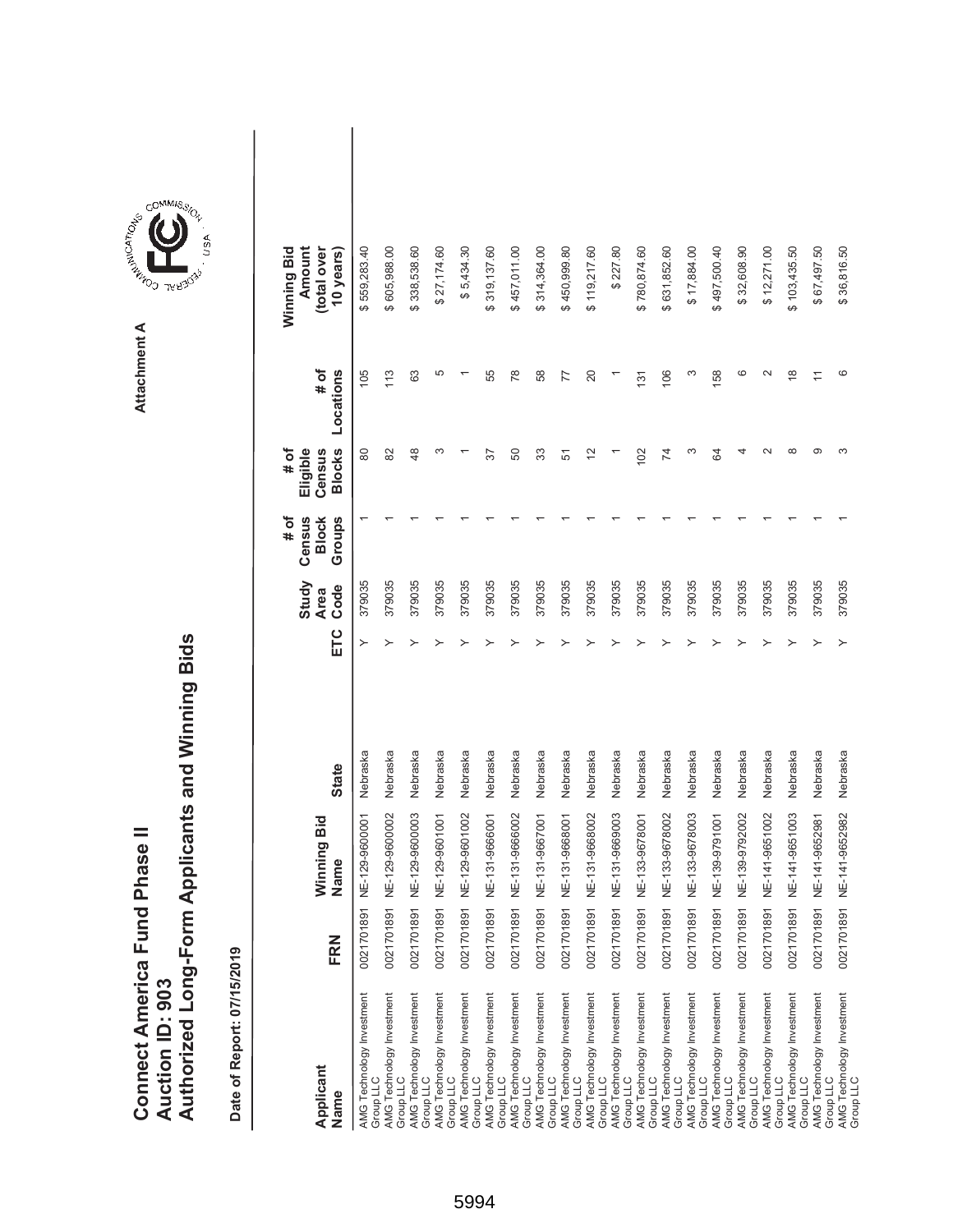| <b>Connect America Fund Phase II</b> |                 | Authorized Long-Form Applicants and Winning Bids |
|--------------------------------------|-----------------|--------------------------------------------------|
|                                      | Auction ID: 903 |                                                  |



GOMMIS<sub>SION</sub>

USA

| Applicant<br>Name                      | FRN        | Winning Bid<br>Name | <b>State</b> | ETC | Study<br>Code<br><b>Area</b> | # of<br>Census<br><b>Block</b><br>Groups | <b>Blocks</b><br># of<br>Eligible<br>Census | # of<br>Locations    | Winning Bid<br>Amount<br>(total over<br>10 years |  |
|----------------------------------------|------------|---------------------|--------------|-----|------------------------------|------------------------------------------|---------------------------------------------|----------------------|--------------------------------------------------|--|
| AMG Technology Investment<br>Group LLC | 0021701891 | NE-141-9652984      | Nebraska     | ≻   | 379035                       |                                          | 3                                           | 5                    | \$30,681.00                                      |  |
| AMG Technology Investment<br>Group LLC | 0021701891 | NE-147-9645001      | Nebraska     |     | 379035                       |                                          |                                             | ო                    | \$17,884.00                                      |  |
| AMG Technology Investment<br>Group LLC | 0021701891 | NE-147-9685001      | Nebraska     |     | 379035                       |                                          | යි                                          | 86                   | \$512,635.00                                     |  |
| AMG Technology Investment<br>Group LLC | 0021701891 | NE-147-9685002      | Nebraska     |     | 379035                       |                                          | 57                                          | 80                   | \$264,751.20                                     |  |
| AMG Technology Investment<br>Group LLC | 0021701891 | NE-151-9606001      | Nebraska     |     | 379035                       |                                          | $\sim$                                      |                      | \$12,271.00                                      |  |
| AMG Technology Investment<br>Group LLC | 0021701891 | NE-151-9607001      | Nebraska     |     | 379035                       |                                          | 5                                           | ဖ                    | \$33,740.00                                      |  |
| AMG Technology Investment<br>Group LLC | 0021701891 | NE-151-9608001      | Nebraska     |     | 379035                       |                                          | တ                                           | $\mathbf{\tilde{c}}$ | \$79,772.00                                      |  |
| AMG Technology Investment<br>Group LLC | 0021701891 | NE-151-9608002      | Nebraska     |     | 379035                       |                                          | 23                                          | 33                   | \$197,666.00                                     |  |
| AMG Technology Investment<br>Group LLC | 0021701891 | NE-155-9681002      | Nebraska     |     | 379035                       |                                          | 35                                          | 77                   | \$360,325.00                                     |  |
| AMG Technology Investment<br>Group LLC | 0021701891 | VE-155-9681003      | Nebraska     |     | 379035                       |                                          | ∞                                           |                      | \$18,410.00                                      |  |
| AMG Technology Investment<br>Group LLC | 0021701891 | IC-155-9682001      | Nebraska     |     | 379035                       |                                          |                                             |                      | \$9,215.50                                       |  |
| AMG Technology Investment<br>Group LLC | 0021701891 | NE-155-9684002      | Nebraska     |     | 379035                       |                                          |                                             |                      | \$20,398.00                                      |  |
| AMG Technology Investment<br>Group LLC | 0021701891 | NE-159-9601001      | Nebraska     |     | 379035                       |                                          | 0                                           | ග                    | \$105,791.00                                     |  |
| AMG Technology Investment<br>Group LLC | 0021701891 | NE-159-9601002      | Nebraska     |     | 379035                       |                                          |                                             | တ                    | \$55,226.50                                      |  |
| AMG Technology Investment<br>Group LLC | 0021701891 | NE-159-9602001      | Nebraska     |     | 379035                       |                                          |                                             |                      | \$12,271.00                                      |  |
| AMG Technology Investment<br>Group LLC | 0021701891 | NE-159-9604001      | Nebraska     |     | 379035                       |                                          |                                             |                      | \$6,135.50                                       |  |
| AMG Technology Investment<br>Group LLC | 0021701891 | NE-159-9604002      | Nebraska     |     | 379035                       |                                          |                                             | ဖ                    | \$24,318.00                                      |  |
| AMG Technology Investment<br>Group LLC | 0021701891 | NE-163-9701001      | Nebraska     |     | 379035                       |                                          | 7                                           | 21                   | \$128,859.50                                     |  |
| AMG Technology Investment<br>Group LLC | 0021701891 | NE-163-9701002      | Nebraska     |     | 379035                       |                                          | 80                                          | 45                   | \$276,129.00                                     |  |
| AMG Technology Investment<br>Group LLC | 0021701891 | NE-163-9701003      | Nebraska     |     | 379035                       |                                          | $\mathbf{\sim}$                             |                      | \$6,954.50                                       |  |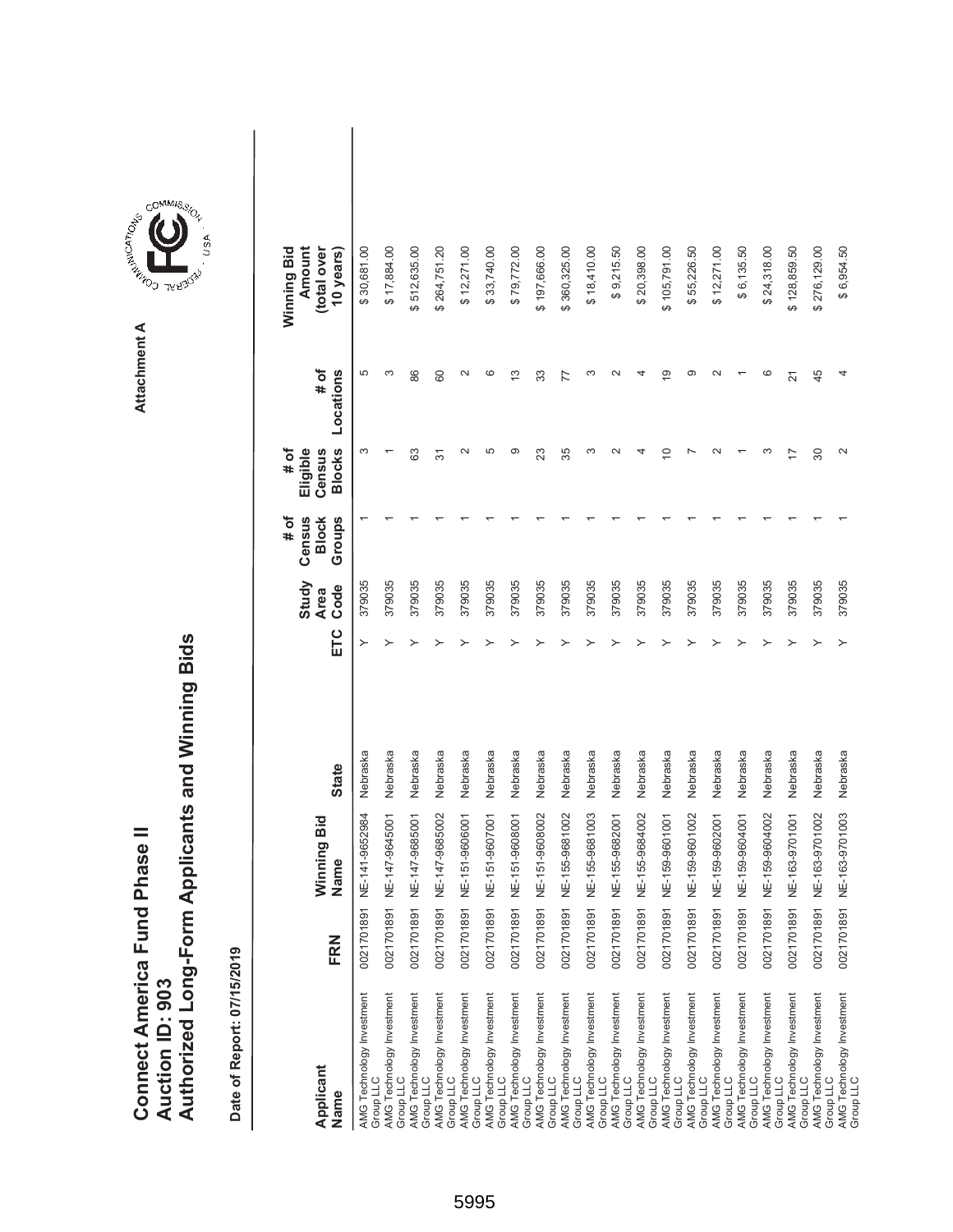|                                      |                        | Authorized Long-Form Applicants and Winning Bids |
|--------------------------------------|------------------------|--------------------------------------------------|
|                                      |                        |                                                  |
|                                      |                        |                                                  |
| <b>Connect America Fund Phase II</b> |                        |                                                  |
|                                      |                        |                                                  |
|                                      | <b>Auction ID: 903</b> |                                                  |
|                                      |                        |                                                  |

Attachment A **Attachment A**

GOMMIS<sub>SION</sub>

USA

| Applicant<br>Name                      | FRN        | Winning Bid<br>Name | <b>State</b> | ETC | Study<br>Code<br><b>Area</b> | # of<br>Census<br>Groups<br><b>Block</b> | <b>Blocks</b><br># of<br>Eligible<br>Census | # of<br>Locations | Winning Bid<br>Amount<br>(total over<br>10 years |  |
|----------------------------------------|------------|---------------------|--------------|-----|------------------------------|------------------------------------------|---------------------------------------------|-------------------|--------------------------------------------------|--|
| AMG Technology Investment<br>Group LLC | 0021701891 | NE-167-9621001      | Nebraska     | ≻   | 379035                       |                                          | 65                                          | 136               | \$558,939.30                                     |  |
| AMG Technology Investment<br>Group LLC | 0021701891 | IE-167-9621002      | Nebraska     |     | 379035                       |                                          | 57                                          | 123               | \$531,814.30                                     |  |
| AMG Technology Investment<br>Group LLC | 0021701891 | IE-167-9622001      | Nebraska     |     | 379035                       |                                          |                                             | $\mathbf{\sim}$   | \$12,271.00                                      |  |
| AMG Technology Investment<br>Group LLC | 0021701891 | NE-169-9631001      | Nebraska     |     | 379035                       |                                          | ā                                           | $\frac{2}{3}$     | \$73,633.00                                      |  |
| AMG Technology Investment<br>Group LLC | 0021701891 | NE-169-9631002      | Nebraska     |     | 379035                       |                                          | 5                                           | ဖ                 | \$36,816.50                                      |  |
| AMG Technology Investment<br>Group LLC | 0021701891 | NE-173-9401001      | Nebraska     |     | 379035                       |                                          | R                                           | $\frac{1}{1}$     | \$477,567.40                                     |  |
| AMG Technology Investment<br>Group LLC | 0021701891 | NE-173-9401003      | Nebraska     |     | 379035                       |                                          | ဖ                                           | $\frac{8}{1}$     | \$93,065.00                                      |  |
| AMG Technology Investment<br>Group LLC | 0021701891 | IE-173-9401004      | Nebraska     |     | 379035                       |                                          | 4                                           | 5                 | \$30,681.00                                      |  |
| AMG Technology Investment<br>Group LLC | 0021701891 | NE-173-9402001      | Nebraska     |     | 379035                       |                                          |                                             | $\mathbf{\Omega}$ | \$12,271.00                                      |  |
| AMG Technology Investment<br>Group LLC | 0021701891 | NE-173-9402002      | Nebraska     |     | 379035                       |                                          | 104                                         | 165               | \$758,867.60                                     |  |
| AMG Technology Investment<br>Group LLC | 0021701891 | IE-179-9786001      | Nebraska     |     | 379035                       |                                          | 59                                          | 125               | \$499,670.40                                     |  |
| AMG Technology Investment<br>Group LLC | 0021701891 | IE-179-9786002      | Nebraska     |     | 379035                       |                                          | 5                                           | ∞                 | \$38,858.50                                      |  |
| AMG Technology Investment<br>Group LLC | 0021701891 | NE-179-9786004      | Nebraska     |     | 379035                       |                                          | 166                                         | 409               | \$1,207,459.30                                   |  |
| AMG Technology Investment<br>Group LLC | 0021701891 | NE-179-9787001      | Nebraska     |     | 379035                       |                                          | ∞                                           | $\frac{6}{5}$     | \$38,167.20                                      |  |
| AMG Technology Investment<br>Group LLC | 0021701891 | NE-179-9787002      | Nebraska     |     | 379035                       |                                          | $\sim$                                      | ဖ                 | \$9,982.00                                       |  |
| AMG Technology Investment<br>Group LLC | 0021701891 | IE-179-9787003      | Nebraska     |     | 379035                       |                                          | $\sim$                                      | $\mathbf{\sim}$   | \$5,921.00                                       |  |
| AMG Technology Investment<br>Group LLC | 0021701891 | NE-179-9787005      | Nebraska     |     | 379035                       |                                          | ဖ                                           | 22                | \$41,974.00                                      |  |
| AMG Technology Investment<br>Group LLC | 0021701891 | NE-181-9650001      | Nebraska     |     | 379035                       |                                          | $\overline{c}$                              | $\overline{9}$    | \$111,475.00                                     |  |
| AMG Technology Investment<br>Group LLC | 0021701891 | IE-181-9651001      | Nebraska     |     | 379035                       |                                          | 32                                          | 4                 | \$216,751.50                                     |  |
| AMG Technology Investment<br>Group LLC | 0021701891 | IE-185-9696002      | Nebraska     |     | 379035                       |                                          | $\overline{C}$                              | $\frac{3}{2}$     | \$59,445.60                                      |  |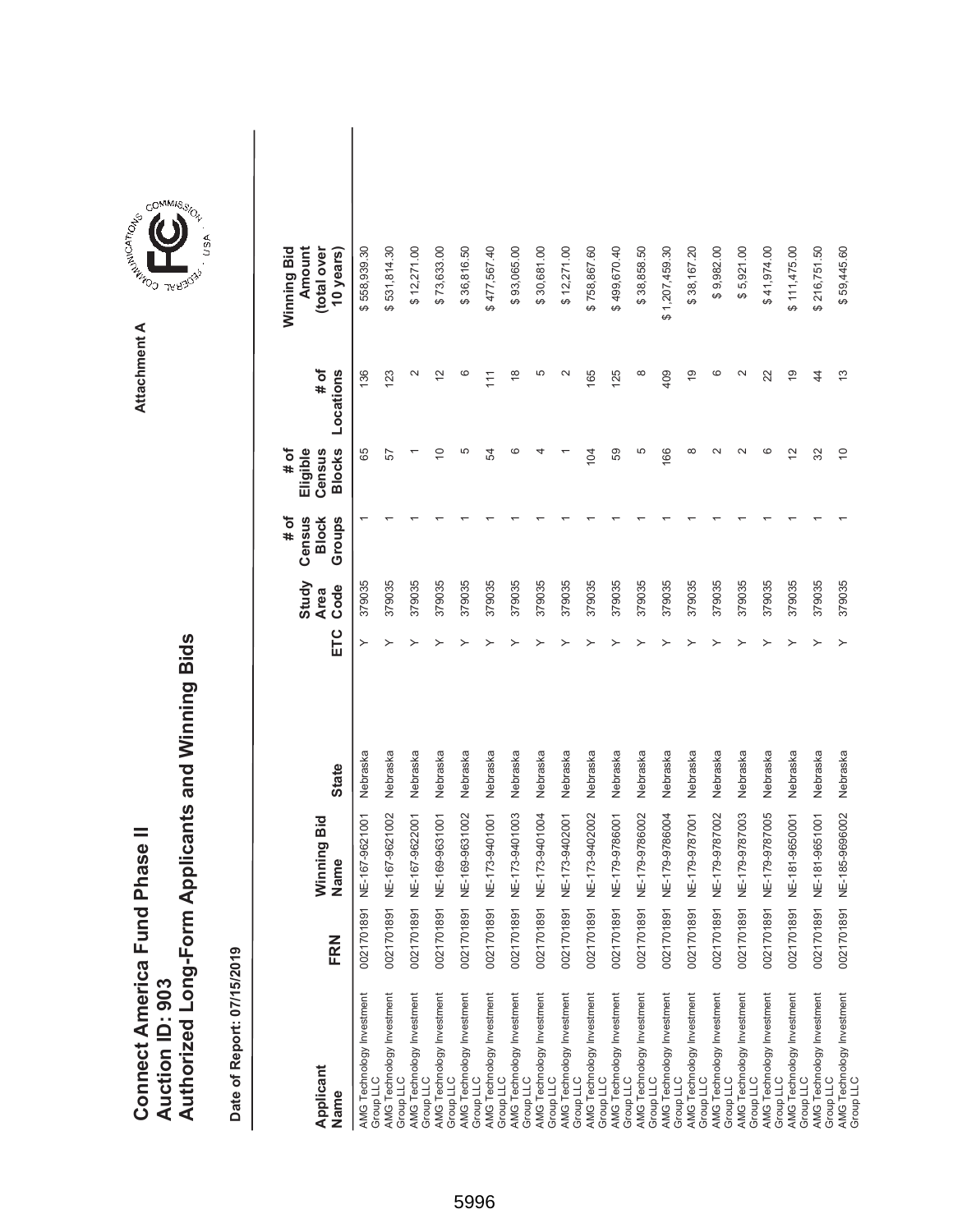|                                      |                        | Authorized Long-Form Applicants and Winning Bids |
|--------------------------------------|------------------------|--------------------------------------------------|
|                                      |                        |                                                  |
| <b>Connect America Fund Phase II</b> | <b>Auction ID: 903</b> |                                                  |

| Applicant<br>Name                                                                | FRN        | Winning Bid<br>Name | <b>State</b> | ETC | Study<br>Code<br><b>Area</b> | Census<br># of<br>Groups<br><b>Block</b> | <b>Blocks</b><br>Eligible<br>Census<br># of                   | # of<br>Locations | Amount<br>Winning Bid<br>(total over<br>10 years) |  |
|----------------------------------------------------------------------------------|------------|---------------------|--------------|-----|------------------------------|------------------------------------------|---------------------------------------------------------------|-------------------|---------------------------------------------------|--|
| AMG Technology Investment<br>Group LLC                                           | 0021701891 | NE-185-9698002      | Nebraska     | ≻   | 379035                       |                                          |                                                               |                   | \$5,434.30                                        |  |
| AMG Technology Investment<br>Group LLC                                           | 0021701891 | NE-185-9699001      | Nebraska     |     | 379035                       |                                          | 58                                                            | 96                | \$493,374.30                                      |  |
| AMG Technology Investment<br>Group LLC                                           | 0021701891 | <b>NE2 McCook</b>   | Nebraska     |     | 379035                       | တ                                        | 111                                                           | 239               | \$1,262,872.20                                    |  |
| AMG Technology Investment<br>Group LLC                                           | 0021701891 | NE4 North Platte    | Nebraska     |     | 379035                       | 23                                       | 547                                                           | 1,027             | \$7,064,719.00                                    |  |
| AMG Technology Investment<br>Group LLC                                           | 0021701891 | OK-003-9556002      | Oklahoma     |     | 439073                       |                                          | 28                                                            | 61                | \$314,677.00                                      |  |
| AMG Technology Investment<br>Group LLC                                           | 0021701891 | OK-003-9557001      | Oklahoma     |     | 439073                       |                                          | 8                                                             | 104               | \$645,870.50                                      |  |
| AMG Technology Investment<br>Group LLC                                           | 0021701891 | OK-003-9560001      | Oklahoma     |     | 439073                       |                                          | 2                                                             | $\frac{8}{3}$     | \$161,386.50                                      |  |
| AMG Technology Investment<br>Group LLC                                           | 0021701891 | OK-011-9587001      | Oklahoma     |     | 439073                       |                                          | 4                                                             |                   | \$45,648.00                                       |  |
| AMG Technology Investment<br>Group LLC                                           | 0021701891 | OK-011-9588002      | Oklahoma     |     | 439073                       |                                          | 30                                                            | 49                | \$314,456.50                                      |  |
| AMG Technology Investment<br>Group LLC                                           | 0021701891 | OK-013-7956001      | Oklahoma     |     | 439073                       |                                          | 78                                                            | 545               | \$177,730.20                                      |  |
| AMG Technology Investment<br>Group LLC                                           | 0021701891 | OK-013-7956002      | Oklahoma     |     | 439073                       |                                          | $\sim$                                                        | 21                | \$10,903.40                                       |  |
| AMG Technology Investment<br>Group LLC                                           | 0021701891 | OK-015-1616001      | Oklahoma     |     | 439073                       |                                          | $\stackrel{\textstyle\scriptstyle\smile}{\scriptstyle\!\sim}$ | 25                | \$87,717.00                                       |  |
| AMG Technology Investment<br>Group LLC<br>AMG Technology Investment<br>Group LLC | 0021701891 | OK-015-1616003      | Oklahoma     |     | 439073                       |                                          | 30                                                            | 131               | \$188,917.50                                      |  |
|                                                                                  | 0021701891 | OK-015-1616004      | Oklahoma     |     | 439073                       |                                          | 23                                                            | 96                | \$324,055.40                                      |  |
| AMG Technology Investment<br>Group LLC                                           | 0021701891 | OK-015-1618001      | Oklahoma     |     | 439073                       |                                          | 20                                                            | 129               | \$81,712.90                                       |  |
| AMG Technology Investment<br>Group LLC                                           | 0021701891 | OK-015-1618002      | Oklahoma     |     | 439073                       |                                          | $\tilde{c}$                                                   | 33                | \$103,561.70                                      |  |
| AMG Technology Investment<br>Group LLC                                           | 0021701891 | OK-015-1618003      | Oklahoma     |     | 439073                       |                                          | က                                                             | 5                 | \$21,115.50                                       |  |
| AMG Technology Investment<br>Group LLC                                           | 0021701891 | OK-015-1619001      | Oklahoma     |     | 439073                       |                                          | 96                                                            | 413               | \$1,141,633.90                                    |  |
| AMG Technology Investment<br>Group LLC                                           | 0021701891 | OK-015-1619002      | Oklahoma     |     | 439073                       |                                          | $\overline{C}$                                                | 52                | \$54,758.40                                       |  |
| AMG Technology Investment<br>Group LLC                                           | 0021701891 | OK-015-1620001      | Oklahoma     |     | 439073                       |                                          | $\mathbf{\Omega}$                                             | 2                 | \$1,227.00                                        |  |

**COMMISSION** Attachment A **Attachment A**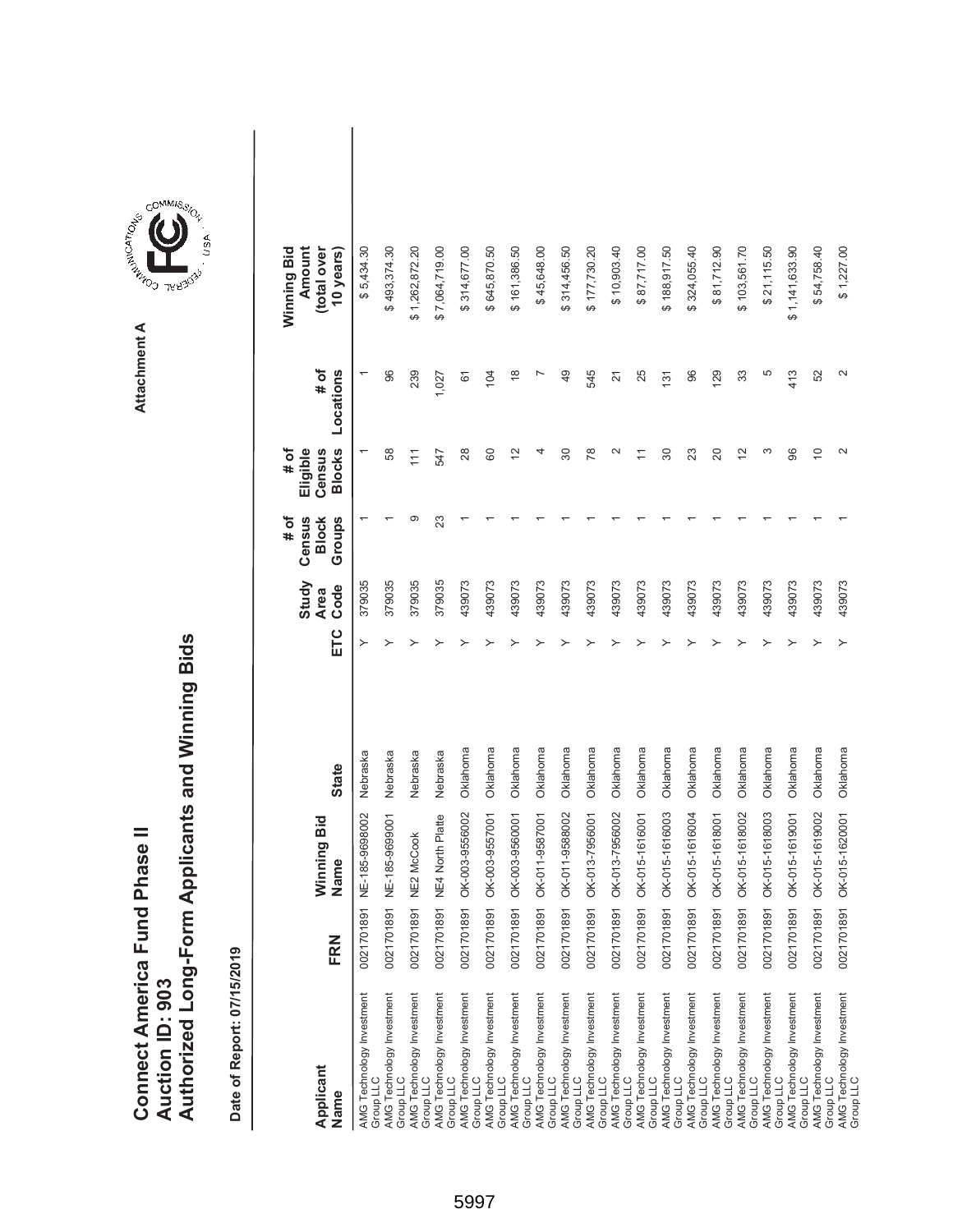|                               |                 | Authorized Long-Form Applicants and Winning Bids |
|-------------------------------|-----------------|--------------------------------------------------|
| Connect America Fund Phase II | Auction ID: 903 |                                                  |

| Applicant<br>Name                                                   | FRN        | Winning Bid<br>Name | <b>State</b> | ETC | Study<br>Code<br><b>Area</b> | Census<br># of<br>Groups<br><b>Block</b> | <b>Blocks</b><br>Eligible<br>Census<br># of | # of<br>Locations | Amount<br>Winning Bid<br>(total over<br>10 years) |  |
|---------------------------------------------------------------------|------------|---------------------|--------------|-----|------------------------------|------------------------------------------|---------------------------------------------|-------------------|---------------------------------------------------|--|
| AMG Technology Investment<br>Group LLC                              | 0021701891 | OK-015-1620004      | Oklahoma     | ≻   | 439073                       |                                          | $\overline{ }$                              | $\frac{6}{5}$     | \$41,436.00                                       |  |
| AMG Technology Investment<br>Group LLC                              | 0021701891 | OK-017-3001002      | Oklahoma     |     | 439073                       |                                          | 24                                          | 92                | \$347,767.30                                      |  |
| AMG Technology Investment<br>Group LLC                              | 0021701891 | OK-017-3001003      | Oklahoma     |     | 439073                       |                                          | 5                                           | 28                | \$140,154.10                                      |  |
| AMG Technology Investment<br>Group LLC                              | 0021701891 | OK-017-3002011      | Oklahoma     |     | 439073                       |                                          | 33                                          | 130               | \$252,056.00                                      |  |
| AMG Technology Investment<br>Group LLC                              | 0021701891 | OK-017-3002012      | Oklahoma     |     | 439073                       |                                          | $\scriptstyle\sim$                          | ω                 | \$5,068.00                                        |  |
| AMG Technology Investment<br>Group LLC                              | 0021701891 | OK-017-3002013      | Oklahoma     |     | 439073                       |                                          |                                             | 57                | \$19,228.00                                       |  |
| AMG Technology Investment<br>Group LLC                              | 0021701891 | OK-017-3002014      | Oklahoma     |     | 439073                       |                                          | ∞                                           | 48                | \$54,397.00                                       |  |
| AMG Technology Investment<br>Group LLC                              | 0021701891 | OK-017-3002021      | Oklahoma     |     | 439073                       |                                          | 43                                          | 248               | \$263,550.90                                      |  |
| AMG Technology Investment<br>Group LLC                              | 0021701891 | OK-017-3002023      | Oklahoma     |     | 439073                       |                                          | 22                                          | 392               | \$772,171.70                                      |  |
| AMG Technology Investment<br>Group LLC                              | 0021701891 | OK-017-3004001      | Oklahoma     |     | 439073                       |                                          |                                             |                   | \$984.50                                          |  |
| AMG Technology Investment<br>Group LLC                              | 0021701891 | OK-017-3006001      | Oklahoma     |     | 439073                       |                                          |                                             |                   | \$4,000.50                                        |  |
| AMG Technology Investment<br>Group LLC                              | 0021701891 | OK-017-3007001      | Oklahoma     |     | 439073                       |                                          | $\Omega$                                    | 104               | \$165,958.50                                      |  |
| AMG Technology Investment<br>Group LLC<br>AMG Technology Investment | 0021701891 | OK-017-3007002      | Oklahoma     |     | 439073                       |                                          | 25                                          | 151               | \$171,525.50                                      |  |
| Group LLC                                                           | 0021701891 | OK-017-3007003      | Oklahoma     |     | 439073                       |                                          | 33                                          | 34                | \$206,053.90                                      |  |
| AMG Technology Investment<br>Group LLC                              | 0021701891 | OK-017-3007004      | Oklahoma     |     | 439073                       |                                          |                                             | 5                 | \$15,374.20                                       |  |
| AMG Technology Investment<br>Group LLC                              | 0021701891 | OK-017-3008011      | Oklahoma     |     | 439073                       |                                          | 5                                           | 47                | \$37,895.80                                       |  |
| AMG Technology Investment<br>Group LLC                              | 0021701891 | OK-017-3008012      | Oklahoma     |     | 439073                       |                                          | $\sim$                                      | 23                | \$10,781.80                                       |  |
| AMG Technology Investment<br>Group LLC                              | 0021701891 | OK-017-3008014      | Oklahoma     |     | 439073                       |                                          | 23                                          | 103               | \$118,453.60                                      |  |
| AMG Technology Investment<br>Group LLC                              | 0021701891 | OK-017-3008015      | Oklahoma     |     | 439073                       |                                          |                                             | $\frac{8}{3}$     | \$36,763.40                                       |  |
| AMG Technology Investment<br>Group LLC                              | 0021701891 | OK-017-3008022      | Oklahoma     |     | 439073                       |                                          |                                             |                   | \$2,558.50                                        |  |

**COMMISSION** Attachment A **Attachment A**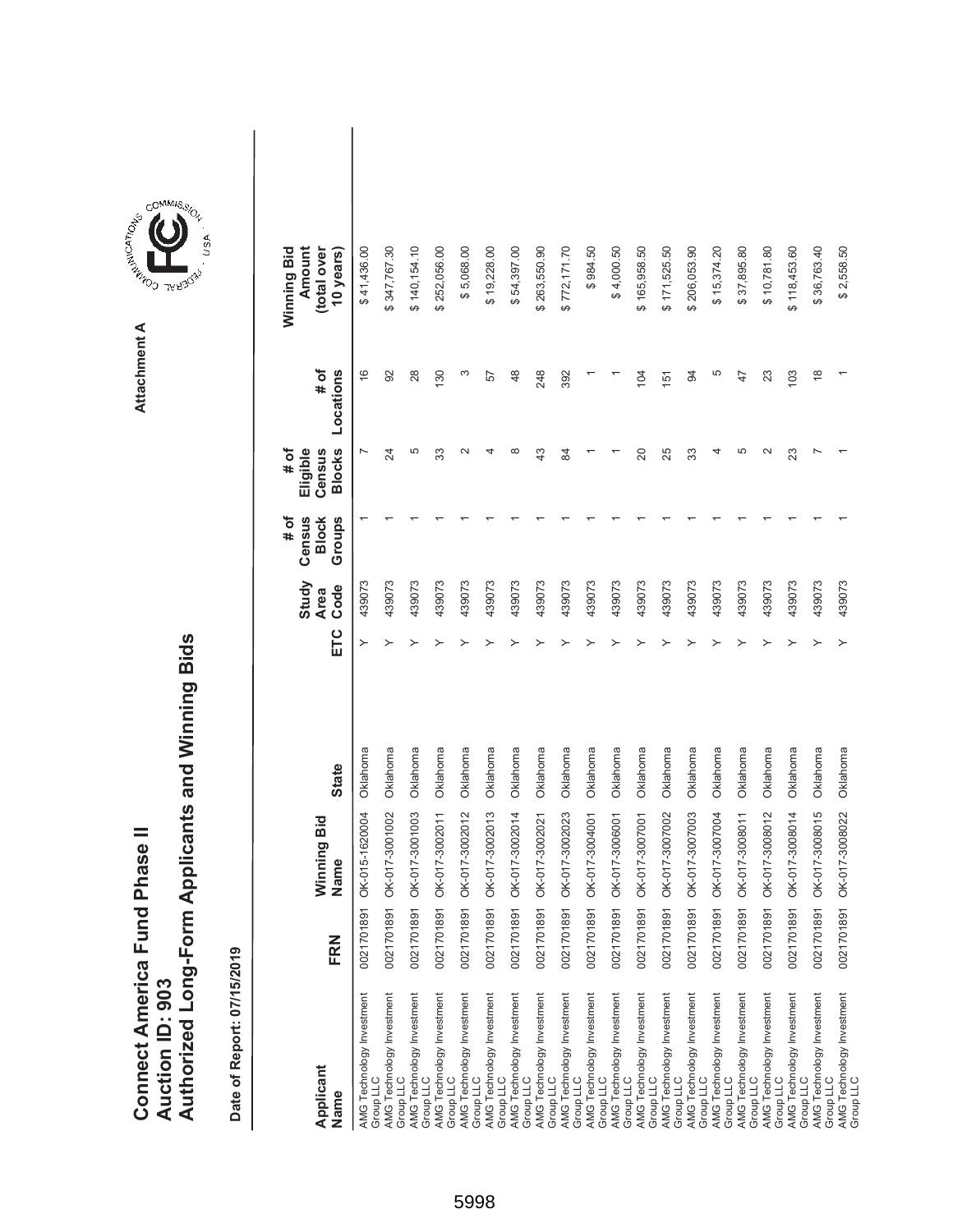|                               |                 | Authorized Long-Form Applicants and Winning Bids |
|-------------------------------|-----------------|--------------------------------------------------|
| Connect America Fund Phase II |                 |                                                  |
|                               | Auction ID: 903 |                                                  |

| Applicant<br>Name                                                                | FRN        | Winning Bid<br>Name | <b>State</b> | ETC | Study<br>Code<br><b>Area</b> | # of<br>Census<br>Groups<br><b>Block</b> | <b>Blocks</b><br>Eligible<br>Census<br># of | Locations<br># of | Amount<br>Winning Bid<br>(total over<br>10 years) |  |
|----------------------------------------------------------------------------------|------------|---------------------|--------------|-----|------------------------------|------------------------------------------|---------------------------------------------|-------------------|---------------------------------------------------|--|
| AMG Technology Investment<br>Group LLC                                           | 0021701891 | OK-017-3009012      | Oklahoma     | ≻   | 439073                       |                                          | စ                                           | $\frac{6}{1}$     | \$61,744.30                                       |  |
| AMG Technology Investment<br>Group LLC                                           | 0021701891 | OK-017-3009013      | Oklahoma     |     | 439073                       |                                          | $\sim$                                      | 17                | \$12,957.40                                       |  |
| AMG Technology Investment<br>Group LLC                                           | 0021701891 | OK-017-3013001      | Oklahoma     |     | 439073                       |                                          |                                             | $\overline{4}$    | \$34,911.20                                       |  |
| AMG Technology Investment<br>Group LLC                                           | 0021701891 | OK-017-3013002      | Oklahoma     |     | 439073                       |                                          | 24                                          | 146               | \$121,999.70                                      |  |
| AMG Technology Investment<br>Group LLC                                           | 0021701891 | OK-017-3013003      | Oklahoma     |     | 439073                       |                                          | $\scriptstyle\sim$                          | $\frac{2}{3}$     | \$11,547.20                                       |  |
| AMG Technology Investment<br>Group LLC                                           | 0021701891 | OK-017-3014081      | Oklahoma     |     | 439073                       |                                          | $\frac{6}{5}$                               | 139               | \$106,140.00                                      |  |
| AMG Technology Investment<br>Group LLC                                           | 0021701891 | OK-017-3014091      | Oklahoma     |     | 439073                       |                                          |                                             |                   | \$357.50                                          |  |
| AMG Technology Investment<br>Group LLC                                           | 0021701891 | OK-017-3014101      | Oklahoma     |     | 439073                       |                                          |                                             |                   | \$506.00                                          |  |
| AMG Technology Investment<br>Group LLC                                           | 0021701891 | OK-023-9671003      | Oklahoma     |     | 439073                       |                                          |                                             | $\sim$            | \$538.10                                          |  |
| AMG Technology Investment<br>Group LLC                                           | 0021701891 | OK-023-9671004      | Oklahoma     |     | 439073                       |                                          |                                             | 34                | \$6,036.50                                        |  |
| AMG Technology Investment<br>Group LLC                                           | 0021701891 | OK-023-9672003      | Oklahoma     |     | 439073                       |                                          |                                             |                   | \$1,169.20                                        |  |
| AMG Technology Investment<br>Group LLC                                           | 0021701891 | OK-031-0004032      | Oklahoma     |     | 439073                       |                                          | ာ                                           | Ю                 | \$6,723.00                                        |  |
| AMG Technology Investment<br>Group LLC<br>AMG Technology Investment<br>Group LLC | 0021701891 | OK-031-0005021      | Oklahoma     |     | 439073                       |                                          |                                             | ග                 | \$216.50                                          |  |
|                                                                                  | 0021701891 | OK-031-0005023      | Oklahoma     |     | 439073                       |                                          | $\scriptstyle\sim$                          |                   | \$2,152.00                                        |  |
| AMG Technology Investment<br>Group LLC                                           | 0021701891 | OK-031-0020031      | Oklahoma     |     | 439073                       |                                          |                                             | 23                | \$38,986.50                                       |  |
| AMG Technology Investment<br>Group LLC                                           | 0021701891 | OK-033-8711001      | Oklahoma     |     | 439073                       |                                          | ଚ                                           | 179               | \$132,777.50                                      |  |
| AMG Technology Investment<br>Group LLC                                           | 0021701891 | OK-039-9508001      | Oklahoma     |     | 439073                       |                                          |                                             |                   | \$2,744.50                                        |  |
| AMG Technology Investment<br>Group LLC                                           | 0021701891 | OK-039-9604002      | Oklahoma     |     | 439073                       |                                          |                                             |                   | \$7,953.00                                        |  |
| AMG Technology Investment<br>Group LLC                                           | 0021701891 | OK-039-9610002      | Oklahoma     |     | 439073                       |                                          |                                             | 4                 | \$38,571.50                                       |  |
| AMG Technology Investment<br>Group LLC                                           | 0021701891 | OK-043-9591001      | Oklahoma     |     | 439073                       |                                          | $\infty$                                    | 21                | \$55,112.50                                       |  |

**COMMISSION** Attachment A **Attachment A**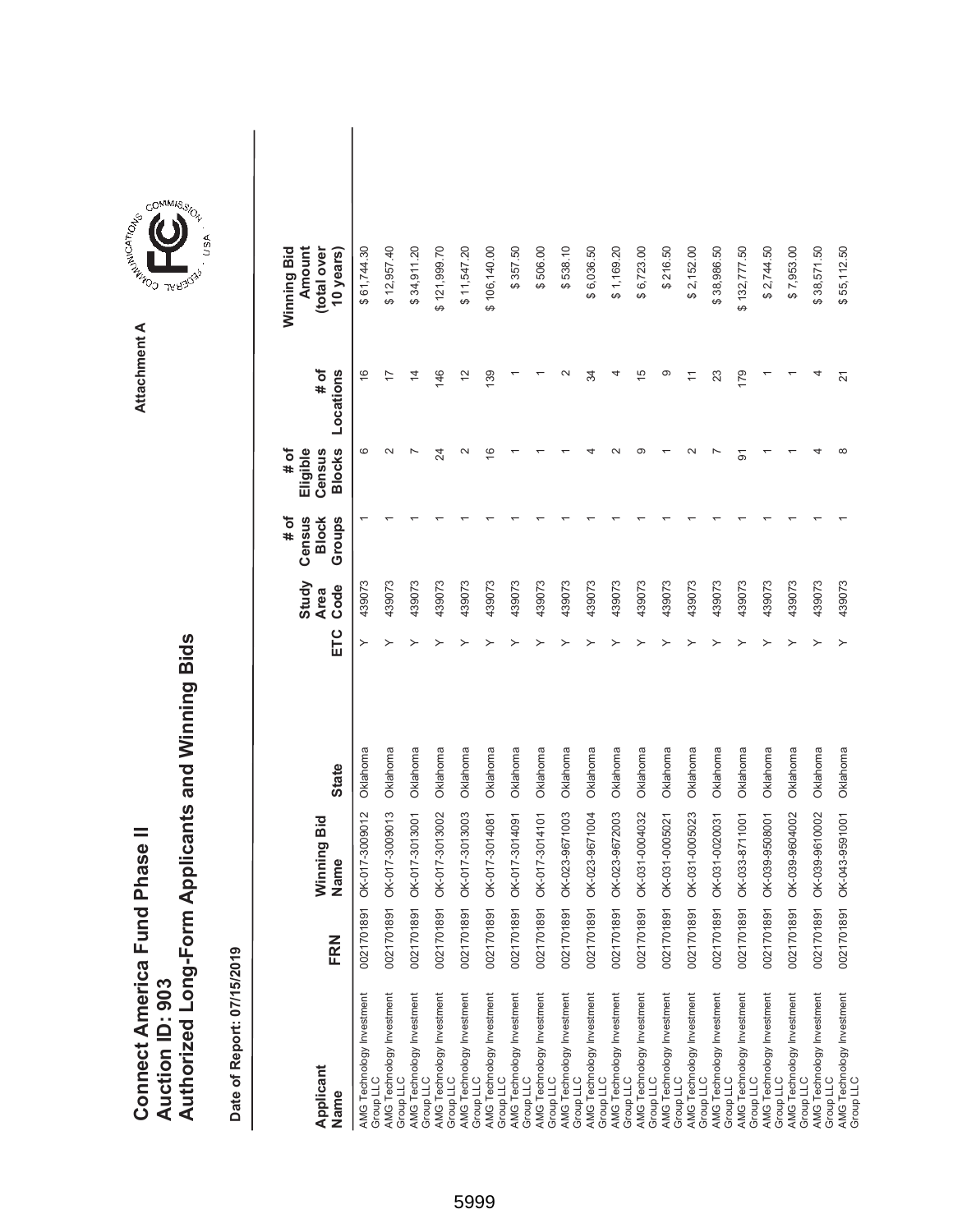|                               |                 | Authorized Long-Form Applicants and Winning Bids |
|-------------------------------|-----------------|--------------------------------------------------|
| Connect America Fund Phase II | Auction ID: 903 |                                                  |

| Applicant<br>Name                                                                                                          | FRN        | Winning Bid<br>Name | <b>State</b> | ETC | Study<br>Code<br><b>Area</b> | Census<br>Groups<br># of<br><b>Block</b> | <b>Blocks</b><br># of<br>Eligible<br>Census | # of<br>Locations        | Amount<br>Winning Bid<br>(total over<br>10 years) |  |
|----------------------------------------------------------------------------------------------------------------------------|------------|---------------------|--------------|-----|------------------------------|------------------------------------------|---------------------------------------------|--------------------------|---------------------------------------------------|--|
| AMG Technology Investment<br>Group LLC                                                                                     | 0021701891 | OK-047-0001004      | Oklahoma     |     | 439073                       |                                          |                                             |                          | \$216.00                                          |  |
| AMG Technology Investment<br>Group LLC                                                                                     | 0021701891 | OK-047-0002002      | Oklahoma     |     | 439073                       |                                          | ო                                           | 4                        | \$3,253.50                                        |  |
| AMG Technology Investment<br>Group LLC                                                                                     | 0021701891 | OK-047-0006003      | Oklahoma     |     | 439073                       |                                          |                                             | $\frac{3}{2}$            | \$9,576.00                                        |  |
| AMG Technology Investment<br>Group LLC                                                                                     | 0021701891 | OK-047-0011001      | Oklahoma     |     | 439073                       |                                          | 74                                          | 168                      | \$632,928.50                                      |  |
| AMG Technology Investment<br>Group LLC                                                                                     | 0021701891 | OK-047-0011002      | Oklahoma     |     | 439073                       |                                          | 89                                          | 229                      | \$626,212.10                                      |  |
| AMG Technology Investment<br>Group LLC                                                                                     | 0021701891 | OK-047-0011003      | Oklahoma     |     | 439073                       |                                          | 26                                          | 38                       | \$203,406.00                                      |  |
|                                                                                                                            | 002170189  | OK-047-0012002      | Oklahoma     |     | 439073                       |                                          | 52                                          | 249                      | \$908,019.00                                      |  |
|                                                                                                                            | 002170189  | OK-047-0012004      | Oklahoma     |     | 439073                       |                                          | ≵                                           | 61                       | \$290,406.00                                      |  |
| AMG`Technology Investment<br>Group LLC<br>AMG Technology Investment<br>Group LLC<br>AMG Technology Investment<br>Group LLC | 0021701891 | OK-047-0013003      | Oklahoma     |     | 439073                       |                                          | $\mathbf{\Omega}$                           | $\scriptstyle\mathtt{N}$ | \$4,416.10                                        |  |
| AMG Technology Investment<br>Group LLC                                                                                     | 0021701891 | OK-047-0015001      | Oklahoma     |     | 439073                       |                                          | 48                                          | 173                      | \$352,621.40                                      |  |
| AMG Technology Investment<br>Group LLC                                                                                     | 0021701891 | OK-047-0015002      | Oklahoma     |     | 439073                       |                                          |                                             | 5                        | \$2,740.50                                        |  |
| AMG Technology Investment<br>Group LLC                                                                                     | 002170189  | OK-047-0015006      | Oklahoma     |     | 439073                       |                                          | 67                                          | 232                      | \$540,301.30                                      |  |
| AMG Technology Investment<br>Group LLC<br>AMG Technology Investment<br>Group LLC                                           | 0021701891 | OK-047-0016011      | Oklahoma     |     | 439073                       |                                          | 38                                          | 109                      | \$337,051.90                                      |  |
|                                                                                                                            | 0021701891 | OK-047-0016012      | Oklahoma     |     | 439073                       |                                          | ဖ                                           | 20                       | \$46,778.20                                       |  |
| AMG Technology Investment<br>Group LLC                                                                                     | 0021701891 | OK-047-0016021      | Oklahoma     |     | 439073                       |                                          | စ                                           | 38                       | \$69,801.80                                       |  |
| AMG Technology Investment<br>Group LLC                                                                                     | 0021701891 | OK-047-0016022      | Oklahoma     |     | 439073                       |                                          | 26                                          | 57                       | \$148,456.80                                      |  |
| AMG Technology Investment<br>Group LLC                                                                                     | 002170189  | OK-051-0007001      | Oklahoma     |     | 439073                       |                                          | 24                                          | 102                      | \$276,724.80                                      |  |
| AMG Technology Investment<br>Group LLC                                                                                     | 002170189  | OK-051-0007002      | Oklahoma     |     | 439073                       |                                          | 5                                           |                          | \$42,618.10                                       |  |
| AMG Technology Investment<br>Group LLC                                                                                     | 0021701891 | OK-051-0007003      | Oklahoma     |     | 439073                       |                                          | 24                                          | 155                      | \$292,273.40                                      |  |
| AMG Technology Investment<br>Group LLC                                                                                     | 0021701891 | OK-051-0007004      | Oklahoma     |     | 439073                       |                                          | 5                                           | $\overline{2}$           | \$8,624.00                                        |  |

**COMMISSION** Attachment A **Attachment A**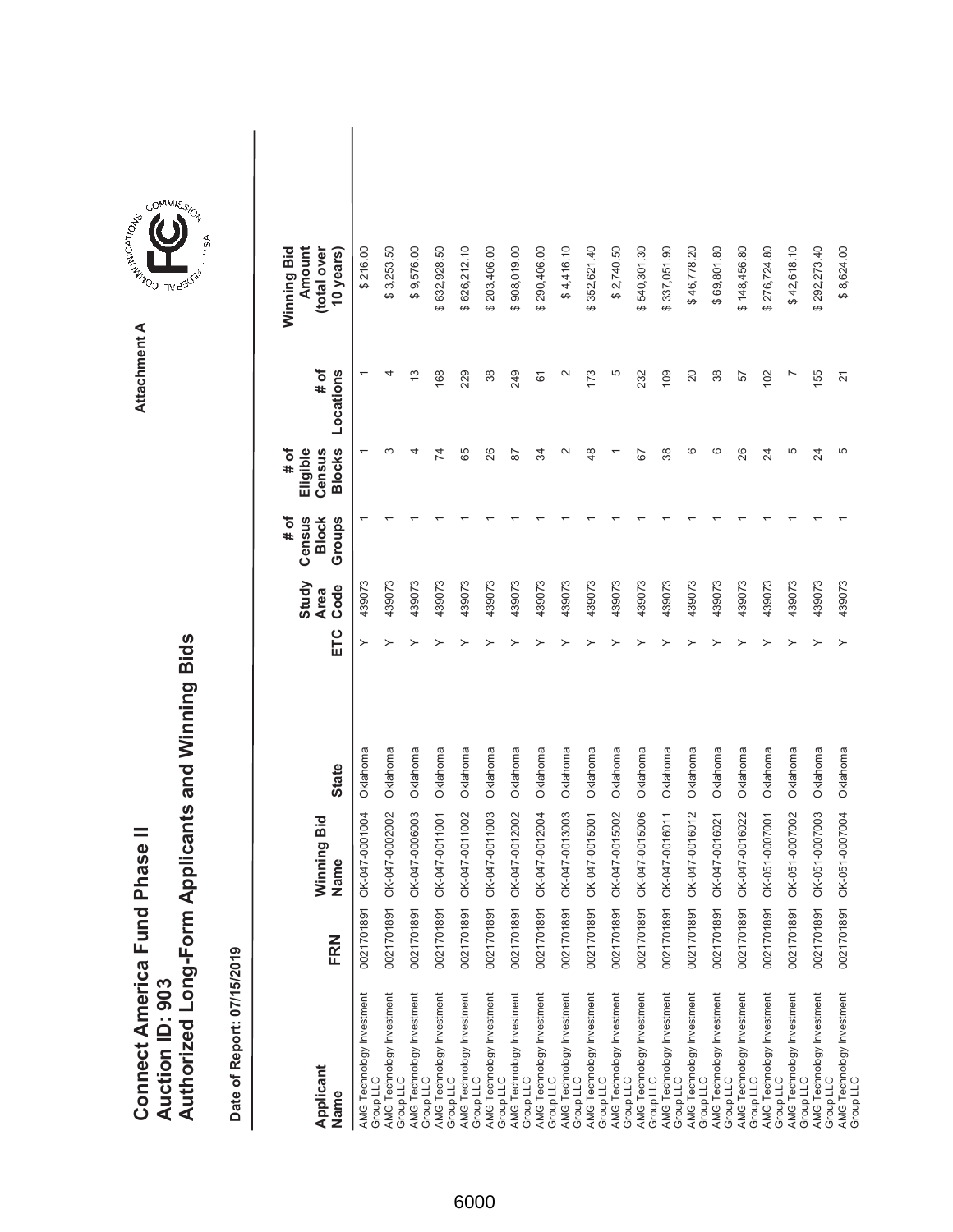|                               |                 | Authorized Long-Form Applicants and Winning Bids |
|-------------------------------|-----------------|--------------------------------------------------|
| Connect America Fund Phase II |                 |                                                  |
|                               |                 |                                                  |
|                               |                 |                                                  |
|                               | Auction ID: 903 |                                                  |
|                               |                 |                                                  |

**COMMISSIC**<br>SIRING THESE Attachment A **Attachment A**

COMMIS<sub>SION</sub>

USA

| Applicant<br>Name                      | FRN        | Winning Bid<br>Name       | <b>State</b> | ETC | Study<br>Code<br><b>Area</b> | # of<br>Census<br>Groups<br><b>Block</b> | <b>Blocks</b><br># of<br>Eligible<br>Census | # of<br>Locations | Winning Bid<br>Amount<br>(total over<br>10 years |  |
|----------------------------------------|------------|---------------------------|--------------|-----|------------------------------|------------------------------------------|---------------------------------------------|-------------------|--------------------------------------------------|--|
| AMG Technology Investment<br>Group LLC | 0021701891 | OK-051-0009012            | Oklahoma     | ≻   | 439073                       |                                          |                                             | $\frac{6}{1}$     | \$3,528.80                                       |  |
| AMG Technology Investment<br>Group LLC | 0021701891 | OK-051-0009022            | Oklahoma     |     | 439073                       |                                          | 4                                           | 24                | \$20,580.30                                      |  |
| AMG Technology Investment<br>Group LLC | 0021701891 | OK-051-0009031            | Oklahoma     |     | 439073                       |                                          | ما                                          | 61                | \$40,686.50                                      |  |
| AMG Technology Investment<br>Group LLC | 0021701891 | OK-051-0009032            | Oklahoma     |     | 439073                       |                                          | $\scriptstyle\sim$                          | ဖ                 | \$1,069.50                                       |  |
| AMG Technology Investment<br>Group LLC | 0021701891 | OK-053-9564001            | Oklahoma     |     | 439073                       |                                          |                                             |                   | \$31,558.50                                      |  |
| AMG Technology Investment<br>Group LLC | 0021701891 | OK-053-9565002            | Oklahoma     |     | 439073                       |                                          | ო                                           | ∞                 | \$25,080.00                                      |  |
| AMG Technology Investment<br>Group LLC | 0021701891 | OK-053-9565003            | Oklahoma     |     | 439073                       |                                          | 59                                          | 87                | \$774,070.00                                     |  |
| AMG Technology Investment<br>Group LLC | 0021701891 | OK-055-9671001            | Oklahoma     |     | 439073                       |                                          | 24                                          | 65                | \$314,776.00                                     |  |
| AMG Technology Investment<br>Group LLC | 0021701891 | OK-055-9671002            | Oklahoma     |     | 439073                       |                                          | ω                                           | $\infty$          | \$48,720.00                                      |  |
| AMG Technology Investment<br>Group LLC | 0021701891 | OK-055-9672001            | Oklahoma     |     | 439073                       |                                          | 5                                           | 140               | \$684,411.00                                     |  |
| AMG Technology Investment<br>Group LLC | 0021701891 | OK-055-9672002            | Oklahoma     |     | 439073                       |                                          | ∞                                           | ო                 | \$2,821.50                                       |  |
| AMG Technology Investment<br>Group LLC | 0021701891 | OK-055-9672003            | Oklahoma     |     | 439073                       |                                          |                                             | $\sim$            | \$5,225.00                                       |  |
| AMG Technology Investment<br>Group LLC | 0021701891 | OK-055-9672004            | Oklahoma     |     | 439073                       |                                          |                                             | $\infty$          | \$12,771.00                                      |  |
| AMG Technology Investment<br>Group LLC | 0021701891 | OK-057-9678001            | Oklahoma     |     | 439073                       |                                          |                                             | 28                | \$269,995.00                                     |  |
| AMG Technology Investment<br>Group LLC | 0021701891 | OK-059-9521001            | Oklahoma     |     | 439073                       |                                          | 17                                          | 24                | \$228,574.50                                     |  |
| AMG Technology Investment<br>Group LLC | 0021701891 | OK-065-9681001            | Oklahoma     |     | 439073                       |                                          | 36                                          | 150               | \$590,359.00                                     |  |
| AMG Technology Investment<br>Group LLC | 0021701891 | OK-065-9681002            | Oklahoma     |     | 439073                       |                                          | 96                                          | 206               | \$741,259.50                                     |  |
| AMG Technology Investment<br>Group LLC | 0021701891 | OK-065-9682001            | Oklahoma     |     | 439073                       |                                          | ∞                                           | 15                | \$60,185.60                                      |  |
| AMG Technology Investment<br>Group LLC | 0021701891 | OK-065-9682002            | Oklahoma     |     | 439073                       |                                          | S                                           | $\infty$          | \$76,037.50                                      |  |
| AMG Technology Investment<br>Group LLC |            | 0021701891 OK-065-9683001 | Oklahoma     |     | 439073                       |                                          | 68                                          | 125               | \$918,450.50                                     |  |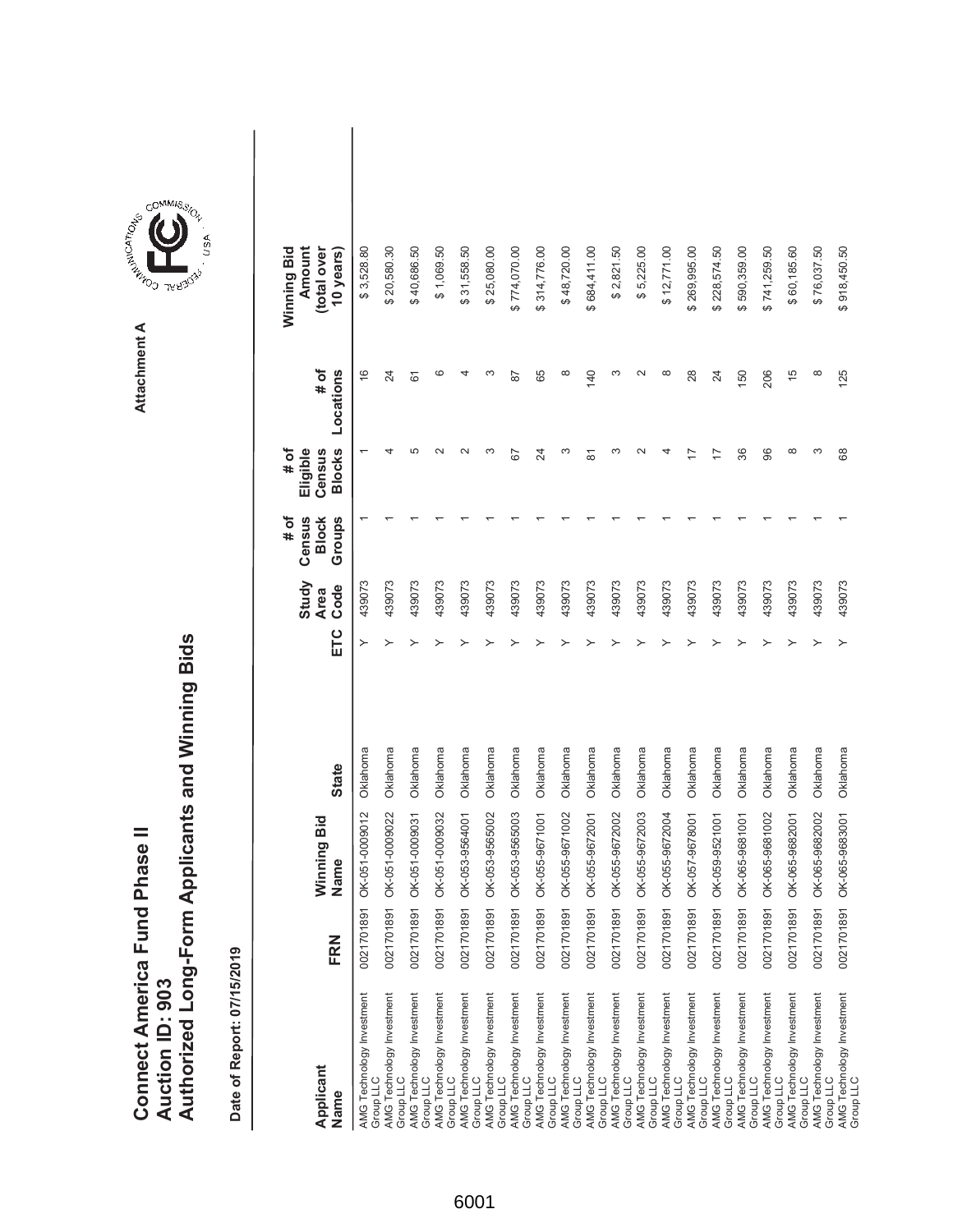|                                      |                 | Authorized Long-Form Applicants and Winning Bids |
|--------------------------------------|-----------------|--------------------------------------------------|
|                                      |                 |                                                  |
| <b>Connect America Fund Phase II</b> | Auction ID: 903 |                                                  |

| Applicant<br>Name                      | FRN        | Winning Bid<br>Name | <b>State</b> | ETC | Study<br>Code<br><b>Area</b> | Census<br><b>Block</b><br>Groups<br># of | <b>Blocks</b><br>Eligible<br># of<br>Census | # of<br>Locations  | Winning Bid<br>Amount<br>(total over<br>10 years) |  |
|----------------------------------------|------------|---------------------|--------------|-----|------------------------------|------------------------------------------|---------------------------------------------|--------------------|---------------------------------------------------|--|
| AMG Technology Investment<br>Group LLC | 0021701891 | OK-065-9683002      | Oklahoma     |     | 439073                       |                                          |                                             |                    | 9,641.50<br>↔                                     |  |
| AMG Technology Investment<br>Group LLC | 0021701891 | OK-065-9684001      | Oklahoma     |     | 439073                       |                                          | ശ                                           | ဖ                  | \$90,326.50                                       |  |
| AMG Technology Investment<br>Group LLC | 0021701891 | OK-065-9685001      | Oklahoma     |     | 439073                       |                                          |                                             | $\sim$             | \$19,283.00                                       |  |
| AMG Technology Investment<br>Group LLC | 0021701891 | OK-067-3717001      | Oklahoma     |     | 439073                       |                                          | 4                                           | 94                 | \$59,360.00                                       |  |
| AMG Technology Investment<br>Group LLC | 0021701891 | OK-067-3718001      | Oklahoma     |     | 439073                       |                                          |                                             | 5                  | \$44,583.00                                       |  |
| AMG Technology Investment<br>Group LLC | 0021701891 | OK-069-6601981      | Oklahoma     |     | 439073                       |                                          | 4                                           | 39                 | \$12,075.50                                       |  |
| AMG Technology Investment<br>Group LLC | 0021701891 | OK-071-0001006      | Oklahoma     |     | 439073                       |                                          | $\scriptstyle\sim$                          | $\scriptstyle\sim$ | \$3,976.50                                        |  |
| AMG Technology Investment<br>Group LLC | 0021701891 | OK-071-0003001      | Oklahoma     |     | 439073                       |                                          |                                             |                    | \$2,926.00                                        |  |
| AMG Technology Investment<br>Group LLC | 0021701891 | OK-071-0003003      | Oklahoma     |     | 439073                       |                                          |                                             |                    | \$4,435.70                                        |  |
| AMG Technology Investment<br>Group LLC | 0021701891 | OK-071-0004001      | Oklahoma     |     | 439073                       |                                          |                                             |                    | \$1,523.80                                        |  |
| AMG Technology Investment<br>Group LLC | 0021701891 | OK-071-0004002      | Oklahoma     |     | 439073                       |                                          |                                             |                    | \$693.00                                          |  |
| AMG Technology Investment<br>Group LLC | 0021701891 | OK-071-0005001      | Oklahoma     |     | 439073                       |                                          |                                             |                    | \$5,886.50                                        |  |
| AMG Technology Investment<br>Group LLC | 0021701891 | OK-071-0006001      | Oklahoma     |     | 439073                       |                                          | 32                                          | 149                | \$182,504.90                                      |  |
| AMG Technology Investment<br>Group LLC | 0021701891 | OK-071-0006002      | Oklahoma     |     | 439073                       |                                          | 125                                         | 440                | \$949,819.20                                      |  |
| AMG Technology Investment<br>Group LLC | 0021701891 | OK-071-0011001      | Oklahoma     |     | 439073                       |                                          |                                             |                    | \$2,884.10                                        |  |
| AMG Technology Investment<br>Group LLC | 0021701891 | OK-071-0011002      | Oklahoma     |     | 439073                       |                                          | 20                                          | 189                | \$575,440.50                                      |  |
| AMG Technology Investment<br>Group LLC | 0021701891 | OK-071-0011003      | Oklahoma     |     | 439073                       |                                          | 38                                          | 68                 | \$293,912.90                                      |  |
| AMG Technology Investment<br>Group LLC | 0021701891 | OK-071-0012001      | Oklahoma     |     | 439073                       |                                          | 29                                          | 166                | \$585,261.70                                      |  |
| AMG Technology Investment<br>Group LLC | 0021701891 | OK-071-0012002      | Oklahoma     |     | 439073                       |                                          | 83                                          | 299                | \$774,620.20                                      |  |
| AMG Technology Investment<br>Group LLC | 0021701891 | OK-071-0012003      | Oklahoma     |     | 439073                       |                                          | 61                                          | 251                | \$665,648.00                                      |  |

**COMMISSION** Attachment A **Attachment A**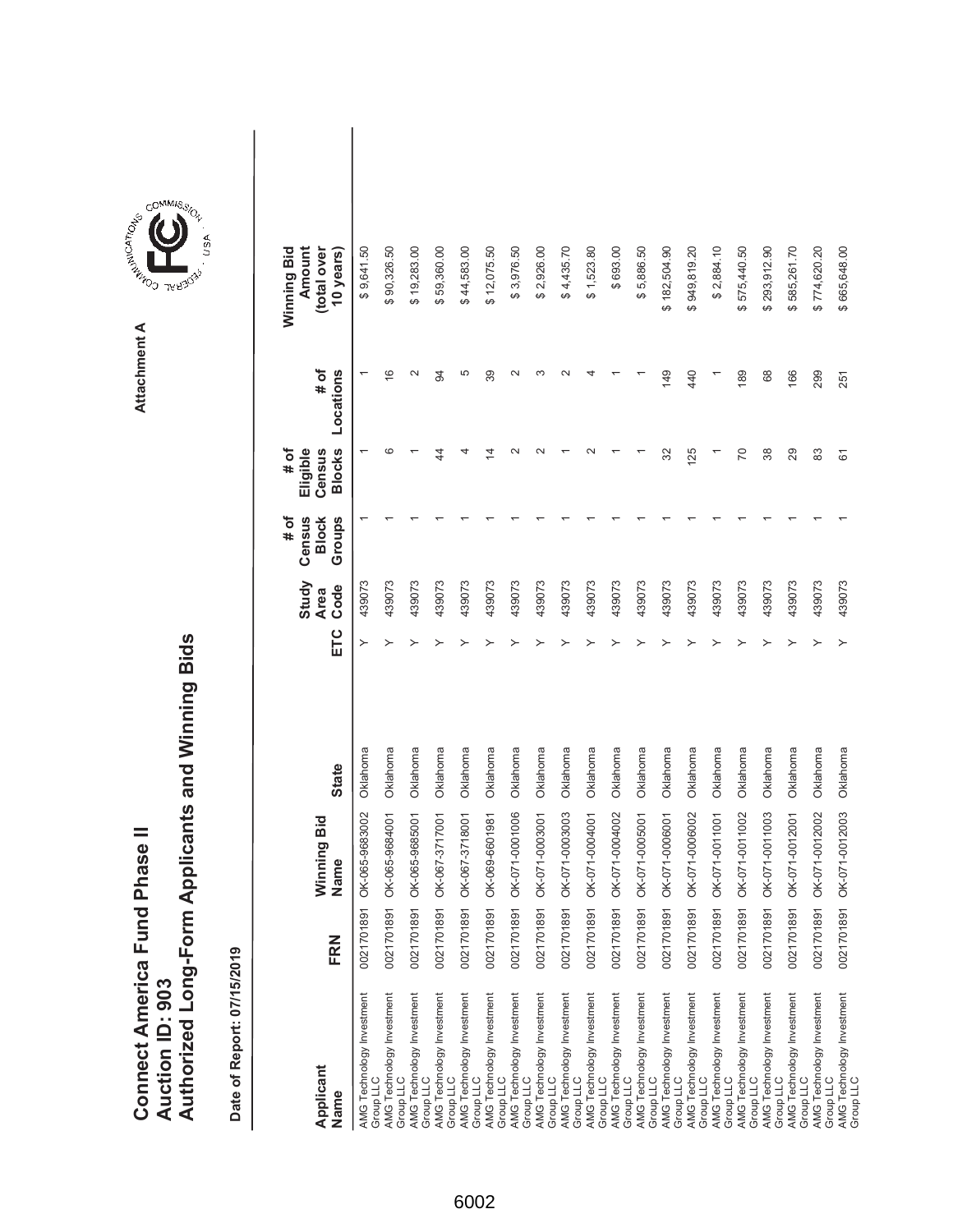|                                      |                 | Authorized Long-Form Applicants and Winning Bids |
|--------------------------------------|-----------------|--------------------------------------------------|
|                                      |                 |                                                  |
| <b>Connect America Fund Phase II</b> | Auction ID: 903 |                                                  |

| Applicant<br>Name                      | FRN        | Winning Bid<br>Name | <b>State</b> | ETC | Study<br>Code<br><b>Area</b> | Census<br>Groups<br><b>Block</b><br># of | <b>Blocks</b><br>Eligible<br># of<br>Census | # of<br>Locations | Winning Bid<br>Amount<br>(total over<br>10 years) |  |
|----------------------------------------|------------|---------------------|--------------|-----|------------------------------|------------------------------------------|---------------------------------------------|-------------------|---------------------------------------------------|--|
| AMG Technology Investment<br>Group LLC | 0021701891 | OK-071-0012004      | Oklahoma     | ≻   | 439073                       |                                          | တ                                           | 34                | \$79,147.30                                       |  |
| AMG Technology Investment<br>Group LLC | 0021701891 | OK-071-0013012      | Oklahoma     |     | 439073                       |                                          | 38                                          | 149               | \$375,742.40                                      |  |
| AMG Technology Investment<br>Group LLC | 0021701891 | OK-071-0013021      | Oklahoma     |     | 439073                       |                                          |                                             |                   | \$968.00                                          |  |
| AMG Technology Investment<br>Group LLC | 0021701891 | OK-071-0013022      | Oklahoma     |     | 439073                       |                                          | 25                                          | 66                | \$236,665.90                                      |  |
| AMG Technology Investment<br>Group LLC | 0021701891 | OK-071-0013023      | Oklahoma     |     | 439073                       |                                          | 148                                         | 393               | \$1,064,615.70                                    |  |
| AMG Technology Investment<br>Group LLC | 0021701891 | OK-073-9582002      | Oklahoma     |     | 439073                       |                                          |                                             |                   | \$9,641.50                                        |  |
| AMG Technology Investment<br>Group LLC | 0021701891 | OK-073-9584002      | Oklahoma     |     | 439073                       |                                          | $\ddot{+}$                                  | 191               | \$521,627.20                                      |  |
| AMG Technology Investment<br>Group LLC | 0021701891 | OK-075-9636001      | Oklahoma     |     | 439073                       |                                          | 4                                           | 25                | \$34,153.50                                       |  |
| AMG Technology Investment<br>Group LLC | 0021701891 | OK-075-9636002      | Oklahoma     |     | 439073                       |                                          | 100                                         | 175               | \$119,868.50                                      |  |
| AMG Technology Investment<br>Group LLC | 0021701891 | OK-075-9637001      | Oklahoma     |     | 439073                       |                                          | 51                                          | 72                | \$156,816.00                                      |  |
| AMG Technology Investment<br>Group LLC | 0021701891 | OK-075-9637002      | Oklahoma     |     | 439073                       |                                          | $\Rightarrow$                               | $\frac{3}{2}$     | \$24,357.00                                       |  |
| AMG Technology Investment<br>Group LLC | 0021701891 | OK-075-9637003      | Oklahoma     |     | 439073                       |                                          | 4                                           | $\overline{4}$    | \$14,014.50                                       |  |
| AMG Technology Investment<br>Group LLC | 0021701891 | OK-075-9637004      | Oklahoma     |     | 439073                       |                                          | 25                                          | 50                | \$61,219.50                                       |  |
| AMG Technology Investment<br>Group LLC | 0021701891 | OK-075-9642001      | Oklahoma     |     | 439073                       |                                          | 114                                         | 315               | \$408,174.00                                      |  |
| AMG Technology Investment<br>Group LLC | 0021701891 | OK-075-9642002      | Oklahoma     |     | 439073                       |                                          | 172                                         | 309               | \$649,288.50                                      |  |
| AMG Technology Investment<br>Group LLC | 0021701891 | OK-075-9642003      | Oklahoma     |     | 439073                       |                                          | ဖ                                           | တ                 | \$15,486.00                                       |  |
| AMG Technology Investment<br>Group LLC | 0021701891 | OK-089-0987003      | Oklahoma     |     | 439073                       |                                          | 5                                           | 26                | \$2,122.60                                        |  |
| AMG Technology Investment<br>Group LLC | 0021701891 | OK-089-0987004      | Oklahoma     |     | 439073                       |                                          | $\sim$                                      | ω                 | \$259.30                                          |  |
| AMG Technology Investment<br>Group LLC | 0021701891 | OK-089-0987005      | Oklahoma     |     | 439073                       |                                          | $\sim$                                      | S                 | \$1,104.80                                        |  |
| AMG Technology Investment<br>Group LLC | 0021701891 | OK-089-0988002      | Oklahoma     |     | 439073                       |                                          | ဖ                                           | $\infty$          | \$2,825.60                                        |  |

Attachment A **Attachment A**

**COMMISSION**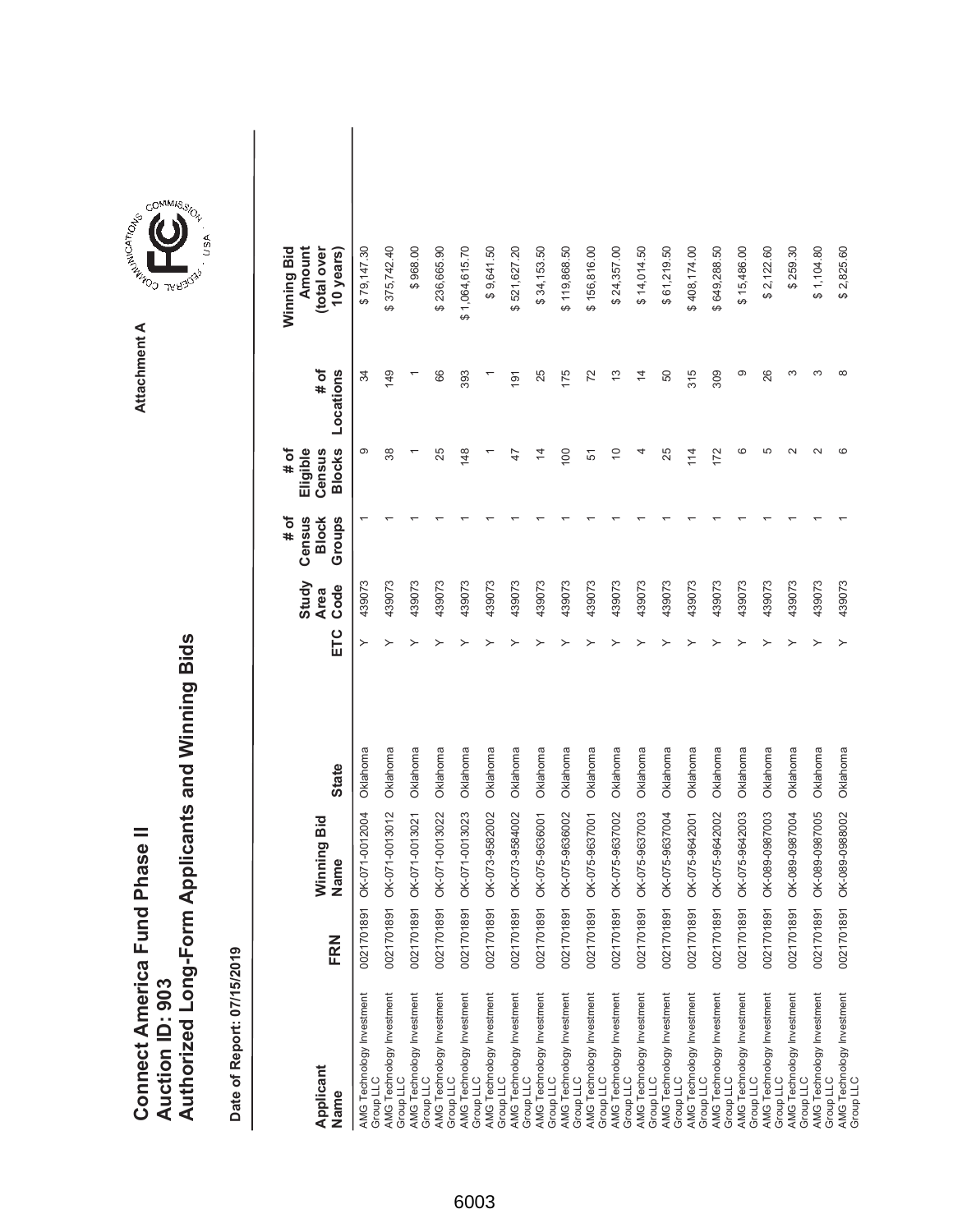|                               |                 | Authorized Long-Form Applicants and Winning Bids |
|-------------------------------|-----------------|--------------------------------------------------|
| Connect America Fund Phase II | Auction ID: 903 |                                                  |

| Applicant<br>Name                      | FRN        | Winning Bid<br>Name | <b>State</b> | ETC | Study<br>Code<br><b>Area</b> | Census<br># of<br><b>Block</b><br>Groups | <b>Blocks</b><br>Eligible<br>Census<br># of | # of<br>Locations   | Amount<br>(total over<br>Winning Bid<br>10 years) |  |
|----------------------------------------|------------|---------------------|--------------|-----|------------------------------|------------------------------------------|---------------------------------------------|---------------------|---------------------------------------------------|--|
| AMG Technology Investment<br>Group LLC | 0021701891 | OK-093-9552001      | Oklahoma     |     | 439073                       |                                          | 82                                          | 207                 | \$1,230,768.00                                    |  |
| AMG Technology Investment<br>Group LLC | 0021701891 | OK-093-9552002      | Oklahoma     |     | 439073                       |                                          | R                                           | 119                 | \$794,839.50                                      |  |
| AMG Technology Investment<br>Group LLC | 0021701891 | OK-093-9553001      | Oklahoma     |     | 439073                       |                                          | 27                                          | 72                  | \$298,611.00                                      |  |
| AMG Technology Investment<br>Group LLC | 0021701891 | OK-093-9553002      | Oklahoma     |     | 439073                       |                                          | 26                                          | 86                  | \$286,128.00                                      |  |
| AMG Technology Investment<br>Group LLC | 0021701891 | OK-103-9566001      | Oklahoma     |     | 439073                       |                                          | 132                                         | 401                 | \$1,242,467.60                                    |  |
| AMG Technology Investment<br>Group LLC | 0021701891 | OK-103-9566002      | Oklahoma     |     | 439073                       |                                          | 78                                          | 296                 | \$825,747.00                                      |  |
| AMG Technology Investment<br>Group LLC | 0021701891 | OK-103-9569001      | Oklahoma     |     | 439073                       |                                          | ς                                           | $\frac{3}{2}$       | \$20,528.50                                       |  |
| AMG Technology Investment<br>Group LLC | 0021701891 | OK-103-9570001      | Oklahoma     |     | 439073                       |                                          | ഉ                                           | 80                  | \$92,442.00                                       |  |
| AMG Technology Investment<br>Group LLC | 0021701891 | OK-103-9570002      | Oklahoma     |     | 439073                       |                                          | ဖ                                           | 25                  | \$17,942.90                                       |  |
| AMG Technology Investment<br>Group LLC | 0021701891 | OK-103-9571001      | Oklahoma     |     | 439073                       |                                          | 80                                          | 131                 | \$532,291.70                                      |  |
| AMG Technology Investment<br>Group LLC | 0021701891 | OK-103-9571002      | Oklahoma     |     | 439073                       |                                          | 182                                         | 429                 | \$1,356,336.80                                    |  |
| AMG Technology Investment<br>Group LLC | 0021701891 | OK-103-9571003      | Oklahoma     |     | 439073                       |                                          | 115                                         | 447                 | \$1,006,194.90                                    |  |
| AMG Technology Investment<br>Group LLC | 0021701891 | OK-121-4857001      | Oklahoma     |     | 439073                       |                                          | 22                                          | 160                 | \$131,803.50                                      |  |
| AMG Technology Investment<br>Group LLC | 0021701891 | OK-121-4858001      | Oklahoma     |     | 439073                       |                                          | 4                                           | ↖                   | \$13,567.50                                       |  |
| AMG Technology Investment<br>Group LLC | 0021701891 | OK-121-4858003      | Oklahoma     |     | 439073                       |                                          | $\frac{6}{5}$                               | $\overline{\infty}$ | \$46,410.00                                       |  |
| AMG Technology Investment<br>Group LLC | 0021701891 | OK-121-4859001      | Oklahoma     |     | 439073                       |                                          | $\sim$                                      | $\mathbf{\Omega}$   | \$1,887.00                                        |  |
| AMG Technology Investment<br>Group LLC | 0021701891 | OK-121-4859002      | Oklahoma     |     | 439073                       |                                          | ഇ                                           | 57                  | \$44,232.00                                       |  |
| AMG Technology Investment<br>Group LLC | 0021701891 | OK-121-4860001      | Oklahoma     |     | 439073                       |                                          | 45                                          | 218                 | \$165,193.50                                      |  |
| AMG Technology Investment<br>Group LLC | 0021701891 | OK-121-4860002      | Oklahoma     |     | 439073                       |                                          | 25                                          | 93                  | \$65,722.50                                       |  |
| AMG Technology Investment<br>Group LLC | 0021701891 | OK-121-4860003      | Oklahoma     |     | 439073                       |                                          | ω                                           | 4                   | \$6,621.00                                        |  |

**COMMISSION** Attachment A **Attachment A**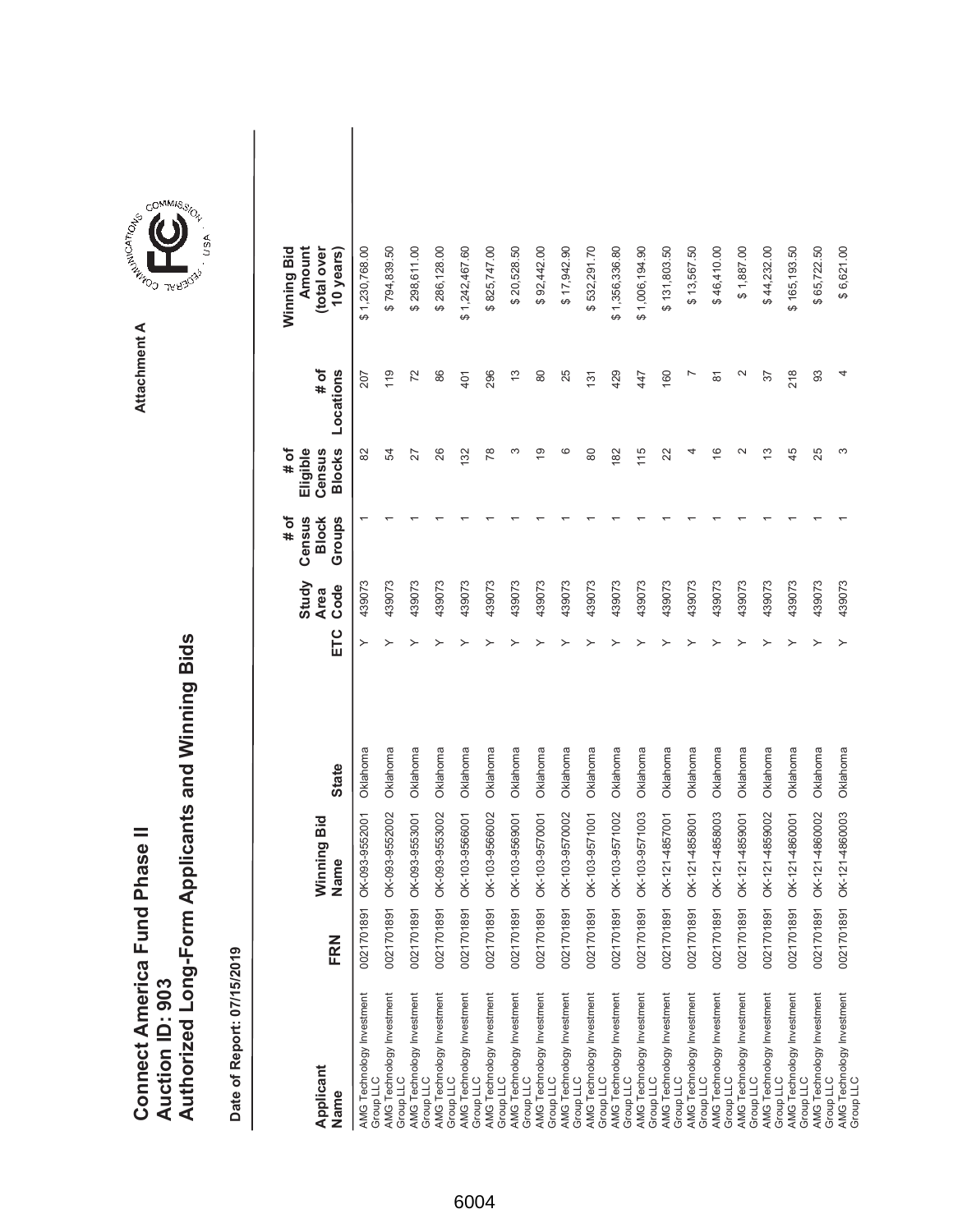|                               |                 | Authorized Long-Form Applicants and Winning Bids |
|-------------------------------|-----------------|--------------------------------------------------|
|                               |                 |                                                  |
|                               |                 |                                                  |
| Connect America Fund Phase II |                 |                                                  |
|                               | Auction ID: 903 |                                                  |
|                               |                 |                                                  |

**COMMISSIC**<br>SIRING THESE Attachment A **Attachment A**

COMMIS<sub>SION</sub>

USA

| Applicant<br>Name                      | FRN        | Winning Bid<br>Name | <b>State</b> | ETC | Study<br>Code<br><b>Area</b> | # of<br>Groups<br>Census<br><b>Block</b> | <b>Blocks</b><br># of<br>Eligible<br>Census | # of<br>Locations | Winning Bid<br>Amount<br>(total over<br>10 years) |  |
|----------------------------------------|------------|---------------------|--------------|-----|------------------------------|------------------------------------------|---------------------------------------------|-------------------|---------------------------------------------------|--|
| AMG Technology Investment<br>Group LLC | 0021701891 | OK-121-4861001      | Oklahoma     | ≻   | 439073                       |                                          | 5                                           | ဖ                 | \$3,768.00                                        |  |
| AMG Technology Investment<br>Group LLC | 0021701891 | OK-121-4861002      | Oklahoma     |     | 439073                       |                                          | ო                                           | ∞                 | \$3,207.00                                        |  |
| AMG Technology Investment<br>Group LLC | 0021701891 | OK-121-4863001      | Oklahoma     |     | 439073                       |                                          | 5                                           | တ                 | \$9,037.50                                        |  |
| AMG Technology Investment<br>Group LLC | 0021701891 | OK-121-4864003      | Oklahoma     |     | 439073                       |                                          |                                             | $\sim$            | \$1,507.50                                        |  |
| AMG Technology Investment<br>Group LLC | 0021701891 | OK-121-4866001      | Oklahoma     |     | 439073                       |                                          | ო                                           | 32                | \$45,106.50                                       |  |
| AMG Technology Investment<br>Group LLC | 0021701891 | OK-121-4866002      | Oklahoma     |     | 439073                       |                                          | c                                           | 54                | \$39,979.50                                       |  |
| AMG Technology Investment<br>Group LLC | 0021701891 | OK-121-4866003      | Oklahoma     |     | 439073                       |                                          | $\infty$                                    | 26                | \$35,283.00                                       |  |
| AMG Technology Investment<br>Group LLC | 0021701891 | OK-121-4867001      | Oklahoma     |     | 439073                       |                                          | 33                                          | 240               | \$319,000.50                                      |  |
| AMG Technology Investment<br>Group LLC | 0021701891 | OK-121-4867002      | Oklahoma     |     | 439073                       |                                          | 57                                          | 254               | \$138,168.00                                      |  |
| AMG Technology Investment<br>Group LLC | 0021701891 | OK-121-4867003      | Oklahoma     |     | 439073                       |                                          |                                             | 35                | \$10,881.00                                       |  |
| AMG Technology Investment<br>Group LLC | 0021701891 | DK-121-4868001      | Oklahoma     |     | 439073                       |                                          | S                                           | 55                | \$44,506.50                                       |  |
| AMG Technology Investment<br>Group LLC | 0021701891 | OK-121-4868002      | Oklahoma     |     | 439073                       |                                          | 5                                           | $\frac{5}{5}$     | \$39,447.00                                       |  |
| AMG Technology Investment<br>Group LLC | 0021701891 | OK-127-0977001      | Oklahoma     |     | 439073                       |                                          | 88                                          | 471               | \$119,100.00                                      |  |
| AMG Technology Investment<br>Group LLC | 0021701891 | OK-127-0977002      | Oklahoma     |     | 439073                       |                                          | $\frac{8}{3}$                               | 456               | \$97,274.00                                       |  |
| AMG Technology Investment<br>Group LLC | 0021701891 | DK-127-0978001      | Oklahoma     |     | 439073                       |                                          | 56                                          | 379               | \$181,276.00                                      |  |
| AMG Technology Investment<br>Group LLC | 0021701891 | OK-127-0978002      | Oklahoma     |     | 439073                       |                                          | 5                                           | 377               | \$94,810.00                                       |  |
| AMG Technology Investment<br>Group LLC | 0021701891 | OK-137-0008001      | Oklahoma     |     | 439073                       |                                          | $\Rightarrow$                               | 96                | \$255,535.50                                      |  |
| AMG Technology Investment<br>Group LLC | 0021701891 | OK-137-0008003      | Oklahoma     |     | 439073                       |                                          | $\sim$                                      | 5                 | \$13,063.50                                       |  |
| AMG Technology Investment<br>Group LLC | 0021701891 | OK-137-0011001      | Oklahoma     |     | 439073                       |                                          | G                                           |                   | \$26,238.00                                       |  |
| AMG Technology Investment<br>Group LLC | 0021701891 | OK-137-0011002      | Oklahoma     |     | 439073                       |                                          |                                             | $\frac{6}{5}$     | \$35,453.00                                       |  |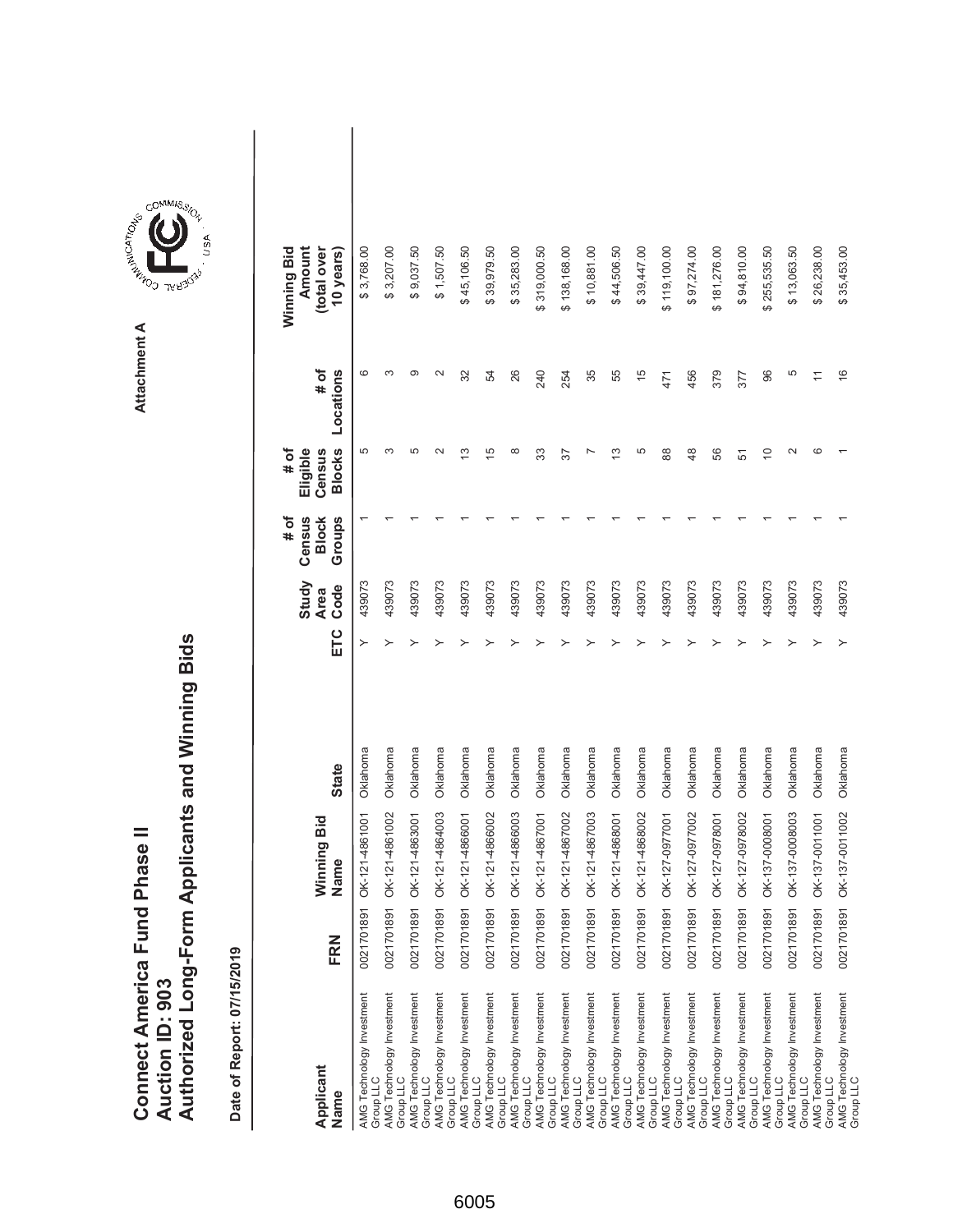|                                      |                        | Authorized Long-Form Applicants and Winning Bids |
|--------------------------------------|------------------------|--------------------------------------------------|
|                                      |                        |                                                  |
|                                      |                        |                                                  |
| <b>Connect America Fund Phase II</b> | <b>Auction ID: 903</b> |                                                  |
|                                      |                        |                                                  |

| Applicant<br>Name                                                   | FRN        | Winning Bid<br>Name | <b>State</b> | ETC | Study<br>Code<br><b>Area</b> | Census<br># of<br><b>Block</b><br>Groups | <b>Blocks</b><br># of<br>Eligible<br>Census | # of<br>Locations | (total over<br>Winning Bid<br>Amount<br>10 years) |  |
|---------------------------------------------------------------------|------------|---------------------|--------------|-----|------------------------------|------------------------------------------|---------------------------------------------|-------------------|---------------------------------------------------|--|
| AMG Technology Investment<br>Group LLC                              | 0021701891 | OK-141-0701002      | Oklahoma     | ≻   | 439073                       |                                          | $\tilde{c}$                                 | $\overline{9}$    | \$114,178.30                                      |  |
| AMG Technology Investment<br>Group LLC                              | 0021701891 | OK-141-0702001      | Oklahoma     |     | 439073                       |                                          | 15                                          | 34                | \$175,514.50                                      |  |
| AMG Technology Investment<br>Group LLC                              | 0021701891 | OK-151-9542001      | Oklahoma     |     | 439073                       |                                          | $\overline{C}$                              | 21                | \$116,176.50                                      |  |
| AMG Technology Investment<br>Group LLC                              | 0021701891 | OK-151-9542005      | Oklahoma     |     | 439073                       |                                          | 59                                          | 145               | \$1,159,532.00                                    |  |
| AMG Technology Investment<br>Group LLC                              | 0021701891 | OK-151-9543003      | Oklahoma     |     | 439073                       |                                          | ω                                           |                   | \$19,079.50                                       |  |
| AMG Technology Investment<br>Group LLC                              | 0021701891 | OK-153-9531001      | Oklahoma     |     | 439073                       |                                          |                                             |                   | \$8,765.00                                        |  |
| AMG Technology Investment<br>Group LLC                              | 0021701891 | OK-153-9532001      | Oklahoma     |     | 439073                       |                                          | $\overline{40}$                             | 200               | \$982,520.00                                      |  |
| AMG Technology Investment<br>Group LLC                              | 0021701891 | OK-153-9532002      | Oklahoma     |     | 439073                       |                                          | 83                                          | 251               | \$934,186.50                                      |  |
| AMG Technology Investment<br>Group LLC<br>AMG Technology Investment | 0021701891 | OK-153-9532003      | Oklahoma     |     | 439073                       |                                          | 29                                          | 105               | \$422,361.00                                      |  |
| Group LLC                                                           | 0021701891 | OK-153-9533001      | Oklahoma     |     | 439073                       |                                          | $\sim$                                      | S                 | \$3,622.50                                        |  |
| AMG Technology Investment<br>Group LLC                              | 0021701891 | OK-153-9533002      | Oklahoma     |     | 439073                       |                                          | 5                                           |                   | \$41,548.50                                       |  |
| AMG Technology Investment<br>Group LLC                              | 0021701891 | OK-153-9534001      | Oklahoma     |     | 439073                       |                                          | ო                                           |                   | \$2,772.00                                        |  |
| AMG Technology Investment                                           | 0021701891 | OK-153-9534003      | Oklahoma     |     | 439073                       |                                          |                                             |                   | \$2,205.00                                        |  |
| Group LLC<br>AMG Technology Investment<br>Group LLC                 | 0021701891 | OK-153-9534004      | Oklahoma     |     | 439073                       |                                          | $\overline{\mathsf{c}}$                     | 34                | \$84,267.00                                       |  |
| AMG Technology Investment<br>Group LLC                              | 0021701891 | OK-153-9535003      | Oklahoma     |     | 439073                       |                                          |                                             |                   | \$8,811.00                                        |  |
| AMG Technology Investment<br>Group LLC                              | 0021701891 | OK-153-9535004      | Oklahoma     |     | 439073                       |                                          |                                             | တ                 | \$7,978.50                                        |  |
| AMG Technology Investment<br>Group LLC                              | 0021701891 | OK-153-9535005      | Oklahoma     |     | 439073                       |                                          | 5                                           | ဖ                 | \$8,433.00                                        |  |
| AMG Technology Investment<br>Group LLC                              | 0021701891 | OK7 Hugo            | Oklahoma     |     | 439073                       | 4                                        | 274                                         | 1,411             | \$2,806,716.50                                    |  |
| AMG Technology Investment<br>Group LLC                              | 0021701891 | TX-003-9501001      | Texas        |     | 449089                       |                                          | 36                                          | 82                | 515,373.80<br>↮                                   |  |
| AMG Technology Investment<br>Group LLC                              | 002170189  | TX-003-9504001      | Texas        |     | 449089                       |                                          | $\overline{0}$                              | $\frac{2}{3}$     | \$115,709.00                                      |  |

**COMMISSION** Attachment A **Attachment A**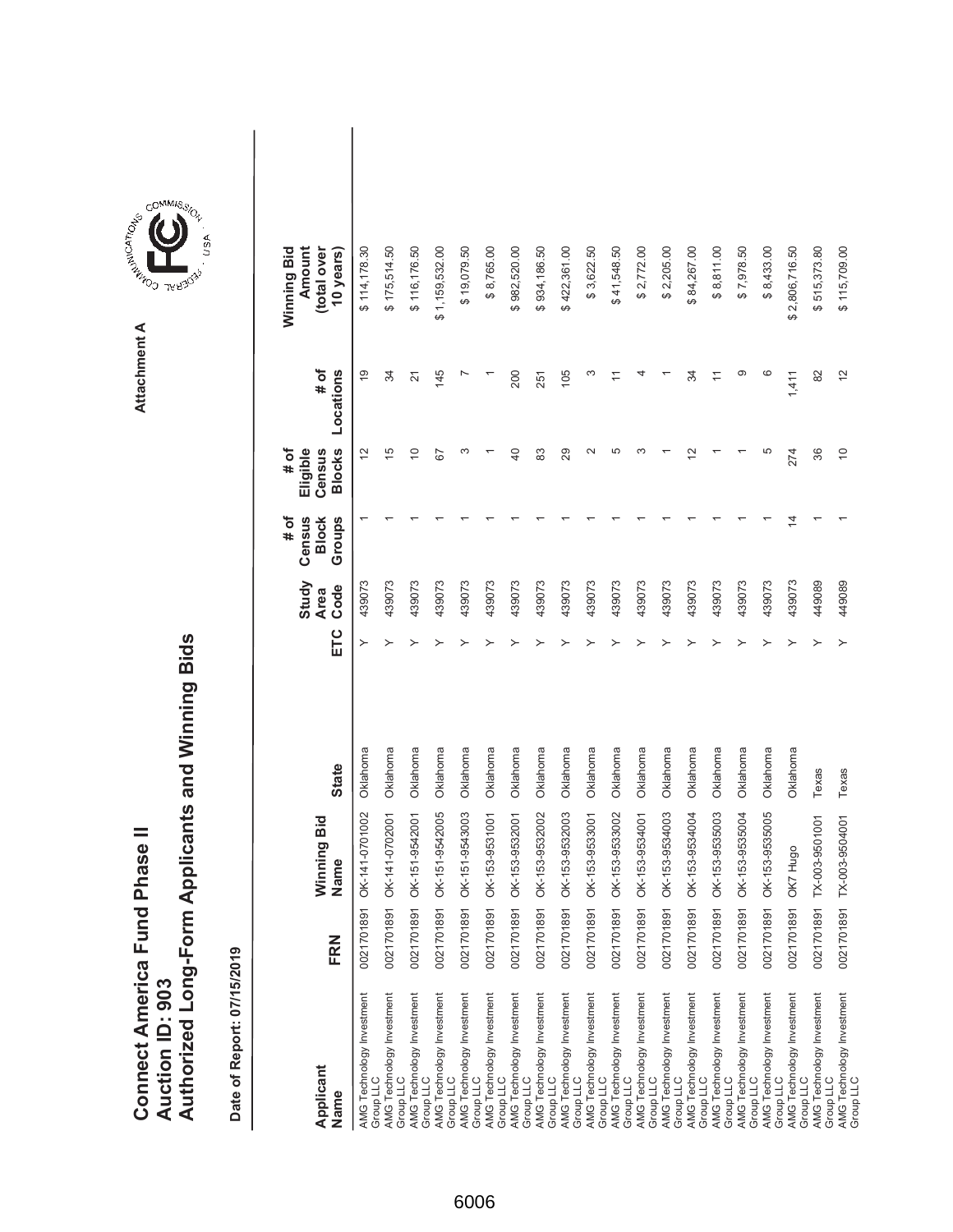|                               |                 | Authorized Long-Form Applicants and Winning Bids |
|-------------------------------|-----------------|--------------------------------------------------|
|                               |                 |                                                  |
| Connect America Fund Phase II | Auction ID: 903 |                                                  |

| Applicant<br>Name                                                                                                             | FRN        | Winning Bid<br>Name | <b>State</b> | ETC | Study<br>Code<br><b>Area</b> | Census<br>Groups<br># of<br><b>Block</b> | <b>Blocks</b><br>Eligible<br>Census<br># of | # of<br>Locations | Amount<br>(total over<br>Winning Bid<br>10 years) |  |
|-------------------------------------------------------------------------------------------------------------------------------|------------|---------------------|--------------|-----|------------------------------|------------------------------------------|---------------------------------------------|-------------------|---------------------------------------------------|--|
| AMG Technology Investment<br>Group LLC                                                                                        | 002170189  | TX-015-7602001      | Texas        | ≻   | 449089                       |                                          |                                             | 4                 | \$7,705.60                                        |  |
| AMG Technology Investment<br>Group LLC                                                                                        | 0021701891 | TX-015-7603001      | Texas        |     | 449089                       |                                          |                                             | $\frac{6}{5}$     | \$24,303.60                                       |  |
| AMG Technology Investment<br>Group LLC                                                                                        | 0021701891 | TX-015-7603002      | Texas        |     | 449089                       |                                          |                                             |                   | \$7,537.90                                        |  |
| AMG Technology Investment<br>Group LLC                                                                                        | 0021701891 | TX-015-7604001      | Texas        |     | 449089                       |                                          |                                             | 36                | \$14,671.60                                       |  |
| AMG Technology Investment<br>Group LLC                                                                                        | 0021701891 | TX-015-7604002      | Texas        |     | 449089                       |                                          | ⊵                                           | 219               | \$310,116.00                                      |  |
| AMG Technology Investment<br>Group LLC                                                                                        | 0021701891 | TX-015-7604003      | Texas        |     | 449089                       |                                          |                                             | $\mathbf{\sim}$   | \$7,146.60                                        |  |
| AMG Technology Investment<br>Group LLC<br>AMG Technology Investment                                                           | 0021701891 | TX-015-7605011      | Texas        |     | 449089                       |                                          | ග                                           | 245               | \$257,962.00                                      |  |
| Group LLC                                                                                                                     | 0021701891 | TX-015-7605012      | Texas        |     | 449089                       |                                          | တ                                           | 147               | \$318,509.60                                      |  |
| AMG Technology Investment<br>Group LLC                                                                                        | 0021701891 | TX-015-7605021      | Texas        |     | 449089                       |                                          |                                             | 60                | \$73,547.20                                       |  |
| AMG Technology Investment<br>Group LLC                                                                                        | 0021701891 | TX-015-7605022      | Texas        |     | 449089                       |                                          | 25                                          | 217               | \$297,686.20                                      |  |
| AMG Technology Investment<br>Group LLC                                                                                        | 0021701891 | TX-023-9503001      | Texas        |     | 449089                       |                                          | ဖ                                           | ဖ                 | \$57,854.50                                       |  |
|                                                                                                                               | 0021701891 | TX-027-0234023      | Texas        |     | 449089                       |                                          | Ξ                                           | 108               | \$236,911.50                                      |  |
|                                                                                                                               | 0021701891 | TX-027-0234041      | Texas        |     | 449089                       |                                          | 25                                          | 173               | \$424,282.50                                      |  |
| AMG Technology Investment<br>Group LLC<br>AMG Technology Investment<br>AMG Technology Investment<br>AMG Technology Investment | 0021701891 | TX-031-9501001      | Texas        |     | 449089                       |                                          | 57                                          | 506               | \$2,260,125.00                                    |  |
| AMG Technology Investment<br>Group LLC                                                                                        | 0021701891 | TX-031-9501002      | Texas        |     | 449089                       |                                          | 57                                          | 374               | \$1,032,822.00                                    |  |
| AMG Technology Investment<br>Group LLC                                                                                        | 0021701891 | TX-041-0001021      | Texas        |     | 449089                       |                                          | $\sim$                                      | 29                | \$43,802.50                                       |  |
| AMG Technology Investment<br>Group LLC                                                                                        | 0021701891 | TX-041-0001031      | Texas        |     | 449089                       |                                          | $\sim$                                      | 76                | \$21,592.50                                       |  |
| AMG Technology Investment<br>Group LLC                                                                                        | 0021701891 | TX-041-0002021      | Texas        |     | 449089                       |                                          | 5                                           | 38                | \$99,685.00                                       |  |
| AMG Technology Investment<br>Group LLC                                                                                        | 0021701891 | TX-049-9501001      | Texas        |     | 449089                       |                                          | S                                           | $\frac{6}{5}$     | \$49,864.50                                       |  |
| AMG Technology Investment<br>Group LLC                                                                                        | 0021701891 | TX-049-9501002      | Texas        |     | 449089                       |                                          | 50                                          | 197               | \$818,884.50                                      |  |

**COMMISSION** Attachment A **Attachment A**

ÚSÁ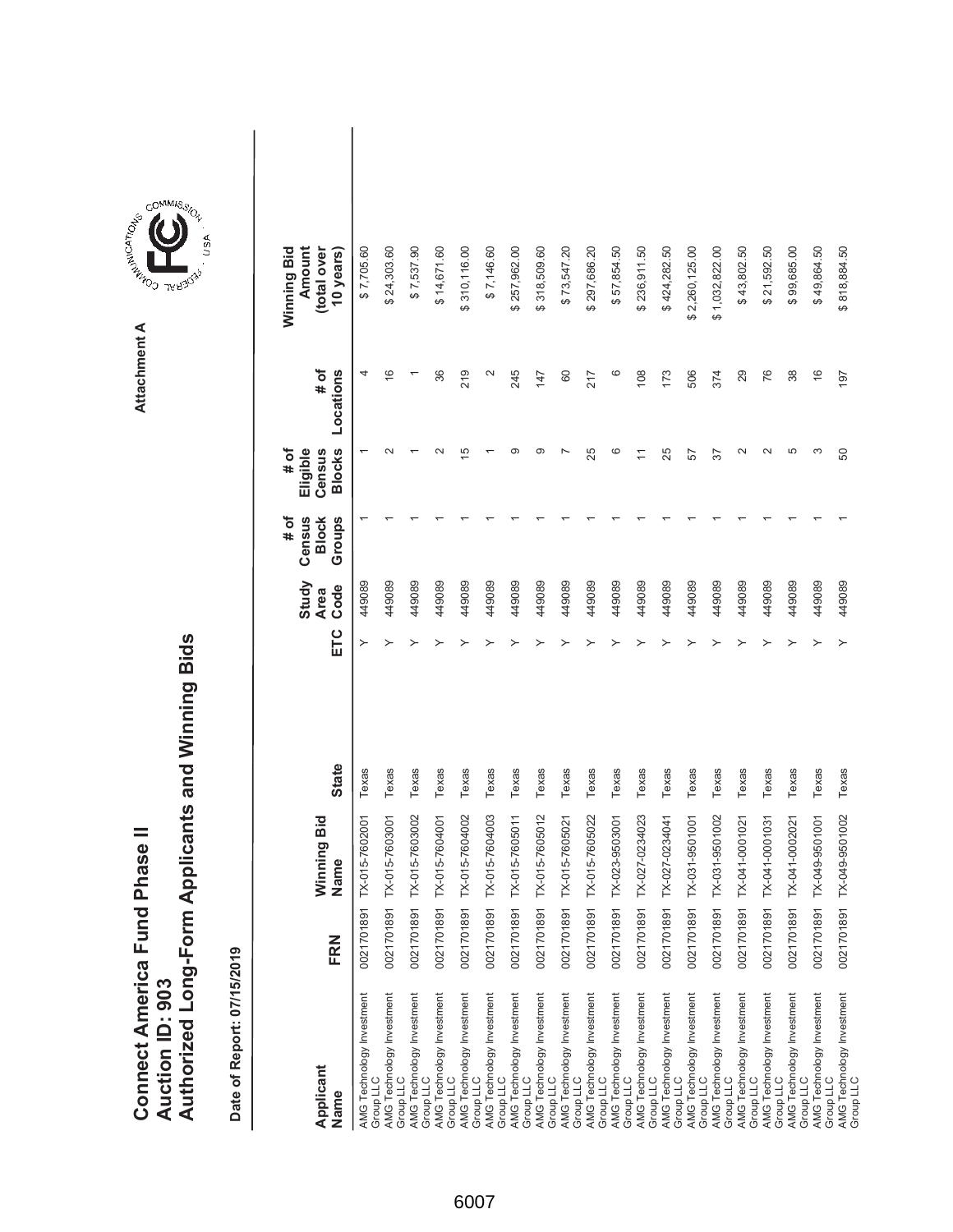|                               |                 | Authorized Long-Form Applicants and Winning Bids |
|-------------------------------|-----------------|--------------------------------------------------|
| Connect America Fund Phase II | Auction ID: 903 |                                                  |

| Applicant<br>Name                      | FRN        | Winning Bid<br>Name | <b>State</b> | ETC | Study<br>Code<br><b>Area</b> | Census<br><b>Block</b><br>Groups<br># of | <b>Blocks</b><br># of<br>Eligible<br>Census | # of<br>Locations | (total over<br>Winning Bid<br>Amount<br>10 years) |
|----------------------------------------|------------|---------------------|--------------|-----|------------------------------|------------------------------------------|---------------------------------------------|-------------------|---------------------------------------------------|
| AMG Technology Investment<br>Group LLC | 0021701891 | TX-049-9502003      | Texas        | ≻   | 449089                       |                                          |                                             | 4                 | \$38,571.50                                       |
| AMG Technology Investment<br>Group LLC | 0021701891 | TX-049-9503001      | Texas        |     | 449089                       |                                          | 50                                          | 374               | \$39,138.20                                       |
| AMG Technology Investment<br>Group LLC | 0021701891 | TX-049-9503002      | Texas        |     | 449089                       |                                          | $\overline{4}$                              | 56                | \$12,842.40                                       |
| AMG Technology Investment<br>Group LLC | 0021701891 | TX-049-9505003      | Texas        |     | 449089                       |                                          | 5                                           | $\frac{8}{1}$     | \$93,294.00                                       |
| AMG Technology Investment<br>Group LLC | 0021701891 | TX-049-9513002      | Texas        |     | 449089                       |                                          | $\overline{9}$                              | 117               | \$29,976.80                                       |
| AMG Technology Investment<br>Group LLC | 0021701891 | TX-051-9702001      | Texas        |     | 449089                       |                                          | $\overline{4}$                              | 181               | \$561,644.30                                      |
| AMG Technology Investment<br>Group LLC | 0021701891 | TX-051-9702002      | Texas        |     | 449089                       |                                          | $\overline{2}$                              | 138               | \$668,254.50                                      |
| AMG Technology Investment<br>Group LLC | 0021701891 | TX-051-9702003      | Texas        |     | 449089                       |                                          | $\overline{N}$                              | 305               | \$389,561.10                                      |
| AMG Technology Investment<br>Group LLC | 0021701891 | TX-051-9702004      | Texas        |     | 449089                       |                                          |                                             |                   | \$7,888.50                                        |
| AMG Technology Investment<br>Group LLC | 0021701891 | TX-051-9704002      | Texas        |     | 449089                       |                                          | Ю                                           | $\infty$          | \$63,117.00                                       |
| AMG Technology Investment<br>Group LLC | 0021701891 | TX-051-9705001      | Texas        |     | 449089                       |                                          |                                             | 166               | \$162,053.60                                      |
| AMG Technology Investment<br>Group LLC | 0021701891 | TX-051-9705002      | Texas        |     | 449089                       |                                          |                                             | 144               | \$232,772.20                                      |
| AMG Technology Investment<br>Group LLC | 0021701891 | TX-051-9705003      | Texas        |     | 449089                       |                                          |                                             | 51                | \$24,720.70                                       |
| AMG Technology Investment<br>Group LLC | 0021701891 | TX-051-9705004      | Texas        |     | 449089                       |                                          | ω                                           |                   | \$10,134.00                                       |
| AMG Technology Investment<br>Group LLC | 0021701891 | TX-053-9601001      | Texas        |     | 449089                       |                                          | 32                                          | 289               | \$1,406,952.90                                    |
| AMG Technology Investment<br>Group LLC | 0021701891 | TX-053-9601003      | Texas        |     | 449089                       |                                          | $\frac{6}{5}$                               | 118               | \$350,068.20                                      |
| AMG Technology Investment<br>Group LLC | 0021701891 | TX-053-9602001      | Texas        |     | 449089                       |                                          | $\frac{4}{3}$                               | 385               | \$903,111.30                                      |
| AMG Technology Investment<br>Group LLC | 0021701891 | TX-053-9602002      | Texas        |     | 449089                       |                                          | ဖ                                           | 39                | \$291,807.00                                      |
| AMG Technology Investment<br>Group LLC | 0021701891 | TX-053-9608003      | Texas        |     | 449089                       |                                          |                                             | $\overline{4}$    | \$21,924.00                                       |
| AMG Technology Investment<br>Group LLC | 0021701891 | TX-057-0003002      | Texas        |     | 449089                       |                                          | ဖ                                           | 27                | \$36,891.00                                       |

**COMMISSION** Attachment A **Attachment A**

ÚSÁ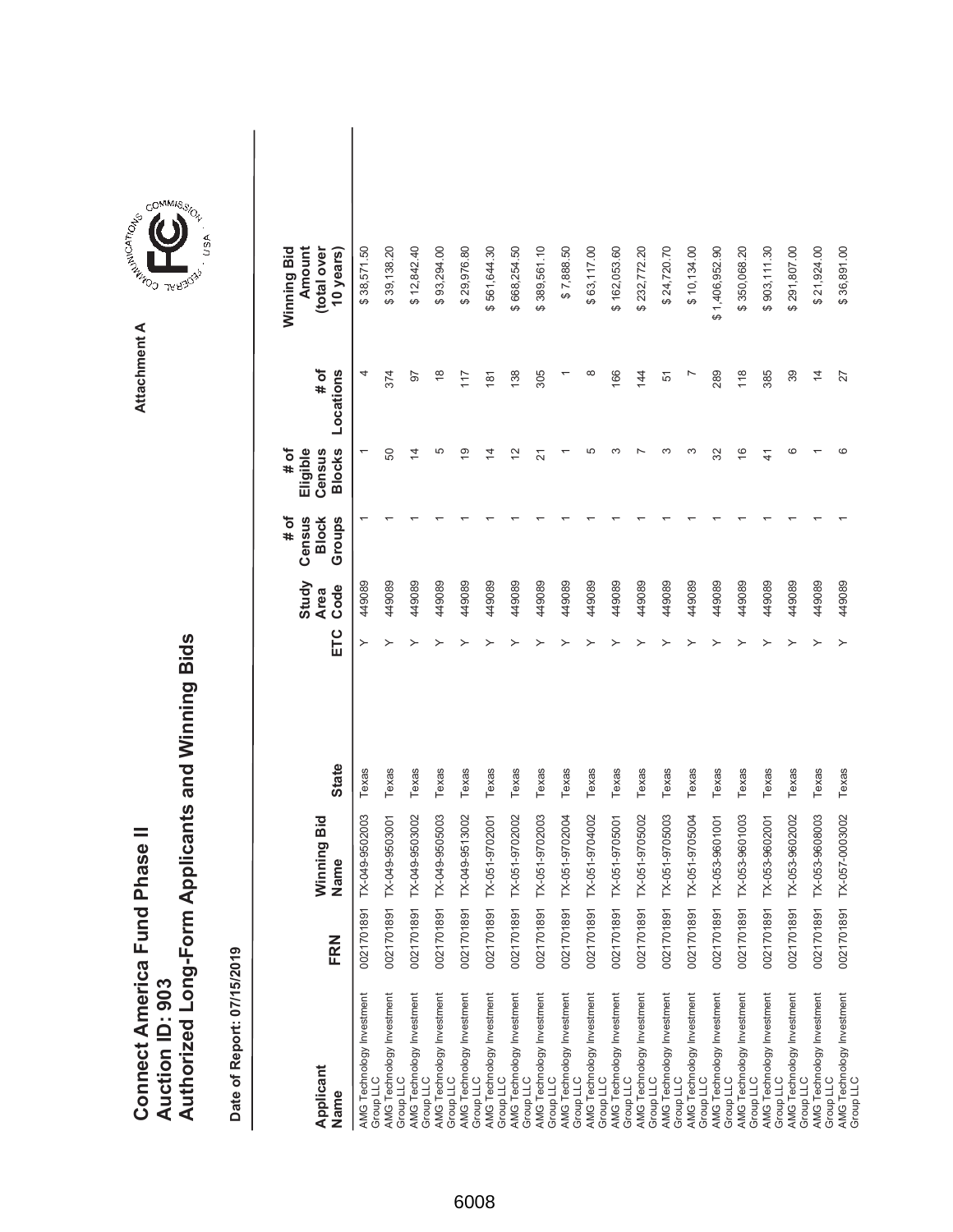|                                      |                        | Authorized Long-Form Applicants and Winning Bids |
|--------------------------------------|------------------------|--------------------------------------------------|
|                                      |                        |                                                  |
|                                      |                        |                                                  |
| <b>Connect America Fund Phase II</b> |                        |                                                  |
|                                      |                        |                                                  |
|                                      | <b>Auction ID: 903</b> |                                                  |
|                                      |                        |                                                  |

| Applicant<br>Name                                                                                                                                                                                                                                               | FRN        | Winning Bid<br>Name | <b>State</b> | ETC | Study<br>Code<br><b>Area</b> | Census<br>Groups<br><b>Block</b><br># of | <b>Blocks</b><br>Eligible<br># of<br>Census | # of<br>Locations        | Amount<br>total over<br>Winning Bid<br>10 years) |  |
|-----------------------------------------------------------------------------------------------------------------------------------------------------------------------------------------------------------------------------------------------------------------|------------|---------------------|--------------|-----|------------------------------|------------------------------------------|---------------------------------------------|--------------------------|--------------------------------------------------|--|
| AMG Technology Investment<br>Group LLC                                                                                                                                                                                                                          | 0021701891 | TX-057-0004001      | Texas        |     | 449089                       |                                          | 5                                           | 25                       | \$14,728.50                                      |  |
| AMG Technology Investment<br>Group LLC                                                                                                                                                                                                                          | 002170189  | TX-057-0004002      | Texas        |     | 449089                       |                                          | 15                                          | 133                      | \$419,949.00                                     |  |
| AMG Technology Investment<br>Group LLC                                                                                                                                                                                                                          | 002170189  | TX-057-0004003      | Texas        |     | 449089                       |                                          | $\overline{9}$                              | 65                       | \$194,476.50                                     |  |
| AMG Technology Investment<br>Group LLC                                                                                                                                                                                                                          | 002170189  | TX-057-0004004      | Texas        |     | 449089                       |                                          |                                             | S                        | \$1,926.00                                       |  |
| AWG Technology Investment<br>Group LLC<br>Group LLC<br>AWG Technology Investment<br>AWG Technology Investment<br>AWG Technology Investment<br>Group LLC<br>Group LLC<br>AWG Technology Investment<br>AWG Technology Investment<br>AWG Technology Investment<br> | 002170189  | TX-057-0005001      | Texas        |     | 449089                       |                                          | 4                                           | 110                      | \$320,949.00                                     |  |
|                                                                                                                                                                                                                                                                 | 002170189  | TX-057-0005002      | Texas        |     | 449089                       |                                          |                                             | 195                      | \$658,638.00                                     |  |
|                                                                                                                                                                                                                                                                 | 002170189  | TX-059-0301021      | Texas        |     | 449089                       |                                          |                                             | $\mathbf{\Omega}$        | \$6,231.50                                       |  |
|                                                                                                                                                                                                                                                                 | 002170189  | TX-059-0301022      | Texas        |     | 449089                       |                                          |                                             | $\overline{2}$           | \$163,509.50                                     |  |
|                                                                                                                                                                                                                                                                 | 0021701891 | TX-059-0302002      | Texas        |     | 449089                       |                                          | 36                                          | 62                       | 597,839.00<br>ക                                  |  |
|                                                                                                                                                                                                                                                                 | 0021701891 | TX-059-0302003      | Texas        |     | 449089                       |                                          | 24                                          | 90                       | \$459,228.00                                     |  |
|                                                                                                                                                                                                                                                                 | 0021701891 | TX-059-0302004      | Texas        |     | 449089                       |                                          |                                             | 23                       | \$79,480.50                                      |  |
| AMG Technology Investment<br>Group LLC                                                                                                                                                                                                                          | 002170189  | TX-069-9501001      | Texas        |     | 449089                       |                                          | 29                                          | 39                       | \$27,350.00                                      |  |
| AMG Technology Investment<br>Group LLC                                                                                                                                                                                                                          | 002170189  | TX-069-9501002      | Texas        |     | 449089                       |                                          |                                             | 13                       | \$9,116.80                                       |  |
| AMG Technology Investment<br>Group LLC                                                                                                                                                                                                                          | 002170189  | TX-069-9502001      | Texas        |     | 449089                       |                                          |                                             |                          | \$701.20                                         |  |
|                                                                                                                                                                                                                                                                 | 002170189  | TX-069-9502002      | Texas        |     | 449089                       |                                          |                                             |                          | \$701.20                                         |  |
| AMG <sup>*</sup> Technology Investment<br>Group LLC<br>AMG Technology Investment<br>Group LLC                                                                                                                                                                   | 002170189  | TX-069-9502003      | Texas        |     | 449089                       |                                          |                                             |                          | \$1,402.40                                       |  |
| AMG Technology Investment<br>Group LLC                                                                                                                                                                                                                          | 002170189  | TX-069-9503001      | Texas        |     | 449089                       |                                          | 52                                          | 65                       | \$44,155.20                                      |  |
| AMG Technology Investment<br>Group LLC                                                                                                                                                                                                                          | 002170189  | TX-069-9503002      | Texas        |     | 449089                       |                                          | $\mathbf{\Omega}$                           | $\scriptstyle\mathtt{N}$ | \$740.00                                         |  |
| AMG Technology Investment<br>Group LLC                                                                                                                                                                                                                          | 002170189  | TX-075-9501001      | Texas        |     | 449089                       |                                          | $\overline{\mathcal{A}}$                    | 44                       | \$294,376.50                                     |  |
| AMG Technology Investment<br>Group LLC                                                                                                                                                                                                                          | 002170189  | TX-075-9502001      | Texas        |     | 449089                       |                                          |                                             |                          | \$9,641.50                                       |  |

**COMMISSION** Attachment A **Attachment A**

 $\frac{4}{3}$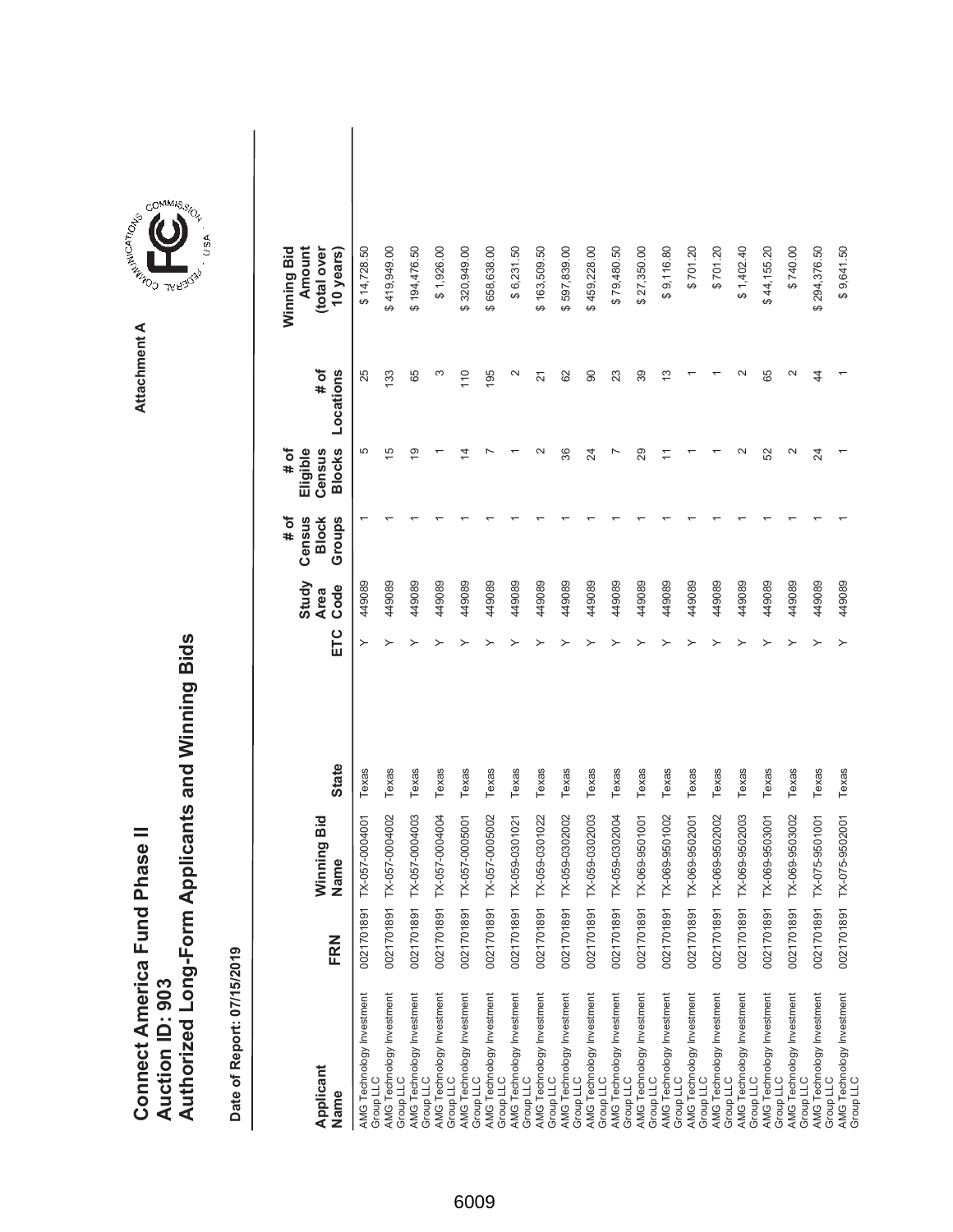|                               |                 | Authorized Long-Form Applicants and Winning Bids |
|-------------------------------|-----------------|--------------------------------------------------|
| Connect America Fund Phase II |                 |                                                  |
|                               | Auction ID: 903 |                                                  |

| Applicant<br>Name                                                                                                             | FRN        | Winning Bid<br>Name | <b>State</b> | ETC | Study<br>Code<br><b>Area</b> | Census<br><b>Block</b><br>Groups<br># of | <b>Blocks</b><br>Eligible<br>Census<br># of | # of<br>Locations | Amount<br>(total over<br>Winning Bid<br>10 years) |  |
|-------------------------------------------------------------------------------------------------------------------------------|------------|---------------------|--------------|-----|------------------------------|------------------------------------------|---------------------------------------------|-------------------|---------------------------------------------------|--|
| AMG Technology Investment<br>Group LLC                                                                                        | 0021701891 | TX-077-0303011      | Texas        |     | 449089                       |                                          | $\widetilde{C}$                             | 57                | \$38,839.00                                       |  |
| AMG Technology Investment<br>Group LLC                                                                                        | 0021701891 | TX-077-0303021      | Texas        |     | 449089                       |                                          | 52                                          | 220               | \$127,493.00                                      |  |
| AMG Technology Investment<br>Group LLC                                                                                        | 0021701891 | TX-077-0303023      | Texas        |     | 449089                       |                                          | ဖ                                           | 45                | \$17,985.50                                       |  |
|                                                                                                                               | 0021701891 | TX-081-9501001      | Texas        |     | 449089                       |                                          | $\frac{8}{1}$                               | 34                | \$327,849.50                                      |  |
| AMG Technology Investment<br>Group LLC<br>AMG Technology Investment<br>Group LLC                                              | 0021701891 | TX-081-9502002      | Texas        |     | 449089                       |                                          | $\frac{8}{3}$                               | 78                | \$752,125.00                                      |  |
| AMG Technology Investment<br>Group LLC                                                                                        | 0021701891 | TX-083-9503001      | Texas        |     | 449089                       |                                          |                                             | 40                | \$118,801.50                                      |  |
| AMG Technology Investment<br>Group LLC                                                                                        | 0021701891 | TX-083-9503002      | Texas        |     | 449089                       |                                          |                                             | ග                 | \$3,609.30                                        |  |
|                                                                                                                               | 0021701891 | TX-083-9503004      | Texas        |     | 449089                       |                                          |                                             | ဖ                 | \$9,216.70                                        |  |
| AMG Technology Investment<br>Group LLC<br>AMG Technology Investment<br>Group LLC                                              | 0021701891 | TX-083-9503006      | Texas        |     | 449089                       |                                          |                                             |                   | \$6,325.00                                        |  |
| AMG Technology Investment<br>Group LLC                                                                                        | 0021701891 | TX-083-9506001      | Texas        |     | 449089                       |                                          | Ξ                                           | $\overline{40}$   | \$115,981.80                                      |  |
| AMG Technology Investment<br>Group LLC                                                                                        | 0021701891 | TX-083-9506002      | Texas        |     | 449089                       |                                          | 53                                          | 123               | \$637,841.80                                      |  |
|                                                                                                                               | 0021701891 | TX-083-9507001      | Texas        |     | 449089                       |                                          | $\overline{4}$                              | 20                | \$174,931.80                                      |  |
|                                                                                                                               | 0021701891 | TX-089-7501003      | Texas        |     | 449089                       |                                          | 80                                          | 133               | \$438,473.30                                      |  |
| AMG Technology Investment<br>Group LLC<br>AMG Technology Investment<br>AMG Technology Investment<br>AMG Technology Investment | 0021701891 | TX-089-7502002      | Texas        |     | 449089                       |                                          | 4                                           | 30                | \$236,682.00                                      |  |
| AMG Technology Investment<br>Group LLC                                                                                        | 0021701891 | TX-089-7504003      | Texas        |     | 449089                       |                                          |                                             | 72                | \$144,107.50                                      |  |
| AMG Technology Investment<br>Group LLC                                                                                        | 0021701891 | TX-089-7504004      | Texas        |     | 449089                       |                                          |                                             |                   | \$52,020.00                                       |  |
| AMG Technology Investment<br>Group LLC<br>AMG Technology Investment<br>Group LLC                                              | 0021701891 | TX-093-9501002      | Texas        |     | 449089                       |                                          | 5                                           | 13                | \$45,666.50                                       |  |
|                                                                                                                               | 0021701891 | TX-093-9502001      | Texas        |     | 449089                       |                                          | $\frac{8}{1}$                               | 53                | \$212,534.00                                      |  |
| AMG Technology Investment<br>Group LLC                                                                                        | 0021701891 | TX-093-9502002      | Texas        |     | 449089                       |                                          | 5                                           |                   | \$65,389.50                                       |  |
| AMG Technology Investment<br>Group LLC                                                                                        | 0021701891 | TX-093-9502003      | Texas        |     | 449089                       |                                          |                                             |                   | \$9,641.50                                        |  |

**COMMISSION** Attachment A **Attachment A**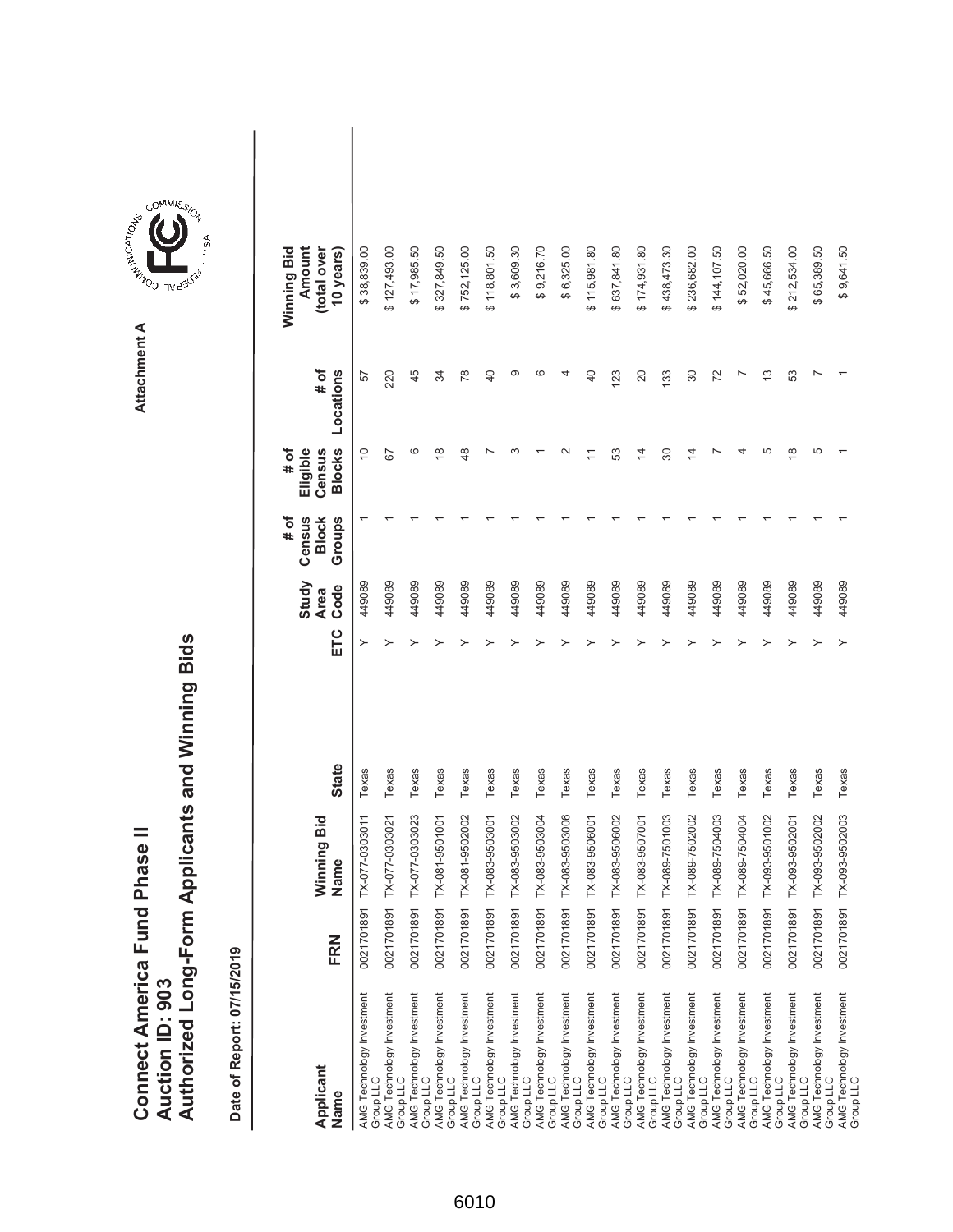|                               |                 | Authorized Long-Form Applicants and Winning Bids |
|-------------------------------|-----------------|--------------------------------------------------|
| Connect America Fund Phase II | Auction ID: 903 |                                                  |

**abids** 

Date of Report: 07/15/2019 **Date of Report: 07/15/2019**

| Applicant<br>Name                      | FRN        | Winning Bid<br>Name | <b>State</b> | ETC | Study<br>Code<br><b>Area</b> | Census<br>Groups<br># of<br><b>Block</b> | <b>Blocks</b><br>Eligible<br># of<br>Census | # of<br>Locations | Amount<br>(total over<br>Winning Bid<br>10 years) |  |
|----------------------------------------|------------|---------------------|--------------|-----|------------------------------|------------------------------------------|---------------------------------------------|-------------------|---------------------------------------------------|--|
| AMG Technology Investment<br>Group LLC | 0021701891 | X-093-9504001       | Texas        | ≻   | 449089                       |                                          |                                             | $\overline{4}$    | \$129,789.00                                      |  |
| AMG Technology Investment<br>Group LLC | 0021701891 | X-093-9504002       | Texas        |     | 449089                       |                                          |                                             |                   | \$7,892.50                                        |  |
| AMG Technology Investment<br>Group LLC | 0021701891 | X-095-9503001       | Texas        |     | 449089                       |                                          | 4                                           | 23                | \$217,965.00                                      |  |
| AMG Technology Investment<br>Group LLC | 0021701891 | X-095-9503002       | Texas        |     | 449089                       |                                          | $\overline{4}$                              | $\overline{1}$    | \$629,808.40                                      |  |
| AMG Technology Investment<br>Group LLC | 0021701891 | X-095-9503003       | Texas        |     | 449089                       |                                          |                                             | တ                 | \$46,493.20                                       |  |
| AMG Technology Investment<br>Group LLC | 0021701891 | X-097-0001001       | Texas        |     | 449089                       |                                          |                                             | 35                | \$129,327.50                                      |  |
| AMG Technology Investment<br>Group LLC | 0021701891 | X-097-0001003       | Texas        |     | 449089                       |                                          |                                             | 55                | \$217,850.00                                      |  |
| AMG Technology Investment<br>Group LLC | 0021701891 | X-097-0002001       | Texas        |     | 449089                       |                                          |                                             | 5                 | \$10,810.00                                       |  |
| AMG Technology Investment<br>Group LLC | 0021701891 | X-097-0002002       | Texas        |     | 449089                       |                                          | 15                                          | 57                | \$129,365.00                                      |  |
| AMG Technology Investment<br>Group LLC | 0021701891 | X-097-0000001       | Texas        |     | 449089                       |                                          |                                             |                   | \$3,327.50                                        |  |
| AMG Technology Investment<br>Group LLC | 0021701891 | X-105-9501001       | Texas        |     | 449089                       |                                          | 89                                          | 203               | \$1,947,968.00                                    |  |
| AMG Technology Investment<br>Group LLC | 0021701891 | X-133-9501002       | Texas        |     | 449089                       |                                          | ς                                           |                   | \$28,930.00                                       |  |
| AMG Technology Investment<br>Group LLC | 0021701891 | X-133-9501003       | Texas        |     | 449089                       |                                          | ᠬ                                           |                   | \$28,930.00                                       |  |
| AMG Technology Investment<br>Group LLC | 0021701891 | X-133-9502001       | Texas        |     | 449089                       |                                          | 2                                           |                   | \$129,662.50                                      |  |
| AMG Technology Investment<br>Group LLC | 0021701891 | X-133-9502006       | Texas        |     | 449089                       |                                          | 5                                           | $\overline{C}$    | \$90,794.00                                       |  |
| AMG Technology Investment<br>Group LLC | 0021701891 | X-133-9503005       | Texas        |     | 449089                       |                                          | 5                                           | ∞                 | \$77,143.00                                       |  |
| AMG Technology Investment<br>Group LLC | 0021701891 | X-133-9503006       | Texas        |     | 449089                       |                                          | 5                                           |                   | \$67,496.00                                       |  |
| AMG Technology Investment<br>Group LLC | 0021701891 | X-133-9504001       | Texas        |     | 449089                       |                                          | S9                                          | 264               | \$581,871.50                                      |  |
| AMG Technology Investment<br>Group LLC | 0021701891 | X-133-9504002       | Texas        |     | 449089                       |                                          |                                             | $\mathbf{\sim}$   | \$1,358.50                                        |  |
| AMG Technology Investment<br>Group LLC | 0021701891 | X-133-9505002       | Texas        |     | 449089                       |                                          | $\sim$                                      | Ю                 | \$48,213.00                                       |  |

COMMIS<sub>SION</sub> **COMMISSION** USA

**Attachment A**

Attachment A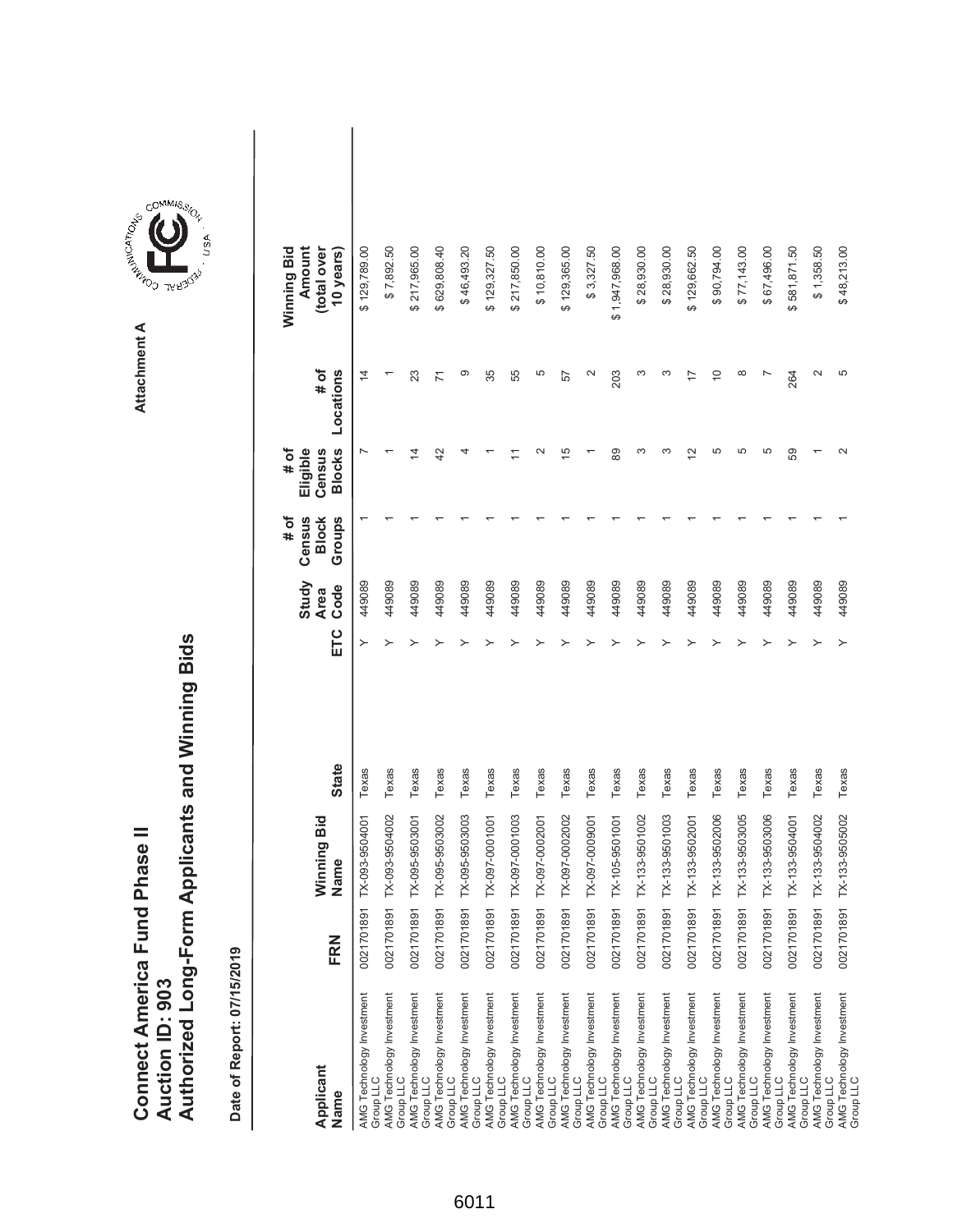| <b>Connect America Fund Phase II</b> |                 | Authorized Long-Form Applicants and Winning Bids |
|--------------------------------------|-----------------|--------------------------------------------------|
|                                      | Auction ID: 903 |                                                  |

**COMMISSION** Attachment A **Attachment A**

COMMIS<sub>SION</sub>

USA

| Applicant<br>Name                      | FRN        | Winning Bid<br>Name       | <b>State</b> | ETC | Study<br>Code<br><b>Area</b> | Census<br>Groups<br># of<br><b>Block</b> | <b>Blocks</b><br>Eligible<br># of<br>Census | # of<br>Locations | Amount<br>(total over<br>Winning Bid<br>10 years) |  |
|----------------------------------------|------------|---------------------------|--------------|-----|------------------------------|------------------------------------------|---------------------------------------------|-------------------|---------------------------------------------------|--|
| AMG Technology Investment<br>Group LLC | 0021701891 | TX-135-0001001            | Texas        |     | 449089                       |                                          | $\mathbf 2$                                 | $\infty$          | \$1,160.50                                        |  |
| AMG Technology Investment<br>Group LLC |            | 0021701891 TX-135-0007004 | Texas        |     | 449089                       |                                          |                                             |                   | \$330.00                                          |  |
| AMG Technology Investment<br>Group LLC |            | 0021701891 TX-135-0011004 | Texas        |     | 449089                       |                                          |                                             |                   | \$4,895.00                                        |  |
| AMG Technology Investment<br>Group LLC |            | 0021701891 TX-135-0019001 | Texas        |     | 449089                       |                                          |                                             |                   | \$770.00                                          |  |
| AMG Technology Investment<br>Group LLC |            | 0021701891 TX-135-0019004 | Texas        |     | 449089                       |                                          |                                             |                   | \$709.50                                          |  |
| AMG Technology Investment<br>Group LLC |            | 0021701891 TX-135-0022001 | Texas        |     | 449089                       |                                          |                                             | 34                | \$231,164.70                                      |  |
| AMG Technology Investment<br>Group LLC |            | 0021701891 TX-135-0022002 | Texas        |     | 449089                       |                                          |                                             |                   | \$38,571.50                                       |  |
| AMG Technology Investment<br>Group LLC |            | 0021701891 TX-135-0025031 | Texas        |     | 449089                       |                                          |                                             |                   | \$9,641.50                                        |  |
| AMG Technology Investment<br>Group LLC |            | 0021701891 TX-135-0027001 | Texas        |     | 449089                       |                                          |                                             | c                 | \$1,006.50                                        |  |
| AMG Technology Investment<br>Group LLC |            | 0021701891 TX-135-0027002 | Texas        |     | 449089                       |                                          |                                             |                   | \$4,251.50                                        |  |
| AMG Technology Investment<br>Group LLC |            | 0021701891 TX-135-0027003 | Texas        |     | 449089                       |                                          |                                             |                   | \$1,787.50                                        |  |
| AMG Technology Investment<br>Group LLC |            | 0021701891 TX-135-0027004 | Texas        |     | 449089                       |                                          |                                             | 23                | \$70,845.50                                       |  |
| AMG Technology Investment<br>Group LLC |            | 0021701891 TX-135-0027006 | Texas        |     | 449089                       |                                          |                                             |                   | \$2,816.00                                        |  |
| AMG Technology Investment<br>Group LLC |            | 0021701891 TX-135-0028021 | Texas        |     | 449089                       |                                          |                                             | $\frac{6}{5}$     | \$7,430.50                                        |  |
| AMG Technology Investment<br>Group LLC |            | 0021701891 TX-135-0028022 | Texas        |     | 449089                       |                                          |                                             |                   | \$1,699.50                                        |  |
| AMG Technology Investment<br>Group LLC |            | 0021701891 TX-135-0028024 | Texas        |     | 449089                       |                                          |                                             |                   | \$9,641.50                                        |  |
| AMG Technology Investment<br>Group LLC |            | 0021701891 TX-135-0030004 | Texas        |     | 449089                       |                                          |                                             | $\sim$            | \$19,283.00                                       |  |
| AMG Technology Investment<br>Group LLC |            | 0021701891 TX-145-0004001 | Texas        |     | 449089                       |                                          |                                             | 35                | \$20,510.20                                       |  |
| AMG Technology Investment<br>Group LLC |            | 0021701891 TX-145-0005001 | Texas        |     | 449089                       |                                          | $\frac{4}{6}$                               | 240               | \$234,131.70                                      |  |
| AMG Technology Investment<br>Group LLC |            | 0021701891 TX-145-0005002 | Texas        |     | 449089                       |                                          |                                             | $\mathbf{\sim}$   | \$187.50                                          |  |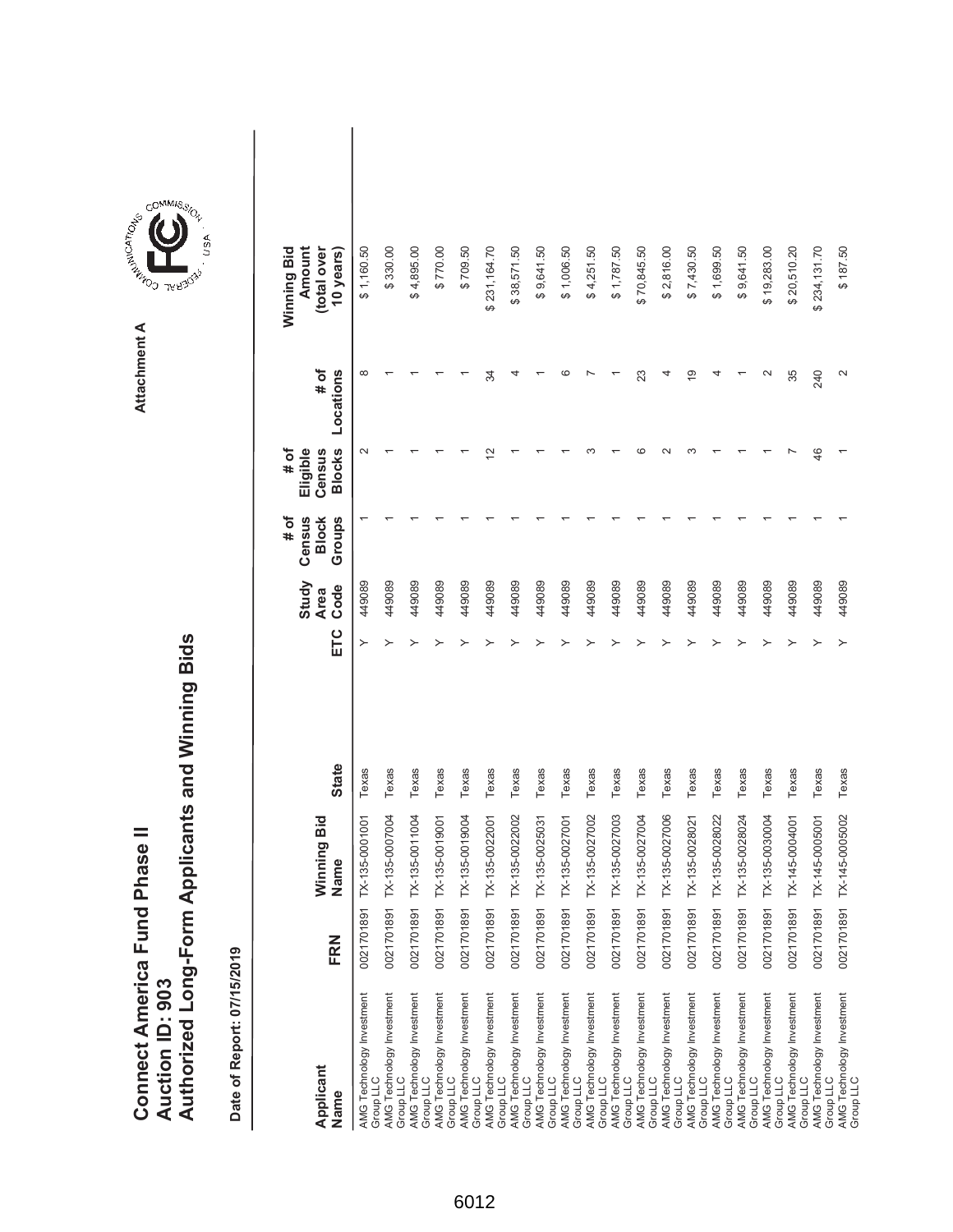|                                      |                 | Authorized Long-Form Applicants and Winning Bids |
|--------------------------------------|-----------------|--------------------------------------------------|
|                                      |                 |                                                  |
| <b>Connect America Fund Phase II</b> | Auction ID: 903 |                                                  |

COMMIS<sub>SION</sub>

USA

| Applicant<br>Name                                                   | FRN | Ninning Bid<br>Name       | <b>State</b> | ETC | Study<br>Code<br><b>Area</b> | # of<br>Census<br>Groups<br><b>Block</b> | <b>Blocks</b><br># of<br>Eligible<br>Census | # of<br>Locations | Winning Bid<br>Amount<br>(total over<br>10 years) |  |
|---------------------------------------------------------------------|-----|---------------------------|--------------|-----|------------------------------|------------------------------------------|---------------------------------------------|-------------------|---------------------------------------------------|--|
| AMG Technology Investment<br>Group LLC                              |     | 0021701891 TX-145-0007001 | Texas        | ≻   | 449089                       |                                          | 23                                          | 106               | \$91,252.20                                       |  |
| AMG Technology Investment<br>Group LLC                              |     | 0021701891 TX-145-0007002 | Texas        |     | 449089                       |                                          |                                             | 5                 | \$8,588.20                                        |  |
| AMG Technology Investment<br>Group LLC                              |     | 0021701891 TX-145-0008001 | Texas        |     | 449089                       |                                          | 13                                          | 80                | \$97,418.00                                       |  |
| AMG Technology Investment<br>Group LLC                              |     | 0021701891 TX-145-0008002 | Texas        |     | 449089                       |                                          | $\Rightarrow$                               | 15                | \$25,706.80                                       |  |
| AMG Technology Investment<br>Group LLC                              |     | 0021701891 TX-145-0008003 | Texas        |     | 449089                       |                                          | 4                                           | 77                | \$125,867.20                                      |  |
| AMG Technology Investment<br>Group LLC                              |     | 0021701891 TX-147-9501001 | Texas        |     | 449089                       |                                          | é,                                          | 155               | \$60,291.10                                       |  |
| AMG Technology Investment<br>Group LLC                              |     | 0021701891 TX-147-9505002 | Texas        |     | 449089                       |                                          | 4                                           | $\frac{2}{3}$     | \$10,703.40                                       |  |
| AMG Technology Investment<br>Group LLC                              |     | 0021701891 TX-147-9508001 | Texas        |     | 449089                       |                                          | 57                                          | 386               | \$167,873.70                                      |  |
| AMG Technology Investment<br>Group LLC                              |     | 0021701891 TX-147-9508002 | Texas        |     | 449089                       |                                          | $\frac{8}{1}$                               | 318               | \$133,973.30                                      |  |
| AMG Technology Investment<br>Group LLC<br>AMG Technology Investment |     | 0021701891 TX-147-9508003 | Texas        |     | 449089                       |                                          | 21                                          | 190               | \$79,638.30                                       |  |
| Group LLC                                                           |     | 0021701891 TX-157-6757002 | Texas        |     | 449089                       |                                          | ∞                                           | $\frac{8}{1}$     | \$91,732.50                                       |  |
| AMG Technology Investment<br>Group LLC                              |     | 0021701891 TX-161-0001001 | Texas        |     | 449089                       |                                          | $\sim$                                      | $\infty$          | \$35,065.00                                       |  |
| AMG Technology Investment<br>Group LLC                              |     | 0021701891 TX-161-0001002 | Texas        |     | 449089                       |                                          |                                             | 20                | \$48,350.00                                       |  |
| AMG Technology Investment<br>Group LLC                              |     | 0021701891 TX-161-0004001 | Texas        |     | 449089                       |                                          | 5                                           | 23                | \$9,947.00                                        |  |
| AMG Technology Investment<br>Group LLC                              |     | 0021701891 TX-161-0004002 | Texas        |     | 449089                       |                                          | 22                                          | 113               | \$129,729.90                                      |  |
| AMG Technology Investment<br>Group LLC                              |     | 0021701891 TX-161-0006001 | Texas        |     | 449089                       |                                          | တ                                           | 5                 | \$57,140.10                                       |  |
| AMG Technology Investment<br>Group LLC                              |     | 0021701891 TX-161-0006002 | Texas        |     | 449089                       |                                          | 26                                          | 239               | \$156,688.20                                      |  |
| AMG Technology Investment<br>Group LLC                              |     | 0021701891 TX-161-0006003 | Texas        |     | 449089                       |                                          |                                             | $\frac{8}{1}$     | \$38,672.50                                       |  |
| AMG Technology Investment<br>Group LLC                              |     | 0021701891 TX-161-0007001 | Texas        |     | 449089                       |                                          |                                             |                   | \$12.50                                           |  |
| AMG Technology Investment<br>Group LLC                              |     | 0021701891 TX-161-0007002 | Texas        |     | 449089                       |                                          | 5                                           |                   | \$4,335.00                                        |  |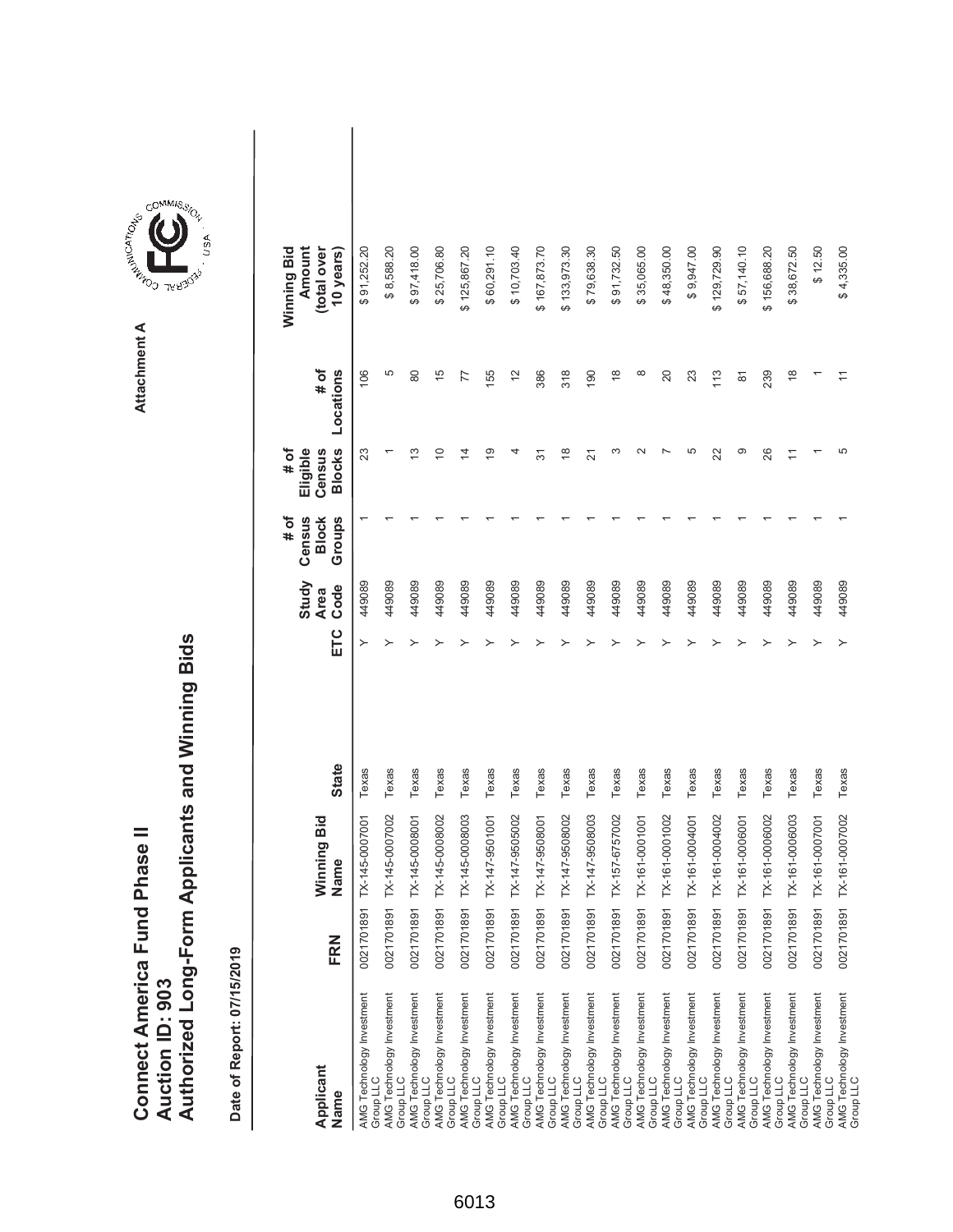|                                      |                 | Authorized Long-Form Applicants and Winning Bids |
|--------------------------------------|-----------------|--------------------------------------------------|
| <b>Connect America Fund Phase II</b> | Auction ID: 903 |                                                  |

| Applicant<br>Name                      | FRN        | Winning Bid<br>Name | <b>State</b> | ETC | Study<br>Code<br><b>Area</b> | Census<br><b>Block</b><br>Groups<br># of | <b>Blocks</b><br>Eligible<br># of<br>Census | # of<br>Locations | Amount<br>(total over<br>Winning Bid<br>10 years) |  |
|----------------------------------------|------------|---------------------|--------------|-----|------------------------------|------------------------------------------|---------------------------------------------|-------------------|---------------------------------------------------|--|
| AMG Technology Investment<br>Group LLC | 0021701891 | TX-161-0007003      | Texas        | ≻   | 449089                       |                                          | $\sim$                                      | $\overline{0}$    | \$16,510.00                                       |  |
| AMG Technology Investment<br>Group LLC | 0021701891 | TX-161-0009001      | Texas        |     | 449089                       |                                          |                                             | 5                 | \$21,915.00                                       |  |
| AMG Technology Investment<br>Group LLC | 0021701891 | TX-171-9501001      | Texas        |     | 449089                       |                                          | $\infty$                                    | 108               | 572,427.00                                        |  |
| AMG Technology Investment<br>Group LLC | 0021701891 | TX-171-9501002      | Texas        |     | 449089                       |                                          | 26                                          | 237               | \$886,108.50                                      |  |
| AMG Technology Investment<br>Group LLC | 0021701891 | TX-173-9501001      | Texas        |     | 449089                       |                                          |                                             |                   | \$4,977.50                                        |  |
| AMG Technology Investment<br>Group LLC | 0021701891 | TX-173-9501002      | Texas        |     | 449089                       |                                          | 5                                           | ဖ                 | \$57,854.50                                       |  |
| AMG Technology Investment<br>Group LLC | 0021701891 | TX-191-9505003      | Texas        |     | 449089                       |                                          | $\overline{4}$                              | 25                | \$241,065.00                                      |  |
| AMG Technology Investment<br>Group LLC | 0021701891 | TX-195-9501001      | Texas        |     | 449089                       |                                          | 4                                           | $\frac{8}{1}$     | \$35,486.00                                       |  |
| AMG Technology Investment<br>Group LLC | 0021701891 | TX-197-9501001      | Texas        |     | 449089                       |                                          | 54                                          | 159               | \$816,992.00                                      |  |
| AMG Technology Investment<br>Group LLC | 0021701891 | TX-197-9501002      | Texas        |     | 449089                       |                                          | $\overline{9}$                              | 47                | \$65,538.00                                       |  |
| AMG Technology Investment<br>Group LLC | 0021701891 | TX-197-9501003      | Texas        |     | 449089                       |                                          | $\sim$                                      | 4                 | \$3,201.00                                        |  |
| AMG Technology Investment<br>Group LLC | 0021701891 | TX-197-9501004      | Texas        |     | 449089                       |                                          | ∞                                           | 20                | \$42,867.00                                       |  |
| AMG Technology Investment<br>Group LLC | 0021701891 | TX-197-9501005      | Texas        |     | 449089                       |                                          | ග                                           | 22                | \$61,671.50                                       |  |
| AMG Technology Investment<br>Group LLC | 0021701891 | TX-205-9502001      | Texas        |     | 449089                       |                                          | တ                                           | $\frac{3}{2}$     | \$11,396.00                                       |  |
| AMG Technology Investment<br>Group LLC | 0021701891 | TX-211-9503001      | Texas        |     | 449089                       |                                          | $\frac{6}{5}$                               | 29                | \$273,504.00                                      |  |
| AMG Technology Investment<br>Group LLC | 0021701891 | TX-219-9501001      | Texas        |     | 449089                       |                                          | 5                                           | 7                 | \$59,174.50                                       |  |
| AMG Technology Investment<br>Group LLC | 0021701891 | TX-219-9502001      | Texas        |     | 449089                       |                                          | 22                                          | 44                | \$339,190.50                                      |  |
| AMG Technology Investment<br>Group LLC | 0021701891 | TX-219-9502003      | Texas        |     | 449089                       |                                          |                                             | 4                 | \$38,571.50                                       |  |
| AMG Technology Investment<br>Group LLC | 0021701891 | TX-227-9501001      | Texas        |     | 449089                       |                                          |                                             | $\overline{1}$    | \$65,582.00                                       |  |
| AMG Technology Investment<br>Group LLC | 0021701891 | TX-227-9501002      | Texas        |     | 449089                       |                                          |                                             | 42                | \$138,930.00                                      |  |

**COMMISSION** Attachment A **Attachment A**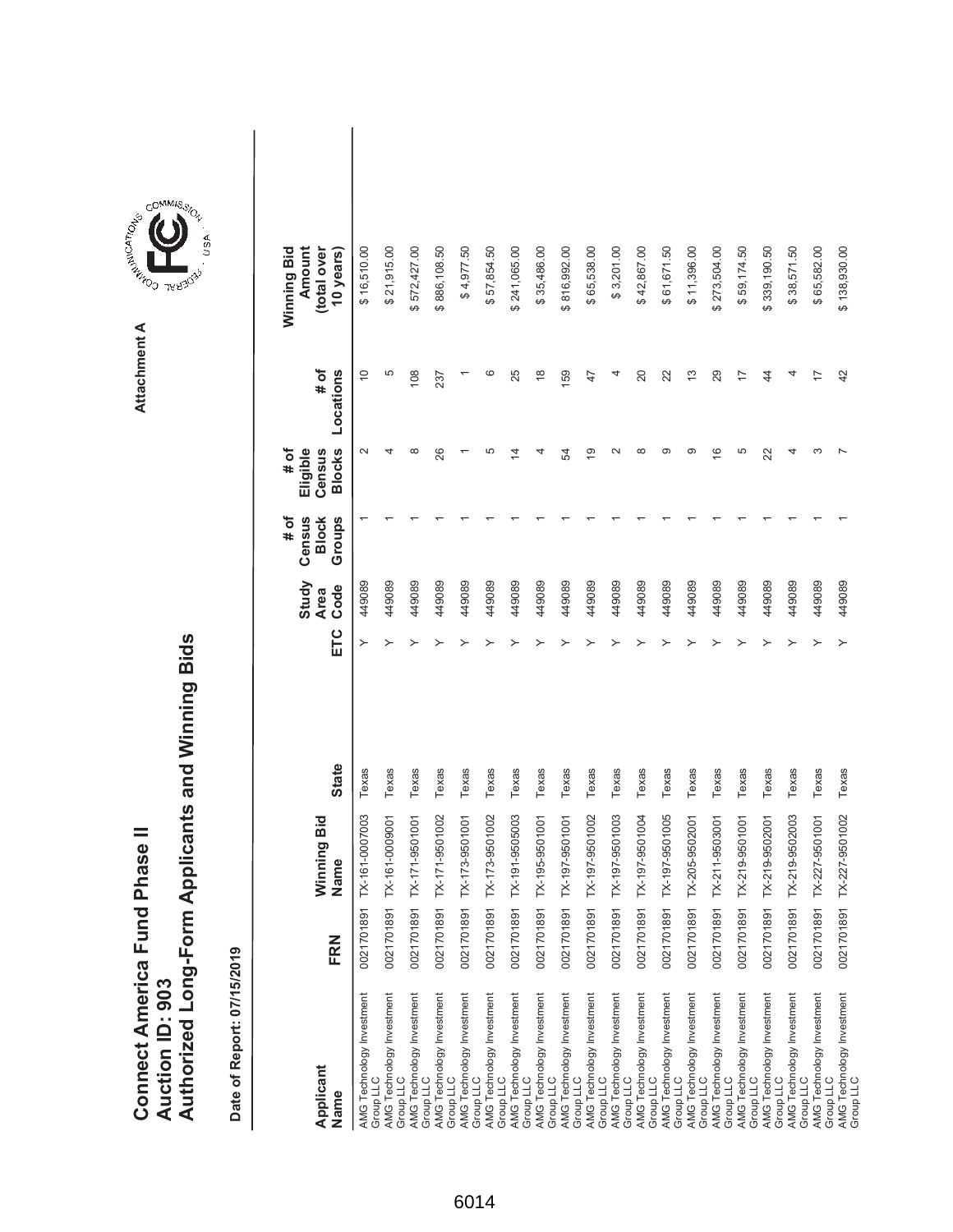| <b>Connect America Fund Phase II</b> |                 | Authorized Long-Form Applicants and Winning Bids |
|--------------------------------------|-----------------|--------------------------------------------------|
|                                      | Auction ID: 903 |                                                  |

| Applicant<br>Name                      | FRN        | Winning Bid<br>Name | <b>State</b> | ETC | Study<br>Code<br><b>Area</b> | Census<br>Groups<br># of<br><b>Block</b> | <b>Blocks</b><br>Eligible<br># of<br>Census | # of<br>Locations | Amount<br>Winning Bid<br>(total over<br>10 years) |  |
|----------------------------------------|------------|---------------------|--------------|-----|------------------------------|------------------------------------------|---------------------------------------------|-------------------|---------------------------------------------------|--|
| AMG Technology Investment<br>Group LLC | 0021701891 | TX-227-9501003      | Texas        | ≻   | 449089                       |                                          | $\sim$                                      | 5                 | \$6,655.00                                        |  |
| AMG Technology Investment<br>Group LLC | 0021701891 | TX-227-9502001      | Texas        | ≻   | 449089                       |                                          |                                             |                   | \$9,641.50                                        |  |
| AMG Technology Investment<br>Group LLC | 0021701891 | TX-227-9503001      | Texas        |     | 449089                       |                                          |                                             | $\mathbf{\Omega}$ | \$462.00                                          |  |
| AMG Technology Investment<br>Group LLC | 0021701891 | TX-227-9509001      | Texas        |     | 449089                       |                                          | 28                                          | 90                | \$287,270.50                                      |  |
| AMG Technology Investment<br>Group LLC | 0021701891 | TX-227-9509002      | Texas        |     | 449089                       |                                          | 5                                           | $\frac{0}{1}$     | \$8,926.50                                        |  |
| AMG Technology Investment<br>Group LLC | 0021701891 | TX-235-9501001      | Texas        |     | 449089                       |                                          | 42                                          | 109               | \$960,671.70                                      |  |
| AMG Technology Investment<br>Group LLC | 0021701891 | TX-237-9501001      | Texas        |     | 449089                       |                                          | 82                                          | 152               | \$563,660.00                                      |  |
| AMG Technology Investment<br>Group LLC | 0021701891 | TX-237-9503002      | Texas        |     | 449089                       |                                          |                                             | $\overline{4}$    | \$2,910.00                                        |  |
| AMG Technology Investment<br>Group LLC | 0021701891 | TX-237-9505001      | Texas        |     | 449089                       |                                          | $\sim$                                      | ∞                 | \$13,150.00                                       |  |
| AMG Technology Investment<br>Group LLC | 0021701891 | TX-237-9505002      | Texas        |     | 449089                       |                                          | ო                                           | c                 | \$18,177.50                                       |  |
| AMG Technology Investment<br>Group LLC | 0021701891 | TX-239-9501003      | Texas        |     | 449089                       |                                          |                                             |                   | \$23,670.00                                       |  |
| AMG Technology Investment<br>Group LLC | 0021701891 | TX-239-9502001      | Texas        |     | 449089                       |                                          | $\sim$                                      |                   | \$31,558.50                                       |  |
| AMG Technology Investment<br>Group LLC | 0021701891 | TX-239-9502003      | Texas        |     | 449089                       |                                          | െ                                           |                   | \$134,118.00                                      |  |
| AMG Technology Investment<br>Group LLC | 0021701891 | TX-239-9503001      | Texas        |     | 449089                       |                                          |                                             |                   | \$7,888.50                                        |  |
| AMG Technology Investment<br>Group LLC | 0021701891 | TX-239-9503003      | Texas        |     | 449089                       |                                          |                                             | 48                | \$204,147.00                                      |  |
| AMG Technology Investment<br>Group LLC | 0021701891 | TX-253-0201011      | Texas        |     | 449089                       |                                          | ာ                                           | $\frac{0}{1}$     | \$48,966.50                                       |  |
| AMG Technology Investment<br>Group LLC | 0021701891 | TX-253-0201012      | Texas        |     | 449089                       |                                          | ო                                           | 133               | 29,595.50<br>↔                                    |  |
| AMG Technology Investment<br>Group LLC | 0021701891 | TX-253-0205002      | Texas        |     | 449089                       |                                          | $\sim$                                      | 27                | \$59,675.00                                       |  |
| AMG Technology Investment<br>Group LLC | 0021701891 | TX-253-0205004      | Texas        |     | 449089                       |                                          | $\sim$                                      | $\tilde{c}$       | \$18,144.50                                       |  |
| AMG Technology Investment<br>Group LLC | 0021701891 | TX-267-9501001      | Texas        |     | 449089                       |                                          | 101                                         | 284               | \$1,232,877.50                                    |  |

**COMMISSION** Attachment A **Attachment A**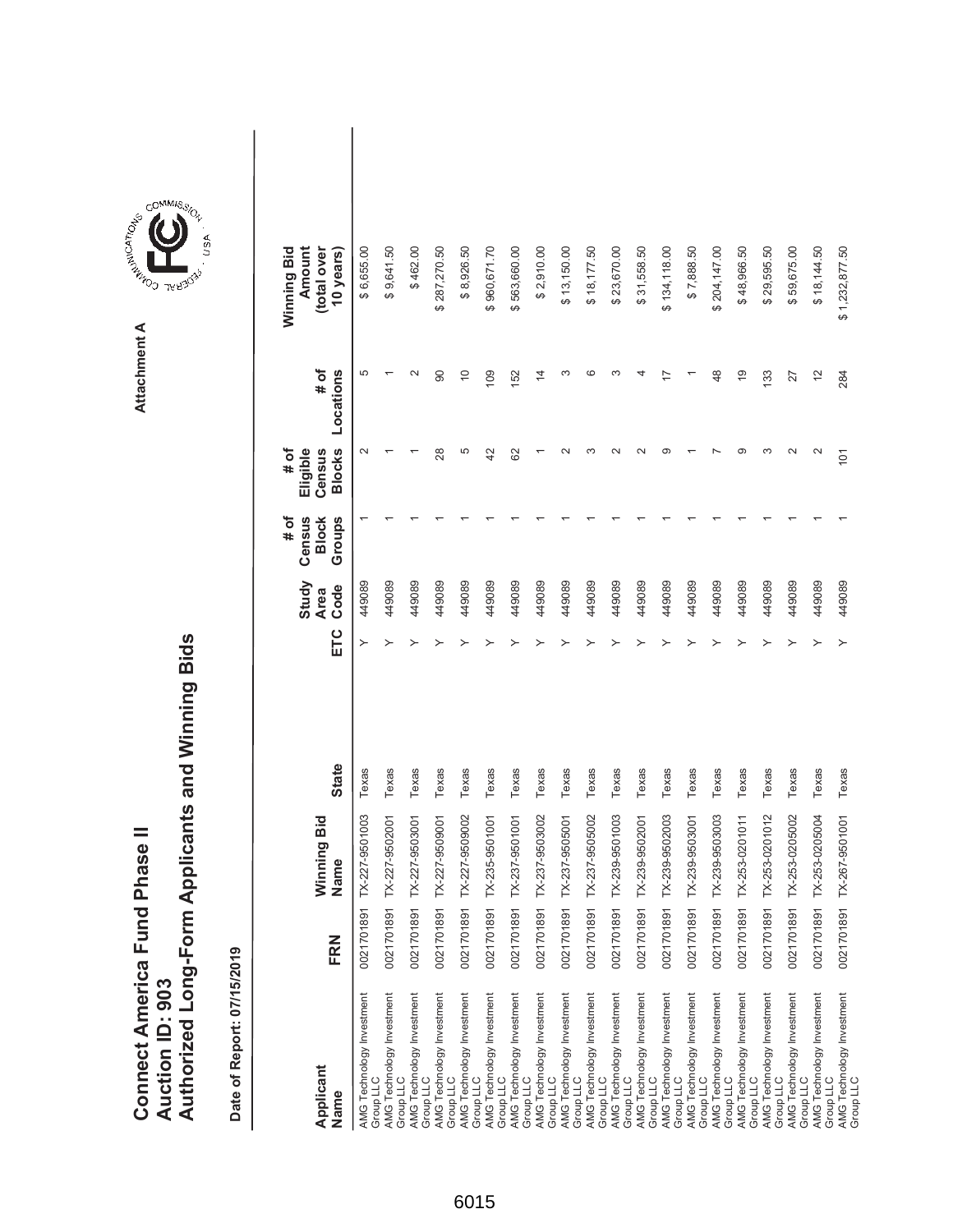|                               |                 | Authorized Long-Form Applicants and Winning Bids |
|-------------------------------|-----------------|--------------------------------------------------|
| Connect America Fund Phase II | Auction ID: 903 |                                                  |

| Applicant<br>Name                             | FRN        | Winning Bid<br>Name | <b>State</b> | ETC | Study<br>Code<br><b>Area</b> | Census<br>Groups<br># of<br><b>Block</b> | <b>Blocks</b><br>Eligible<br># of<br>Census | # of<br>Locations | Amount<br>(total over<br>Winning Bid<br>10 years) |  |
|-----------------------------------------------|------------|---------------------|--------------|-----|------------------------------|------------------------------------------|---------------------------------------------|-------------------|---------------------------------------------------|--|
| AMG Technology Investment<br>Group LLC        | 0021701891 | TX-267-9501002      | Texas        | ≻   | 449089                       |                                          | R,                                          | 127               | \$547,505.00                                      |  |
| AMG Technology Investment<br>Group LLC        | 0021701891 | TX-277-0001011      | Texas        |     | 449089                       |                                          |                                             | 44                | \$69,345.00                                       |  |
| AMG Technology Investment<br>Group LLC        | 0021701891 | TX-277-0001012      | Texas        |     | 449089                       |                                          | ო                                           | 34                | \$38,520.00                                       |  |
| AMG Technology Investment<br>Group LLC        | 0021701891 | TX-277-0001021      | Texas        |     | 449089                       |                                          | చ                                           | 209               | \$314,002.50                                      |  |
| AMG Technology Investment<br>Group LLC        | 0021701891 | TX-277-0001022      | Texas        |     | 449089                       |                                          | $\scriptstyle\sim$                          | 55                | \$8,225.40                                        |  |
| <b>AMG Technology Investment</b><br>Group LLC | 0021701891 | TX-277-0001023      | Texas        |     | 449089                       |                                          | ဖ                                           | 53                | \$15,480.60                                       |  |
| AMG Technology Investment<br>Group LLC        | 0021701891 | TX-277-0001024      | Texas        |     | 449089                       |                                          | 22                                          | 204               | \$137,698.80                                      |  |
| AMG Technology Investment<br>Group LLC        | 0021701891 | TX-277-0002001      | Texas        |     | 449089                       |                                          | 27                                          | 136               | \$90,464.90                                       |  |
| AMG Technology Investment<br>Group LLC        | 0021701891 | TX-277-0002003      | Texas        |     | 449089                       |                                          | $\overline{5}$                              | 307               | \$138,859.80                                      |  |
| AMG Technology Investment<br>Group LLC        | 0021701891 | TX-277-0003001      | Texas        |     | 449089                       |                                          | 23                                          | 334               | \$137,809.20                                      |  |
| AMG Technology Investment<br>Group LLC        | 0021701891 | TX-277-0003003      | Texas        |     | 449089                       |                                          | $\overline{C}$                              | 96                | \$163,902.50                                      |  |
| AMG Technology Investment<br>Group LLC        | 0021701891 | TX-277-0003004      | Texas        |     | 449089                       |                                          | $\sim$                                      | $\overline{4}$    | \$12,895.00                                       |  |
| AMG Technology Investment<br>Group LLC        | 0021701891 | TX-277-0009003      | Texas        |     | 449089                       |                                          |                                             | $\overline{C}$    | \$12,672.50                                       |  |
| AMG Technology Investment<br>Group LLC        | 0021701891 | TX-279-9503001      | Texas        |     | 449089                       |                                          | 29                                          | 42                | \$25,621.60                                       |  |
| AMG Technology Investment<br>Group LLC        | 0021701891 | TX-279-9505001      | Texas        |     | 449089                       |                                          | ₩                                           | 59                | \$37,194.00                                       |  |
| AMG Technology Investment<br>Group LLC        | 0021701891 | TX-279-9506001      | Texas        |     | 449089                       |                                          | $\overline{5}$                              | 24                | \$16,440.00                                       |  |
| AMG Technology Investment<br>Group LLC        | 0021701891 | TX-281-9501001      | Texas        |     | 449089                       |                                          | 4                                           | 45                | \$58,513.50                                       |  |
| AMG Technology Investment<br>Group LLC        | 0021701891 | TX-281-9501002      | Texas        |     | 449089                       |                                          | 25                                          | 65                | \$384,714.00                                      |  |
| AMG Technology Investment<br>Group LLC        | 0021701891 | TX-281-9503011      | Texas        |     | 449089                       |                                          | $\mathbf{\sim}$                             | 83                | \$39,964.50                                       |  |
| AMG Technology Investment<br>Group LLC        | 0021701891 | TX-281-9503021      | Texas        |     | 449089                       |                                          | 4                                           | 152               | \$76,261.90                                       |  |

**COMMISSION** Attachment A **Attachment A**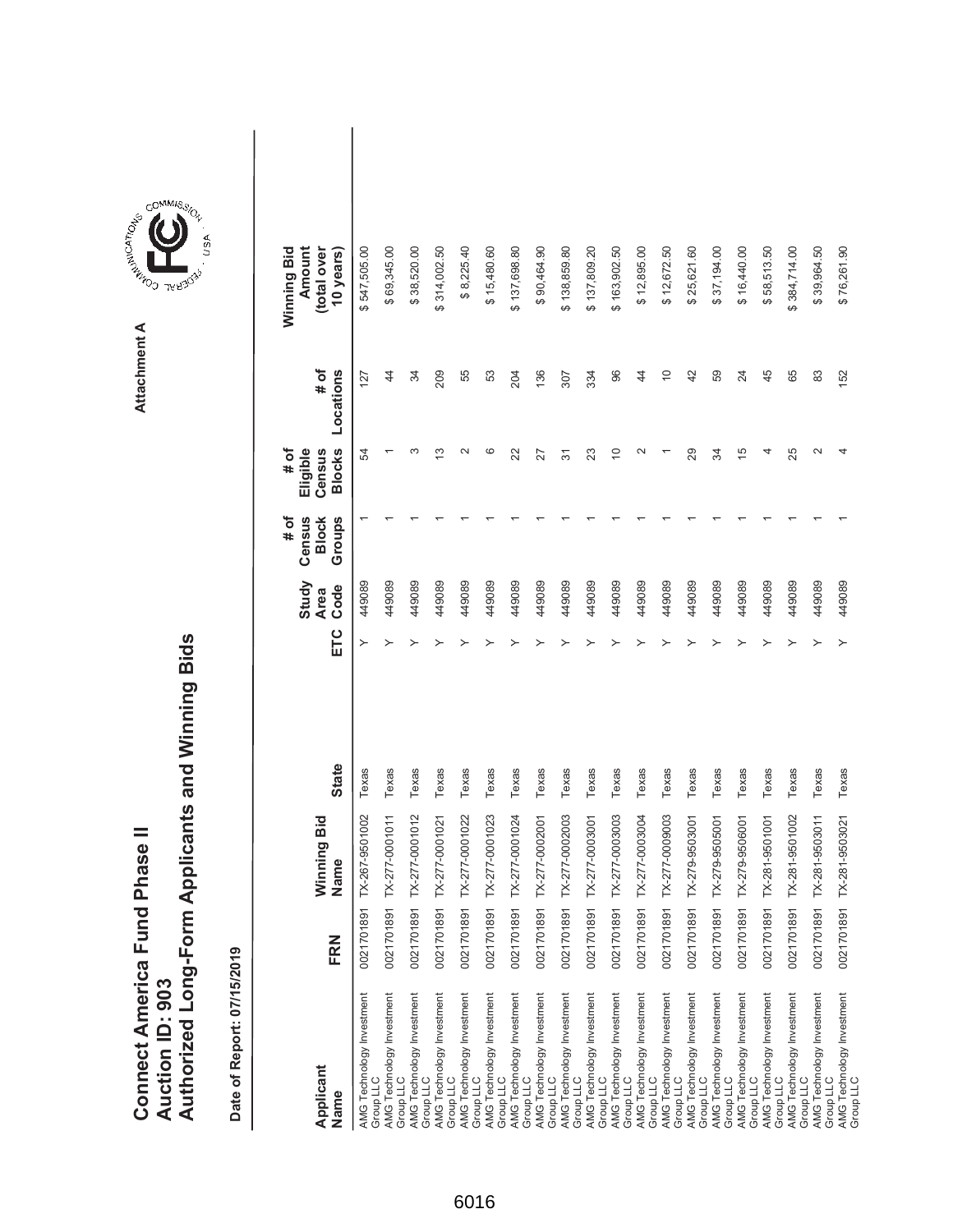|                               |                 | Authorized Long-Form Applicants and Winning Bids |
|-------------------------------|-----------------|--------------------------------------------------|
| Connect America Fund Phase II | Auction ID: 903 |                                                  |

| Applicant<br>Name                                                                | FRN        | Winning Bid<br>Name | <b>State</b> | ETC | Study<br>Code<br><b>Area</b> | Census<br>Groups<br># of<br><b>Block</b> | <b>Blocks</b><br>Eligible<br># of<br>Census | # of<br>Locations | Winning Bid<br>Amount<br>(total over<br>10 years) |  |
|----------------------------------------------------------------------------------|------------|---------------------|--------------|-----|------------------------------|------------------------------------------|---------------------------------------------|-------------------|---------------------------------------------------|--|
| AMG Technology Investment<br>Group LLC                                           | 0021701891 | TX-281-9503022      | Texas        |     | 449089                       |                                          | 4                                           | 69                | \$42,174.00                                       |  |
| AMG Technology Investment<br>Group LLC                                           | 0021701891 | TX-281-9503023      | Texas        |     | 449089                       |                                          | 21                                          | 230               | \$834,248.90                                      |  |
| AMG Technology Investment<br>Group LLC                                           | 0021701891 | TX-285-0001001      | Texas        |     | 449089                       |                                          | $\infty$                                    | $\overline{C}$    | \$78,894.00                                       |  |
| AMG Technology Investment<br>Group LLC                                           | 0021701891 | TX-285-0001002      | Texas        |     | 449089                       |                                          | ဖ                                           | ဖ                 | \$47,335.50                                       |  |
| AMG Technology Investment<br>Group LLC                                           | 0021701891 | TX-285-0005002      | Texas        |     | 449089                       |                                          |                                             | $\mathbf{\sim}$   | \$15,777.00                                       |  |
| AMG Technology Investment<br>Group LLC                                           | 0021701891 | TX-287-0001003      | Texas        |     | 449089                       |                                          |                                             | $\frac{6}{5}$     | \$69,822.10                                       |  |
| AMG Technology Investment<br>Group LLC                                           | 0021701891 | TX-287-0002001      | Texas        |     | 449089                       |                                          | 48                                          | 384               | \$799,406.50                                      |  |
|                                                                                  | 0021701891 | TX-287-0002002      | Texas        |     | 449089                       |                                          | 47                                          | 337               | \$762,923.70                                      |  |
| AMG Technology Investment<br>Group LLC<br>AMG Technology Investment<br>Group LLC | 0021701891 | TX-287-0002003      | Texas        |     | 449089                       |                                          | 32                                          | 194               | 532,829.60                                        |  |
| AMG Technology Investment<br>Group LLC                                           | 0021701891 | TX-287-0003002      | Texas        |     | 449089                       |                                          | ω                                           | 77                | \$166,147.10                                      |  |
| AMG Technology Investment<br>Group LLC                                           | 0021701891 | TX-293-9701002      | Texas        |     | 449089                       |                                          | 25                                          | 57                | \$111,339.90                                      |  |
| AMG Technology Investment<br>Group LLC                                           | 0021701891 | TX-293-9702001      | Texas        |     | 449089                       |                                          | 80                                          | 176               | \$118,159.80                                      |  |
| AMG Technology Investment<br>Group LLC                                           | 0021701891 | TX-293-9702002      | Texas        |     | 449089                       |                                          | 4                                           | 60                | \$45,377.50                                       |  |
| AMG Technology Investment<br>Group LLC                                           | 0021701891 | TX-293-9703001      | Texas        |     | 449089                       |                                          |                                             |                   | \$580.00                                          |  |
| AMG Technology Investment<br>Group LLC                                           | 0021701891 | TX-293-9706003      | Texas        |     | 449089                       |                                          | $\overline{a}$                              | 223               | \$254,117.10                                      |  |
| AMG Technology Investment<br>Group LLC                                           | 0021701891 | TX-293-9707001      | Texas        |     | 449089                       |                                          | 26                                          | 204               | \$144,001.80                                      |  |
|                                                                                  | 0021701891 | TX-293-9707002      | Texas        |     | 449089                       |                                          | 5                                           | 27                | \$47,705.00                                       |  |
| AMG Technology Investment<br>Group LLC<br>AMG Technology Investment<br>Group LLC | 0021701891 | TX-293-9708001      | Texas        |     | 449089                       |                                          | 4                                           | 71                | \$202,575.00                                      |  |
| AMG Technology Investment<br>Group LLC                                           | 0021701891 | TX-293-9708002      | Texas        |     | 449089                       |                                          | $\tilde{c}$                                 | 27                | \$65,980.00                                       |  |
| AMG Technology Investment<br>Group LLC                                           | 0021701891 | TX-295-9502001      | Texas        |     | 449089                       |                                          | ω                                           | 5                 | \$48,213.00                                       |  |

Attachment A **Attachment A**

**COMMISSION**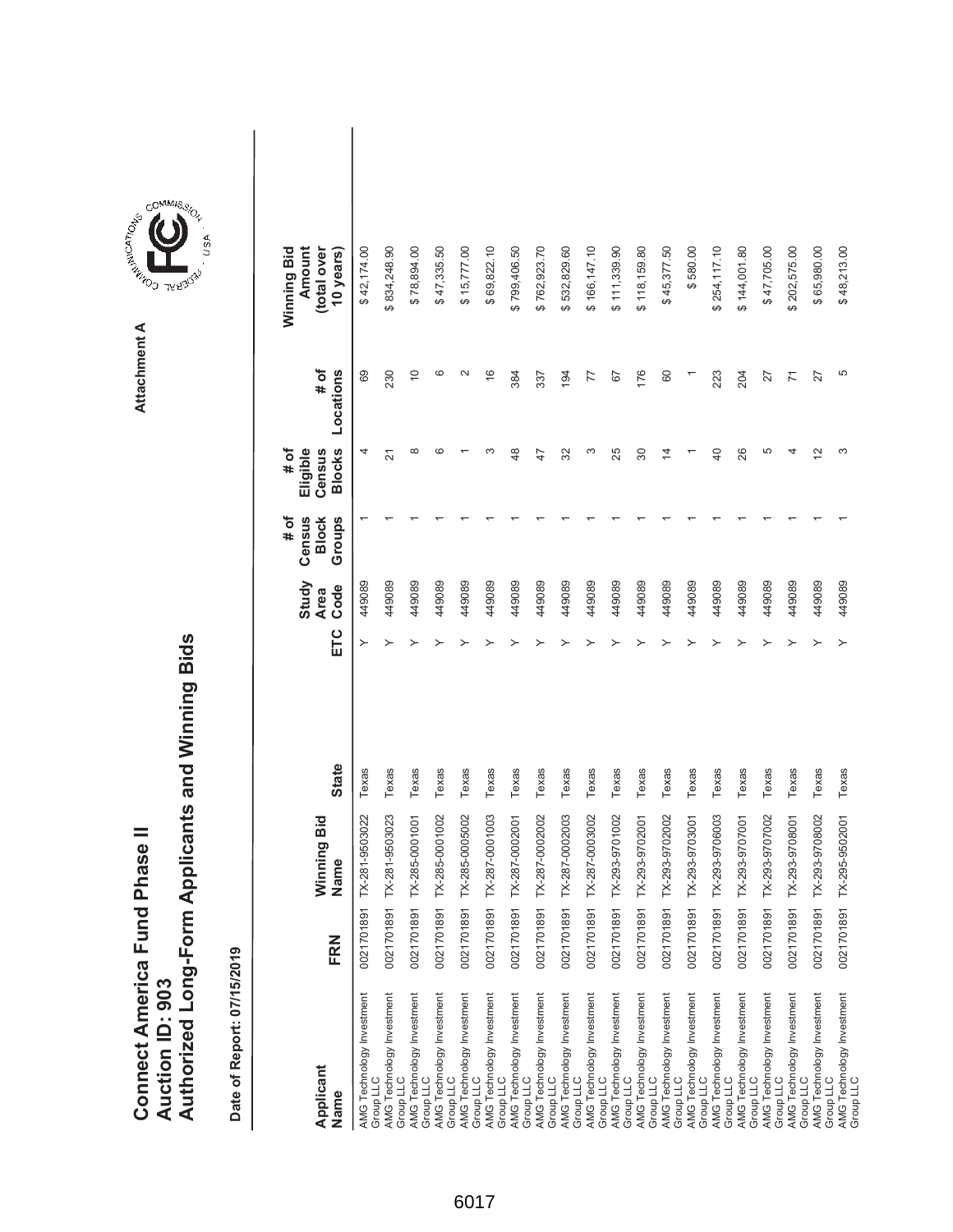|                               |                 | Authorized Long-Form Applicants and Winning Bids |
|-------------------------------|-----------------|--------------------------------------------------|
| Connect America Fund Phase II | Auction ID: 903 |                                                  |

Attachment A **Attachment A**

COMMIS<sub>SION</sub>

USA

| Applicant<br>Name                      | FRN        | Vinning Bid<br>Name       | <b>State</b> | ETC | Study<br>Code<br><b>Area</b> | # of<br>Census<br><b>Block</b><br>Groups | <b>Blocks</b><br># of<br>Eligible<br>Census | # of<br>Locations | Winning Bid<br>Amount<br>(total over<br>10 years |  |
|----------------------------------------|------------|---------------------------|--------------|-----|------------------------------|------------------------------------------|---------------------------------------------|-------------------|--------------------------------------------------|--|
| AMG Technology Investment<br>Group LLC | 0021701891 | TX-295-9503001            | Texas        | ≻   | 449089                       |                                          | $\infty$                                    | $\frac{3}{2}$     | \$125,356.00                                     |  |
| AMG Technology Investment<br>Group LLC |            | 0021701891 TX-307-9503001 | Texas        |     | 449089                       |                                          |                                             | σ                 | \$10,648.00                                      |  |
| AMG Technology Investment<br>Group LLC |            | 0021701891 TX-307-9503002 | Texas        |     | 449089                       |                                          |                                             | တ                 | \$4,653.00                                       |  |
| AMG Technology Investment<br>Group LLC |            | 0021701891 TX-307-9503003 | Texas        |     | 449089                       |                                          |                                             | ∞                 | \$7,067.50                                       |  |
| AMG Technology Investment<br>Group LLC |            | 0021701891 TX-307-9503004 | Texas        |     | 449089                       |                                          |                                             |                   | \$3,074.50                                       |  |
| AMG Technology Investment<br>Group LLC |            | 0021701891 TX-307-9503005 | Texas        |     | 449089                       |                                          |                                             | 34                | \$40,461.20                                      |  |
| AMG Technology Investment<br>Group LLC |            | 0021701891 TX-307-9503006 | Texas        |     | 449089                       |                                          | ₽                                           | 26                | \$65,738.40                                      |  |
| AMG Technology Investment<br>Group LLC |            | 0021701891 TX-307-9504001 | Texas        |     | 449089                       |                                          |                                             | 75                | \$287,279.20                                     |  |
| AMG Technology Investment<br>Group LLC | 0021701891 | TX-307-9504002            | Texas        |     | 449089                       |                                          | $\frac{3}{4}$                               | 168               | \$791,275.20                                     |  |
| AMG Technology Investment<br>Group LLC |            | 0021701891 TX-307-9505001 | Texas        |     | 449089                       |                                          |                                             | $\frac{6}{1}$     | \$170,626.50                                     |  |
| AMG Technology Investment<br>Group LLC |            | 0021701891 TX-307-9505002 | Texas        |     | 449089                       |                                          |                                             | $\overline{4}$    | \$107,211.50                                     |  |
| AMG Technology Investment<br>Group LLC |            | 0021701891 TX-313-0002001 | Texas        |     | 449089                       |                                          |                                             | 25                | \$7,562.50                                       |  |
| AMG Technology Investment<br>Group LLC |            | 0021701891 TX-313-0002002 | Texas        |     | 449089                       |                                          |                                             |                   | \$4,382.50                                       |  |
| AMG Technology Investment<br>Group LLC |            | 0021701891 TX-313-0003001 | Texas        |     | 449089                       |                                          |                                             | ო                 | \$7,417.50                                       |  |
| AMG Technology Investment<br>Group LLC |            | 0021701891 TX-313-0003002 | Texas        |     | 449089                       |                                          |                                             | 59                | \$133,857.50                                     |  |
| AMG Technology Investment<br>Group LLC |            | 0021701891 TX-313-0004003 | Texas        |     | 449089                       |                                          |                                             |                   | \$2,995.00                                       |  |
| AMG Technology Investment<br>Group LLC | 0021701891 | TX-313-0004004            | Texas        |     | 449089                       |                                          |                                             | ග                 | \$4,837.50                                       |  |
| AMG Technology Investment<br>Group LLC |            | 0021701891 TX-317-9501001 | Texas        |     | 449089                       |                                          |                                             | $\infty$          | \$173,569.00                                     |  |
| AMG Technology Investment<br>Group LLC |            | 0021701891 TX-319-9501001 | Texas        |     | 449089                       |                                          |                                             | $\frac{3}{2}$     | \$8,288.50                                       |  |
| AMG Technology Investment<br>Group LLC |            | 0021701891 TX-319-9501002 | Texas        |     | 449089                       |                                          |                                             | 5                 | \$5,687.00                                       |  |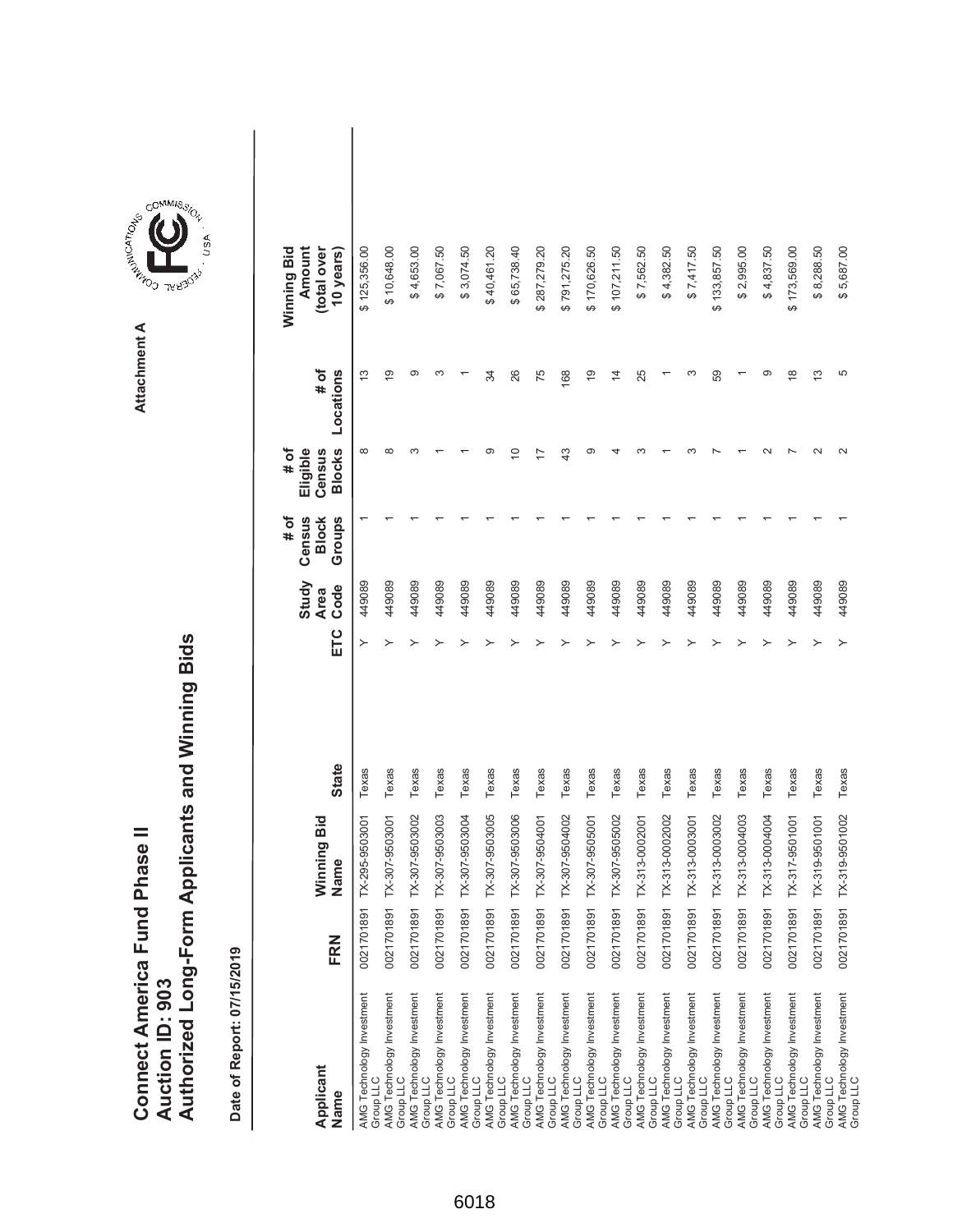|                               |                        | Authorized Long-Form Applicants and Winning Bids |
|-------------------------------|------------------------|--------------------------------------------------|
|                               |                        |                                                  |
| Connect America Fund Phase II | <b>Auction ID: 903</b> |                                                  |

Attachment A **Attachment A**

COMMIS<sub>SION</sub>

USA

| Applicant<br>Name                      | FRN        | Winning Bid<br>Vame | <b>State</b> | ETC | Study<br>Code<br><b>Area</b> | Census<br>Groups<br><b>Block</b><br># of | <b>Blocks</b><br># of<br>Eligible<br>Census | # of<br>Locations | Winning Bid<br>Amount<br>(total over<br>10 years) |  |
|----------------------------------------|------------|---------------------|--------------|-----|------------------------------|------------------------------------------|---------------------------------------------|-------------------|---------------------------------------------------|--|
| AMG Technology Investment<br>Group LLC | 0021701891 | X-319-9501003       | Texas        | ≻   | 449089                       |                                          | 4                                           | $\frac{2}{3}$     | \$46,123.00                                       |  |
| AMG Technology Investment<br>Group LLC | 0021701891 | X-319-9502001       | Texas        |     | 449089                       |                                          | $\frac{8}{3}$                               | 239               | \$1,763,647.60                                    |  |
| AMG Technology Investment<br>Group LLC | 0021701891 | X-319-9502002       | Texas        |     | 449089                       |                                          | R                                           | 220               | \$1,434,015.00                                    |  |
| AMG Technology Investment<br>Group LLC | 0021701891 | X-321-7301001       | Texas        |     | 449089                       |                                          |                                             |                   | \$7,888.50                                        |  |
| AMG Technology Investment<br>Group LLC | 0021701891 | $X-321-7302011$     | Texas        |     | 449089                       |                                          |                                             |                   | \$1,278.00                                        |  |
| AMG Technology Investment<br>Group LLC | 0021701891 | X-321-7302013       | Texas        |     | 449089                       |                                          | 5                                           |                   | \$67,849.70                                       |  |
| AMG Technology Investment<br>Group LLC | 0021701891 | X-321-7302021       | Texas        |     | 449089                       |                                          |                                             |                   | \$32,589.00                                       |  |
| AMG Technology Investment<br>Group LLC | 0021701891 | TX-321-7303023      | Texas        |     | 449089                       |                                          |                                             |                   | \$1,998.00                                        |  |
| AMG Technology Investment<br>Group LLC | 0021701891 | $X-321-7303031$     | Texas        |     | 449089                       |                                          | ∞                                           | $\widetilde{C}$   | \$15,732.00                                       |  |
| AMG Technology Investment<br>Group LLC | 0021701891 | $X-321-7304001$     | Texas        |     | 449089                       |                                          |                                             | Ю                 | \$39,447.00                                       |  |
| AMG Technology Investment<br>Group LLC | 0021701891 | $X-321-7305011$     | Texas        |     | 449089                       |                                          |                                             | ಸ                 | \$158,313.10                                      |  |
| AMG Technology Investment<br>Group LLC | 0021701891 | IX-321-7305013      | Texas        |     | 449089                       |                                          |                                             |                   | \$7,888.50                                        |  |
| AMG Technology Investment<br>Group LLC | 0021701891 | $X-321-7306001$     | Texas        |     | 449089                       |                                          | 23                                          | 50                | \$273,670.70                                      |  |
| AMG Technology Investment<br>Group LLC | 0021701891 | X-321-7306002       | Texas        |     | 449089                       |                                          |                                             |                   | \$787.50                                          |  |
| AMG Technology Investment<br>Group LLC | 0021701891 | X-321-7306004       | Texas        |     | 449089                       |                                          | ო                                           |                   | \$19,836.00                                       |  |
| AMG Technology Investment<br>Group LLC | 0021701891 | X-321-7306005       | Texas        |     | 449089                       |                                          |                                             |                   | \$540.00                                          |  |
| AMG Technology Investment<br>Group LLC | 0021701891 | X-321-7307001       | Texas        |     | 449089                       |                                          | ო                                           | $\overline{0}$    | \$75,387.60                                       |  |
| AMG Technology Investment<br>Group LLC | 0021701891 | X-321-7307002       | Texas        |     | 449089                       |                                          |                                             |                   | \$82,925.50                                       |  |
| AMG Technology Investment<br>Group LLC | 0021701891 | X-321-7307003       | Texas        |     | 449089                       |                                          | $\overline{C}$                              | 26                | \$194,919.00                                      |  |
| AMG Technology Investment<br>Group LLC | 0021701891 | X-327-9503001       | Texas        |     | 449089                       |                                          | යි                                          | 168               | \$1,520,688.00                                    |  |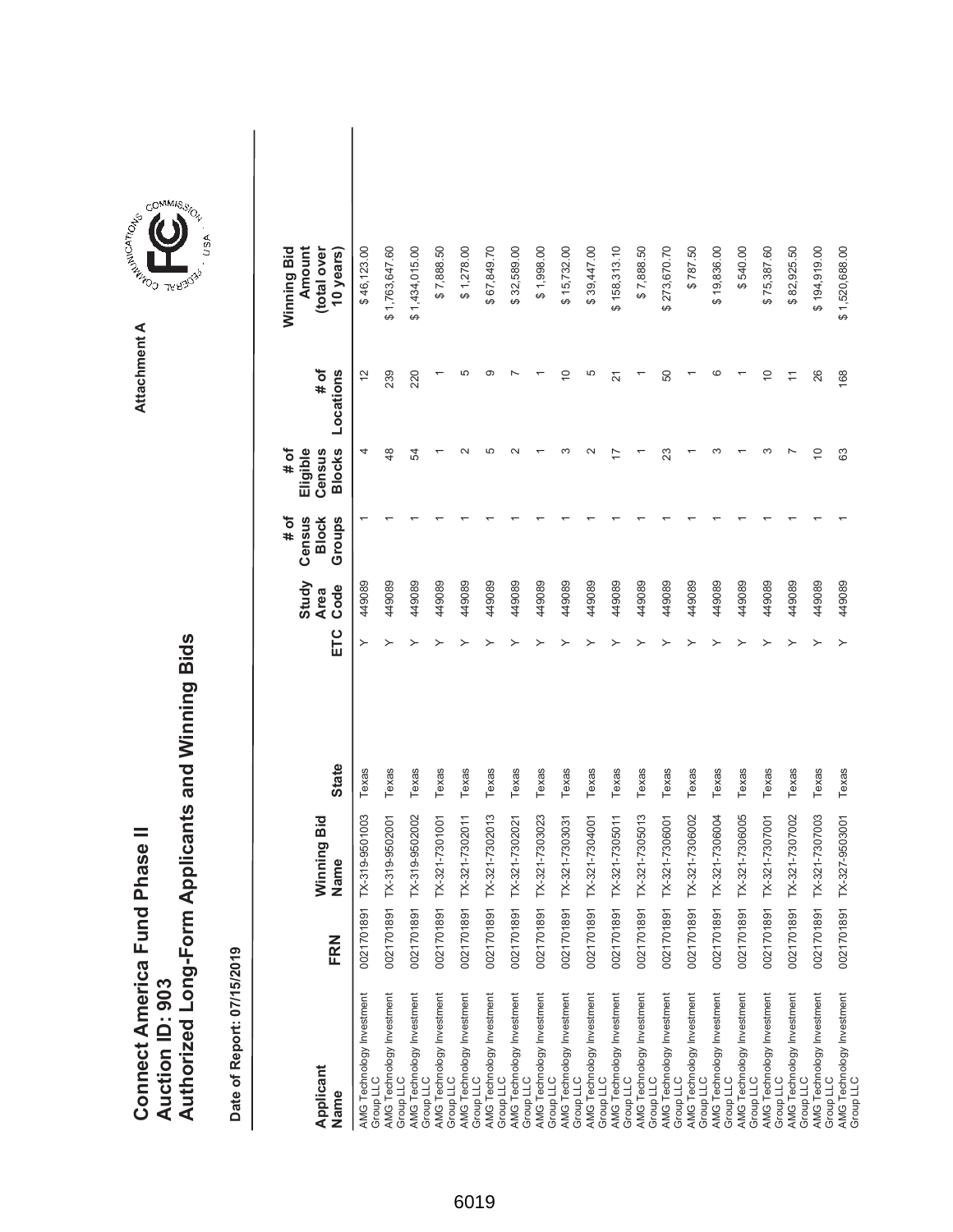| Connect America Fund Phase II |                 | Authorized Long-Form Applicants and Winning Bids |
|-------------------------------|-----------------|--------------------------------------------------|
|                               | Auction ID: 903 |                                                  |

COMMIS<sub>SION</sub>

USA

| Applicant<br>Name                                                   | FRN        | Ninning Bid<br>Vame       | <b>State</b> | ETC | Study<br>Code<br><b>Area</b> | # of<br>Census<br>Groups<br><b>Block</b> | <b>Blocks</b><br># of<br>Eligible<br>Census | # of<br>Locations                                                   | Winning Bid<br>Amount<br>(total over<br>10 years) |  |
|---------------------------------------------------------------------|------------|---------------------------|--------------|-----|------------------------------|------------------------------------------|---------------------------------------------|---------------------------------------------------------------------|---------------------------------------------------|--|
| AMG Technology Investment<br>Group LLC                              | 0021701891 | X-327-9503002             | Texas        | ≻   | 449089                       |                                          |                                             |                                                                     | \$9,641.50                                        |  |
| AMG Technology Investment<br>Group LLC                              |            | 0021701891 TX-327-9503003 | Texas        |     | 449089                       |                                          |                                             | $\scriptstyle\sim$                                                  | \$19,283.00                                       |  |
| AMG Technology Investment<br>Group LLC                              | 0021701891 | TX-329-0101091            | Texas        |     | 449089                       |                                          |                                             | $\tilde{c}$                                                         | \$106,221.50                                      |  |
| AMG Technology Investment<br>Group LLC                              |            | 0021701891 TX-329-0101135 | Texas        |     | 449089                       |                                          | ∞                                           | 15                                                                  | \$144,639.00                                      |  |
| AMG Technology Investment<br>Group LLC                              |            | 0021701891 TX-331-9501001 | Texas        |     | 449089                       |                                          | $\tilde{\phantom{a}}$                       | 22                                                                  | \$96,425.00                                       |  |
| AMG Technology Investment<br>Group LLC                              | 0021701891 | TX-331-9501002            | Texas        |     | 449089                       |                                          |                                             | 23                                                                  | \$84,970.00                                       |  |
| AMG Technology Investment                                           | 0021701891 | TX-331-9503001            | Texas        |     | 449089                       |                                          | ≌                                           | 93                                                                  | \$205,980.00                                      |  |
| Group LLC<br>AMG Technology Investment<br>Group LLC                 | 0021701891 | TX-331-9503002            | Texas        |     | 449089                       |                                          | ග                                           | 122                                                                 | \$94,222.50                                       |  |
| AMG Technology Investment<br>Group LLC                              | 0021701891 | TX-331-9503003            | Texas        |     | 449089                       |                                          | ∞                                           | 84                                                                  | \$112,140.00                                      |  |
| AMG Technology Investment<br>Group LLC<br>AMG Technology Investment | 0021701891 | TX-331-9504011            | Texas        |     | 449089                       |                                          |                                             | Ξ                                                                   | \$10,040.00                                       |  |
| Group LLC                                                           | 0021701891 | TX-331-9504021            | Texas        |     | 449089                       |                                          | ෆ                                           | 156                                                                 | \$254,542.50                                      |  |
| AMG Technology Investment<br>Group LLC                              | 0021701891 | TX-331-9504022            | Texas        |     | 449089                       |                                          |                                             | $\mathbf{\sim}$                                                     | \$5,642.50                                        |  |
| AMG Technology Investment<br>Group LLC                              |            | 0021701891 TX-331-9505001 | Texas        |     | 449089                       |                                          |                                             |                                                                     | \$4,382.50                                        |  |
| AMG Technology Investment<br>Group LLC                              | 0021701891 | TX-331-9505002            | Texas        |     | 449089                       |                                          | <u>ო</u>                                    | 126                                                                 | \$210,302.50                                      |  |
| AMG Technology Investment<br>Group LLC                              | 0021701891 | TX-331-9505003            | Texas        |     | 449089                       |                                          |                                             | $\frac{6}{1}$                                                       | \$10,470.00                                       |  |
| AMG Technology Investment<br>Group LLC                              | 0021701891 | TX-333-9502001            | Texas        |     | 449089                       |                                          | 5                                           | 59                                                                  | \$106,042.50                                      |  |
| AMG Technology Investment<br>Group LLC                              | 0021701891 | TX-333-9502003            | Texas        |     | 449089                       |                                          | 5                                           | 25                                                                  | \$34,231.50                                       |  |
| AMG Technology Investment<br>Group LLC                              | 0021701891 | TX-335-9504001            | Texas        |     | 449089                       |                                          |                                             | $\stackrel{\textstyle\scriptstyle\smile}{\scriptstyle\cdot\!\!\!=}$ | \$106,067.50                                      |  |
| AMG Technology Investment<br>Group LLC                              |            | 0021701891 TX-335-9504002 | Texas        |     | 449089                       |                                          |                                             | 30                                                                  | \$289,278.00                                      |  |
| AMG Technology Investment<br>Group LLC                              |            | 0021701891 TX-337-9501001 | Texas        |     | 449089                       |                                          | $\frac{6}{5}$                               | 88                                                                  | \$652,212.00                                      |  |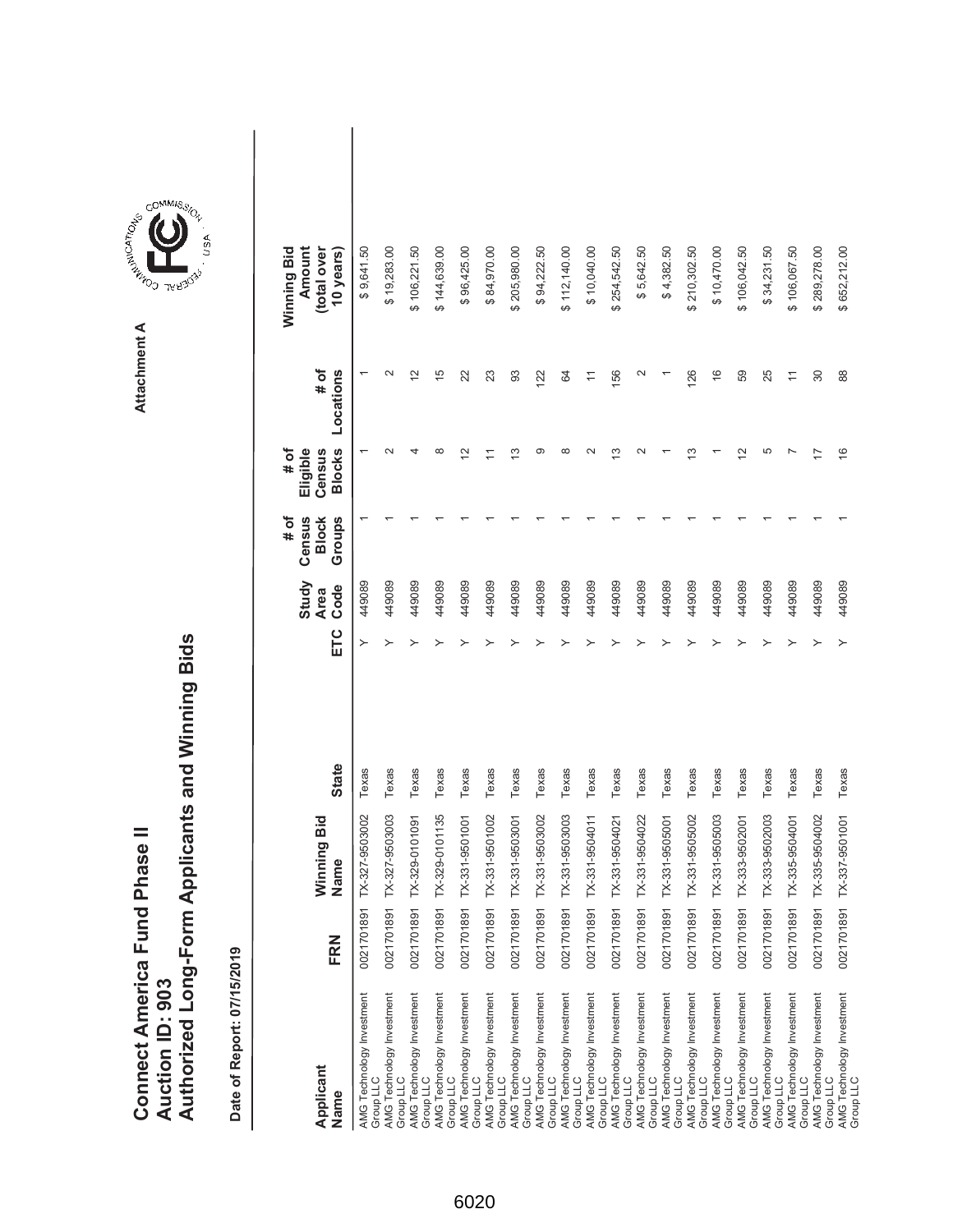|                               |                 | Authorized Long-Form Applicants and Winning Bids |
|-------------------------------|-----------------|--------------------------------------------------|
| Connect America Fund Phase II |                 |                                                  |
|                               | Auction ID: 903 |                                                  |

COMMIS<sub>SION</sub>

USA

| Applicant<br>Name                      | FRN            | Winning Bid<br>ame<br><u>ទី</u> | <b>State</b> | ETC | Study<br>Code<br><b>Area</b> | # of<br>Census<br><b>Block</b><br>Groups | <b>Blocks</b><br># of<br>Eligible<br>Census | Locations<br># of | Winning Bid<br>Amount<br>(total over<br>10 years) |
|----------------------------------------|----------------|---------------------------------|--------------|-----|------------------------------|------------------------------------------|---------------------------------------------|-------------------|---------------------------------------------------|
| AMG Technology Investment<br>Group LLC |                | 0021701891 TX-337-9502001       | Texas        | ≻   | 449089                       |                                          | $\overline{4}$                              | 82                | \$388,396.50                                      |
| AMG Technology Investment<br>Group LLC |                | 0021701891 TX-337-9502002       | Texas        |     | 449089                       |                                          | 32                                          | 84                | \$57,405.00                                       |
| AMG Technology Investment<br>Group LLC | 0021701891 TX- | 337-9504001                     | Texas        |     | 449089                       |                                          | $\infty$                                    | 63                | \$199,292.50                                      |
| AMG Technology Investment<br>Group LLC |                | 0021701891 TX-337-9504002       | Texas        |     | 449089                       |                                          | 28                                          | 155               | \$52,713.00                                       |
| AMG Technology Investment<br>Group LLC |                | 0021701891 TX-337-9504003       | Texas        |     | 449089                       |                                          |                                             |                   | \$9,641.50                                        |
| AMG Technology Investment<br>Group LLC |                | 0021701891 TX-337-9506001       | Texas        |     | 449089                       |                                          |                                             | ∞                 | \$72,281.00                                       |
| AMG Technology Investment<br>Group LLC |                | 0021701891 TX-337-9506002       | Texas        |     | 449089                       |                                          | $\frac{6}{5}$                               | 117               | \$50,136.00                                       |
| AMG Technology Investment<br>Group LLC | 0021701891 TX- | 349-9701001                     | Texas        |     | 449089                       |                                          | $\overline{9}$                              | 147               | \$216,507.50                                      |
| AMG Technology Investment<br>Group LLC | 0021701891 TX- | 349-9702004                     | Texas        |     | 449089                       |                                          | $\mathbf{\sim}$                             | ဖ                 | \$14,085.00                                       |
| AMG Technology Investment<br>Group LLC | 0021701891 TX- | 349-9703001                     | Texas        |     | 449089                       |                                          | ∞                                           | 38                | \$42,945.80                                       |
| AMG Technology Investment<br>Group LLC | 0021701891 TX- | 1007026-675                     | Texas        |     | 449089                       |                                          | 20                                          | 115               | 55,859.80<br>↮                                    |
| AMG Technology Investment<br>Group LLC | 0021701891 TX- | 349-9706003                     | Texas        |     | 449089                       |                                          | ග                                           | 30                | \$68,937.50                                       |
| AMG Technology Investment<br>Group LLC | 0021701891 TX- | 8007026-656                     | Texas        |     | 449089                       |                                          | 57                                          | 78                | \$58,989.90                                       |
| AMG Technology Investment<br>Group LLC | 0021701891 TX- | 349-9707004                     | Texas        |     | 449089                       |                                          |                                             | $\overline{1}$    | \$14,445.00                                       |
| AMG Technology Investment<br>Group LLC | 0021701891 TX- | 349-9709004                     | Texas        |     | 449089                       |                                          |                                             | $\frac{6}{5}$     | \$6,431.20                                        |
| AMG Technology Investment<br>Group LLC | 0021701891 TX- | 349-9709005                     | Texas        |     | 449089                       |                                          |                                             | 51                | \$29,522.80                                       |
| AMG Technology Investment<br>Group LLC | 0021701891 TX- | 10001/6-675                     | Texas        |     | 449089                       |                                          | 81                                          | 406               | \$338,928.20                                      |
| AMG Technology Investment<br>Group LLC |                | 0021701891 TX-353-9505004       | Texas        |     | 449089                       |                                          | 5                                           | ဖ                 | \$57,854.50                                       |
| AMG Technology Investment<br>Group LLC | 0021701891 TX- | 357-9501001                     | Texas        |     | 449089                       |                                          | $\overline{C}$                              | $\overline{c}$    | \$115,709.00                                      |
| AMG Technology Investment<br>Group LLC |                | 0021701891 TX-357-9501002       | Texas        |     | 449089                       |                                          | S                                           | ග                 | \$86,784.50                                       |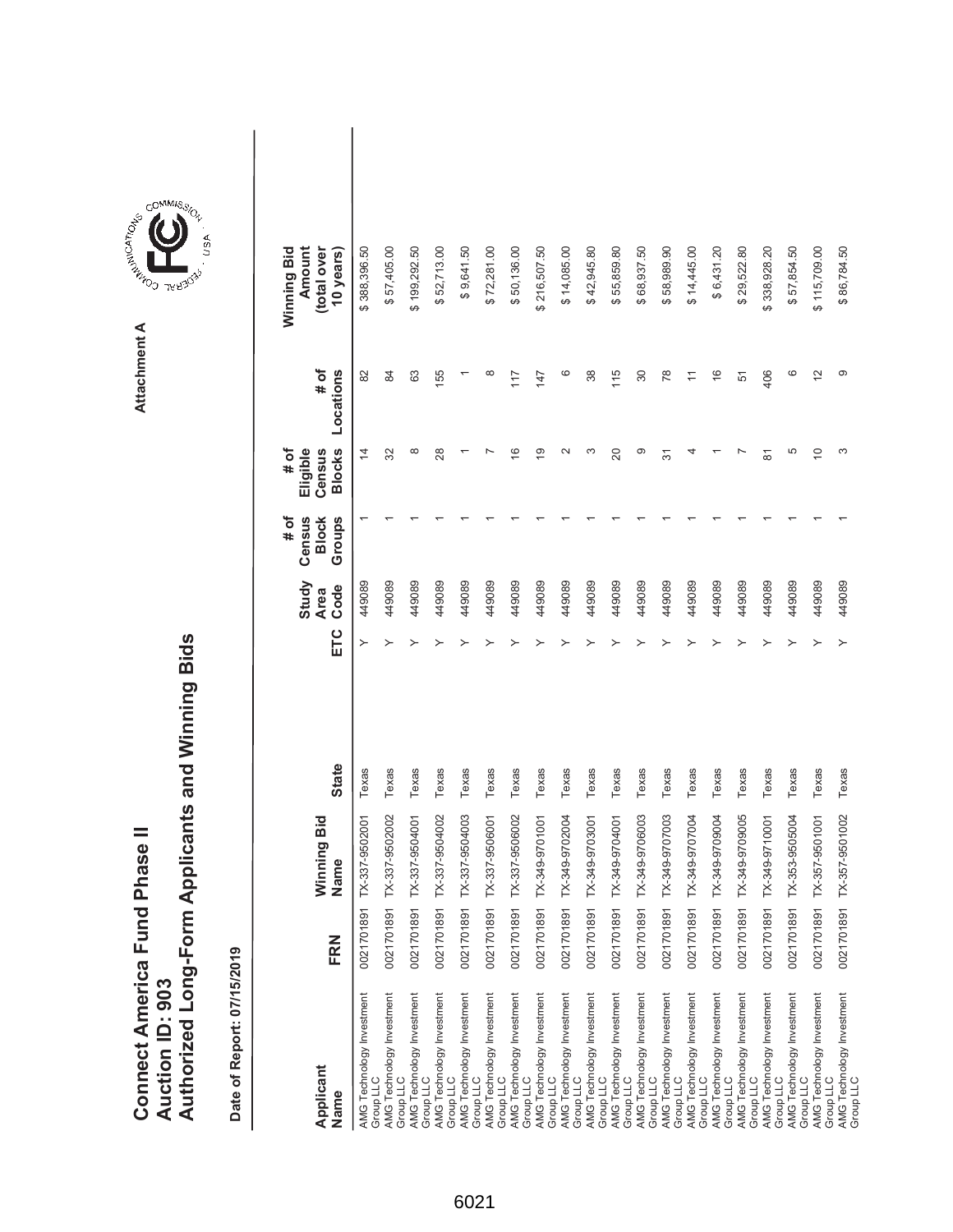|                               |                 | Authorized Long-Form Applicants and Winning Bids |
|-------------------------------|-----------------|--------------------------------------------------|
| Connect America Fund Phase II |                 |                                                  |
|                               |                 |                                                  |
|                               |                 |                                                  |
|                               | Auction ID: 903 |                                                  |
|                               |                 |                                                  |

COMMIS<sub>SION</sub>

USA

| Applicant<br>Name                             | FRN           | Winning Bid<br>Name       | <b>State</b> | ETC | Study<br>Code<br><b>Area</b> | $\sharp$ of<br>Census<br>Groups<br><b>Block</b> | <b>Blocks</b><br>$#$ of<br>Census<br>Eligible | Locations<br># of | Winning Bid<br>(total over<br>Amount<br>10 years) |  |
|-----------------------------------------------|---------------|---------------------------|--------------|-----|------------------------------|-------------------------------------------------|-----------------------------------------------|-------------------|---------------------------------------------------|--|
| AMG Technology Investment<br>Group LLC        | 0021701891    | TX-363-0001001            | Texas        |     | 449089                       |                                                 |                                               | $\sim$            | \$8,765.00                                        |  |
| AMG Technology Investment<br>Group LLC        |               | 0021701891 TX-363-0002001 | Texas        |     | 449089                       |                                                 | တ                                             | $\frac{6}{5}$     | \$70,127.50                                       |  |
| AMG Technology Investment<br>Group LLC        |               | 0021701891 TX-383-9501001 | Texas        |     | 449089                       |                                                 | 45                                            | 72                | \$694,265.00                                      |  |
| AMG Technology Investment<br>Group LLC        |               | 0021701891 TX-393-9501001 | Texas        |     | 449089                       |                                                 | $\overline{9}$                                | 28                | \$269,995.00                                      |  |
| AMG Technology Investment<br>Group LLC        |               | 0021701891 TX-395-9601001 | Texas        |     | 449089                       |                                                 | $\overline{C}$                                | $\frac{3}{2}$     | \$56,315.00                                       |  |
| AMG Technology Investment<br>Group LLC        |               | 0021701891 TX-395-9602001 | Texas        |     | 449089                       |                                                 |                                               | $\mathbf{\Omega}$ | \$8,765.00                                        |  |
| AMG Technology Investment<br>Group LLC        |               | 0021701891 TX-395-9602002 | Texas        |     | 449089                       |                                                 |                                               | 5                 | \$21,915.00                                       |  |
| AMG Technology Investment<br>Group LLC        |               | 0021701891 TX-395-9603001 | Texas        |     | 449089                       |                                                 | $\overline{a}$                                | 96                | \$186,702.50                                      |  |
| AMG Technology Investment<br>Group LLC        |               | 0021701891 TX-395-9604001 | Texas        |     | 449089                       |                                                 | $\widetilde{C}$                               | 94                | \$203,670.00                                      |  |
| AMG Technology Investment<br>Group LLC        |               | 0021701891 TX-395-9604002 | Texas        |     | 449089                       |                                                 |                                               | 3                 | \$13,150.00                                       |  |
| <b>AMG Technology Investment</b><br>Group LLC |               | 0021701891 TX-395-9605002 | Texas        |     | 449089                       |                                                 |                                               |                   | \$4,382.50                                        |  |
| AMG Technology Investment<br>Group LLC        |               | 0021701891 TX-399-9501001 | Texas        |     | 449089                       |                                                 |                                               |                   | \$19,283.00                                       |  |
| AMG Technology Investment<br>Group LLC        |               | 0021701891 TX-399-9501002 | Texas        |     | 449089                       |                                                 |                                               |                   | \$67,496.00                                       |  |
| AMG Technology Investment<br>Group LLC        |               | 0021701891 TX-399-9505001 | Texas        |     | 449089                       |                                                 | 22                                            | 50                | \$373,235.50                                      |  |
| AMG Technology Investment<br>Group LLC        |               | 0021701891 TX-399-9505002 | Texas        |     | 449089                       |                                                 | $\infty$                                      | $\overline{C}$    | \$96,426.00                                       |  |
| AMG Technology Investment<br>Group LLC        |               | 0021701891 TX-399-9506005 | Texas        |     | 449089                       |                                                 | $\overline{C}$                                | 15                | \$144,639.00                                      |  |
| AMG Technology Investment<br>Group LLC        |               | 0021701891 TX-413-9503001 | Texas        |     | 449089                       |                                                 | 133                                           | 273               | \$1,435,872.00                                    |  |
| AMG Technology Investment<br>Group LLC        |               | 0021701891 TX-417-9503004 | Texas        |     | 449089                       |                                                 |                                               | S                 | \$13,150.00                                       |  |
| AMG Technology Investment<br>Group LLC        | 0021701891 TX | $-421 - 9502001$          | Texas        |     | 449089                       |                                                 | $\overline{9}$                                | 29                | \$272,283.00                                      |  |
| AMG Technology Investment<br>Group LLC        | 0021701891 TX | $-429 - 9505001$          | Texas        |     | 449089                       |                                                 |                                               | $\infty$          | \$77,143.00                                       |  |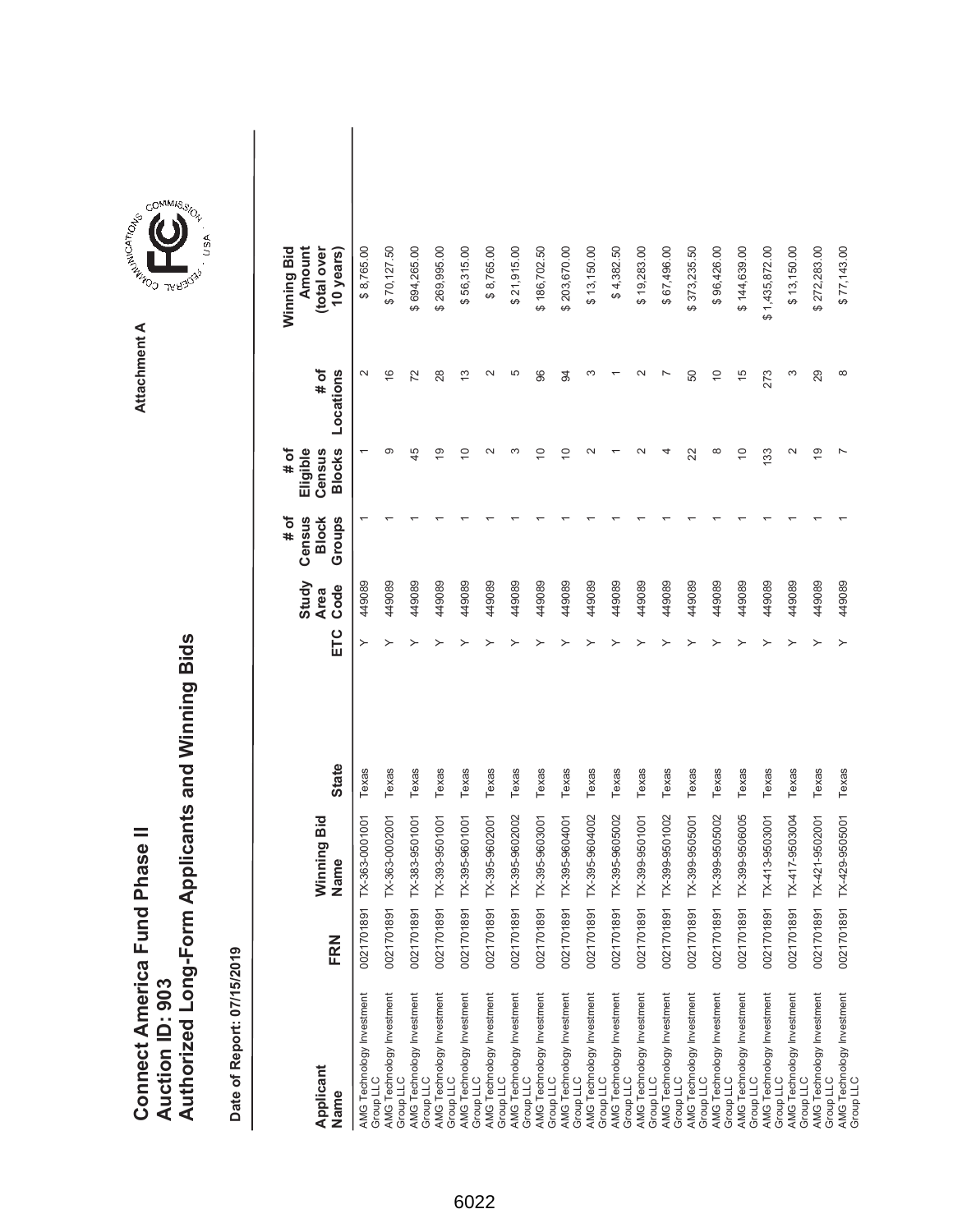|                               |                 | Authorized Long-Form Applicants and Winning Bids |
|-------------------------------|-----------------|--------------------------------------------------|
| Connect America Fund Phase II | Auction ID: 903 |                                                  |

| Applicant<br>Name                                                   | FRN        | Winning Bid<br>Name | <b>State</b> | ETC | Study<br>Code<br><b>Area</b> | Census<br>Groups<br># of<br><b>Block</b> | <b>Blocks</b><br># of<br>Eligible<br>Census | # of<br>Locations | Amount<br>(total over<br>Winning Bid<br>10 years) |
|---------------------------------------------------------------------|------------|---------------------|--------------|-----|------------------------------|------------------------------------------|---------------------------------------------|-------------------|---------------------------------------------------|
| AMG Technology Investment<br>Group LLC                              | 0021701891 | TX-429-9505002      | Texas        | ≻   | 449089                       |                                          | 47                                          | 65                | \$626,769.00                                      |
| AMG Technology Investment<br>Group LLC                              | 0021701891 | TX-429-9505003      | Texas        |     | 449089                       |                                          | 13                                          | $\frac{5}{1}$     | \$144,639.00                                      |
| AMG Technology Investment<br>Group LLC                              | 0021701891 | TX-431-9501001      | Texas        |     | 449089                       |                                          | 52                                          | 107               | \$1,031,756.00                                    |
| AMG Technology Investment<br>Group LLC                              | 0021701891 | TX-435-9503002      | Texas        |     | 449089                       |                                          | 88                                          | 260               | \$1,139,580.00                                    |
| AMG Technology Investment<br>Group LLC                              | 0021701891 | TX-435-9503004      | Texas        |     | 449089                       |                                          | $\sim$                                      | 4                 | \$38,571.50                                       |
| AMG Technology Investment<br>Group LLC                              | 0021701891 | TX-437-9502001      | Texas        |     | 449089                       |                                          |                                             |                   | \$9,641.50                                        |
| AMG Technology Investment<br>Group LLC<br>AMG Technology Investment | 0021701891 | TX-437-9502002      | Texas        |     | 449089                       |                                          |                                             | ග                 | \$86,784.50                                       |
| Group LLC                                                           | 0021701891 | TX-437-9503002      | Texas        |     | 449089                       |                                          |                                             |                   | \$9,641.50                                        |
| AMG Technology Investment<br>Group LLC                              | 0021701891 | TX-441-0132001      | Texas        |     | 449089                       |                                          |                                             | $\overline{2}$    | \$4,240.50                                        |
| AMG Technology Investment<br>Group LLC                              | 0021701891 | TX-441-0134024      | Texas        |     | 449089                       |                                          |                                             | ဖ                 | \$38,588.00                                       |
| AMG Technology Investment<br>Group LLC                              | 0021701891 | TX-441-0134041      | Texas        |     | 449089                       |                                          |                                             |                   | \$9,641.50                                        |
| AMG Technology Investment<br>Group LLC                              | 0021701891 | TX-441-0135001      | Texas        |     | 449089                       |                                          |                                             | $\frac{2}{3}$     | \$29,298.50                                       |
| AMG Technology Investment<br>Group LLC                              | 0021701891 | TX-441-0135004      | Texas        |     | 449089                       |                                          | ო                                           | 26                | \$33,313.50                                       |
| AMG Technology Investment<br>Group LLC                              | 0021701891 | TX-441-0136004      | Texas        |     | 449089                       |                                          | 25                                          | 147               | \$357,395.50                                      |
| AMG Technology Investment<br>Group LLC                              | 0021701891 | TX-447-9503001      | Texas        |     | 449089                       |                                          |                                             |                   | \$9,641.50                                        |
| AMG Technology Investment<br>Group LLC                              | 0021701891 | TX-447-9503002      | Texas        |     | 449089                       |                                          | 55                                          | 111               | \$1,041,969.50                                    |
| AMG Technology Investment<br>Group LLC                              | 0021701891 | TX-451-0016002      | Texas        |     | 449089                       |                                          | 5                                           | 42                | \$89,193.50                                       |
| AMG Technology Investment<br>Group LLC                              | 0021701891 | TX-451-0016003      | Texas        |     | 449089                       |                                          |                                             |                   | \$9,641.50                                        |
| AMG Technology Investment<br>Group LLC                              | 0021701891 | TX-451-0016004      | Texas        |     | 449089                       |                                          | 15                                          | 57                | \$330,826.80                                      |
| AMG Technology Investment<br>Group LLC                              | 0021701891 | TX-451-0017041      | Texas        | ≻   | 449089                       |                                          |                                             |                   | \$9,641.50                                        |

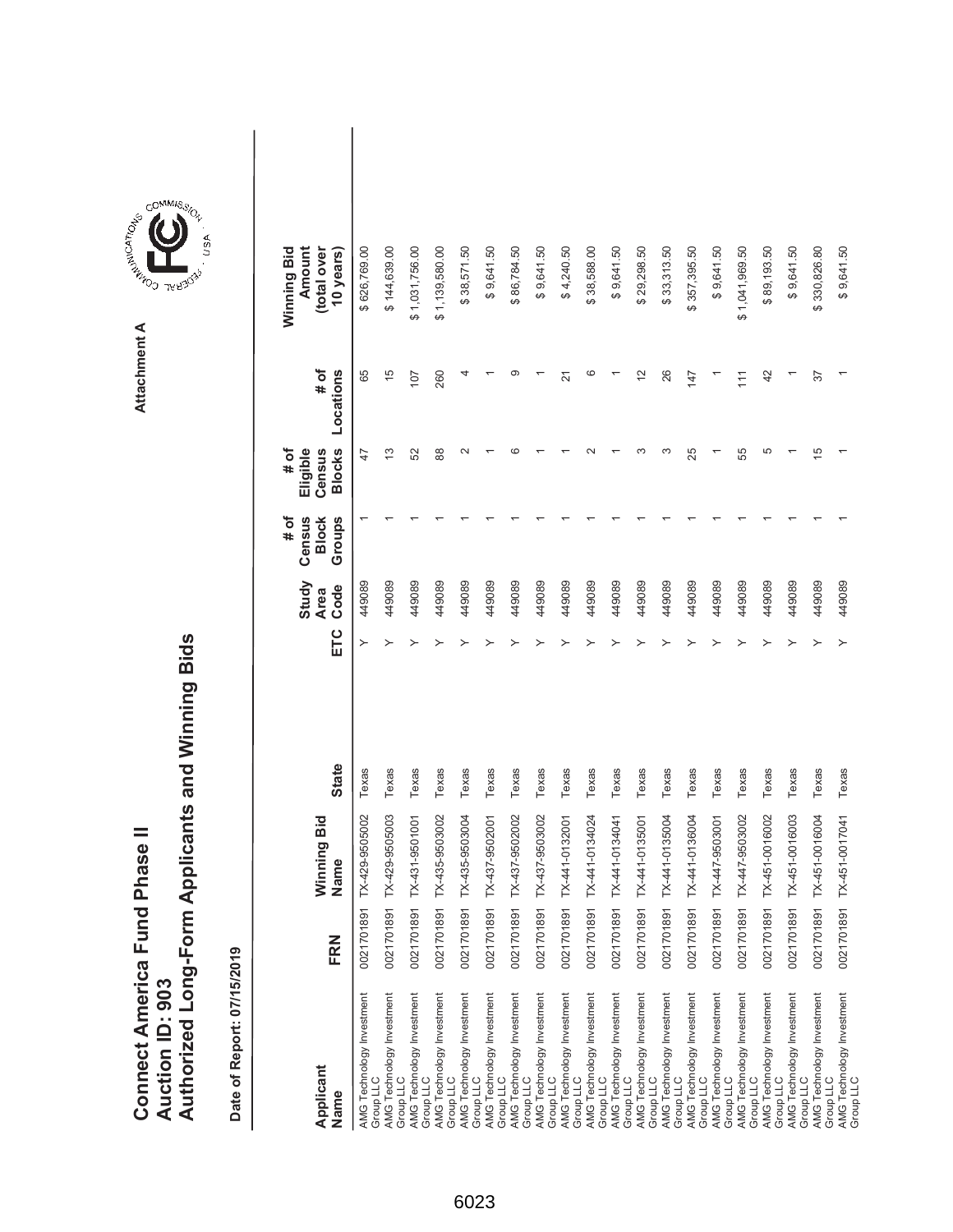|                               |                 | Authorized Long-Form Applicants and Winning Bids |
|-------------------------------|-----------------|--------------------------------------------------|
| Connect America Fund Phase II |                 |                                                  |
|                               | Auction ID: 903 |                                                  |
|                               |                 |                                                  |

| Applicant<br>Name                                                                | FRN        | Winning Bid<br>Name | <b>State</b> | ETC | Study<br>Code<br><b>Area</b> | Census<br>Groups<br># of<br><b>Block</b> | <b>Blocks</b><br>Eligible<br># of<br>Census | # of<br>Locations | Amount<br>(total over<br>Winning Bid<br>10 years) |  |
|----------------------------------------------------------------------------------|------------|---------------------|--------------|-----|------------------------------|------------------------------------------|---------------------------------------------|-------------------|---------------------------------------------------|--|
| AMG Technology Investment<br>Group LLC                                           | 0021701891 | TX-451-0017042      | Texas        |     | 449089                       |                                          |                                             |                   | \$9,641.50                                        |  |
| AMG Technology Investment<br>Group LLC                                           | 0021701891 | TX-451-0017043      | Texas        |     | 449089                       |                                          | 13                                          | 50                | \$287,952.50                                      |  |
| AMG Technology Investment<br>Group LLC                                           | 0021701891 | TX-451-0017044      | Texas        |     | 449089                       |                                          | 20                                          | 133               | \$473,951.50                                      |  |
| AMG Technology Investment<br>Group LLC                                           | 0021701891 | TX-461-9501001      | Texas        |     | 449089                       |                                          | 35                                          | 61                | \$588,197.50                                      |  |
| AMG Technology Investment<br>Group LLC                                           | 0021701891 | TX-461-9502001      | Texas        |     | 449089                       |                                          |                                             |                   | \$104,593.50                                      |  |
| AMG Technology Investment<br>Group LLC                                           | 0021701891 | TX-473-6802001      | Texas        |     | 449089                       |                                          |                                             | 33                | \$46,062.00                                       |  |
| AMG Technology Investment<br>Group LLC                                           | 0021701891 | TX-473-6803004      | Texas        |     | 449089                       |                                          |                                             | 34                | \$44,491.50                                       |  |
|                                                                                  | 0021701891 | TX-473-6805001      | Texas        |     | 449089                       |                                          | $\circ$                                     | 624               | \$740,117.60                                      |  |
| AMG Technology Investment<br>Group LLC<br>AMG Technology Investment<br>Group LLC | 0021701891 | TX-473-6805003      | Texas        |     | 449089                       |                                          | $\scriptstyle\mathtt{N}$                    | 24                | \$25,168.50                                       |  |
| AMG Technology Investment<br>Group LLC                                           | 0021701891 | TX-473-6805004      | Texas        |     | 449089                       |                                          |                                             | $\infty$          | \$20,655.00                                       |  |
| AMG Technology Investment<br>Group LLC                                           | 0021701891 | TX-473-6806001      | Texas        |     | 449089                       |                                          |                                             |                   | \$4,896.00                                        |  |
| AMG Technology Investment<br>Group LLC                                           | 0021701891 | TX-477-1701003      | Texas        |     | 449089                       |                                          | $\overline{C}$                              | 115               | \$61,154.50                                       |  |
| AMG Technology Investment<br>Group LLC                                           | 0021701891 | TX-477-1702004      | Texas        |     | 449089                       |                                          | ω                                           | $\frac{2}{3}$     | \$31,643.70                                       |  |
| AMG Technology Investment<br>Group LLC                                           | 0021701891 | TX-477-1705001      | Texas        |     | 449089                       |                                          | 29                                          | 253               | \$442,913.50                                      |  |
| AMG Technology Investment<br>Group LLC                                           | 0021701891 | TX-477-1705002      | Texas        |     | 449089                       |                                          | 32                                          | 354               | \$340,187.40                                      |  |
| AMG Technology Investment<br>Group LLC                                           | 0021701891 | TX-477-1705003      | Texas        |     | 449089                       |                                          | 4                                           | 90                | \$97,187.10                                       |  |
| AMG Technology Investment<br>Group LLC                                           | 0021701891 | TX-477-1706001      | Texas        |     | 449089                       |                                          | 35                                          | 351               | 519,484.00<br>↮                                   |  |
| AMG Technology Investment<br>Group LLC                                           | 0021701891 | TX-477-1706002      | Texas        |     | 449089                       |                                          | 27                                          | 407               | \$340,702.40                                      |  |
| AMG Technology Investment<br>Group LLC                                           | 0021701891 | TX-477-1706003      | Texas        |     | 449089                       |                                          | 26                                          | 331               | \$376,553.40                                      |  |
| AMG Technology Investment<br>Group LLC                                           | 0021701891 | TX-477-1706004      | Texas        |     | 449089                       |                                          | 17                                          | 236               | \$288,032.60                                      |  |

**COMMISSION** Attachment A **Attachment A**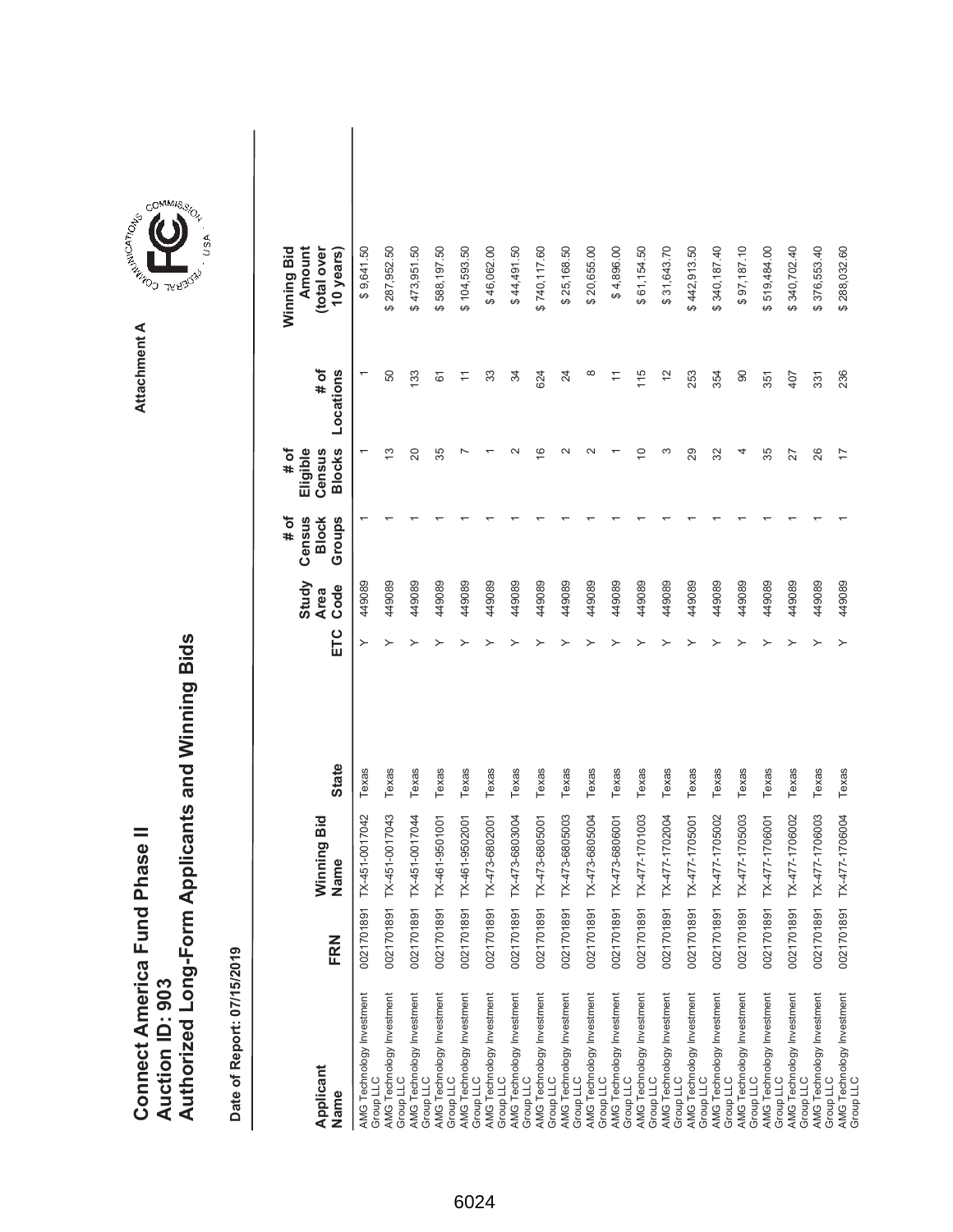| <b>Connect America Fund Phase II</b> |                 | Authorized Long-Form Applicants and Winning Bids |
|--------------------------------------|-----------------|--------------------------------------------------|
|                                      | Auction ID: 903 |                                                  |

Attachment A **Attachment A**

COMMIS<sub>SION</sub>

USA

| Applicant<br>Name                      | FRN | Ninning Bid<br>Name       | <b>State</b> | ETC | Study<br>Code<br><b>Area</b> | # of<br>Census<br>Groups<br><b>Block</b> | <b>Blocks</b><br>Eligible<br># of<br>Census | # of<br>Locations | Winning Bid<br>Amount<br>(total over<br>10 years) |  |
|----------------------------------------|-----|---------------------------|--------------|-----|------------------------------|------------------------------------------|---------------------------------------------|-------------------|---------------------------------------------------|--|
| AMG Technology Investment<br>Group LLC |     | 0021701891 TX-481-7401002 | Texas        | ≻   | 449089                       |                                          | 5                                           | $\frac{6}{1}$     | \$30,705.90                                       |  |
| AMG Technology Investment<br>Group LLC |     | 0021701891 TX-481-7401004 | Texas        |     | 449089                       |                                          | 32                                          | 336               | \$799,324.70                                      |  |
| AMG Technology Investment<br>Group LLC |     | 0021701891 TX-481-7401005 | Texas        |     | 449089                       |                                          |                                             | တ                 | \$54,130.70                                       |  |
| AMG Technology Investment<br>Group LLC |     | 0021701891 TX-481-7403002 | Texas        |     | 449089                       |                                          |                                             | 56                | \$156,105.50                                      |  |
| AMG Technology Investment<br>Group LLC |     | 0021701891 TX-481-7404002 | Texas        |     | 449089                       |                                          |                                             |                   | \$2,145.70                                        |  |
| AMG Technology Investment<br>Group LLC |     | 0021701891 TX-481-7405001 | Texas        |     | 449089                       |                                          |                                             |                   | \$9,920.10                                        |  |
| AMG Technology Investment<br>Group LLC |     | 0021701891 TX-481-7406001 | Texas        |     | 449089                       |                                          | $\frac{6}{5}$                               | 335               | \$243,502.20                                      |  |
| AMG Technology Investment<br>Group LLC |     | 0021701891 TX-481-7406003 | Texas        |     | 449089                       |                                          | 13                                          | 48                | \$104,043.70                                      |  |
| AMG Technology Investment<br>Group LLC |     | 0021701891 TX-481-7407001 | Texas        |     | 449089                       |                                          | 21                                          | 28                | \$193,633.10                                      |  |
| AMG Technology Investment<br>Group LLC |     | 0021701891 TX-481-7409001 | Texas        |     | 449089                       |                                          | $\Rightarrow$                               | 60                | \$197,691.00                                      |  |
| AMG Technology Investment<br>Group LLC |     | 0021701891 TX-481-7410003 | Texas        |     | 449089                       |                                          |                                             |                   | \$1,302.90                                        |  |
| AMG Technology Investment<br>Group LLC |     | 0021701891 TX-481-7410004 | Texas        |     | 449089                       |                                          |                                             | $\infty$          | \$60,311.80                                       |  |
| AMG Technology Investment<br>Group LLC |     | 0021701891 TX-481-7411001 | Texas        |     | 449089                       |                                          | ca                                          |                   | \$52,769.60                                       |  |
| AMG Technology Investment<br>Group LLC |     | 0021701891 TX-481-7411002 | Texas        |     | 449089                       |                                          | ဖ                                           | တ                 | \$67,849.70                                       |  |
| AMG Technology Investment<br>Group LLC |     | 0021701891 TX-487-9503001 | Texas        |     | 449089                       |                                          | 15                                          | 28                | \$260,139.00                                      |  |
| AMG Technology Investment<br>Group LLC |     | 0021701891 TX-487-9503002 | Texas        |     | 449089                       |                                          | 47                                          | 156               | \$701,635.00                                      |  |
| AMG Technology Investment<br>Group LLC |     | 0021701891 TX-491-0201073 | Texas        |     | 449089                       |                                          |                                             | ო                 | \$3,754.50                                        |  |
| AMG Technology Investment<br>Group LLC |     | 0021701891 TX-491-0201091 | Texas        |     | 449089                       |                                          |                                             |                   | \$5,632.50                                        |  |
| AMG Technology Investment<br>Group LLC |     | 0021701891 TX-491-0201093 | Texas        |     | 449089                       |                                          |                                             | ო                 | \$7,890.00                                        |  |
| AMG Technology Investment<br>Group LLC |     | 0021701891 TX-491-0201121 | Texas        |     | 449089                       |                                          | ∞                                           | 5                 | \$12,885.00                                       |  |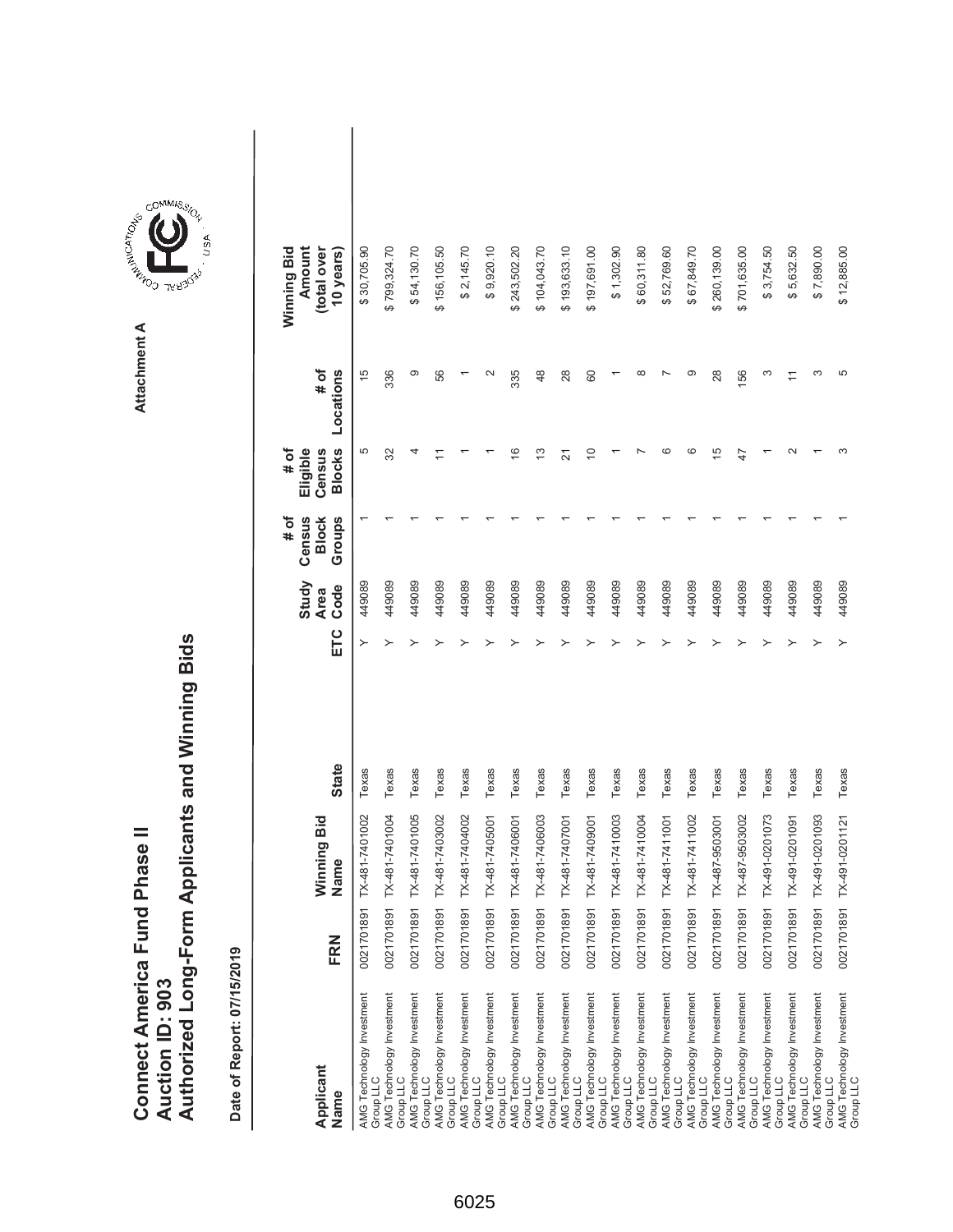| <b>Connect America Fund Phase II</b> |                 | Authorized Long-Form Applicants and Winning Bids |
|--------------------------------------|-----------------|--------------------------------------------------|
|                                      | Auction ID: 903 |                                                  |

**COMMISSION** Attachment A **Attachment A**

COMMIS<sub>SION</sub>

USA

| Applicant<br>Name                      | FRN        | Vinning Bid<br>Jame                 | <b>State</b> | ETC | Study<br>Code<br><b>Area</b> | # of<br>Census<br><b>Block</b><br>Groups | <b>Blocks</b><br># of<br>Eligible<br>Census | # of<br>Locations | Winning Bid<br>Amount<br>(total over<br>10 years) |  |
|----------------------------------------|------------|-------------------------------------|--------------|-----|------------------------------|------------------------------------------|---------------------------------------------|-------------------|---------------------------------------------------|--|
| AMG Technology Investment<br>Group LLC | 0021701891 | TX-491-0202011                      | Texas        | ≻   | 449089                       |                                          |                                             | S                 | \$7,890.00                                        |  |
| AMG Technology Investment<br>Group LLC |            | 0021701891 TX-491-0202023           | Texas        |     | 449089                       |                                          | $\overline{6}$                              | 103               | \$93,603.00                                       |  |
| AMG Technology Investment<br>Group LLC |            | 0021701891 TX-491-0202042           | Texas        |     | 449089                       |                                          | ဖ                                           | 39                | \$30,658.50                                       |  |
| AMG Technology Investment<br>Group LLC |            | 0021701891 TX-491-0202043           | Texas        |     | 449089                       |                                          | $\sim$                                      | 24                | \$3,574.50                                        |  |
| AMG Technology Investment<br>Group LLC |            | 0021701891 TX-491-0202044           | Texas        |     | 449089                       |                                          |                                             | တ                 | \$2,212.50                                        |  |
| AMG Technology Investment<br>Group LLC |            | 0021701891 TX-491-0213004           | Texas        |     | 449089                       |                                          |                                             | $\overline{4}$    | \$32,326.50                                       |  |
| AMG Technology Investment<br>Group LLC |            | 0021701891 TX-491-0216011           | Texas        |     | 449089                       |                                          | Ю                                           | 49                | \$32,811.00                                       |  |
| AMG Technology Investment<br>Group LLC |            | 0021701891 TX-491-0216013           | Texas        |     | 449089                       |                                          |                                             |                   | \$2,221.50                                        |  |
| AMG Technology Investment<br>Group LLC |            | 0021701891 TX-491-0216031           | Texas        |     | 449089                       |                                          | 5                                           | 51                | \$35,794.50                                       |  |
| AMG Technology Investment<br>Group LLC |            | 0021701891 TX-497-1501011           | Texas        |     | 449089                       |                                          | S                                           | 21                | \$29,672.50                                       |  |
| AMG Technology Investment<br>Group LLC |            | 0021701891 TX-497-1504013           | Texas        |     | 449089                       |                                          | $\tilde{\phantom{a}}$                       | 110               | \$148,765.00                                      |  |
| AMG Technology Investment<br>Group LLC |            | 0021701891 TX-503-9504001           | Texas        |     | 449089                       |                                          | $\Rightarrow$                               | 182               | \$124,685.00                                      |  |
| AMG Technology Investment<br>Group LLC |            | 0021701891 TX-503-9504003           | Texas        |     | 449089                       |                                          | ₽                                           | 130               | \$73,055.00                                       |  |
| AMG Technology Investment<br>Group LLC |            | 0021701891 TX-503-9504004           | Texas        |     | 449089                       |                                          | S                                           | 38                | \$53,512.50                                       |  |
| AMG Technology Investment<br>Group LLC |            | 0021701891 TX-503-9505003           | Texas        |     | 449089                       |                                          | $\sim$                                      | ဖ                 | \$397.50                                          |  |
| AMG Technology Investment<br>Group LLC |            | 0021701891 TX-503-9505004           | Texas        |     | 449089                       |                                          |                                             | $\infty$          | \$1,015.00                                        |  |
| AMG Technology Investment<br>Group LLC |            | 0021701891 TX-503-9506001           | Texas        |     | 449089                       |                                          |                                             | $\infty$          | \$592.50                                          |  |
| AMG Technology Investment<br>Group LLC |            | 0021701891 TX-503-9506002           | Texas        |     | 449089                       |                                          |                                             | $\sim$            | \$2,572.50                                        |  |
| AMG Technology Investment<br>Group LLC |            | 0021701891 TX-503-9506005           | Texas        |     | 449089                       |                                          | $\scriptstyle\sim$                          | ဖ                 | \$1,125.00                                        |  |
| AMG Technology Investment<br>Group LLC |            | 0021701891 TX6 Sulfur Springs Texas |              |     | 449089                       | 63                                       | 599                                         | 7,404             | \$6,211,955.80                                    |  |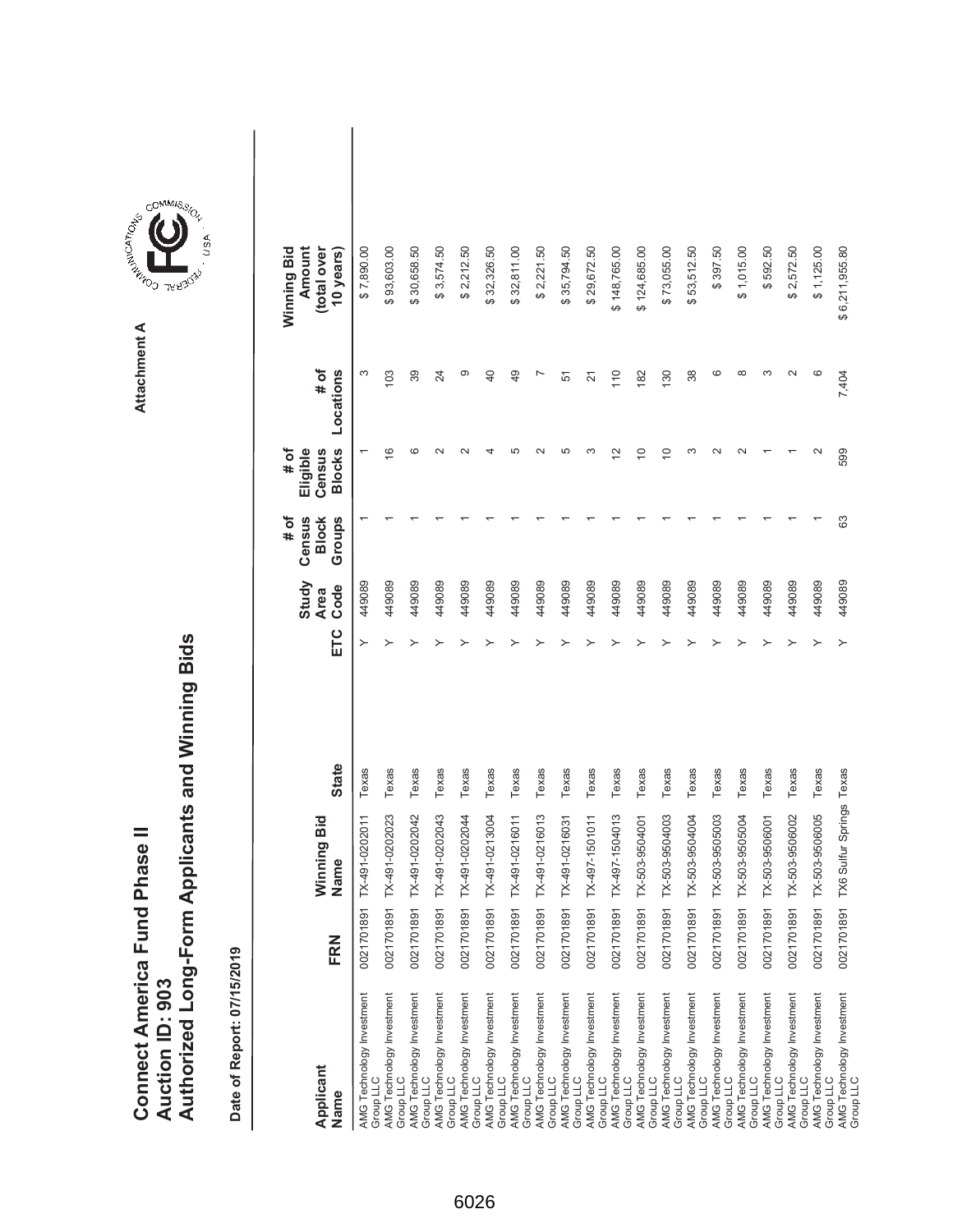|                               |                        | uthorized Long-Form Applicants and Winning Bids |
|-------------------------------|------------------------|-------------------------------------------------|
| Connect America Fund Phase II | <b>Nuction ID: 903</b> |                                                 |



**Attachment A**

Attachment A

| Applicant<br>Name                                     | FRN        | Winning Bid<br>Name | <b>State</b> | ETC | Study<br>Code<br><b>Area</b> | $#$ of<br>Census<br>Groups<br><b>Block</b> | # of<br><b>Blocks</b><br>Census<br>Eligible | Locations<br># of | Winning Bid<br>Amount<br>(total over<br>10 years) |  |
|-------------------------------------------------------|------------|---------------------|--------------|-----|------------------------------|--------------------------------------------|---------------------------------------------|-------------------|---------------------------------------------------|--|
| Communications<br>Aristotle Unified                   | 0024056673 | $\overline{1}$      | Arkansas     | ≻   | 409046                       | $\frac{6}{5}$                              | 103                                         | 293               | \$582,928.80                                      |  |
| Communications<br>Aristotle Unified                   | 0024056673 | $\frac{2}{3}$       | Arkansas     |     | 409046                       | $\overline{1}$                             | R                                           | 82                | \$351,088.40                                      |  |
| Communications<br>Aristotle Unified                   | 0024056673 | $\frac{3}{2}$       | Arkansas     |     | 409046                       | $\overline{1}$                             | 56                                          | 135               | \$397,675.20                                      |  |
| Communications<br><b>Aristotle Unified</b>            | 0024056673 | $\overline{4}$      | Arkansas     |     | 409046                       | $\infty$                                   | œ                                           | 175               | \$379,047.60                                      |  |
| Communications<br>Aristotle Unified                   | 0024056673 | $\frac{6}{1}$       | Arkansas     |     | 409046                       | ∞                                          | 13                                          | 35                | \$91,018.20                                       |  |
| Communications<br>Aristotle Unified                   | 0024056673 | $\frac{6}{5}$       | Arkansas     |     | 409046                       |                                            | යි                                          | 156               | \$432,515.20                                      |  |
| Communications<br>Aristotle Unified                   | 0024056673 | $\overline{1}$      | Arkansas     |     | 409046                       | G                                          | 33                                          | 66                | \$228,472.40                                      |  |
| Aristotle Unified                                     | 0024056673 | $\frac{8}{3}$       | Arkansas     |     | 409046                       | $\infty$                                   | $\overline{N}$                              | 55                | \$223,025.40                                      |  |
| Communications<br>Communications<br>Aristotle Unified | 0024056673 | <b>0)</b>           | Arkansas     |     | 409046                       | 24                                         | 85                                          | 174               | \$348,111.40                                      |  |
| Aristotle Unified                                     | 0024056673 | $\infty$            | Arkansas     |     | 409046                       |                                            | 42                                          | 176               | \$269,593.60                                      |  |
| Communications<br>Aristotle Unified                   | 0024056673 | 23                  | Arkansas     |     | 409046                       | ဖ                                          | S,                                          | 127               | \$465,933.00                                      |  |
| Communications<br>Aristotle Unified                   | 0024056673 | $\overline{2}$      | Arkansas     |     | 409046                       | $\overline{9}$                             | 45                                          | 255               | \$339,802.80                                      |  |
| Communications<br>Aristotle Unified                   | 0024056673 | 25                  | Arkansas     |     | 409046                       |                                            | 58                                          | 93                | \$383,137.90                                      |  |
| Communications<br>Aristotle Unified                   | 0024056673 | $\circ$             | Arkansas     |     | 409046                       | $\frac{2}{3}$                              | 61                                          | 243               | \$309,916.30                                      |  |
| Communications                                        |            |                     |              |     |                              |                                            |                                             |                   |                                                   |  |
| Communications<br>Aristotle Unified                   | 0024056673 |                     | Arkansas     |     | 409046                       | ာ                                          | 47                                          | 125               | \$382,908.20                                      |  |
| Aristotle Unified                                     | 0024056673 | $^{\circ}$          | Arkansas     |     | 409046                       | $\infty$                                   | 65                                          | 172               | \$481,980.20                                      |  |
| Communications<br>Aristotle Unified                   | 0024056673 | ග                   |              |     |                              | $\overline{C}$                             | 76                                          | 312               | \$580,923.60                                      |  |
| Communications                                        |            |                     | Arkansas     |     | 409046                       |                                            |                                             |                   |                                                   |  |
| Aristotle Unified                                     | 0024056673 | AR-033-0202012      | Arkansas     |     | 409046                       |                                            |                                             |                   | \$4,557.80                                        |  |
| Communications<br>Aristotle Unified                   | 0024056673 | AR-033-0204021      | Arkansas     |     | 409046                       |                                            |                                             | ო                 | \$2,085.20                                        |  |
| Communications                                        |            |                     |              |     |                              |                                            |                                             |                   |                                                   |  |
| Communications<br>Aristotle Unified                   | 0024056673 | AR-033-0205012      | Arkansas     |     | 409046                       |                                            |                                             | ω                 | \$5,369.00                                        |  |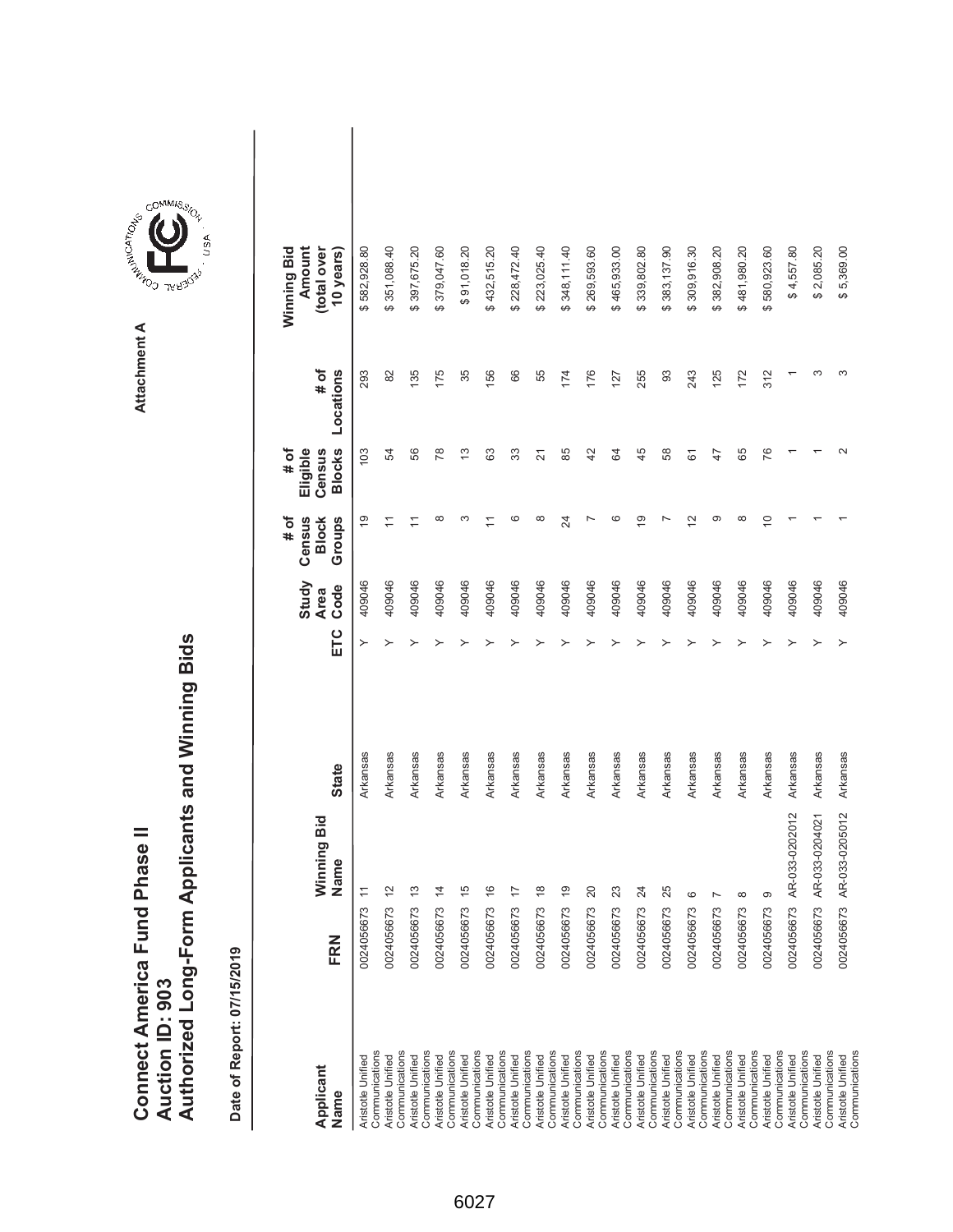| <b>Connect America Fund Phase II</b> |                 | Authorized Long-Form Applicants and Winning Bids |
|--------------------------------------|-----------------|--------------------------------------------------|
|                                      | Auction ID: 903 |                                                  |

**COMMISSION** Attachment A **Attachment A**

COMMIS<sub>SION</sub>

USA

| Applicant<br>Name                   | FRN          | Vinning Bid<br>lame<br>z | <b>State</b> | ETC | Study<br>Code<br><b>Area</b> | Census<br>Groups<br># of<br><b>Block</b> | <b>Blocks</b><br>Eligible<br># of<br>Census | # of<br>Locations  | Amount<br>Winning Bid<br>(total over<br>10 years) |  |
|-------------------------------------|--------------|--------------------------|--------------|-----|------------------------------|------------------------------------------|---------------------------------------------|--------------------|---------------------------------------------------|--|
| Communications<br>Aristotle Unified | 0024056673   | AR-033-0205021           | Arkansas     | ≻   | 409046                       |                                          | ∞                                           | 5                  | \$5,059.60                                        |  |
| Communications<br>Aristotle Unified | 0024056673 A | R-033-0205023            | Arkansas     |     | 409046                       |                                          |                                             |                    | \$2,215.20                                        |  |
| Communications<br>Aristotle Unified | 0024056673   | AR-033-0206003           | Arkansas     |     | 409046                       |                                          |                                             | 5                  | \$3,772.60                                        |  |
| Communications<br>Aristotle Unified | 0024056673   | AR-045-0303021           | Arkansas     |     | 409046                       |                                          |                                             | 4                  | \$17,752.80                                       |  |
| Communications<br>Aristotle Unified | 0024056673   | AR-045-0303032           | Arkansas     |     | 409046                       |                                          |                                             | 30                 | \$36,033.40                                       |  |
| Communications<br>Aristotle Unified | 0024056673   | R-085-0201021<br>₹       | Arkansas     |     | 409046                       |                                          |                                             |                    | \$616.20                                          |  |
| Communications<br>Aristotle Unified | 0024056673   | AR-085-0201042           | Arkansas     |     | 409046                       |                                          |                                             | $\scriptstyle\sim$ | \$1,890.20                                        |  |
| Aristotle Unified                   | 0024056673   | AR-085-0201043           | Arkansas     |     | 409046                       |                                          |                                             | 28                 | \$11,659.20                                       |  |
| Communications<br>Aristotle Unified | 0024056673   | AR-085-0203012           | Arkansas     |     | 409046                       |                                          |                                             |                    | \$17,934.80                                       |  |
| Communications<br>Aristotle Unified | 0024056673   | AR-085-0203022           | Arkansas     |     | 409046                       |                                          |                                             | 34                 | \$34,959.60                                       |  |
| Communications<br>Aristotle Unified | 0024056673   | AR-085-0204001           | Arkansas     |     | 409046                       |                                          |                                             | 4                  | \$12,110.80                                       |  |
| Communications<br>Aristotle Unified | 0024056673   | R-085-0204003<br>₹       | Arkansas     |     | 409046                       |                                          |                                             |                    | \$18,233.80                                       |  |
| Communications<br>Aristotle Unified | 0024056673   | AR-085-0205001           | Arkansas     |     | 409046                       |                                          |                                             |                    | \$2,597.40                                        |  |
| Communications<br>Aristotle Unified | 0024056673   | AR-085-0205002           | Arkansas     |     | 409046                       |                                          |                                             |                    | \$5,561.40                                        |  |
| Communications<br>Aristotle Unified | 0024056673   | R-085-0205003<br>₹       | Arkansas     |     | 409046                       |                                          |                                             | ∞                  | \$5,902.00                                        |  |
| Communications<br>Aristotle Unified | 0024056673   | AR-085-0206001           | Arkansas     |     | 409046                       |                                          |                                             | $\overline{0}$     | \$45,583.20                                       |  |
| Communications<br>Aristotle Unified | 0024056673   | AR-085-0206002           | Arkansas     |     | 409046                       |                                          |                                             | 4                  | \$63,817.00                                       |  |
| Communications                      |              |                          |              |     |                              |                                          |                                             |                    |                                                   |  |
| Communications<br>Aristotle Unified | 0024056673   | AR-085-0207003           | Arkansas     |     | 409046                       |                                          |                                             | $\sim$             | \$9,115.60                                        |  |
| Communications<br>Aristotle Unified | 0024056673   | AR-085-0208001           | Arkansas     |     | 409046                       |                                          | $\infty$                                    | $\infty$           | \$82,050.80                                       |  |
| Communications<br>Aristotle Unified | 0024056673   | AR-085-0208002           | Arkansas     |     | 409046                       |                                          |                                             | $\infty$           | \$22,497.80                                       |  |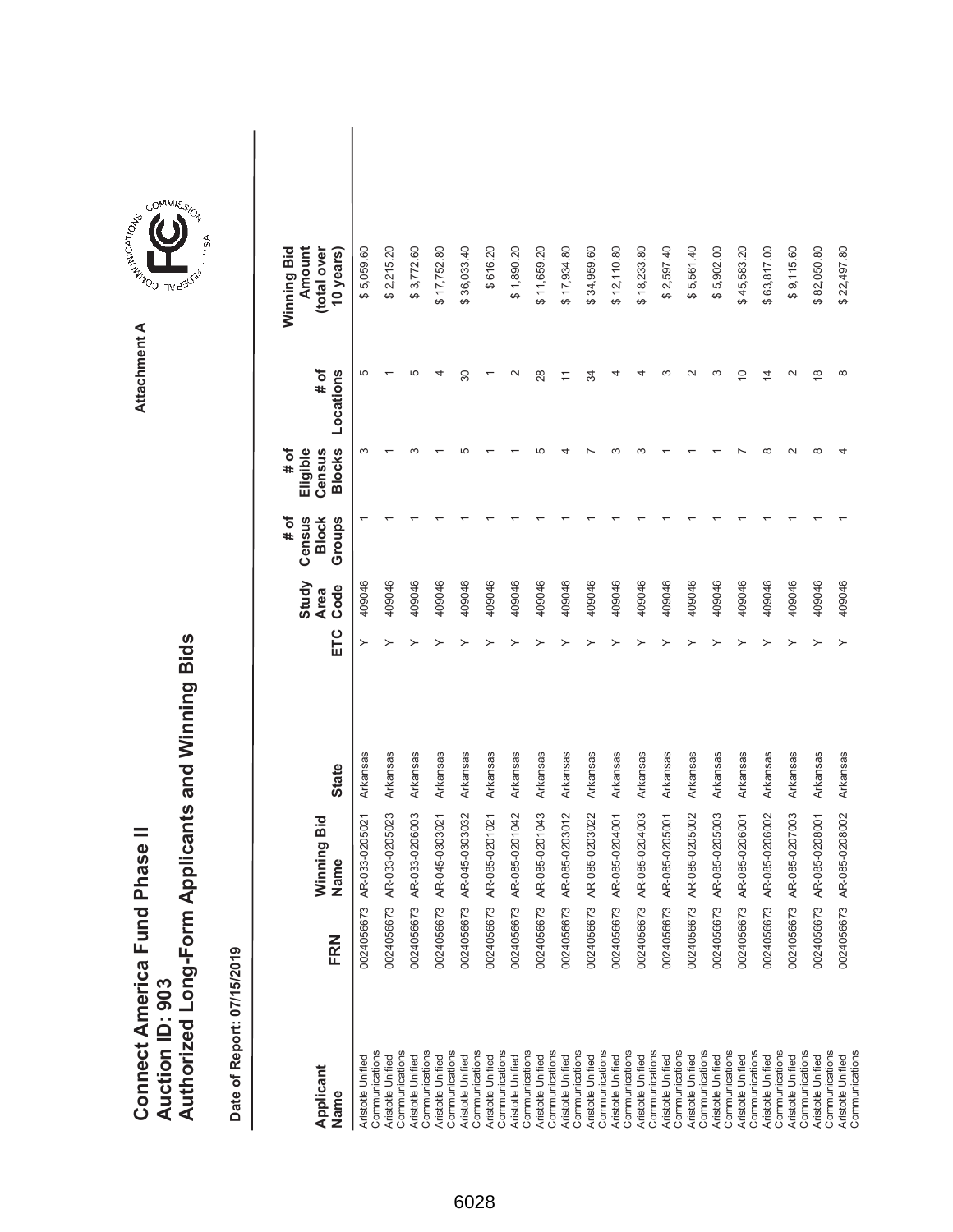| <b>Connect America Fund Phase II</b> |                 | Authorized Long-Form Applicants and Winning Bids |
|--------------------------------------|-----------------|--------------------------------------------------|
|                                      | Auction ID: 903 |                                                  |

COMMIS<sub>SION</sub>

USA

| Applicant<br>Name                                     | FRN        | Winning Bid<br>Name | <b>State</b> | ETC | Study<br>Code<br>Area | # of<br>Census<br>Groups<br><b>Block</b> | <b>Blocks</b><br># of<br>Eligible<br>Census | Locations<br># of | Winning Bid<br>Amount<br>(total over<br>10 years) |  |
|-------------------------------------------------------|------------|---------------------|--------------|-----|-----------------------|------------------------------------------|---------------------------------------------|-------------------|---------------------------------------------------|--|
| Communications<br>Aristotle Unified                   | 0024056673 | AR-119-0002002      | Arkansas     | ≻   | 409046                |                                          | $\sim$                                      | 5                 | \$1,151.80                                        |  |
| Communications<br>Aristotle Unified                   | 0024056673 | AR-119-0005001      | Arkansas     |     | 409046                |                                          |                                             |                   | \$2,553.20                                        |  |
| Communications<br>Aristotle Unified                   | 0024056673 | AR-119-0012001      | Arkansas     |     | 409046                |                                          |                                             |                   | \$36.70                                           |  |
| Communications<br>Aristotle Unified                   | 0024056673 | AR-119-0015012      | Arkansas     |     | 409046                |                                          |                                             |                   | \$3,447.60                                        |  |
| Communications<br>Aristotle Unified                   | 0024056673 | AR-119-0015022      | Arkansas     |     | 409046                |                                          |                                             |                   | \$410.80                                          |  |
| Communications<br>Aristotle Unified                   | 0024056673 | AR-119-0021032      | Arkansas     |     | 409046                |                                          |                                             |                   | \$2,194.40                                        |  |
| Communications<br>Aristotle Unified                   | 0024056673 | AR-119-0025001      | Arkansas     |     | 409046                |                                          |                                             |                   | \$187.20                                          |  |
| Communications<br>Aristotle Unified                   | 0024056673 | AR-119-0026001      | Arkansas     |     | 409046                |                                          |                                             |                   | \$691.60                                          |  |
| Aristotle Unified                                     | 0024056673 | AR-119-0027007      | Arkansas     |     | 409046                |                                          |                                             |                   | \$517.40                                          |  |
| Communications<br>Aristotle Unified                   | 0024056673 | AR-119-0028002      | Arkansas     |     | 409046                |                                          |                                             |                   | \$33.40                                           |  |
| Communications<br>Aristotle Unified                   | 0024056673 | AR-119-0028003      | Arkansas     |     | 409046                |                                          |                                             |                   | \$2,542.80                                        |  |
| Communications<br>Aristotle Unified                   | 0024056673 | AR-119-0030012      | Arkansas     |     | 409046                |                                          |                                             |                   | \$5,163.60                                        |  |
| Communications<br>Aristotle Unified                   | 0024056673 | AR-119-0030013      | Arkansas     |     | 409046                |                                          |                                             |                   | \$304.20                                          |  |
| Communications<br>Aristotle Unified                   | 0024056673 | AR-119-0035003      | Arkansas     |     | 409046                |                                          |                                             | ഥ                 | \$23,293.40                                       |  |
| Communications<br>Aristotle Unified                   | 0024056673 |                     | Arkansas     |     | 409046                |                                          |                                             |                   | \$496.60                                          |  |
| Communications                                        |            | AR-119-0036063      |              |     |                       |                                          |                                             |                   |                                                   |  |
| Aristotle Unified                                     | 0024056673 | AR-119-0039001      | Arkansas     |     | 409046                |                                          |                                             |                   | \$4,557.80                                        |  |
| Communications<br>Aristotle Unified                   | 0024056673 | AR-119-0039002      | Arkansas     |     | 409046                |                                          |                                             |                   | \$50,141.00                                       |  |
| Communications<br>Aristotle Unified                   | 0024056673 | AR-119-0040012      | Arkansas     |     | 409046                |                                          |                                             |                   | \$273.50                                          |  |
| Communications<br>Aristotle Unified                   | 0024056673 | AR-119-0040013      | Arkansas     |     | 409046                |                                          |                                             |                   | \$1,833.00                                        |  |
| Communications<br>Communications<br>Aristotle Unified | 0024056673 | AR-119-0040071      | Arkansas     |     | 409046                |                                          |                                             |                   | \$5,709.50                                        |  |
|                                                       |            |                     |              |     |                       |                                          |                                             |                   |                                                   |  |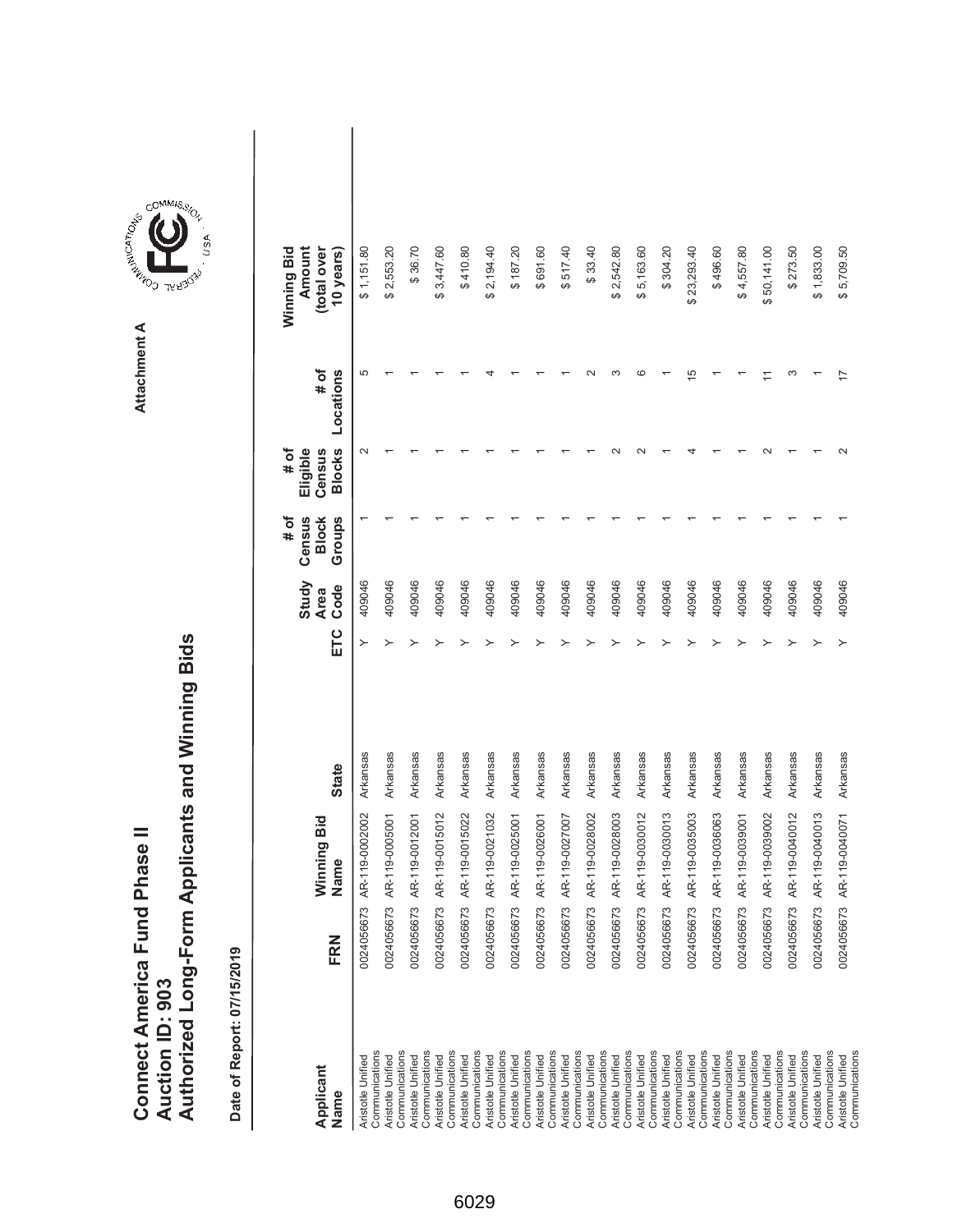| <b>Connect America Fund Phase II</b> |                        | Authorized Long-Form Applicants and Winning Bids |
|--------------------------------------|------------------------|--------------------------------------------------|
|                                      | <b>Auction ID: 903</b> |                                                  |

| Applicant<br>Name                                     | FRN        | Winning Bid<br>Name | <b>State</b> | ETC | Study<br>Code<br><b>Area</b> | Census<br><b>Block</b><br>Groups<br># of | <b>Blocks</b><br>Eligible<br>Census<br># of | # of<br>Locations | Winning Bid<br>Amount<br>(total over<br>10 years) |  |
|-------------------------------------------------------|------------|---------------------|--------------|-----|------------------------------|------------------------------------------|---------------------------------------------|-------------------|---------------------------------------------------|--|
| <b>Communications</b><br><b>Aristotle Unified</b>     | 0024056673 | AR-119-0041032      | Arkansas     |     | 409046                       |                                          |                                             | $\sim$            | \$148.20                                          |  |
| Communications<br>Aristotle Unified                   | 0024056673 | AR-119-0041052      | Arkansas     |     | 409046                       |                                          |                                             |                   | \$1,482.00                                        |  |
| <b>Aristotle Unified</b>                              | 0024056673 | AR-119-0041082      | Arkansas     |     | 409046                       |                                          |                                             |                   | \$436.80                                          |  |
| Communications<br>Communications<br>Aristotle Unified | 0024056673 | AR-119-0042011      | Arkansas     |     | 409046                       |                                          |                                             |                   | \$46.70                                           |  |
| Aristotle Unified                                     | 0024056673 | AR-119-0042012      | Arkansas     |     | 409046                       |                                          |                                             |                   | \$18,233.80                                       |  |
| Communications<br>Communications<br>Aristotle Unified | 0024056673 | AR-119-0042021      | Arkansas     |     | 409046                       |                                          |                                             |                   | \$535.60                                          |  |
| Aristotle Unified                                     | 0024056673 | AR-119-0042022      | Arkansas     |     | 409046                       |                                          |                                             |                   | \$3,569.80                                        |  |
| Communications<br>Aristotle Unified                   | 0024056673 | AR-119-0042051      | Arkansas     |     | 409046                       |                                          |                                             |                   | \$2,956.20                                        |  |
| Communications<br>Aristotle Unified                   | 0024056673 | AR-119-0042181      | Arkansas     |     | 409046                       |                                          |                                             |                   | \$470.60                                          |  |
| Communications<br><b>Aristotle Unified</b>            | 0024056673 | AR-119-0042212      | Arkansas     |     | 409046                       |                                          |                                             |                   | \$2,363.40                                        |  |
| Communications<br>Aristotle Unified                   | 0024056673 | AR-119-0043024      | Arkansas     |     | 409046                       |                                          |                                             |                   | \$4,877.60                                        |  |
| Communications<br>Aristotle Unified                   | 0024056673 | AR-119-0044002      | Arkansas     |     | 409046                       |                                          |                                             |                   | \$254.80                                          |  |
| Communications<br>Aristotle Unified                   | 0024056673 | AR-119-0045001      | Arkansas     |     | 409046                       |                                          |                                             |                   | \$1,307.80                                        |  |
| Communications<br>Aristotle Unified                   | 0024056673 | AR-119-0046001      | Arkansas     |     | 409046                       |                                          |                                             |                   | \$3,439.80                                        |  |
| Communications<br>Aristotle Unified                   | 0024056673 | AR-119-0048001      | Arkansas     |     | 409046                       |                                          |                                             |                   | \$4,461.60                                        |  |
| Communications<br>Aristotle Unified                   | 0024056673 | AR-119-0049006      | Arkansas     |     | 409046                       |                                          |                                             |                   | \$4,557.80                                        |  |
| Communications                                        |            |                     |              |     |                              |                                          |                                             |                   |                                                   |  |
| Communications<br>Aristotle Unified                   | 0024056673 | AR-125-0104045      | Arkansas     |     | 409046                       |                                          |                                             |                   | \$395.20                                          |  |
| Aristotle Unified                                     | 0024056673 | AR-125-0104072      | Arkansas     |     | 409046                       |                                          |                                             |                   | \$18,233.80                                       |  |
| Communications<br><b>Aristotle Unified</b>            | 0024056673 | AR-125-0105031      | Arkansas     |     | 409046                       |                                          |                                             |                   | \$4,557.80                                        |  |
| Communications<br>Communications<br>Aristotle Unified | 0024056673 | AR-125-0105061      | Arkansas     |     | 409046                       |                                          | ဖ                                           |                   | \$12,347.40                                       |  |

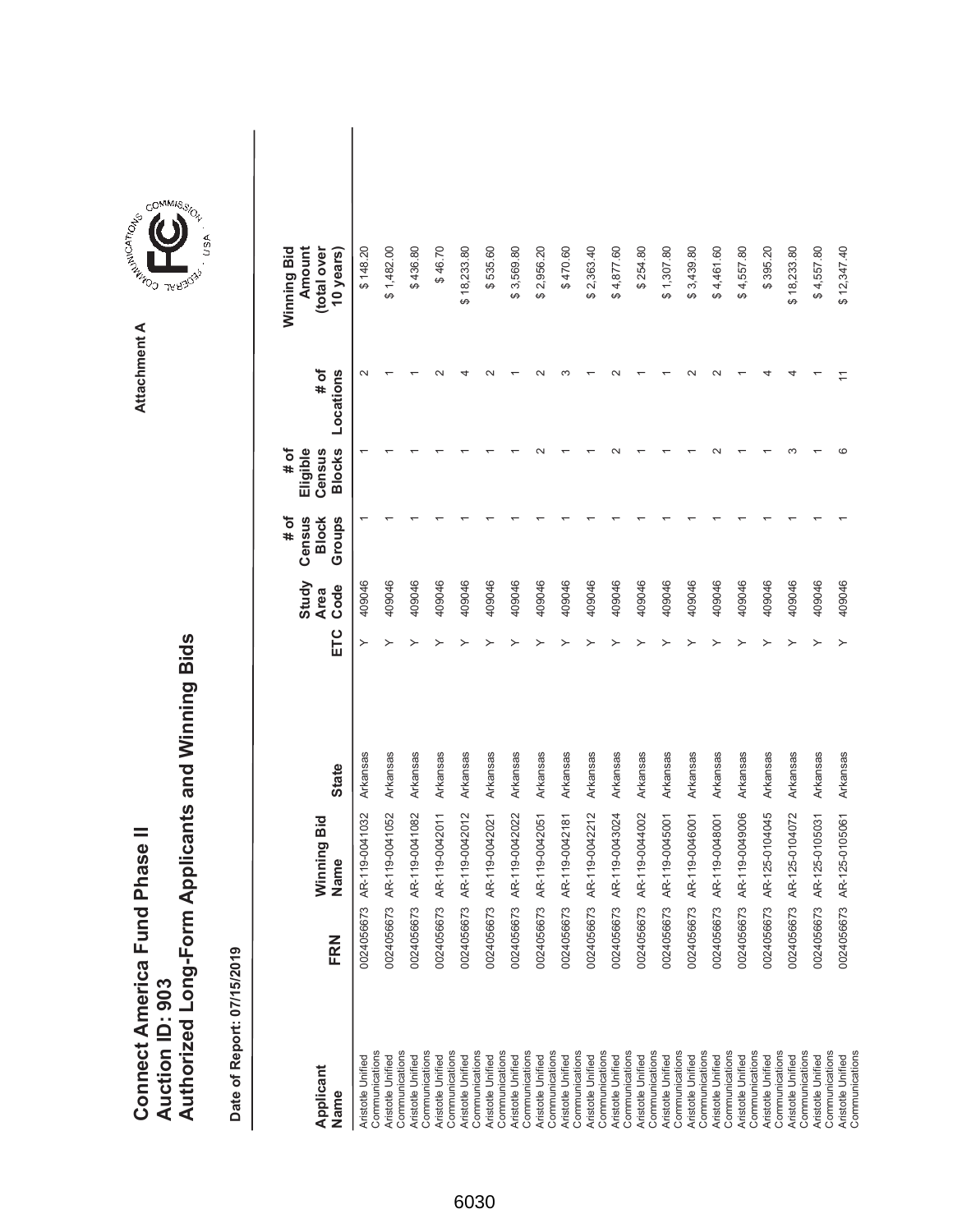| Connect America Fund Phase II |                 | Authorized Long-Form Applicants and Winning Bids |
|-------------------------------|-----------------|--------------------------------------------------|
|                               |                 |                                                  |
|                               |                 |                                                  |
|                               | Auction ID: 903 |                                                  |
|                               |                 |                                                  |

**COMMISSION** Attachment A **Attachment A**

GOMMIS<sub>SION</sub>

USA

| Applicant<br>Name                   | FRN        | Vinning Bid<br>Vame       | <b>State</b> | ETC | Study<br>Code<br><b>Area</b> | Census<br># of<br>Groups<br><b>Block</b> | <b>Blocks</b><br>Eligible<br>Census<br># of | Locations<br># of | Amount<br>Winning Bid<br>(total over<br>10 years) |  |
|-------------------------------------|------------|---------------------------|--------------|-----|------------------------------|------------------------------------------|---------------------------------------------|-------------------|---------------------------------------------------|--|
| Communications<br>Aristotle Unified | 0024056673 | AR-125-0105062            | Arkansas     | ≻   | 409046                       |                                          | $\overline{5}$                              | $\overline{4}$    | \$45,884.80                                       |  |
| Communications<br>Aristotle Unified |            | 0024056673 AR-125-0105063 | Arkansas     |     | 409046                       |                                          | G                                           |                   | \$50,141.00                                       |  |
| Communications<br>Aristotle Unified |            | 0024056673 AR-125-0105071 | Arkansas     |     | 409046                       |                                          |                                             |                   | \$3,998.80                                        |  |
| Communications<br>Aristotle Unified |            | 0024056673 AR-125-0105072 | Arkansas     |     | 409046                       |                                          |                                             |                   | \$5,956.60                                        |  |
| Communications<br>Aristotle Unified |            | 0024056673 AR-125-0105073 | Arkansas     |     | 409046                       |                                          | ო                                           |                   | \$13,676.00                                       |  |
| Communications<br>Aristotle Unified | 0024056673 | AR-125-0105081            | Arkansas     |     | 409046                       |                                          | ∼                                           | 26                | \$39,793.00                                       |  |
| Communications<br>Aristotle Unified | 0024056673 | AR-125-0105083            | Arkansas     |     | 409046                       |                                          |                                             | ∞                 | \$3,918.20                                        |  |
| Communications<br>Aristotle Unified |            | 0024056673 AR-125-0105102 | Arkansas     |     | 409046                       |                                          |                                             |                   | \$60.00                                           |  |
| Aristotle Unified                   |            | 0024056673 AR-125-0106002 | Arkansas     |     | 409046                       |                                          |                                             |                   | \$2,576.60                                        |  |
| Communications<br>Aristotle Unified | 0024056673 | AR-131-0001001            | Arkansas     |     | 409046                       |                                          |                                             |                   | \$233.50                                          |  |
| Communications<br>Aristotle Unified | 0024056673 | AR-131-0001004            | Arkansas     |     | 409046                       |                                          |                                             |                   | \$1,518.40                                        |  |
| Communications<br>Aristotle Unified | 0024056673 | AR-131-0002001            | Arkansas     |     | 409046                       |                                          |                                             |                   | \$9,066.20                                        |  |
| Communications                      |            |                           |              |     |                              |                                          |                                             |                   |                                                   |  |
| Communications<br>Aristotle Unified | 0024056673 | AR-131-0002005            | Arkansas     |     | 409046                       |                                          |                                             |                   | \$46.70                                           |  |
| Communications<br>Aristotle Unified | 0024056673 | AR-131-0003002            | Arkansas     |     | 409046                       |                                          |                                             | 20                | \$8,998.60                                        |  |
| Aristotle Unified                   | 0024056673 | AR-131-0008005            | Arkansas     |     | 409046                       |                                          |                                             |                   | \$335.40                                          |  |
| Communications<br>Aristotle Unified |            | 0024056673 AR-131-0013023 | Arkansas     |     | 409046                       |                                          | Ю                                           | ∞                 | \$3,159.00                                        |  |
| Communications                      |            |                           |              |     |                              |                                          |                                             |                   |                                                   |  |
| Aristotle Unified                   | 0024056673 | AR-131-0013031            | Arkansas     |     | 409046                       |                                          |                                             |                   | \$174.20                                          |  |
| Communications<br>Aristotle Unified | 0024056673 | AR-131-0013032            | Arkansas     |     | 409046                       |                                          |                                             |                   | \$5,181.80                                        |  |
| Communications                      |            |                           |              |     |                              |                                          |                                             |                   |                                                   |  |
| Communications<br>Aristotle Unified | 0024056673 | AR-131-0101011            | Arkansas     |     | 409046                       |                                          |                                             |                   | \$150.80                                          |  |
| Communications<br>Aristotle Unified |            | 0024056673 AR-131-0102012 | Arkansas     |     | 409046                       |                                          |                                             |                   | \$598.00                                          |  |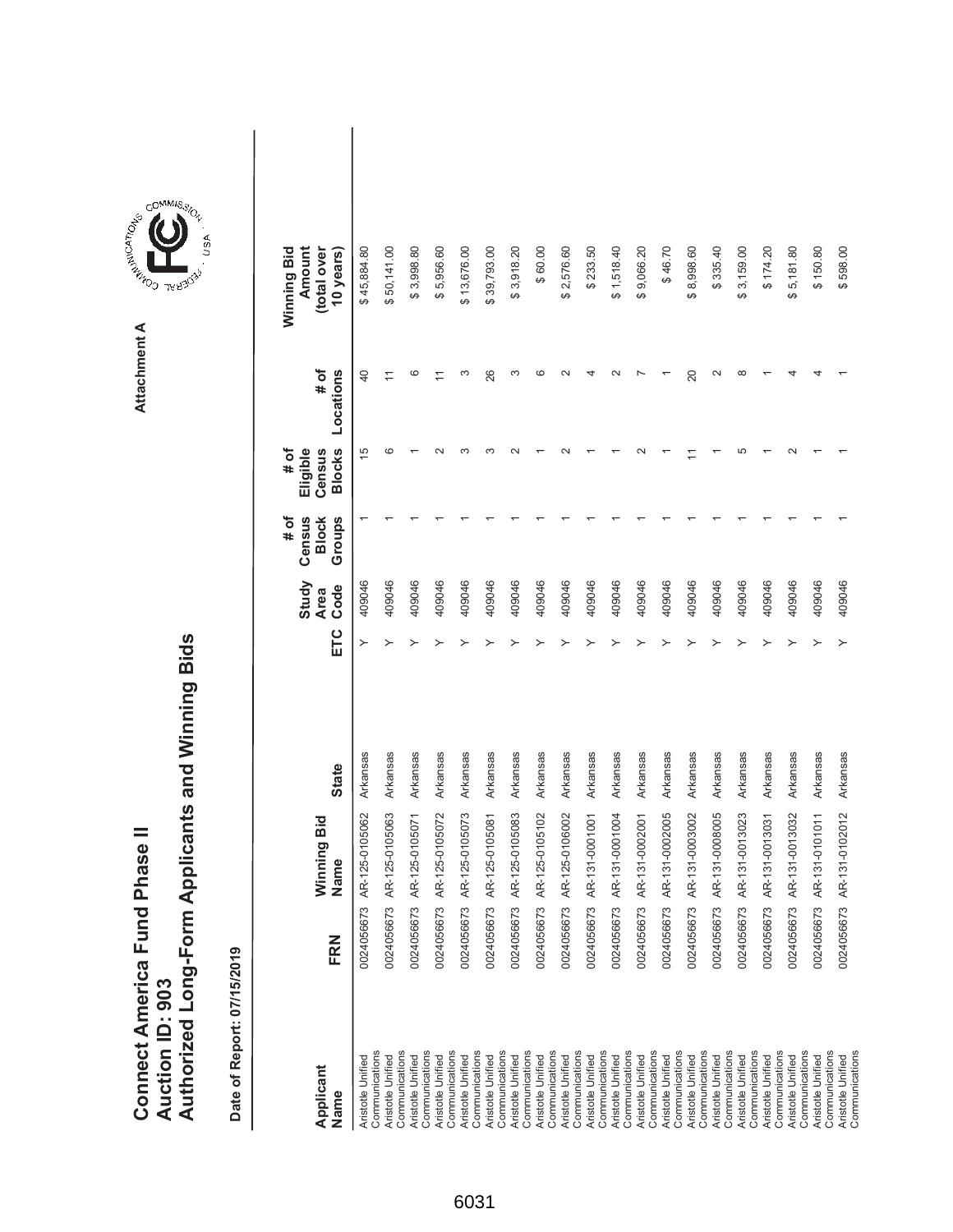|                                      |                        | Authorized Long-Form Applicants and Winning Bids |
|--------------------------------------|------------------------|--------------------------------------------------|
|                                      |                        |                                                  |
|                                      |                        |                                                  |
|                                      |                        |                                                  |
|                                      |                        |                                                  |
| <b>Connect America Fund Phase II</b> | <b>Auction ID: 903</b> |                                                  |

| Applicant<br>Name                                     | FRN        | Winning Bid<br>Name | <b>State</b> | ETC | Study<br>Code<br><b>Area</b> | Census<br># of<br><b>Block</b><br>Groups | <b>Blocks</b><br># of<br>Eligible<br>Census | # of<br>Locations | Winning Bid<br>Amount<br>(total over<br>10 years) |  |
|-------------------------------------------------------|------------|---------------------|--------------|-----|------------------------------|------------------------------------------|---------------------------------------------|-------------------|---------------------------------------------------|--|
| Communications<br>Aristotle Unified                   | 0024056673 | AR-131-0102021      | Arkansas     |     | 409046                       |                                          |                                             |                   | \$1,076.40                                        |  |
| Communications<br>Aristotle Unified                   | 0024056673 | AR-131-0103011      | Arkansas     | ≻   | 409046                       |                                          |                                             | 5                 | \$556.90                                          |  |
| Aristotle Unified                                     | 0024056673 | AR-131-0103023      | Arkansas     |     | 409046                       |                                          | $\sim$                                      | 28                | \$22,232.60                                       |  |
| Communications<br>Aristotle Unified                   | 0024056673 | MS-143-9501001      | Mississippi  |     | 289037                       |                                          | $\frac{6}{2}$                               | 43                | \$138,379.80                                      |  |
| Communications<br>Aristotle Unified                   | 0024056673 | MS-143-9501002      | Mississippi  |     | 289037                       |                                          | $\infty$                                    | $\overline{4}$    | \$55,432.00                                       |  |
| Communications<br>Communications<br>Aristotle Unified | 0024056673 | MS-143-9501003      | Mississippi  |     | 289037                       |                                          | 21                                          | 22                | \$84,026.80                                       |  |
| Aristotle Unified                                     | 0024056673 | MS-143-9502001      | Mississippi  |     | 289037                       |                                          |                                             |                   | \$66.70                                           |  |
| Communications<br>Aristotle Unified                   | 0024056673 | Howell              | Missouri     |     | 429044                       | ∞                                        | 50                                          | 138               | \$411,396.40                                      |  |
| Communications<br>Aristotle Unified                   | 0024056673 | Oregon              | Missouri     |     | 429044                       |                                          | 75                                          | 213               | \$925,504.50                                      |  |
| Communications<br>Aristotle Unified                   | 0024056673 | <b>Ozark</b>        | Missouri     |     | 429044                       |                                          | 168                                         | 437               | \$1,664,643.80                                    |  |
| Communications<br>Aristotle Unified                   | 0024056673 | 300                 | Oklahoma     |     | 439076                       |                                          | 391                                         | 3,519             | \$1,676,278.50                                    |  |
| Communications<br>Aristotle Unified                   | 0024056673 | OK-089-0982001      | Oklahoma     |     | 439076                       |                                          |                                             | 22                | \$91,817.50                                       |  |
| Communications<br>Aristotle Unified                   | 0024056673 | OK-089-0982002      | Oklahoma     |     | 439076                       |                                          | 5                                           | œ                 | \$35,065.00                                       |  |
| AtLink Services, LLC<br>Communications                | 0016085920 | OK-015-1617001      | Oklahoma     |     | 439077                       |                                          |                                             |                   | \$267.00                                          |  |
| AtLink Services, LLC                                  | 0016085920 | OK-027-2023011      | Oklahoma     |     | 439077                       |                                          |                                             | 42                | \$9,973.30                                        |  |
| AtLink Services, LLC                                  | 0016085920 | OK-037-0201011      | Oklahoma     |     | 439077                       |                                          |                                             | $\frac{5}{3}$     | \$3,182.10                                        |  |
| AtLink Services, LLC                                  | 0016085920 | OK-037-0201032      | Oklahoma     |     | 439077                       |                                          |                                             | $\infty$          | \$2,645.00                                        |  |
| AtLink Services, LLC                                  | 0016085920 | OK-037-0206021      | Oklahoma     |     | 439077                       |                                          |                                             |                   | \$1,561.50                                        |  |
| AtLink Services, LLC                                  | 0016085920 | OK-037-0207041      | Oklahoma     |     | 439077                       |                                          | 21                                          | 73                | \$72,794.90                                       |  |
| AtLink Services, LLC                                  | 0016085920 | OK-037-0207052      | Oklahoma     |     | 439077                       |                                          | $\frac{6}{5}$                               | 128               | \$61,923.60                                       |  |

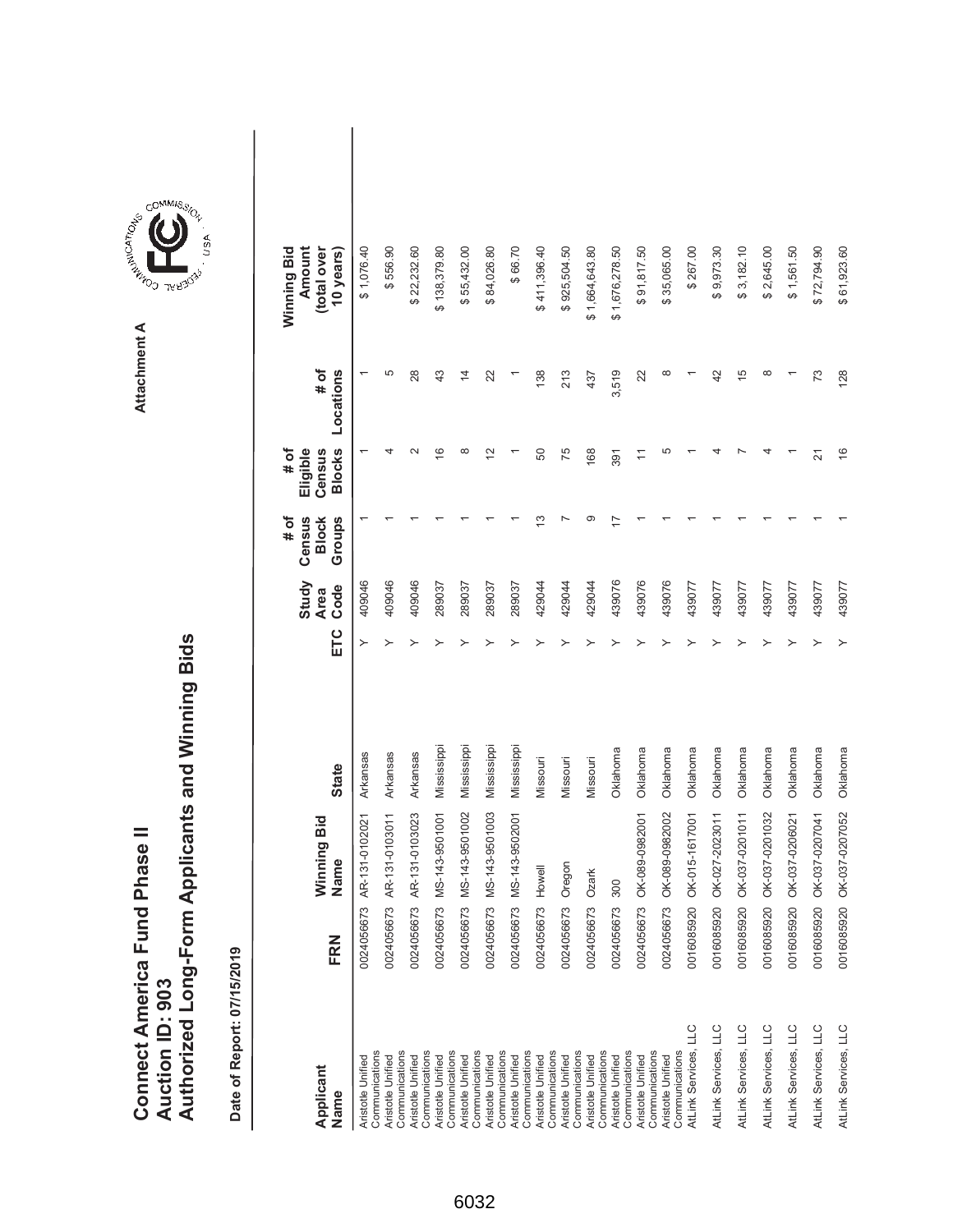|                               |                 | Authorized Long-Form Applicants and Winning Bids |
|-------------------------------|-----------------|--------------------------------------------------|
| Connect America Fund Phase II | Auction ID: 903 |                                                  |

| Applicant<br>Name    | FRN        | Winning Bid<br>Name | <b>State</b> | ETC | Study<br>Code<br><b>Area</b> | Census<br># of<br>Groups<br><b>Block</b> | <b>Blocks</b><br>Eligible<br>Census<br># of | # of<br>Locations  | Amount<br>Winning Bid<br>(total over<br>10 years) |  |
|----------------------|------------|---------------------|--------------|-----|------------------------------|------------------------------------------|---------------------------------------------|--------------------|---------------------------------------------------|--|
| AtLink Services, LLC | 0016085920 | OK-037-0207062      | Oklahoma     |     | 439077                       |                                          |                                             | $\overline{5}$     | \$19,393.80                                       |  |
| AtLink Services, LLC | 0016085920 | OK-037-0207071      | Oklahoma     | ≻   | 439077                       |                                          | $\overline{4}$                              | $\overline{\circ}$ | \$11,186.70                                       |  |
| AtLink Services, LLC | 0016085920 | OK-037-0208002      | Oklahoma     |     | 439077                       |                                          | R                                           | 224                | \$101,044.50                                      |  |
| AtLink Services, LLC | 0016085920 | OK-037-0209003      | Oklahoma     |     | 439077                       |                                          | 67                                          | 144                | \$18,553.30                                       |  |
| AtLink Services, LLC | 0016085920 | OK-037-0210003      | Oklahoma     |     | 439077                       |                                          |                                             | 29                 | \$7,415.80                                        |  |
| AtLink Services, LLC | 0016085920 | OK-037-0212021      | Oklahoma     |     | 439077                       |                                          |                                             | ო                  | \$2,299.50                                        |  |
| AtLink Services, LLC | 0016085920 | OK-037-0212022      | Oklahoma     |     | 439077                       |                                          |                                             |                    | \$1,329.00                                        |  |
| AtLink Services, LLC | 0016085920 | OK-037-0212023      | Oklahoma     |     | 439077                       |                                          |                                             |                    | \$3,023.90                                        |  |
| AtLink Services, LLC | 0016085920 | OK-037-0214001      | Oklahoma     |     | 439077                       |                                          | ഥ                                           |                    | \$5,486.60                                        |  |
| AtLink Services, LLC | 0016085920 | OK-037-0215001      | Oklahoma     |     | 439077                       |                                          |                                             | 50                 | \$10,841.40                                       |  |
| AtLink Services, LLC | 0016085920 | OK-037-0216001      | Oklahoma     |     | 439077                       |                                          |                                             | $^{\circ}$         | \$6,429.00                                        |  |
| AtLink Services, LLC | 0016085920 | OK-041-9762003      | Oklahoma     |     | 439077                       |                                          | 23                                          | 92                 | \$77,272.00                                       |  |
| AtLink Services, LLC | 0016085920 | OK-051-0009035      | Oklahoma     |     | 439077                       |                                          |                                             |                    | \$58.50                                           |  |
| AtLink Services, LLC | 0016085920 | OK-063-4846001      | Oklahoma     |     | 439077                       |                                          | ဖ                                           | 75                 | \$17,691.00                                       |  |
| AtLink Services, LLC | 0016085920 | OK-063-4846003      | Oklahoma     |     | 439077                       |                                          |                                             | Ю                  | \$3,294.00                                        |  |
| AtLink Services, LLC | 0016085920 | OK-063-4848003      | Oklahoma     |     | 439077                       |                                          | $\sim$                                      |                    | \$1,394.50                                        |  |
| AtLink Services, LLC | 0016085920 | OK-069-6601982      | Oklahoma     |     | 439077                       |                                          | ς                                           | 27                 | \$15,325.50                                       |  |
| AtLink Services, LLC | 0016085920 | OK-081-9611001      | Oklahoma     |     | 439077                       |                                          | 77                                          | 353                | \$123,118.60                                      |  |
| AtLink Services, LLC | 0016085920 | OK-081-9612001      | Oklahoma     |     | 439077                       |                                          | 13                                          | 70                 | \$61,918.00                                       |  |
| AtLink Services, LLC | 0016085920 | OK-081-9613001      | Oklahoma     |     | 439077                       |                                          | 69                                          | 610                | \$125,357.80                                      |  |

**COMMISSION** Attachment A **Attachment A**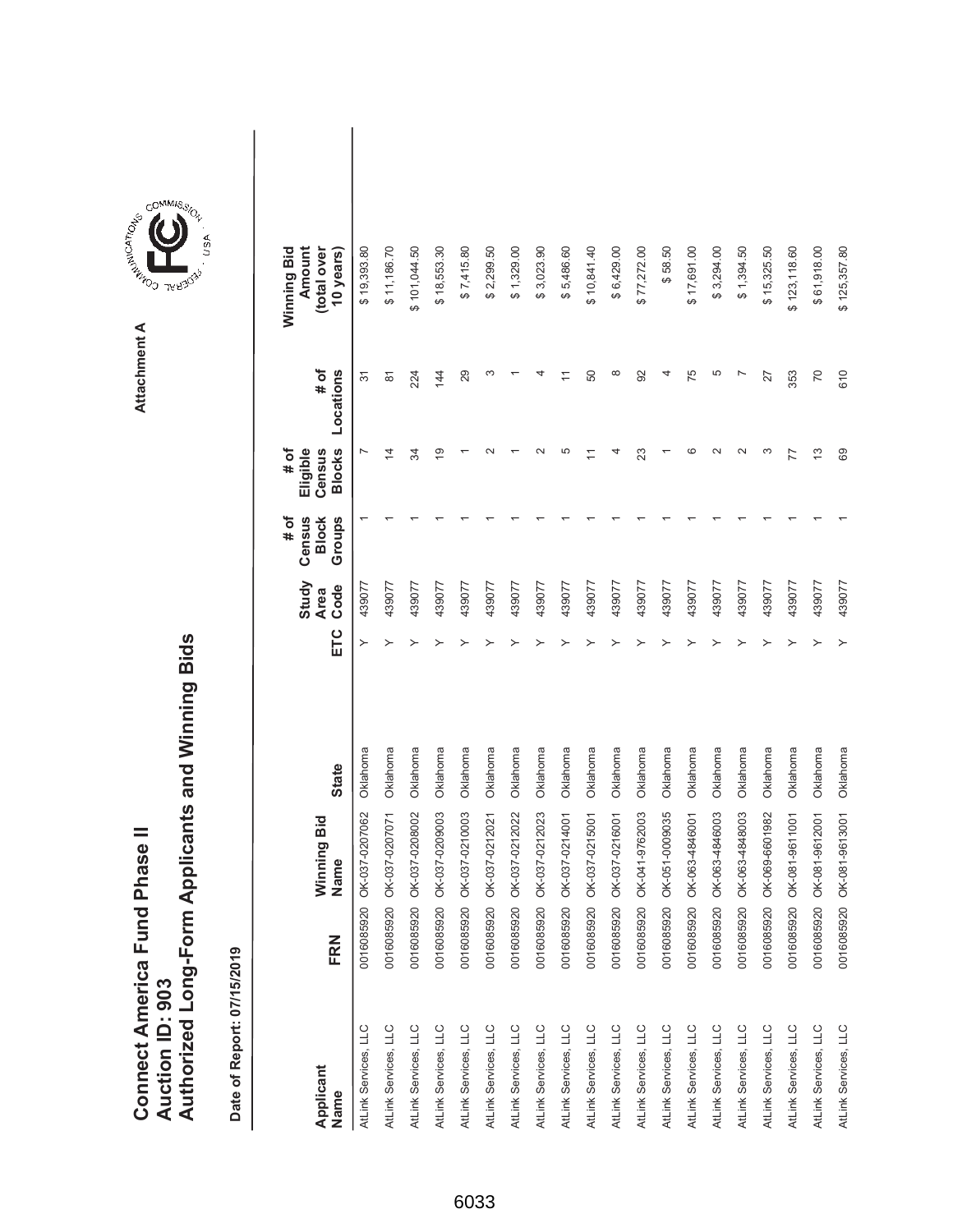|                               |                 | Authorized Long-Form Applicants and Winning Bids |
|-------------------------------|-----------------|--------------------------------------------------|
|                               |                 |                                                  |
| Connect America Fund Phase II | Auction ID: 903 |                                                  |



COMMIS<sub>SION</sub>

USA

| Applicant<br>Name    | FRN        | Winning Bid<br>Name | <b>State</b> | ETC | Study<br>Code<br><b>Area</b> | Census<br># of<br><b>Block</b><br>Groups | <b>Blocks</b><br>Eligible<br># of<br>Census | # of<br>Locations | (total over<br>Amount<br>Winning Bid<br>10 years) |  |
|----------------------|------------|---------------------|--------------|-----|------------------------------|------------------------------------------|---------------------------------------------|-------------------|---------------------------------------------------|--|
| AtLink Services, LLC | 0016085920 | OK-081-9613003      | Oklahoma     |     | 439077                       |                                          | 88                                          | 523               | \$108,571.20                                      |  |
| AtLink Services, LLC | 0016085920 | OK-081-9614001      | Oklahoma     |     | 439077                       |                                          |                                             | 77                | \$16,016.20                                       |  |
| AtLink Services, LLC | 0016085920 | OK-081-9614002      | Oklahoma     |     | 439077                       |                                          | ო                                           | $\frac{6}{5}$     | \$12,910.00                                       |  |
| AtLink Services, LLC | 0016085920 | OK-081-9614003      | Oklahoma     |     | 439077                       |                                          | 5                                           | 34                | \$19,559.30                                       |  |
| AtLink Services, LLC | 0016085920 | OK-081-9615001      | Oklahoma     |     | 439077                       |                                          | ග                                           | 26                | \$50,275.30                                       |  |
| AtLink Services, LLC | 0016085920 | OK-081-9616001      | Oklahoma     |     | 439077                       |                                          | œ                                           | 25                | \$5,561.30                                        |  |
| AtLink Services, LLC | 0016085920 | OK-081-9616002      | Oklahoma     |     | 439077                       |                                          | 42                                          | 189               | \$46,050.20                                       |  |
| AtLink Services, LLC | 0016085920 | OK-081-9617001      | Oklahoma     |     | 439077                       |                                          | 5                                           | 372               | \$64,649.80                                       |  |
| AtLink Services, LLC | 0016085920 | OK-081-9617003      | Oklahoma     |     | 439077                       |                                          | ဖ                                           | 20                | \$3,031.00                                        |  |
| AtLink Services, LLC | 0016085920 | OK-083-6003001      | Oklahoma     |     | 439077                       |                                          | ဖ                                           | $\infty$          | 2,131.70<br>↮                                     |  |
| AtLink Services, LLC | 0016085920 | OK-083-6004001      | Oklahoma     |     | 439077                       |                                          | ₽                                           | 66                | \$9,719.00                                        |  |
| AtLink Services, LLC | 0016085920 | OK-083-6004002      | Oklahoma     |     | 439077                       |                                          |                                             | 61                | \$7,707.50                                        |  |
| AtLink Services, LLC | 0016085920 | OK-083-6005001      | Oklahoma     |     | 439077                       |                                          | 49                                          | 326               | \$88,010.40                                       |  |
| AtLink Services, LLC | 0016085920 | OK-083-6005003      | Oklahoma     |     | 439077                       |                                          | ∞                                           | $\tilde{c}$       | \$2,785.30                                        |  |
| AtLink Services, LLC | 0016085920 | OK-083-6005005      | Oklahoma     |     | 439077                       |                                          | $\overline{4}$                              | 69                | \$11,708.20                                       |  |
| AtLink Services, LLC | 0016085920 | OK-083-6006001      | Oklahoma     |     | 439077                       |                                          | R                                           | 150               | \$57,980.60                                       |  |
| AtLink Services, LLC | 0016085920 | OK-083-6006002      | Oklahoma     |     | 439077                       |                                          | 50                                          | 460               | \$106,138.10                                      |  |
| AtLink Services, LLC | 0016085920 | OK-083-6006003      | Oklahoma     |     | 439077                       |                                          | 75                                          | 617               | \$164,163.40                                      |  |
| AtLink Services, LLC | 0016085920 | OK-083-6008001      | Oklahoma     |     | 439077                       |                                          | 28                                          | 180               | \$40,795.70                                       |  |
| AtLink Services, LLC | 0016085920 | OK-083-6008002      | Oklahoma     |     | 439077                       |                                          | 72                                          | 443               | \$115,456.80                                      |  |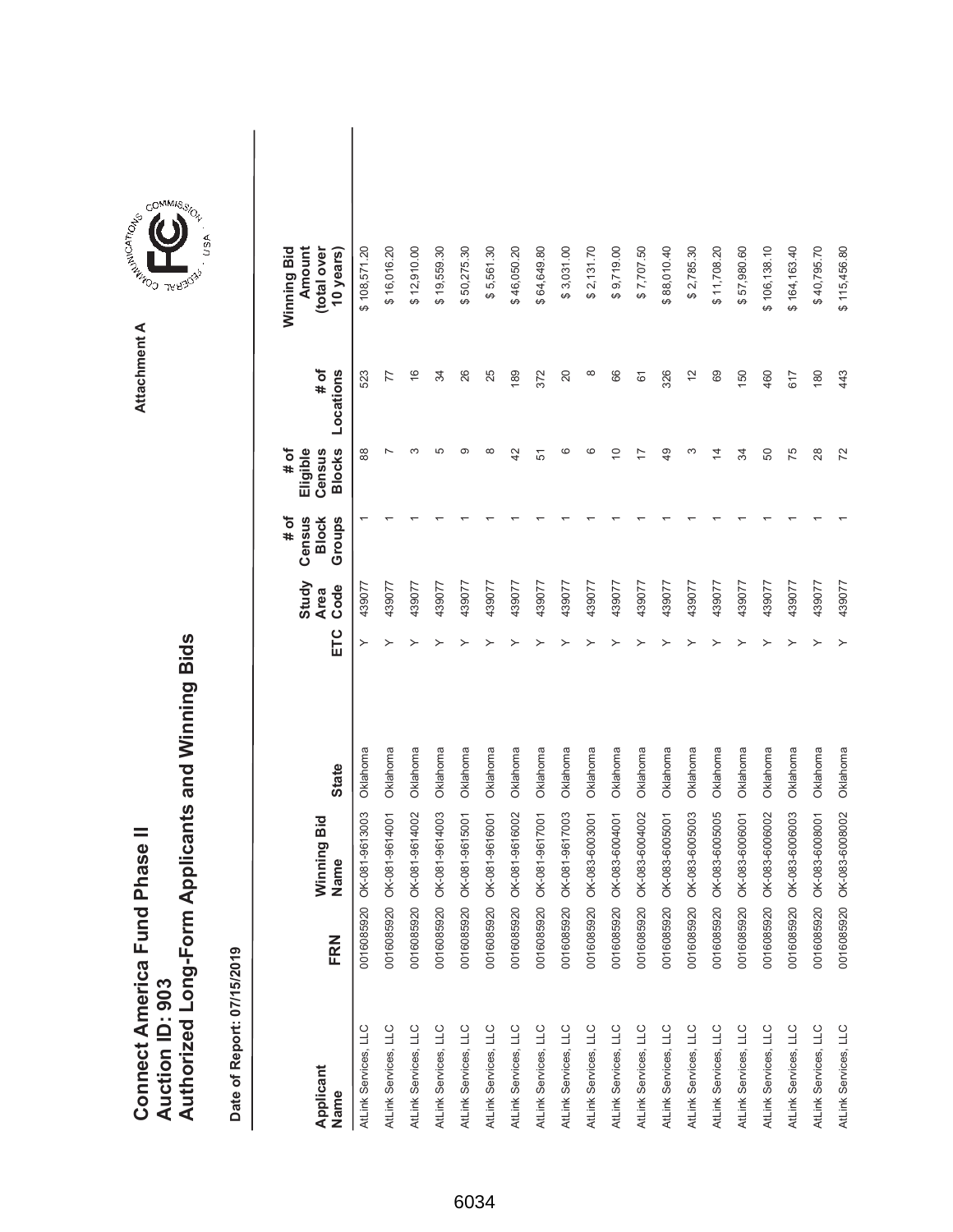| Connect America Fund Phase II |                 | Authorized Long-Form Applicants and Winning Bids |
|-------------------------------|-----------------|--------------------------------------------------|
|                               |                 |                                                  |
|                               |                 |                                                  |
|                               | Auction ID: 903 |                                                  |

| Applicant<br>Name    | FRN                         | Winning Bid<br>Name       | <b>State</b> | ETC | Study<br>Code<br><b>Area</b> | # of<br>Census<br><b>Block</b><br>Groups | <b>Blocks</b><br># of<br>Eligible<br>Census | # of<br>Locations | Winning Bid<br>Amount<br>(total over<br>10 years) |  |
|----------------------|-----------------------------|---------------------------|--------------|-----|------------------------------|------------------------------------------|---------------------------------------------|-------------------|---------------------------------------------------|--|
| AtLink Services, LLC | $\overline{20}$<br>00160859 | OK-087-4002011            | Oklahoma     |     | 439077                       |                                          | 15                                          | 123               | \$73,507.10                                       |  |
| AtLink Services, LLC |                             | 0016085920 OK-087-4002013 | Oklahoma     |     | 439077                       |                                          | Ξ                                           | 50                | \$28,127.30                                       |  |
| AtLink Services, LLC | 0016085920                  | OK-087-4002022            | Oklahoma     |     | 439077                       |                                          | $\scriptstyle\sim$                          | $\mathbf{\Omega}$ | \$1,152.00                                        |  |
| AtLink Services, LLC | 0016085920                  | OK-087-4003005            | Oklahoma     |     | 439077                       |                                          |                                             | $\overline{0}$    | \$5,558.60                                        |  |
| AtLink Services, LLC | 0016085920                  | OK-087-4004001            | Oklahoma     |     | 439077                       |                                          | F                                           | 160               | \$30,323.20                                       |  |
| AtLink Services, LLC | 0016085920                  | OK-107-0807003            | Oklahoma     |     | 439077                       |                                          |                                             | 23                | \$32,770.00                                       |  |
| AtLink Services, LLC | 0016085920                  | OK-109-1067081            | Oklahoma     |     | 439077                       |                                          |                                             |                   | \$10,292.00                                       |  |
| AtLink Services, LLC | 0016085920                  | OK-109-1074032            | Oklahoma     |     | 439077                       |                                          |                                             |                   | \$5,860.40                                        |  |
| AtLink Services, LLC | 0016085920                  | OK-109-1080031            | Oklahoma     |     | 439077                       |                                          |                                             |                   | \$8,530.60                                        |  |
| AtLink Services, LLC | 0016085920                  | OK-109-1081012            | Oklahoma     |     | 439077                       |                                          |                                             | 26                | \$15,854.60                                       |  |
| AtLink Services, LLC | 0016085920                  | OK-109-1085121            | Oklahoma     |     | 439077                       |                                          |                                             | 36                | \$11,179.00                                       |  |
| AtLink Services, LLC | 0016085920                  | OK-109-1086011            | Oklahoma     |     | 439077                       |                                          |                                             | $\overline{1}$    | \$5,818.80                                        |  |
| AtLink Services, LLC | 0016085920                  | OK-109-1086021            | Oklahoma     |     | 439077                       |                                          |                                             |                   | \$3,494.40                                        |  |
| AtLink Services, LLC | 0016085920                  | OK-109-1090011            | Oklahoma     |     | 439077                       |                                          | ഉ                                           | 211               | \$17,915.00                                       |  |
| AtLink Services, LLC | 0016085920                  | OK-109-1090012            | Oklahoma     |     | 439077                       |                                          | $\overline{2}$                              | 135               | \$6,824.00                                        |  |
| AtLink Services, LLC | 0016085920                  | OK-109-1090043            | Oklahoma     |     | 439077                       |                                          | 5                                           | $\frac{5}{3}$     | \$11,715.60                                       |  |
| AtLink Services, LLC | 0016085920                  | OK-109-1092011            | Oklahoma     |     | 439077                       |                                          |                                             | 66                | \$6,031.50                                        |  |
| AtLink Services, LLC | 0016085920                  | OK-109-1092012            | Oklahoma     |     | 439077                       |                                          |                                             | 45                | \$8,952.50                                        |  |
| AtLink Services, LLC | 0016085920                  | OK-109-1092013            | Oklahoma     |     | 439077                       |                                          | 4                                           | 106               | \$7,465.00                                        |  |
| AtLink Services, LLC |                             | 0016085920 OK-109-1092014 | Oklahoma     |     | 439077                       |                                          |                                             | 83                | \$10,205.00                                       |  |

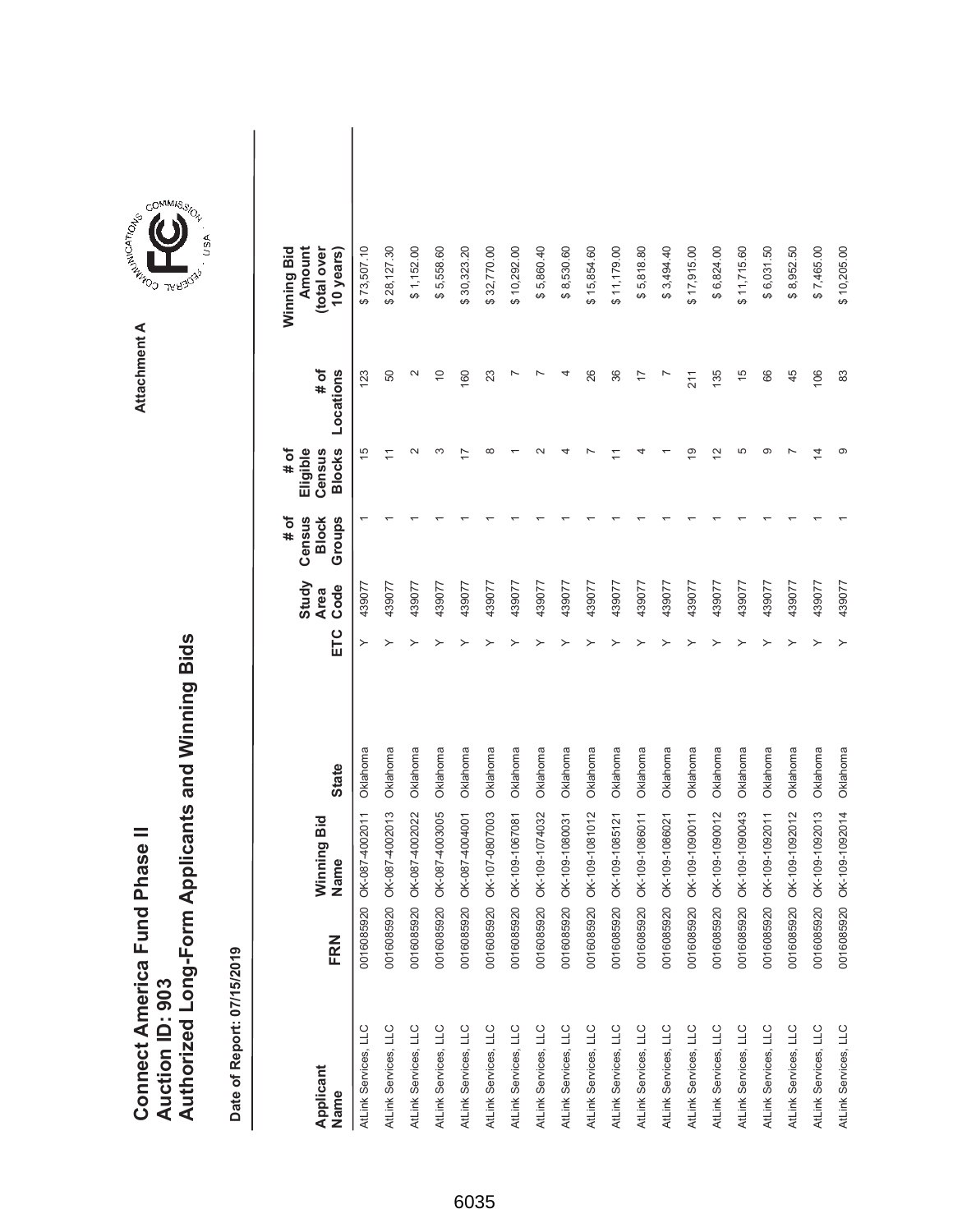|                               |                 | Authorized Long-Form Applicants and Winning Bids |
|-------------------------------|-----------------|--------------------------------------------------|
|                               |                 |                                                  |
| Connect America Fund Phase II |                 |                                                  |
|                               | Auction ID: 903 |                                                  |



**COMMISSION** Attachment A **Attachment A**

GOMMIS<sub>SION</sub>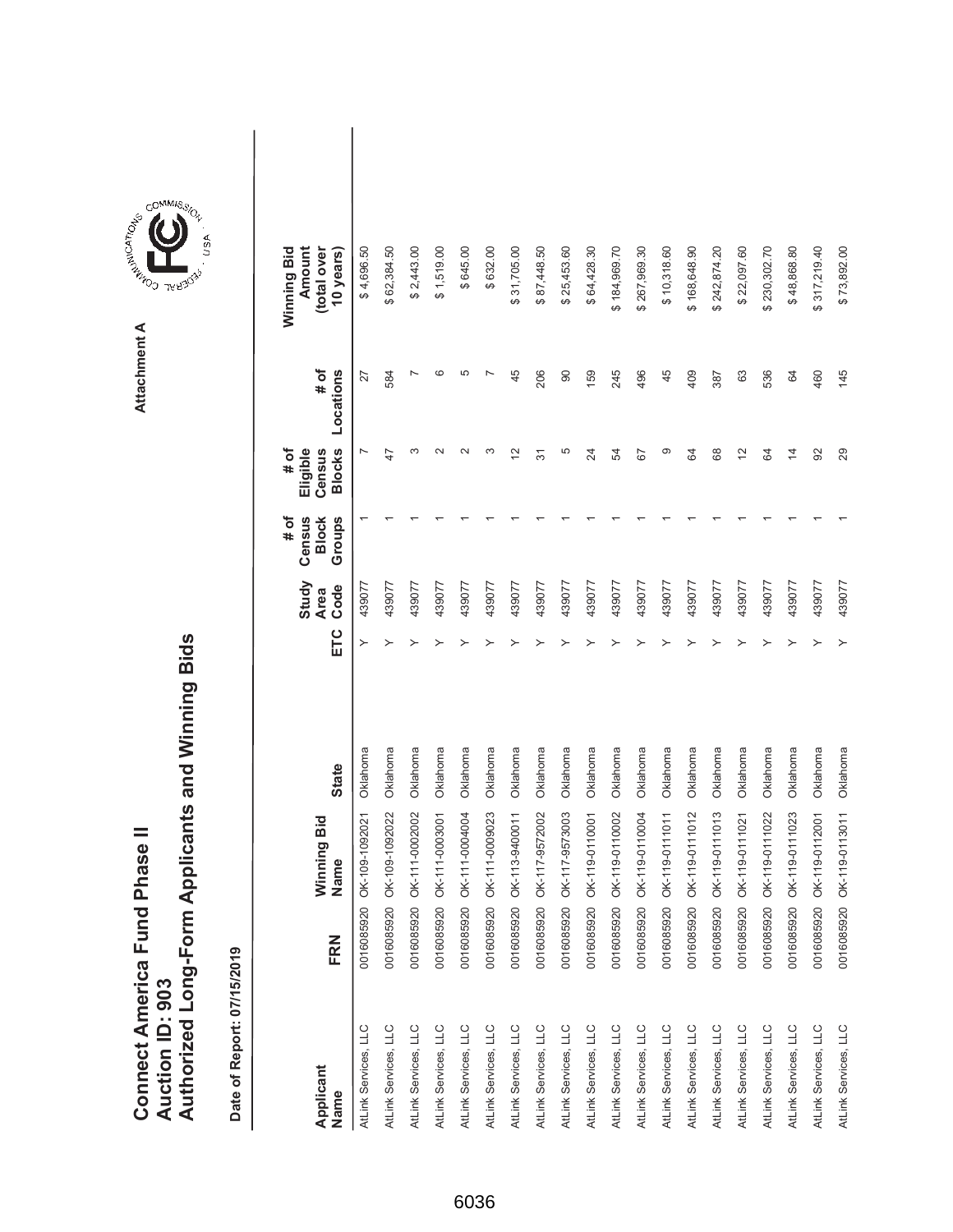|                                      |                 | Authorized Long-Form Applicants and Winning Bids |
|--------------------------------------|-----------------|--------------------------------------------------|
| <b>Connect America Fund Phase II</b> | Auction ID: 903 |                                                  |



| Applicant<br>Name                        | FRN        | Winning Bid<br>Name | <b>State</b> | ETC | Study<br>Code<br><b>Area</b> | Census<br># of<br>Groups<br><b>Block</b> | <b>Blocks</b><br># of<br>Eligible<br>Census | # of<br>Locations | Winning Bid<br>Amount<br>(total over<br>10 years) |  |
|------------------------------------------|------------|---------------------|--------------|-----|------------------------------|------------------------------------------|---------------------------------------------|-------------------|---------------------------------------------------|--|
| AtLink Services, LLC                     | 0016085920 | OK-119-0113012      | Oklahoma     | ≻   | 439077                       |                                          | 27                                          | 163               | \$83,450.40                                       |  |
| AtLink Services, LLC                     | 0016085920 | OK-119-0114001      | Oklahoma     |     | 439077                       |                                          | 27                                          | 134               | \$73,401.60                                       |  |
| AtLink Services, LLC                     | 0016085920 | OK-119-0114002      | Oklahoma     |     | 439077                       |                                          | 57                                          | 203               | \$101,068.50                                      |  |
| AtLink Services, LLC                     | 0016085920 | OK-121-4864002      | Oklahoma     |     | 439077                       |                                          |                                             | $\mathbf{\Omega}$ | \$784.50                                          |  |
| AtLink Services, LLC                     | 0016085920 | OK-125-5009001      | Oklahoma     |     | 439077                       |                                          |                                             | 75                | \$15,073.00                                       |  |
| AtLink Services, LLC                     | 0016085920 | OK-125-5009002      | Oklahoma     |     | 439077                       |                                          |                                             | 51                | \$9,827.00                                        |  |
| AtLink Services, LLC                     | 0016085920 | OK-125-5009003      | Oklahoma     |     | 439077                       |                                          |                                             | $\sim$            | \$1,995.00                                        |  |
| AtLink Services, LLC                     | 0016085920 | OK-125-5010011      | Oklahoma     |     | 439077                       |                                          | $\frac{8}{1}$                               | 54                | \$10,289.00                                       |  |
| AtLink Services, LLC                     | 0016085920 | OK-125-5010012      | Oklahoma     |     | 439077                       |                                          | ∞                                           |                   | \$1,133.10                                        |  |
| AtLink Services, LLC                     | 0016085920 | OK-125-5010032      | Oklahoma     |     | 439077                       |                                          |                                             |                   | \$777.00                                          |  |
| AtLink Services, LLC                     | 0016085920 | OK-125-5010042      | Oklahoma     |     | 439077                       |                                          | 5                                           | $\tilde{C}$       | \$2,625.80                                        |  |
| AtLink Services, LLC                     | 0016085920 | OK-125-5010043      | Oklahoma     |     | 439077                       |                                          | ဖ                                           | $\frac{6}{5}$     | \$7,619.60                                        |  |
| AtLink Services, LLC                     | 0016085920 | OK-131-0507022      | Oklahoma     |     | 439077                       |                                          | 38                                          | 474               | \$415,296.00                                      |  |
| AtLink Services, LLC                     | 0016085920 | OK-145-0304021      | Oklahoma     |     | 439077                       |                                          | $\Rightarrow$                               | 48                | \$39,766.50                                       |  |
| AtLink Services, LLC                     | 0016085920 | OK-147-0010001      | Oklahoma     |     | 439077                       |                                          | 51                                          | 359               | \$151,472.10                                      |  |
| <b>BEK Communications</b><br>Cooperative | 0002477636 | ND-015-0102004      | North Dakota |     | 389025                       |                                          |                                             |                   | \$246.00                                          |  |
| <b>BEK Communications</b><br>Cooperative | 0002477636 | ND-015-0106003      | North Dakota |     | 389025                       |                                          |                                             |                   | \$3,596.00                                        |  |
| <b>BEK Communications</b><br>Cooperative | 0002477636 | ND-015-0108001      | North Dakota |     | 389025                       |                                          |                                             |                   | \$288.00                                          |  |
| <b>BEK Communications</b><br>Cooperative | 0002477636 | ND-015-0109001      | North Dakota |     | 389025                       |                                          | ∞                                           | 5                 | \$626.00                                          |  |
| <b>BEK Communications</b><br>Cooperative | 0002477636 | ND-015-0109002      | North Dakota |     | 389025                       |                                          | $\sim$                                      | $\mathbf{\Omega}$ | \$1,358.00                                        |  |



6037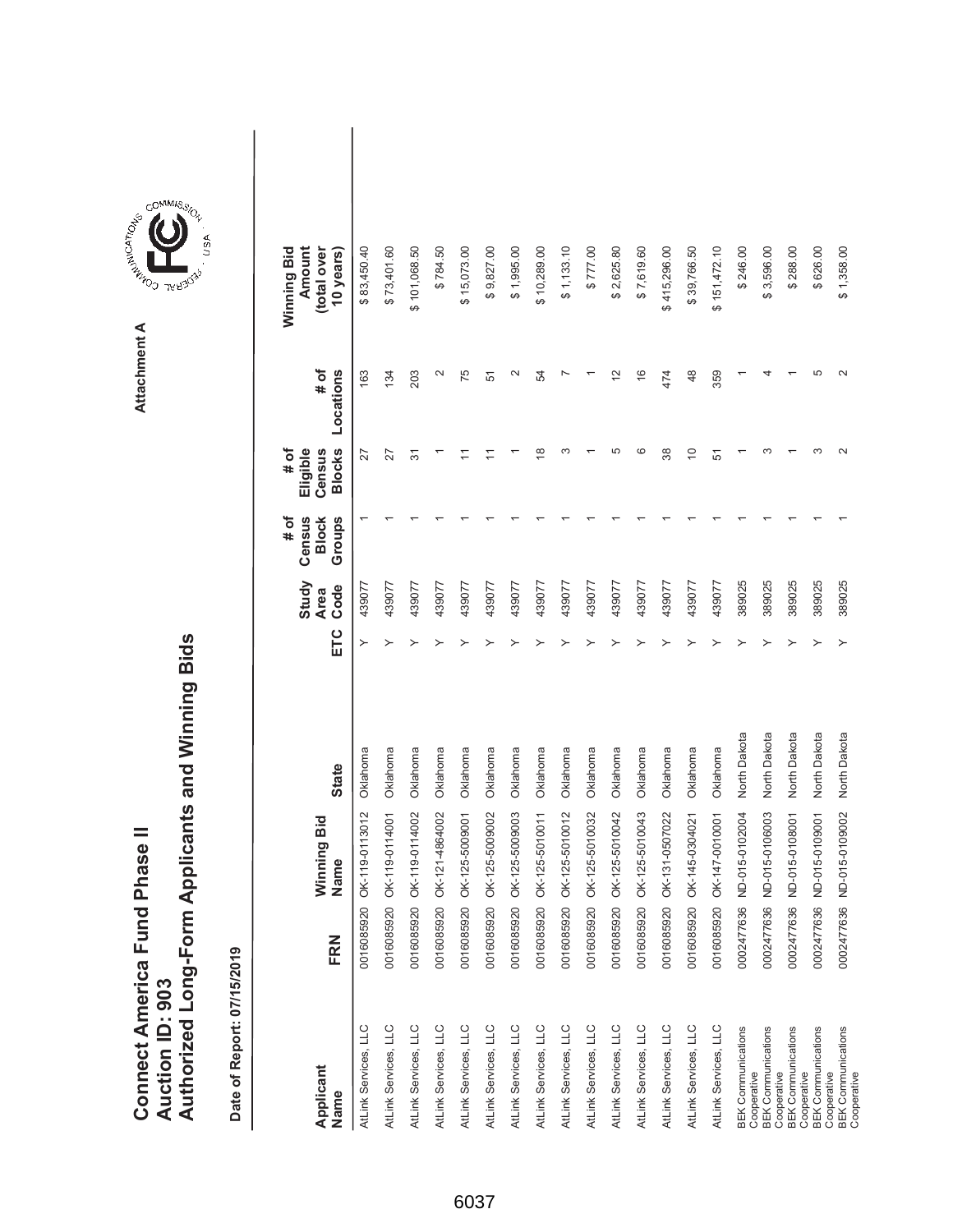|                               |                 | Authorized Long-Form Applicants and Winning Bids |
|-------------------------------|-----------------|--------------------------------------------------|
| Connect America Fund Phase II |                 |                                                  |
|                               |                 |                                                  |
|                               |                 |                                                  |
|                               | Auction ID: 903 |                                                  |
|                               |                 |                                                  |

**Attachment A**

Attachment A

**COMMISSION** 

COMMIS<sub>SION</sub>

USA

| Applicant<br>Name                                       | FRN | Winning Bid<br>Name       | <b>State</b> | ETC | Study<br>Code<br><b>Area</b> | Census<br>Groups<br># of<br><b>Block</b> | <b>Blocks</b><br># of<br>Eligible<br>Census | # of<br>Locations | Amount<br>Winning Bid<br>(total over<br>10 years) |  |
|---------------------------------------------------------|-----|---------------------------|--------------|-----|------------------------------|------------------------------------------|---------------------------------------------|-------------------|---------------------------------------------------|--|
| <b>BEK Communications</b><br>Cooperative                |     | 0002477636 ND-015-0110011 | North Dakota | ≻   | 389025                       |                                          |                                             |                   | \$1,020.00                                        |  |
| <b>BEK Communications</b><br>Cooperative                |     | 0002477636 ND-015-0110013 | North Dakota | ≻   | 389025                       |                                          |                                             |                   | \$2,264.00                                        |  |
| <b>BEK Communications</b><br>Cooperative                |     | 0002477636 ND-015-0110021 | North Dakota |     | 389025                       |                                          |                                             |                   | \$2,852.00                                        |  |
| <b>BEK Communications</b><br>Cooperative                |     | 0002477636 ND-015-0110022 | North Dakota |     | 389025                       |                                          |                                             |                   | \$264.00                                          |  |
| <b>BEK Communications</b><br>Cooperative                |     | 0002477636 ND-015-0111031 | North Dakota |     | 389025                       |                                          |                                             |                   | \$446.00                                          |  |
| <b>BEK Communications</b><br>Cooperative                |     | 0002477636 ND-015-0111051 | North Dakota |     | 389025                       |                                          |                                             |                   | \$592.00                                          |  |
| <b>BEK Communications</b><br>Cooperative                |     | 0002477636 ND-015-0111052 | North Dakota |     | 389025                       |                                          |                                             |                   | \$8,464.00                                        |  |
| <b>BEK Communications</b><br>Cooperative                |     | 0002477636 ND-015-0112004 | North Dakota |     | 389025                       |                                          |                                             |                   | \$7,012.00                                        |  |
| <b>BEK Communications</b><br>Cooperative                |     | 0002477636 ND-015-0113003 | North Dakota |     | 389025                       |                                          |                                             |                   | \$9,728.00                                        |  |
| <b>BEK Communications</b><br>Cooperative                |     | 0002477636 ND-059-0202001 | North Dakota |     | 389025                       |                                          |                                             | 5                 | \$1,368.00                                        |  |
| <b>BEK Communications</b><br>Cooperative                |     | 0002477636 ND-059-0202002 | North Dakota |     | 389025                       |                                          |                                             | 35                | \$35,302.00                                       |  |
| <b>BEK Communications</b>                               |     | 0002477636 ND-059-0203001 | North Dakota |     | 389025                       |                                          |                                             |                   | \$7,012.00                                        |  |
| <b>BEK Communications</b><br>Cooperative<br>Cooperative |     | 0002477636 ND-059-0203002 | North Dakota |     | 389025                       |                                          |                                             |                   | \$1,458.00                                        |  |
| <b>BEK Communications</b><br>Cooperative                |     | 0002477636 ND-059-0203003 | North Dakota |     | 389025                       |                                          |                                             |                   | \$2,304.00                                        |  |
| <b>BEK Communications</b>                               |     | 0002477636 ND-059-0203004 | North Dakota |     | 389025                       |                                          |                                             | 13                | \$4,814.00                                        |  |
| <b>BEK Communications</b><br>Cooperative<br>Cooperative |     | 0002477636 ND-059-0204001 | North Dakota |     | 389025                       |                                          | 74                                          | 330               | \$473,076.00                                      |  |
| <b>BEK Communications</b><br>Cooperative                |     | 0002477636 ND-059-0204002 | North Dakota |     | 389025                       |                                          | $\overline{4}$                              | $\frac{5}{3}$     | \$195,718.30                                      |  |
| <b>BEK Communications</b><br>Cooperative                |     | 0002477636 ND-059-0204003 | North Dakota |     | 389025                       |                                          | 17                                          | 24                | \$238,528.70                                      |  |
| <b>BEK Communications</b><br>Cooperative                |     | 0002477636 ND-065-9612002 | North Dakota |     | 389025                       |                                          | 36                                          | 67                | \$183,818.00                                      |  |
| Bloosurf, LLC                                           |     | 0019496462 DE-005-0503011 | Delaware     |     | 569008                       |                                          | 26                                          | 217               | \$147,567.10                                      |  |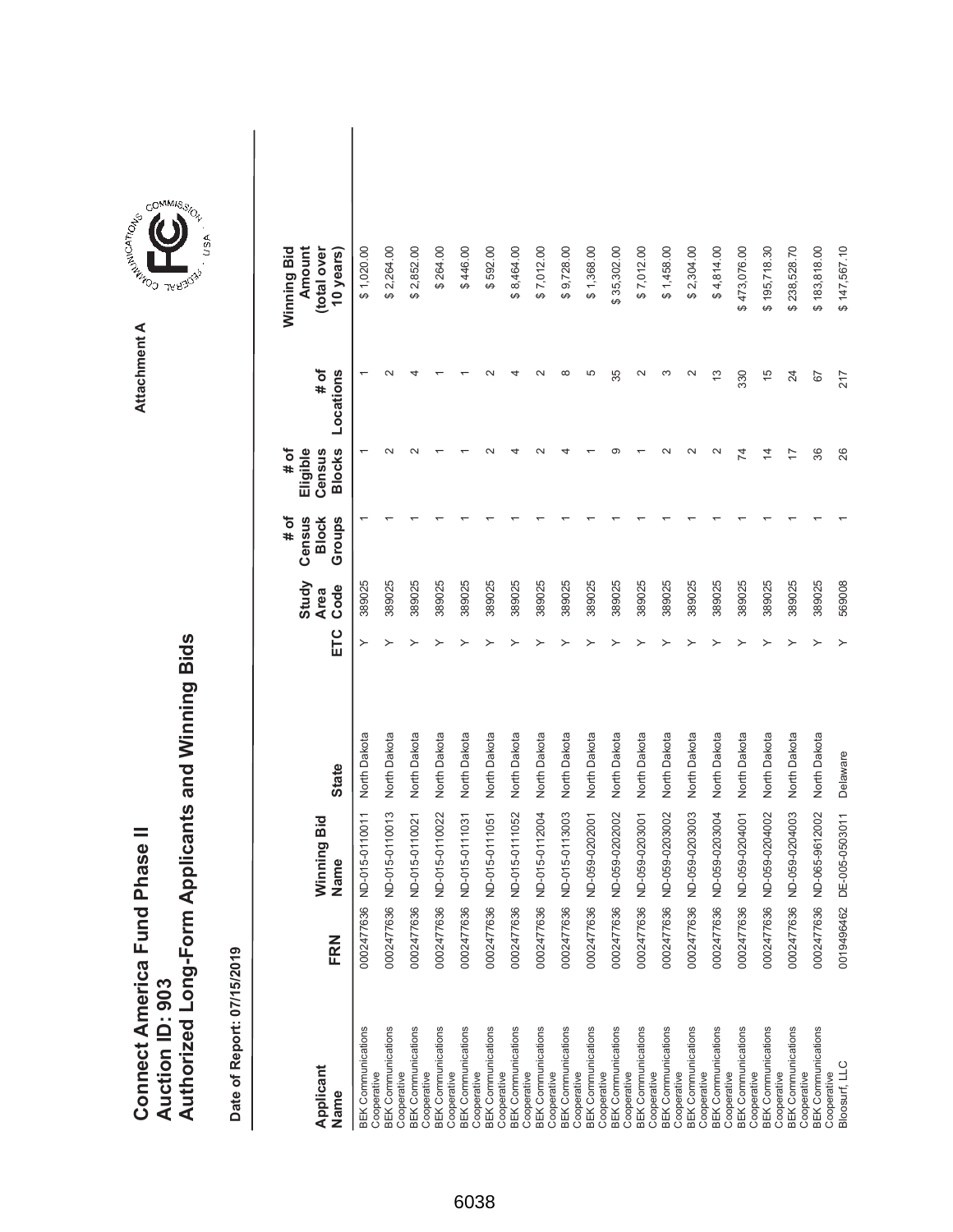| <b>Connect America Fund Phase II</b> |                 | Authorized Long-Form Applicants and Winning Bids |
|--------------------------------------|-----------------|--------------------------------------------------|
|                                      | Auction ID: 903 |                                                  |

Attachment A **Attachment A**

COMMIS<sub>SION</sub>

USA

| Applicant<br>Name | <b>FRN</b>   | Vinning Bid<br>Name       | <b>State</b> | ETC | Study<br>Code<br><b>Area</b> | # of<br>Census<br>Groups<br><b>Block</b> | <b>Blocks</b><br>Eligible<br># of<br>Census | Locations<br># of | Winning Bid<br>Amount<br>(total over<br>10 years) |  |
|-------------------|--------------|---------------------------|--------------|-----|------------------------------|------------------------------------------|---------------------------------------------|-------------------|---------------------------------------------------|--|
| Bloosurf, LLC     |              | 0019496462 DE-005-0503013 | Delaware     | ≻   | 569008                       |                                          | 5                                           | တ                 | \$8,020.70                                        |  |
| Bloosurf, LLC     |              | 0019496462 DE-005-0503022 | Delaware     |     | 569008                       |                                          |                                             | 20                | \$44,498.90                                       |  |
| Bloosurf, LLC     |              | 0019496462 DE-005-0504011 | Delaware     |     | 569008                       |                                          | 4                                           | 118               | \$99,793.20                                       |  |
| Bloosurf, LLC     | 0019496462 D | E-005-0504012             | Delaware     |     | 569008                       |                                          |                                             | 23                | \$23,818.60                                       |  |
| Bloosurf, LLC     |              | 0019496462 DE-005-0504031 | Delaware     |     | 569008                       |                                          |                                             | ဖ                 | \$5,329.30                                        |  |
| Bloosurf, LLC     |              | 0019496462 DE-005-0504071 | Delaware     |     | 569008                       |                                          |                                             |                   | \$6,570.00                                        |  |
| Bloosurf, LLC     | 0019496462 D | E-005-0504081             | Delaware     |     | 569008                       |                                          |                                             |                   | \$3,555.10                                        |  |
| Bloosurf, LLC     |              | 0019496462 DE-005-0513021 | Delaware     |     | 569008                       |                                          |                                             |                   | \$12,382.90                                       |  |
| Bloosurf, LLC     |              | 0019496462 DE-005-0513022 | Delaware     |     | 569008                       |                                          |                                             |                   | \$4,088.70                                        |  |
| Bloosurf, LLC     | 0019496462 D | E-005-0513053             | Delaware     |     | 569008                       |                                          |                                             |                   | \$15,257.60                                       |  |
| Bloosurf, LLC     |              | 0019496462 DE-005-0513061 | Delaware     |     | 569008                       |                                          |                                             |                   | \$2,928.10                                        |  |
| Bloosurf, LLC     |              | 0019496462 DE-005-0514001 | Delaware     |     | 569008                       |                                          | LO                                          |                   | \$4,705.70                                        |  |
| Bloosurf, LLC     | 0019496462 D | E-005-0514002             | Delaware     |     | 569008                       |                                          | ო                                           | $\frac{3}{2}$     | \$48,651.00                                       |  |
| Bloosurf, LLC     |              | 0019496462 DE-005-0515004 | Delaware     |     | 569008                       |                                          | $\frac{6}{5}$                               | 80                | \$126,143.00                                      |  |
| Bloosurf, LLC     |              | 0019496462 DE-005-0517011 | Delaware     |     | 569008                       |                                          | $\tilde{c}$                                 | $\frac{8}{2}$     | \$81,237.30                                       |  |
| Bloosurf, LLC     |              | 0019496462 DE-005-0517012 | Delaware     |     | 569008                       |                                          | 4                                           | 68                | \$39,946.60                                       |  |
| Bloosurf, LLC     |              | 0019496462 DE-005-0517021 | Delaware     |     | 569008                       |                                          | 45                                          | 324               | \$307,103.50                                      |  |
| Bloosurf, LLC     |              | 0019496462 DE-005-0517022 | Delaware     |     | 569008                       |                                          |                                             | 36                | \$11,942.60                                       |  |
| Bloosurf, LLC     |              | 0019496462 DE-005-0517023 | Delaware     |     | 569008                       |                                          | 21                                          | 110               | \$82,648.00                                       |  |
| Bloosurf, LLC     |              | 0019496462 DE-005-0518011 | Delaware     |     | 569008                       |                                          | $\frac{5}{2}$                               | 83                | \$60,893.80                                       |  |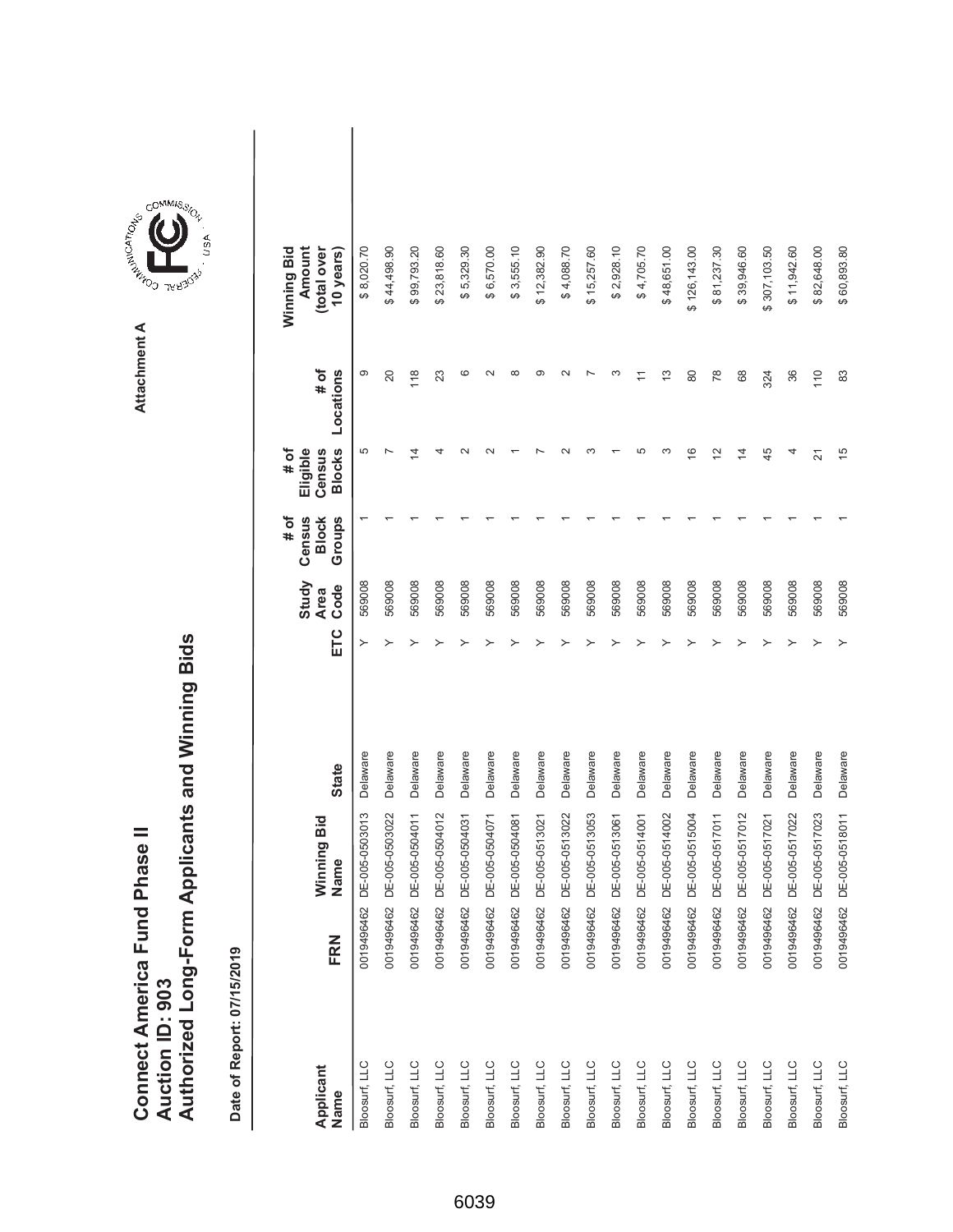|                                      |                        | Authorized Long-Form Applicants and Winning Bids |
|--------------------------------------|------------------------|--------------------------------------------------|
|                                      |                        |                                                  |
|                                      |                        |                                                  |
| <b>Connect America Fund Phase II</b> |                        |                                                  |
|                                      |                        |                                                  |
|                                      | <b>Auction ID: 903</b> |                                                  |
|                                      |                        |                                                  |



USA

| Applicant<br>Name | <b>FRN</b> | Winning Bid<br>Name | <b>State</b> | ETC | Study<br>Code<br><b>Area</b> | # of<br>Census<br>Groups<br><b>Block</b> | <b>Blocks</b><br>Eligible<br>Census<br># of | # of<br>Locations | Amount<br>(total over<br>Winning Bid<br>10 years) |  |
|-------------------|------------|---------------------|--------------|-----|------------------------------|------------------------------------------|---------------------------------------------|-------------------|---------------------------------------------------|--|
| Bloosurf, LLC     | 0019496462 | DE-005-0519001      | Delaware     |     | 569008                       |                                          | ഇ                                           | 75                | \$40,987.20                                       |  |
| Bloosurf, LLC     | 0019496462 | DE-005-0519002      | Delaware     |     | 569008                       |                                          | S                                           | $\frac{0}{1}$     | \$10,241.80                                       |  |
| Bloosurf, LLC     | 0019496462 | MD-011-9556001      | Maryland     |     | 189036                       |                                          | $\frac{5}{2}$                               | 38                | \$17,121.00                                       |  |
| Bloosurf, LLC     | 0019496462 | MD-011-9556004      | Maryland     |     | 189036                       |                                          | 26                                          | 100               | \$96,990.40                                       |  |
| Bloosurf, LLC     | 0019496462 | MD-019-9701001      | Maryland     |     | 189036                       |                                          | $\overline{1}$                              | $\frac{4}{1}$     | \$67,046.20                                       |  |
| Bloosurf, LLC     | 0019496462 | MD-019-9701002      | Maryland     |     | 189036                       |                                          | 42                                          | 99                | \$132,704.00                                      |  |
| Bloosurf, LLC     | 0019496462 | MD-019-9701003      | Maryland     |     | 189036                       |                                          | R                                           | 77                | \$168,022.40                                      |  |
| Bloosurf, LLC     | 0019496462 | MD-019-9702001      | Maryland     |     | 189036                       |                                          | é,                                          | 22                | \$20,693.40                                       |  |
| Bloosurf, LLC     | 0019496462 | MD-019-9702002      | Maryland     |     | 189036                       |                                          | $\overline{1}$                              | 30                | \$21,663.20                                       |  |
| Bloosurf, LLC     | 0019496462 | MD-019-9702003      | Maryland     |     | 189036                       |                                          | ဖ                                           | r                 | \$8,499.40                                        |  |
| Bloosurf, LLC     | 0019496462 | MD-019-9702004      | Maryland     |     | 189036                       |                                          | 4                                           | $\frac{4}{3}$     | \$24,463.40                                       |  |
| Bloosurf, LLC     | 0019496462 | MD-019-9703001      | Maryland     |     | 189036                       |                                          | Ξ                                           | $\frac{6}{1}$     | \$14,742.00                                       |  |
| Bloosurf, LLC     | 0019496462 | MD-019-9703002      | Maryland     |     | 189036                       |                                          | 22                                          | 54                | \$77,035.20                                       |  |
| Bloosurf, LLC     | 0019496462 | MD-019-9703004      | Maryland     |     | 189036                       |                                          | 26                                          | $\overline{7}$    | \$94,277.10                                       |  |
| Bloosurf, LLC     | 0019496462 | MD-019-9707021      | Maryland     |     | 189036                       |                                          |                                             | တ                 | \$10,251.80                                       |  |
| Bloosurf, LLC     | 0019496462 | MD-019-9707022      | Maryland     |     | 189036                       |                                          | 24                                          | 83                | \$45,567.60                                       |  |
| Bloosurf, LLC     | 0019496462 | MD-019-9708041      | Maryland     |     | 189036                       |                                          | 26                                          | 167               | \$268,938.80                                      |  |
| Bloosurf, LLC     | 0019496462 | MD-019-9708042      | Maryland     |     | 189036                       |                                          | $\overline{9}$                              | 79                | \$155,757.80                                      |  |
| Bloosurf, LLC     | 0019496462 | MD-019-9709001      | Maryland     |     | 189036                       |                                          | 89                                          | 315               | \$429,023.40                                      |  |
| Bloosurf, LLC     | 0019496462 | MD-019-9709002      | Maryland     | ≻   | 189036                       |                                          | 48                                          | 328               | \$534,046.90                                      |  |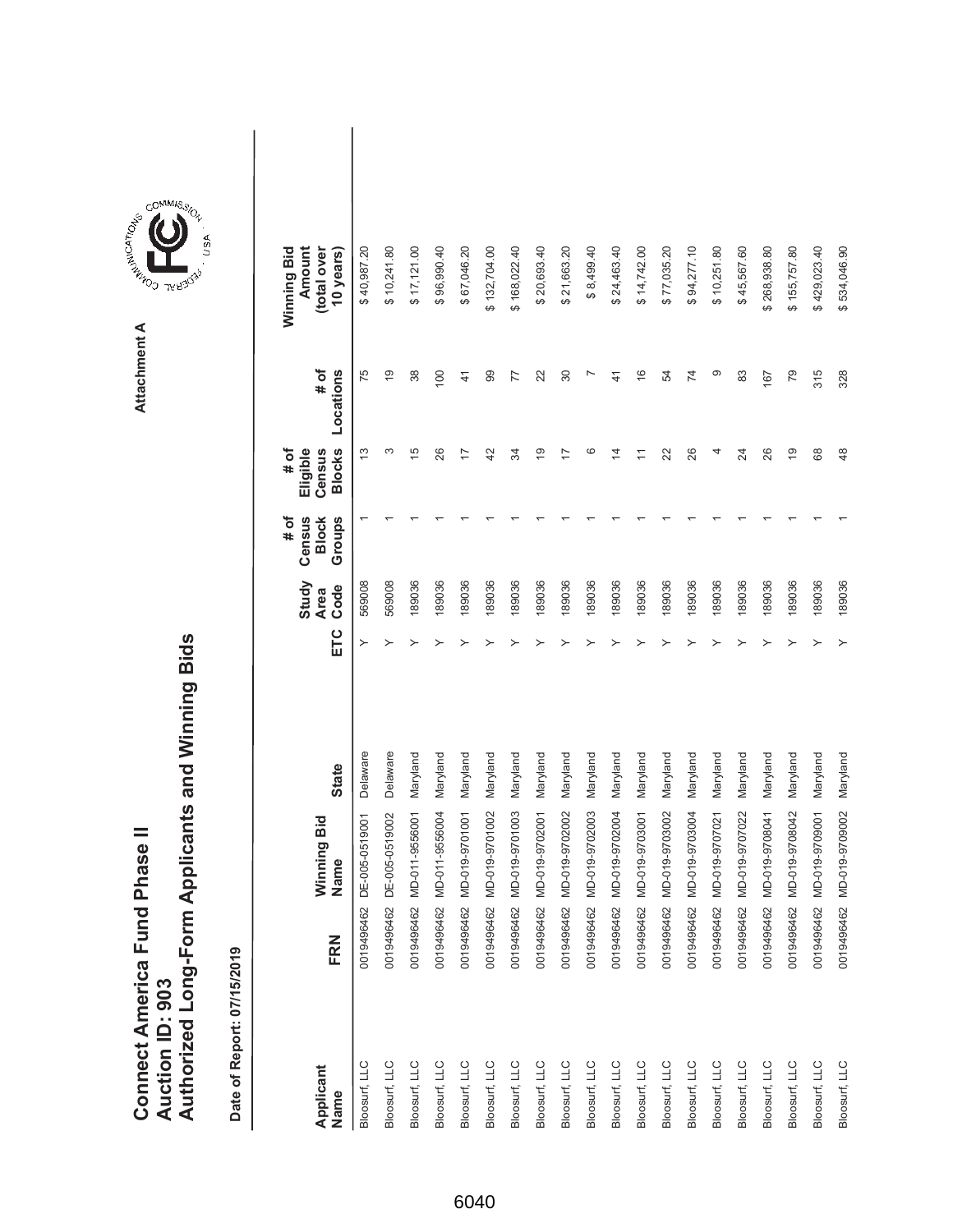|                               |                 | Authorized Long-Form Applicants and Winning Bids |
|-------------------------------|-----------------|--------------------------------------------------|
| Connect America Fund Phase II | Auction ID: 903 |                                                  |

**COMMISSION** Attachment A **Attachment A**

COMMIS<sub>SION</sub>

USA

| Applicant<br>Name | FRN | Winning Bid<br>Name       | <b>State</b> | ETC | Study<br>Code<br><b>Area</b> | Census<br># of<br><b>Block</b><br>Groups | <b>Blocks</b><br># of<br>Eligible<br>Census | # of<br>Locations | (total over<br>Amount<br>Winning Bid<br>10 years) |  |
|-------------------|-----|---------------------------|--------------|-----|------------------------------|------------------------------------------|---------------------------------------------|-------------------|---------------------------------------------------|--|
| Bloosurf, LLC     |     | 0019496462 MD-039-9301011 | Maryland     | ≻   | 189036                       |                                          | 45                                          | 212               | \$156,819.00                                      |  |
| Bloosurf, LLC     |     | 0019496462 MD-039-9301021 | Maryland     | ≻   | 189036                       |                                          | $\frac{6}{5}$                               | 33                | \$51,763.40                                       |  |
| Bloosurf, LLC     |     | 0019496462 MD-039-9301022 | Maryland     |     | 189036                       |                                          | $\tilde{c}$                                 | 30                | \$45,412.70                                       |  |
| Bloosurf, LLC     |     | 0019496462 MD-039-9302002 | Maryland     |     | 189036                       |                                          | 13                                          | 23                | \$20,560.30                                       |  |
| Bloosurf, LLC     |     | 0019496462 MD-039-9303001 | Maryland     |     | 189036                       |                                          | 27                                          | 150               | \$94,127.00                                       |  |
| Bloosurf, LLC     |     | 0019496462 MD-039-9303002 | Maryland     |     | 189036                       |                                          | $\frac{8}{1}$                               | 82                | \$62,654.60                                       |  |
| Bloosurf, LLC     |     | 0019496462 MD-039-9303003 | Maryland     |     | 189036                       |                                          | $\frac{4}{3}$                               | 184               | \$170,611.90                                      |  |
| Bloosurf, LLC     |     | 0019496462 MD-039-9305001 | Maryland     |     | 189036                       |                                          | 45                                          | 273               | \$259,025.00                                      |  |
| Bloosurf, LLC     |     | 0019496462 MD-039-9305002 | Maryland     |     | 189036                       |                                          | 21                                          | 76                | \$72,262.80                                       |  |
| Bloosurf, LLC     |     | 0019496462 MD-039-9305003 | Maryland     |     | 189036                       |                                          | ග                                           | 54                | \$35,377.70                                       |  |
| Bloosurf, LLC     |     | 0019496462 MD-039-9305004 | Maryland     |     | 189036                       |                                          | ဖ                                           | $\frac{5}{3}$     | \$5,327.40                                        |  |
| Bloosurf, LLC     |     | 0019496462 MD-039-9804001 | Maryland     |     | 189036                       |                                          | ≌                                           | 42                | \$31,597.80                                       |  |
| Bloosurf, LLC     |     | 0019496462 MD-045-0101012 | Maryland     |     | 189036                       |                                          | ᠬ                                           | ဖ                 | \$5,842.20                                        |  |
| Bloosurf, LLC     |     | 0019496462 MD-045-0102001 | Maryland     |     | 189036                       |                                          |                                             |                   | \$1,526.20                                        |  |
| Bloosurf, LLC     |     | 0019496462 MD-045-0103001 | Maryland     |     | 189036                       |                                          |                                             |                   | \$12,846.60                                       |  |
| Bloosurf, LLC     |     | 0019496462 MD-045-0103003 | Maryland     |     | 189036                       |                                          | c                                           | ო                 | \$5,267.60                                        |  |
| Bloosurf, LLC     |     | 0019496462 MD-045-0106041 | Maryland     |     | 189036                       |                                          | R                                           | 117               | \$85,992.40                                       |  |
| Bloosurf, LLC     |     | 0019496462 MD-045-0106062 | Maryland     |     | 189036                       |                                          |                                             | ဖ                 | \$12,805.00                                       |  |
| Bloosurf, LLC     |     | 0019496462 MD-045-0107011 | Maryland     |     | 189036                       |                                          | 5                                           | ∼                 | \$11,889.80                                       |  |
| Bloosurf, LLC     |     | 0019496462 MD-045-0107012 | Maryland     |     | 189036                       |                                          | 21                                          | 51                | \$54,191.80                                       |  |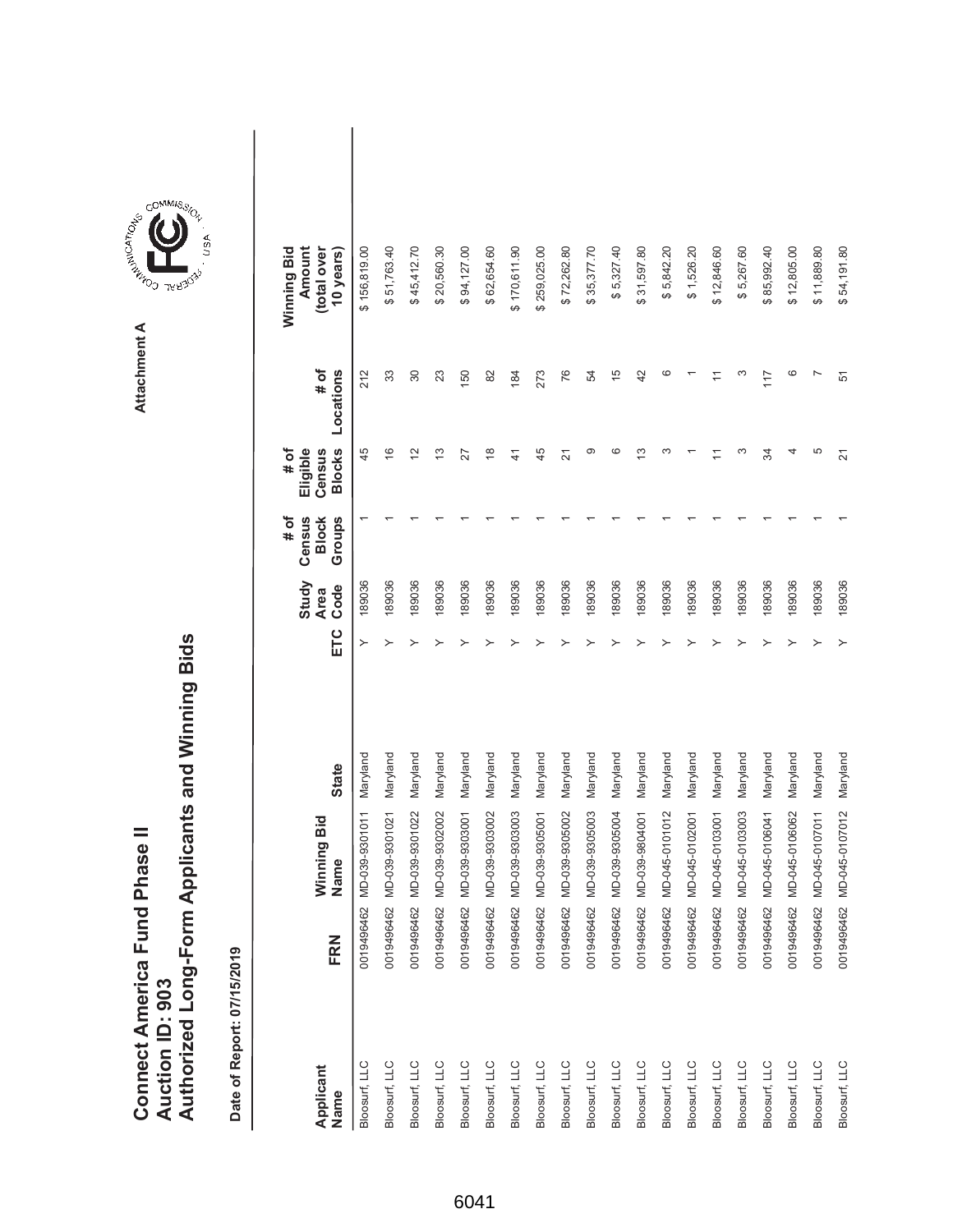|                               |                 | Authorized Long-Form Applicants and Winning Bids |
|-------------------------------|-----------------|--------------------------------------------------|
|                               |                 |                                                  |
| Connect America Fund Phase II | Auction ID: 903 |                                                  |

| Applicant<br>Name         | FRN        | Winning Bid<br>Name | <b>State</b> | ETC | Study<br>Code<br><b>Area</b> | Census<br># of<br><b>Block</b><br>Groups | <b>Blocks</b><br># of<br>Eligible<br>Census | # of<br>Locations         | Winning Bid<br>Amount<br>(total over<br>10 years) |  |
|---------------------------|------------|---------------------|--------------|-----|------------------------------|------------------------------------------|---------------------------------------------|---------------------------|---------------------------------------------------|--|
| Bloosurf, LLC             | 0019496462 | MD-045-0107013      | Maryland     |     | 189036                       |                                          | 28                                          | 106                       | \$63,596.00                                       |  |
| Bloosurf, LLC             | 0019496462 | MD-045-0107021      | Maryland     |     | 189036                       |                                          | 5                                           | ဖ                         | \$6,372.60                                        |  |
| Bloosurf, LLC             | 0019496462 | MD-045-0107023      | Maryland     |     | 189036                       |                                          | ග                                           |                           | \$11,390.60                                       |  |
| Bloosurf, LLC             | 0019496462 | MD-045-0107026      | Maryland     |     | 189036                       |                                          |                                             |                           | \$3,871.40                                        |  |
| Bloosurf, LLC             | 0019496462 | MD-045-0108001      | Maryland     |     | 189036                       |                                          |                                             | 82                        | \$97,830.20                                       |  |
| Bloosurf, LLC             | 0019496462 | MD-045-0108003      | Maryland     |     | 189036                       |                                          | 55                                          | 200                       | \$274,143.70                                      |  |
| Bloosurf, LLC             | 0019496462 | MD-045-0108004      | Maryland     |     | 189036                       |                                          | $^{\circ}$                                  | တ                         | \$4,711.20                                        |  |
| Bloosurf, LLC             | 0019496462 | MD-047-9508001      | Maryland     |     | 189036                       |                                          | 22                                          | 52                        | \$79,760.20                                       |  |
| Bloosurf, LLC             | 0019496462 | MD-047-9508002      | Maryland     |     | 189036                       |                                          | $\frac{8}{1}$                               | 38                        | \$34,949.20                                       |  |
| Bloosurf, LLC             | 0019496462 | MD-047-9508004      | Maryland     |     | 189036                       |                                          |                                             | $\overline{\overline{1}}$ | \$4,841.20                                        |  |
| Bloosurf, LLC             | 0019496462 | MD-047-9514001      | Maryland     |     | 189036                       |                                          | 43                                          | 164                       | \$189,334.60                                      |  |
| Bloosurf, LLC             | 0019496462 | MD-047-9514003      | Maryland     |     | 189036                       |                                          | 35                                          | 111                       | \$87,400.30                                       |  |
| Bloosurf, LLC             | 0019496462 | MD-047-9515001      | Maryland     |     | 189036                       |                                          |                                             | 20                        | \$39,239.60                                       |  |
| California Internet, L.P. | 0023707953 | CA-007-0022002      | California   |     | 549032                       |                                          | $\overline{0}$                              | $\frac{8}{1}$             | \$117,555.20                                      |  |
| California Internet, L.P. | 0023707953 | CA-007-0037002      | California   |     | 549032                       |                                          | ග                                           | 13                        | \$99,176.00                                       |  |
| California Internet, L.P. | 0023707953 | CA-013-3560024      | California   |     | 549032                       |                                          |                                             | 72                        | \$457,643.20                                      |  |
| California Internet, L.P. | 0023707953 | CA-019-0064033      | California   |     | 549032                       |                                          | 5                                           | $\frac{5}{3}$             | \$147,268.80                                      |  |
| California Internet, L.P. | 0023707953 | CA-025-0101011      | California   |     | 549032                       |                                          | 30                                          | 124                       | \$468,975.50                                      |  |
| California Internet, L.P. | 0023707953 | CA-025-0101021      | California   |     | 549032                       |                                          | $\frac{6}{5}$                               | 28                        | \$171,815.00                                      |  |
| California Internet, L.P. | 0023707953 | CA-025-0102001      | California   |     | 549032                       |                                          | $\overline{9}$                              | 28                        | \$171,815.00                                      |  |

**COMMISSION** Attachment A **Attachment A**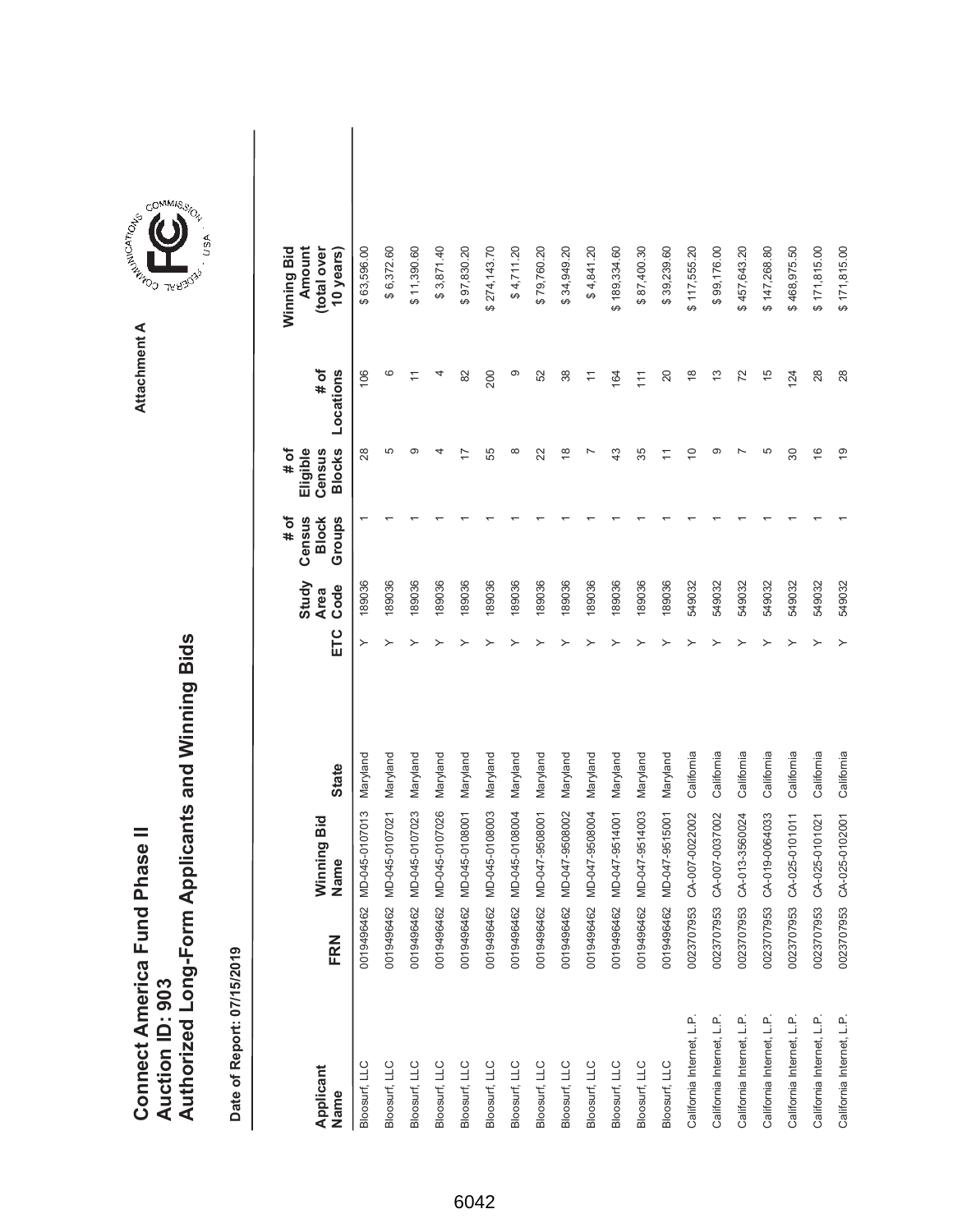|                               |                 | Authorized Long-Form Applicants and Winning Bids |
|-------------------------------|-----------------|--------------------------------------------------|
| Connect America Fund Phase II |                 |                                                  |
|                               | Auction ID: 903 |                                                  |

| Applicant<br>Name         | FRN        | Winning Bid<br>Name | <b>State</b> | ETC | Study<br>Code<br><b>Area</b> | Census<br># of<br><b>Block</b><br>Groups | <b>Blocks</b><br># of<br>Eligible<br>Census | # of<br>Locations | Winning Bid<br>Amount<br>(total over<br>10 years) |  |
|---------------------------|------------|---------------------|--------------|-----|------------------------------|------------------------------------------|---------------------------------------------|-------------------|---------------------------------------------------|--|
| California Internet, L.P. | 0023707953 | CA-025-0103001      | California   |     | 549032                       |                                          | 47                                          | 84                | \$392,717.50                                      |  |
| California Internet, L.P. | 0023707953 | CA-025-0108001      | California   |     | 549032                       |                                          | 80                                          | 50                | \$288,890.00                                      |  |
| California Internet, L.P. | 0023707953 | CA-025-0110006      | California   |     | 549032                       |                                          | $\frac{1}{2}$                               | $\overline{2}$    | \$122,143.00                                      |  |
| California Internet, L.P. | 0023707953 | CA-025-0111001      | California   |     | 549032                       |                                          | ≌                                           | $\overline{4}$    | \$85,907.50                                       |  |
| California Internet, L.P. | 0023707953 | CA-025-0111002      | California   |     | 549032                       |                                          | ω                                           | 13                | \$35,315.00                                       |  |
| California Internet, L.P. | 0023707953 | CA-025-0113001      | California   |     | 549032                       |                                          | ю                                           | 29                | \$154,070.00                                      |  |
| California Internet, L.P. | 0023707953 | CA-025-0119001      | California   |     | 549032                       |                                          | $\supseteq$                                 | $\frac{5}{3}$     | \$86,590.00                                       |  |
| California Internet, L.P. | 0023707953 | CA-025-0123011      | California   |     | 549032                       |                                          | $\frac{6}{5}$                               | 77                | \$472,486.00                                      |  |
| California Internet, L.P. | 0023707953 | CA-025-0124001      | California   |     | 549032                       |                                          | ω                                           | é,                | \$116,588.50                                      |  |
| California Internet, L.P. | 0023707953 | CA-025-0124002      | California   |     | 549032                       |                                          | 28                                          | 50                | \$595,210.00                                      |  |
| California Internet, L.P. | 0023707953 | CA-027-0001001      | California   |     | 549032                       |                                          | $\Rightarrow$                               | 25                | \$245,448.00                                      |  |
| California Internet, L.P. | 0023707953 | CA-027-0002001      | California   |     | 549032                       |                                          | $\infty$                                    |                   | \$112,045.90                                      |  |
| California Internet, L.P. | 0023707953 | CA-027-0002002      | California   |     | 549032                       |                                          | ဖ                                           | $\overline{4}$    | \$142,606.50                                      |  |
| California Internet, L.P. | 0023707953 | CA-027-0005001      | California   |     | 549032                       |                                          |                                             | 33                | \$336,143.40                                      |  |
| California Internet, L.P. | 0023707953 | CA-027-0008001      | California   |     | 549032                       |                                          | 42                                          | 172               | \$1,349,359.20                                    |  |
| California Internet, L.P. | 0023707953 | CA-027-0008002      | California   |     | 549032                       |                                          | $\overline{40}$                             | 101               | \$991,608.80                                      |  |
| California Internet, L.P. | 0023707953 | CA-027-0008004      | California   |     | 549032                       |                                          | ဖ                                           | ∞                 | \$78,545.60                                       |  |
| California Internet, L.P. | 0023707953 | CA-029-0009103      | California   |     | 549032                       |                                          |                                             |                   | \$29,456.00                                       |  |
| California Internet, L.P. | 0023707953 | CA-029-0010004      | California   |     | 549032                       |                                          |                                             | ∞                 | \$29,456.00                                       |  |
| California Internet, L.P. | 0023707953 | CA-029-0024001      | California   |     | 549032                       |                                          |                                             | 23                | \$71,484.00                                       |  |

**COMMISSION** Attachment A **Attachment A**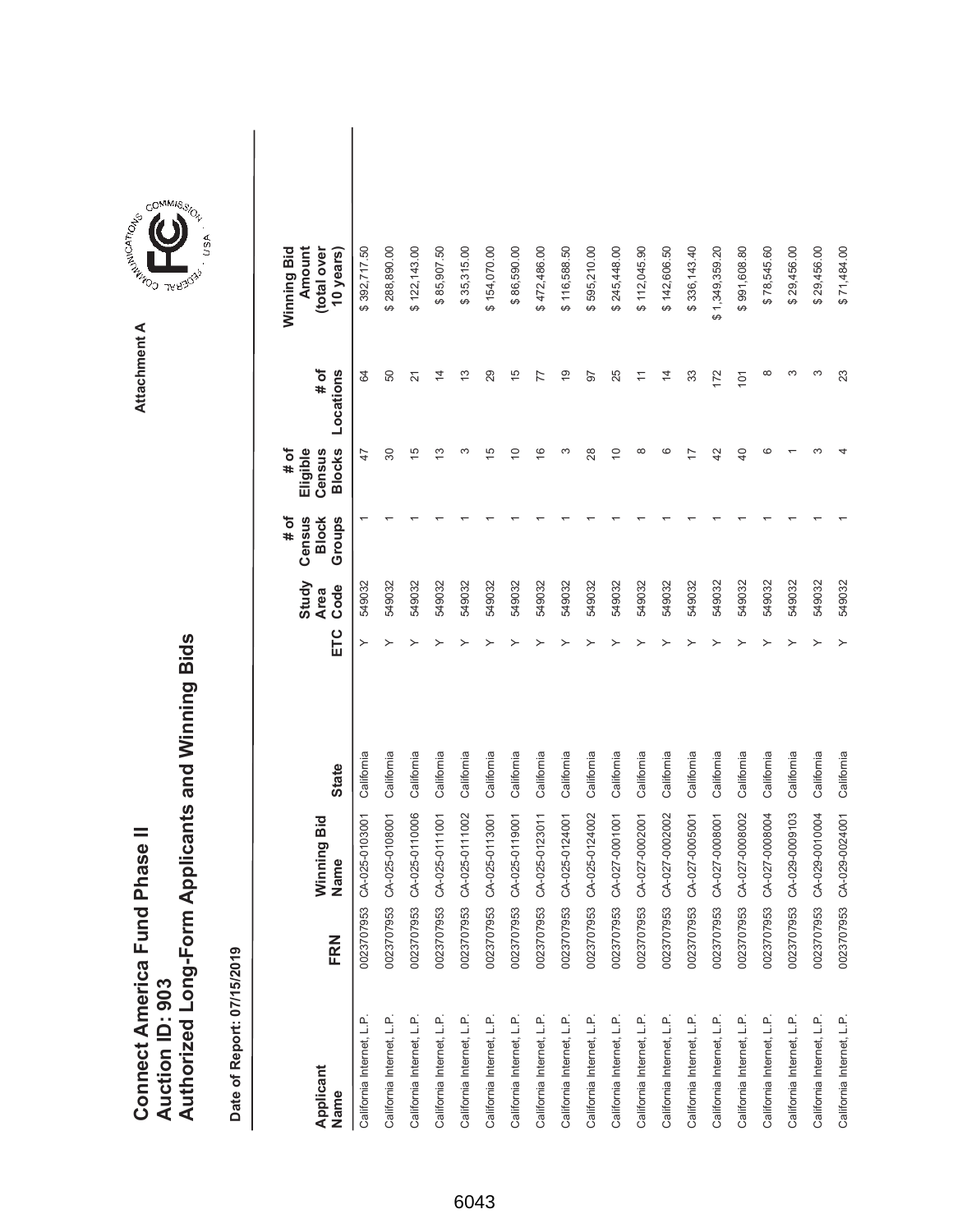|                               |                 | Authorized Long-Form Applicants and Winning Bids |
|-------------------------------|-----------------|--------------------------------------------------|
| Connect America Fund Phase II | Auction ID: 903 |                                                  |

**COMMISSION** Attachment A **Attachment A**

GOMMIS<sub>SION</sub>

USA

| Applicant<br>Name         | FRN        | Winning Bid<br>Name | <b>State</b> | ETC | Study<br>Code<br><b>Area</b> | # of<br>Census<br>Groups<br><b>Block</b> | <b>Blocks</b><br>Eligible<br># of<br>Census | # of<br>Locations        | Winning Bid<br>Amount<br>(total over<br>10 years) |  |
|---------------------------|------------|---------------------|--------------|-----|------------------------------|------------------------------------------|---------------------------------------------|--------------------------|---------------------------------------------------|--|
| California Internet, L.P. | 0023707953 | CA-029-0032041      | California   |     | 549032                       |                                          | $\overline{4}$                              | $\overline{40}$          | \$364,319.20                                      |  |
| California Internet, L.P. | 0023707953 | CA-029-0033031      | California   |     | 549032                       |                                          | $\frac{6}{5}$                               | 26                       | \$246,248.80                                      |  |
| California Internet, L.P. | 0023707953 | CA-029-0033041      | California   |     | 549032                       |                                          | S                                           | ω                        | \$29,456.00                                       |  |
| California Internet, L.P. | 0023707953 | CA-029-0033042      | California   |     | 549032                       |                                          | 57                                          | 73                       | \$661,427.20                                      |  |
| California Internet, L.P. | 0023707953 | CA-029-0033043      | California   |     | 549032                       |                                          | 56                                          | 140                      | \$960,534.40                                      |  |
| California Internet, L.P. | 0023707953 | CA-029-0033052      | California   |     | 549032                       |                                          |                                             | ဖ                        | \$58,906.40                                       |  |
| California Internet, L.P. | 0023707953 | CA-029-0033061      | California   |     | 549032                       |                                          | 24                                          | 58                       | \$543,429.60                                      |  |
| California Internet, L.P. | 0023707953 | CA-029-0034001      | California   |     | 549032                       |                                          |                                             | S                        | \$29,456.00                                       |  |
| California Internet, L.P. | 0023707953 | CA-029-0037002      | California   |     | 549032                       |                                          | යි                                          | 109                      | \$1,060,550.40                                    |  |
| California Internet, L.P. | 0023707953 | CA-029-0039001      | California   |     | 549032                       |                                          | 23                                          | 28                       | \$263,088.00                                      |  |
| California Internet, L.P. | 0023707953 | CA-029-0042001      | California   |     | 549032                       |                                          | 25                                          | 46                       | \$374,920.00                                      |  |
| California Internet, L.P. | 0023707953 | CA-029-0045002      | California   |     | 549032                       |                                          | 61                                          | 188                      | \$1,845,771.20                                    |  |
| California Internet, L.P. | 0023707953 | CA-029-0051031      | California   |     | 549032                       |                                          |                                             | $\infty$                 | \$78,545.60                                       |  |
| California Internet, L.P. | 0023707953 | CA-029-0051041      | California   |     | 549032                       |                                          |                                             | Ξ                        | \$107,996.00                                      |  |
| California Internet, L.P. | 0023707953 | CA-029-0052011      | California   |     | 549032                       |                                          | 38                                          | 116                      | \$1,138,877.60                                    |  |
| California Internet, L.P. | 0023707953 | CA-029-0052012      | California   |     | 549032                       |                                          | ග                                           | 45                       | \$368,905.60                                      |  |
| California Internet, L.P. | 0023707953 | CA-029-0052016      | California   |     | 549032                       |                                          | ო                                           | $\overline{\phantom{0}}$ | \$77,743.10                                       |  |
| California Internet, L.P. | 0023707953 | CA-029-0052032      | California   |     | 549032                       |                                          | ഉ                                           | 62                       | \$608,708.80                                      |  |
| California Internet, L.P. | 0023707953 | CA-029-0052034      | California   |     | 549032                       |                                          |                                             | S                        | \$29,456.00                                       |  |
| California Internet, L.P. | 0023707953 | CA-029-0052041      | California   |     | 549032                       |                                          | $\overline{a}$                              | 150                      | \$875,632.80                                      |  |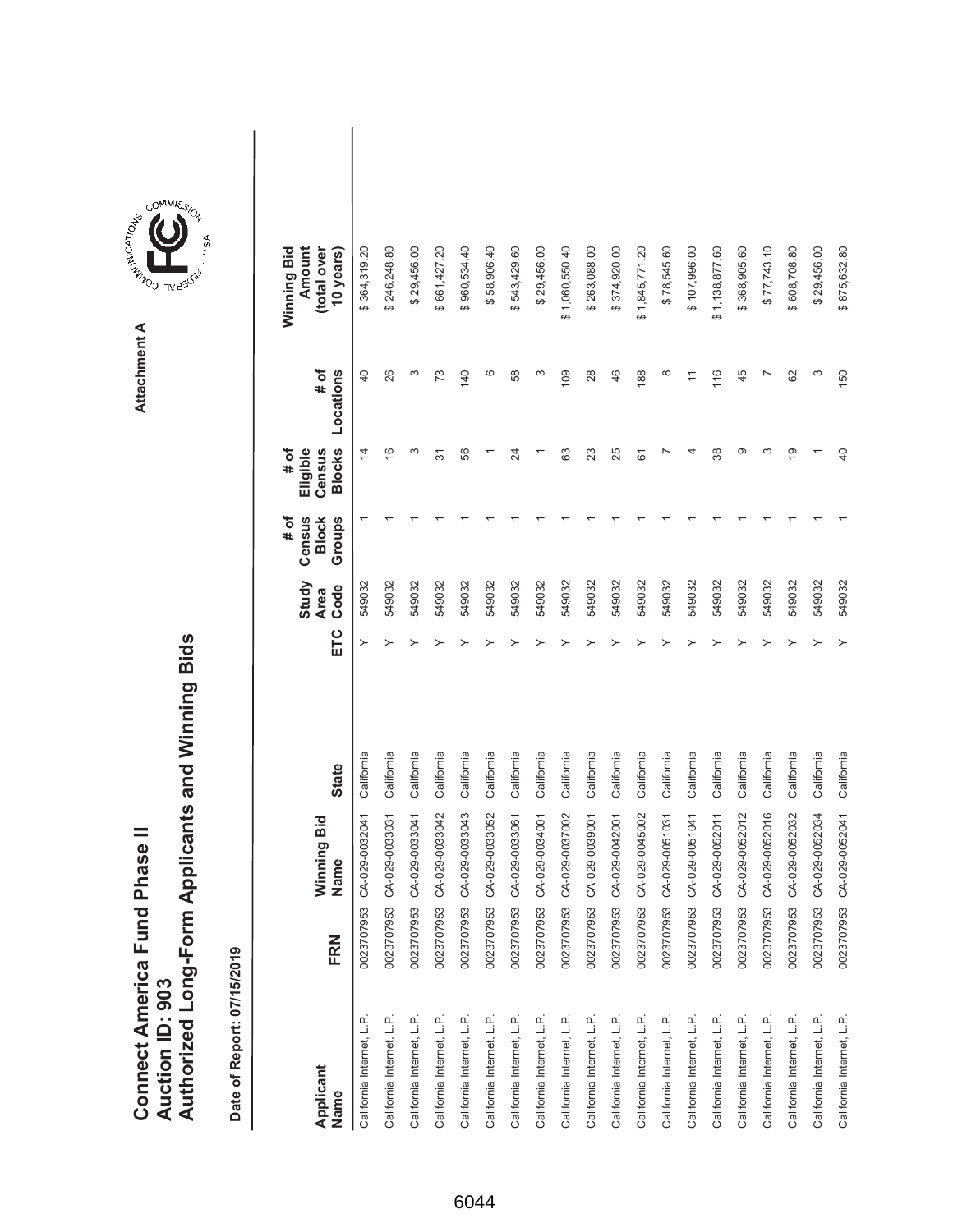|                                      |                        | Authorized Long-Form Applicants and Winning Bids |
|--------------------------------------|------------------------|--------------------------------------------------|
|                                      |                        |                                                  |
|                                      |                        |                                                  |
| <b>Connect America Fund Phase II</b> |                        |                                                  |
|                                      |                        |                                                  |
|                                      | <b>Auction ID: 903</b> |                                                  |
|                                      |                        |                                                  |

| Applicant<br>Name         | FRN        | Winning Bid<br>Name | <b>State</b> | ETC | Study<br>Code<br>Area | Census<br>Groups<br># of<br><b>Block</b> | <b>Blocks</b><br># of<br>Eligible<br>Census | # of<br>Locations | Amount<br>Winning Bid<br>(total over<br>10 years) |  |
|---------------------------|------------|---------------------|--------------|-----|-----------------------|------------------------------------------|---------------------------------------------|-------------------|---------------------------------------------------|--|
| California Internet, L.P. | 0023707953 | CA-029-0055013      | California   |     | 549032                |                                          | 5                                           | ဖ                 | \$51,620.80                                       |  |
| California Internet, L.P. | 0023707953 | CA-029-0055015      | California   |     | 549032                |                                          | $\widetilde{C}$                             | 20                | \$127,302.90                                      |  |
| California Internet, L.P. | 0023707953 | CA-029-0055016      | California   |     | 549032                |                                          |                                             | 5                 | \$295,691.20                                      |  |
| California Internet, L.P. | 0023707953 | CA-029-0055061      | California   |     | 549032                |                                          | 52                                          | 104               | \$962,488.80                                      |  |
| California Internet, L.P. | 0023707953 | CA-029-0055062      | California   |     | 549032                |                                          | $\overline{9}$                              | 35                | \$292,174.40                                      |  |
| California Internet, L.P. | 0023707953 | CA-029-0055082      | California   |     | 549032                |                                          |                                             | ဖ                 | \$58,906.40                                       |  |
| California Internet, L.P. | 0023707953 | CA-029-0057001      | California   |     | 549032                |                                          | 5                                           | 5                 | \$49,089.60                                       |  |
| California Internet, L.P. | 0023707953 | CA-029-0060041      | California   |     | 549032                |                                          | 38                                          | 185               | \$1,378,339.20                                    |  |
| California Internet, L.P. | 0023707953 | CA-029-0060042      | California   |     | 549032                |                                          |                                             | ග                 | \$88,362.40                                       |  |
| California Internet, L.P. | 0023707953 | CA-029-0060063      | California   |     | 549032                |                                          | $\sim$                                      | S                 | \$29,456.00                                       |  |
| California Internet, L.P. | 0023707953 | CA-029-0060071      | California   |     | 549032                |                                          | ဖ                                           | 21                | \$158,614.40                                      |  |
| California Internet, L.P. | 0023707953 | CA-029-0060073      | California   |     | 549032                |                                          | R <sub>8</sub>                              | 310               | \$2,740,640.00                                    |  |
| California Internet, L.P. | 0023707953 | CA-029-0060081      | California   |     | 549032                |                                          |                                             | $\infty$          | \$78,545.60                                       |  |
| California Internet, L.P. | 0023707953 | CA-029-0062011      | California   |     | 549032                |                                          | ო                                           | $\overline{0}$    | \$56,817.60                                       |  |
| California Internet, L.P. | 0023707953 | CA-029-0062021      | California   |     | 549032                |                                          | $\overline{49}$                             | 117               | \$884,027.20                                      |  |
| California Internet, L.P. | 0023707953 | CA-029-0065001      | California   |     | 549032                |                                          | 13                                          | 20                | \$196,358.40                                      |  |
| California Internet, L.P. | 0023707953 | CA-029-0065002      | California   |     | 549032                |                                          | 25                                          | 111               | \$932,260.00                                      |  |
| California Internet, L.P. | 0023707953 | CA-029-0065003      | California   |     | 549032                |                                          | ≌                                           | 33                | \$323,993.60                                      |  |
| California Internet, L.P. | 0023707953 | CA-031-0017015      | California   |     | 549032                |                                          | တ                                           | $\frac{6}{5}$     | \$154,280.50                                      |  |
| California Internet, L.P. | 0023707953 | CA-035-0401003      | California   |     | 549032                |                                          | 95                                          | 241               | \$2,366,117.60                                    |  |

**COMMISSION** Attachment A **Attachment A**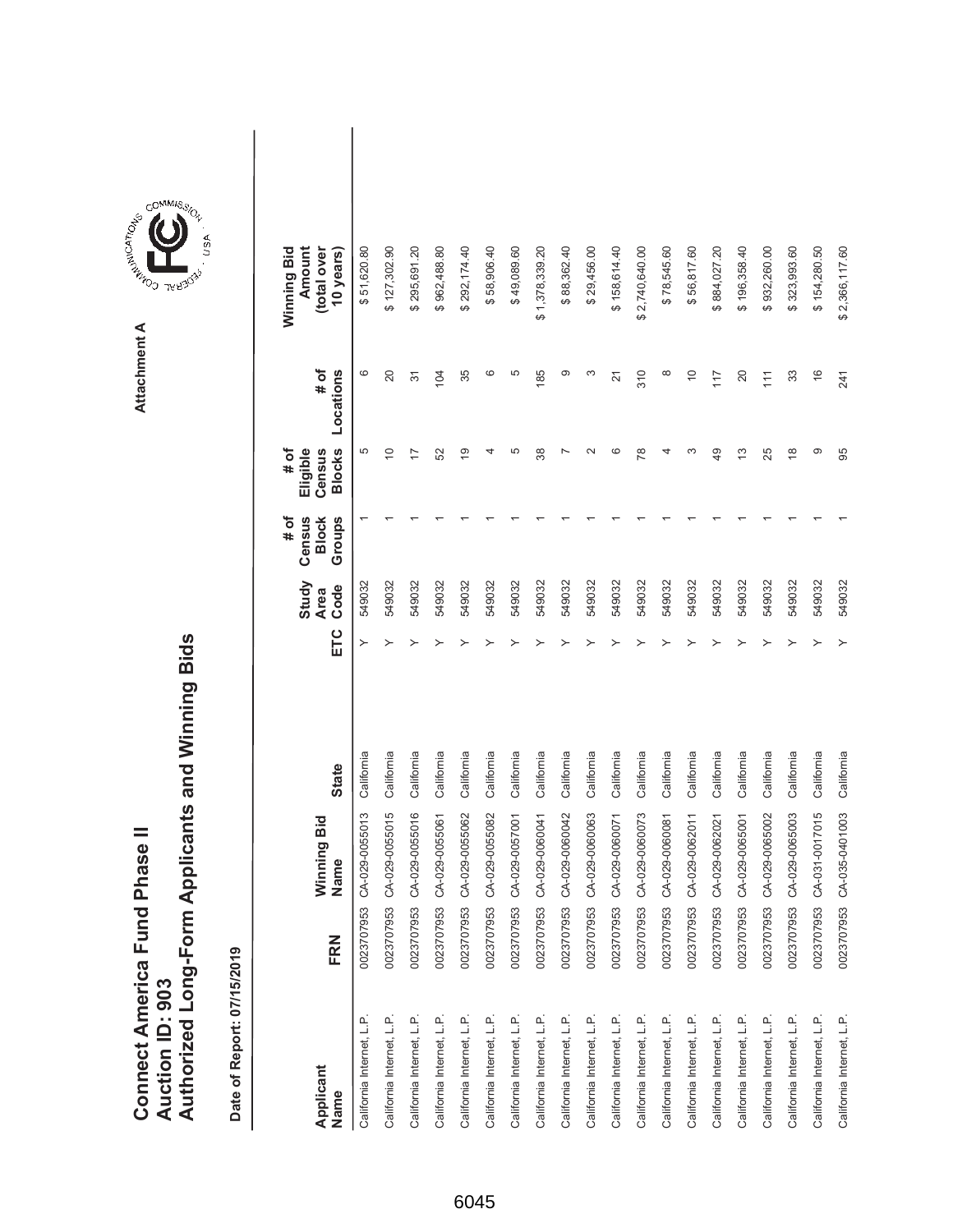|                               |                 | Authorized Long-Form Applicants and Winning Bids |
|-------------------------------|-----------------|--------------------------------------------------|
| Connect America Fund Phase II | Auction ID: 903 |                                                  |
|                               |                 |                                                  |

| Applicant<br>Name         | FRN        | Winning Bid<br>Name | <b>State</b> | ETC | Study<br>Code<br><b>Area</b> | Census<br># of<br><b>Block</b><br>Groups | <b>Blocks</b><br># of<br>Eligible<br>Census | # of<br>Locations | Winning Bid<br>Amount<br>(total over<br>10 years) |  |
|---------------------------|------------|---------------------|--------------|-----|------------------------------|------------------------------------------|---------------------------------------------|-------------------|---------------------------------------------------|--|
| California Internet, L.P. | 0023707953 | CA-035-0403022      | California   |     | 549032                       |                                          | စ                                           | $\overline{9}$    | \$166,656.00                                      |  |
| California Internet, L.P. | 0023707953 | CA-035-0403031      | California   |     | 549032                       |                                          | 5                                           | $\frac{6}{1}$     | \$91,330.40                                       |  |
| California Internet, L.P. | 0023707953 | CA-035-0404001      | California   |     | 549032                       |                                          | 32                                          | 129               | \$581,420.00                                      |  |
| California Internet, L.P. | 0023707953 | CA-035-0405002      | California   |     | 549032                       |                                          | 5                                           | 28                | \$77,952.00                                       |  |
| California Internet, L.P. | 0023707953 | CA-035-0405003      | California   |     | 549032                       |                                          | ω                                           | 5                 | \$42,000.50                                       |  |
| California Internet, L.P. | 0023707953 | CA-035-0406001      | California   |     | 549032                       |                                          | 22                                          | 78                | \$626,007.20                                      |  |
| California Internet, L.P. | 0023707953 | CA-035-0406003      | California   |     | 549032                       |                                          | 43                                          | 107               | \$1,032,354.40                                    |  |
| California Internet, L.P. | 0023707953 | CA-037-1042042      | California   |     | 549032                       |                                          |                                             | 5                 | \$49,089.60                                       |  |
| California Internet, L.P. | 0023707953 | CA-037-4002051      | California   |     | 549032                       |                                          |                                             | 5                 | \$49,089.60                                       |  |
| California Internet, L.P. | 0023707953 | CA-037-4004042      | California   |     | 549032                       |                                          |                                             | c                 | \$29,456.00                                       |  |
| California Internet, L.P. | 0023707953 | CA-037-4006031      | California   |     | 549032                       |                                          |                                             | 4                 | \$39,272.80                                       |  |
| California Internet, L.P. | 0023707953 | CA-037-5991001      | California   |     | 549032                       |                                          |                                             | S                 | \$29,456.00                                       |  |
| California Internet, L.P. | 0023707953 | CA-037-5991002      | California   |     | 549032                       |                                          | S                                           | 4                 | \$137,452.00                                      |  |
| California Internet, L.P. | 0023707953 | CA-037-9001021      | California   |     | 549032                       |                                          | 28                                          | 40                | \$407,443.70                                      |  |
| California Internet, L.P. | 0023707953 | CA-037-9001042      | California   |     | 549032                       |                                          | $\sim$                                      | S                 | \$29,456.00                                       |  |
| California Internet, L.P. | 0023707953 | CA-037-9002011      | California   |     | 549032                       |                                          | ග                                           | Ю                 | \$94,453.20                                       |  |
| California Internet, L.P. | 0023707953 | CA-037-9009001      | California   |     | 549032                       |                                          | ω                                           | ဖ                 | \$46,872.70                                       |  |
| California Internet, L.P. | 0023707953 | CA-037-9009002      | California   |     | 549032                       |                                          | $\overline{ }$                              | 27                | \$257,493.60                                      |  |
| California Internet, L.P. | 0023707953 | CA-037-9012054      | California   |     | 549032                       |                                          | ဖ                                           | တ                 | \$88,362.40                                       |  |
| California Internet, L.P. | 0023707953 | CA-037-9012091      | California   |     | 549032                       |                                          | 24                                          | 38                | \$373,083.20                                      |  |

**COMMISSION** Attachment A **Attachment A**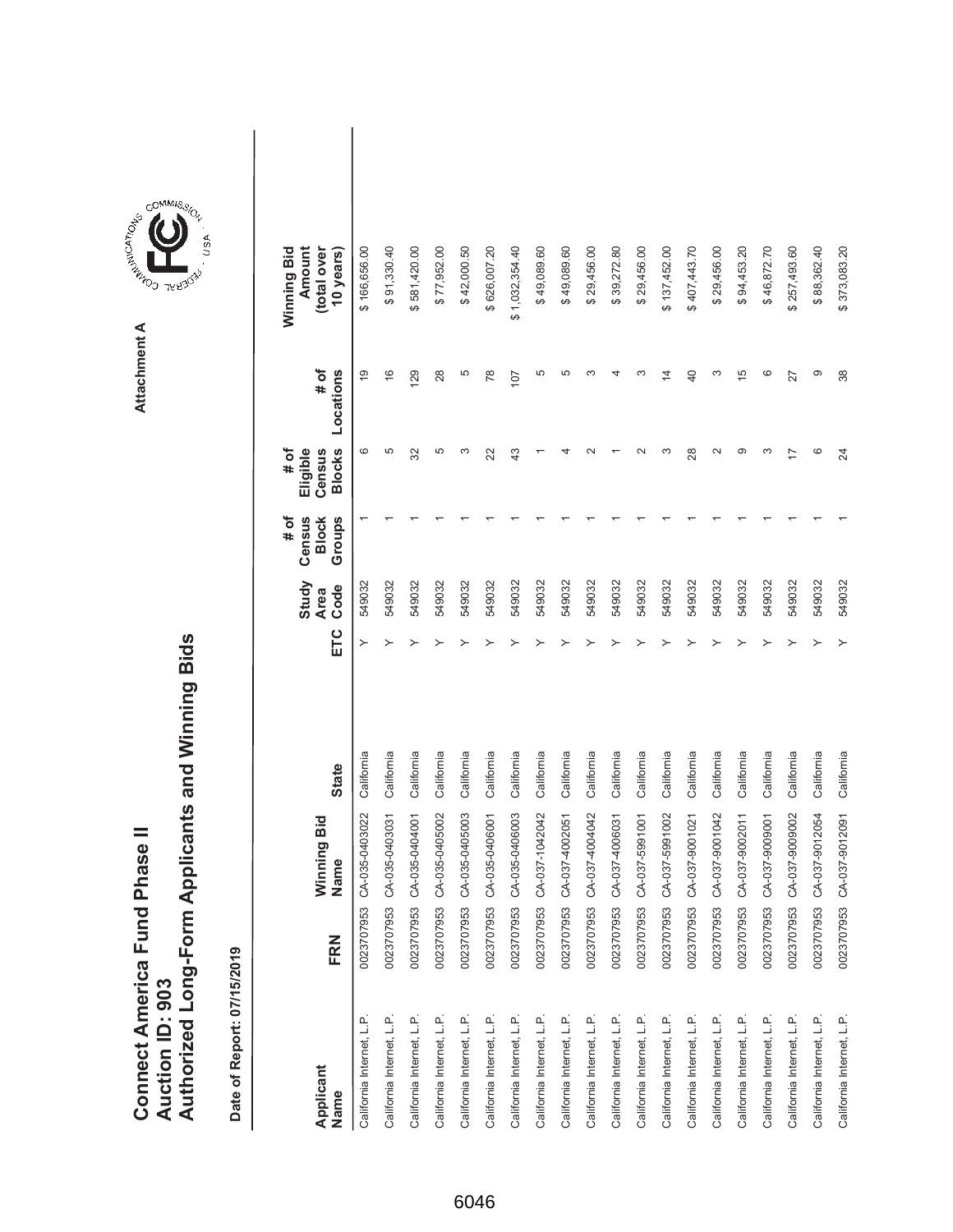|                               |                 | Authorized Long-Form Applicants and Winning Bids |
|-------------------------------|-----------------|--------------------------------------------------|
| Connect America Fund Phase II | Auction ID: 903 |                                                  |

| Applicant<br>Name         | FRN                   | Winning Bid<br>Name | <b>State</b> | ETC | Study<br>Code<br><b>Area</b> | Census<br># of<br><b>Block</b><br>Groups | <b>Blocks</b><br>Eligible<br>Census<br># of | # of<br>Locations       | Amount<br>Winning Bid<br>(total over<br>10 years) |  |
|---------------------------|-----------------------|---------------------|--------------|-----|------------------------------|------------------------------------------|---------------------------------------------|-------------------------|---------------------------------------------------|--|
| California Internet, L.P. | က<br>002370795        | CA-037-9012131      | California   |     | 549032                       |                                          |                                             | $\frac{8}{1}$           | \$93,599.60                                       |  |
| California Internet, L.P. | $\infty$<br>002370795 | CA-037-9100011      | California   |     | 549032                       |                                          | $\infty$                                    | 4                       | \$137,452.00                                      |  |
| California Internet, L.P. | 0023707953            | CA-037-9100021      | California   |     | 549032                       |                                          |                                             | $\overline{\mathsf{c}}$ | \$117,812.80                                      |  |
| California Internet, L.P. | 0023707953            | CA-037-9102061      | California   |     | 549032                       |                                          |                                             |                         | \$61,689.60                                       |  |
| California Internet, L.P. | 0023707953            | CA-037-9108041      | California   |     | 549032                       |                                          | ო                                           |                         | \$39,272.80                                       |  |
| California Internet, L.P. | 0023707953            | CA-037-9108051      | California   |     | 549032                       |                                          | ∽                                           |                         | \$39,272.80                                       |  |
| California Internet, L.P. | 0023707953            | CA-037-9110012      | California   |     | 549032                       |                                          | 32                                          | 55                      | \$452,961.60                                      |  |
| California Internet, L.P. | 0023707953            | CA-037-9110013      | California   |     | 549032                       |                                          | 13                                          | $\overline{4}$          | \$137,452.00                                      |  |
| California Internet, L.P. | 0023707953            | CA-037-9301011      | California   |     | 549032                       |                                          | 5                                           | $\frac{8}{1}$           | \$176,724.80                                      |  |
| California Internet, L.P. | 0023707953            | CA-037-9302002      | California   |     | 549032                       |                                          | ဖ                                           | 22                      | \$215,992.00                                      |  |
| California Internet, L.P. | 0023707953            | CA-037-9303012      | California   |     | 549032                       |                                          | $\infty$                                    | 13                      | \$127,635.20                                      |  |
| California Internet, L.P. | 0023707953            | CA-049-0002002      | California   |     | 549032                       |                                          | 22                                          | 57                      | \$559,619.20                                      |  |
| California Internet, L.P. | 0023707953            | CA-049-0003001      | California   |     | 549032                       |                                          | $\frac{8}{1}$                               | $\overline{4}$          | \$448,189.20                                      |  |
| California Internet, L.P. | 0023707953            | CA-049-0003002      | California   |     | 549032                       |                                          | 36                                          | $\overline{74}$         | \$726,527.20                                      |  |
| California Internet, L.P. | 0023707953            | CA-049-0003003      | California   |     | 549032                       |                                          | 86                                          | $\overline{9}$          | \$1,875,221.60                                    |  |
| California Internet, L.P. | 0023707953            | CA-049-0004001      | California   |     | 549032                       |                                          | 25                                          | 47                      | \$461,440.00                                      |  |
| California Internet, L.P. | 0023707953            | CA-049-0004002      | California   |     | 549032                       |                                          | $\frac{6}{5}$                               | 26                      | \$264,837.20                                      |  |
| California Internet, L.P. | 0023707953            | CA-051-0001011      | California   |     | 549032                       |                                          | 25                                          | $\frac{8}{2}$           | \$765,800.00                                      |  |
| California Internet, L.P. | 0023707953            | CA-051-0001013      | California   |     | 549032                       |                                          | S                                           | 5                       | \$50,930.50                                       |  |
| California Internet, L.P. | 0023707953            | CA-051-0001014      | California   |     | 549032                       |                                          | c                                           |                         | \$29,456.00                                       |  |

**COMMISSION** Attachment A **Attachment A**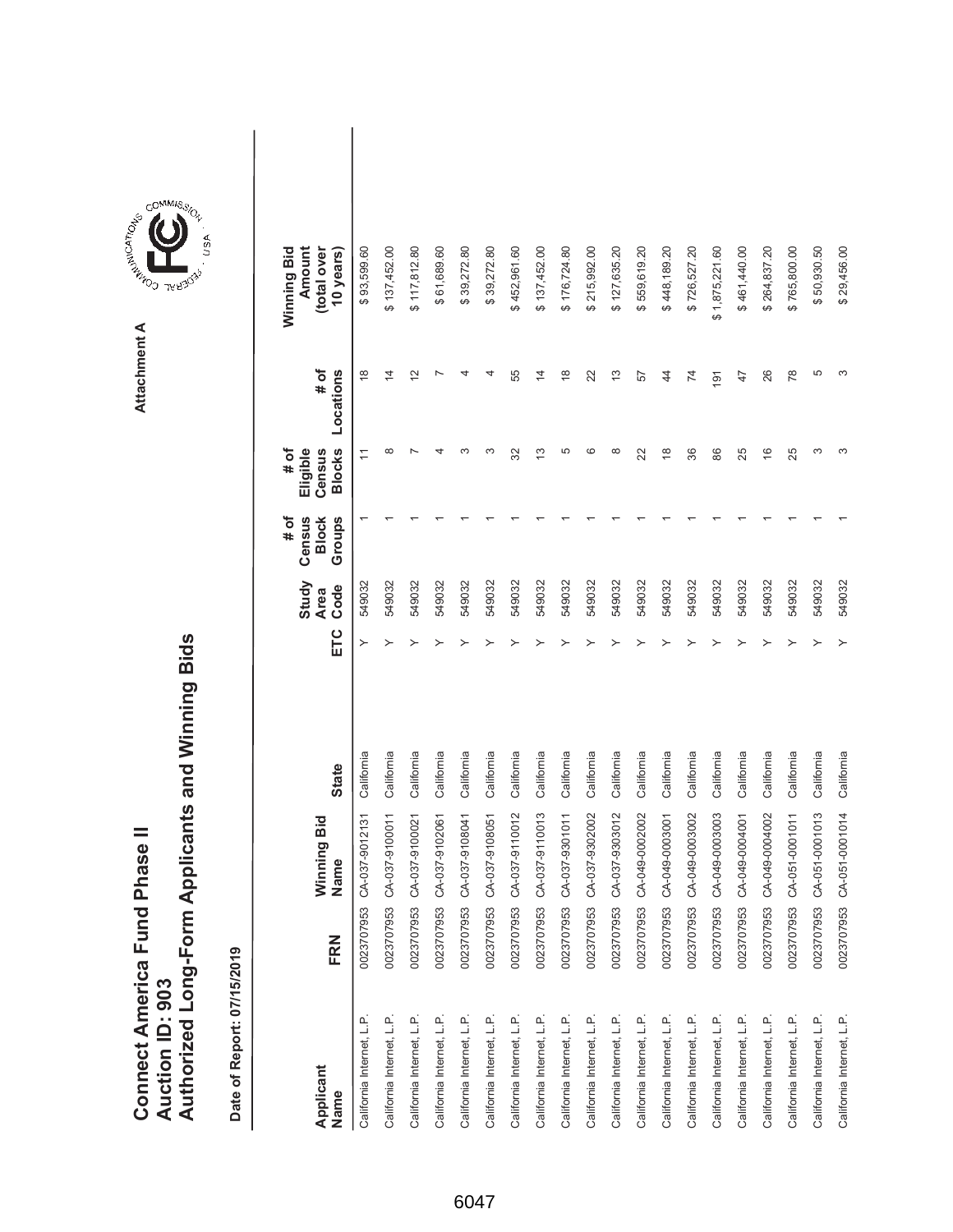|                                      |                        | Authorized Long-Form Applicants and Winning Bids |
|--------------------------------------|------------------------|--------------------------------------------------|
|                                      |                        |                                                  |
|                                      |                        |                                                  |
| <b>Connect America Fund Phase II</b> |                        |                                                  |
|                                      |                        |                                                  |
|                                      | <b>Auction ID: 903</b> |                                                  |
|                                      |                        |                                                  |

**COMMISSION** Attachment A **Attachment A**

GOMMIS<sub>SION</sub>

USA

| Applicant<br>Name         | FRN        | Winning Bid<br>Name       | <b>State</b> | ETC | Study<br>Code<br><b>Area</b> | Census<br>Groups<br># of<br><b>Block</b> | <b>Blocks</b><br># of<br>Eligible<br>Census | # of<br>Locations     | Amount<br>Winning Bid<br>(total over<br>10 years) |  |
|---------------------------|------------|---------------------------|--------------|-----|------------------------------|------------------------------------------|---------------------------------------------|-----------------------|---------------------------------------------------|--|
| California Internet, L.P. |            | 0023707953 CA-051-0001023 | California   |     | 549032                       |                                          | ഉ                                           | 46                    | \$451,623.20                                      |  |
| California Internet, L.P. |            | 0023707953 CA-051-0001024 | California   |     | 549032                       |                                          | 24                                          | 57                    | \$559,619.20                                      |  |
| California Internet, L.P. |            | 0023707953 CA-053-0108042 | California   |     | 549032                       |                                          | $\Rightarrow$                               | $\tilde{\mathcal{L}}$ | \$107,996.00                                      |  |
| California Internet, L.P. |            | 0023707953 CA-053-0110005 | California   |     | 549032                       |                                          | $\sim$                                      | 33                    | \$143,640.00                                      |  |
| California Internet, L.P. |            | 0023707953 CA-053-0111011 | California   |     | 549032                       |                                          | 21                                          | 38                    | \$347,804.80                                      |  |
| California Internet, L.P. |            | 0023707953 CA-053-0115021 | California   |     | 549032                       |                                          | 20                                          | 152                   | \$1,258,544.00                                    |  |
| California Internet, L.P. |            | 0023707953 CA-053-0141073 | California   |     | 549032                       |                                          |                                             | တ                     | \$88,362.40                                       |  |
| California Internet, L.P. |            | 0023707953 CA-053-0148001 | California   |     | 549032                       |                                          | $\frac{6}{5}$                               | 90                    | \$326,076.80                                      |  |
| California Internet, L.P. |            | 0023707953 CA-059-0219241 | California   |     | 549032                       |                                          |                                             | တ                     | \$88,362.40                                       |  |
| California Internet, L.P. |            | 0023707953 CA-059-0524041 | California   |     | 549032                       |                                          |                                             | 28                    | \$170,100.00                                      |  |
| California Internet, L.P. |            | 0023707953 CA-059-0524262 | California   |     | 549032                       |                                          |                                             | $\overline{9}$        | \$72,469.60                                       |  |
| California Internet, L.P. |            | 0023707953 CA-059-0525181 | California   |     | 549032                       |                                          |                                             |                       | \$60,261.60                                       |  |
| California Internet, L.P. |            | 0023707953 CA-065-0414094 | California   |     | 549032                       |                                          |                                             | ო                     | \$29,456.00                                       |  |
| California Internet, L.P. |            | 0023707953 CA-065-0419113 | California   |     | 549032                       |                                          |                                             | 5                     | \$49,089.60                                       |  |
| California Internet, L.P. |            | 0023707953 CA-065-0420071 | California   |     | 549032                       |                                          | $\circ$                                     | 23                    | \$225,814.40                                      |  |
| California Internet, L.P. |            | 0023707953 CA-065-0424121 | California   |     | 549032                       |                                          |                                             | $\frac{3}{2}$         | \$107,027.20                                      |  |
| California Internet, L.P. |            | 0023707953 CA-065-0426201 | California   |     | 549032                       |                                          |                                             | 5                     | \$49,089.60                                       |  |
| California Internet, L.P. | 0023707953 | CA-065-0426241            | California   |     | 549032                       |                                          |                                             | 5                     | \$49,089.60                                       |  |
| California Internet, L.P. |            | 0023707953 CA-065-0427441 | California   |     | 549032                       |                                          |                                             | 5                     | \$49,089.60                                       |  |
| California Internet, L.P. |            | 0023707953 CA-065-0429021 | California   | ≻   | 549032                       |                                          |                                             |                       | \$29,456.00                                       |  |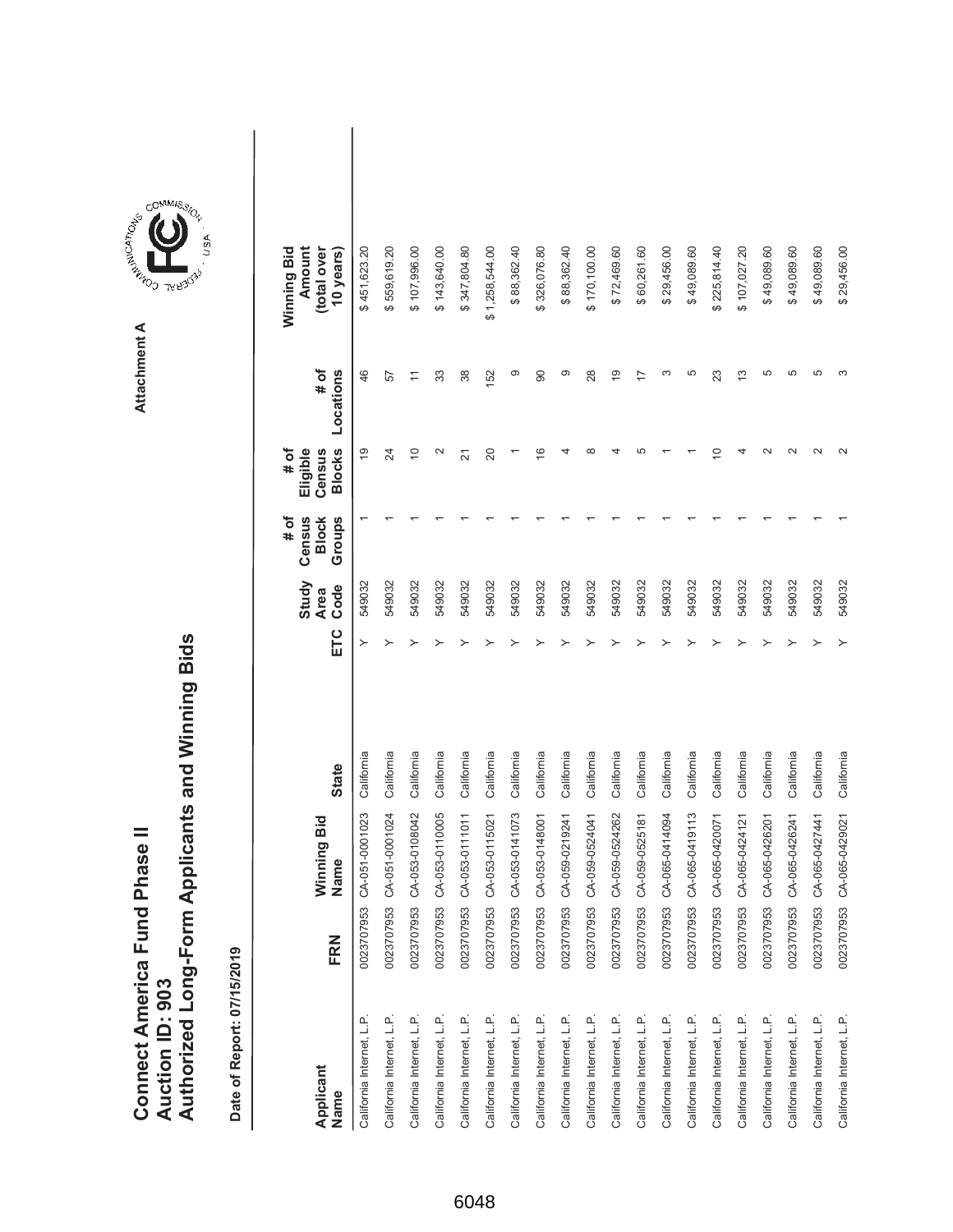|                               |                 | Authorized Long-Form Applicants and Winning Bids |
|-------------------------------|-----------------|--------------------------------------------------|
| Connect America Fund Phase II |                 |                                                  |
|                               |                 |                                                  |
|                               |                 |                                                  |
|                               | Auction ID: 903 |                                                  |
|                               |                 |                                                  |

| Applicant<br>Name         | FRN        | Winning Bid<br>Name | <b>State</b> | ETC | Study<br>Code<br><b>Area</b> | # of<br>Census<br><b>Block</b><br>Groups | <b>Blocks</b><br># of<br>Eligible<br>Census | # of<br>Locations | Winning Bid<br>Amount<br>(total over<br>10 years) |  |
|---------------------------|------------|---------------------|--------------|-----|------------------------------|------------------------------------------|---------------------------------------------|-------------------|---------------------------------------------------|--|
| California Internet, L.P. | 0023707953 | CA-065-0430071      | California   |     | 549032                       |                                          | $\sim$                                      |                   | \$39,272.80                                       |  |
| California Internet, L.P. | 0023707953 | CA-065-0438121      | California   |     | 549032                       |                                          | $\sim$                                      | ဖ                 | \$58,906.40                                       |  |
| California Internet, L.P. | 0023707953 | CA-065-0438221      | California   |     | 549032                       |                                          | 5                                           |                   | \$68,723.20                                       |  |
| California Internet, L.P. | 0023707953 | CA-065-0444033      | California   |     | 549032                       |                                          | ca                                          | 5                 | \$152,791.40                                      |  |
| California Internet, L.P. | 0023707953 | CA-065-0445211      | California   |     | 549032                       |                                          |                                             | $\infty$          | \$81,491.10                                       |  |
| California Internet, L.P. | 0023707953 | CA-065-0445221      | California   |     | 549032                       |                                          | Ю                                           |                   | \$68,723.20                                       |  |
| California Internet, L.P. | 0023707953 | CA-065-0451251      | California   |     | 549032                       |                                          |                                             | G                 | \$58,906.40                                       |  |
| California Internet, L.P. | 0023707953 | CA-065-0456042      | California   |     | 549032                       |                                          |                                             | ო                 | \$29,456.00                                       |  |
| California Internet, L.P. | 0023707953 | CA-065-0456043      | California   |     | 549032                       |                                          | Ю                                           | 21                | \$119,554.40                                      |  |
| California Internet, L.P. | 0023707953 | CA-065-0456051      | California   |     | 549032                       |                                          | ∞                                           | 5                 | \$49,089.60                                       |  |
| California Internet, L.P. | 0023707953 | CA-065-0456092      | California   |     | 549032                       |                                          | $\infty$                                    | 40                | \$185,662.40                                      |  |
| California Internet, L.P. | 0023707953 | CA-065-0469001      | California   |     | 549032                       |                                          | 25                                          | 140               | \$1,367,016.00                                    |  |
| California Internet, L.P. | 0023707953 | CA-065-0488001      | California   |     | 549032                       |                                          |                                             |                   | \$39,272.80                                       |  |
| California Internet, L.P. | 0023707953 | CA-069-0002004      | California   |     | 549032                       |                                          | 13                                          | 87                | \$405,592.00                                      |  |
| California Internet, L.P. | 0023707953 | CA-069-0008021      | California   |     | 549032                       |                                          | A                                           | 92                | \$849,161.60                                      |  |
| California Internet, L.P. | 0023707953 | CA-069-0008022      | California   |     | 549032                       |                                          |                                             | 30                | \$249,782.50                                      |  |
| California Internet, L.P. | 0023707953 | CA-071-0087063      | California   |     | 549032                       |                                          | $\sim$                                      | $\infty$          | \$59,992.80                                       |  |
| California Internet, L.P. | 0023707953 | CA-071-0089012      | California   |     | 549032                       |                                          | 5                                           | $\infty$          | \$81,491.10                                       |  |
| California Internet, L.P. | 0023707953 | CA-071-0091072      | California   |     | 549032                       |                                          | 4                                           | $\infty$          | \$78,545.60                                       |  |
| California Internet, L.P. | 0023707953 | CA-071-0091171      | California   |     | 549032                       |                                          | $\overline{c}$                              | 30                | \$294,537.60                                      |  |

**COMMISSION** Attachment A **Attachment A**

COMMIS<sub>SION</sub>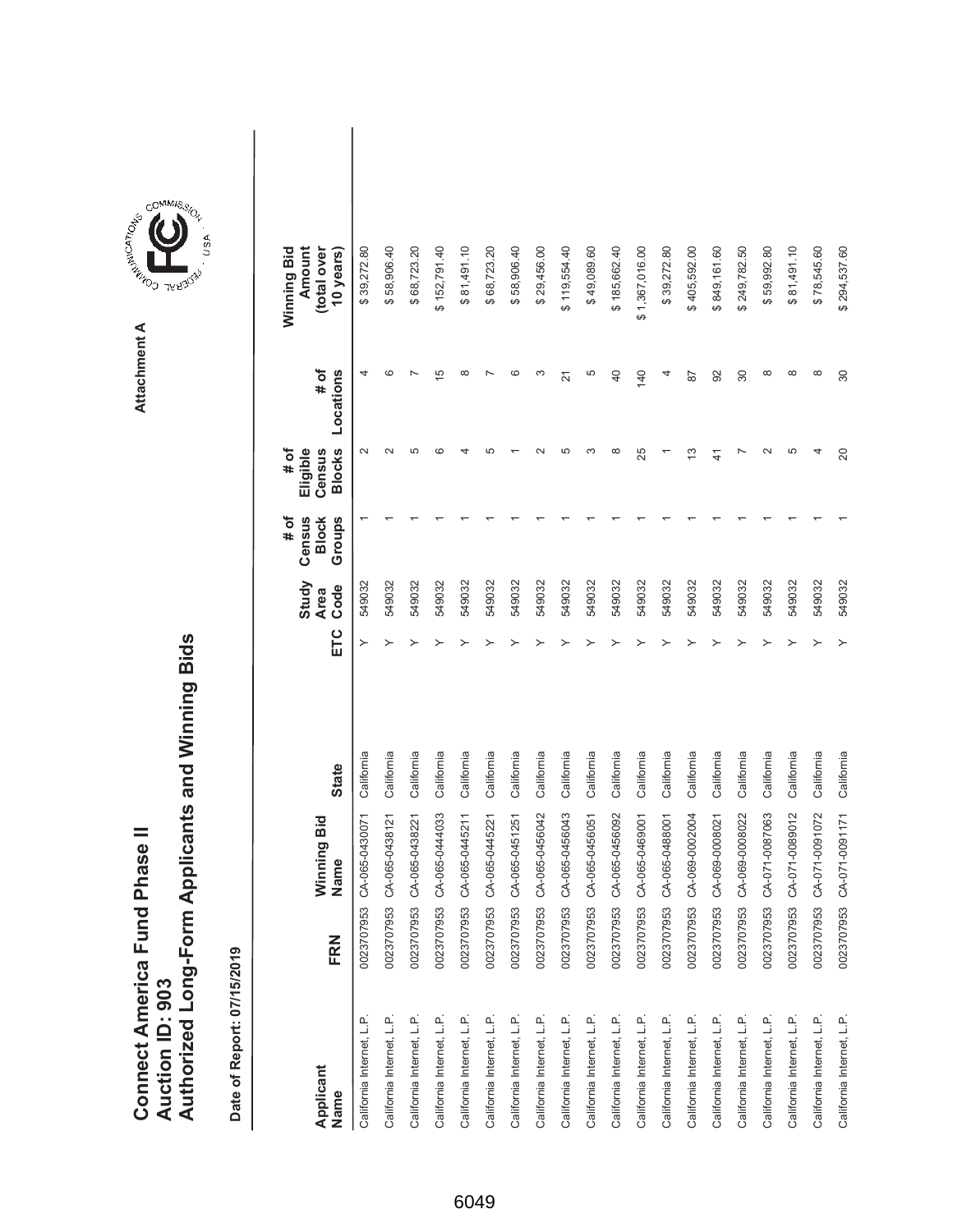|                               |                 | Authorized Long-Form Applicants and Winning Bids |
|-------------------------------|-----------------|--------------------------------------------------|
|                               |                 |                                                  |
| Connect America Fund Phase II |                 |                                                  |
|                               | Auction ID: 903 |                                                  |



ARISTICATION CONTROL Attachment A **Attachment A**

COMMIS<sub>SION</sub>

**TYLING**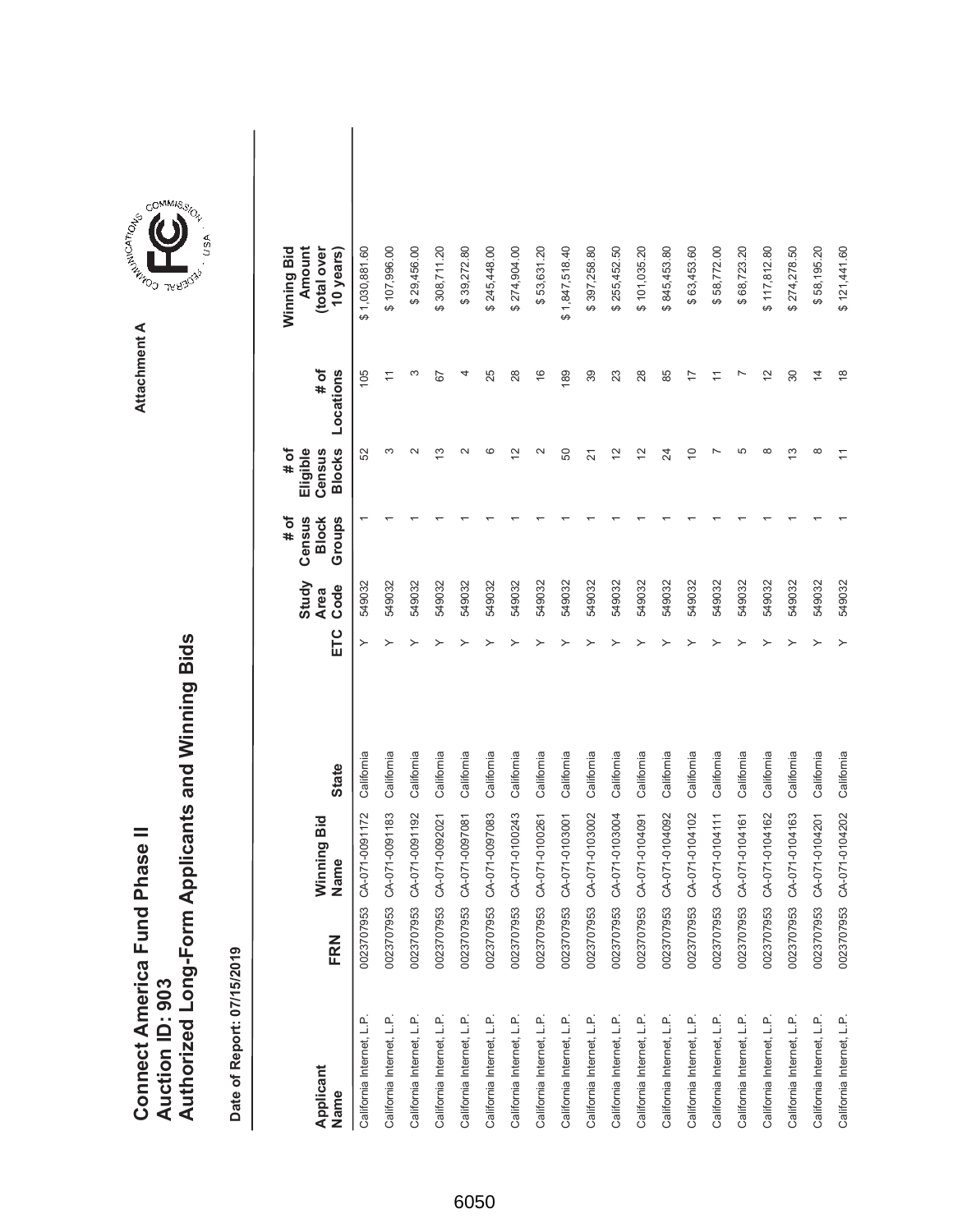|                                      |                        | Authorized Long-Form Applicants and Winning Bids |
|--------------------------------------|------------------------|--------------------------------------------------|
|                                      |                        |                                                  |
| <b>Connect America Fund Phase II</b> | <b>Auction ID: 903</b> |                                                  |

| Applicant<br>Name         | FRN        | Winning Bid<br>Name | <b>State</b> | ETC | Study<br>Code<br><b>Area</b> | Census<br>Groups<br># of<br><b>Block</b> | <b>Blocks</b><br># of<br>Eligible<br>Census | # of<br>Locations | Winning Bid<br>Amount<br>(total over<br>10 years) |  |
|---------------------------|------------|---------------------|--------------|-----|------------------------------|------------------------------------------|---------------------------------------------|-------------------|---------------------------------------------------|--|
| California Internet, L.P. | 0023707953 | CA-071-0104231      | California   |     | 549032                       |                                          | $\infty$                                    | တ                 | \$99,960.00                                       |  |
| California Internet, L.P. | 0023707953 | CA-071-0104232      | California   |     | 549032                       |                                          |                                             | $\frac{3}{2}$     | \$132,421.50                                      |  |
| California Internet, L.P. | 0023707953 | CA-071-0104241      | California   |     | 549032                       |                                          | 28                                          | 20                | \$687,254.40                                      |  |
| California Internet, L.P. | 0023707953 | CA-071-0104242      | California   |     | 549032                       |                                          | 22                                          | 67                | \$575,747.20                                      |  |
| California Internet, L.P. | 0023707953 | CA-071-0116001      | California   |     | 549032                       |                                          | $\frac{6}{5}$                               | 57                | \$559,619.20                                      |  |
| California Internet, L.P. | 0023707953 | CA-071-0116003      | California   |     | 549032                       |                                          | 20                                          | 45                | \$441,806.40                                      |  |
| California Internet, L.P. | 0023707953 | CA-071-0117001      | California   |     | 549032                       |                                          | 13                                          | 38                | \$212,548.00                                      |  |
| California Internet, L.P. | 0023707953 | CA-071-0118002      | California   |     | 549032                       |                                          | $\scriptstyle\sim$                          | 35                | \$343,627.20                                      |  |
| California Internet, L.P. | 0023707953 | CA-071-0119001      | California   |     | 549032                       |                                          | ₽                                           | 39                | \$170,538.20                                      |  |
| California Internet, L.P. | 0023707953 | CA-071-0119002      | California   |     | 549032                       |                                          |                                             |                   | \$39,272.80                                       |  |
| California Internet, L.P. | 0023707953 | CA-071-0119003      | California   |     | 549032                       |                                          |                                             | 21                | \$117,812.80                                      |  |
| California Internet, L.P. | 0023707953 | CA-071-0119004      | California   |     | 549032                       |                                          |                                             | ∾                 | \$127,635.20                                      |  |
| California Internet, L.P. | 0023707953 | CA-071-0121011      | California   |     | 549032                       |                                          |                                             | $\frac{1}{2}$     | \$85,836.80                                       |  |
| California Internet, L.P. | 0023707953 | CA-071-0121012      | California   |     | 549032                       |                                          |                                             |                   | \$29,456.00                                       |  |
| California Internet, L.P. | 0023707953 | CA-071-0121013      | California   |     | 549032                       |                                          |                                             |                   | \$39,272.80                                       |  |
| California Internet, L.P. | 0023707953 | CA-071-0121031      | California   |     | 549032                       |                                          |                                             | $\tilde{c}$       | \$117,812.80                                      |  |
| California Internet, L.P. | 0023707953 | CA-071-0121041      | California   |     | 549032                       |                                          | 29                                          | 68                | \$667,620.80                                      |  |
| California Internet, L.P. | 0023707953 | CA-071-0121042      | California   |     | 549032                       |                                          | $\overline{4}$                              | 26                | \$200,664.80                                      |  |
| California Internet, L.P. | 0023707953 | CA-071-0251001      | California   |     | 549032                       |                                          | ∞                                           | $\overline{1}$    | \$166,902.40                                      |  |
| California Internet, L.P. | 0023707953 | CA-073-0133141      | California   |     | 549032                       |                                          |                                             | $\overline{4}$    | \$129,696.00                                      |  |

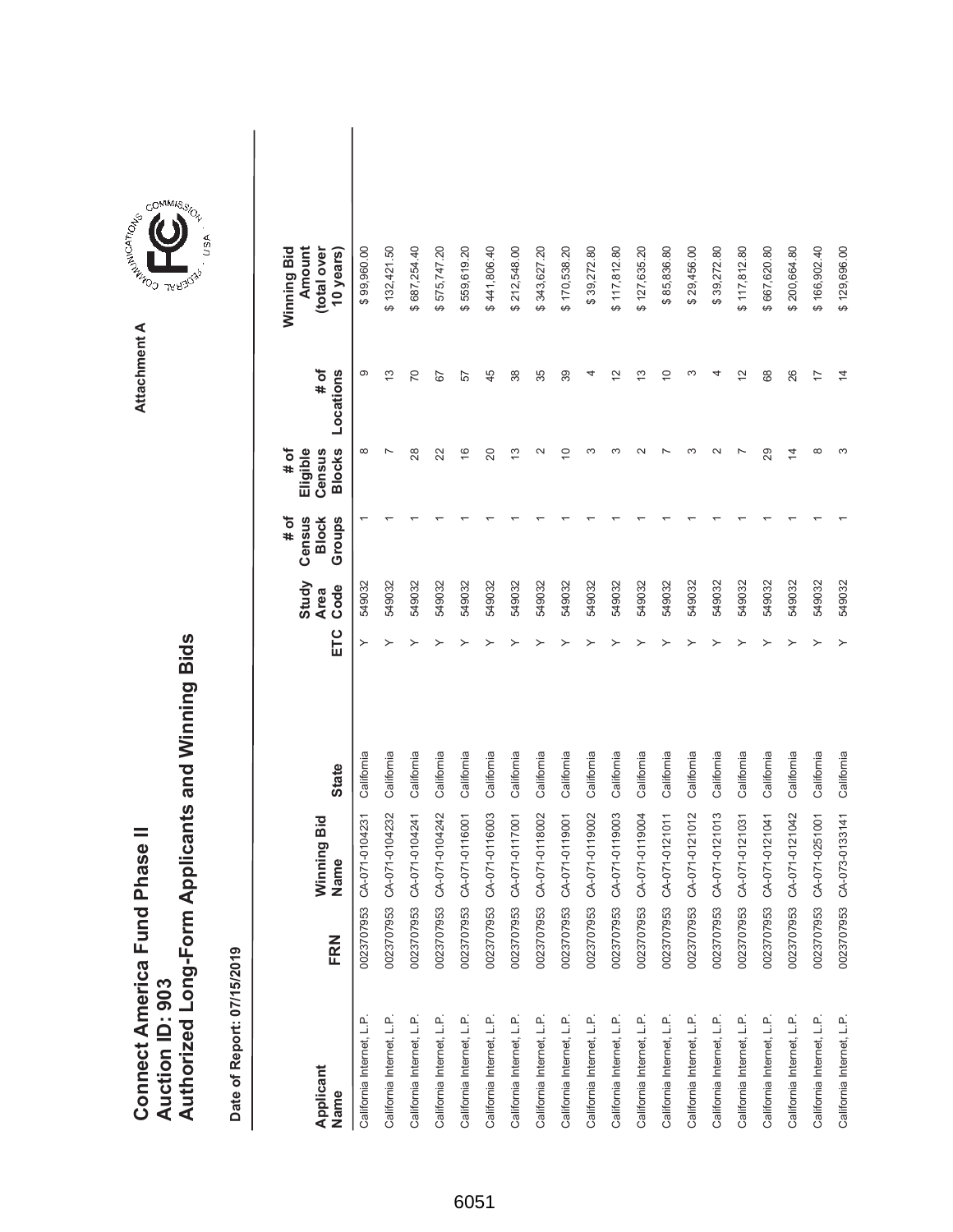|                 | Connect America Fund Phase II |  | <b>Nuthorized Long-Form Applicants and Winning Bids</b> |
|-----------------|-------------------------------|--|---------------------------------------------------------|
|                 |                               |  |                                                         |
|                 |                               |  |                                                         |
| Auction ID: 903 |                               |  |                                                         |

| Applicant<br>Name         | FRN        | Winning Bid<br>Name | <b>State</b> | ETC | Study<br>Code<br><b>Area</b> | Census<br>Groups<br># of<br><b>Block</b> | <b>Blocks</b><br># of<br>Eligible<br>Census | # of<br>Locations | Amount<br>Winning Bid<br>(total over<br>10 years) |  |
|---------------------------|------------|---------------------|--------------|-----|------------------------------|------------------------------------------|---------------------------------------------|-------------------|---------------------------------------------------|--|
| California Internet, L.P. | 0023707953 | CA-073-0210002      | California   | ≻   | 549032                       |                                          | $\mathbf{\sim}$                             | တ                 | \$88,362.40                                       |  |
| California Internet, L.P. | 0023707953 | CA-077-0049021      | California   |     | 549032                       |                                          |                                             | S                 | \$29,456.00                                       |  |
| California Internet, L.P. | 0023707953 | CA-079-0103002      | California   |     | 549032                       |                                          | 39                                          | 89                | \$795,076.80                                      |  |
| California Internet, L.P. | 0023707953 | CA-079-0127021      | California   |     | 549032                       |                                          | 82                                          | 117               | \$1,116,651.20                                    |  |
| California Internet, L.P. | 0023707953 | CA-079-0130001      | California   |     | 549032                       |                                          | 27                                          | 122               | \$1,084,580.00                                    |  |
| California Internet, L.P. | 0023707953 | CA-083-9801001      | California   |     | 549032                       |                                          | ∞                                           | 27                | \$265,081.60                                      |  |
| California Internet, L.P. | 0023707953 | CA-089-0126012      | California   |     | 549032                       |                                          | 74                                          | 328               | \$2,051,408.80                                    |  |
| California Internet, L.P. | 0023707953 | CA-089-0127011      | California   |     | 549032                       |                                          | S                                           | $\frac{5}{3}$     | \$152,791.40                                      |  |
| California Internet, L.P. | 0023707953 | CA-089-0127021      | California   |     | 549032                       |                                          | œ                                           | $\frac{8}{1}$     | \$183,352.00                                      |  |
| California Internet, L.P. | 0023707953 | CA-093-0001001      | California   |     | 549032                       |                                          |                                             | ∞                 | \$78,545.60                                       |  |
| California Internet, L.P. | 0023707953 | CA-093-0002001      | California   |     | 549032                       |                                          |                                             | 4                 | \$36,612.80                                       |  |
| California Internet, L.P. | 0023707953 | CA-093-0003001      | California   |     | 549032                       |                                          | 5                                           | 445               | \$2,264,892.00                                    |  |
| California Internet, L.P. | 0023707953 | CA-093-0003002      | California   |     | 549032                       |                                          | 57                                          | 204               | \$897,450.40                                      |  |
| California Internet, L.P. | 0023707953 | CA-093-0003003      | California   |     | 549032                       |                                          | 72                                          | 257               | \$1,302,100.80                                    |  |
| California Internet, L.P. | 0023707953 | CA-093-0004001      | California   |     | 549032                       |                                          | $\overline{1}$                              | 23                | \$225,814.40                                      |  |
| California Internet, L.P. | 0023707953 | CA-093-0007011      | California   |     | 549032                       |                                          | 29                                          | 124               | \$550,513.60                                      |  |
| California Internet, L.P. | 0023707953 | CA-093-0007012      | California   |     | 549032                       |                                          | 15                                          | 54                | \$427,772.80                                      |  |
| California Internet, L.P. | 0023707953 | CA-093-0007013      | California   |     | 549032                       |                                          | 13                                          | 53                | \$248,472.00                                      |  |
| California Internet, L.P. | 0023707953 | CA-093-0007014      | California   |     | 549032                       |                                          | 57                                          | 109               | \$450,531.20                                      |  |
| California Internet, L.P. | 0023707953 | CA-093-0009002      | California   |     | 549032                       |                                          | 72                                          | 304               | \$1,110,519.20                                    |  |

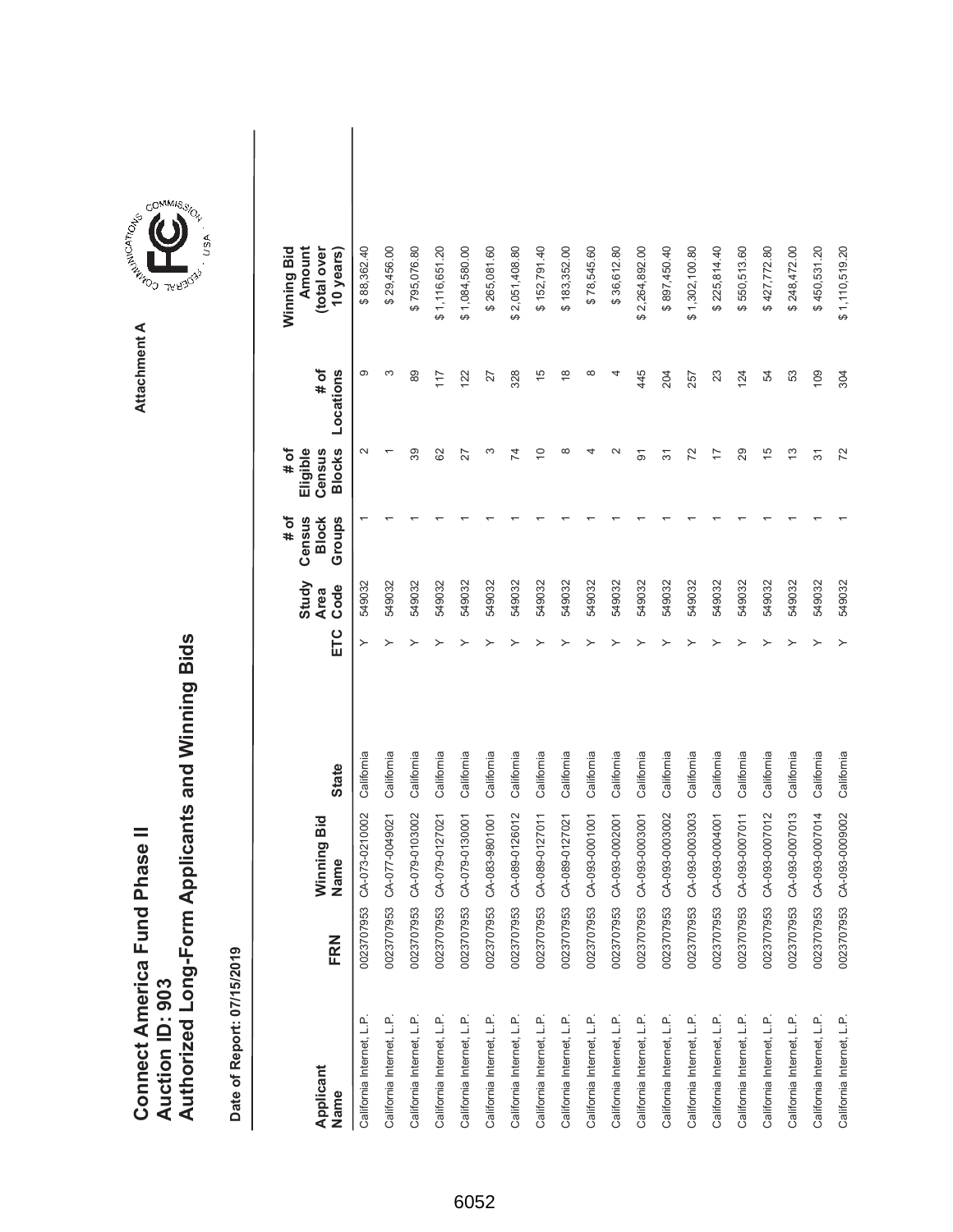|                                      |                 | Authorized Long-Form Applicants and Winning Bids |
|--------------------------------------|-----------------|--------------------------------------------------|
|                                      |                 |                                                  |
| <b>Connect America Fund Phase II</b> | Auction ID: 903 |                                                  |

| Applicant<br>Name         | FRN        | Winning Bid<br>Name | <b>State</b> | ETC | Study<br>Code<br><b>Area</b> | Census<br>Groups<br># of<br><b>Block</b> | <b>Blocks</b><br># of<br>Eligible<br>Census | # of<br>Locations | Amount<br>Winning Bid<br>(total over<br>10 years) |  |
|---------------------------|------------|---------------------|--------------|-----|------------------------------|------------------------------------------|---------------------------------------------|-------------------|---------------------------------------------------|--|
| California Internet, L.P. | 0023707953 | CA-093-0009004      | California   |     | 549032                       |                                          | 106                                         | 349               | \$1,959,815.20                                    |  |
| California Internet, L.P. | 0023707953 | CA-093-0010004      | California   |     | 549032                       |                                          | 23                                          | 69                | \$262,808.00                                      |  |
| California Internet, L.P. | 0023707953 | CA-093-0011001      | California   |     | 549032                       |                                          | 13                                          | 22                | \$127,008.00                                      |  |
| California Internet, L.P. | 0023707953 | CA-093-0012001      | California   |     | 549032                       |                                          | रू                                          | 253               | \$1,821,008.00                                    |  |
| California Internet, L.P. | 0023707953 | CA-097-1529062      | California   |     | 549032                       |                                          |                                             | $\overline{4}$    | \$61,034.40                                       |  |
| California Internet, L.P. | 0023707953 | CA-099-0034001      | California   |     | 549032                       |                                          |                                             | 38                | \$366,421.00                                      |  |
| California Internet, L.P. | 0023707953 | CA-103-0001001      | California   |     | 549032                       |                                          | $\frac{8}{3}$                               | 134               | \$1,195,448.80                                    |  |
| California Internet, L.P. | 0023707953 | CA-103-0001002      | California   |     | 549032                       |                                          | 20                                          | 53                | \$238,291.30                                      |  |
| California Internet, L.P. | 0023707953 | CA-103-0003001      | California   |     | 549032                       |                                          | 47                                          | 58                | \$907,894.40                                      |  |
| California Internet, L.P. | 0023707953 | CA-103-0003002      | California   |     | 549032                       |                                          | 43                                          | 92                | \$578,972.80                                      |  |
| California Internet, L.P. | 0023707953 | CA-105-0003003      | California   |     | 549032                       |                                          |                                             |                   | \$68,723.20                                       |  |
| California Internet, L.P. | 0023707953 | CA-107-0001003      | California   |     | 549032                       |                                          | ဖ                                           | $\infty$          | \$78,545.60                                       |  |
| California Internet, L.P. | 0023707953 | CA-107-0045004      | California   |     | 549032                       |                                          | ဖ                                           | 13                | \$125,356.00                                      |  |
| California Internet, L.P. | 0023707953 | CA-111-0001001      | California   |     | 549032                       |                                          | 24                                          | 140               | \$1,374,508.80                                    |  |
| California Internet, L.P. | 0023707953 | CA-111-0002001      | California   |     | 549032                       |                                          | $\overline{5}$                              | 22                | \$215,992.00                                      |  |
| California Internet, L.P. | 0023707953 | CA-111-0003021      | California   |     | 549032                       |                                          | ∞                                           | 3                 | \$29,456.00                                       |  |
| California Internet, L.P. | 0023707953 | CA-111-0003033      | California   |     | 549032                       |                                          | ∞                                           | တ                 | \$51,374.40                                       |  |
| California Internet, L.P. | 0023707953 | CA-111-0008004      | California   |     | 549032                       |                                          | ო                                           | 5                 | \$49,089.60                                       |  |
| California Internet, L.P. | 0023707953 | CA-111-0009033      | California   |     | 549032                       |                                          | ဖ                                           | ဖ                 | \$58,833.60                                       |  |
| California Internet, L.P. | 0023707953 | CA-111-0012061      | California   | ≻   | 549032                       |                                          |                                             | 24                | \$148,747.60                                      |  |

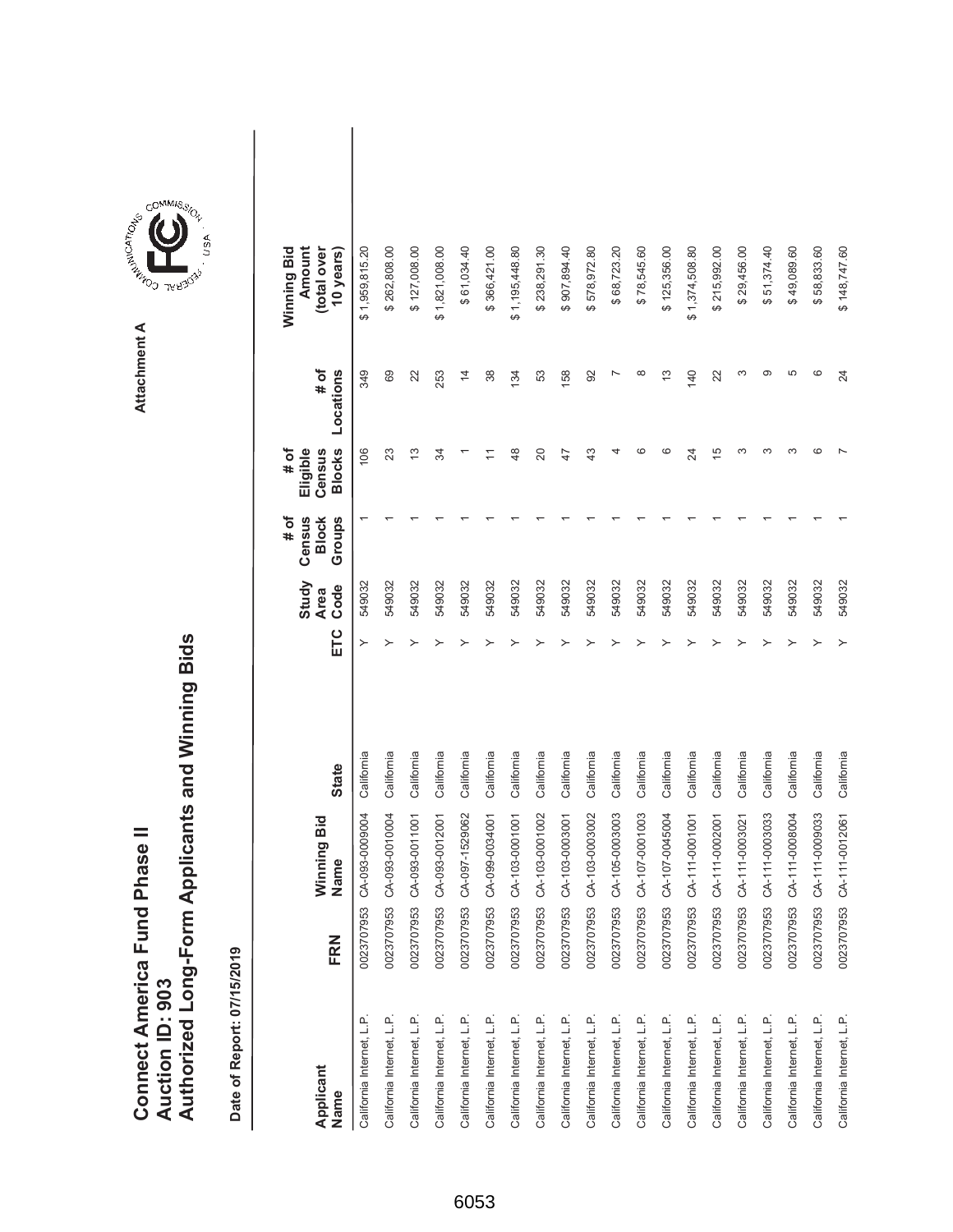|                               |                 | Authorized Long-Form Applicants and Winning Bids |
|-------------------------------|-----------------|--------------------------------------------------|
|                               |                 |                                                  |
| Connect America Fund Phase II |                 |                                                  |
|                               | Auction ID: 903 |                                                  |



Attachment A **Attachment A**

ARISTICATION CONTROL

GOMMIS<sub>SION</sub>

**TYURO**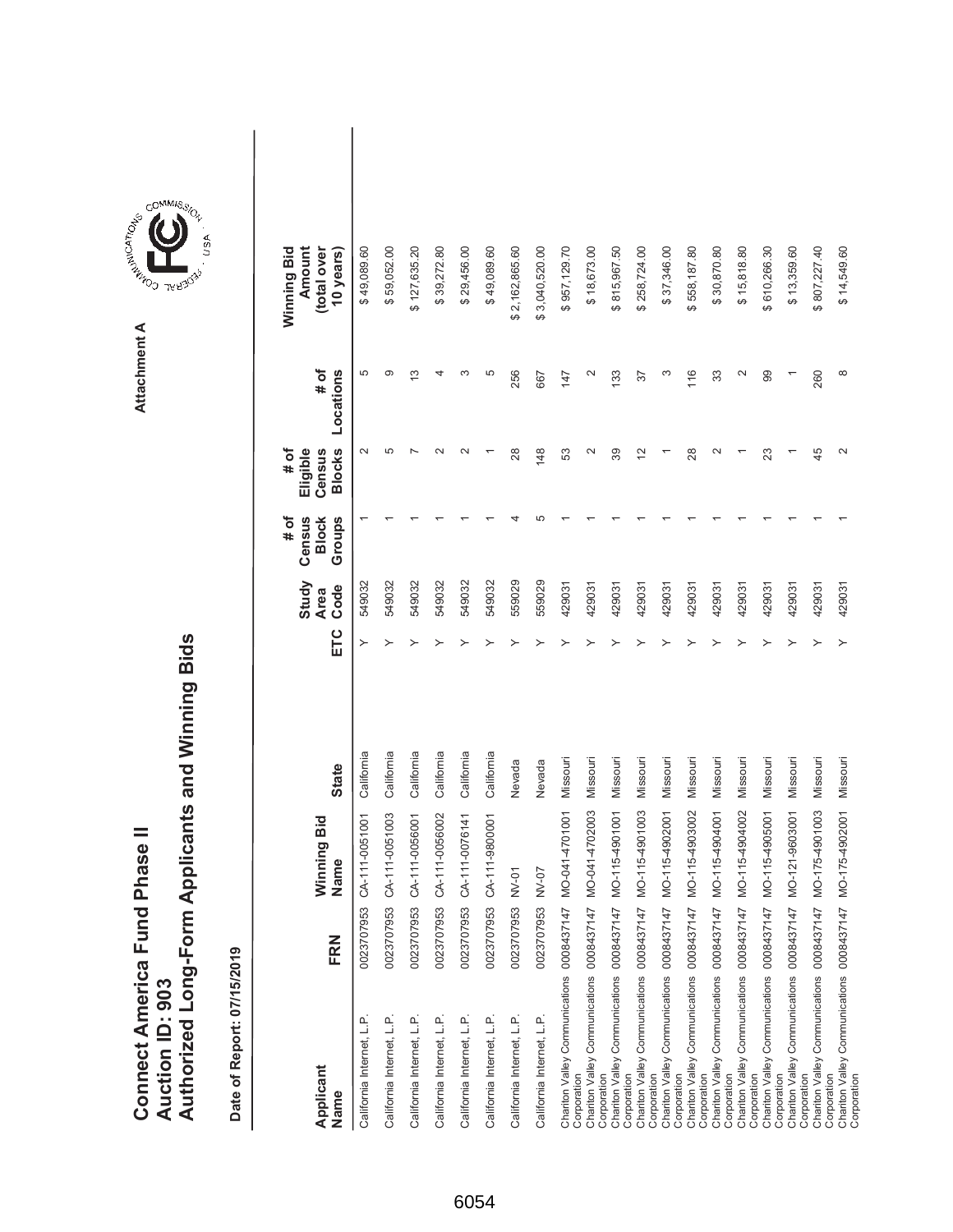|                               |                 | Authorized Long-Form Applicants and Winning Bids |
|-------------------------------|-----------------|--------------------------------------------------|
|                               |                 |                                                  |
| Connect America Fund Phase II | Auction ID: 903 |                                                  |

| Applicant<br>Name                                        | FRN        | Winning Bid<br>Name | <b>State</b> | ETC | Study<br>Code<br><b>Area</b> | # of<br>Census<br>Groups<br><b>Block</b> | <b>Blocks</b><br>Eligible<br># of<br>Census | # of<br>Locations | Winning Bid<br>Amount<br>(total over<br>10 years) |  |
|----------------------------------------------------------|------------|---------------------|--------------|-----|------------------------------|------------------------------------------|---------------------------------------------|-------------------|---------------------------------------------------|--|
| Chariton Valley Communications 0008437147<br>Corporation |            | MO-205-4503002      | Missouri     |     | 429031                       |                                          | S                                           | 6                 | \$41,545.00                                       |  |
| Crystal Automation Systems,                              | 0015011810 | IONIA-SOUTH         | Michigan     |     | 319047                       | ဖ                                        | 5                                           | 751               | \$1,089,091.00                                    |  |
| Crystal Automation Systems,                              | 0015011810 | MI-035-0002001      | Michigan     |     | 319047                       |                                          | 86                                          | 144               | \$364,520.80                                      |  |
| Crystal Automation Systems,<br>g                         | 0015011810 | MI-035-0002002      | Michigan     |     | 319047                       |                                          | 27                                          | 160               | \$434,386.40                                      |  |
| Crystal Automation Systems,                              | 0015011810 | MI-035-0003001      | Michigan     |     | 319047                       |                                          | $\frac{4}{6}$                               | 368               | \$611,436.00                                      |  |
| Crystal Automation Systems,                              | 0015011810 | MI-035-0004001      | Michigan     |     | 319047                       |                                          | $\infty$                                    | 138               | \$144,457.60                                      |  |
| Crystal Automation Systems,<br>$\dot{g}$                 | 0015011810 | MI-035-0005001      | Michigan     |     | 319047                       |                                          |                                             | 54                | \$95,300.80                                       |  |
| Crystal Automation Systems,<br>gi                        | 0015011810 | MI-035-0007001      | Michigan     |     | 319047                       |                                          |                                             | 61                | \$18,700.90                                       |  |
| Crystal Automation Systems,<br>g                         | 0015011810 | MI-035-0007002      | Michigan     |     | 319047                       |                                          |                                             | 26                | \$36,983.70                                       |  |
| Crystal Automation Systems,                              | 0015011810 | MI-037-0105002      | Michigan     |     | 319047                       |                                          |                                             | $\sim$            | \$13,171.20                                       |  |
| Crystal Automation Systems,<br>Inc.                      | 0015011810 | MI-037-0109012      | Michigan     |     | 319047                       |                                          |                                             | $\frac{3}{2}$     | \$4,124.10                                        |  |
| Crystal Automation Systems,<br>Lei                       | 0015011810 | MI-037-0109021      | Michigan     |     | 319047                       |                                          | σ.                                          | 99                | \$112,161.20                                      |  |
| Crystal Automation Systems,<br>Γ                         | 0015011810 | MI-037-0109023      | Michigan     |     | 319047                       |                                          | ca                                          | 64                | \$53,295.20                                       |  |
| Crystal Automation Systems,<br>lnc.                      | 0015011810 | MI-037-0110011      | Michigan     |     | 319047                       |                                          |                                             | $\frac{6}{1}$     | \$14,310.80                                       |  |
| Crystal Automation Systems,<br>le.                       | 0015011810 | MI-037-0110021      | Michigan     |     | 319047                       |                                          | $\infty$                                    | 23                | \$36,036.00                                       |  |
| Crystal Automation Systems,<br><u>ic</u>                 | 0015011810 | MI-067-0301001      | Michigan     |     | 319047                       |                                          | $\Rightarrow$                               | 100               | \$102,918.40                                      |  |
| Crystal Automation Systems,<br>lnc.                      | 0015011810 | MI-067-0302001      | Michigan     |     | 319047                       |                                          |                                             |                   | \$3,718.00                                        |  |
| Crystal Automation Systems,                              | 0015011810 | MI-067-0304002      | Michigan     |     | 319047                       |                                          |                                             | 86                | \$111,888.00                                      |  |
| Crystal Automation Systems,                              | 0015011810 | MI-067-0304003      | Michigan     |     | 319047                       |                                          | ഇ                                           | 149               | \$264,628.00                                      |  |
| Crystal Automation Systems,<br>Inc.                      | 0015011810 | MI-067-0304004      | Michigan     |     | 319047                       |                                          | ∞                                           | 39                | \$5,889.60                                        |  |

**COMMISSION** Attachment A **Attachment A**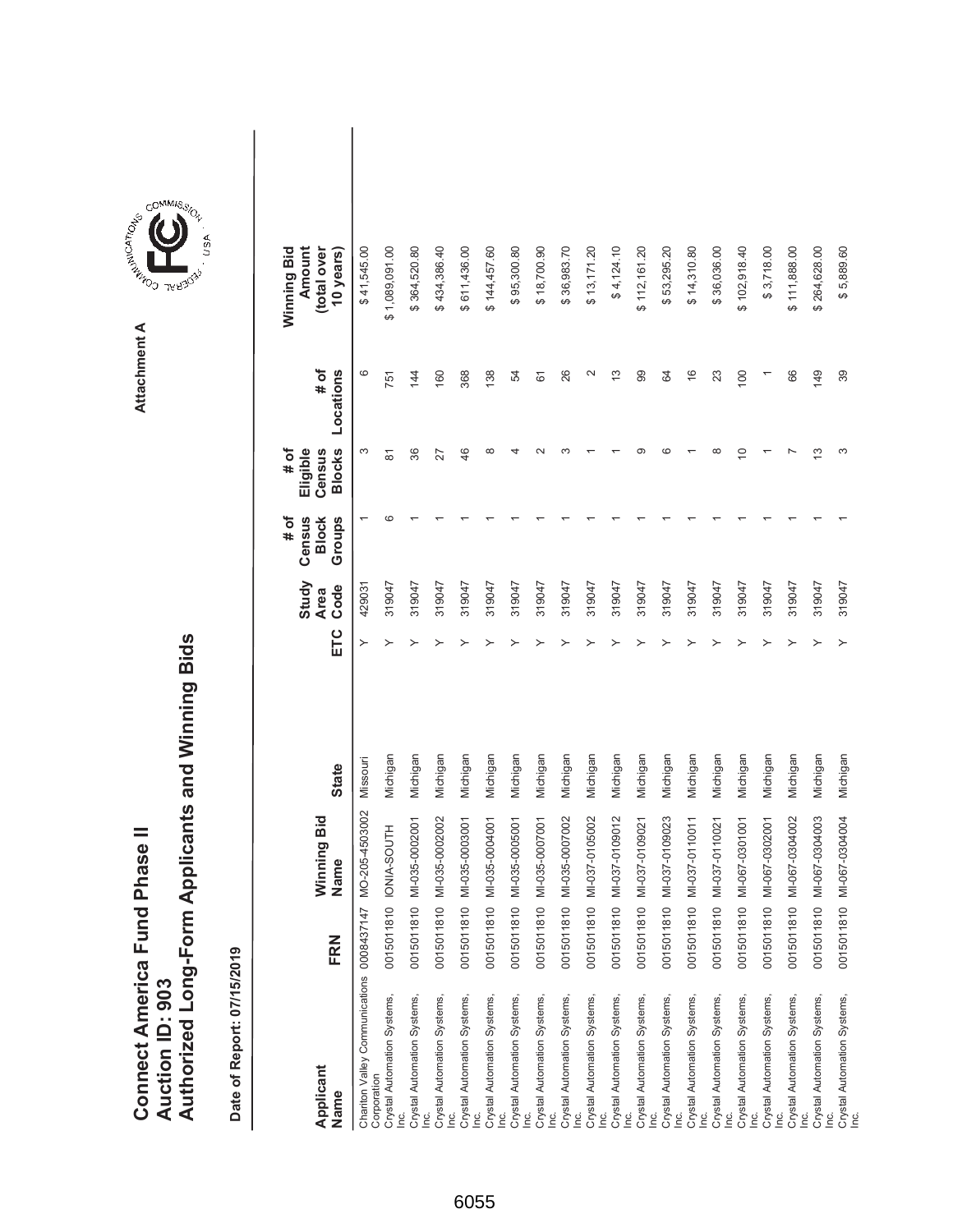|                               |                 | Authorized Long-Form Applicants and Winning Bids |
|-------------------------------|-----------------|--------------------------------------------------|
| Connect America Fund Phase II | Auction ID: 903 |                                                  |

| Applicant<br>Name                                      | FRN                         | Winning Bid<br>Name | <b>State</b> | ETC | Study<br>Code<br><b>Area</b> | Census<br>Groups<br># of<br><b>Block</b> | <b>Blocks</b><br>Eligible<br># of<br>Census | # of<br>Locations | Winning Bid<br>Amount<br>(total over<br>10 years) |  |
|--------------------------------------------------------|-----------------------------|---------------------|--------------|-----|------------------------------|------------------------------------------|---------------------------------------------|-------------------|---------------------------------------------------|--|
| Crystal Automation Systems,                            | $\subseteq$<br>00150118     | MI-067-0304005      | Michigan     | ≻   | 319047                       |                                          |                                             | 78                | \$152,952.80                                      |  |
| Crystal Automation Systems,                            | 0015011810                  | MI-067-0312001      | Michigan     |     | 319047                       |                                          | စ                                           | 114               | \$58,733.50                                       |  |
| Crystal Automation Systems,                            | $\ddot{\Theta}$<br>00150118 | MI-067-0316001      | Michigan     |     | 319047                       |                                          | ∞                                           | 50                | \$77,768.50                                       |  |
| Crystal Automation Systems,<br>Ιğ                      | 0015011810                  | MI-067-0316003      | Michigan     |     | 319047                       |                                          | တ                                           | 80                | \$126,476.00                                      |  |
| Crystal Automation Systems,<br>Inc.                    | 0015011810                  | MI-067-0319002      | Michigan     |     | 319047                       |                                          | 25                                          | 220               | \$339,733.40                                      |  |
| Crystal Automation Systems,<br>Inc.                    | $\tilde{a}$<br>00150118     | MI-067-9822001      | Michigan     |     | 319047                       |                                          |                                             | N                 | \$494.00                                          |  |
| Crystal Automation Systems,<br>Inc.                    | $\tilde{a}$<br>00150118     | MI-081-0101011      | Michigan     |     | 319047                       |                                          | $\overline{C}$                              | 122               | \$83,964.10                                       |  |
| Crystal Automation Systems,<br>Inc.                    | $\widetilde{C}$<br>00150118 | MI-081-0101012      | Michigan     |     | 319047                       |                                          | 23                                          | 298               | \$249,599.00                                      |  |
| Crystal Automation Systems,<br>Inc.                    | ă<br>00150118               | MI-081-0101013      | Michigan     |     | 319047                       |                                          |                                             | 113               | \$51,826.60                                       |  |
| Crystal Automation Systems,<br>Inc.                    | 0015011810                  | MI-081-0101021      | Michigan     |     | 319047                       |                                          |                                             | 13                | \$2,812.70                                        |  |
| Crystal Automation Systems,<br>Inc.                    | $\tilde{a}$<br>00150118     | MI-081-0101022      | Michigan     |     | 319047                       |                                          |                                             |                   | \$5,439.40                                        |  |
| Crystal Automation Systems,<br>Inc.                    | $\widetilde{C}$<br>00150118 | MI-081-0103022      | Michigan     |     | 319047                       |                                          |                                             | $\widetilde{C}$   | \$8,469.90                                        |  |
| Crystal Automation Systems,<br>lnc.                    | 0015011810                  | MI-081-0108013      | Michigan     |     | 319047                       |                                          |                                             | 47                | \$76,476.10                                       |  |
| Crystal Automation Systems,<br>$\overline{\mathsf{c}}$ | 0015011810                  | MI-081-0108021      | Michigan     |     | 319047                       |                                          |                                             | $\frac{3}{2}$     | \$7,912.40                                        |  |
| Crystal Automation Systems,<br>Inc.                    | $\tilde{a}$<br>00150118     | MI-081-0108023      | Michigan     |     | 319047                       |                                          | $\overline{4}$                              | 70                | \$157,152.80                                      |  |
| Crystal Automation Systems,<br>Inc.                    | $\Rightarrow$<br>00150118   | MI-085-9611001      | Michigan     |     | 319047                       |                                          | 26                                          | 327               | \$397,952.00                                      |  |
| Crystal Automation Systems,<br>Inc.                    | 0015011810                  | MI-085-9611002      | Michigan     |     | 319047                       |                                          | 46                                          | 512               | \$833,873.60                                      |  |
| Crystal Automation Systems,<br>lnc.                    | 0015011810                  | MI-085-9611004      | Michigan     |     | 319047                       |                                          | ო                                           | တ                 | \$8,904.00                                        |  |
| Crystal Automation Systems,                            | $\tilde{a}$<br>00150118     | MI-085-9612002      | Michigan     |     | 319047                       |                                          | $\infty$                                    | 113               | \$549,180.80                                      |  |
| Crystal Automation Systems,<br>Inc.                    | 0015011810                  | MI-085-9613001      | Michigan     |     | 319047                       |                                          | 4                                           | 610               | \$928,223.20                                      |  |

**COMMISSION** Attachment A **Attachment A**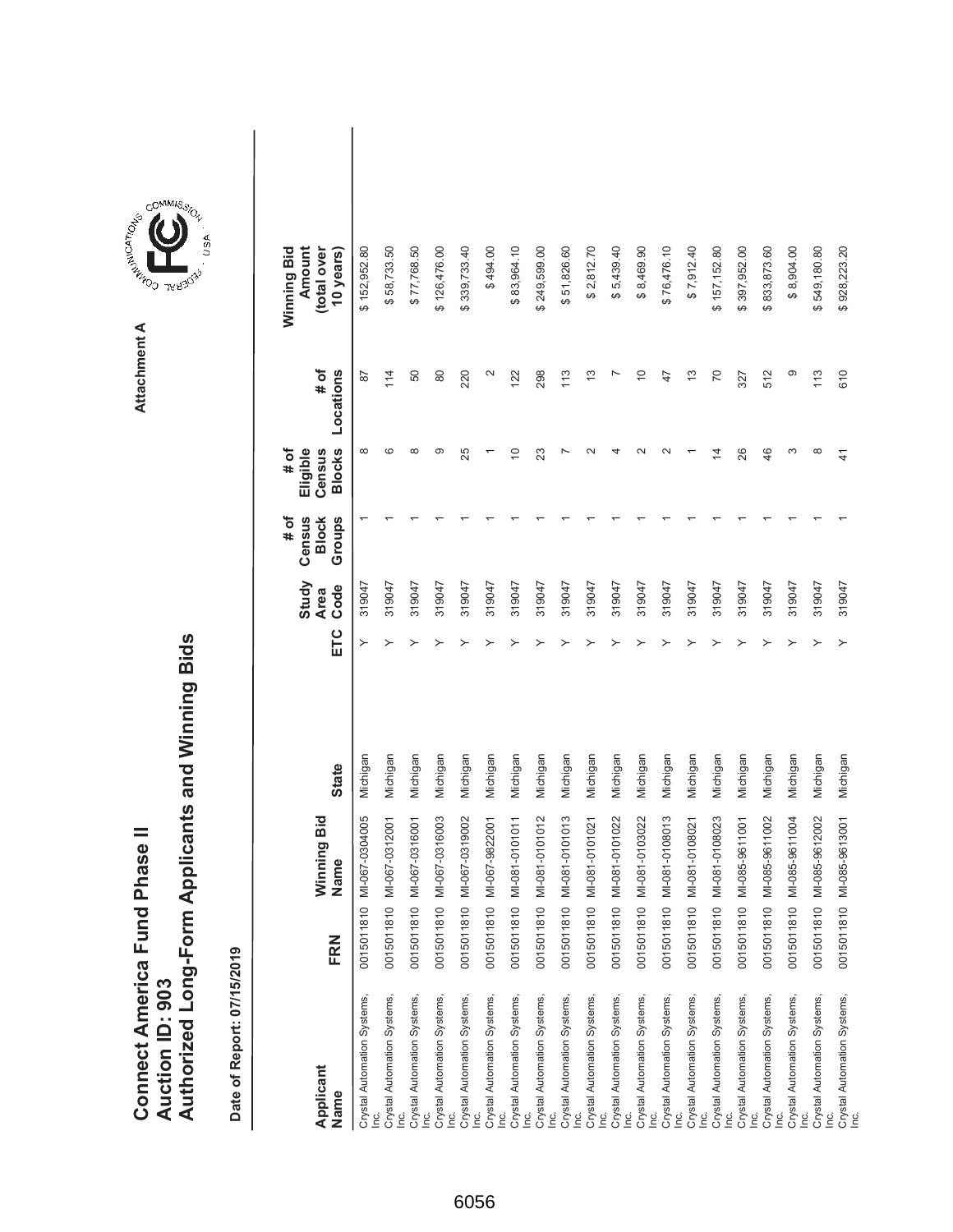|                               |                 | Authorized Long-Form Applicants and Winning Bids |
|-------------------------------|-----------------|--------------------------------------------------|
| Connect America Fund Phase II | Auction ID: 903 |                                                  |

| Applicant                                                                       |                             | Winning Bid    |              |     | Study<br><b>Area</b> | Census<br># of<br><b>Block</b> | Eligible<br># of<br>Census | # of            | Amount<br>Winning Bid<br>(total over |
|---------------------------------------------------------------------------------|-----------------------------|----------------|--------------|-----|----------------------|--------------------------------|----------------------------|-----------------|--------------------------------------|
| Name                                                                            | FRN                         | Name           | <b>State</b> | ETC | Code                 | Groups                         | <b>Blocks</b>              | Locations       | 10 years)                            |
| Crystal Automation Systems,                                                     | $\circ$<br>00150118         | MI-085-9613002 | Michigan     | ≻   | 319047               |                                | 36                         | 559             | \$530,482.40                         |
| Crystal Automation Systems,                                                     | $\overline{a}$<br>001501181 | MI-085-9613003 | Michigan     |     | 319047               |                                | 12                         | 106             | \$260,663.20                         |
| Crystal Automation Systems,<br>Inc.                                             | $\subseteq$<br>001501181    | MI-105-9507002 | Michigan     |     | 319047               |                                | ∞                          | 22              | \$76,602.40                          |
| Crystal Automation Systems,<br>Inc.                                             | $\subseteq$<br>001501181    | MI-107-9601002 | Michigan     |     | 319047               |                                | ო                          | တ               | \$29,652.00                          |
| Crystal Automation Systems,<br>Inc.                                             | $\subseteq$<br>001501181    | MI-107-9602003 | Michigan     |     | 319047               |                                |                            | $\frac{3}{2}$   | \$9,284.80                           |
| Crystal Automation Systems,<br>Inc.                                             | $\frac{1}{2}$<br>001501181  | MI-107-9603001 | Michigan     |     | 319047               |                                | ₽                          | 238             | \$485,357.60                         |
| Crystal Automation Systems,<br>Inc.                                             | $\supseteq$<br>001501181    | MI-107-9603002 | Michigan     |     | 319047               |                                |                            | 52              | \$67,323.20                          |
| Crystal Automation Systems,<br>Inc.                                             | $\overline{a}$<br>001501181 | MI-107-9604001 | Michigan     |     | 319047               |                                | 22                         | 226             | \$284,407.20                         |
| Crystal Automation Systems,<br>Inc.                                             | 0015011810                  | MI-107-9604002 | Michigan     |     | 319047               |                                | $\frac{6}{2}$              | 133             | \$143,483.20                         |
| Crystal Automation Systems,<br>Inc.                                             | $\overline{a}$<br>001501181 | MI-107-9604003 | Michigan     |     | 319047               |                                |                            | 46              | \$27,139.10                          |
| Crystal Automation Systems,<br>Inc.                                             | 0015011810                  | MI-107-9605001 | Michigan     |     | 319047               |                                |                            | $\frac{6}{5}$   | \$9,515.20                           |
| Crystal Automation Systems,<br>Inc.                                             | $\subseteq$<br>001501181    | MI-107-9605004 | Michigan     |     | 319047               |                                |                            | $\frac{6}{5}$   | \$10,212.00                          |
| Crystal Automation Systems,<br>Inc.                                             | 0015011810                  | MI-107-9606004 | Michigan     |     | 319047               |                                |                            |                 | \$620.80                             |
| Crystal Automation Systems,<br>Inc.                                             | $\ddot{a}$<br>001501181     | MI-107-9607001 | Michigan     |     | 319047               |                                |                            | 22              | \$28,019.70                          |
| Crystal Automation Systems,<br>Inc.<br>Crystal Automation Systems,<br>Inc.      | 0015011810                  | MI-107-9607003 | Michigan     |     | 319047               |                                | 5                          | $\overline{40}$ | \$56,022.40                          |
|                                                                                 | $\overline{a}$<br>001501181 | MI-107-9607004 | Michigan     |     | 319047               |                                | 31                         | 213             | \$478,767.60                         |
| Crystal Automation Systems,<br>Inc.                                             | 0015011810                  | MI-107-9608001 | Michigan     |     | 319047               |                                | S                          | $\frac{8}{3}$   | \$77,100.80                          |
| Crystal Automation Systems,<br>$\underline{\underline{\underline{\mathrm{c}}}}$ | $\overline{0}$<br>001501181 | MI-107-9608003 | Michigan     |     | 319047               |                                | 20                         | 155             | \$250,969.60                         |
| Crystal Automation Systems,                                                     | $\subseteq$<br>001501181    | MI-113-9603001 | Michigan     |     | 319047               |                                | $\frac{6}{2}$              | 59              | \$152,320.00                         |
| Crystal Automation Systems,<br>Inc.                                             | $\ddot{a}$<br>00150118      | MI-113-9603002 | Michigan     | ≻   | 319047               |                                | $\mathbf{\sim}$            | 57              | \$104,322.40                         |



COMMIS<sub>SION</sub>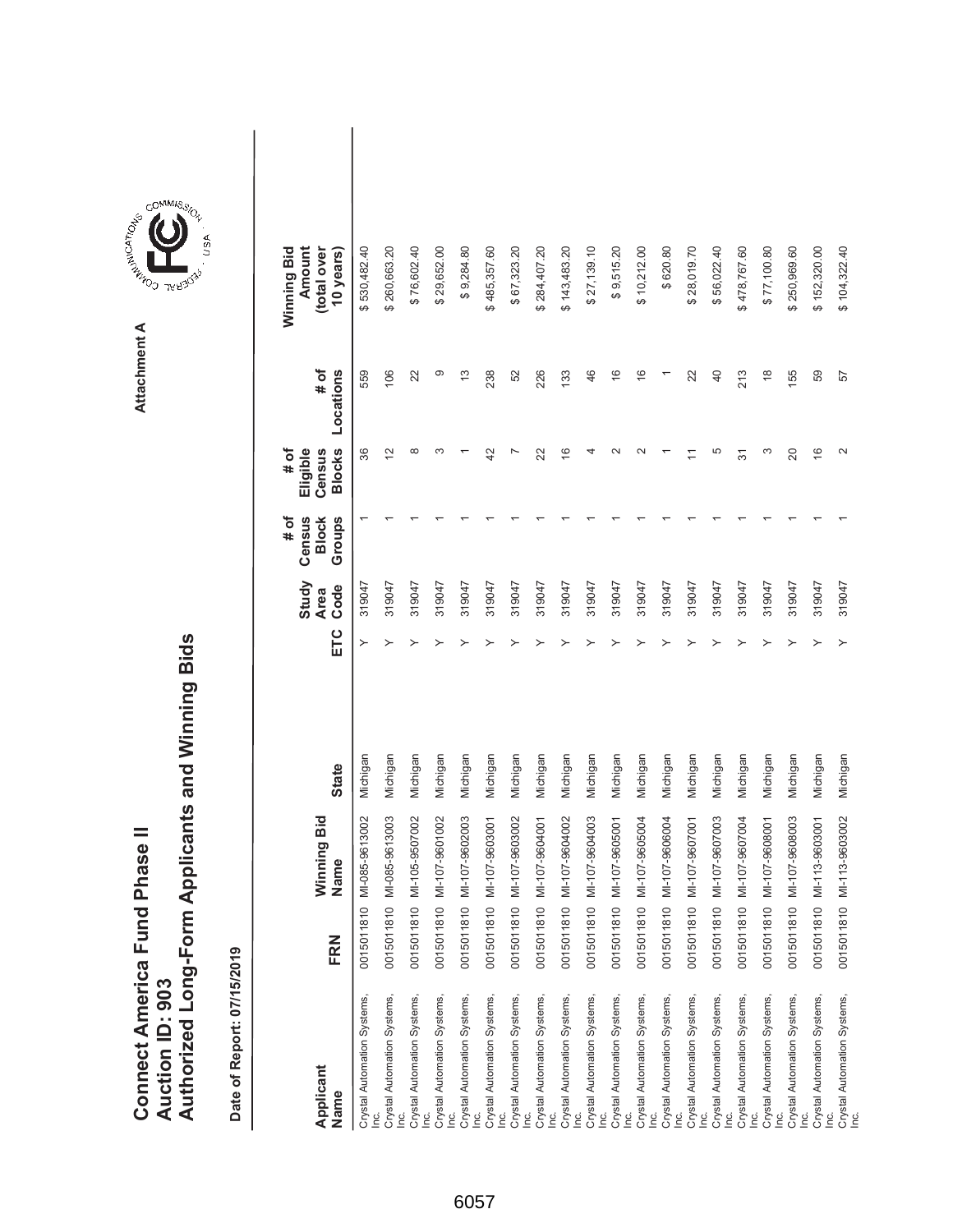| <b>Connect America Fund Phase II</b> |                 | Authorized Long-Form Applicants and Winning Bids |
|--------------------------------------|-----------------|--------------------------------------------------|
|                                      | Auction ID: 903 |                                                  |



| Applicant<br>Name                                             | FRN        | Winning Bid<br>Name | <b>State</b> | ETC | Study<br>Code<br><b>Area</b> | Census<br># of<br><b>Block</b><br>Groups | <b>Blocks</b><br># of<br>Eligible<br>Census | $#$ of<br>Locations | Winning Bid<br>Amount<br>(total over<br>10 years) |  |
|---------------------------------------------------------------|------------|---------------------|--------------|-----|------------------------------|------------------------------------------|---------------------------------------------|---------------------|---------------------------------------------------|--|
| Crystal Automation Systems,                                   | 0015011810 | MI-113-9603003      | Michigan     |     | 319047                       |                                          | 27                                          | 216                 | 235,537.50<br>ക                                   |  |
| Crystal Automation Systems,                                   | 0015011810 | MI-113-9604002      | Michigan     |     | 319047                       |                                          | $\overline{C}$                              | 35                  | \$101,449.60                                      |  |
| Crystal Automation Systems,                                   | 0015011810 | MI-117-9703003      | Michigan     |     | 319047                       |                                          | Ξ                                           | 50                  | \$150,567.20                                      |  |
| Crystal Automation Systems,<br>Lei                            | 0015011810 | MI-117-9705002      | Michigan     |     | 319047                       |                                          | ო                                           | $\frac{4}{1}$       | \$23,965.30                                       |  |
| Crystal Automation Systems,<br>Lei                            | 0015011810 | MI-117-9706003      | Michigan     |     | 319047                       |                                          |                                             | တ                   | \$2,527.70                                        |  |
| Crystal Automation Systems,                                   | 0015011810 | MI-117-9707001      | Michigan     |     | 319047                       |                                          | ≘                                           | 157                 | \$143,539.20                                      |  |
| Crystal Automation Systems,<br>Inc.                           | 0015011810 | MI-117-9707002      | Michigan     |     | 319047                       |                                          | $\infty$                                    | $\overline{a}$      | \$114,671.20                                      |  |
| Crystal Automation Systems,<br>Lei                            | 0015011810 | MI-117-9707003      | Michigan     |     | 319047                       |                                          | 5                                           | 27                  | \$28,940.80                                       |  |
| Crystal Automation Systems,<br>Lei                            | 0015011810 | MI-117-9707004      | Michigan     |     | 319047                       |                                          | $\sim$                                      | $\overline{4}$      | \$6,949.50                                        |  |
| Crystal Automation Systems,<br>Lei                            | 0015011810 | MI-117-9708003      | Michigan     |     | 319047                       |                                          | 4                                           | 35                  | \$116,390.40                                      |  |
| Crystal Automation Systems,<br>Inc.                           | 0015011810 | MI-117-9711001      | Michigan     |     | 319047                       |                                          | 20                                          | 215                 | \$186,530.40                                      |  |
| Crystal Automation Systems,<br>le.                            | 0015011810 | MI-117-9711002      | Michigan     |     | 319047                       |                                          | $\frac{6}{5}$                               | 84                  | \$121,027.20                                      |  |
| Crystal Automation Systems,<br>Lei                            | 0015011810 | MI-117-9711003      | Michigan     |     | 319047                       |                                          | $\overline{5}$                              | 249                 | \$559,400.80                                      |  |
| Crystal Automation Systems,<br>Lei                            | 0015011810 | MI-117-9712001      | Michigan     |     | 319047                       |                                          | S                                           | 7                   | \$46,995.20                                       |  |
| Crystal Automation Systems,<br>Inc.                           | 0015011810 | MI-117-9713004      | Michigan     |     | 319047                       |                                          |                                             | $\sim$              | \$24,892.60                                       |  |
| Crystal Automation Systems,<br>$\underline{\mathsf{c}}$       | 0015011810 | MI-121-0030002      | Michigan     |     | 319047                       |                                          |                                             |                     | \$2,620.80                                        |  |
| Crystal Automation Systems,<br>$\underline{\dot{\mathsf{c}}}$ | 0015011810 | MI-123-9701001      | Michigan     |     | 319047                       |                                          | 49                                          | 488                 | \$751,436.00                                      |  |
| Crystal Automation Systems,                                   | 0015011810 | MI-123-9701002      | Michigan     |     | 319047                       |                                          | 77                                          | 649                 | \$1,494,927.00                                    |  |
| Crystal Automation Systems,<br>Lei                            | 0015011810 | MI-123-9701003      | Michigan     |     | 319047                       |                                          | $\overline{1}$                              | 143                 | \$450,206.40                                      |  |
| Crystal Automation Systems,<br>Inc.                           | 0015011810 | MI-123-9703001      | Michigan     |     | 319047                       |                                          | ဖ                                           | 40                  | \$62,227.20                                       |  |

Attachment A **Attachment A**

**COMMISSION** 

ÙSA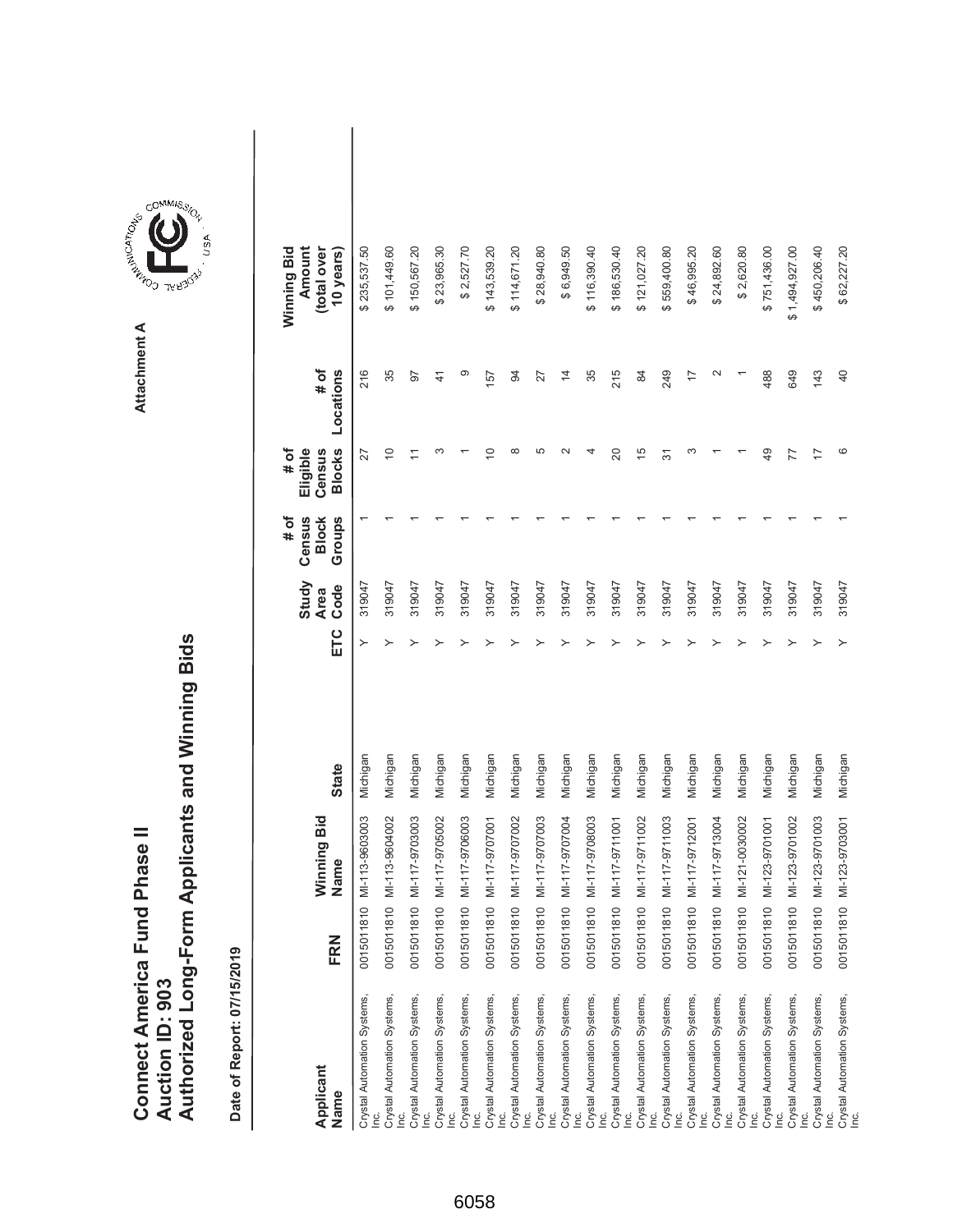| Connect America Fund Phase II | Auction ID: 903 | Authorized Long-Form Applicants and Winning Bids |
|-------------------------------|-----------------|--------------------------------------------------|



GOMMIS<sub>SION</sub>

USA

| Applicant<br>Name                   | FRN        | Winning Bid<br>Name | <b>State</b> | ETC | Study<br>Code<br><b>Area</b> | # of<br>Census<br>Groups<br><b>Block</b> | <b>Blocks</b><br># of<br>Eligible<br>Census | # of<br>Locations                                               | Winning Bid<br>Amount<br>(total over<br>10 years |  |
|-------------------------------------|------------|---------------------|--------------|-----|------------------------------|------------------------------------------|---------------------------------------------|-----------------------------------------------------------------|--------------------------------------------------|--|
| Crystal Automation Systems,<br>Inc. | 0015011810 | MI-123-9703002      | Michigan     | ≻   | 319047                       |                                          | S                                           | $\stackrel{\textstyle\scriptstyle\smile}{\textstyle\phantom{}}$ | \$15,926.20                                      |  |
| Crystal Automation Systems,<br>Inc. | 0015011810 | MI-123-9706001      | Michigan     |     | 319047                       |                                          |                                             | 129                                                             | \$131,958.10                                     |  |
| Crystal Automation Systems,<br>Inc. | 0015011810 | MI-123-9707001      | Michigan     |     | 319047                       |                                          | 15                                          | 168                                                             | \$254,844.40                                     |  |
| Crystal Automation Systems,<br>Inc. | 0015011810 | MI-123-9707002      | Michigan     |     | 319047                       |                                          | $\sim$                                      | $\overline{2}$                                                  | \$21,361.60                                      |  |
| Crystal Automation Systems,<br>Inc. | 0015011810 | MI-123-9707003      | Michigan     |     | 319047                       |                                          | $\overline{\mathbf{C}}$                     | 165                                                             | \$147,212.70                                     |  |
| Crystal Automation Systems,<br>Inc. | 0015011810 | MI-123-9708001      | Michigan     |     | 319047                       |                                          | Ξ                                           | 5                                                               | \$85,820.20                                      |  |
| Crystal Automation Systems,<br>Inc. | 0015011810 | MI-123-9708002      | Michigan     |     | 319047                       |                                          |                                             | 53                                                              | \$25,498.40                                      |  |
| Crystal Automation Systems,<br>Inc. | 0015011810 | MI-123-9709001      | Michigan     |     | 319047                       |                                          | 4                                           | $\overline{7}$                                                  | \$156,441.60                                     |  |
| Crystal Automation Systems,<br>Inc. | 0015011810 | MI-123-9709002      | Michigan     |     | 319047                       |                                          |                                             | ω                                                               | \$2,103.40                                       |  |
| Crystal Automation Systems,<br>Inc. | 0015011810 | MI-123-9709003      | Michigan     |     | 319047                       |                                          | ∞                                           | 57                                                              | \$26,436.00                                      |  |
| Crystal Automation Systems,<br>Inc. | 0015011810 | MI-123-9710001      | Michigan     |     | 319047                       |                                          | $\infty$                                    | 77                                                              | \$42,216.40                                      |  |
| Crystal Automation Systems,<br>Inc. | 0015011810 | MI-123-9710002      | Michigan     |     | 319047                       |                                          |                                             | 106                                                             | \$80,834.60                                      |  |
| Crystal Automation Systems,<br>Inc. | 0015011810 | MI-127-0103003      | Michigan     |     | 319047                       |                                          |                                             | $\overline{2}$                                                  | \$34,232.00                                      |  |
| Crystal Automation Systems,<br>Inc. | 0015011810 | MI-127-0104001      | Michigan     |     | 319047                       |                                          |                                             | $\overline{30}$                                                 | \$84,815.50                                      |  |
| Crystal Automation Systems,<br>Inc. | 0015011810 | MI-127-0104004      | Michigan     |     | 319047                       |                                          | ∞                                           | 50                                                              | \$58,404.50                                      |  |
| Crystal Automation Systems,<br>Inc. | 0015011810 | MI-127-0105001      | Michigan     |     | 319047                       |                                          | Ю                                           | $\overline{30}$                                                 | \$53,169.70                                      |  |
| Crystal Automation Systems,<br>Inc. | 0015011810 | MI-127-0105002      | Michigan     |     | 319047                       |                                          | 8                                           | 395                                                             | \$816,403.50                                     |  |
| Crystal Automation Systems,<br>Inc. | 0015011810 | MI-127-0105003      | Michigan     |     | 319047                       |                                          | 59                                          | 395                                                             | \$911,471.00                                     |  |
| Crystal Automation Systems,         | 0015011810 | MI-127-0106003      | Michigan     |     | 319047                       |                                          | Ξ                                           | $\overline{4}$                                                  | \$144,034.00                                     |  |
| Crystal Automation Systems,<br>Inc. | 0015011810 | MI-127-0106004      | Michigan     |     | 319047                       |                                          | 4                                           | $\frac{3}{2}$                                                   | \$63,866.00                                      |  |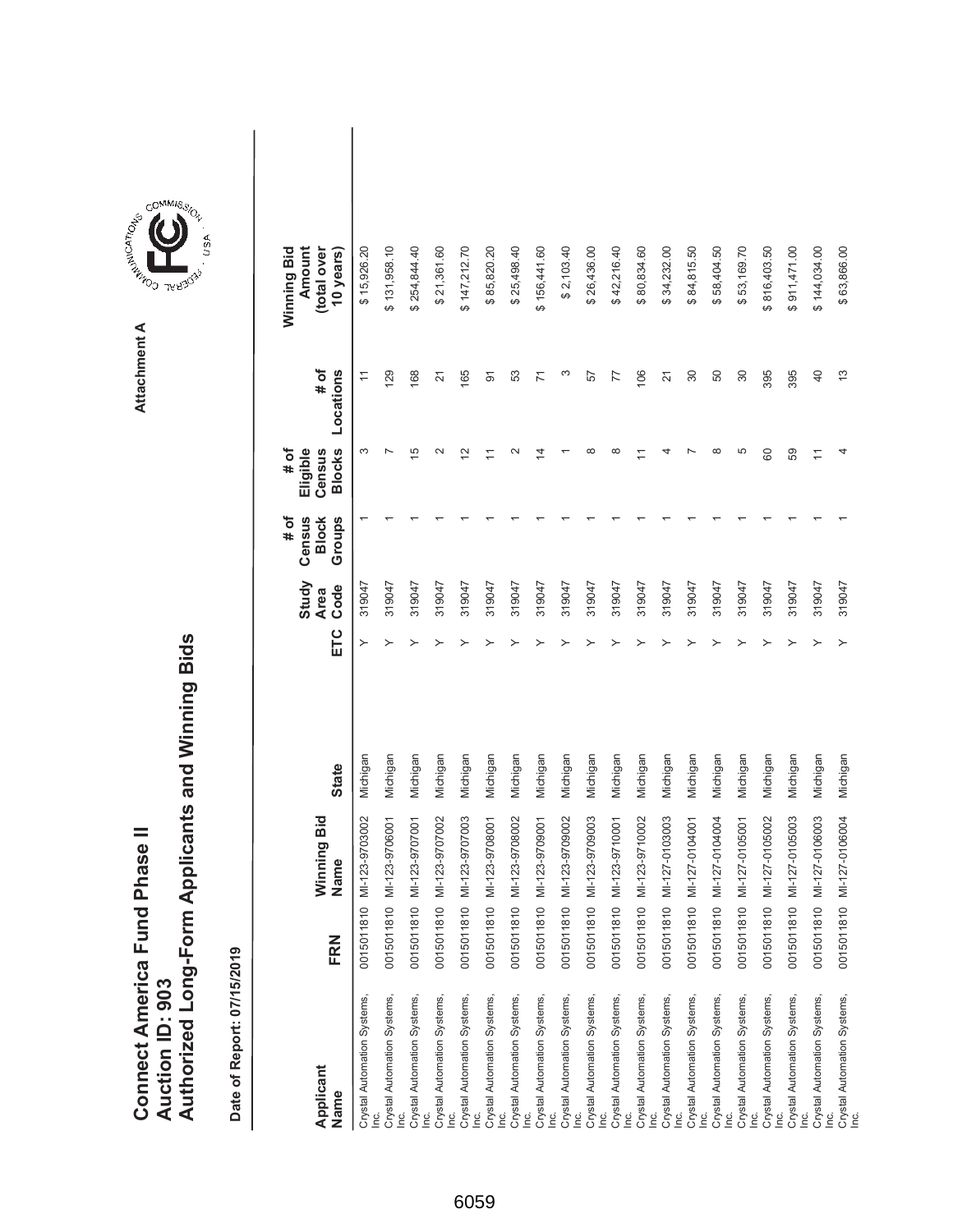|                               |                 | Authorized Long-Form Applicants and Winning Bids |
|-------------------------------|-----------------|--------------------------------------------------|
| Connect America Fund Phase II | Auction ID: 903 |                                                  |

| Applicant<br>Name                                                               | FRN        | Winning Bid<br>Name | <b>State</b> | ETC | Study<br>Code<br><b>Area</b> | Census<br># of<br><b>Block</b><br>Groups | <b>Blocks</b><br># of<br>Eligible<br>Census | # of<br>Locations | (total over<br>Winning Bid<br>Amount<br>10 years) |  |
|---------------------------------------------------------------------------------|------------|---------------------|--------------|-----|------------------------------|------------------------------------------|---------------------------------------------|-------------------|---------------------------------------------------|--|
| Crystal Automation Systems,<br>lnc.                                             | 0015011810 | MI-127-0108002      | Michigan     | ≻   | 319047                       |                                          | $\overline{4}$                              | 61                | \$85,376.50                                       |  |
| Crystal Automation Systems,                                                     | 0015011810 | MI-133-9701001      | Michigan     |     | 319047                       |                                          | 24                                          | 139               | \$318,862.50                                      |  |
| Crystal Automation Systems,                                                     | 0015011810 | MI-133-9701002      | Michigan     |     | 319047                       |                                          | යි                                          | 505               | \$830,362.50                                      |  |
| Crystal Automation Systems,<br>Inc.                                             | 0015011810 | MI-133-9701003      | Michigan     |     | 319047                       |                                          | 80                                          | 275               | \$278,955.40                                      |  |
| Crystal Automation Systems,<br><u>ic</u>                                        | 0015011810 | MI-133-9701004      | Michigan     |     | 319047                       |                                          | 42                                          | 365               | 585,625.60<br>↔                                   |  |
| Crystal Automation Systems,<br>$\underline{\underline{c}}$                      | 0015011810 | MI-133-9702001      | Michigan     |     | 319047                       |                                          | 65                                          | 407               | \$853,561.50                                      |  |
| Crystal Automation Systems,<br>$\leq$                                           | 0015011810 | MI-133-9702002      | Michigan     |     | 319047                       |                                          | 25                                          | 161               | 337,936.50<br>↔                                   |  |
| Crystal Automation Systems,<br>Inc.                                             | 0015011810 | MI-133-9702003      | Michigan     |     | 319047                       |                                          | 99                                          | 425               | \$786,503.20                                      |  |
| Crystal Automation Systems,<br>$\underline{\underline{\underline{\mathrm{c}}}}$ | 0015011810 | MI-133-9702004      | Michigan     |     | 319047                       |                                          | 49                                          | 286               | 552,249.60<br>ക                                   |  |
| Crystal Automation Systems,<br>Inc.                                             | 0015011810 | MI-133-9703001      | Michigan     |     | 319047                       |                                          | $\overset{\infty}{\rightarrow}$             | 314               | \$524,155.50                                      |  |
| Crystal Automation Systems,<br>Inc.                                             | 0015011810 | MI-133-9703002      | Michigan     |     | 319047                       |                                          |                                             | 158               | \$125,400.00                                      |  |
| Crystal Automation Systems,<br>Inc.                                             | 0015011810 | MI-133-9703003      | Michigan     |     | 319047                       |                                          | R                                           | 448               | \$730,811.20                                      |  |
| Crystal Automation Systems,<br>$\underline{\underline{\dot{c}}}$                | 0015011810 | MI-133-9703004      | Michigan     |     | 319047                       |                                          | ₩                                           | 221               | \$209,244.00                                      |  |
| Crystal Automation Systems,<br>lnc.                                             | 0015011810 | MI-133-9704001      | Michigan     |     | 319047                       |                                          | ග                                           | 60                | \$81,341.40                                       |  |
| Crystal Automation Systems,<br>Inc.                                             | 0015011810 | MI-133-9704002      | Michigan     |     | 319047                       |                                          | 38                                          | 436               | \$615,356.50                                      |  |
| Crystal Automation Systems,<br>Inc.                                             | 0015011810 | MI-133-9704003      | Michigan     |     | 319047                       |                                          | တ                                           | 127               | \$150,139.50                                      |  |
| Crystal Automation Systems,<br>$\underline{\underline{\mathrm{e}}}$             | 0015011810 | MI-133-9704004      | Michigan     |     | 319047                       |                                          | ω                                           | 32                | \$7,798.40                                        |  |
| Crystal Automation Systems,<br>lnc.                                             | 0015011810 | MI-133-9705001      | Michigan     |     | 319047                       |                                          | 67                                          | 274               | \$185,742.20                                      |  |
| Crystal Automation Systems,                                                     | 0015011810 | MI-133-9705002      | Michigan     |     | 319047                       |                                          | 22                                          | 189               | 315,884.80<br>ക                                   |  |
| Crystal Automation Systems,<br>Inc.                                             | 0015011810 | MI-133-9705003      | Michigan     |     | 319047                       |                                          | $\frac{8}{1}$                               | 271               | \$166,445.80                                      |  |

Attachment A **Attachment A**

**COMMISSION**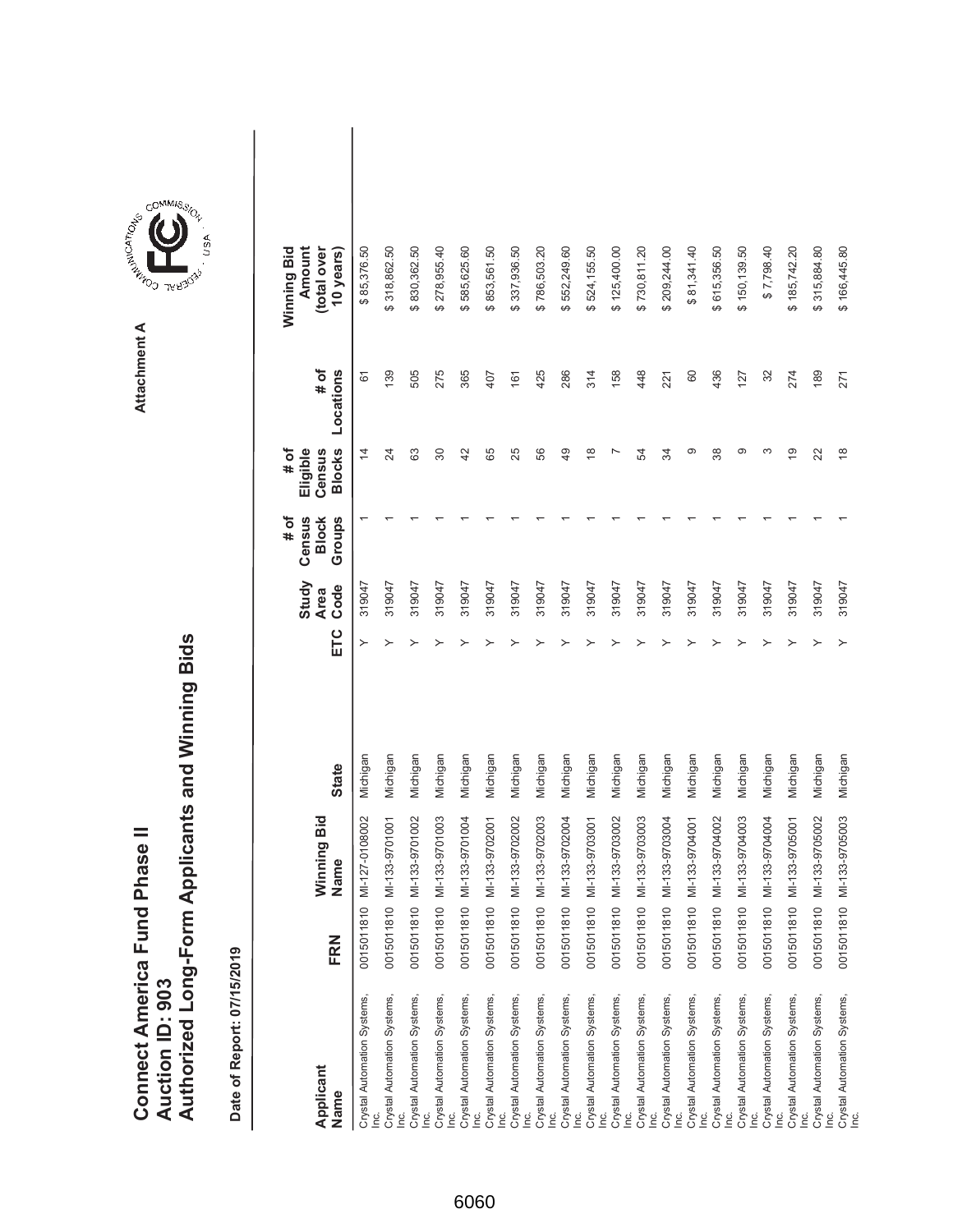|                               |                 | Authorized Long-Form Applicants and Winning Bids |
|-------------------------------|-----------------|--------------------------------------------------|
|                               |                 |                                                  |
| Connect America Fund Phase II |                 |                                                  |
|                               | Auction ID: 903 |                                                  |



ARISTICATION CONTROL Attachment A **Attachment A**

GOMMIS<sub>SION</sub>

**TYU303**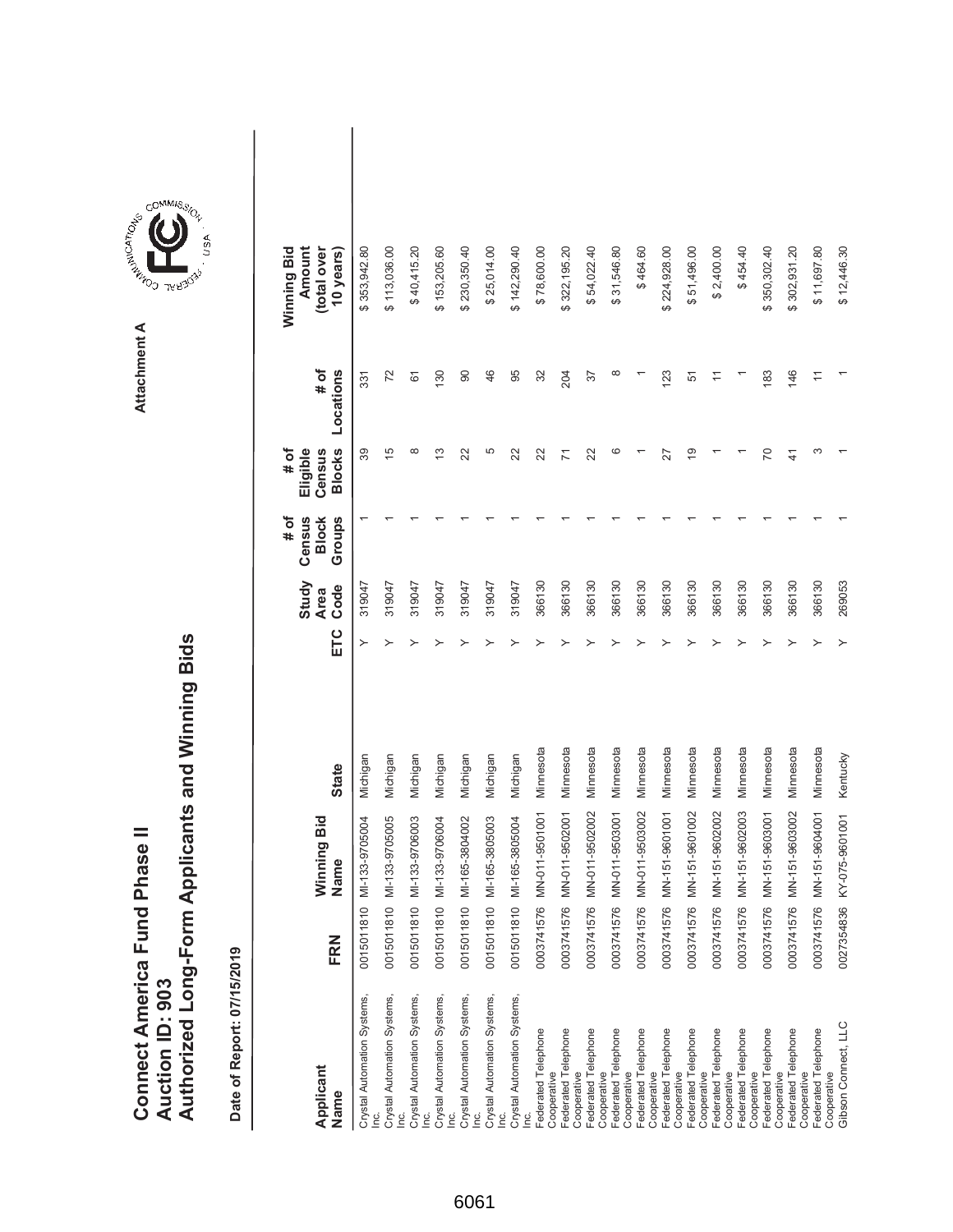|                               |                        | Authorized Long-Form Applicants and Winning Bids |
|-------------------------------|------------------------|--------------------------------------------------|
| Connect America Fund Phase II |                        |                                                  |
|                               | <b>Auction ID: 903</b> |                                                  |

| Applicant<br>Name                               | FRN        | Winning Bid<br>Name | <b>State</b> | ETC | Study<br>Code<br><b>Area</b> | # of<br>Census<br>Groups<br><b>Block</b> | <b>Blocks</b><br>Eligible<br># of<br>Census | # of<br>Locations | Winning Bid<br>Amount<br>(total over<br>10 years) |  |
|-------------------------------------------------|------------|---------------------|--------------|-----|------------------------------|------------------------------------------|---------------------------------------------|-------------------|---------------------------------------------------|--|
| Gibson Connect, LLC                             | 0027354836 | KY-075-9601002      | Kentucky     |     | 269053                       |                                          | $\sim$                                      | $\sim$            | \$24,892.60                                       |  |
| Gibson Connect, LLC                             | 0027354836 | KY-075-9602002      | Kentucky     |     | 269053                       |                                          | ო                                           | 21                | \$53,250.00                                       |  |
| Gibson Connect, LLC                             | 0027354836 | KY-075-9602004      | Kentucky     |     | 269053                       |                                          | ဖ                                           | 84                | \$189,257.60                                      |  |
| Gibson Connect, LLC                             | 0027354836 | KY-105-9701001      | Kentucky     |     | 269053                       |                                          |                                             |                   | \$10,032.30                                       |  |
| Gibson Connect, LLC                             | 0027354836 | KY-105-9701002      | Kentucky     |     | 269053                       |                                          |                                             | 5                 | \$8,484.50                                        |  |
| Gibson Connect, LLC                             | 0027354836 | KY-105-9701003      | Kentucky     |     | 269053                       |                                          |                                             | ო                 | \$26,206.10                                       |  |
| Gibson Connect, LLC                             | 0027354836 | KY-105-9701005      | Kentucky     |     | 269053                       |                                          |                                             |                   | \$25,815.60                                       |  |
| Gibson Connect, LLC                             | 0027354836 | KY-105-9701006      | Kentucky     |     | 269053                       |                                          |                                             | 5                 | \$62,238.60                                       |  |
| Lake Region Technology &<br>Communications, LLC | 0023985237 | <b>COW Baker</b>    | Oklahoma     |     | 439062                       |                                          | 23                                          | 5                 | \$192,479.00                                      |  |
| Lake Region Technology &<br>Communications, LLC | 0023985237 | OK-021-9776001      | Oklahoma     |     | 439062                       |                                          |                                             | 66                | \$98,517.30                                       |  |
| ake Region Technology &<br>Communications, LLC  | 0023985237 | OK-021-9776002      | Oklahoma     |     | 439062                       |                                          | $\scriptstyle\sim$                          | $\mathbf{\sim}$   | \$16,633.70                                       |  |
| ake Region Technology &<br>Communications, LLC  | 0023985237 | OK-021-9776003      | Oklahoma     |     | 439062                       |                                          | 21                                          | 172               | \$244,546.00                                      |  |
| ake Region Technology &<br>Communications, LLC  | 0023985237 | OK-021-9776004      | Oklahoma     |     | 439062                       |                                          | $\overline{a}$                              | 279               | \$452,040.30                                      |  |
| Lake Region Technology &<br>Communications, LLC | 0023985237 | OK-021-9777001      | Oklahoma     |     | 439062                       |                                          | တ                                           | 46                | \$53,458.20                                       |  |
| Lake Region Technology &<br>Communications, LLC | 0023985237 | OK-021-9777002      | Oklahoma     |     | 439062                       |                                          | 4                                           | 96                | \$175,347.30                                      |  |
| ake Region Technology &<br>Communications, LLC  | 0023985237 | OK-021-9777003      | Oklahoma     |     | 439062                       |                                          | 5                                           | 52                | \$36,417.10                                       |  |
| ake Region Technology &<br>Communications, LLC  | 0023985237 | OK-021-9777004      | Oklahoma     |     | 439062                       |                                          | 34                                          | 200               | \$516,851.40                                      |  |
| Lake Region Technology &<br>Communications, LLC | 0023985237 | OK-021-9778001      | Oklahoma     |     | 439062                       |                                          | $\overline{C}$                              | $\overline{4}$    | \$41,682.20                                       |  |
| Lake Region Technology &<br>Communications, LLC | 0023985237 | OK-021-9778002      | Oklahoma     |     | 439062                       |                                          | ω                                           | 4                 | \$7,085.80                                        |  |
| ake Region Technology &<br>Communications, LLC  | 0023985237 | OK-021-9778003      | Oklahoma     |     | 439062                       |                                          |                                             | 5                 | \$13,376.40                                       |  |

Attachment A **Attachment A**

**COMMISSION**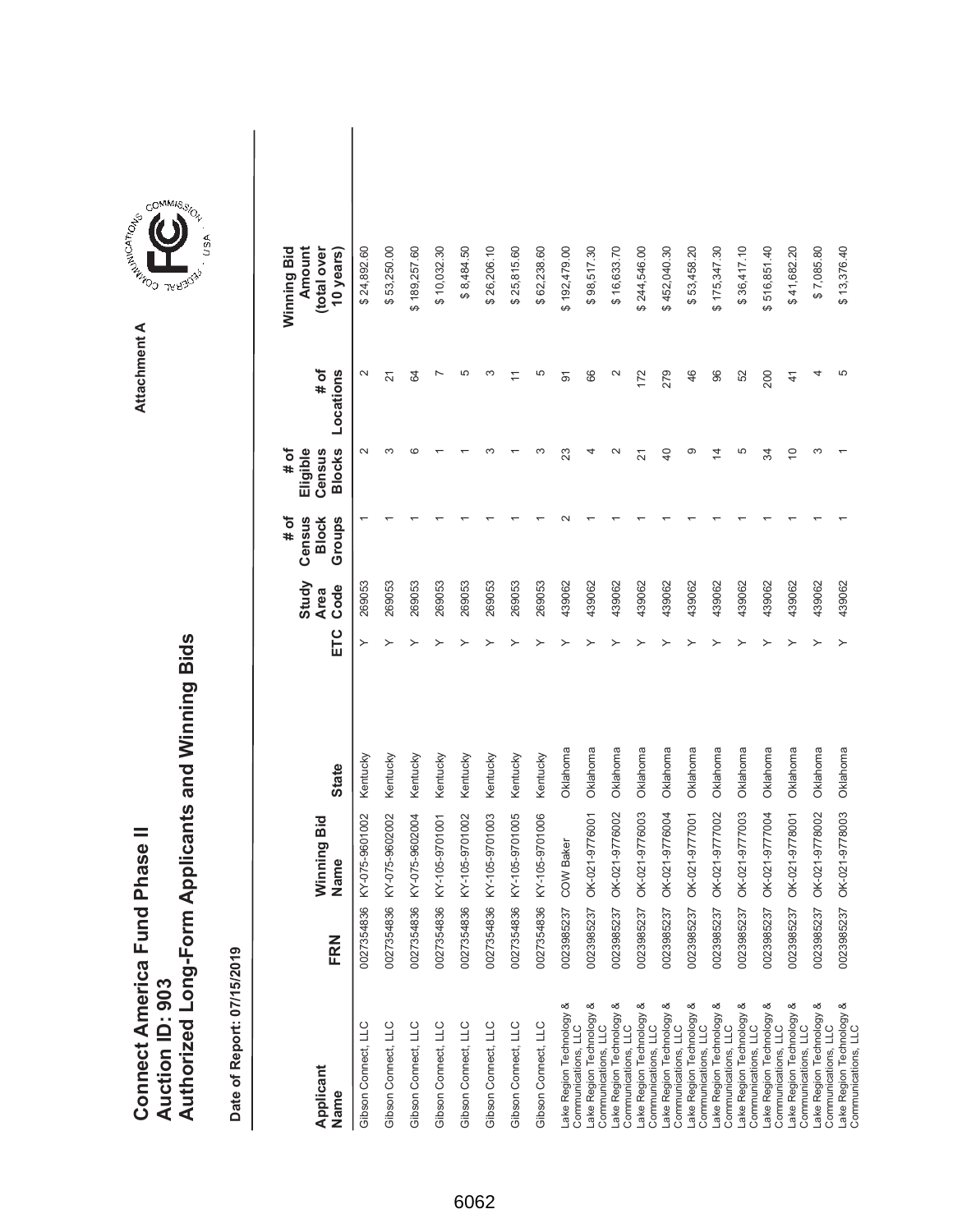|                               |                 | Authorized Long-Form Applicants and Winning Bids |
|-------------------------------|-----------------|--------------------------------------------------|
| Connect America Fund Phase II | Auction ID: 903 |                                                  |

**COMMISSION** Attachment A **Attachment A**

COMMIS<sub>SION</sub>

USA

| Applicant<br>Name                                       | FRN        | Winning Bid<br>Name  | <b>State</b> | ETC | Study<br>Code<br><b>Area</b> | Census<br># of<br><b>Block</b><br>Groups | <b>Blocks</b><br># of<br>Eligible<br>Census | # of<br>Locations | Amount<br>(total over<br>Winning Bid<br>10 years) |  |
|---------------------------------------------------------|------------|----------------------|--------------|-----|------------------------------|------------------------------------------|---------------------------------------------|-------------------|---------------------------------------------------|--|
| య<br>-ake Region Technology<br>Communications, LLC      | 0023985237 | OK-021-9778004       | Oklahoma     |     | 439062                       |                                          | $\sim$                                      | S                 | \$5,570.70                                        |  |
| ake Region Technology &<br>Communications, LLC          | 0023985237 | OK-021-9779001       | Oklahoma     | ≻   | 439062                       |                                          | $\overline{6}$                              | 55                | \$106,642.20                                      |  |
| Lake Region Technology &<br>Communications, LLC         | 0023985237 | OK-021-9779004       | Oklahoma     |     | 439062                       |                                          |                                             | S                 | \$16,422.30                                       |  |
| Lake Region Technology &<br>Communications, LLC         | 0023985237 | OK-021-9780002       | Oklahoma     |     | 439062                       |                                          |                                             |                   | \$1,065.00                                        |  |
| Lake Region Technology &<br>Communications, LLC         | 0023985237 | OK-021-9780003       | Oklahoma     |     | 439062                       |                                          |                                             |                   | \$282.10                                          |  |
| Lake Region Technology &<br>Communications, LLC         | 0023985237 | OK-021-9781001       | Oklahoma     |     | 439062                       |                                          |                                             | $\infty$          | \$1,292.80                                        |  |
| Lake Region Technology &<br>Communications, LLC         | 0023985237 | OK-021-9781004       | Oklahoma     |     | 439062                       |                                          | œ                                           | 20                | \$18,600.30                                       |  |
| Lake Region Technology &<br>Communications, LLC         | 0023985237 | OK-021-9783001       | Oklahoma     |     | 439062                       |                                          | 15                                          | 83                | \$162,462.20                                      |  |
| Lake Region Technology &<br>Communications, LLC         | 0023985237 | OK-021-9783002       | Oklahoma     |     | 439062                       |                                          | ග                                           | 46                | \$35,429.00                                       |  |
| Lake Region Technology &<br>Communications, LLC         | 0023985237 | OK-021-9783003       | Oklahoma     |     | 439062                       |                                          | $\overline{20}$                             | 127               | \$296,332.70                                      |  |
| Lake Region Technology &<br>Communications, LLC         | 0023985237 | OK-021-9783004       | Oklahoma     |     | 439062                       |                                          | 13                                          | 131               | \$88,206.40                                       |  |
| Lake Region Technology &<br>Communications, LLC         | 0023985237 | OK-101-0014001       | Oklahoma     |     | 439062                       |                                          | N                                           | 23                | \$38,423.00                                       |  |
| Lake Region Technology &<br>Communications, LLC         | 0023985237 | OK-101-0014004       | Oklahoma     |     | 439062                       |                                          |                                             | 47                | \$127,528.50                                      |  |
| Lake Region Technology &<br>Communications, LLC         | 0023985237 | OK-101-0014005       | Oklahoma     |     | 439062                       |                                          | $\overline{\mathcal{Z}}$                    | 197               | \$299,491.50                                      |  |
| Lake Region Technology &<br>Communications, LLC         | 0023985237 | OK-135-0302012       | Oklahoma     |     | 439062                       |                                          | $\frac{8}{2}$                               | 114               | \$84,280.00                                       |  |
| Lake Region Technology &<br>Communications, LLC         | 0023985237 | OK-145-0304023       | Oklahoma     |     | 439062                       |                                          | ဖ                                           | 43                | \$33,522.00                                       |  |
| Lake Region Technology &<br>Communications, LLC         | 0023985237 | OK-145-0308001       | Oklahoma     |     | 439062                       |                                          | $\frac{6}{5}$                               | 51                | \$220,963.10                                      |  |
| Lake Region Technology &<br>Communications, LLC         | 0023985237 | WHN WAS 1            | Oklahoma     |     | 439062                       |                                          | 29                                          | 160               | \$265,080.00                                      |  |
| ake Region Technology &<br>Communications, LLC          |            | 0023985237 WHN WAS 2 | Oklahoma     |     | 439062                       |                                          | $\Omega$                                    | 80                | \$374,472.80                                      |  |
| Mercury Wireless Indiana, LLC 0025151754 IN-003-0102011 |            |                      | Indiana      |     | 329028                       |                                          | $\mathbf{\Omega}$                           | ဖ                 | \$1,825.00                                        |  |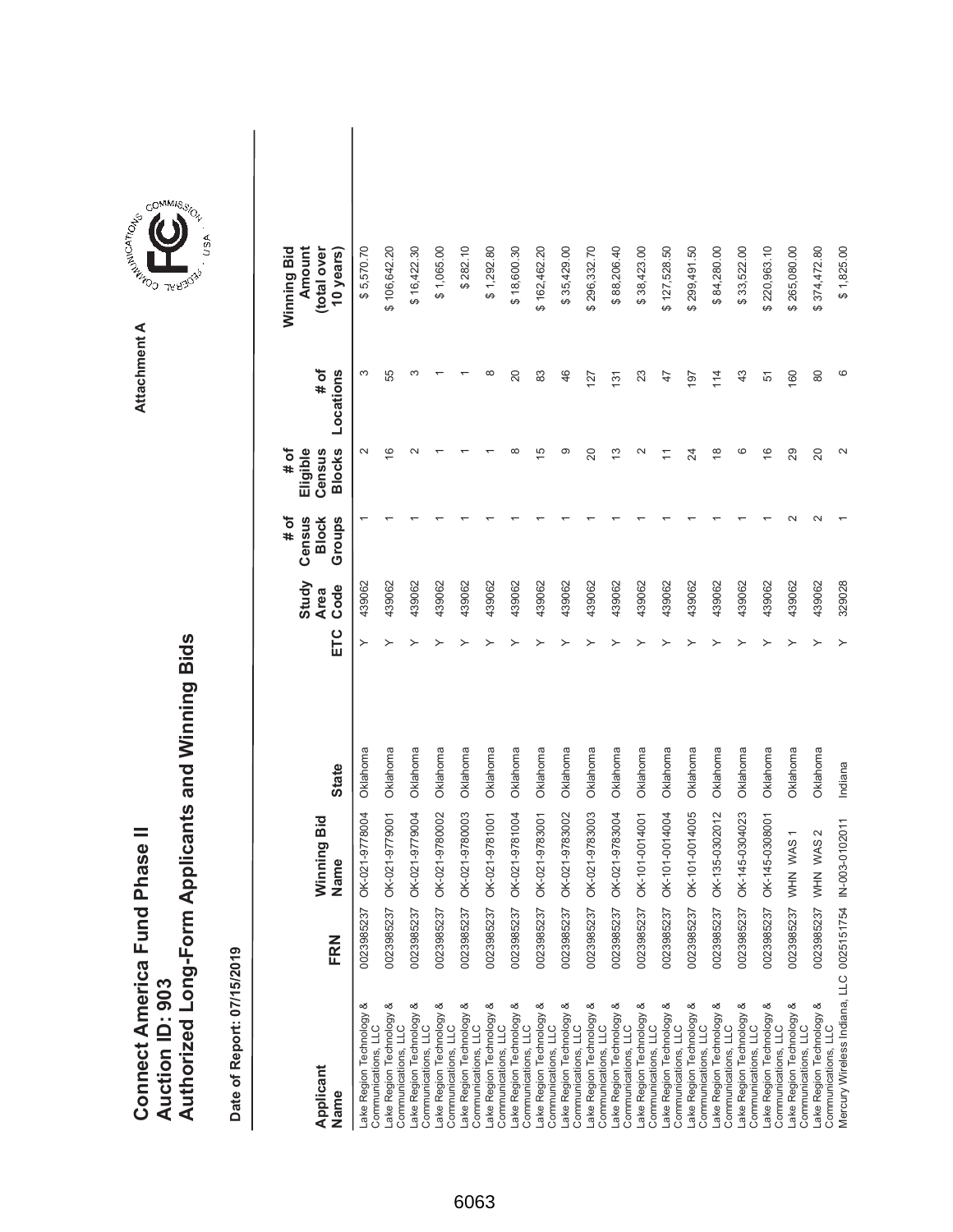|                                      |                        | Authorized Long-Form Applicants and Winning Bids |
|--------------------------------------|------------------------|--------------------------------------------------|
|                                      |                        |                                                  |
| <b>Connect America Fund Phase II</b> | <b>Auction ID: 903</b> |                                                  |

Attachment A **Attachment A**

COMMIS<sub>SION</sub>

USA

| FRN<br>Applicant<br>Name                                | Winning Bid<br>Jame | <b>State</b> | ETC | Study<br>Code<br><b>Area</b> | # of<br>Census<br>Groups<br><b>Block</b> | $#$ of<br><b>Blocks</b><br>Eligible<br>Census | Locations<br># of | Winning Bid<br>Amount<br>(total over<br>10 years) |  |
|---------------------------------------------------------|---------------------|--------------|-----|------------------------------|------------------------------------------|-----------------------------------------------|-------------------|---------------------------------------------------|--|
| Mercury Wireless Indiana, LLC 0025151754 IN-003-0102013 |                     | Indiana      | ≻   | 329028                       |                                          |                                               | ω                 | \$657.50                                          |  |
| Mercury Wireless Indiana, LLC 0025151754 IN-003-0103041 |                     | Indiana      |     | 329028                       |                                          |                                               |                   | \$971.00                                          |  |
| Mercury Wireless Indiana, LLC 0025151754 IN-003-0103051 |                     | Indiana      |     | 329028                       |                                          |                                               |                   | \$5,940.00                                        |  |
| Mercury Wireless Indiana, LLC 0025151754 IN-003-0104001 |                     | Indiana      |     | 329028                       |                                          |                                               |                   | \$11,935.00                                       |  |
| Mercury Wireless Indiana, LLC 0025151754 IN-003-0105001 |                     | Indiana      |     | 329028                       |                                          |                                               |                   | \$602.50                                          |  |
| Mercury Wireless Indiana, LLC 0025151754 IN-003-0106012 |                     | Indiana      |     | 329028                       |                                          |                                               |                   | \$793.00                                          |  |
| Mercury Wireless Indiana, LLC 0025151754 IN-003-0106031 |                     | Indiana      |     | 329028                       |                                          |                                               |                   | \$187.00                                          |  |
| Mercury Wireless Indiana, LLC 0025151754 IN-003-0106042 |                     | Indiana      |     | 329028                       |                                          |                                               |                   | \$388.00                                          |  |
| Mercury Wireless Indiana, LLC 0025151754 IN-003-0108083 |                     | Indiana      |     | 329028                       |                                          |                                               |                   | \$1,030.00                                        |  |
| Mercury Wireless Indiana, LLC 0025151754 IN-003-0116052 |                     | Indiana      |     | 329028                       |                                          |                                               |                   | \$52.50                                           |  |
| Mercury Wireless Indiana, LLC 0025151754 IN-003-0119002 |                     | Indiana      |     | 329028                       |                                          |                                               |                   | \$140.00                                          |  |
| Mercury Wireless Indiana, LLC 0025151754 IN-033-0201001 |                     | Indiana      |     | 329028                       |                                          |                                               |                   | \$13.70                                           |  |
| Mercury Wireless Indiana, LLC 0025151754 IN-033-0201003 |                     | Indiana      |     | 329028                       |                                          | 42                                            | 263               | \$13,160.90                                       |  |
| Mercury Wireless Indiana, LLC 0025151754 IN-033-0202002 |                     | Indiana      |     | 329028                       |                                          |                                               |                   | \$57.70                                           |  |
| Mercury Wireless Indiana, LLC 0025151754 IN-033-0202003 |                     | Indiana      |     | 329028                       |                                          | $\infty$                                      | 142               | \$3,311.20                                        |  |
| Mercury Wireless Indiana, LLC 0025151754 IN-033-0203003 |                     | Indiana      |     | 329028                       |                                          | S                                             | 40                | \$1,459.40                                        |  |
| Mercury Wireless Indiana, LLC 0025151754 IN-033-0204005 |                     | Indiana      |     | 329028                       |                                          |                                               | 48                | \$254.10                                          |  |
| Mercury Wireless Indiana, LLC 0025151754 IN-033-0206012 |                     | Indiana      |     | 329028                       |                                          | $\simeq$                                      | 41                | \$1,026.20                                        |  |
| Mercury Wireless Indiana, LLC 0025151754 IN-033-0207003 |                     | Indiana      |     | 329028                       |                                          | 12                                            | 49                | \$1,606.20                                        |  |
| Mercury Wireless Indiana, LLC 0025151754 IN-033-0208003 |                     | Indiana      |     | 329028                       |                                          | 35                                            | 309               | \$4,920.30                                        |  |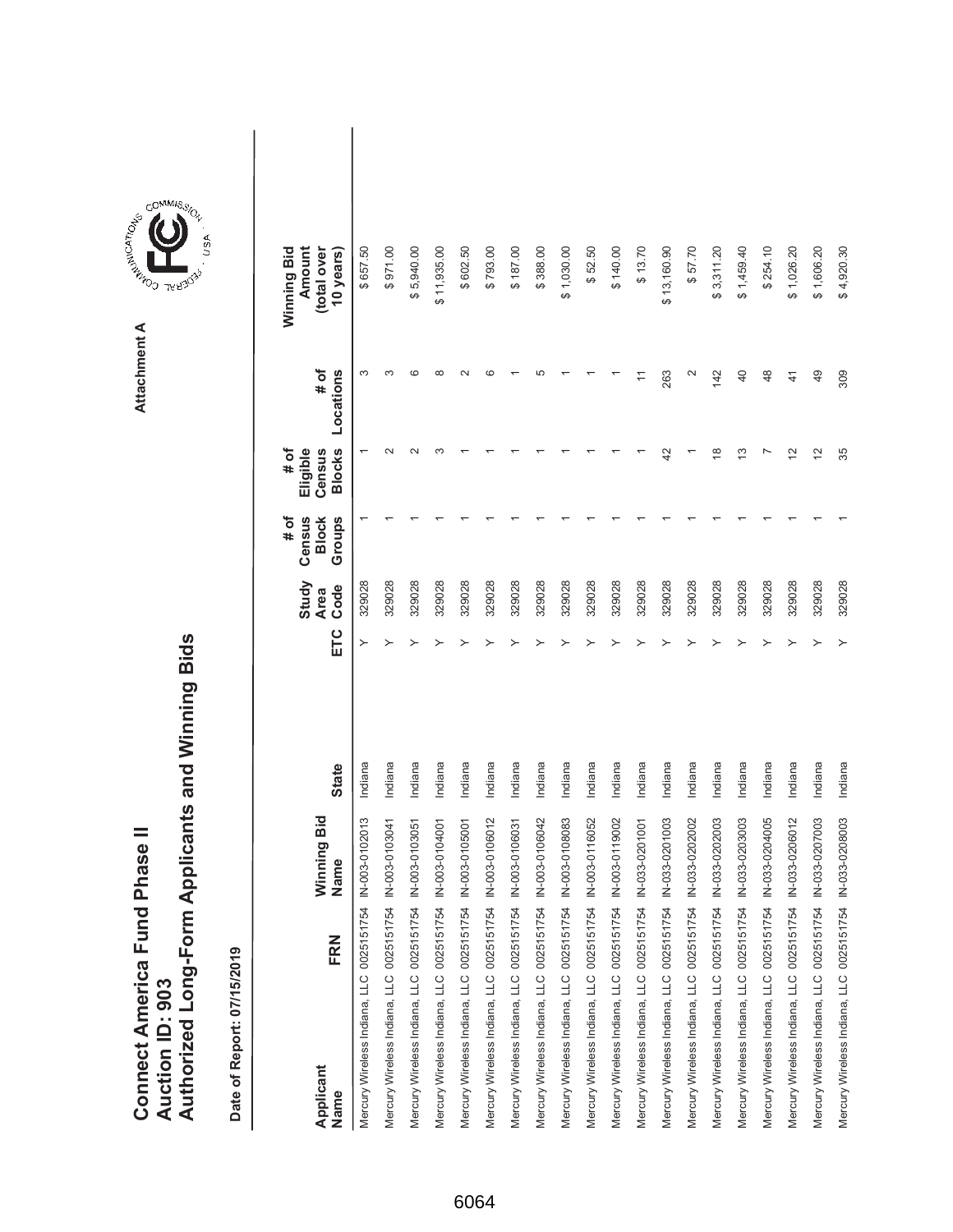|                               |                        | Authorized Long-Form Applicants and Winning Bids |
|-------------------------------|------------------------|--------------------------------------------------|
|                               |                        |                                                  |
| Connect America Fund Phase II | <b>Auction ID: 903</b> |                                                  |

Attachment A **Attachment A**

COMMIS<sub>SION</sub>

USA

| FRN<br>Applicant<br>Name                                | Winning Bid<br>Name | <b>State</b> | ETC | Study<br>Code<br><b>Area</b> | # of<br>Census<br><b>Block</b><br>Groups | <b>Blocks</b><br># of<br>Eligible<br>Census | $#$ of<br>Locations | Winning Bid<br>Amount<br>(total over<br>10 years) |  |
|---------------------------------------------------------|---------------------|--------------|-----|------------------------------|------------------------------------------|---------------------------------------------|---------------------|---------------------------------------------------|--|
| Mercury Wireless Indiana, LLC 0025151754                | IN-035-002302       | Indiana      | ≻   | 329028                       |                                          |                                             | 5                   | \$859.50                                          |  |
| Mercury Wireless Indiana, LLC 0025151754 IN-035-0025001 |                     | Indiana      |     | 329028                       |                                          |                                             |                     | \$5,259.00                                        |  |
| Mercury Wireless Indiana, LLC 0025151754 IN-035-0025003 |                     | Indiana      |     | 329028                       |                                          |                                             |                     | \$2,596.50                                        |  |
| Mercury Wireless Indiana, LLC 0025151754 IN-035-0025004 |                     | Indiana      |     | 329028                       |                                          |                                             | 29                  | 8,775.00<br>ക                                     |  |
| Mercury Wireless Indiana, LLC 0025151754 IN-035-0026012 |                     | Indiana      |     | 329028                       |                                          |                                             |                     | \$324.00                                          |  |
| Mercury Wireless Indiana, LLC 0025151754 IN-039-0003011 |                     | Indiana      |     | 329028                       |                                          |                                             |                     | \$489.00                                          |  |
| Mercury Wireless Indiana, LLC 0025151754 IN-039-0003021 |                     | Indiana      |     | 329028                       |                                          |                                             |                     | \$322.50                                          |  |
| Mercury Wireless Indiana, LLC 0025151754 IN-039-0004003 |                     | Indiana      |     | 329028                       |                                          |                                             |                     | \$90.00                                           |  |
| Mercury Wireless Indiana, LLC 0025151754 IN-039-0006002 |                     | Indiana      |     | 329028                       |                                          |                                             |                     | \$1,024.50                                        |  |
| Mercury Wireless Indiana, LLC 0025151754 IN-039-0006003 |                     | Indiana      |     | 329028                       |                                          |                                             |                     | \$177.50                                          |  |
| Mercury Wireless Indiana, LLC 0025151754 IN-039-0008012 |                     | Indiana      |     | 329028                       |                                          |                                             | ∞                   | \$1,500.00                                        |  |
| Mercury Wireless Indiana, LLC 0025151754 IN-039-0009001 |                     | Indiana      |     | 329028                       |                                          |                                             | $\frac{8}{1}$       | \$1,427.50                                        |  |
| Mercury Wireless Indiana, LLC 0025151754 IN-039-0011002 |                     | Indiana      |     | 329028                       |                                          |                                             | 29                  | \$4,573.50                                        |  |
| Mercury Wireless Indiana, LLC 0025151754 IN-039-0012001 |                     | Indiana      |     | 329028                       |                                          |                                             | $\frac{8}{1}$       | \$842.50                                          |  |
| Mercury Wireless Indiana, LLC 0025151754                | IN-039-0013002      | Indiana      |     | 329028                       |                                          |                                             | $\infty$            | \$1,125.00                                        |  |
| Mercury Wireless Indiana, LLC 0025151754 IN-039-0013003 |                     | Indiana      |     | 329028                       |                                          |                                             | 74                  | \$10,810.00                                       |  |
| Mercury Wireless Indiana, LLC 0025151754 IN-039-0013004 |                     | Indiana      |     | 329028                       |                                          |                                             | $\overline{C}$      | \$7,635.00                                        |  |
| Mercury Wireless Indiana, LLC 0025151754                | IN-039-0014002      | Indiana      |     | 329028                       |                                          |                                             |                     | \$487.50                                          |  |
| Mercury Wireless Indiana, LLC 0025151754 IN-039-0015012 |                     | Indiana      |     | 329028                       |                                          |                                             |                     | \$1,275.00                                        |  |
| Mercury Wireless Indiana, LLC 0025151754 IN-039-0016022 |                     | Indiana      |     | 329028                       |                                          |                                             |                     | \$2,430.00                                        |  |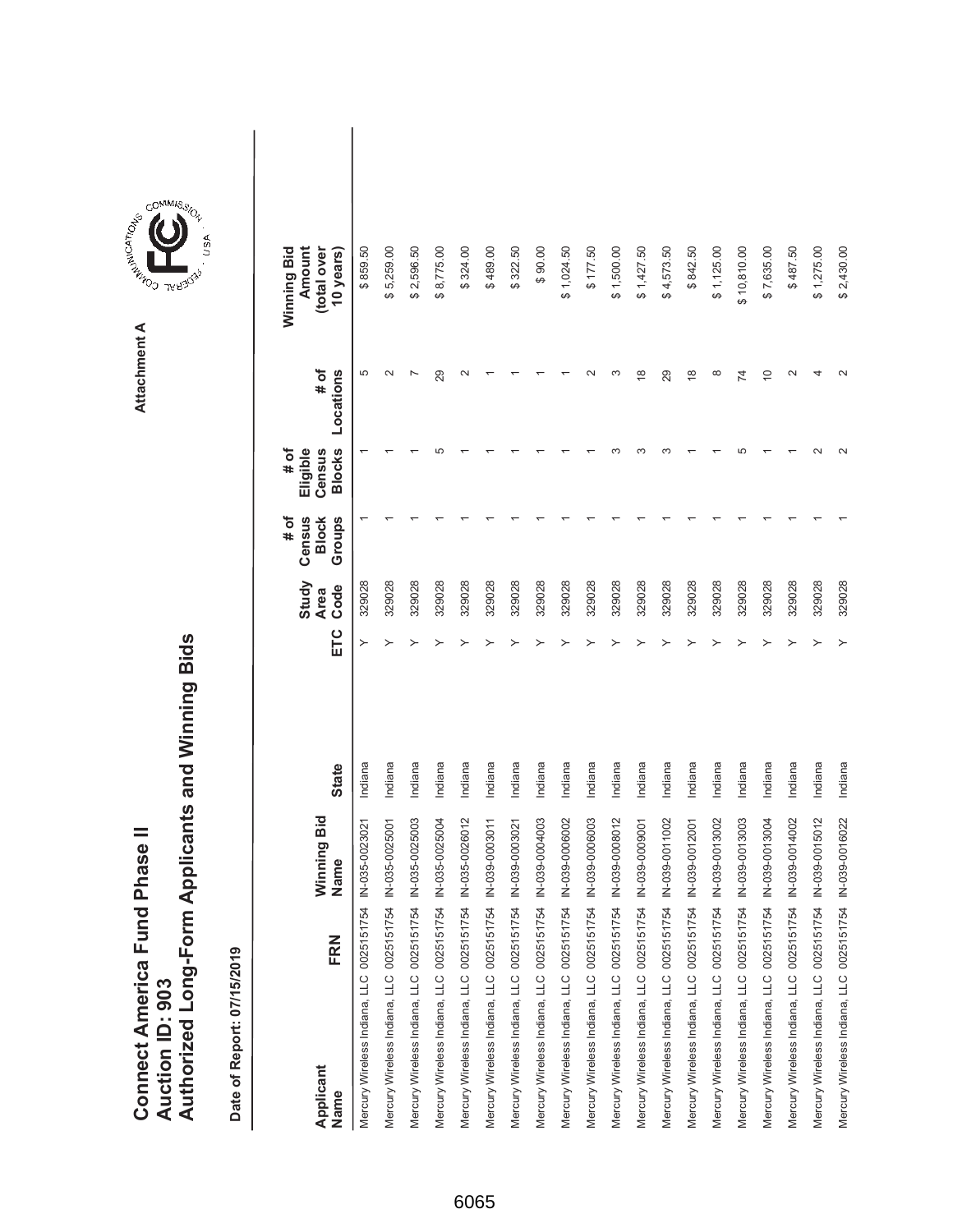|                                      |                        | Authorized Long-Form Applicants and Winning Bids |
|--------------------------------------|------------------------|--------------------------------------------------|
|                                      |                        |                                                  |
|                                      |                        |                                                  |
| <b>Connect America Fund Phase II</b> |                        |                                                  |
|                                      |                        |                                                  |
|                                      | <b>Auction ID: 903</b> |                                                  |
|                                      |                        |                                                  |

**COMMISSIC**<br>SIRING THESE Attachment A **Attachment A**

COMMIS<sub>SION</sub>

USA

| FRN<br>Applicant<br>Name                                | Winning Bid<br>Name | <b>State</b> | ETC | Study<br>Code<br><b>Area</b> | # of<br>Census<br><b>Block</b><br>Groups | <b>Blocks</b><br># of<br>Eligible<br>Census | # of<br>Locations | Winning Bid<br>Amount<br>(total over<br>10 years |  |
|---------------------------------------------------------|---------------------|--------------|-----|------------------------------|------------------------------------------|---------------------------------------------|-------------------|--------------------------------------------------|--|
| Mercury Wireless Indiana, LLC 0025151754 IN-049-9532001 |                     | Indiana      | ≻   | 329028                       |                                          |                                             |                   | \$1,270.00                                       |  |
| Mercury Wireless Indiana, LLC 0025151754 IN-049-9532004 |                     | Indiana      |     | 329028                       |                                          |                                             |                   | \$282.50                                         |  |
| Mercury Wireless Indiana, LLC 0025151754 IN-053-0004001 |                     | Indiana      |     | 329028                       |                                          |                                             |                   | \$1,144.50                                       |  |
| Mercury Wireless Indiana, LLC 0025151754 IN-053-0008002 |                     | Indiana      |     | 329028                       |                                          |                                             |                   | \$147.00                                         |  |
| Mercury Wireless Indiana, LLC 0025151754 IN-053-0008004 |                     | Indiana      |     | 329028                       |                                          |                                             |                   | \$93.00                                          |  |
| Mercury Wireless Indiana, LLC 0025151754 IN-053-0102006 |                     | Indiana      |     | 329028                       |                                          |                                             |                   | \$811.50                                         |  |
| Mercury Wireless Indiana, LLC 0025151754 IN-053-0104003 |                     | Indiana      |     | 329028                       |                                          |                                             |                   | \$2,170.50                                       |  |
| Mercury Wireless Indiana, LLC 0025151754 IN-053-0106002 |                     | Indiana      |     | 329028                       |                                          |                                             |                   | \$2,593.50                                       |  |
| Mercury Wireless Indiana, LLC 0025151754 IN-067-0008001 |                     | Indiana      |     | 329028                       |                                          |                                             |                   | \$277.50                                         |  |
| Mercury Wireless Indiana, LLC 0025151754 IN-067-0011003 |                     | Indiana      |     | 329028                       |                                          |                                             |                   | \$367.50                                         |  |
| Mercury Wireless Indiana, LLC 0025151754 IN-067-0014001 |                     | Indiana      |     | 329028                       |                                          |                                             |                   | \$42.00                                          |  |
| Mercury Wireless Indiana, LLC 0025151754 IN-067-0102005 |                     | Indiana      |     | 329028                       |                                          |                                             | S                 | \$150.00                                         |  |
| Mercury Wireless Indiana, LLC 0025151754 IN-085-9609001 |                     | Indiana      |     | 329028                       |                                          |                                             | 22                | \$9,217.50                                       |  |
| Mercury Wireless Indiana, LLC 0025151754 IN-085-9609002 |                     | Indiana      |     | 329028                       |                                          |                                             |                   | \$1,697.50                                       |  |
| Mercury Wireless Indiana, LLC 0025151754 IN-085-9610002 |                     | Indiana      |     | 329028                       |                                          |                                             | 24                | \$7,725.00                                       |  |
| Mercury Wireless Indiana, LLC 0025151754 IN-085-9610003 |                     | Indiana      |     | 329028                       |                                          |                                             | 7                 | \$1,180.00                                       |  |
| Mercury Wireless Indiana, LLC 0025151754 IN-085-9611001 |                     | Indiana      |     | 329028                       |                                          |                                             | 15                | \$4,241.00                                       |  |
| Mercury Wireless Indiana, LLC 0025151754 IN-085-9611003 |                     | Indiana      |     | 329028                       |                                          | S                                           | 46                | \$16,578.00                                      |  |
| Mercury Wireless Indiana, LLC 0025151754 IN-085-9611004 |                     | Indiana      |     | 329028                       |                                          | ဖ                                           | $\overline{1}$    | \$7,192.00                                       |  |
| Mercury Wireless Indiana, LLC 0025151754 IN-085-9612002 |                     | Indiana      |     | 329028                       |                                          |                                             | 30                | \$1,807.50                                       |  |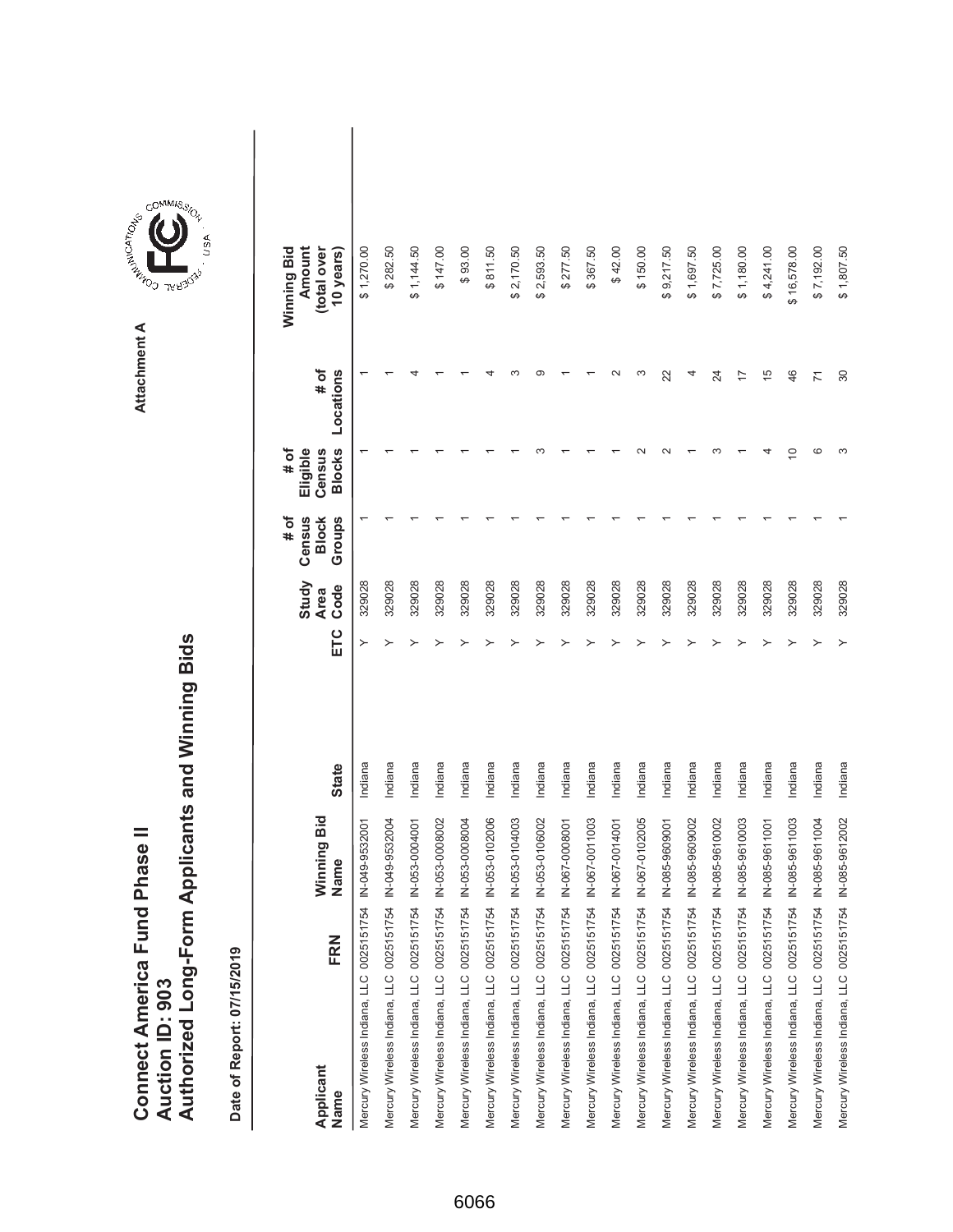|                                      |                        | Authorized Long-Form Applicants and Winning Bids |
|--------------------------------------|------------------------|--------------------------------------------------|
|                                      |                        |                                                  |
|                                      |                        |                                                  |
| <b>Connect America Fund Phase II</b> |                        |                                                  |
|                                      |                        |                                                  |
|                                      | <b>Auction ID: 903</b> |                                                  |
|                                      |                        |                                                  |

| FRN<br>Applicant<br>Name                 | Winning Bid<br>Name | <b>State</b> | ETC | Study<br>Code<br><b>Area</b> | Census<br>Groups<br><b>Block</b><br># of | <b>Blocks</b><br>Eligible<br># of<br>Census | # of<br>Locations | Winning Bid<br>Amount<br>(total over<br>10 years) |  |
|------------------------------------------|---------------------|--------------|-----|------------------------------|------------------------------------------|---------------------------------------------|-------------------|---------------------------------------------------|--|
| Mercury Wireless Indiana, LLC 0025151754 | IN-085-9612003      | Indiana      |     | 329028                       |                                          | 5                                           | 54                | \$4,672.50                                        |  |
| Mercury Wireless Indiana, LLC 0025151754 | IN-085-9612004      | Indiana      |     | 329028                       |                                          | CO                                          | 72                | \$10,574.50                                       |  |
| Mercury Wireless Indiana, LLC 0025151754 | IN-085-9613002      | Indiana      |     | 329028                       |                                          |                                             | $\sim$            | \$848.50                                          |  |
| Mercury Wireless Indiana, LLC 0025151754 | N-085-9614003       | Indiana      |     | 329028                       |                                          |                                             | $\overline{0}$    | \$2,795.00                                        |  |
| Mercury Wireless Indiana, LLC 0025151754 | IN-085-9615001      | Indiana      |     | 329028                       |                                          |                                             | 5                 | \$48.00                                           |  |
| Mercury Wireless Indiana, LLC 0025151754 | IN-085-9615002      | Indiana      |     | 329028                       |                                          |                                             |                   | \$2,692.50                                        |  |
| Mercury Wireless Indiana, LLC 0025151754 | IN-085-9622001      | Indiana      |     | 329028                       |                                          |                                             |                   | \$8,245.00                                        |  |
| Mercury Wireless Indiana, LLC 0025151754 | IN-085-9622002      | Indiana      |     | 329028                       |                                          |                                             |                   | \$462.50                                          |  |
| Mercury Wireless Indiana, LLC 0025151754 | IN-085-9622003      | Indiana      |     | 329028                       |                                          |                                             | 5                 | \$219.50                                          |  |
| Mercury Wireless Indiana, LLC 0025151754 | IN-085-9627001      | Indiana      |     | 329028                       |                                          |                                             | 96                | \$5,077.30                                        |  |
| Mercury Wireless Indiana, LLC 0025151754 | IN-087-9701001      | Indiana      |     | 329028                       |                                          | 17                                          | 63                | \$11,936.00                                       |  |
| Mercury Wireless Indiana, LLC 0025151754 | N-087-9701002       | Indiana      |     | 329028                       |                                          | $\overline{2}$                              | 77                | \$14,000.40                                       |  |
| Mercury Wireless Indiana, LLC 0025151754 | IN-087-9701003      | Indiana      |     | 329028                       |                                          | $\widetilde{C}$                             | 57                | \$11,913.60                                       |  |
| Mercury Wireless Indiana, LLC 0025151754 | N-087-9701004       | Indiana      |     | 329028                       |                                          | ᆉ                                           | ∞                 | \$2,160.80                                        |  |
| Mercury Wireless Indiana, LLC 0025151754 | IN-087-9701005      | Indiana      |     | 329028                       |                                          | ശ                                           |                   | \$2,195.60                                        |  |
| Mercury Wireless Indiana, LLC 0025151754 | IN-087-9702001      | Indiana      |     | 329028                       |                                          |                                             |                   | \$143.60                                          |  |
| Mercury Wireless Indiana, LLC 0025151754 | IN-087-9702002      | Indiana      |     | 329028                       |                                          |                                             |                   | \$54.80                                           |  |
| Mercury Wireless Indiana, LLC 0025151754 | IN-087-9702004      | Indiana      |     | 329028                       |                                          | 5                                           | 24                | \$614.80                                          |  |
| Mercury Wireless Indiana, LLC 0025151754 | IN-087-9703001      | Indiana      |     | 329028                       |                                          | 20                                          | 65                | \$6,417.20                                        |  |
| Mercury Wireless Indiana, LLC 0025151754 | IN-087-9703002      | Indiana      | ≻   | 329028                       |                                          |                                             | Φ                 | \$819.20                                          |  |



GOMMIS<sub>SION</sub>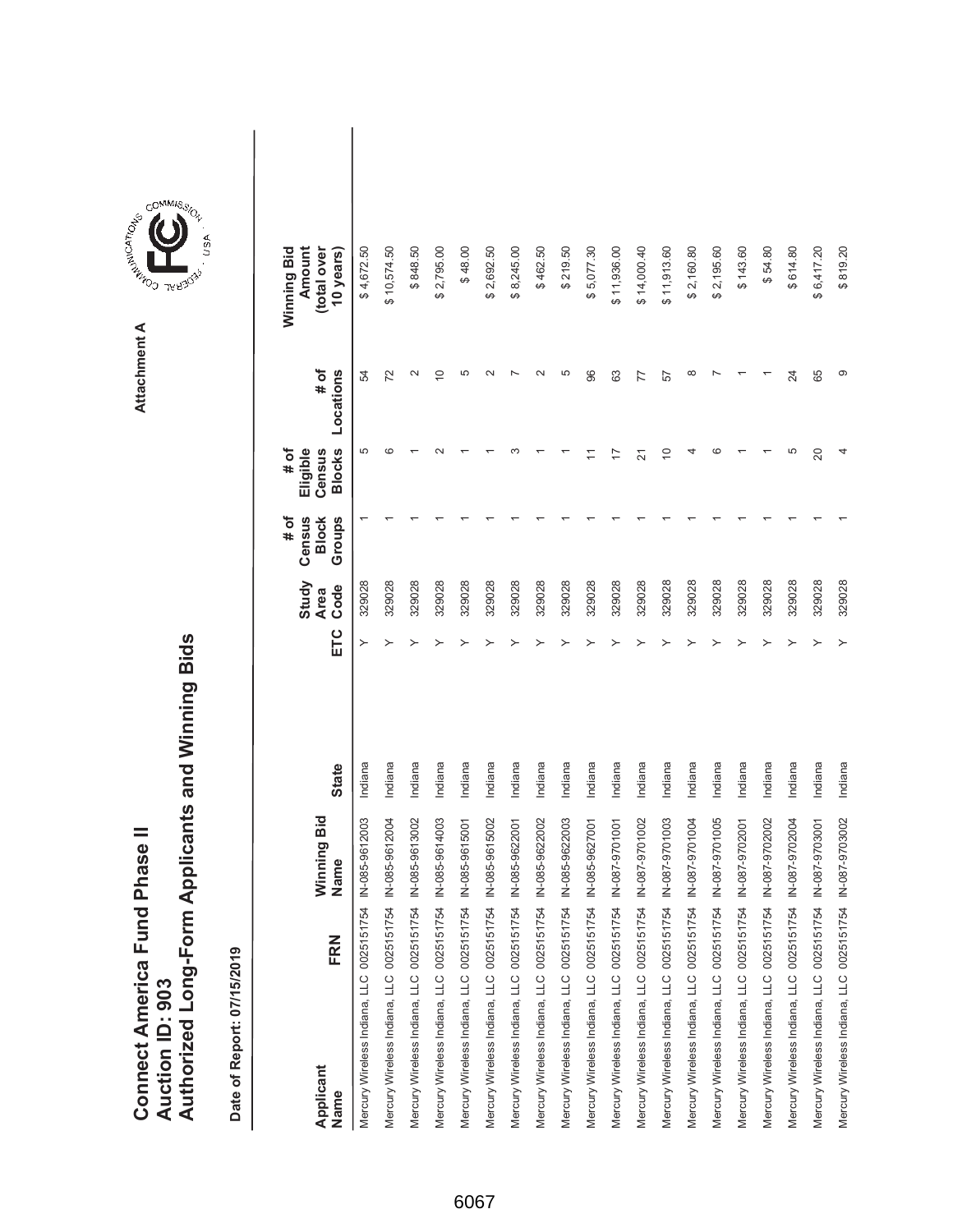|                               |                 | Authorized Long-Form Applicants and Winning Bids |
|-------------------------------|-----------------|--------------------------------------------------|
| Connect America Fund Phase II |                 |                                                  |
|                               | Auction ID: 903 |                                                  |

| FRN<br>Applicant<br>Name                 | Winning Bid<br>Name | <b>State</b> | ETC | Study<br>Code<br><b>Area</b> | Census<br>Groups<br># of<br><b>Block</b> | <b>Blocks</b><br>Eligible<br># of<br>Census | # of<br>Locations | Amount<br>(total over<br>Winning Bid<br>10 years) |  |
|------------------------------------------|---------------------|--------------|-----|------------------------------|------------------------------------------|---------------------------------------------|-------------------|---------------------------------------------------|--|
| Mercury Wireless Indiana, LLC 0025151754 | IN-087-9703003      | Indiana      |     | 329028                       |                                          | $^{\circ}$                                  | 28                | \$1,887.20                                        |  |
| Mercury Wireless Indiana, LLC 0025151754 | IN-087-9703004      | Indiana      |     | 329028                       |                                          | 26                                          | 131               | \$10,499.60                                       |  |
| Mercury Wireless Indiana, LLC 0025151754 | IN-087-9704011      | Indiana      |     | 329028                       |                                          | 24                                          | 104               | \$6,886.00                                        |  |
| Mercury Wireless Indiana, LLC 0025151754 | IN-087-9704012      | Indiana      |     | 329028                       |                                          | र्द्र                                       | 148               | \$16,330.40                                       |  |
| Mercury Wireless Indiana, LLC 0025151754 | IN-087-9704021      | Indiana      |     | 329028                       |                                          | $\frac{6}{5}$                               | 116               | \$4,436.40                                        |  |
| Mercury Wireless Indiana, LLC 0025151754 | IN-087-9704022      | Indiana      |     | 329028                       |                                          | $\overline{1}$                              | 85                | \$8,092.80                                        |  |
| Mercury Wireless Indiana, LLC 0025151754 | IN-087-9705001      | Indiana      |     | 329028                       |                                          | ∞                                           | 64                | \$4,850.40                                        |  |
| Mercury Wireless Indiana, LLC 0025151754 | N-087-9705002       | Indiana      |     | 329028                       |                                          | 23                                          | 76                | \$10,803.60                                       |  |
| Mercury Wireless Indiana, LLC 0025151754 | IN-087-9706001      | Indiana      |     | 329028                       |                                          |                                             |                   | \$276.40                                          |  |
| Mercury Wireless Indiana, LLC 0025151754 | IN-087-9707001      | Indiana      |     | 329028                       |                                          |                                             | $\infty$          | \$1,861.60                                        |  |
| Mercury Wireless Indiana, LLC 0025151754 | IN-087-9707002      | Indiana      |     | 329028                       |                                          |                                             | $\sim$            | \$120.80                                          |  |
| Mercury Wireless Indiana, LLC 0025151754 | IN-087-9707003      | Indiana      |     | 329028                       |                                          |                                             | 20                | \$1,723.20                                        |  |
| Mercury Wireless Indiana, LLC 0025151754 | IN-091-0416001      | Indiana      |     | 329028                       |                                          |                                             | 13                | 5,185.00<br>↮                                     |  |
| Mercury Wireless Indiana, LLC 0025151754 | IN-091-0417001      | Indiana      |     | 329028                       |                                          |                                             | ဖ                 | \$2,495.00                                        |  |
| Mercury Wireless Indiana, LLC 0025151754 | N-091-0417002       | Indiana      |     | 329028                       |                                          |                                             | $\infty$          | \$6,722.50                                        |  |
| Mercury Wireless Indiana, LLC 0025151754 | N-091-0417003       | Indiana      |     | 329028                       |                                          |                                             | 5                 | \$217.50                                          |  |
| Mercury Wireless Indiana, LLC 0025151754 | IN-091-0419002      | Indiana      |     | 329028                       |                                          |                                             | $\overline{C}$    | \$21,055.00                                       |  |
| Mercury Wireless Indiana, LLC 0025151754 | IN-099-0202012      | Indiana      |     | 329028                       |                                          |                                             | 42                | \$6,290.00                                        |  |
| Mercury Wireless Indiana, LLC 0025151754 | IN-099-0202013      | Indiana      |     | 329028                       |                                          |                                             | 7                 | \$1,822.50                                        |  |
| Mercury Wireless Indiana, LLC 0025151754 | IN-099-0202021      | Indiana      | ≻   | 329028                       |                                          |                                             |                   | \$715.00                                          |  |



COMMIS<sub>SION</sub>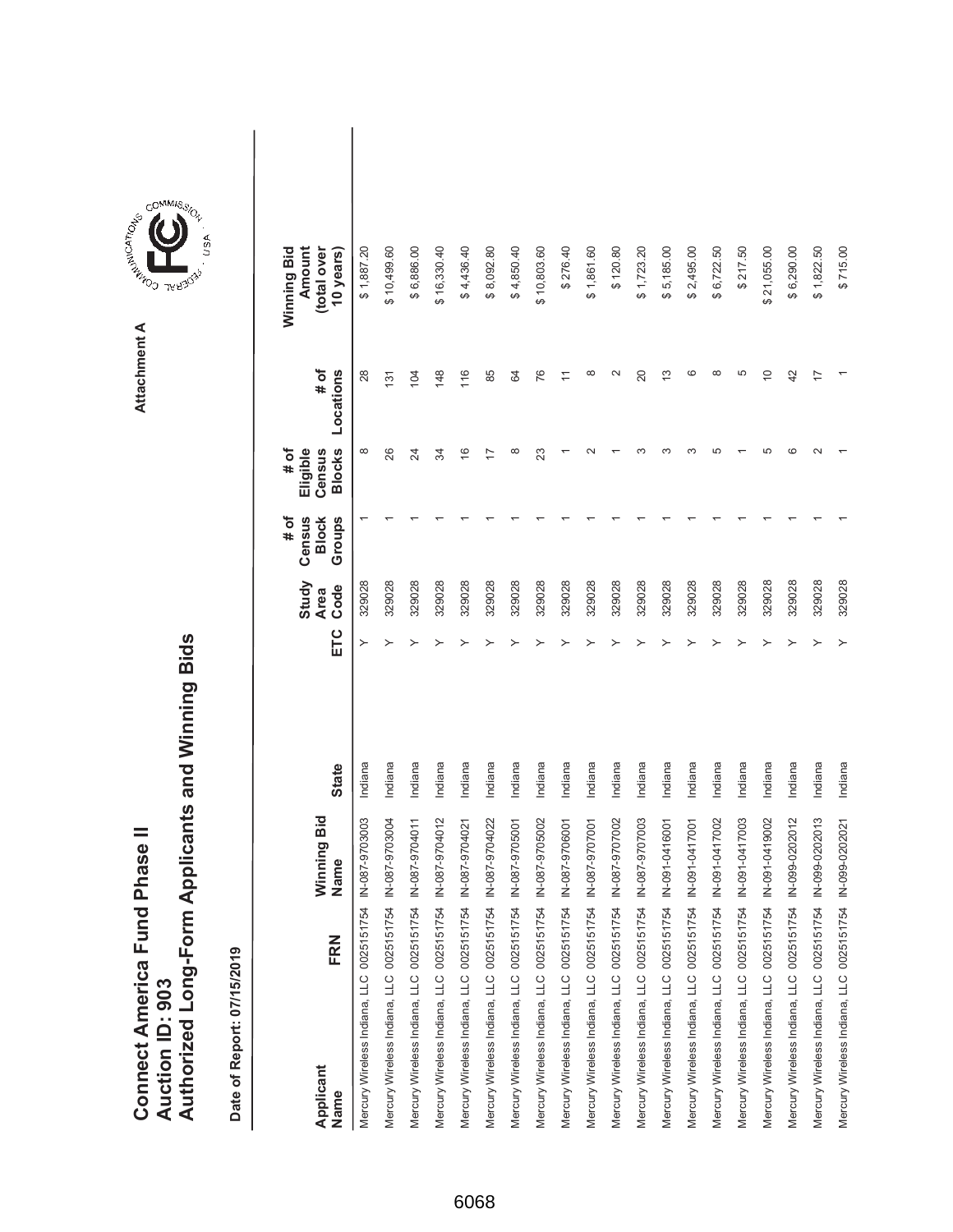| Connect America Fund Phase II | Authorized Long-Form Applicants and Winning Bids |  |
|-------------------------------|--------------------------------------------------|--|
|                               |                                                  |  |
|                               | Auction ID: 903                                  |  |

| Applicant<br>Name                        | FRN | Winning Bid<br>Name | <b>State</b> | ETC | Study<br>Code<br><b>Area</b> | Census<br><b>Block</b><br>Groups<br># of | <b>Blocks</b><br>Eligible<br># of<br>Census | # of<br>Locations | Winning Bid<br>Amount<br>(total over<br>10 years) |  |
|------------------------------------------|-----|---------------------|--------------|-----|------------------------------|------------------------------------------|---------------------------------------------|-------------------|---------------------------------------------------|--|
| Mercury Wireless Indiana, LLC 0025151754 |     | IN-099-0202022      | Indiana      |     | 329028                       |                                          |                                             |                   | \$4,302.50                                        |  |
| Mercury Wireless Indiana, LLC 0025151754 |     | IN-099-0203023      | Indiana      |     | 329028                       |                                          |                                             |                   | \$77.50                                           |  |
| Mercury Wireless Indiana, LLC 0025151754 |     | IN-099-0205001      | Indiana      |     | 329028                       |                                          |                                             |                   | \$4,302.50                                        |  |
| Mercury Wireless Indiana, LLC 0025151754 |     | IN-099-0207012      | Indiana      |     | 329028                       |                                          |                                             | 25                | \$432.50                                          |  |
| Mercury Wireless Indiana, LLC 0025151754 |     | IN-113-9719001      | Indiana      |     | 329028                       |                                          | 20                                          | 128               | \$6,514.40                                        |  |
| Mercury Wireless Indiana, LLC 0025151754 |     | IN-113-9720001      | Indiana      |     | 329028                       |                                          |                                             | 15                | \$3,049.60                                        |  |
| Mercury Wireless Indiana, LLC 0025151754 |     | IN-113-9720002      | Indiana      |     | 329028                       |                                          |                                             | N                 | \$962.00                                          |  |
| Mercury Wireless Indiana, LLC 0025151754 |     | IN-113-9720003      | Indiana      |     | 329028                       |                                          | 24                                          | 160               | \$10,201.20                                       |  |
| Mercury Wireless Indiana, LLC 0025151754 |     | IN-113-9721001      | Indiana      |     | 329028                       |                                          | $\mathbf{\sim}$                             | $\mathbf{\Omega}$ | \$536.00                                          |  |
| Mercury Wireless Indiana, LLC 0025151754 |     | IN-113-9721002      | Indiana      |     | 329028                       |                                          | 13                                          | 65                | 9,793.60<br>↔                                     |  |
| Mercury Wireless Indiana, LLC 0025151754 |     | IN-113-9721003      | Indiana      |     | 329028                       |                                          | 5                                           | $\overline{ }$    | \$3,786.00                                        |  |
| Mercury Wireless Indiana, LLC 0025151754 |     | IN-113-9723001      | Indiana      |     | 329028                       |                                          | 4                                           | 65                | \$8,954.40                                        |  |
| Mercury Wireless Indiana, LLC 0025151754 |     | IN-113-9723002      | Indiana      |     | 329028                       |                                          |                                             | 53                | \$3,984.40                                        |  |
| Mercury Wireless Indiana, LLC 0025151754 |     | IN-113-9723003      | Indiana      |     | 329028                       |                                          | $\frac{8}{1}$                               | 108               | \$10,137.20                                       |  |
| Mercury Wireless Indiana, LLC 0025151754 |     | IN-113-9724001      | Indiana      |     | 329028                       |                                          | 20                                          | 174               | \$15,969.60                                       |  |
| Mercury Wireless Indiana, LLC 0025151754 |     | IN-113-9724002      | Indiana      |     | 329028                       |                                          | $\overline{4}$                              | 85                | \$8,707.20                                        |  |
| Mercury Wireless Indiana, LLC 0025151754 |     | IN-113-9724003      | Indiana      |     | 329028                       |                                          | $^{\circ}$                                  | $\overline{2}$    | \$1,877.20                                        |  |
| Mercury Wireless Indiana, LLC 0025151754 |     | IN-113-9725002      | Indiana      |     | 329028                       |                                          | $\tilde{c}$                                 | 92                | \$6,945.20                                        |  |
| Mercury Wireless Indiana, LLC 0025151754 |     | IN-113-9725003      | Indiana      |     | 329028                       |                                          | 21                                          | 166               | \$2,333.00                                        |  |
| Mercury Wireless Indiana, LLC 0025151754 |     | IN-113-9725004      | Indiana      |     | 329028                       |                                          | ဖ                                           | 28                | \$558.80                                          |  |

**COMMISSION** Attachment A **Attachment A**

GOMMIS<sub>SION</sub>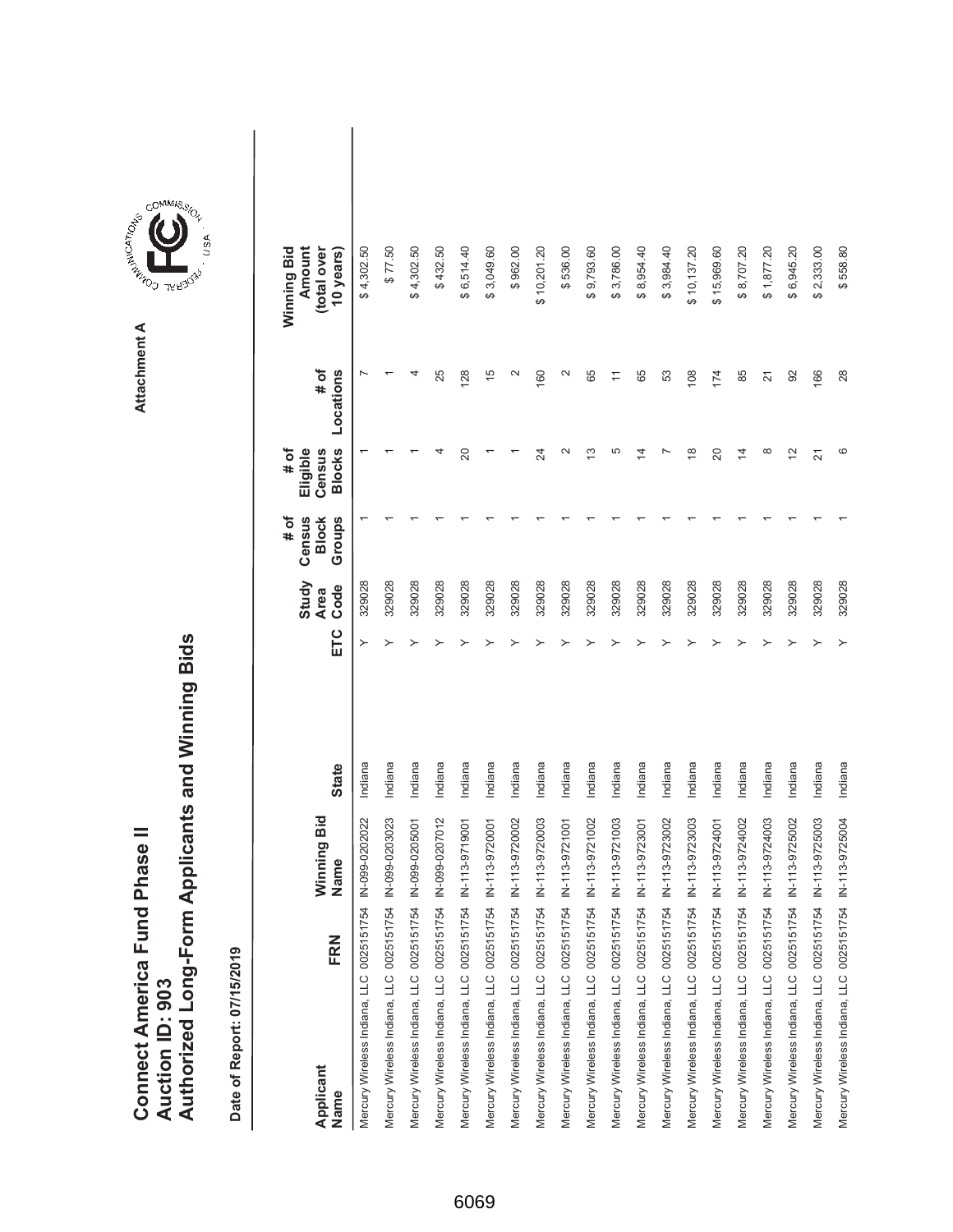|                               |                 | Authorized Long-Form Applicants and Winning Bids |
|-------------------------------|-----------------|--------------------------------------------------|
| Connect America Fund Phase II | Auction ID: 903 |                                                  |

| Applicant<br>Name                        | FRN | Winning Bid<br>Name | <b>State</b> | ETC | Study<br>Code<br><b>Area</b> | Census<br><b>Block</b><br>Groups<br># of | <b>Blocks</b><br>Eligible<br># of<br>Census | $#$ of<br>Locations | Amount<br>Winning Bid<br>(total over<br>10 years) |  |
|------------------------------------------|-----|---------------------|--------------|-----|------------------------------|------------------------------------------|---------------------------------------------|---------------------|---------------------------------------------------|--|
| Mercury Wireless Indiana, LLC 0025151754 |     | IN-113-9726001      | Indiana      |     | 329028                       |                                          | 17                                          | 88                  | \$10,819.60                                       |  |
| Mercury Wireless Indiana, LLC 0025151754 |     | IN-113-9726002      | Indiana      |     | 329028                       |                                          | Ξ                                           | 63                  | \$6,144.40                                        |  |
| Mercury Wireless Indiana, LLC 0025151754 |     | IN-113-9726003      | Indiana      |     | 329028                       |                                          | S                                           | $\overline{c}$      | \$202.80                                          |  |
| Mercury Wireless Indiana, LLC 0025151754 |     | IN-131-9589001      | Indiana      |     | 329028                       |                                          | $\overline{4}$                              | 43                  | \$13,786.00                                       |  |
| Mercury Wireless Indiana, LLC 0025151754 |     | IN-131-9589002      | Indiana      |     | 329028                       |                                          | ₩                                           | 82                  | \$30,738.50                                       |  |
| Mercury Wireless Indiana, LLC 0025151754 |     | IN-131-9589003      | Indiana      |     | 329028                       |                                          |                                             |                     | \$4,382.50                                        |  |
| Mercury Wireless Indiana, LLC 0025151754 |     | IN-131-9590001      | Indiana      |     | 329028                       |                                          | ဖ                                           | ာ                   | \$4,585.00                                        |  |
| Mercury Wireless Indiana, LLC 0025151754 |     | IN-131-9590002      | Indiana      |     | 329028                       |                                          |                                             |                     | \$937.50                                          |  |
| Mercury Wireless Indiana, LLC 0025151754 |     | IN-131-9590003      | Indiana      |     | 329028                       |                                          | $\scriptstyle\sim$                          | ∞                   | \$2,195.00                                        |  |
| Mercury Wireless Indiana, LLC 0025151754 |     | IN-131-9591001      | Indiana      |     | 329028                       |                                          | ম                                           | 119                 | \$109,935.00                                      |  |
| Mercury Wireless Indiana, LLC 0025151754 |     | IN-131-9591002      | Indiana      |     | 329028                       |                                          | é,                                          | 47                  | \$86,960.00                                       |  |
| Mercury Wireless Indiana, LLC 0025151754 |     | IN-141-0027001      | Indiana      |     | 329028                       |                                          | ∞                                           | 5                   | \$5,470.00                                        |  |
| Mercury Wireless Indiana, LLC 0025151754 |     | IN-141-0109002      | Indiana      |     | 329028                       |                                          |                                             |                     | \$812.50                                          |  |
| Mercury Wireless Indiana, LLC 0025151754 |     | IN-141-0109004      | Indiana      |     | 329028                       |                                          |                                             | $\infty$            | \$5,405.00                                        |  |
| Mercury Wireless Indiana, LLC 0025151754 |     | IN-141-0110001      | Indiana      |     | 329028                       |                                          |                                             |                     | \$1,415.00                                        |  |
| Mercury Wireless Indiana, LLC 0025151754 |     | IN-141-0111003      | Indiana      |     | 329028                       |                                          |                                             |                     | \$7,800.00                                        |  |
| Mercury Wireless Indiana, LLC 0025151754 |     | IN-141-0115031      | Indiana      |     | 329028                       |                                          |                                             | ∞                   | \$217.50                                          |  |
| Mercury Wireless Indiana, LLC 0025151754 |     | IN-141-0115062      | Indiana      |     | 329028                       |                                          |                                             |                     | \$1,702.50                                        |  |
| Mercury Wireless Indiana, LLC 0025151754 |     | IN-141-0117021      | Indiana      |     | 329028                       |                                          |                                             | $\widetilde{C}$     | \$8,125.00                                        |  |
| Mercury Wireless Indiana, LLC 0025151754 |     | IN-141-0117024      | Indiana      | ≻   | 329028                       |                                          |                                             |                     | \$1,190.00                                        |  |

**COMMISSION** Attachment A **Attachment A**

GOMMIS<sub>SION</sub>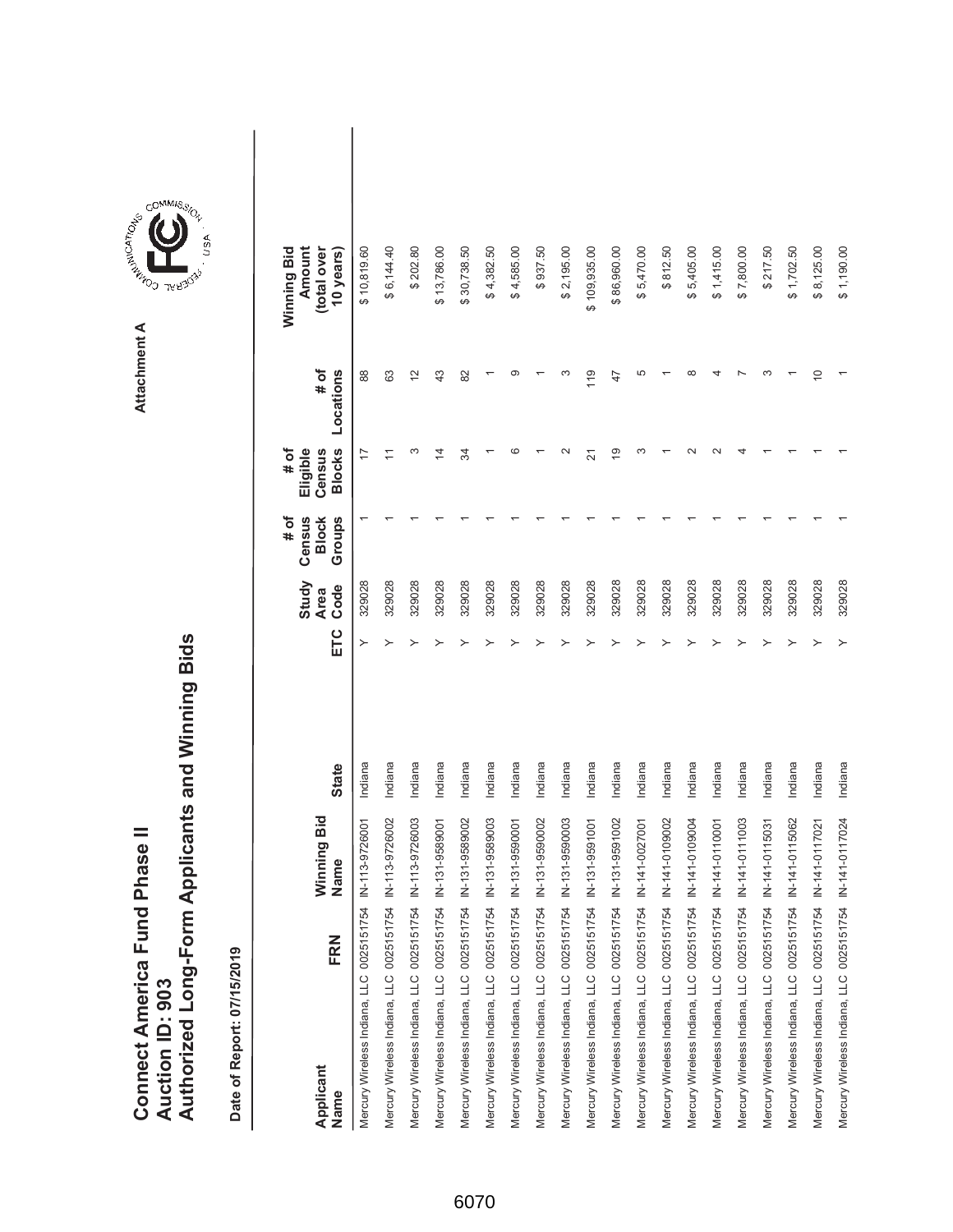|                                      |                        | Authorized Long-Form Applicants and Winning Bids |
|--------------------------------------|------------------------|--------------------------------------------------|
|                                      |                        |                                                  |
|                                      |                        |                                                  |
| <b>Connect America Fund Phase II</b> |                        |                                                  |
|                                      |                        |                                                  |
|                                      | <b>Auction ID: 903</b> |                                                  |
|                                      |                        |                                                  |

Attachment A **Attachment A**

COMMIS<sub>SION</sub>

USA

| FRN<br>Applicant<br>Name                                | Vinning Bid<br>Name | <b>State</b> | ETC | Study<br>Code<br><b>Area</b> | # of<br>Census<br>Groups<br><b>Block</b> | <b>Blocks</b><br>Eligible<br># of<br>Census | Locations<br>$#$ of | Winning Bid<br>Amount<br>(total over<br>10 years) |  |
|---------------------------------------------------------|---------------------|--------------|-----|------------------------------|------------------------------------------|---------------------------------------------|---------------------|---------------------------------------------------|--|
| Mercury Wireless Indiana, LLC 0025151754 IN-141-0117025 |                     | Indiana      | ≻   | 329028                       |                                          |                                             |                     | \$277.50                                          |  |
| Mercury Wireless Indiana, LLC 0025151754 IN-141-0119002 |                     | Indiana      |     | 329028                       |                                          |                                             |                     | \$2,912.50                                        |  |
| Mercury Wireless Indiana, LLC 0025151754 IN-141-0120001 |                     | Indiana      |     | 329028                       |                                          |                                             |                     | \$15,877.50                                       |  |
| Mercury Wireless Indiana, LLC 0025151754 IN-141-0120002 |                     | Indiana      |     | 329028                       |                                          |                                             |                     | \$3,862.50                                        |  |
| Mercury Wireless Indiana, LLC 0025151754 IN-141-0120003 |                     | Indiana      |     | 329028                       |                                          |                                             | 52                  | \$3,597.00                                        |  |
| Mercury Wireless Indiana, LLC 0025151754 IN-141-0121001 |                     | Indiana      |     | 329028                       |                                          |                                             | 25                  | \$3,062.50                                        |  |
| Mercury Wireless Indiana, LLC 0025151754 IN-141-0121004 |                     | Indiana      |     | 329028                       |                                          | ശ                                           | 79                  | \$5,810.50                                        |  |
| Mercury Wireless Indiana, LLC 0025151754 IN-141-0122001 |                     | Indiana      |     | 329028                       |                                          |                                             |                     | \$9,295.00                                        |  |
| Mercury Wireless Indiana, LLC 0025151754 IN-141-0122003 |                     | Indiana      |     | 329028                       |                                          |                                             |                     | \$310.00                                          |  |
| Mercury Wireless Indiana, LLC 0025151754 IN-141-0123001 |                     | Indiana      |     | 329028                       |                                          |                                             | 42                  | \$9,360.00                                        |  |
| Mercury Wireless Indiana, LLC 0025151754 IN-141-0123002 |                     | Indiana      |     | 329028                       |                                          |                                             | 43                  | \$14,060.00                                       |  |
| Mercury Wireless Indiana, LLC 0025151754 IN-141-0123004 |                     | Indiana      |     | 329028                       |                                          |                                             | $\frac{8}{1}$       | \$10,060.00                                       |  |
| Mercury Wireless Indiana, LLC 0025151754 IN-141-0124001 |                     | Indiana      |     | 329028                       |                                          | 5                                           | 136                 | \$9,446.00                                        |  |
| Mercury Wireless Indiana, LLC 0025151754 IN-141-0124002 |                     | Indiana      |     | 329028                       |                                          | 15                                          | 96                  | \$14,416.00                                       |  |
| Mercury Wireless Indiana, LLC 0025151754 IN-149-9536002 |                     | Indiana      |     | 329028                       |                                          |                                             | $\scriptstyle\sim$  | \$3,197.50                                        |  |
| Mercury Wireless Indiana, LLC 0025151754 IN-149-9537004 |                     | Indiana      |     | 329028                       |                                          | 5                                           | 77                  | \$10,402.50                                       |  |
| Mercury Wireless Indiana, LLC 0025151754 IN-149-9538001 |                     | Indiana      |     | 329028                       |                                          |                                             | 92                  | \$39,177.50                                       |  |
| Mercury Wireless Indiana, LLC 0025151754 IN-149-9538002 |                     | Indiana      |     | 329028                       |                                          |                                             | $\overline{0}$      | \$7,030.00                                        |  |
| Mercury Wireless Indiana, LLC 0025151754 IN-149-9538003 |                     | Indiana      |     | 329028                       |                                          | 25                                          | 103                 | \$24,576.50                                       |  |
| Mercury Wireless Indiana, LLC 0025151754 IN-149-9539001 |                     | Indiana      |     | 329028                       |                                          | ∞                                           | 5                   | \$5,697.50                                        |  |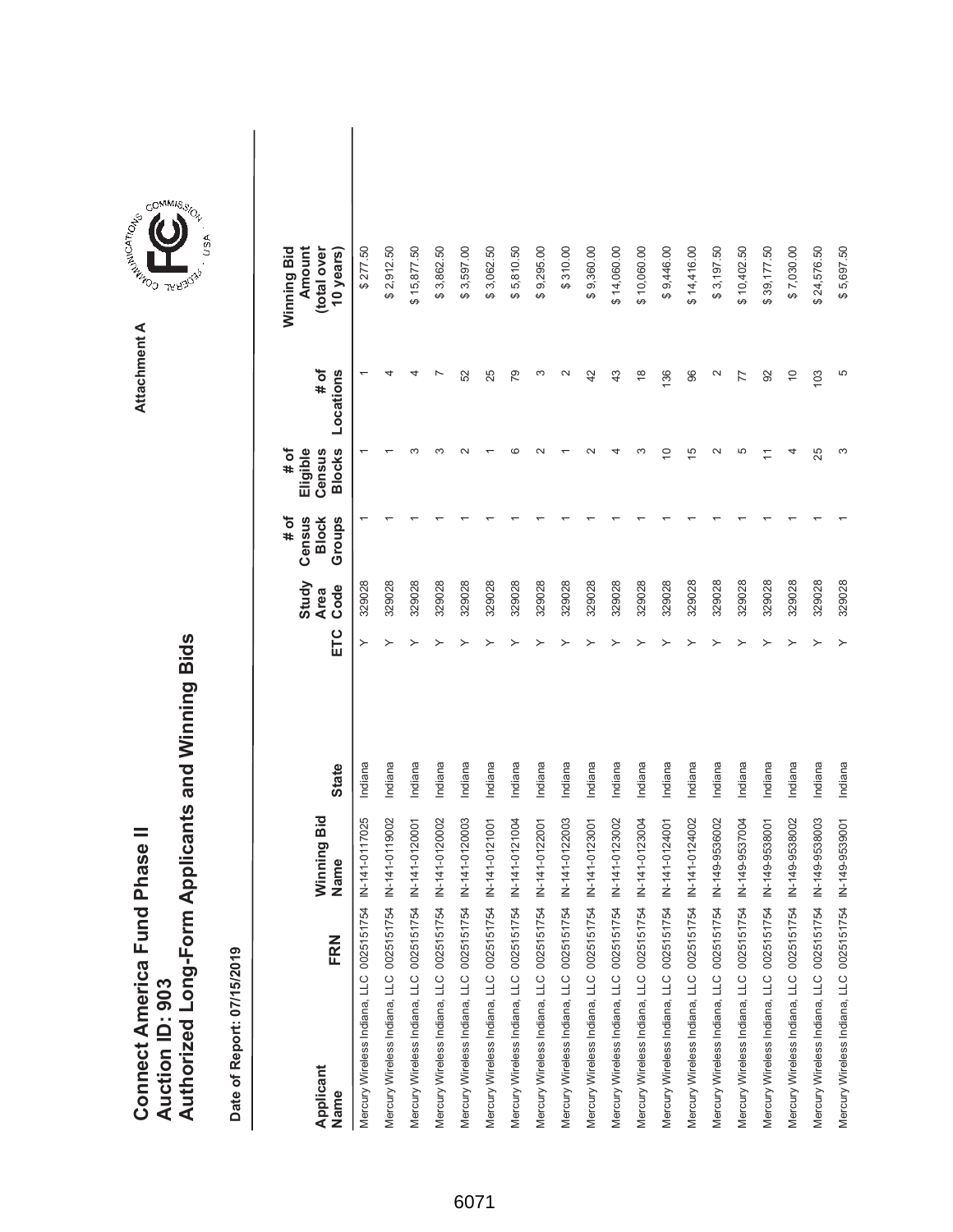|                                      |                        | Authorized Long-Form Applicants and Winning Bids |
|--------------------------------------|------------------------|--------------------------------------------------|
|                                      |                        |                                                  |
|                                      |                        |                                                  |
| <b>Connect America Fund Phase II</b> |                        |                                                  |
|                                      |                        |                                                  |
|                                      | <b>Auction ID: 903</b> |                                                  |
|                                      |                        |                                                  |



COMMIS<sub>SION</sub>

USA

| FRN<br>Applicant<br>Name                 | Winning Bid<br>Name | <b>State</b> | ETC | Study<br>Code<br><b>Area</b> | $#$ of<br>Census<br>Groups<br><b>Block</b> | <b>Blocks</b><br># of<br>Eligible<br>Census | Locations<br># of | Winning Bid<br>Amount<br>(total over<br>10 years) |  |
|------------------------------------------|---------------------|--------------|-----|------------------------------|--------------------------------------------|---------------------------------------------|-------------------|---------------------------------------------------|--|
| Mercury Wireless Indiana, LLC 0025151754 | N-149-9539002       | Indiana      | ≻   | 329028                       |                                            | တ                                           | 34                | \$35,270.00                                       |  |
| Mercury Wireless Indiana, LLC 0025151754 | N-149-9540004       | Indiana      |     | 329028                       |                                            |                                             |                   | \$1,347.50                                        |  |
| Mercury Wireless Indiana, LLC 0025151754 | N-149-9541002       | Indiana      |     | 329028                       |                                            |                                             |                   | \$1,017.50                                        |  |
| Mercury Wireless Indiana, LLC 0025151754 | N-149-9541003       | Indiana      |     | 329028                       |                                            |                                             |                   | \$9,170.00                                        |  |
| Mercury Wireless Indiana, LLC 0025151754 | N-149-9542001       | Indiana      |     | 329028                       |                                            |                                             |                   | \$85.00                                           |  |
| Mercury Wireless Indiana, LLC 0025151754 | IN-149-9542003      | Indiana      |     | 329028                       |                                            |                                             |                   | \$15,790.00                                       |  |
| Mercury Wireless Indiana, LLC 0025151754 | N-149-9542004       | Indiana      |     | 329028                       |                                            |                                             |                   | \$2,590.00                                        |  |
| Mercury Wireless Indiana, LLC 0025151754 | IN-151-9708001      | Indiana      |     | 329028                       |                                            | œ                                           | 59                | \$8,148.40                                        |  |
| Mercury Wireless Indiana, LLC 0025151754 | IN-151-9708002      | Indiana      |     | 329028                       |                                            | $\circ$                                     | 101               | \$6,656.40                                        |  |
| Mercury Wireless Indiana, LLC 0025151754 | N-151-9708003       | Indiana      |     | 329028                       |                                            |                                             | 28                | \$1,553.60                                        |  |
| Mercury Wireless Indiana, LLC 0025151754 | N-151-9709001       | Indiana      |     | 329028                       |                                            |                                             | 22                | \$1,758.40                                        |  |
| Mercury Wireless Indiana, LLC 0025151754 | IN-151-9710001      | Indiana      |     | 329028                       |                                            | σ.                                          | 39                | \$5,621.20                                        |  |
| Mercury Wireless Indiana, LLC 0025151754 | N-151-9710002       | Indiana      |     | 329028                       |                                            | $\frac{6}{5}$                               | 180               | \$27,705.60                                       |  |
| Mercury Wireless Indiana, LLC 0025151754 | N-151-9710003       | Indiana      |     | 329028                       |                                            | c                                           | 27                | \$3,839.20                                        |  |
| Mercury Wireless Indiana, LLC 0025151754 | IN-151-9711001      | Indiana      |     | 329028                       |                                            |                                             |                   | \$102.00                                          |  |
| Mercury Wireless Indiana, LLC 0025151754 | IN-151-9712001      | Indiana      |     | 329028                       |                                            | 39                                          | 315               | \$28,186.80                                       |  |
| Mercury Wireless Indiana, LLC 0025151754 | N-151-9712002       | Indiana      |     | 329028                       |                                            | 43                                          | 358               | \$57,427.60                                       |  |
| Mercury Wireless Indiana, LLC 0025151754 | IN-151-9713002      | Indiana      |     | 329028                       |                                            |                                             |                   | \$701.20                                          |  |
| Mercury Wireless Indiana, LLC 0025151754 | N-151-9714001       | Indiana      |     | 329028                       |                                            |                                             | 27                | \$2,530.00                                        |  |
| Mercury Wireless Indiana, LLC 0025151754 | N-151-9714004       | Indiana      |     | 329028                       |                                            |                                             |                   | \$1,744.80                                        |  |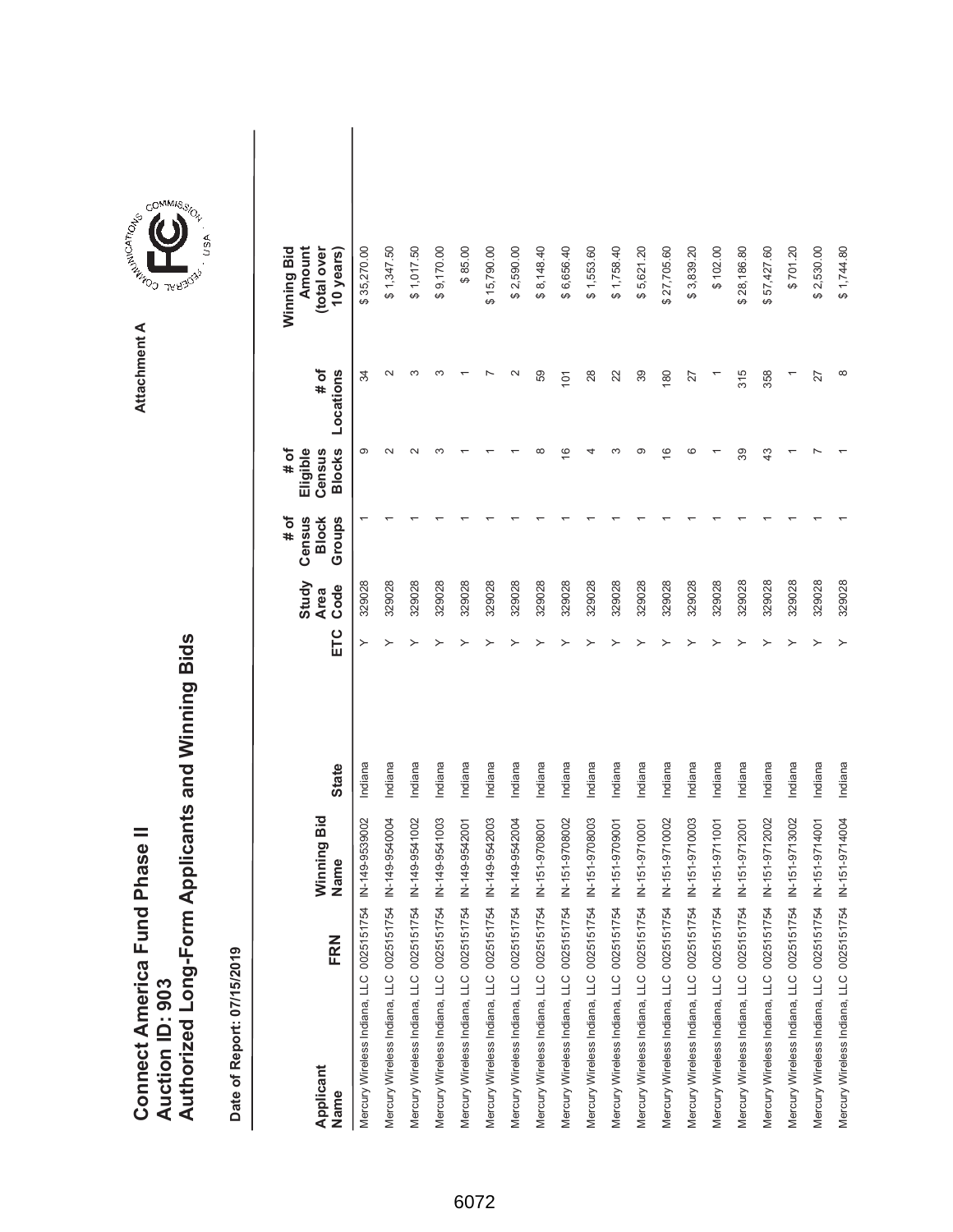|                               |                 | Authorized Long-Form Applicants and Winning Bids |
|-------------------------------|-----------------|--------------------------------------------------|
| Connect America Fund Phase II |                 |                                                  |
|                               | Auction ID: 903 |                                                  |



GOMMIS<sub>SION</sub>

USA

**Attachment A**

Attachment A

**A A AMAISSIDE A COMMISSION** 

| FRN<br>Applicant<br>Name                                | <b>Ninning Bid</b><br>Name | <b>State</b> | ETC | Study<br>Code<br><b>Area</b> | Census<br># of<br><b>Block</b><br>Groups | <b>Blocks</b><br># of<br>Eligible<br>Census | # of<br>Locations | Amount<br>Winning Bid<br>(total over<br>10 years) |  |
|---------------------------------------------------------|----------------------------|--------------|-----|------------------------------|------------------------------------------|---------------------------------------------|-------------------|---------------------------------------------------|--|
| Mercury Wireless Indiana, LLC 0025151754                | IN-151-9715001             | Indiana      |     | 329028                       |                                          |                                             | ဖ                 | \$1,312.00                                        |  |
| Mercury Wireless Indiana, LLC 0025151754                | IN-151-9715002             | Indiana      |     | 329028                       |                                          |                                             | 132               | \$11,074.40                                       |  |
| Mercury Wireless Indiana, LLC 0025151754                | IN-151-9715003             | Indiana      |     | 329028                       |                                          | ∞                                           | 34                | \$1,232.00                                        |  |
| Mercury Wireless Indiana, LLC 0025151754                | IN-151-9716001             | Indiana      |     | 329028                       |                                          | $\overline{5}$                              | 84                | \$2,904.80                                        |  |
| Mercury Wireless Indiana, LLC 0025151754                | IN-151-9716003             | Indiana      |     | 329028                       |                                          | ဖ                                           | 40                | \$930.90                                          |  |
| Mercury Wireless Indiana, LLC 0025151754 IN-151-9716004 |                            | Indiana      |     | 329028                       |                                          |                                             | $\overline{4}$    | \$426.60                                          |  |
| Mercury Wireless Indiana, LLC 0025151754                | IN-169-1025002             | Indiana      |     | 329028                       |                                          |                                             |                   | \$2,572.50                                        |  |
| Mercury Wireless Indiana, LLC 0025151754                | IN-183-0501002             | Indiana      |     | 329028                       |                                          |                                             | $\frac{0}{1}$     | \$8,927.50                                        |  |
| Mercury Wireless Indiana, LLC 0025151754 IN-183-0501004 |                            | Indiana      |     | 329028                       |                                          |                                             | 36                | \$9,705.00                                        |  |
| Mercury Wireless Indiana, LLC 0025151754                | IN-183-0502001             | Indiana      |     | 329028                       |                                          |                                             | ω                 | \$1,190.00                                        |  |
| Mercury Wireless Indiana, LLC 0025151754 IN-183-0502002 |                            | Indiana      |     | 329028                       |                                          | ო                                           | 141               | \$51,984.40                                       |  |
| Mercury Wireless Indiana, LLC 0025151754                | IN-183-0502003             | Indiana      |     | 329028                       |                                          |                                             | 77                | \$1,677.50                                        |  |
| Mercury Wireless Indiana, LLC 0025151754                | IN-183-0503001             | Indiana      |     | 329028                       |                                          |                                             | တ                 | \$15,195.00                                       |  |
| Mercury Wireless Indiana, LLC 0025151754 IN-183-0503002 |                            | Indiana      |     | 329028                       |                                          |                                             | 25                | \$12,607.50                                       |  |
| Mercury Wireless Indiana, LLC 0025151754                | IN-183-0503005             | Indiana      |     | 329028                       |                                          |                                             | $\infty$          | \$10,470.00                                       |  |
| Mercury Wireless Indiana, LLC 0025151754 IN-183-0505001 |                            | Indiana      |     | 329028                       |                                          |                                             | ဖ                 | \$2,837.50                                        |  |
| Mercury Wireless Indiana, LLC 0025151754 IN-183-0505003 |                            | Indiana      |     | 329028                       |                                          | ω                                           | 38                | \$9,262.50                                        |  |
| Mercury Wireless Indiana, LLC 0025151754                | IN-183-0505004             | Indiana      |     | 329028                       |                                          |                                             | 5                 | \$2,380.00                                        |  |
| Mercury Wireless Indiana, LLC 0025151754 IN-183-0506002 |                            | Indiana      |     | 329028                       |                                          |                                             | တ                 | \$7,142.50                                        |  |
| Mercury Wireless Indiana, LLC 0025151754 IN-183-0507001 |                            | Indiana      |     | 329028                       |                                          |                                             | $\frac{6}{5}$     | \$11,817.50                                       |  |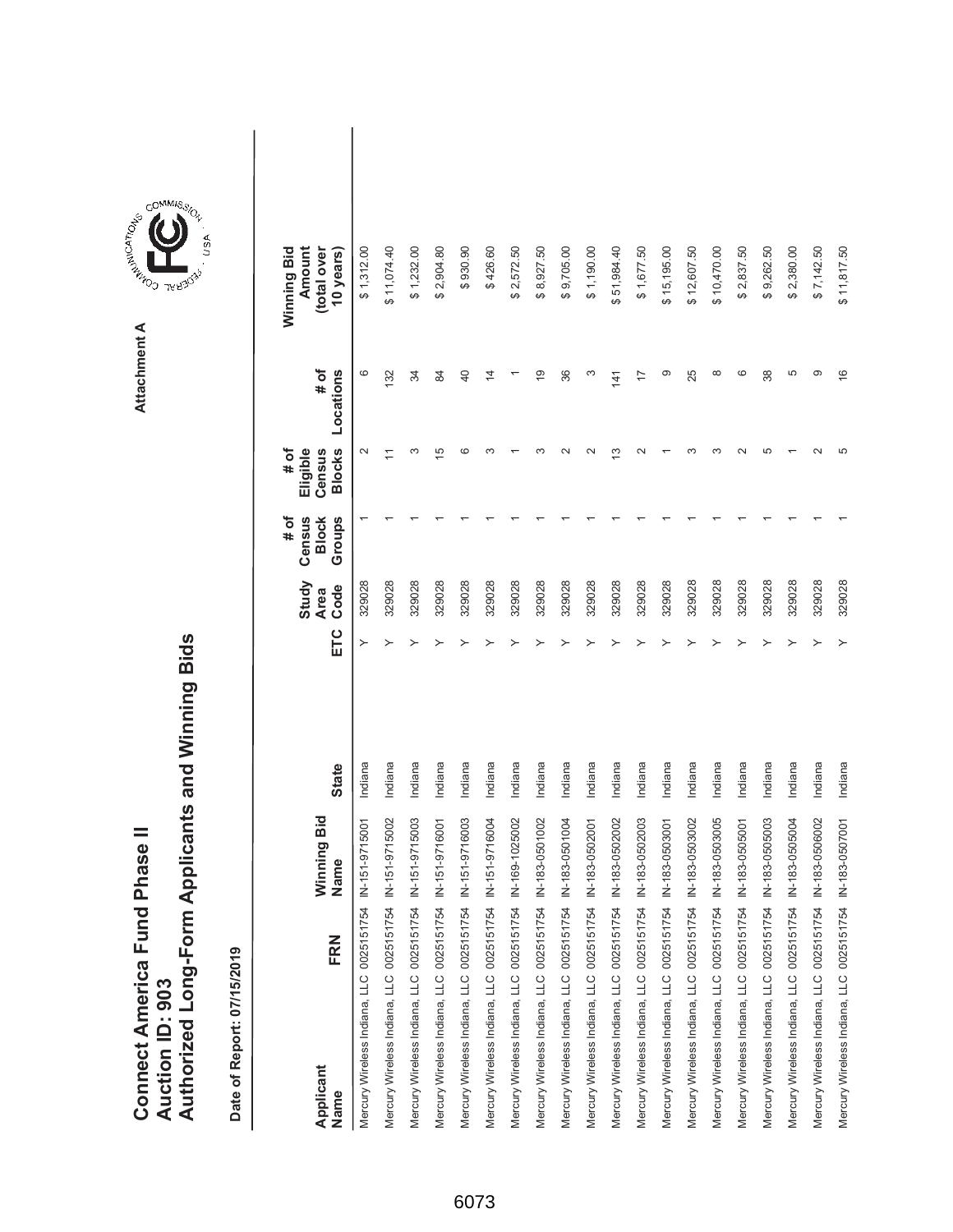|                               |                 | Authorized Long-Form Applicants and Winning Bids |
|-------------------------------|-----------------|--------------------------------------------------|
| Connect America Fund Phase II |                 |                                                  |
|                               | Auction ID: 903 |                                                  |

 $\overline{\phantom{a}}$ 

| FRN<br>Applicant<br>Name                 | Winning Bid<br>Name | <b>State</b> | ETC | Study<br>Code<br><b>Area</b> | Census<br>Groups<br><b>Block</b><br># of | <b>Blocks</b><br># of<br>Eligible<br>Census | # of<br>Locations | Winning Bid<br>Amount<br>(total over<br>10 years) |  |
|------------------------------------------|---------------------|--------------|-----|------------------------------|------------------------------------------|---------------------------------------------|-------------------|---------------------------------------------------|--|
| Mercury Wireless Indiana, LLC 0025151754 | IN-183-0507002      | Indiana      | ≻   | 329028                       |                                          | ω                                           | 33                | \$27,622.50                                       |  |
| Mercury Wireless Indiana, LLC 0025151754 | IN-183-0507003      | Indiana      |     | 329028                       |                                          | CO                                          | 59                | \$38,145.00                                       |  |
| Mercury Wireless Indiana, LLC 0025151754 | MI-021-0008002      | Michigan     |     | 319048                       |                                          |                                             |                   | \$112.50                                          |  |
| Mercury Wireless Indiana, LLC 0025151754 | MI-021-0014002      | Michigan     |     | 319048                       |                                          |                                             |                   | \$10.50                                           |  |
| Mercury Wireless Indiana, LLC 0025151754 | MI-021-0019002      | Michigan     |     | 319048                       |                                          | σ.                                          | 69                | \$32,530.50                                       |  |
| Mercury Wireless Indiana, LLC 0025151754 | MI-021-0022002      | Michigan     |     | 319048                       |                                          |                                             |                   | \$319.50                                          |  |
| Mercury Wireless Indiana, LLC 0025151754 | MI-021-0024001      | Michigan     |     | 319048                       |                                          |                                             |                   | \$1,870.50                                        |  |
| Mercury Wireless Indiana, LLC 0025151754 | MI-021-0024002      | Michigan     |     | 319048                       |                                          |                                             | $\frac{6}{5}$     | \$2,970.00                                        |  |
| Mercury Wireless Indiana, LLC 0025151754 | MI-021-0025002      | Michigan     |     | 319048                       |                                          |                                             | 5                 | \$1,761.00                                        |  |
| Mercury Wireless Indiana, LLC 0025151754 | MI-021-0102004      | Michigan     |     | 319048                       |                                          |                                             | $\frac{3}{2}$     | \$4,146.00                                        |  |
| Mercury Wireless Indiana, LLC 0025151754 | MI-021-0102005      | Michigan     |     | 319048                       |                                          |                                             | $\frac{5}{3}$     | \$949.50                                          |  |
| Mercury Wireless Indiana, LLC 0025151754 | MI-021-0104003      | Michigan     |     | 319048                       |                                          |                                             | ς                 | \$498.00                                          |  |
| Mercury Wireless Indiana, LLC 0025151754 | MI-021-0105001      | Michigan     |     | 319048                       |                                          | σ.                                          | 157               | \$26,968.50                                       |  |
| Mercury Wireless Indiana, LLC 0025151754 | MI-021-0105002      | Michigan     |     | 319048                       |                                          | ത                                           | 115               | \$22,923.00                                       |  |
| Mercury Wireless Indiana, LLC 0025151754 | MI-021-0106002      | Michigan     |     | 319048                       |                                          |                                             | 113               | \$20,931.00                                       |  |
| Mercury Wireless Indiana, LLC 0025151754 | MI-021-0113004      | Michigan     |     | 319048                       |                                          |                                             | $\sim$            | \$1,177.50                                        |  |
| Mercury Wireless Indiana, LLC 0025151754 | MI-021-0113005      | Michigan     |     | 319048                       |                                          |                                             | $\sim$            | \$3,046.50                                        |  |
| Mercury Wireless Indiana, LLC 0025151754 | MI-021-0115002      | Michigan     |     | 319048                       |                                          |                                             | 5                 | \$2,754.00                                        |  |
| Mercury Wireless Indiana, LLC 0025151754 | MI-021-0116001      | Michigan     |     | 319048                       |                                          | ო                                           | ග                 | \$1,558.50                                        |  |
| Mercury Wireless Indiana, LLC 0025151754 | MI-021-0116002      | Michigan     | ≻   | 319048                       |                                          |                                             | $\sim$            | \$2,106.00                                        |  |

**COMMISSION** Attachment A **Attachment A**

GOMMIS<sub>SION</sub>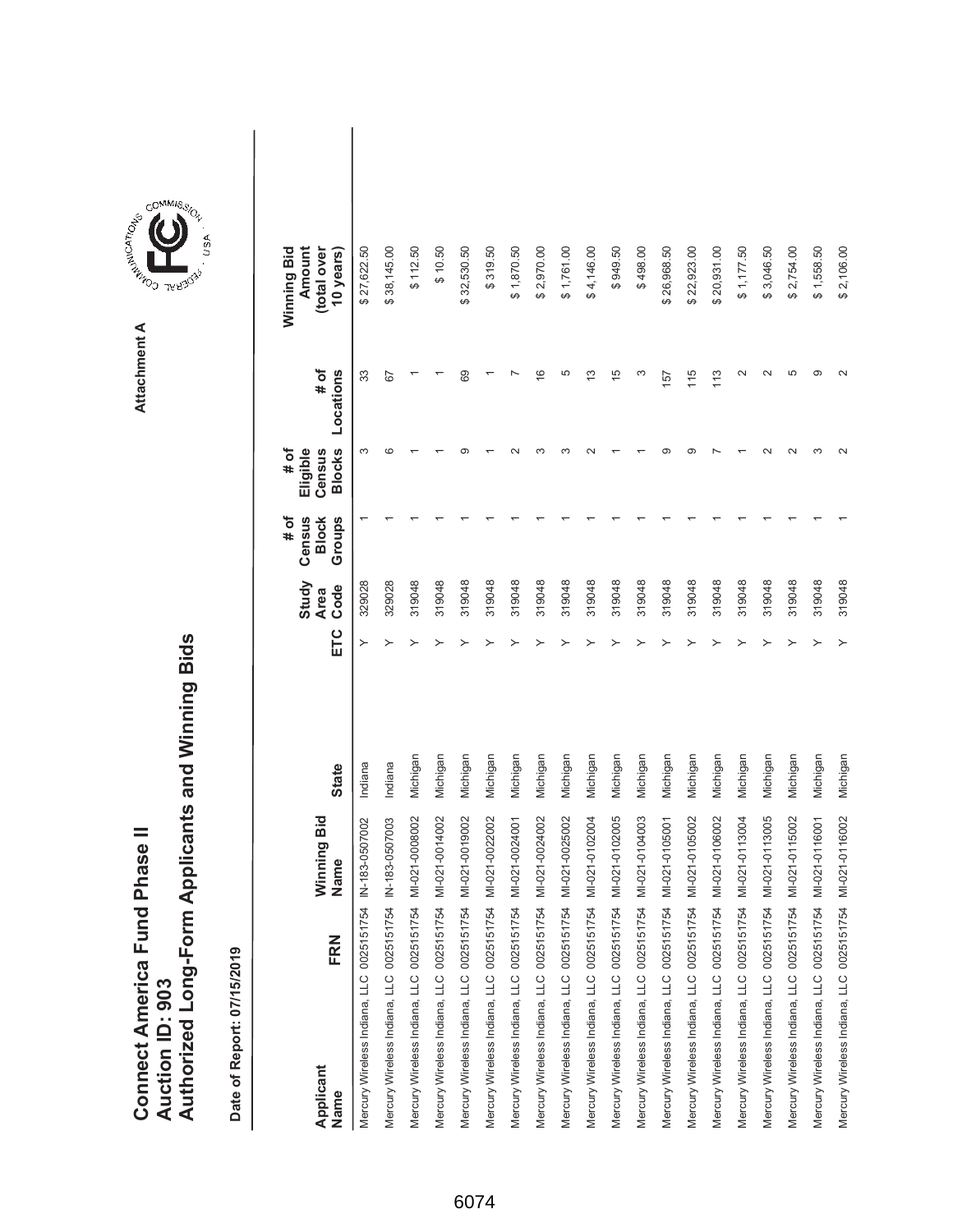|                               |                 | Authorized Long-Form Applicants and Winning Bids |
|-------------------------------|-----------------|--------------------------------------------------|
| Connect America Fund Phase II | Auction ID: 903 |                                                  |

| Applicant<br>Name                        | FRN | Winning Bid<br>Name | <b>State</b> | ETC | Study<br>Code<br><b>Area</b> | Census<br># of<br><b>Block</b><br>Groups | <b>Blocks</b><br>Eligible<br># of<br>Census | # of<br>Locations | Amount<br>Winning Bid<br>(total over<br>10 years) |  |
|------------------------------------------|-----|---------------------|--------------|-----|------------------------------|------------------------------------------|---------------------------------------------|-------------------|---------------------------------------------------|--|
| Mercury Wireless Indiana, LLC 0025151754 |     | MI-021-0201001      | Michigan     |     | 319048                       |                                          | $\infty$                                    | 53                | \$6,534.00                                        |  |
| Mercury Wireless Indiana, LLC 0025151754 |     | MI-021-0201002      | Michigan     |     | 319048                       |                                          |                                             | 27                | \$823.50                                          |  |
| Mercury Wireless Indiana, LLC 0025151754 |     | MI-021-0202002      | Michigan     |     | 319048                       |                                          |                                             |                   | \$1,480.50                                        |  |
| Mercury Wireless Indiana, LLC 0025151754 |     | MI-021-0202004      | Michigan     |     | 319048                       |                                          |                                             |                   | \$465.00                                          |  |
| Mercury Wireless Indiana, LLC 0025151754 |     | MI-021-0203002      | Michigan     |     | 319048                       |                                          |                                             | 24                | \$9,189.00                                        |  |
| Mercury Wireless Indiana, LLC 0025151754 |     | MI-021-0204001      | Michigan     |     | 319048                       |                                          |                                             | $\frac{5}{1}$     | \$7,494.00                                        |  |
| Mercury Wireless Indiana, LLC 0025151754 |     | MI-021-0204002      | Michigan     |     | 319048                       |                                          |                                             | $\sim$            | \$163.50                                          |  |
| Mercury Wireless Indiana, LLC 0025151754 |     | MI-021-0204003      | Michigan     |     | 319048                       |                                          |                                             |                   | \$307.50                                          |  |
| Mercury Wireless Indiana, LLC 0025151754 |     | MI-021-0214004      | Michigan     |     | 319048                       |                                          |                                             |                   | \$184.50                                          |  |
| Mercury Wireless Indiana, LLC 0025151754 |     | MI-021-0214005      | Michigan     |     | 319048                       |                                          |                                             | 33                | \$6,478.50                                        |  |
| Mercury Wireless Indiana, LLC 0025151754 |     | MI-027-0012002      | Michigan     |     | 319048                       |                                          |                                             | ဖ                 | \$1,347.00                                        |  |
| Mercury Wireless Indiana, LLC 0025151754 |     | MI-027-0015003      | Michigan     |     | 319048                       |                                          |                                             |                   | \$730.50                                          |  |
| Mercury Wireless Indiana, LLC 0025151754 |     | MI-027-0019002      | Michigan     |     | 319048                       |                                          |                                             | 105               | \$13,605.00                                       |  |
| Mercury Wireless Indiana, LLC 0025151754 |     | MI-027-0022005      | Michigan     |     | 319048                       |                                          |                                             | ო                 | \$108.00                                          |  |
| Mercury Wireless Indiana, LLC 0025151754 |     | MI-149-0401002      | Michigan     |     | 319048                       |                                          |                                             | S                 | \$1,930.50                                        |  |
| Mercury Wireless Indiana, LLC 0025151754 |     | MI-149-0404001      | Michigan     |     | 319048                       |                                          |                                             |                   | \$2,929.50                                        |  |
| Mercury Wireless Indiana, LLC 0025151754 |     | MI-149-0409002      | Michigan     |     | 319048                       |                                          |                                             | $\infty$          | \$4,936.50                                        |  |
| Mercury Wireless Indiana, LLC 0025151754 |     | MI-149-0409003      | Michigan     |     | 319048                       |                                          |                                             | ო                 | \$5,319.00                                        |  |
| Mercury Wireless Indiana, LLC 0025151754 |     | MI-149-0409004      | Michigan     |     | 319048                       |                                          |                                             | 5                 | \$10,767.00                                       |  |
| Mercury Wireless Indiana, LLC 0025151754 |     | MI-149-0410003      | Michigan     |     | 319048                       |                                          |                                             | $\approx$         | \$2,256.00                                        |  |

**COMMISSION** Attachment A **Attachment A**

GOMMIS<sub>SION</sub>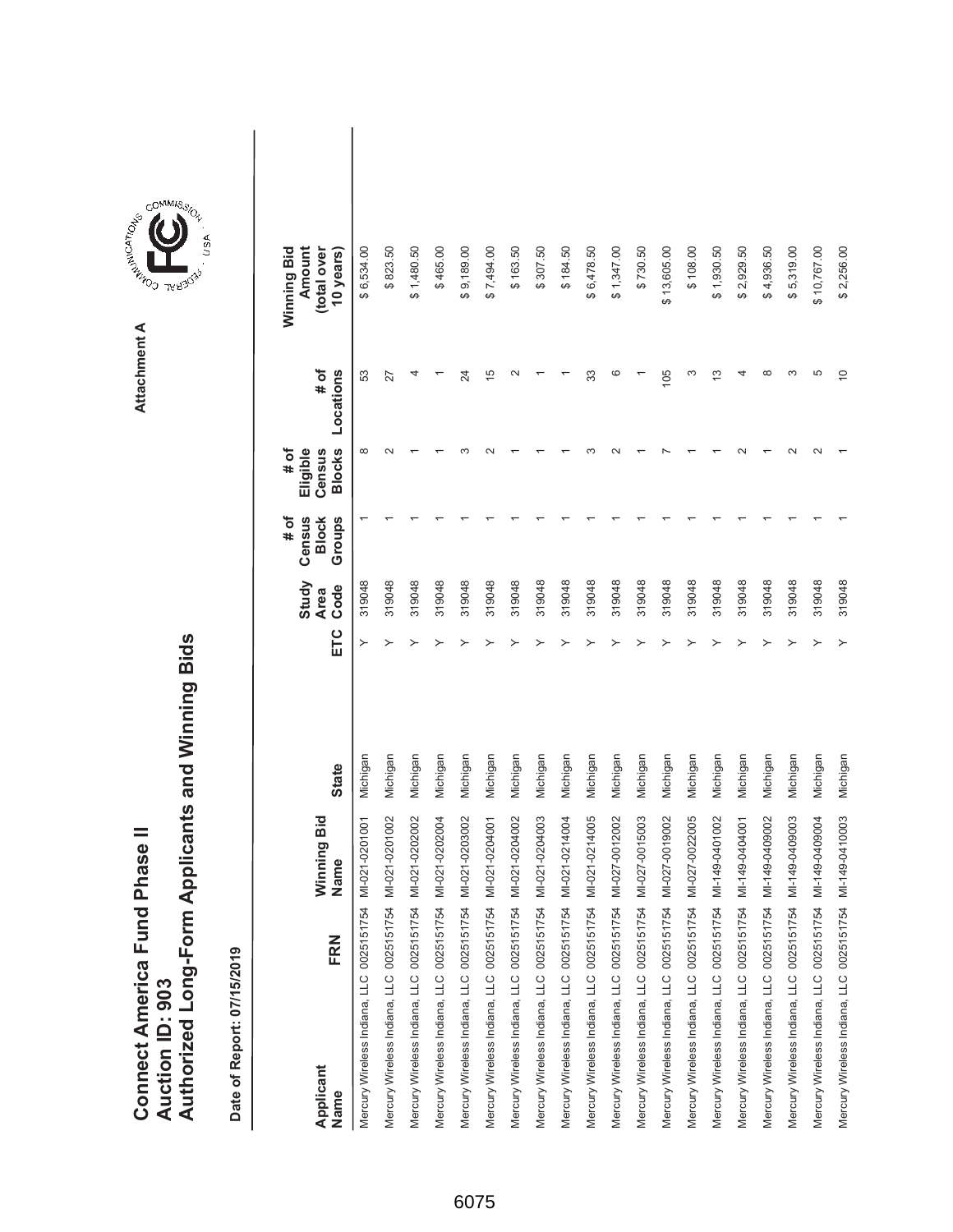| <b>Connect America Fund Phase II</b> |                 | Authorized Long-Form Applicants and Winning Bids |
|--------------------------------------|-----------------|--------------------------------------------------|
|                                      | Auction ID: 903 |                                                  |

Attachment A **Attachment A**

COMMIS<sub>SION</sub>

USA

| FRN<br>Applicant<br>Name                                | Winning Bid<br>Name | <b>State</b> | ETC | Study<br>Code<br><b>Area</b> | # of<br>Census<br>Groups<br><b>Block</b> | # of<br><b>Blocks</b><br>Census<br>Eligible | # of<br>Locations | Winning Bid<br>(total over<br>Amount<br>10 years) |  |
|---------------------------------------------------------|---------------------|--------------|-----|------------------------------|------------------------------------------|---------------------------------------------|-------------------|---------------------------------------------------|--|
| Mercury Wireless Indiana, LLC 0025151754 MI-149-0411011 |                     | Michigan     | ≻   | 319048                       |                                          | $\cong$                                     | 66                | \$14,064.00                                       |  |
| Mercury Wireless Indiana, LLC 0025151754 MI-149-0411023 |                     | Michigan     |     | 319048                       |                                          |                                             |                   | \$4,564.50                                        |  |
| Mercury Wireless Indiana, LLC 0025151754                | MI-149-0412001      | Michigan     |     | 319048                       |                                          |                                             |                   | \$2,629.50                                        |  |
| Mercury Wireless Indiana, LLC 0025151754 MI-149-0413001 |                     | Michigan     |     | 319048                       |                                          |                                             |                   | \$5,259.00                                        |  |
| Mercury Wireless Indiana, LLC 0025151754 MI-149-0414002 |                     | Michigan     |     | 319048                       |                                          |                                             |                   | \$718.50                                          |  |
| Mercury Wireless Indiana, LLC 0025151754                | MI-149-0414004      | Michigan     |     | 319048                       |                                          |                                             | တ                 | \$1,131.00                                        |  |
| Mercury Wireless Indiana, LLC 0025151754 MI-149-0415001 |                     | Michigan     |     | 319048                       |                                          |                                             | $\frac{8}{1}$     | \$958.50                                          |  |
| Mercury Wireless Indiana, LLC 0025151754 MI-149-0415003 |                     | Michigan     |     | 319048                       |                                          |                                             |                   | \$2,629.50                                        |  |
| Mercury Wireless Indiana, LLC 0025151754                | OH-037-5201003      | Ohio         |     | 309024                       |                                          |                                             |                   | \$580.00                                          |  |
| Mercury Wireless Indiana, LLC 0025151754                | OH-037-5301002      | Ohio         |     | 309024                       |                                          |                                             | $\mathbf{\sim}$   | \$250.70                                          |  |
| Mercury Wireless Kansas, LLC 0024930141 KS-005-0816001  |                     | Kansas       |     | 419045                       |                                          |                                             |                   | \$30,680.00                                       |  |
| Mercury Wireless Kansas, LLC 0024930141 KS-005-0816002  |                     | Kansas       |     | 419045                       |                                          |                                             |                   | \$1,927.50                                        |  |
| Mercury Wireless Kansas, LLC 0024930141 KS-005-0816004  |                     | Kansas       |     | 419045                       |                                          |                                             |                   | \$27,840.00                                       |  |
| Mercury Wireless Kansas, LLC 0024930141 KS-005-0816005  |                     | Kansas       |     | 419045                       |                                          |                                             | ω                 | \$17,182.50                                       |  |
| Mercury Wireless Kansas, LLC 0024930141 KS-005-0817001  |                     | Kansas       |     | 419045                       |                                          |                                             |                   | \$8,960.00                                        |  |
| Mercury Wireless Kansas, LLC 0024930141 KS-005-0817002  |                     | Kansas       |     | 419045                       |                                          |                                             | ₽                 | \$8,065.00                                        |  |
| Mercury Wireless Kansas, LLC 0024930141 KS-005-0818001  |                     | Kansas       |     | 419045                       |                                          |                                             | တ                 | \$8,260.00                                        |  |
| Mercury Wireless Kansas, LLC 0024930141 KS-005-0818002  |                     | Kansas       |     | 419045                       |                                          |                                             |                   | \$3,145.00                                        |  |
| Mercury Wireless Kansas, LLC 0024930141 KS-005-0818003  |                     | Kansas       |     | 419045                       |                                          |                                             |                   | \$702.50                                          |  |
| Mercury Wireless Kansas, LLC 0024930141 KS-005-0819001  |                     | Kansas       |     | 419045                       |                                          |                                             |                   | \$565.00                                          |  |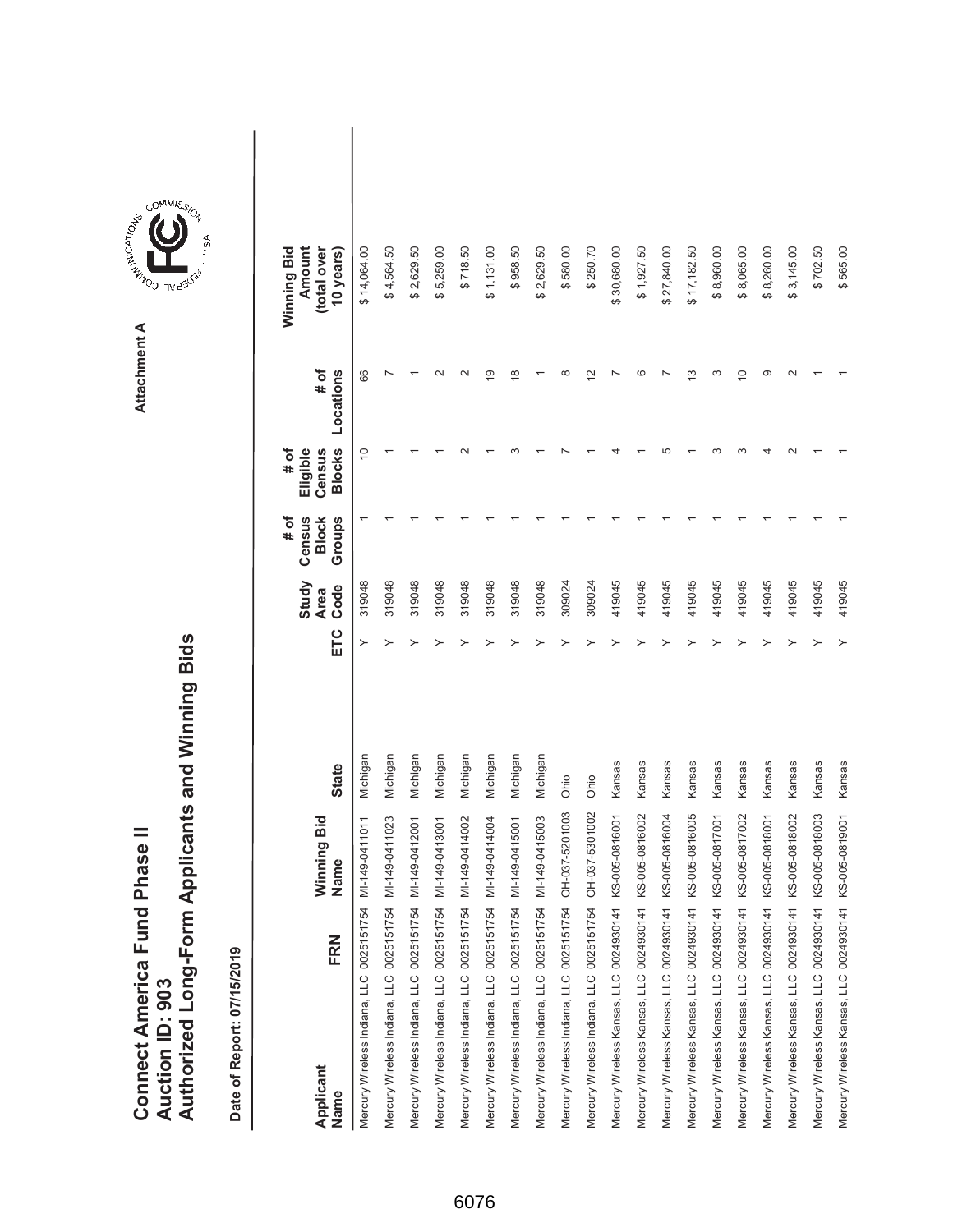|                               |                 | Authorized Long-Form Applicants and Winning Bids |
|-------------------------------|-----------------|--------------------------------------------------|
|                               |                 |                                                  |
| Connect America Fund Phase II |                 |                                                  |
|                               | Auction ID: 903 |                                                  |



Attachment A **Attachment A**

ARISTICATION CONTROL

COMMIS<sub>SION</sub>

**TYUBO**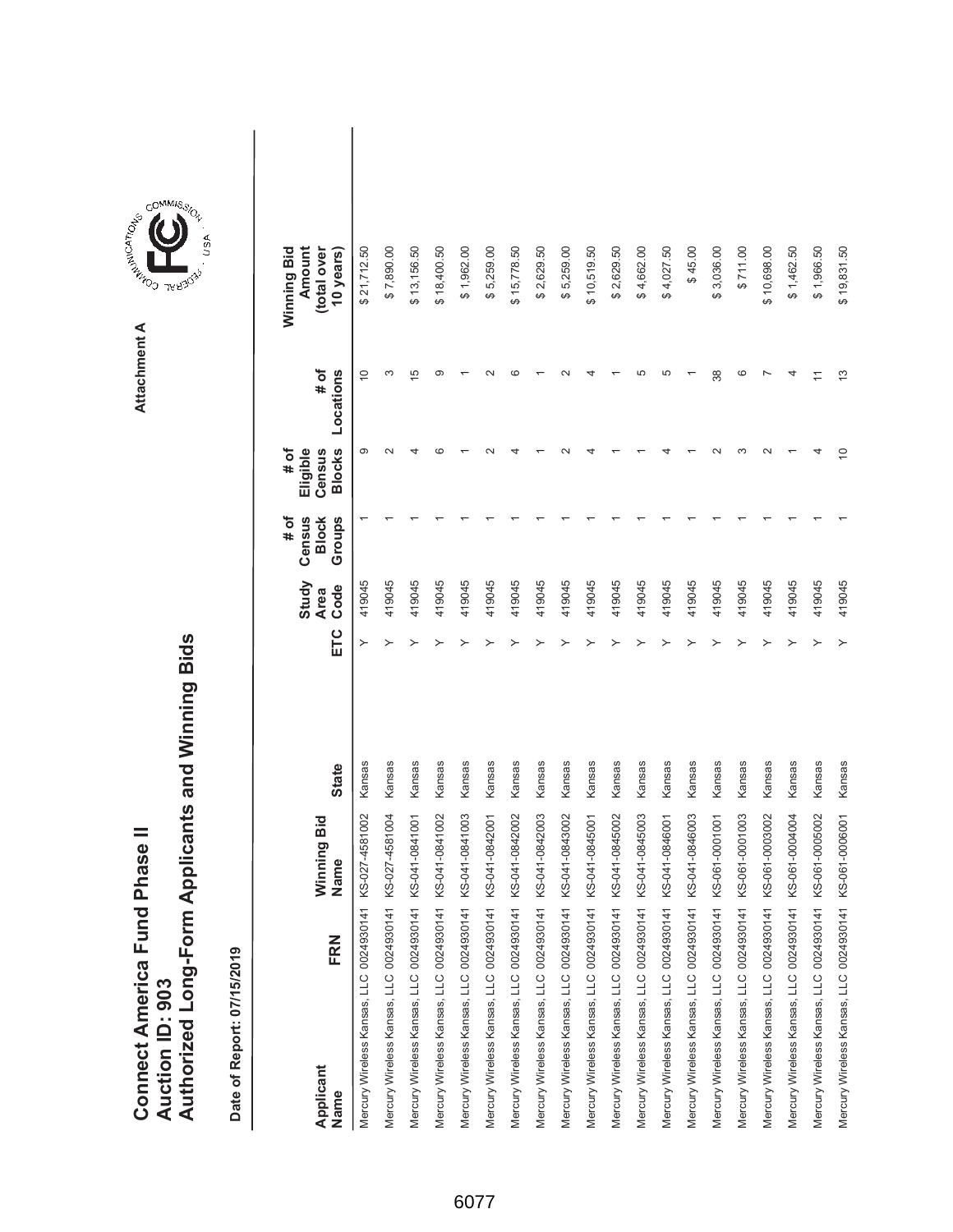|                               |                 | Authorized Long-Form Applicants and Winning Bids |
|-------------------------------|-----------------|--------------------------------------------------|
| Connect America Fund Phase II | Auction ID: 903 |                                                  |

| FRN<br>Applicant<br>Name                | Winning Bid<br>Name | <b>State</b> | ETC | Study<br>Code<br><b>Area</b> | # of<br>Census<br>Groups<br><b>Block</b> | <b>Blocks</b><br>Eligible<br># of<br>Census | # of<br>Locations | Winning Bid<br>Amount<br>(total over<br>10 years) |  |
|-----------------------------------------|---------------------|--------------|-----|------------------------------|------------------------------------------|---------------------------------------------|-------------------|---------------------------------------------------|--|
| Mercury Wireless Kansas, LLC 0024930141 | KS-061-0007001      | Kansas       |     | 419045                       |                                          | 29                                          | 20                | \$107,718.00                                      |  |
| Mercury Wireless Kansas, LLC 0024930141 | KS-061-0007002      | Kansas       |     | 419045                       |                                          | $\sim$                                      | $\overline{C}$    | \$20,026.50                                       |  |
| Mercury Wireless Kansas, LLC 0024930141 | KS-061-0008001      | Kansas       |     | 419045                       |                                          |                                             | $\frac{3}{2}$     | \$21,054.00                                       |  |
| Mercury Wireless Kansas, LLC 0024930141 | KS-061-0008002      | Kansas       |     | 419045                       |                                          | $\tilde{\phantom{a}}$                       | 39                | \$20,511.00                                       |  |
| Mercury Wireless Kansas, LLC 0024930141 | KS-085-0826003      | Kansas       |     | 419045                       |                                          |                                             |                   | \$18,532.50                                       |  |
| Mercury Wireless Kansas, LLC 0024930141 | KS-085-0826004      | Kansas       |     | 419045                       |                                          |                                             |                   | \$2,557.50                                        |  |
| Mercury Wireless Kansas, LLC 0024930141 | KS-085-0826005      | Kansas       |     | 419045                       |                                          |                                             | 47                | \$34,750.00                                       |  |
| Mercury Wireless Kansas, LLC 0024930141 | KS-085-0828001      | Kansas       |     | 419045                       |                                          | ဖ                                           | 15                | \$36,812.50                                       |  |
| Mercury Wireless Kansas, LLC 0024930141 | KS-085-0828002      | Kansas       |     | 419045                       |                                          | $\overline{C}$                              | $\overline{78}$   | \$129,367.50                                      |  |
| Mercury Wireless Kansas, LLC 0024930141 | KS-087-0202001      | Kansas       |     | 419045                       |                                          |                                             |                   | \$4,382.50                                        |  |
| Mercury Wireless Kansas, LLC 0024930141 | KS-087-0202003      | Kansas       |     | 419045                       |                                          | c                                           |                   | \$31,970.00                                       |  |
| Mercury Wireless Kansas, LLC 0024930141 | KS-103-0709001      | Kansas       |     | 419045                       |                                          |                                             |                   | \$4,382.50                                        |  |
| Mercury Wireless Kansas, LLC 0024930141 | KS-103-0709002      | Kansas       |     | 419045                       |                                          |                                             |                   | \$30,680.00                                       |  |
| Mercury Wireless Kansas, LLC 0024930141 | KS-103-0711023      | Kansas       |     | 419045                       |                                          |                                             | ω                 | \$13,150.00                                       |  |
| Mercury Wireless Kansas, LLC 0024930141 | KS-111-0006001      | Kansas       |     | 419045                       |                                          | ≌                                           | 26                | \$81,582.50                                       |  |
| Mercury Wireless Kansas, LLC 0024930141 | KS-111-0007001      | Kansas       |     | 419045                       |                                          | $\frac{8}{1}$                               | 26                | \$70,897.50                                       |  |
| Mercury Wireless Kansas, LLC 0024930141 | KS-111-0008001      | Kansas       |     | 419045                       |                                          |                                             |                   | \$4,382.50                                        |  |
| Mercury Wireless Kansas, LLC 0024930141 | KS-115-4895001      | Kansas       |     | 419045                       |                                          |                                             | $\infty$          | \$19,699.50                                       |  |
| Mercury Wireless Kansas, LLC 0024930141 | KS-115-4896001      | Kansas       |     | 419045                       |                                          |                                             |                   | \$7,978.50                                        |  |
| Mercury Wireless Kansas, LLC 0024930141 | KS-115-4897001      | Kansas       |     | 419045                       |                                          |                                             |                   | \$10,519.50                                       |  |

**COMMISSION** Attachment A **Attachment A**

GOMMIS<sub>SION</sub>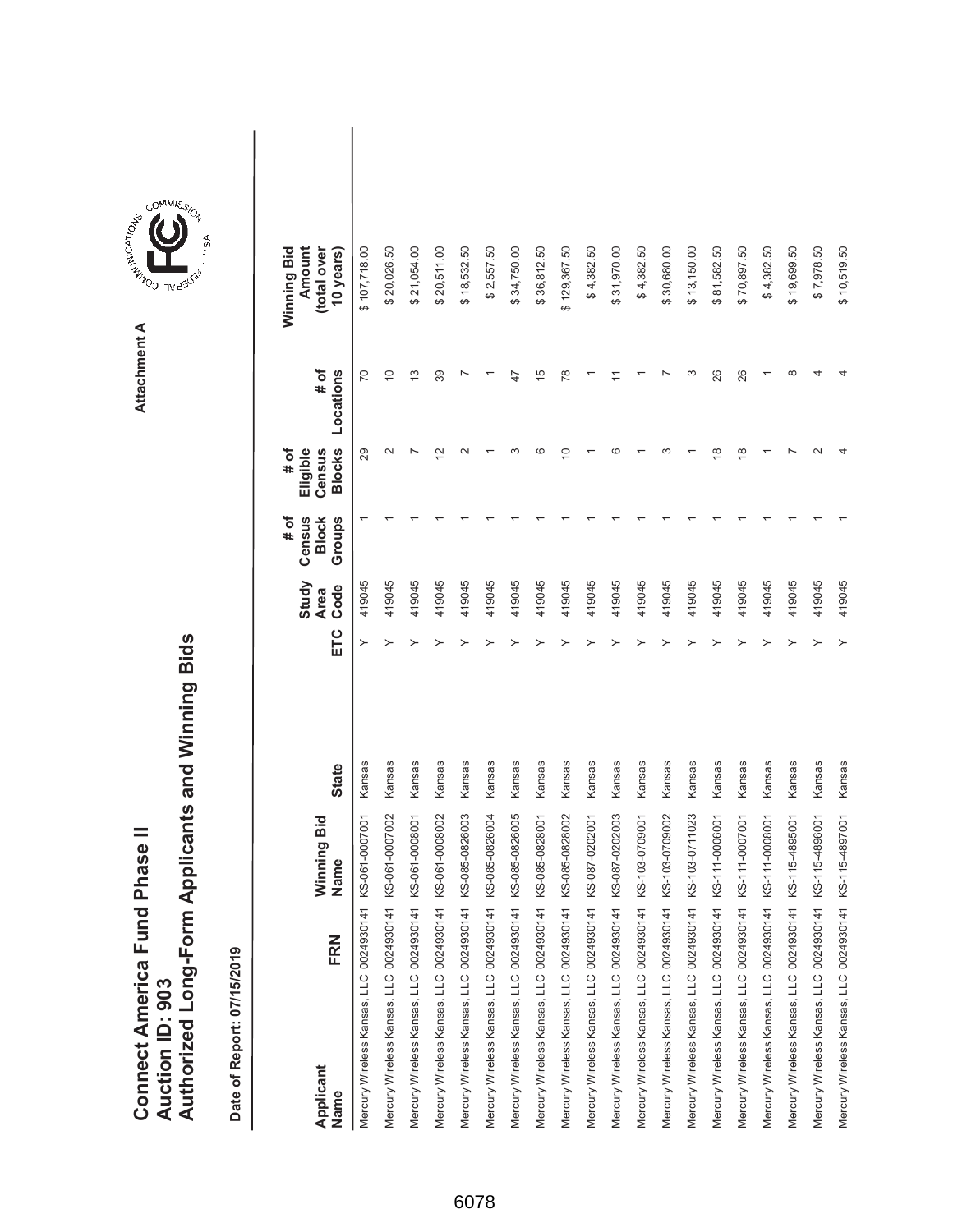|                               |                 | Authorized Long-Form Applicants and Winning Bids |
|-------------------------------|-----------------|--------------------------------------------------|
| Connect America Fund Phase II | Auction ID: 903 |                                                  |

| FRN<br>Applicant<br>Name                | Winning Bid<br>Name | <b>State</b> | ETC | Study<br>Code<br><b>Area</b> | Census<br>Groups<br><b>Block</b><br># of | <b>Blocks</b><br># of<br>Eligible<br>Census | # of<br>Locations | Winning Bid<br>Amount<br>(total over<br>10 years) |  |
|-----------------------------------------|---------------------|--------------|-----|------------------------------|------------------------------------------|---------------------------------------------|-------------------|---------------------------------------------------|--|
| Mercury Wireless Kansas, LLC 0024930141 | KS-115-4897003      | Kansas       | ≻   | 419045                       |                                          | S                                           |                   | \$18,354.00                                       |  |
| Mercury Wireless Kansas, LLC 0024930141 | KS-115-4898001      | Kansas       | ≻   | 419045                       |                                          | ပ                                           | ဖ                 | \$13,855.50                                       |  |
| Mercury Wireless Kansas, LLC 0024930141 | KS-115-4898003      | Kansas       |     | 419045                       |                                          | Ю                                           | 5                 | \$13,149.00                                       |  |
| Mercury Wireless Kansas, LLC 0024930141 | KS-115-4898004      | Kansas       |     | 419045                       |                                          |                                             | $\frac{3}{2}$     | \$34,188.00                                       |  |
| Mercury Wireless Kansas, LLC 0024930141 | KS-127-9636001      | Kansas       |     | 419045                       |                                          | ග                                           |                   | \$25,908.00                                       |  |
| Mercury Wireless Kansas, LLC 0024930141 | KS-127-9636004      | Kansas       |     | 419045                       |                                          |                                             | 5                 | \$5,527.50                                        |  |
| Mercury Wireless Kansas, LLC 0024930141 | KS-127-9637001      | Kansas       |     | 419045                       |                                          |                                             |                   | \$2,629.50                                        |  |
| Mercury Wireless Kansas, LLC 0024930141 | KS-149-0001002      | Kansas       |     | 419045                       |                                          |                                             | $\tilde{c}$       | \$21,905.00                                       |  |
| Mercury Wireless Kansas, LLC 0024930141 | KS-149-0001004      | Kansas       |     | 419045                       |                                          |                                             | $\frac{3}{2}$     | \$4,252.50                                        |  |
| Mercury Wireless Kansas, LLC 0024930141 | KS-149-0003001      | Kansas       |     | 419045                       |                                          |                                             |                   | \$4,382.50                                        |  |
| Mercury Wireless Kansas, LLC 0024930141 | KS-149-0004001      | Kansas       |     | 419045                       |                                          |                                             |                   | \$8,765.00                                        |  |
| Mercury Wireless Kansas, LLC 0024930141 | KS-149-0004003      | Kansas       |     | 419045                       |                                          |                                             | ო                 | \$13,150.00                                       |  |
| Mercury Wireless Kansas, LLC 0024930141 | KS-161-0002004      | Kansas       |     | 419045                       |                                          |                                             | 5                 | \$5,013.00                                        |  |
| Mercury Wireless Kansas, LLC 0024930141 | KS-161-0006001      | Kansas       |     | 419045                       |                                          |                                             | ო                 | \$994.50                                          |  |
| Mercury Wireless Kansas, LLC 0024930141 | KS-161-0006005      | Kansas       |     | 419045                       |                                          |                                             | 5                 | 5,121.00<br>↔                                     |  |
| Mercury Wireless Kansas, LLC 0024930141 | KS-161-0008022      | Kansas       |     | 419045                       |                                          |                                             | $\mathbf{\Omega}$ | \$75.00                                           |  |
| Mercury Wireless Kansas, LLC 0024930141 | KS-161-0009002      | Kansas       |     | 419045                       |                                          |                                             | တ                 | \$855.00                                          |  |
| Mercury Wireless Kansas, LLC 0024930141 | KS-161-0009003      | Kansas       |     | 419045                       |                                          |                                             | 5                 | \$13,149.00                                       |  |
| Mercury Wireless Kansas, LLC 0024930141 | KS-161-0009004      | Kansas       |     | 419045                       |                                          |                                             | $\frac{8}{1}$     | \$11,143.50                                       |  |
| Mercury Wireless Kansas, LLC 0024930141 | KS-161-0010022      | Kansas       | ≻   | 419045                       |                                          |                                             | $\frac{1}{2}$     | \$12,178.50                                       |  |

**COMMISSION** Attachment A **Attachment A**

COMMIS<sub>SION</sub>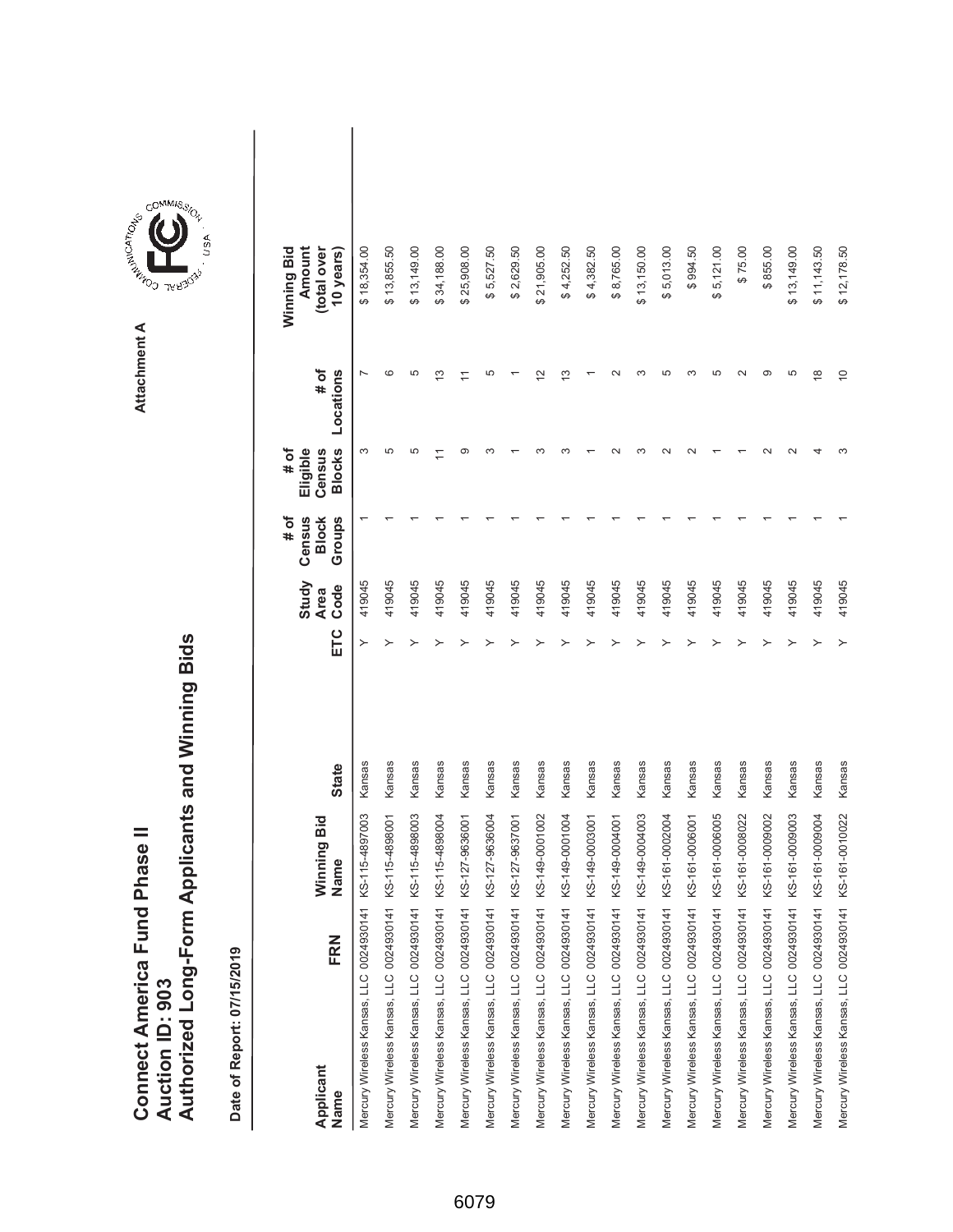|                                      |                        | Authorized Long-Form Applicants and Winning Bids |
|--------------------------------------|------------------------|--------------------------------------------------|
|                                      |                        |                                                  |
|                                      |                        |                                                  |
| <b>Connect America Fund Phase II</b> |                        |                                                  |
|                                      |                        |                                                  |
|                                      | <b>Auction ID: 903</b> |                                                  |
|                                      |                        |                                                  |

**COMMISSION** Attachment A **Attachment A**

COMMIS<sub>SION</sub>

USA

| FRN<br>Applicant<br>Name                               | Winning Bid<br>Name | <b>State</b> | ETC | Study<br>Code<br><b>Area</b> | Census<br># of<br>Groups<br><b>Block</b> | <b>Blocks</b><br># of<br>Eligible<br>Census | # of<br>Locations  | Amount<br>Winning Bid<br>(total over<br>10 years) |  |
|--------------------------------------------------------|---------------------|--------------|-----|------------------------------|------------------------------------------|---------------------------------------------|--------------------|---------------------------------------------------|--|
| Mercury Wireless Kansas, LLC 0024930141 KS-161-0011003 |                     | Kansas       |     | 419045                       |                                          |                                             | S                  | \$1,297.50                                        |  |
| Mercury Wireless Kansas, LLC 0024930141 KS-161-0013021 |                     | Kansas       |     | 419045                       |                                          |                                             |                    | \$39.00                                           |  |
| Mercury Wireless Kansas, LLC 0024930141 KS-161-0013023 |                     | Kansas       |     | 419045                       |                                          |                                             | $\scriptstyle\sim$ | \$1,624.50                                        |  |
| Mercury Wireless Kansas, LLC 0024930141 KS-197-4831001 |                     | Kansas       |     | 419045                       |                                          |                                             |                    | \$64,512.50                                       |  |
| Mercury Wireless Kansas, LLC 0024930141 KS-197-4831003 |                     | Kansas       |     | 419045                       |                                          |                                             |                    | \$912.50                                          |  |
| Mercury Wireless Kansas, LLC 0024930141 KS-197-4831004 |                     | Kansas       |     | 419045                       |                                          |                                             |                    | \$8,765.00                                        |  |
| Mercury Wireless Kansas, LLC 0024930141 KS-197-4832001 |                     | Kansas       |     | 419045                       |                                          | 15                                          | $\circ$            | \$71,992.50                                       |  |
| Mercury Wireless Kansas, LLC 0024930141 KS-209-0430001 |                     | Kansas       |     | 419045                       |                                          |                                             | $\scriptstyle\sim$ | \$882.50                                          |  |
| Mercury Wireless Kansas, LLC 0024930141 KS-209-0438022 |                     | Kansas       |     | 419045                       |                                          |                                             |                    | \$4,382.50                                        |  |
| Mercury Wireless Kansas, LLC 0024930141 KS-209-0439052 |                     | Kansas       |     | 419045                       |                                          |                                             |                    | \$8,765.00                                        |  |
| Mercury Wireless Kansas, LLC 0024930141 KS-209-0440013 |                     | Kansas       |     | 419045                       |                                          |                                             |                    | \$3,397.50                                        |  |
| Mercury Wireless Kansas, LLC 0024930141 KS-209-0447031 |                     | Kansas       |     | 419045                       |                                          |                                             |                    | \$4,382.50                                        |  |
| Mercury Wireless Kansas, LLC 0024930141 KS-209-0448061 |                     | Kansas       |     | 419045                       |                                          |                                             | $\frac{2}{3}$      | \$15,705.00                                       |  |
| Mercury Wireless Kansas, LLC 0024930141 MO-003-0101003 |                     | Missouri     |     | 429042                       |                                          |                                             |                    | \$1,333.50                                        |  |
| Mercury Wireless Kansas, LLC 0024930141 MO-003-0102002 |                     | Missouri     |     | 429042                       |                                          | 5                                           |                    | \$20,781.00                                       |  |
| Mercury Wireless Kansas, LLC 0024930141 MO-003-0103002 |                     | Missouri     |     | 429042                       |                                          | 33                                          | 205                | \$40,743.60                                       |  |
| Mercury Wireless Kansas, LLC 0024930141 MO-021-0003002 |                     | Missouri     |     | 429042                       |                                          | 13                                          | 78                 | \$59,082.00                                       |  |
| Mercury Wireless Kansas, LLC 0024930141 MO-021-0004001 |                     | Missouri     |     | 429042                       |                                          |                                             |                    | \$2,629.50                                        |  |
| Mercury Wireless Kansas, LLC 0024930141 MO-021-0006003 |                     | Missouri     |     | 429042                       |                                          |                                             | ᠬ                  | \$1,506.00                                        |  |
| Mercury Wireless Kansas, LLC 0024930141 MO-021-0007012 |                     | Missouri     |     | 429042                       |                                          |                                             |                    | \$6,670.50                                        |  |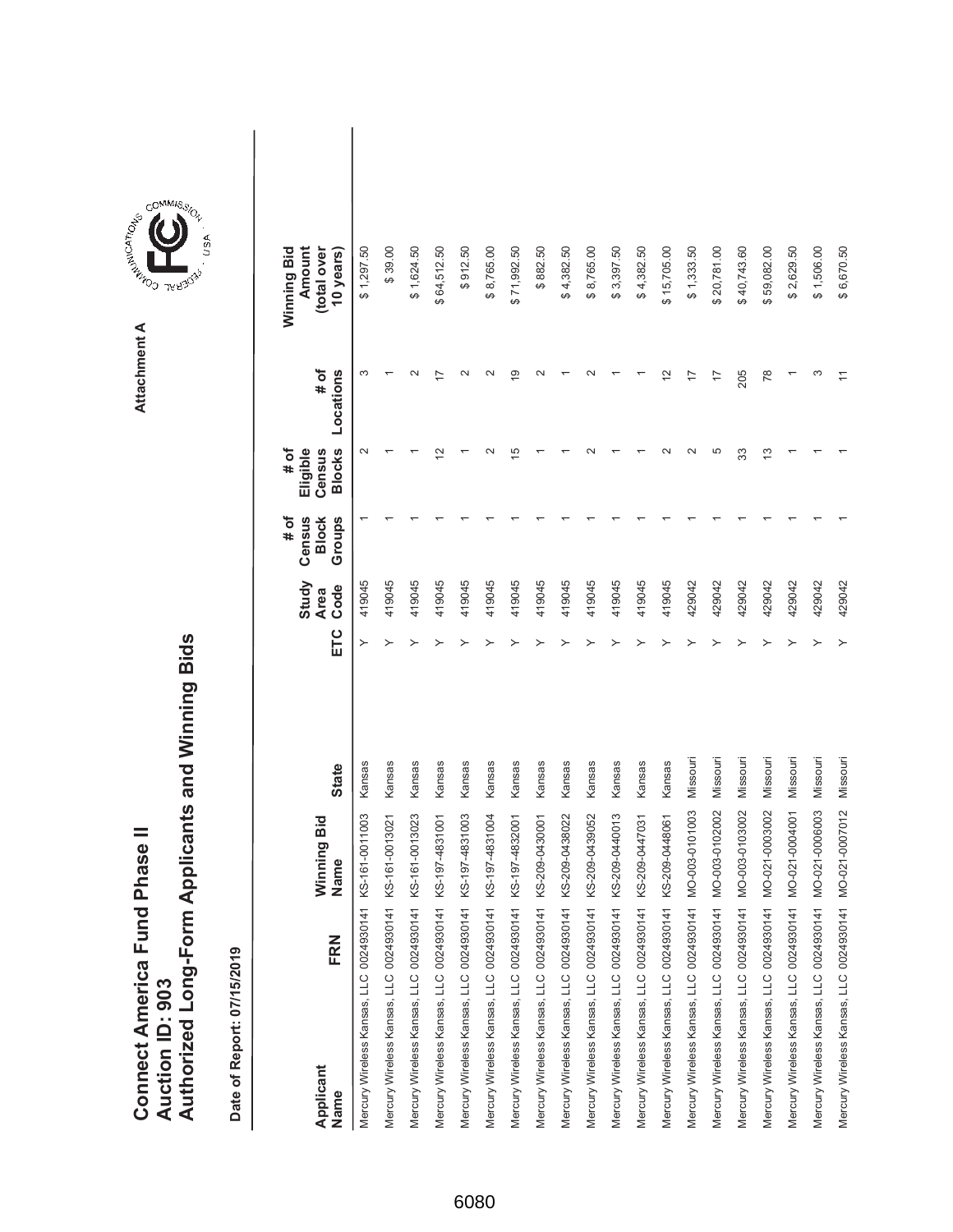|                 | Connect America Fund Phase II |  | Authorized Long-Form Applicants and Winning Bids |
|-----------------|-------------------------------|--|--------------------------------------------------|
|                 |                               |  |                                                  |
| Auction ID: 903 |                               |  |                                                  |

| FRN<br>Applicant<br>Name                | Winning Bid<br>Name | <b>State</b> | ETC | Study<br>Code<br><b>Area</b> | # of<br>Census<br>Groups<br><b>Block</b> | <b>Blocks</b><br>Eligible<br># of<br>Census | # of<br>Locations | Winning Bid<br>Amount<br>(total over<br>10 years) |  |
|-----------------------------------------|---------------------|--------------|-----|------------------------------|------------------------------------------|---------------------------------------------|-------------------|---------------------------------------------------|--|
| Mercury Wireless Kansas, LLC 0024930141 | MO-021-0017001      | Missouri     |     | 429042                       |                                          |                                             | 4                 | \$7,021.50                                        |  |
| Mercury Wireless Kansas, LLC 0024930141 | MO-021-0022001      | Missouri     | ≻   | 429042                       |                                          | $\mathbf{\Omega}$                           | $\overline{2}$    | \$2,250.00                                        |  |
| Mercury Wireless Kansas, LLC 0024930141 | MO-021-0028001      | Missouri     |     | 429042                       |                                          | 15                                          | 197               | \$40,983.00                                       |  |
| Mercury Wireless Kansas, LLC 0024930141 | MO-021-0028003      | Missouri     |     | 429042                       |                                          | $\overline{\mathcal{Z}}$                    | 143               | \$41,625.00                                       |  |
| Mercury Wireless Kansas, LLC 0024930141 | MO-021-0028004      | Missouri     |     | 429042                       |                                          | 5                                           | ဖ                 | \$3,880.50                                        |  |
| Mercury Wireless Kansas, LLC 0024930141 | MO-021-0029001      | Missouri     |     | 429042                       |                                          | $\overline{C}$                              | 31                | \$21,798.00                                       |  |
| Mercury Wireless Kansas, LLC 0024930141 | MO-021-0029002      | Missouri     |     | 429042                       |                                          | R,                                          | 225               | \$240,763.50                                      |  |
| Mercury Wireless Kansas, LLC 0024930141 | MO-021-0029003      | Missouri     |     | 429042                       |                                          | 80                                          | 464               | \$115,443.20                                      |  |
| Mercury Wireless Kansas, LLC 0024930141 | MO-021-0030001      | Missouri     |     | 429042                       |                                          |                                             | $\frac{5}{1}$     | \$11,193.00                                       |  |
| Mercury Wireless Kansas, LLC 0024930141 | MO-025-9501001      | Missouri     |     | 429042                       |                                          | 5                                           | 5                 | \$12,493.50                                       |  |
| Mercury Wireless Kansas, LLC 0024930141 | MO-025-9501002      | Missouri     |     | 429042                       |                                          |                                             |                   | \$5,259.00                                        |  |
| Mercury Wireless Kansas, LLC 0024930141 | MO-025-9501003      | Missouri     |     | 429042                       |                                          |                                             |                   | \$10,519.50                                       |  |
| Mercury Wireless Kansas, LLC 0024930141 | MO-025-9501004      | Missouri     |     | 429042                       |                                          |                                             |                   | \$2,629.50                                        |  |
| Mercury Wireless Kansas, LLC 0024930141 | MO-025-9502001      | Missouri     |     | 429042                       |                                          |                                             | c                 | \$5,581.50                                        |  |
| Mercury Wireless Kansas, LLC 0024930141 | MO-025-9502004      | Missouri     |     | 429042                       |                                          |                                             |                   | \$26,389.50                                       |  |
| Mercury Wireless Kansas, LLC 0024930141 | MO-025-9502005      | Missouri     |     | 429042                       |                                          | $\infty$                                    | $\frac{6}{5}$     | \$35,340.00                                       |  |
| Mercury Wireless Kansas, LLC 0024930141 | MO-049-9602001      | Missouri     |     | 429042                       |                                          |                                             | 48                | \$33,538.50                                       |  |
| Mercury Wireless Kansas, LLC 0024930141 | MO-049-9602002      | Missouri     |     | 429042                       |                                          | S                                           | $\overline{9}$    | \$16,104.00                                       |  |
| Mercury Wireless Kansas, LLC 0024930141 | MO-061-4701001      | Missouri     |     | 429042                       |                                          | 43                                          | 69                | \$165,222.00                                      |  |
| Mercury Wireless Kansas, LLC 0024930141 | MO-061-4701002      | Missouri     | ≻   | 429042                       |                                          |                                             | 24                | \$45,147.00                                       |  |



COMMIS<sub>SION</sub>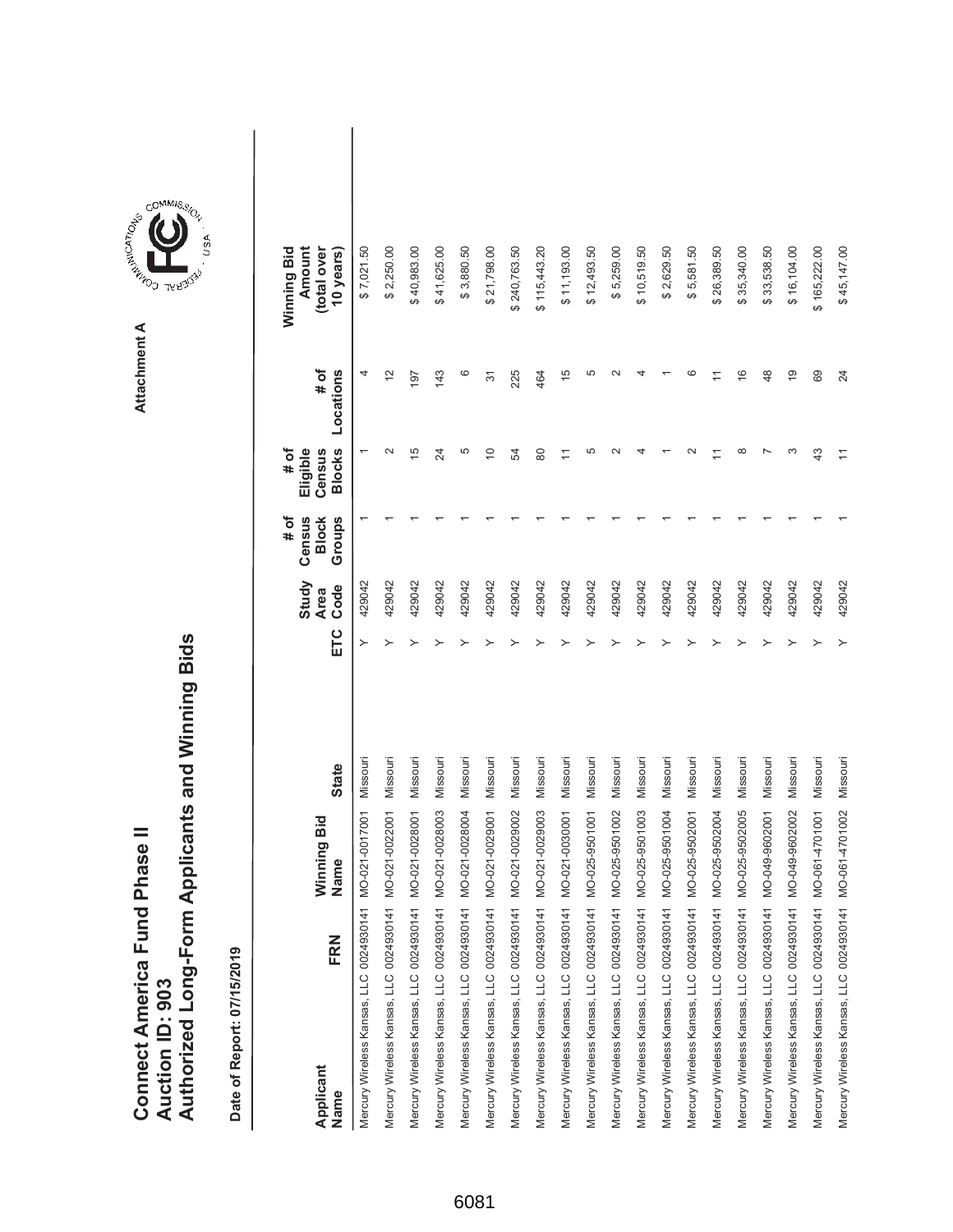|                               |                 | Authorized Long-Form Applicants and Winning Bids |
|-------------------------------|-----------------|--------------------------------------------------|
| Connect America Fund Phase II | Auction ID: 903 |                                                  |

| Applicant<br>Name                                                   | FRN        | Winning Bid<br>Name | <b>State</b> | ETC | Study<br>Code<br><b>Area</b> | Census<br>Groups<br># of<br><b>Block</b> | <b>Blocks</b><br>Eligible<br>Census<br># of | # of<br>Locations | Amount<br>Winning Bid<br>(total over<br>10 years) |  |
|---------------------------------------------------------------------|------------|---------------------|--------------|-----|------------------------------|------------------------------------------|---------------------------------------------|-------------------|---------------------------------------------------|--|
| Mercury Wireless Kansas, LLC 0024930141                             |            | MO-061-4701003      | Missouri     |     | 429042                       |                                          | 47                                          | 5                 | \$222,915.00                                      |  |
| Mercury Wireless Kansas, LLC 0024930141                             |            | MO-061-4702001      | Missouri     |     | 429042                       |                                          | ဖ                                           | $\tilde{c}$       | \$25,777.50                                       |  |
| Mercury Wireless Kansas, LLC 0024930141                             |            | MO-061-4702002      | Missouri     |     | 429042                       |                                          | 27                                          | 54                | \$124,819.50                                      |  |
| Mercury Wireless Kansas, LLC 0024930141                             |            | MO-061-4702004      | Missouri     |     | 429042                       |                                          |                                             |                   | \$2,629.50                                        |  |
| Mercury Wireless Kansas, LLC 0024930141                             |            | MO-063-0801004      | Missouri     |     | 429042                       |                                          |                                             |                   | \$214.50                                          |  |
| Mercury Wireless Kansas, LLC 0024930141                             |            | MO-087-9601001      | Missouri     |     | 429042                       |                                          | ග                                           | Ю                 | \$33,841.50                                       |  |
| Mercury Wireless Kansas, LLC 0024930141                             |            | MO-087-9601002      | Missouri     |     | 429042                       |                                          | ဖ                                           |                   | \$16,030.50                                       |  |
| Mercury Wireless Kansas, LLC 0024930141                             |            | MO-087-9602001      | Missouri     |     | 429042                       |                                          |                                             | $\frac{6}{1}$     | \$40,453.50                                       |  |
| Mercury Wireless Kansas, LLC 0024930141                             |            | MO-087-9603001      | Missouri     |     | 429042                       |                                          | $\scriptstyle\sim$                          | ς                 | \$7,890.00                                        |  |
| Mercury Wireless Kansas, LLC 0024930141                             |            | MO-147-4701002      | Missouri     |     | 429042                       |                                          | 25                                          | 47                | \$24,630.40                                       |  |
| Mercury Wireless Kansas, LLC 0024930141                             |            | MO-147-4703001      | Missouri     |     | 429042                       |                                          |                                             | $\mathbf{\sim}$   | \$54.00                                           |  |
| Mercury Wireless Kansas, LLC 0024930141                             |            | MO-165-0306004      | Missouri     |     | 429042                       |                                          |                                             | ς                 | \$2,626.50                                        |  |
| Mercury Wireless Kansas, LLC 0024930141                             |            | MO-227-9601001      | Missouri     |     | 429042                       |                                          | <u>ო</u>                                    | 40                | \$98,179.20                                       |  |
| Mercury Wireless Kansas, LLC 0024930141                             |            | MO-227-9601003      | Missouri     |     | 429042                       |                                          | ဖ                                           | 28                | \$65,856.00                                       |  |
| Mid-States Services, LLC                                            | 0018511303 | MO-079-9601002      | Missouri     |     | 429041                       |                                          | 28                                          | 101               | \$503,631.40                                      |  |
| Mid-States Services, LLC                                            | 0018511303 | MO-079-9602002      | Missouri     |     | 429041                       |                                          | 89                                          | 257               | \$1,364,428.30                                    |  |
| Midwest Energy Cooperative,                                         | 0023076508 | MI-027-0010001      | Michigan     |     | 316131                       |                                          |                                             | 27                | \$71,300.00                                       |  |
| Midwest Energy Cooperative,<br>$\underline{\underline{\mathrm{e}}}$ | 0023076508 | MI-027-0011002      | Michigan     |     | 316131                       |                                          | S                                           | 33                | \$17,020.00                                       |  |
| Midwest Energy Cooperative,                                         | 0023076508 | MI-027-0016001      | Michigan     |     | 316131                       |                                          | $\frac{6}{5}$                               | $\overline{8}$    | \$283,341.60                                      |  |
| Midwest Energy Cooperative,<br>Inc.                                 | 0023076508 | MI-027-0016002      | Michigan     |     | 316131                       |                                          |                                             | 57                | \$27,236.60                                       |  |

**COMMISSION** Attachment A **Attachment A**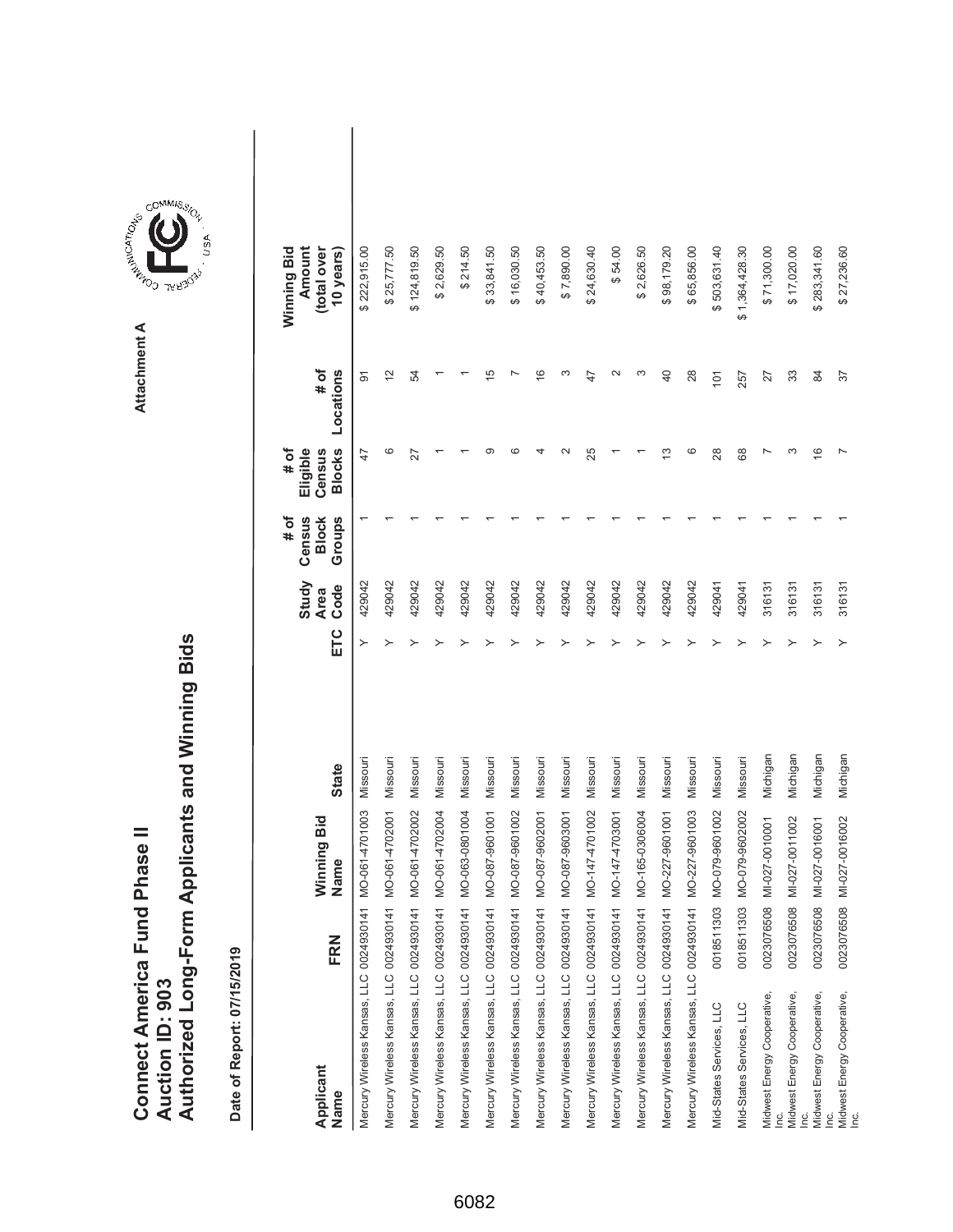|                               |                 | Authorized Long-Form Applicants and Winning Bids |
|-------------------------------|-----------------|--------------------------------------------------|
| Connect America Fund Phase II | Auction ID: 903 |                                                  |

| Applicant<br>Name                                                               | FRN        | Winning Bid<br>Name | <b>State</b> | ETC | Study<br>Code<br><b>Area</b> | Census<br>Groups<br># of<br><b>Block</b> | <b>Blocks</b><br>Eligible<br># of<br>Census | # of<br>Locations | Winning Bid<br>Amount<br>(total over<br>10 years) |
|---------------------------------------------------------------------------------|------------|---------------------|--------------|-----|------------------------------|------------------------------------------|---------------------------------------------|-------------------|---------------------------------------------------|
| Midwest Energy Cooperative,                                                     | 0023076508 | MI-027-0016003      | Michigan     |     | 316131                       |                                          | S                                           | S                 | \$7,700.40                                        |
| Midwest Energy Cooperative,                                                     | 0023076508 | MI-027-0016004      | Michigan     |     | 316131                       |                                          |                                             | 20                | \$2,194.20                                        |
| Midwest Energy Cooperative,                                                     | 0023076508 | MI-027-0017001      | Michigan     |     | 316131                       |                                          | 22                                          | 192               | \$267,195.60                                      |
| Midwest Energy Cooperative,<br><u>le</u>                                        | 0023076508 | MI-027-0017002      | Michigan     |     | 316131                       |                                          | 12                                          | 44                | \$82,464.20                                       |
| Midwest Energy Cooperative,<br>lnc.                                             | 0023076508 | MI-027-0017003      | Michigan     |     | 316131                       |                                          | $\Omega$                                    | 146               | \$322,487.60                                      |
| Midwest Energy Cooperative,<br>lnc.                                             | 0023076508 | MI-027-0017004      | Michigan     |     | 316131                       |                                          | ග                                           | 48                | \$65,918.00                                       |
| Midwest Energy Cooperative,<br>$\overline{\mathsf{I}}$                          | 0023076508 | MI-027-0020001      | Michigan     |     | 316131                       |                                          |                                             | 27                | \$17,116.60                                       |
| Midwest Energy Cooperative,<br>$\underline{\underline{\underline{\mathrm{c}}}}$ | 0023076508 | MI-027-0020003      | Michigan     |     | 316131                       |                                          |                                             | 176               | \$124,071.20                                      |
| Midwest Energy Cooperative,                                                     | 0023076508 | MI-027-0021002      | Michigan     |     | 316131                       |                                          |                                             | S                 | \$3,367.20                                        |
| Midwest Energy Cooperative,<br>lnc.                                             | 0023076508 | MI-077-0030021      | Michigan     |     | 316131                       |                                          |                                             | 84                | \$178,529.50                                      |
| Midwest Energy Cooperative,<br>Inc.                                             | 0023076508 | MI-077-0030031      | Michigan     |     | 316131                       |                                          |                                             | ∞                 | \$3,854.80                                        |
| Midwest Energy Cooperative,<br>$\underline{\underline{\underline{\mathrm{c}}}}$ | 0023076508 | MI-091-0605001      | Michigan     |     | 316131                       |                                          |                                             | 84                | \$106,088.20                                      |
| Midwest Energy Cooperative,<br>ιğ                                               | 0023076508 | MI-091-0607002      | Michigan     |     | 316131                       |                                          |                                             | 36                | \$42,216.60                                       |
| Midwest Energy Cooperative,<br>$\underline{\underline{\underline{\mathrm{c}}}}$ | 0023076508 | MI-091-0612001      | Michigan     |     | 316131                       |                                          |                                             | 49                | \$240,178.80                                      |
| Midwest Energy Cooperative,<br>lnc.                                             | 0023076508 | MI-091-0612002      | Michigan     |     | 316131                       |                                          | 33                                          | 143               | \$448,691.60                                      |
| Midwest Energy Cooperative,<br>lnc.                                             | 0023076508 | MI-091-0619002      | Michigan     |     | 316131                       |                                          | 89                                          | 211               | \$438,446.30                                      |
| Midwest Energy Cooperative,<br>le.                                              | 0023076508 | MI-091-0619003      | Michigan     |     | 316131                       |                                          | $\sim$                                      | S                 | \$10,181.40                                       |
| Midwest Energy Cooperative,<br>$\vec{E}$                                        | 0023076508 | MI-091-0619005      | Michigan     |     | 316131                       |                                          | $\overline{N}$                              | 87                | \$369,093.50                                      |
| Midwest Energy Cooperative,                                                     | 0023076508 | MI-091-0621002      | Michigan     |     | 316131                       |                                          | $\Omega$                                    | 85                | \$295,516.20                                      |
| Midwest Energy Cooperative,<br>Inc.                                             | 0023076508 | MI-091-0621003      | Michigan     |     | 316131                       |                                          | 4                                           | 278               | \$791,600.30                                      |

**COMMISSION** Attachment A **Attachment A**

GOMMIS<sub>SION</sub>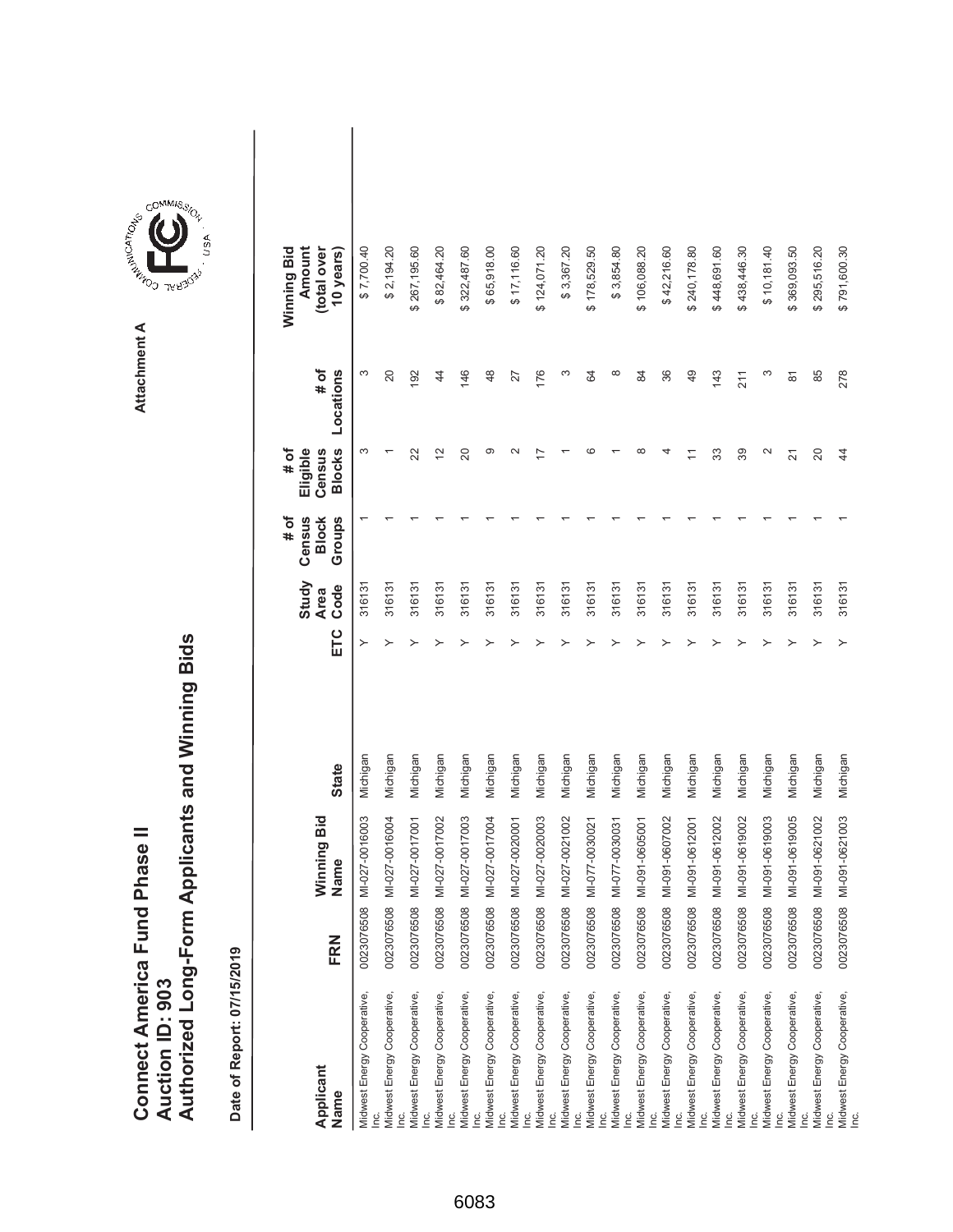|                                      |                        | Authorized Long-Form Applicants and Winning Bids |
|--------------------------------------|------------------------|--------------------------------------------------|
|                                      |                        |                                                  |
|                                      |                        |                                                  |
| <b>Connect America Fund Phase II</b> |                        |                                                  |
|                                      |                        |                                                  |
|                                      | <b>Auction ID: 903</b> |                                                  |
|                                      |                        |                                                  |

| Applicant<br>Name                            | FRN                   | Winning Bid<br>Name       | <b>State</b> | ETC | Study<br>Code<br><b>Area</b> | Census<br># of<br><b>Block</b><br>Groups | <b>Blocks</b><br>Eligible<br>Census<br># of | # of<br>Locations | Amount<br>(total over<br>Winning Bid<br>10 years) |  |
|----------------------------------------------|-----------------------|---------------------------|--------------|-----|------------------------------|------------------------------------------|---------------------------------------------|-------------------|---------------------------------------------------|--|
| Midwest Energy Cooperative,                  | $\infty$<br>002307650 | MI-091-0621004            | Michigan     |     | 316131                       |                                          |                                             | ဖ                 | \$22,975.60                                       |  |
| Midwest Energy Cooperative,                  | 0023076508            | MI-091-0624004            | Michigan     |     | 316131                       |                                          | ∞                                           | ဖ                 | \$15,840.10                                       |  |
| Midwest Energy Cooperative,                  | 0023076508            | MI-149-0403002            | Michigan     |     | 316131                       |                                          |                                             |                   | \$1,692.80                                        |  |
| Midwest Energy Cooperative,<br><u>le</u>     | 0023076508            | MI-149-0409001            | Michigan     |     | 316131                       |                                          | 27                                          | 121               | \$235,446.40                                      |  |
| Midwest Energy Cooperative,                  | 0023076508            | MI-149-0411012            | Michigan     |     | 316131                       |                                          | ∞                                           | 28                | \$39,366.80                                       |  |
| Inc.<br>Midwest Energy Cooperative,<br>Lei   | 0023076508            | MI-149-0411014            | Michigan     |     | 316131                       |                                          |                                             |                   | \$4,301.00                                        |  |
| Midwest Energy Cooperative,<br>$\mathbf{E}$  | 0023076508            | MI-149-0411024            | Michigan     |     | 316131                       |                                          |                                             |                   | \$9,324.20                                        |  |
| Midwest Energy Cooperative,                  | 0023076508            | MI-149-0412002            | Michigan     |     | 316131                       |                                          | 21                                          | 129               | \$265,185.40                                      |  |
| Midwest Energy Cooperative,<br>Lei           | 0023076508            | MI-149-0412003            | Michigan     |     | 316131                       |                                          | 4                                           | 84                | \$145,631.40                                      |  |
| Midwest Energy Cooperative,<br>$\frac{c}{2}$ | 0023076508            | MI-159-0109002            | Michigan     |     | 316131                       |                                          |                                             |                   | \$12,446.30                                       |  |
| Midwest Energy Cooperative,<br><u>le</u>     | 0023076508            | MI-159-0114001            | Michigan     |     | 316131                       |                                          |                                             |                   | \$1,221.20                                        |  |
| Midwest Energy Cooperative,<br>le.           | 0023076508            | MI-159-0116003            | Michigan     |     | 316131                       |                                          |                                             |                   | \$6,048.60                                        |  |
| Midwest Energy Cooperative,<br>le.           | 0023076508            | MI-159-0116005            | Michigan     |     | 316131                       |                                          |                                             | 88                | \$136,955.80                                      |  |
| Midwest Energy Cooperative,<br>Lei           | $\infty$<br>002307650 | MI-159-0116006            | Michigan     |     | 316131                       |                                          |                                             | $\frac{6}{5}$     | \$17,926.50                                       |  |
| Midwest Energy Cooperative,                  | 0023076508            | MI-159-0118003            | Michigan     |     | 316131                       |                                          |                                             |                   | \$6,113.10                                        |  |
| Midwest Energy Cooperative,                  | 0023076508            | MI-159-0120004            | Michigan     |     | 316131                       |                                          |                                             |                   | \$34,839.70                                       |  |
| Inc.<br>Orange County REMC                   | 0027353192            | IN-025-9519002            | Indiana      |     | 329029                       |                                          |                                             |                   | \$9,816.80                                        |  |
| Orange County REMC                           | 0027353192            | IN-025-9520002            | Indiana      |     | 329029                       |                                          | ო                                           | 20                | \$381,354.40                                      |  |
| Orange County REMC                           | 0027353192            | IN-025-9520003            | Indiana      |     | 329029                       |                                          | $\infty$                                    | $\overline{30}$   | \$80,735.20                                       |  |
| Orange County REMC                           |                       | 0027353192 IN-025-9521001 | Indiana      |     | 329029                       |                                          |                                             |                   | \$9,816.80                                        |  |

**COMMISSION** Attachment A **Attachment A**

GOMMIS<sub>SION</sub>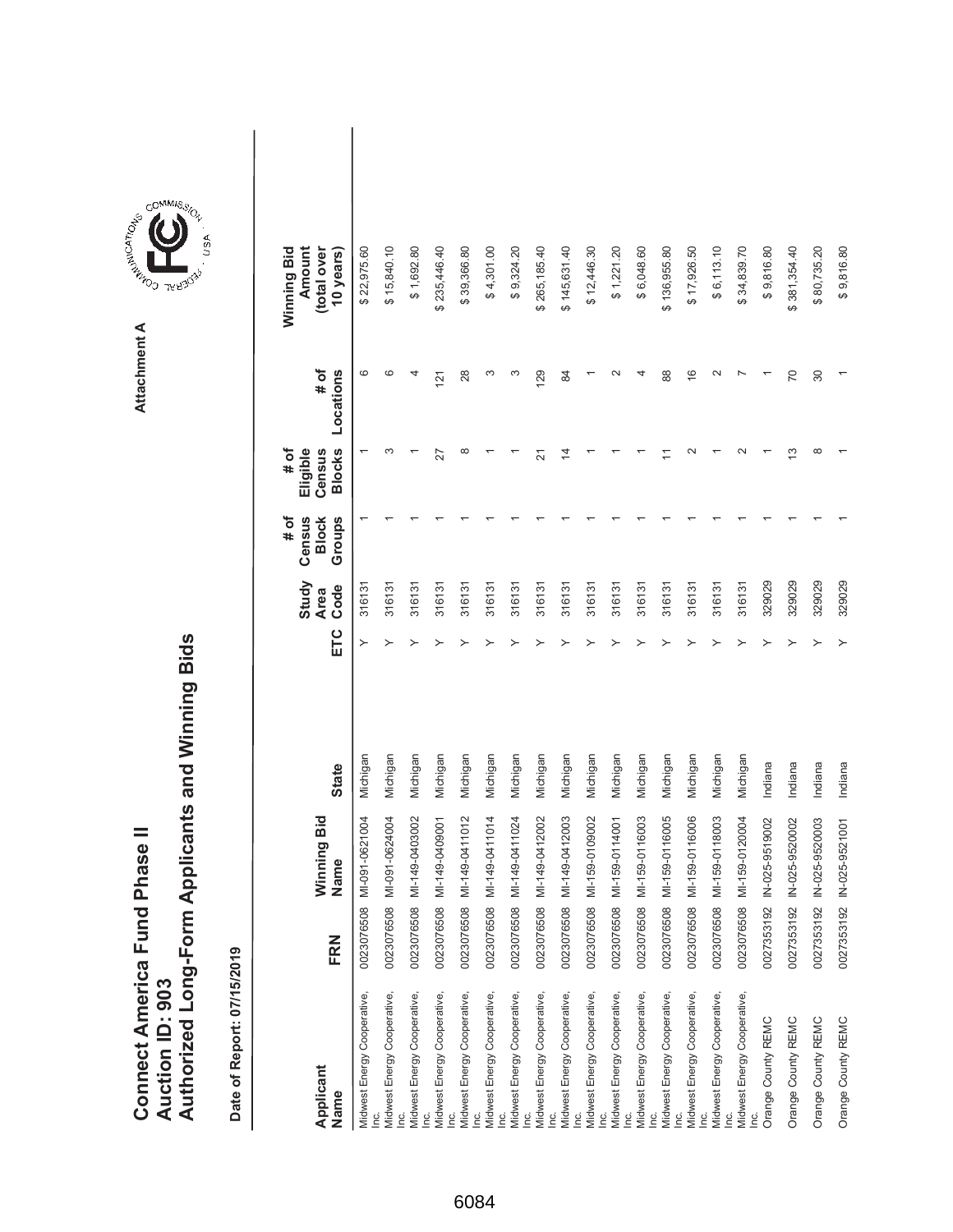| <b>Connect America Fund Phase II</b> |                 | Authorized Long-Form Applicants and Winning Bids |
|--------------------------------------|-----------------|--------------------------------------------------|
|                                      | Auction ID: 903 |                                                  |

Attachment A **Attachment A**

COMMIS<sub>SION</sub>

USA

| Applicant<br>Name  | FRN | Winning Bid<br>Name       | <b>State</b> | ETC | Study<br>Code<br><b>Area</b> | $\sharp$ of<br>Census<br>Groups<br><b>Block</b> | <b>Blocks</b><br>$#$ of<br>Census<br>Eligible | # of<br>Locations | Winning Bid<br>(total over<br>Amount<br>10 years) |  |
|--------------------|-----|---------------------------|--------------|-----|------------------------------|-------------------------------------------------|-----------------------------------------------|-------------------|---------------------------------------------------|--|
| Orange County REMC |     | 0027353192 IN-025-9521002 | Indiana      | ≻   | 329029                       |                                                 | 4                                             | 5                 | \$33,723.20                                       |  |
| Orange County REMC |     | 0027353192 IN-025-9521003 | Indiana      |     | 329029                       |                                                 |                                               |                   | \$9,816.80                                        |  |
| Orange County REMC |     | 0027353192 IN-037-9532001 | Indiana      |     | 329029                       |                                                 | 45                                            | 323               | \$784,756.00                                      |  |
| Orange County REMC |     | 0027353192 IN-037-9532002 | Indiana      |     | 329029                       |                                                 | $\overline{2}$                                | 174               | \$289,766.40                                      |  |
| Orange County REMC |     | 0027353192 IN-037-9532003 | Indiana      |     | 329029                       |                                                 | $\mathbf{\Omega}$                             | $\frac{2}{3}$     | \$14,005.60                                       |  |
| Orange County REMC |     | 0027353192 IN-037-9532004 | Indiana      |     | 329029                       |                                                 | 38                                            | 191               | \$503,759.20                                      |  |
| Orange County REMC |     | 0027353192 IN-037-9534003 | Indiana      |     | 329029                       |                                                 |                                               |                   | \$2,660.00                                        |  |
| Orange County REMC |     | 0027353192 IN-037-9534004 | Indiana      |     | 329029                       |                                                 |                                               |                   | \$9,816.80                                        |  |
| Orange County REMC |     | 0027353192 IN-037-9535001 | Indiana      |     | 329029                       |                                                 | ⋣                                             | 109               | \$126,452.90                                      |  |
| Orange County REMC |     | 0027353192 IN-037-9535002 | Indiana      |     | 329029                       |                                                 | ă                                             | 109               | \$272,865.60                                      |  |
| Orange County REMC |     | 0027353192 IN-037-9535003 | Indiana      |     | 329029                       |                                                 | $\infty$                                      | 37                | \$37,287.80                                       |  |
| Orange County REMC |     | 0027353192 IN-037-9535005 | Indiana      |     | 329029                       |                                                 | 57                                            | 290               | \$348,801.60                                      |  |
| Orange County REMC |     | 0027353192 IN-037-9536001 | Indiana      |     | 329029                       |                                                 |                                               |                   | \$12,446.30                                       |  |
| Orange County REMC |     | 0027353192 IN-037-9536002 | Indiana      |     | 329029                       |                                                 | र्द्र                                         | 470               | \$677,465.60                                      |  |
| Orange County REMC |     | 0027353192 IN-037-9536003 | Indiana      |     | 329029                       |                                                 | Ξ                                             | 105               | 272,395.20<br>မာ                                  |  |
| Orange County REMC |     | 0027353192 IN-037-9536004 | Indiana      |     | 329029                       |                                                 | 27                                            | 257               | 626,656.80                                        |  |
| Orange County REMC |     | 0027353192 IN-037-9537002 | Indiana      |     | 329029                       |                                                 | $\frac{8}{1}$                                 | 161               | \$257,482.40                                      |  |
| Orange County REMC |     | 0027353192 IN-037-9537003 | Indiana      |     | 329029                       |                                                 | 22                                            | 226               | 376,252.80<br>ക                                   |  |
| Orange County REMC |     | 0027353192 IN-037-9537004 | Indiana      |     | 329029                       |                                                 | $\frac{6}{5}$                                 | 164               | \$340,603.20                                      |  |
| Orange County REMC |     | 0027353192 IN-037-9538001 | Indiana      |     | 329029                       |                                                 |                                               | 2                 | \$1,741.60                                        |  |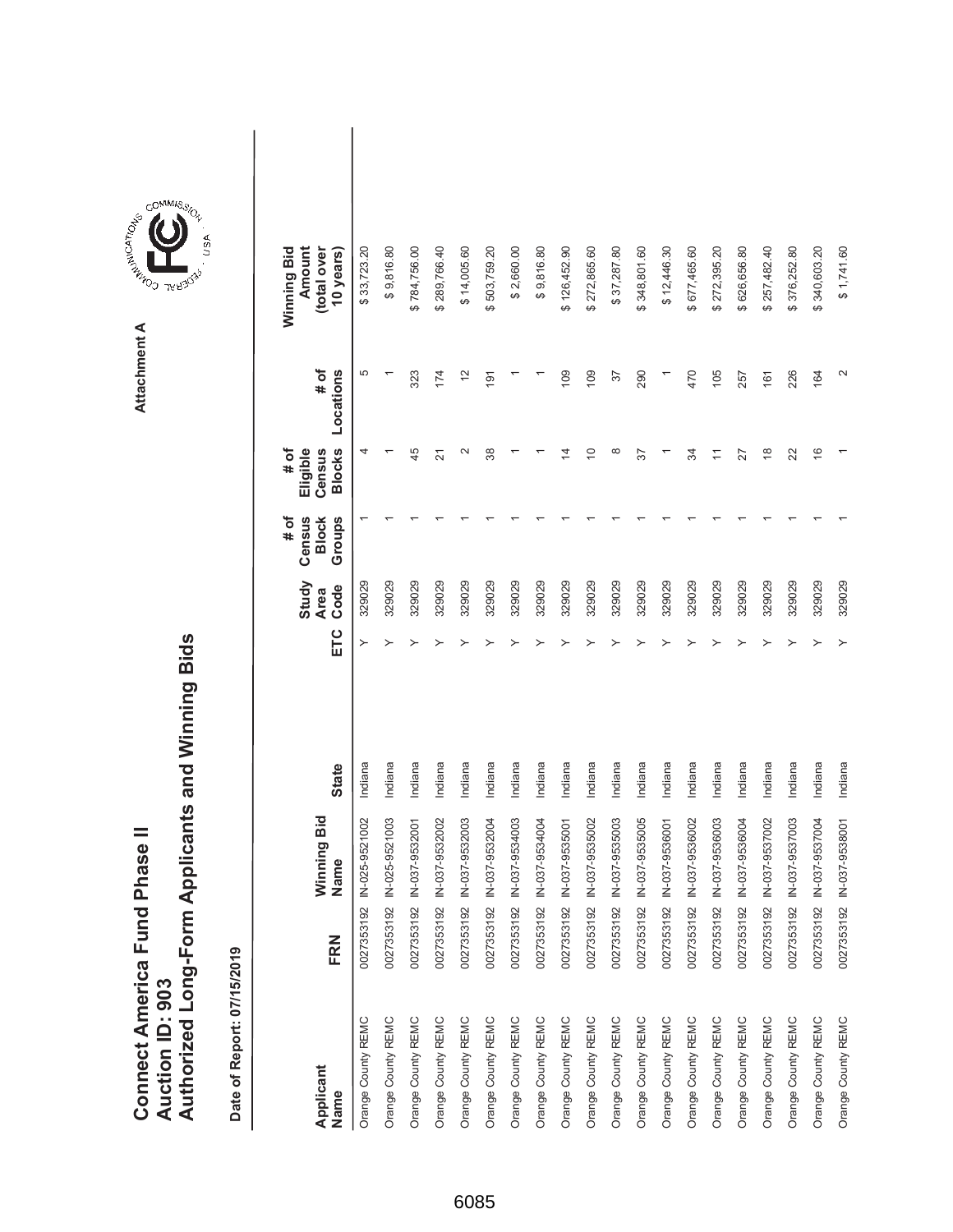|                                      |                        | Authorized Long-Form Applicants and Winning Bids |
|--------------------------------------|------------------------|--------------------------------------------------|
|                                      |                        |                                                  |
|                                      |                        |                                                  |
| <b>Connect America Fund Phase II</b> |                        |                                                  |
|                                      |                        |                                                  |
|                                      | <b>Auction ID: 903</b> |                                                  |
|                                      |                        |                                                  |

**AREA COMMISSION** Attachment A **Attachment A**

GOMMIS<sub>SION</sub>

USA

| Applicant<br>Name  | FRN           | Winning Bid<br>Name       | <b>State</b> | ETC | Study<br>Code<br><b>Area</b> | Census<br>Groups<br># of<br><b>Block</b> | <b>Blocks</b><br># of<br>Eligible<br>Census | # of<br>Locations | Amount<br>Winning Bid<br>(total over<br>10 years) |  |
|--------------------|---------------|---------------------------|--------------|-----|------------------------------|------------------------------------------|---------------------------------------------|-------------------|---------------------------------------------------|--|
| Orange County REMC | 0027353192    | N-037-9538004             | Indiana      |     | 329029                       |                                          |                                             | ဖ                 | \$43,450.40                                       |  |
| Orange County REMC |               | 0027353192 IN-093-9507004 | Indiana      |     | 329029                       |                                          |                                             |                   | \$2,761.90                                        |  |
| Orange County REMC |               | 0027353192 IN-093-9512003 | Indiana      |     | 329029                       |                                          | 5                                           | 23                | \$67,684.30                                       |  |
| Orange County REMC | 0027353192    | N-093-9512004             | Indiana      |     | 329029                       |                                          | 5                                           | 22                | \$93,436.00                                       |  |
| Orange County REMC | 0027353192    | IN-117-9513001            | Indiana      |     | 329029                       |                                          | $\sim$                                      | Ξ                 | \$9,308.10                                        |  |
| Orange County REMC |               | 0027353192 IN-117-9513003 | Indiana      |     | 329029                       |                                          | 80                                          | 145               | \$704,341.30                                      |  |
| Orange County REMC | 0027353192    | N-117-9514001             | Indiana      |     | 329029                       |                                          | 5                                           | 22                | \$23,479.70                                       |  |
| Orange County REMC |               | 0027353192 IN-117-9514002 | Indiana      |     | 329029                       |                                          | ဖ                                           | 57                | \$45,106.30                                       |  |
| Orange County REMC |               | 0027353192 IN-117-9516002 | Indiana      |     | 329029                       |                                          | 5                                           | ග                 | \$112,030.90                                      |  |
| Orange County REMC | 0027353192 ll | N-117-9518001             | Indiana      |     | 329029                       |                                          | 23                                          | 129               | \$627,256.60                                      |  |
| Orange County REMC |               | 0027353192 IN-117-9518002 | Indiana      |     | 329029                       |                                          |                                             | 214               | \$519,230.10                                      |  |
| Orange County REMC |               | 0027353192 IN-117-9518003 | Indiana      |     | 329029                       |                                          | 21                                          | 285               | \$702,332.00                                      |  |
| Orange County REMC | 0027353192    | N-125-9539002             | Indiana      |     | 329029                       |                                          | တ                                           | 51                | \$154,072.80                                      |  |
| Orange County REMC |               | 0027353192 IN-175-9673002 | Indiana      |     | 329029                       |                                          | 24                                          | 138               | \$900,514.30                                      |  |
| Orange County REMC |               | 0027353192 IN-175-9674002 | Indiana      |     | 329029                       |                                          | 26                                          | 123               | \$455,954.90                                      |  |
| Orange County REMC |               | 0027353192 IN-175-9674004 | Indiana      |     | 329029                       |                                          | $\frac{8}{1}$                               | 89                | \$259,057.70                                      |  |
| OzarksGo, LLC      | 0026172882    | OK-001-3766001            | Oklahoma     |     | 439072                       |                                          | 35                                          | 191               | \$567,217.40                                      |  |
| OzarksGo, LLC      | 0026172882    | OK-001-3766002            | Oklahoma     |     | 439072                       |                                          | $\frac{3}{4}$                               | 347               | \$697,755.70                                      |  |
| OzarksGo, LLC      | 0026172882    | OK-001-3767001            | Oklahoma     |     | 439072                       |                                          | 46                                          | 258               | \$536,940.50                                      |  |
| OzarksGo, LLC      | 0026172882    | OK-001-3767002            | Oklahoma     |     | 439072                       |                                          | 32                                          | 362               | \$722,573.60                                      |  |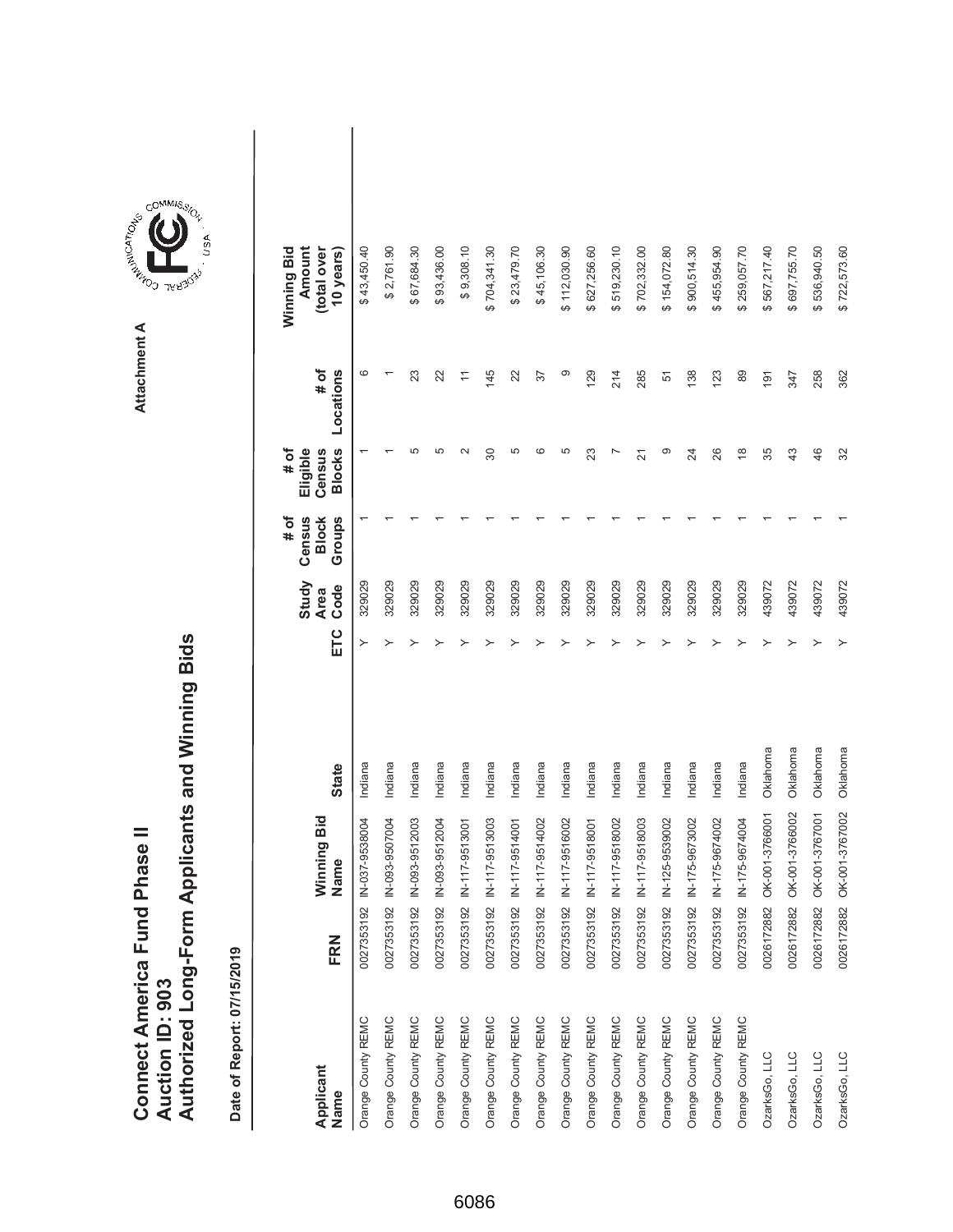|                               |                 | Authorized Long-Form Applicants and Winning Bids |
|-------------------------------|-----------------|--------------------------------------------------|
| Connect America Fund Phase II | Auction ID: 903 |                                                  |

**COMMISSION** Attachment A **Attachment A**

COMMIS<sub>SION</sub>

USA

| Applicant<br>Name | FRN        | Winning Bid<br>Name | <b>State</b> | ETC | Study<br>Code<br><b>Area</b> | Census<br># of<br><b>Block</b><br>Groups | <b>Blocks</b><br>Eligible<br>Census<br># of | # of<br>Locations | Winning Bid<br>Amount<br>(total over<br>10 years) |  |
|-------------------|------------|---------------------|--------------|-----|------------------------------|------------------------------------------|---------------------------------------------|-------------------|---------------------------------------------------|--|
| OzarksGo, LLC     | 0026172882 | OK-001-3767003      | Oklahoma     |     | 439072                       |                                          | 89                                          | 317               | \$1,503,949.30                                    |  |
| OzarksGo, LLC     | 0026172882 | OK-001-3767004      | Oklahoma     |     | 439072                       |                                          | တ                                           | 60                | \$82,714.20                                       |  |
| OzarksGo, LLC     | 0026172882 | OK-001-3767005      | Oklahoma     |     | 439072                       |                                          | 5                                           | 58                | \$98,929.50                                       |  |
| OzarksGo, LLC     | 0026172882 | OK-001-3768001      | Oklahoma     |     | 439072                       |                                          | 5                                           | 663               | \$1,675,646.70                                    |  |
| OzarksGo, LLC     | 0026172882 | OK-001-3768002      | Oklahoma     |     | 439072                       |                                          | ಸ                                           | 285               | \$986,223.60                                      |  |
| OzarksGo, LLC     | 0026172882 | OK-001-3768003      | Oklahoma     |     | 439072                       |                                          | 52                                          | 429               | \$649,049.80                                      |  |
| OzarksGo, LLC     | 0026172882 | OK-001-3768004      | Oklahoma     |     | 439072                       |                                          | $\frac{4}{3}$                               | 355               | \$727,000.80                                      |  |
| OzarksGo, LLC     | 0026172882 | OK-001-3769001      | Oklahoma     |     | 439072                       |                                          | $\infty$                                    | 28                | \$102,414.90                                      |  |
| OzarksGo, LLC     | 0026172882 | OK-001-3769002      | Oklahoma     |     | 439072                       |                                          |                                             | $\overline{2}$    | \$46,732.20                                       |  |
| OzarksGo, LLC     | 0026172882 | OK-001-3769003      | Oklahoma     |     | 439072                       |                                          |                                             | 36                | \$16,299.30                                       |  |
| OzarksGo, LLC     | 0026172882 | OK-001-3770001      | Oklahoma     |     | 439072                       |                                          | 28                                          | 322               | \$678,630.90                                      |  |
| OzarksGo, LLC     | 0026172882 | OK-001-3770002      | Oklahoma     |     | 439072                       |                                          | 36                                          | 273               | \$492,098.00                                      |  |
| OzarksGo, LLC     | 0026172882 | OK-001-3770003      | Oklahoma     |     | 439072                       |                                          | 33                                          | 354               | \$722,855.50                                      |  |
| OzarksGo, LLC     | 0026172882 | OK-001-3770004      | Oklahoma     |     | 439072                       |                                          | 33                                          | 291               | \$459,277.40                                      |  |
| OzarksGo, LLC     | 0026172882 | OK-021-9782011      | Oklahoma     |     | 439072                       |                                          | $\frac{4}{3}$                               | 264               | \$653,797.00                                      |  |
| OzarksGo, LLC     | 0026172882 | OK-021-9782012      | Oklahoma     |     | 439072                       |                                          | $\overline{40}$                             | 269               | \$252,606.50                                      |  |
| OzarksGo, LLC     | 0026172882 | OK-021-9782021      | Oklahoma     |     | 439072                       |                                          |                                             | 28                | \$100,841.30                                      |  |
| OzarksGo, LLC     | 0026172882 | OK-021-9782022      | Oklahoma     |     | 439072                       |                                          | 5                                           | $\frac{5}{3}$     | \$7,106.30                                        |  |
| OzarksGo, LLC     | 0026172882 | OK-021-9782023      | Oklahoma     |     | 439072                       |                                          | 22                                          | 201               | \$348,404.70                                      |  |
| PC Telcorp, Inc.  | 0013350657 | CO-115-9683001      | Colorado     |     | 469032                       |                                          | $\overline{2}$                              | 33                | \$387,303.00                                      |  |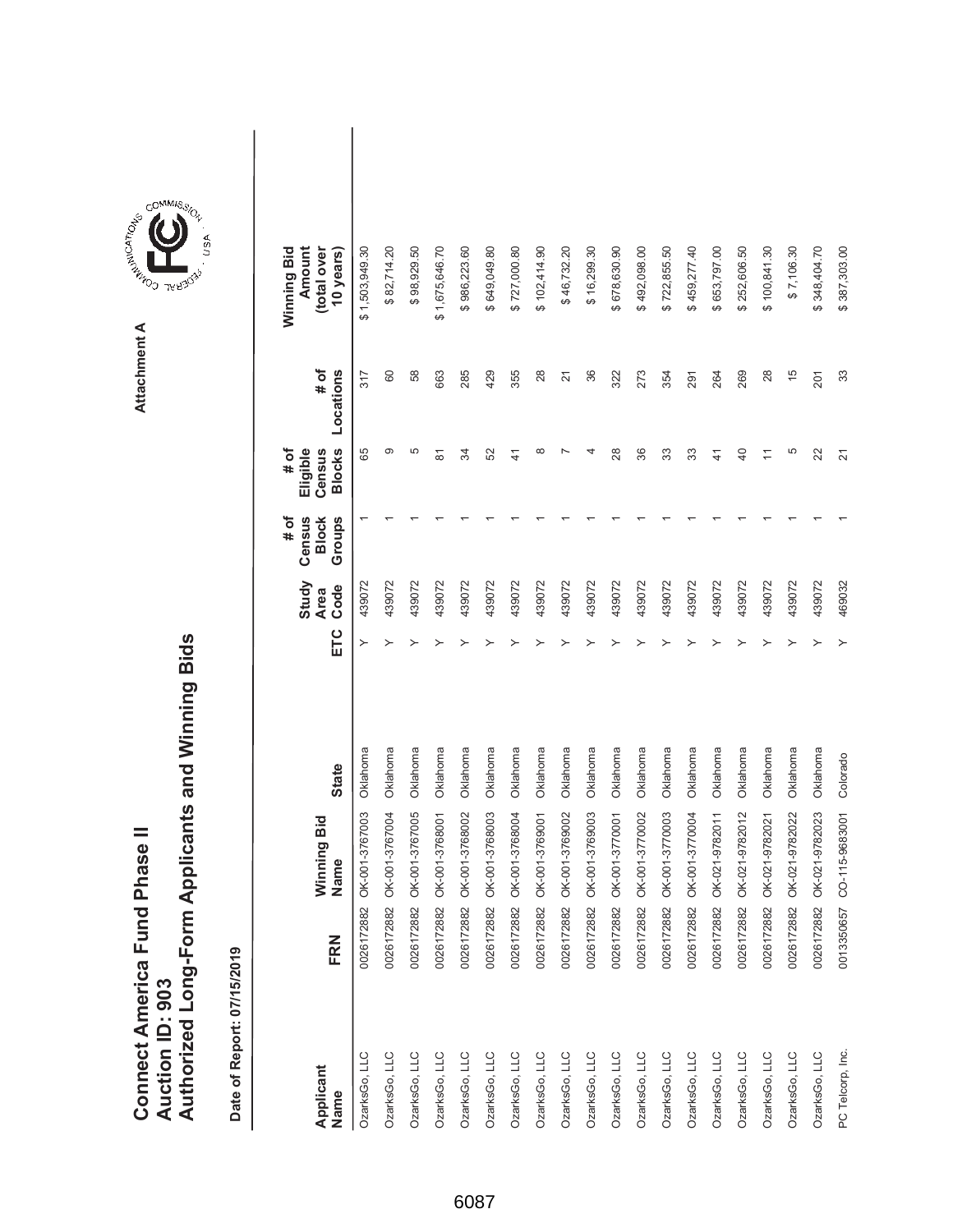|                               |                 | Authorized Long-Form Applicants and Winning Bids |
|-------------------------------|-----------------|--------------------------------------------------|
| Connect America Fund Phase II |                 |                                                  |
|                               | Auction ID: 903 |                                                  |

| Applicant<br>Name                                             | FRN        | Winning Bid<br>Name       | <b>State</b> | ETC | Study<br>Code<br><b>Area</b> | # of<br>Census<br>Groups<br><b>Block</b> | <b>Blocks</b><br># of<br>Eligible<br>Census | # of<br>Locations | Winning Bid<br>Amount<br>(total over<br>10 years) |  |
|---------------------------------------------------------------|------------|---------------------------|--------------|-----|------------------------------|------------------------------------------|---------------------------------------------|-------------------|---------------------------------------------------|--|
| Perry-Spencer Rural Telephone 00037392<br>Cooperative, Inc.   | $^{08}$    | IN-147-9527002            | Indiana      |     | 320807                       |                                          | 25                                          | 161               | \$397,543.20                                      |  |
| Perry-Spencer Rural Telephone 0003739208<br>Cooperative, Inc. |            | IN-147-9528001            | Indiana      |     | 320807                       |                                          | 39                                          | 198               | \$784,882.50                                      |  |
| PGEC Enterprises, LLC                                         | 0026799551 | VA-053-8406001            | Virginia     |     | 199023                       |                                          | 8                                           | 448               | \$1,367,829.20                                    |  |
| PGEC Enterprises, LLC                                         | 0026799551 | VA-053-8406002            | Virginia     |     | 199023                       |                                          | र्द्र                                       | 215               | \$458,901.40                                      |  |
| PGEC Enterprises, LLC                                         | 0026799551 | VA-093-2801011            | Virginia     |     | 199023                       |                                          | $\overline{4}$                              | 42                | \$112,783.50                                      |  |
| PGEC Enterprises, LLC                                         | 0026799551 | VA-093-2802001            | Virginia     |     | 199023                       |                                          | 27                                          | 225               | \$671,631.60                                      |  |
| PGEC Enterprises, LLC                                         | 0026799551 | VA-149-8503012            | Virginia     |     | 199023                       |                                          |                                             |                   | \$4,920.30                                        |  |
| PGEC Enterprises, LLC                                         | 0026799551 | VA-149-8503013            | Virginia     |     | 199023                       |                                          |                                             |                   | \$2,094.50                                        |  |
| PGEC Enterprises, LLC                                         | 0026799551 | VA-149-8503021            | Virginia     |     | 199023                       |                                          | 5                                           | ဖ                 | \$10,983.70                                       |  |
| PGEC Enterprises, LLC                                         | 0026799551 | VA-149-8503022            | Virginia     |     | 199023                       |                                          | 5                                           | $\overline{4}$    | \$11,470.40                                       |  |
| PGEC Enterprises, LLC                                         | 0026799551 | VA-149-8504001            | Virginia     |     | 199023                       |                                          | 22                                          | 84                | \$546,238.50                                      |  |
| PGEC Enterprises, LLC                                         | 0026799551 | VA-149-8504002            | Virginia     |     | 199023                       |                                          | 33                                          | 183               | \$419,368.40                                      |  |
| PGEC Enterprises, LLC                                         | 0026799551 | VA-149-8504003            | Virginia     |     | 199023                       |                                          | 15                                          | 80                | \$125,493.20                                      |  |
| PGEC Enterprises, LLC                                         | 0026799551 | VA-149-8504004            | Virginia     |     | 199023                       |                                          | $\overline{2}$                              | 101               | \$88,997.80                                       |  |
| PGEC Enterprises, LLC                                         | 0026799551 | VA-149-8505012            | Virginia     |     | 199023                       |                                          | $\frac{6}{5}$                               | 55                | \$51,123.40                                       |  |
| PGEC Enterprises, LLC                                         | 0026799551 | VA-149-8505013            | Virginia     |     | 199023                       |                                          | $\overline{5}$                              | 213               | \$233,020.70                                      |  |
| PGEC Enterprises, LLC                                         | 0026799551 | VA-149-8505021            | Virginia     |     | 199023                       |                                          | ဖ                                           | 30                | \$47,555.80                                       |  |
| PGEC Enterprises, LLC                                         | 0026799551 | VA-149-8505022            | Virginia     |     | 199023                       |                                          | 4                                           | $\tilde{c}$       | \$15,747.80                                       |  |
| PGEC Enterprises, LLC                                         |            | 0026799551 VA-149-8505023 | Virginia     |     | 199023                       |                                          | ო                                           | ω                 | \$5,303.70                                        |  |
| PGEC Enterprises, LLC                                         |            | 0026799551 VA-181-8601001 | Virginia     |     | 199023                       |                                          | 24                                          | 339               | \$350,929.70                                      |  |

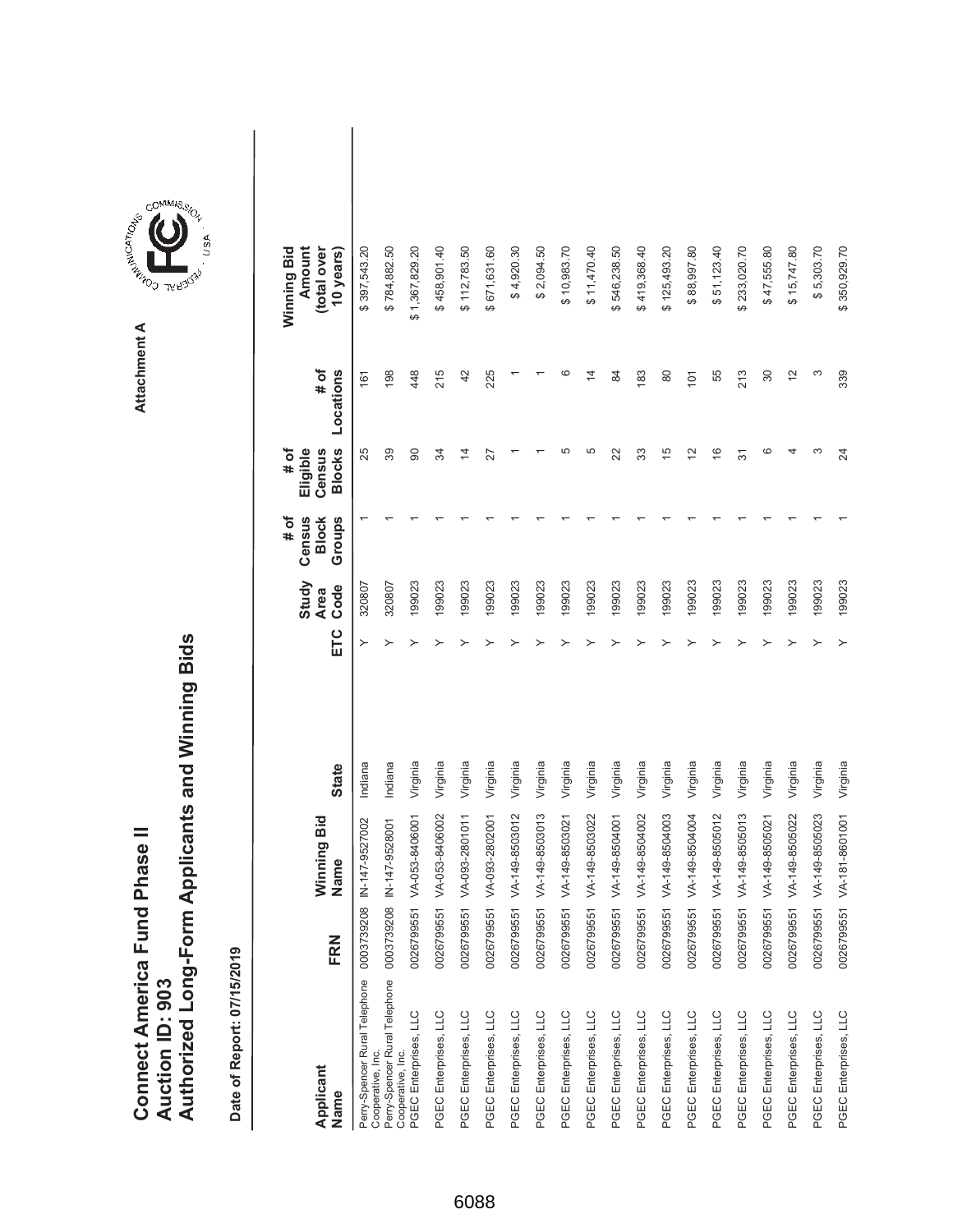|                               |                 | Authorized Long-Form Applicants and Winning Bids |
|-------------------------------|-----------------|--------------------------------------------------|
| Connect America Fund Phase II |                 |                                                  |
|                               |                 |                                                  |
|                               |                 |                                                  |
|                               | Auction ID: 903 |                                                  |
|                               |                 |                                                  |

**COMMISSION** Attachment A **Attachment A**

COMMIS<sub>SION</sub>

USA

| Applicant<br>Name          | FRN        | Winning Bid<br>Name       | <b>State</b> | ETC | Study<br>Code<br><b>Area</b> | Census<br>Groups<br># of<br><b>Block</b> | <b>Blocks</b><br># of<br>Eligible<br>Census | # of<br>Locations | Amount<br>Winning Bid<br>(total over<br>10 years) |  |
|----------------------------|------------|---------------------------|--------------|-----|------------------------------|------------------------------------------|---------------------------------------------|-------------------|---------------------------------------------------|--|
| PGEC Enterprises, LLC      | 0026799551 | /A-181-8601002            | Virginia     |     | 199023                       |                                          | 28                                          | 269               | \$731,697.60                                      |  |
| PGEC Enterprises, LLC      | 0026799551 | VA-181-8601003            | Virginia     |     | 199023                       |                                          | 24                                          | 210               | \$423,160.50                                      |  |
| PGEC Enterprises, LLC      | 0026799551 | VA-181-8602001            | Virginia     |     | 199023                       |                                          | 61                                          | 306               | \$790,329.40                                      |  |
| PGEC Enterprises, LLC      | 0026799551 | VA-181-8602002            | Virginia     |     | 199023                       |                                          | 89                                          | 290               | \$896,268.50                                      |  |
| PGEC Enterprises, LLC      |            | 0026799551 VA-181-8602003 | Virginia     |     | 199023                       |                                          | 5                                           | 211               | \$473,002.00                                      |  |
| PGEC Enterprises, LLC      | 0026799551 | VA-181-8602004            | Virginia     |     | 199023                       |                                          | 74                                          | 476               | \$1,468,457.50                                    |  |
| PGEC Enterprises, LLC      | 0026799551 | VA-183-8701001            | Virginia     |     | 199023                       |                                          | 50                                          | 148               | \$654,620.00                                      |  |
| PGEC Enterprises, LLC      | 0026799551 | VA-183-8701002            | Virginia     |     | 199023                       |                                          | 83                                          | 247               | \$772,536.80                                      |  |
| PGEC Enterprises, LLC      | 0026799551 | VA-183-8702011            | Virginia     |     | 199023                       |                                          | 117                                         | 475               | \$2,216,676.80                                    |  |
| PGEC Enterprises, LLC      | 0026799551 | VA-183-8702012            | Virginia     |     | 199023                       |                                          | 110                                         | 358               | \$1,527,060.90                                    |  |
| PGEC Enterprises, LLC      |            | 0026799551 VA-183-8702021 | Virginia     |     | 199023                       |                                          |                                             |                   | \$12,446.30                                       |  |
| PGEC Enterprises, LLC      | 0026799551 | VA-183-8703001            | Virginia     |     | 199023                       |                                          | S                                           | 5                 | \$28,848.50                                       |  |
| PGEC Enterprises, LLC      |            | 0026799551 VA-183-8703002 | Virginia     |     | 199023                       |                                          | 5                                           | 27                | \$45,624.60                                       |  |
| PGEC Enterprises, LLC      |            | 0026799551 VA-183-8703003 | Virginia     |     | 199023                       |                                          | 4                                           | 143               | \$446,156.90                                      |  |
| PGEC Enterprises, LLC      | 0026799551 | VA-183-8704001            | Virginia     |     | 199023                       |                                          | ဗု                                          | 57                | \$153,139.90                                      |  |
| PGEC Enterprises, LLC      |            | 0026799551 VA-183-8704002 | Virginia     |     | 199023                       |                                          |                                             | 32                | \$238,283.10                                      |  |
| Pine Cellular Phones, Inc. | 0012882643 | OK-079-0407004            | Oklahoma     |     | 439012                       |                                          | 45                                          | 206               | \$1,434,789.30                                    |  |
| Pine Cellular Phones, Inc. | 0012882643 | DK-089-0988001            | Oklahoma     |     | 439012                       |                                          | 23                                          | 202               | \$676,896.50                                      |  |
| Pine Cellular Phones, Inc. | 0012882643 | OK-089-0989001            | Oklahoma     |     | 439012                       |                                          | 45                                          | 343               | \$1,530,398.80                                    |  |
| Pine Cellular Phones, Inc. | 0012882643 | OK-089-0989002            | Oklahoma     |     | 439012                       |                                          | 57                                          | 307               | \$718,464.60                                      |  |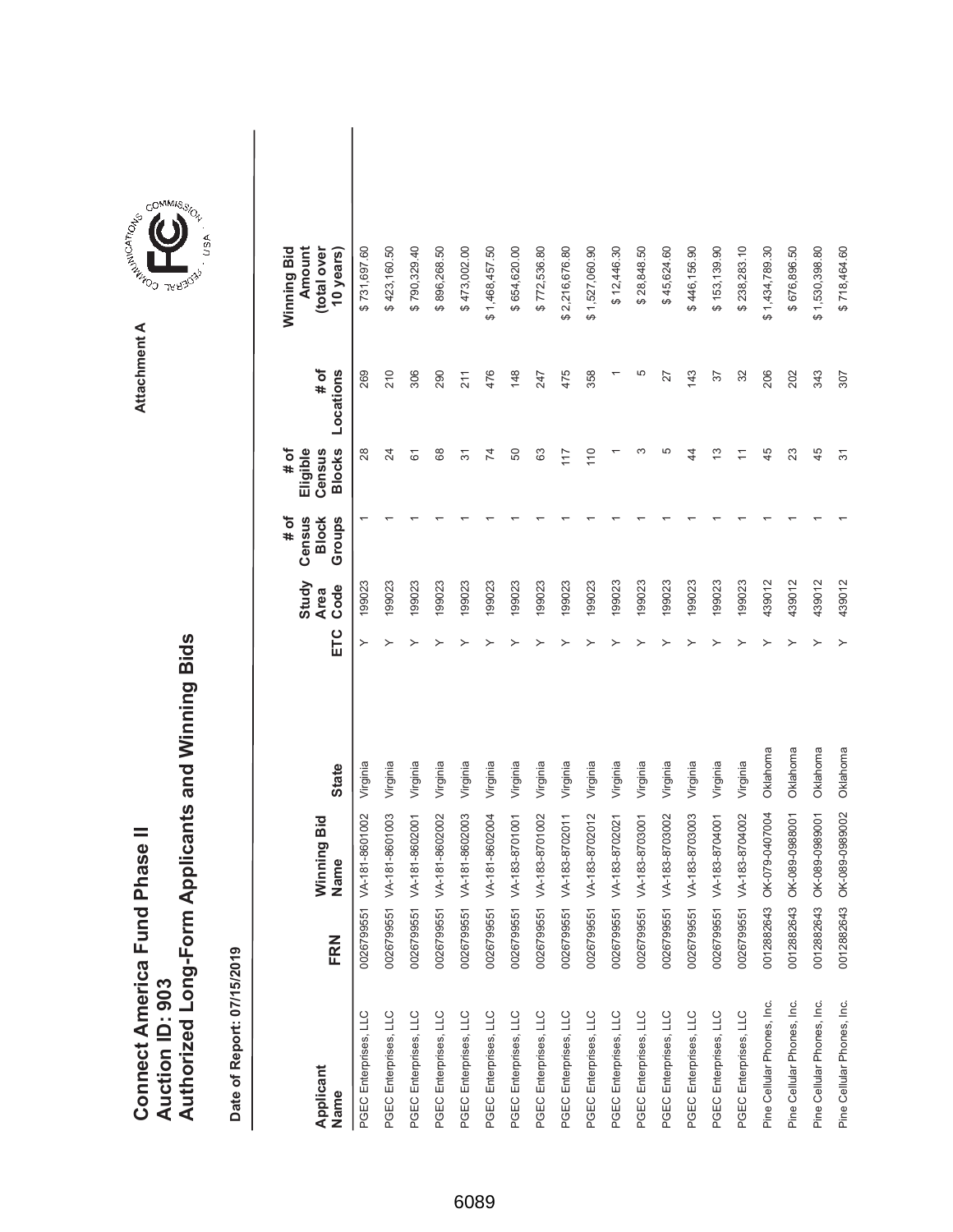| Connect America Fund Phase II |                 | Authorized Long-Form Applicants and Winning Bids |
|-------------------------------|-----------------|--------------------------------------------------|
|                               | Auction ID: 903 |                                                  |



GOMMIS<sub>SION</sub>

USA

| Applicant<br>Name                                            | FRN        | Winning Bid<br>Name | <b>State</b>   | ETC | Study<br>Code<br><b>Area</b> | # of<br>Groups<br>Census<br><b>Block</b> | <b>Blocks</b><br># of<br>Eligible<br>Census | # of<br>Locations | Winning Bid<br>(total over<br>Amount<br>10 years) |
|--------------------------------------------------------------|------------|---------------------|----------------|-----|------------------------------|------------------------------------------|---------------------------------------------|-------------------|---------------------------------------------------|
| RiverStreet Communications of<br>North Carolina, Inc.        | 0025165895 | ⋖                   | North Carolina | ≻   | 239033                       | 5                                        | 15                                          | 134               | \$185,611.20                                      |
| RiverStreet Communications of<br><b>Vorth Carolina, Inc.</b> | 0025165895 | NC-021-0031041      | North Carolina |     | 239033                       |                                          |                                             | $\frac{4}{1}$     | \$20,723.60                                       |
| RiverStreet Communications of<br>North Carolina, Inc.        | 0025165895 |                     | North Carolina |     | 239033                       |                                          | ဖ                                           | 193               | \$472,795.30                                      |
| RiverStreet Communications of<br>Virginia, Inc.              | 0025165903 | ш                   | Virginia       |     | 199024                       | 5                                        | 240                                         | 1,615             | 5,071,635.10<br>ക                                 |
| RiverStreet Communications of<br>Virginia, Inc.              | 0025165903 |                     | Virginia       |     | 199024                       | 26                                       | 460                                         | 3,434             | \$6,364,757.90                                    |
| RiverStreet Communications of<br>Virginia, Inc.              | 0025165903 | O                   | Virginia       |     | 199024                       | $\overline{2}$                           | 367                                         | 1,772             | \$4,754,435.00                                    |
| RiverStreet Communications of<br>Virginia, Inc.              | 0025165903 | I                   | Virginia       |     | 199024                       | ო                                        | 363                                         | 2,171             | \$4,398,162.40                                    |
| RiverStreet Communications of<br>Virginia, Inc.              | 0025165903 |                     | Virginia       |     | 199024                       | ဖ                                        | 483                                         | 3,120             | \$8,231,091.20                                    |
| RiverStreet Communications of<br>Virginia, Inc.              | 0025165903 |                     | Virginia       |     | 199024                       |                                          | 136                                         | 644               | \$2,030,876.70                                    |
| RiverStreet Communications of<br>Virginia, Inc.              | 0025165903 | VA-037-9303003      | Virginia       |     | 199024                       |                                          | 80                                          | 537               | \$905,313.70                                      |
| RiverStreet Communications of<br>Virginia, Inc.              | 0025165903 | VA-117-9306002      | Virginia       |     | 199024                       |                                          | 27                                          | 225               | \$384,615.10                                      |
| Roseau Electric Cooperative,<br>ιğ                           | 0009568379 | MN-135-9701001      | Minnesota      |     | 369045                       |                                          | 25                                          | 58                | \$441,726.50                                      |
| Roseau Electric Cooperative,<br>$\vec{E}$                    | 0009568379 | MN-135-9702001      | Minnesota      |     | 369045                       |                                          | $\overline{4}$                              | $\overline{2}$    | \$211,636.80                                      |
| Roseau Electric Cooperative,<br><u>in</u>                    | 0009568379 | MN-135-9703004      | Minnesota      |     | 369045                       |                                          | 22                                          | 88                | \$650,842.80                                      |
| Roseau Electric Cooperative,                                 | 0009568379 | MN-135-9704001      | Minnesota      |     | 369045                       |                                          | 29                                          | 159               | \$777,563.60                                      |
| Southern Plains Cable, LLC                                   | 0023005515 | OK-031-0019021      | Oklahoma       |     | 439079                       |                                          | $\mathbf{\sim}$                             | Φ                 | \$6,666.00                                        |
| Southern Plains Cable, LLC                                   | 0023005515 | OK-031-0022003      | Oklahoma       |     | 439079                       |                                          | 24                                          | 84                | \$209,713.60                                      |
| Southern Plains Cable, LLC                                   | 0023005515 | OK-031-0023011      | Oklahoma       |     | 439079                       |                                          | $\frac{5}{2}$                               | 70                | \$85,905.60                                       |
| Southern Plains Cable, LLC                                   | 0023005515 | OK-031-0023012      | Oklahoma       |     | 439079                       |                                          | 57                                          | 193               | \$181,640.00                                      |
| Southern Plains Cable, LLC                                   | 0023005515 | OK-031-0023013      | Oklahoma       |     | 439079                       |                                          |                                             | 37                | \$33,592.00                                       |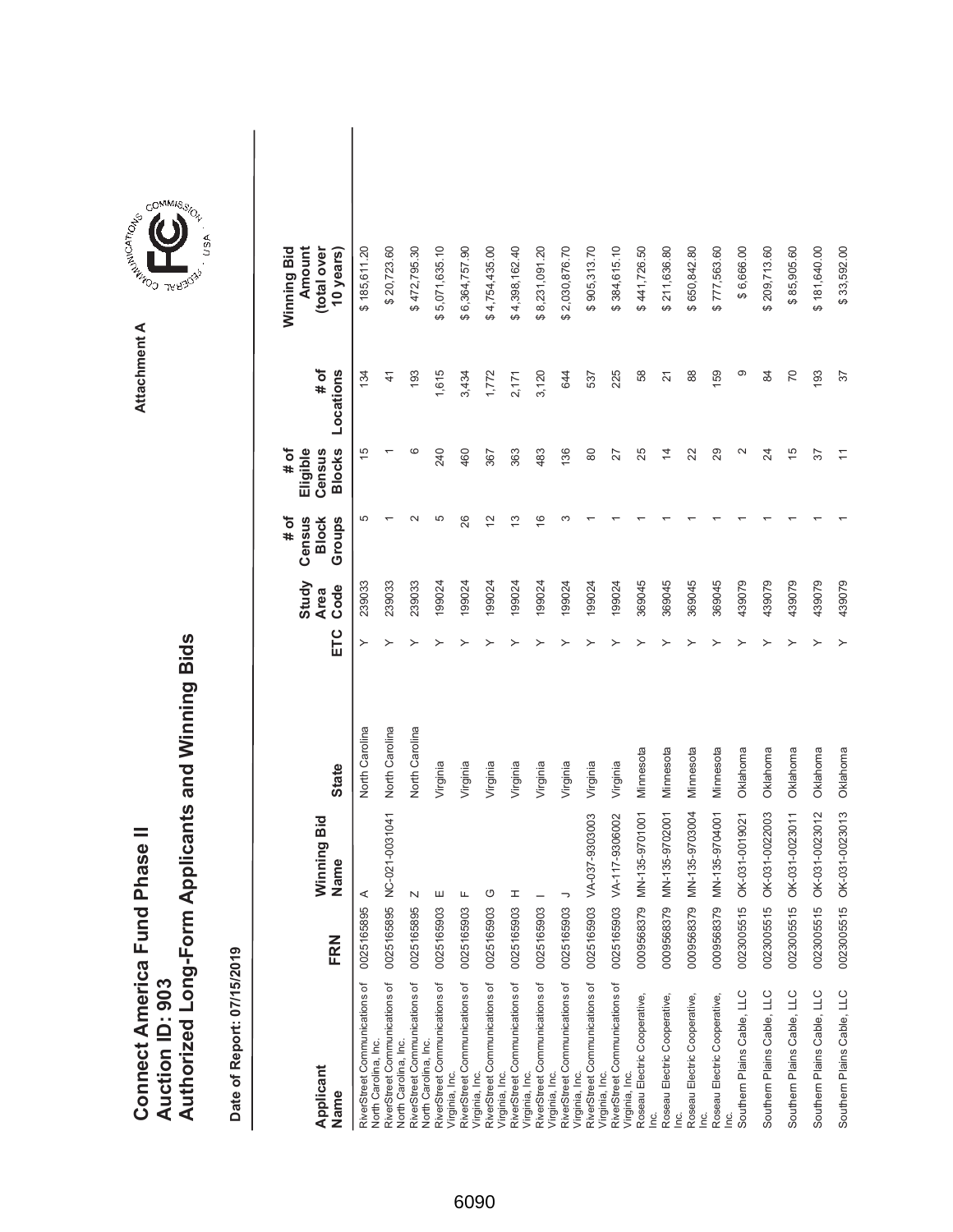|                               |                 | Authorized Long-Form Applicants and Winning Bids |
|-------------------------------|-----------------|--------------------------------------------------|
| Connect America Fund Phase II |                 |                                                  |
|                               | Auction ID: 903 |                                                  |



COMMIS<sub>SION</sub>

USA

| Applicant<br>Name                | FRN        | Winning Bid<br>Name       | State    | ETC | Study<br>Code<br><b>Area</b> | # of<br>Groups<br>Census<br><b>Block</b> | <b>Blocks</b><br># of<br>Eligible<br>Census | # of<br>Locations  | Winning Bid<br>Amount<br>(total over<br>10 years) |  |
|----------------------------------|------------|---------------------------|----------|-----|------------------------------|------------------------------------------|---------------------------------------------|--------------------|---------------------------------------------------|--|
| Southern Plains Cable, LLC       | 0023005515 | OK-031-0023021            | Oklahoma | ≻   | 439079                       |                                          | S                                           | 21                 | \$17,940.00                                       |  |
| Southern Plains Cable, LLC       |            | 0023005515 OK-031-0023022 | Oklahoma |     | 439079                       |                                          | 50                                          | 237                | \$307,264.00                                      |  |
| Southern Plains Cable, LLC       | 0023005515 | OK-031-0023023            | Oklahoma |     | 439079                       |                                          | $\scriptstyle\sim$                          | 5                  | \$7,854.00                                        |  |
| Southern Plains Cable, LLC       |            | 0023005515 OK-031-0024012 | Oklahoma |     | 439079                       |                                          | $\sim$                                      | $\infty$           | \$6,520.00                                        |  |
| Texhoma Fiber LLC                |            | 0022932255 TX-247-9504002 | Texas    |     | 449092                       |                                          | 20                                          | 40                 | \$497,908.80                                      |  |
| Texhoma Fiber LLC                |            | 0022932255 TX-479-0018131 | Texas    |     | 449092                       |                                          |                                             | $\frac{5}{3}$      | \$186,715.80                                      |  |
| Texhoma Fiber LLC                |            | 0022932255 TX-479-0018181 | Texas    |     | 449092                       |                                          |                                             | ဖ                  | \$54,797.80                                       |  |
| Texhoma Fiber LLC                |            | 0022932255 TX-485-0132001 | Texas    |     | 449092                       |                                          |                                             | $\scriptstyle\sim$ | \$5,286.40                                        |  |
| Texhoma Fiber LLC                |            | 0022932255 TX-485-0138001 | Texas    |     | 449092                       |                                          | $\overline{6}$                              | 29                 | \$70,440.00                                       |  |
| Texhoma Fiber LLC                |            | 0022932255 TX-485-0138003 | Texas    |     | 449092                       |                                          | 5                                           | ဖ                  | \$15,868.80                                       |  |
| Tombigbee Communications,        |            | 0026359026 AL-057-0200002 | Alabama  |     | 259048                       |                                          |                                             | 5                  | \$62,238.60                                       |  |
| Tombigbee Communications,<br>LLC |            | 0026359026 AL-057-0201001 | Alabama  |     | 259048                       |                                          |                                             | S                  | \$2,546.40                                        |  |
| Tombigbee Communications,<br>LLC |            | 0026359026 AL-057-0201002 | Alabama  |     | 259048                       |                                          |                                             | ∞                  | \$37,346.00                                       |  |
| Tombigbee Communications,<br>LLC |            | 0026359026 AL-057-0201003 | Alabama  |     | 259048                       |                                          | co                                          | 26                 | \$279,164.90                                      |  |
| Tombigbee Communications,<br>LLC |            | 0026359026 AL-057-0202003 | Alabama  |     | 259048                       |                                          |                                             | S                  | \$13,610.70                                       |  |
| Tombigbee Communications,<br>LLC |            | 0026359026 AL-057-0203004 | Alabama  |     | 259048                       |                                          |                                             | Ю                  | \$114,878.00                                      |  |
| Tombigbee Communications,<br>LLC |            | 0026359026 AL-057-0203005 | Alabama  |     | 259048                       |                                          |                                             |                    | \$12,446.30                                       |  |
| Tombigbee Communications,<br>LLC |            | 0026359026 AL-075-0300001 | Alabama  |     | 259048                       |                                          | ഥ                                           |                    | \$87,131.20                                       |  |
| Tombigbee Communications,<br>LLC |            | 0026359026 AL-075-0300002 | Alabama  |     | 259048                       |                                          |                                             |                    | \$24,892.60                                       |  |
| Tombigbee Communications,<br>LLC |            | 0026359026 AL-075-0300005 | Alabama  |     | 259048                       |                                          |                                             |                    | \$12,446.30                                       |  |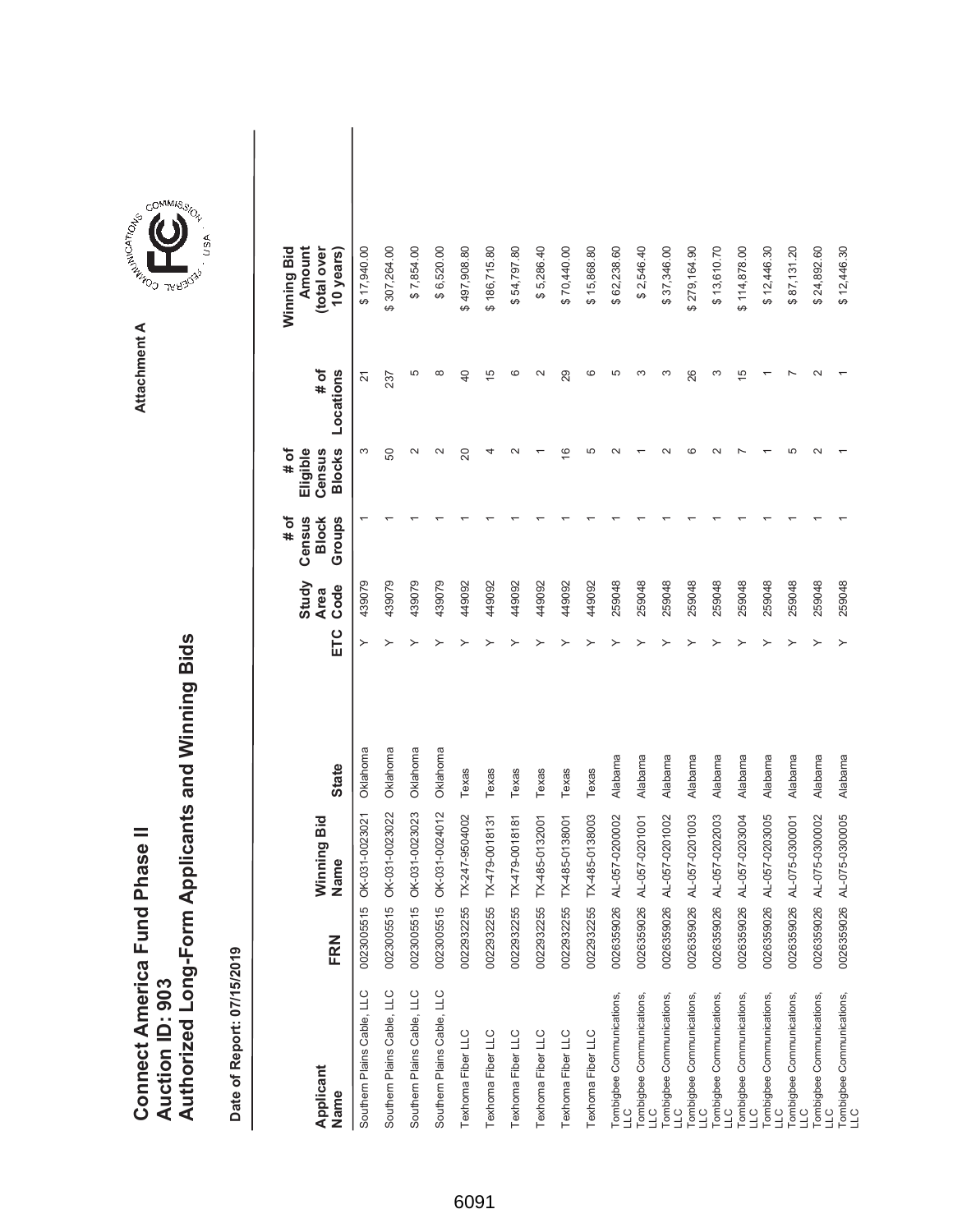|                               |                 | Authorized Long-Form Applicants and Winning Bids |
|-------------------------------|-----------------|--------------------------------------------------|
| Connect America Fund Phase II | Auction ID: 903 |                                                  |

| Applicant<br>Name                          | FRN        | Winning Bid<br>Name | <b>State</b> | ETC | Study<br>Code<br><b>Area</b> | # of<br>Groups<br>Census<br><b>Block</b> | <b>Blocks</b><br>Eligible<br># of<br>Census | # of<br>Locations | Winning Bid<br>Amount<br>(total over<br>10 years) |  |
|--------------------------------------------|------------|---------------------|--------------|-----|------------------------------|------------------------------------------|---------------------------------------------|-------------------|---------------------------------------------------|--|
| Tombigbee Communications,<br>LLC           | 0026359026 | AL-075-0301001      | Alabama      |     | 259048                       |                                          |                                             | ∞                 | \$111,342.20                                      |  |
| Tombigbee Communications,<br>LLC           | 0026359026 | AL-075-0301002      | Alabama      |     | 259048                       |                                          | $\sim$                                      | ω                 | \$37,346.00                                       |  |
| Tombigbee Communications,<br>LLC           | 0026359026 | AL-075-0301003      | Alabama      |     | 259048                       |                                          |                                             | 5                 | \$16,834.10                                       |  |
| Tombigbee Communications,<br>LLC           | 0026359026 | AL-075-0301007      | Alabama      |     | 259048                       |                                          | ო                                           |                   | \$65,625.30                                       |  |
| Tombigbee Communications,<br>LLC           | 0026359026 | AL-075-0302001      | Alabama      |     | 259048                       |                                          | $\sim$                                      |                   | \$49,792.30                                       |  |
| Tombigbee Communications,<br>LLC           | 0026359026 | AL-075-0302002      | Alabama      |     | 259048                       |                                          | S                                           | 44                | \$167,638.10                                      |  |
| Tombigbee Communications,<br>LLC           | 0026359026 | AL-075-0302003      | Alabama      |     | 259048                       |                                          | ო                                           | တ                 | \$20,646.80                                       |  |
| Tombigbee Communications,<br>LLC           | 0026359026 | AL-075-0302004      | Alabama      |     | 259048                       |                                          |                                             |                   | \$49,792.30                                       |  |
| Tombigbee Communications,<br>LLC           | 0026359026 | AL-093-9640002      | Alabama      |     | 259048                       |                                          |                                             |                   | \$12,446.30                                       |  |
| Tombigbee Communications,<br>LLC           | 0026359026 | AL-093-9640005      | Alabama      |     | 259048                       |                                          |                                             |                   | \$12,446.30                                       |  |
| Tombigbee Communications,<br>LLC           | 0026359026 | AL-093-9641003      | Alabama      |     | 259048                       |                                          |                                             |                   | \$12,446.30                                       |  |
| Tombigbee Communications,<br>LLC           | 0026359026 | AL-093-9642001      | Alabama      |     | 259048                       |                                          | Ю                                           | $\mathbf{\sim}$   | \$130,526.40                                      |  |
| Tombigbee Communications,<br>LLC           | 0026359026 | AL-093-9643001      | Alabama      |     | 259048                       |                                          | ო                                           | $\overline{C}$    | \$86,300.50                                       |  |
| Tombigbee Communications,<br>$\frac{1}{2}$ | 0026359026 | AL-093-9644001      | Alabama      |     | 259048                       |                                          | ო                                           | 49                | \$44,247.20                                       |  |
| Tombigbee Communications,<br>LLC           | 0026359026 | AL-093-9644002      | Alabama      |     | 259048                       |                                          | Ю                                           | $\frac{6}{5}$     | \$14,668.60                                       |  |
| Tombigbee Communications,<br>LLC           | 0026359026 | AL-093-9644003      | Alabama      |     | 259048                       |                                          |                                             |                   | \$595.50                                          |  |
| Tombigbee Communications,<br>LLC           | 0026359026 | AL-093-9644004      | Alabama      |     | 259048                       |                                          | LO                                          | 5                 | \$114,594.00                                      |  |
| Tombigbee Communications,<br>LLC           | 0026359026 | AL-093-9645001      | Alabama      |     | 259048                       |                                          | co                                          | S                 | \$37,346.00                                       |  |
| Tombigbee Communications,<br>LLC           | 0026359026 | AL-093-9645003      | Alabama      |     | 259048                       |                                          |                                             |                   | \$7,419.50                                        |  |
| Tombigbee Communications,<br>LLC           | 0026359026 | AL-093-9646001      | Alabama      |     | 259048                       |                                          | $\sim$                                      |                   | \$13,255.70                                       |  |

**COMMISSION** Attachment A **Attachment A**